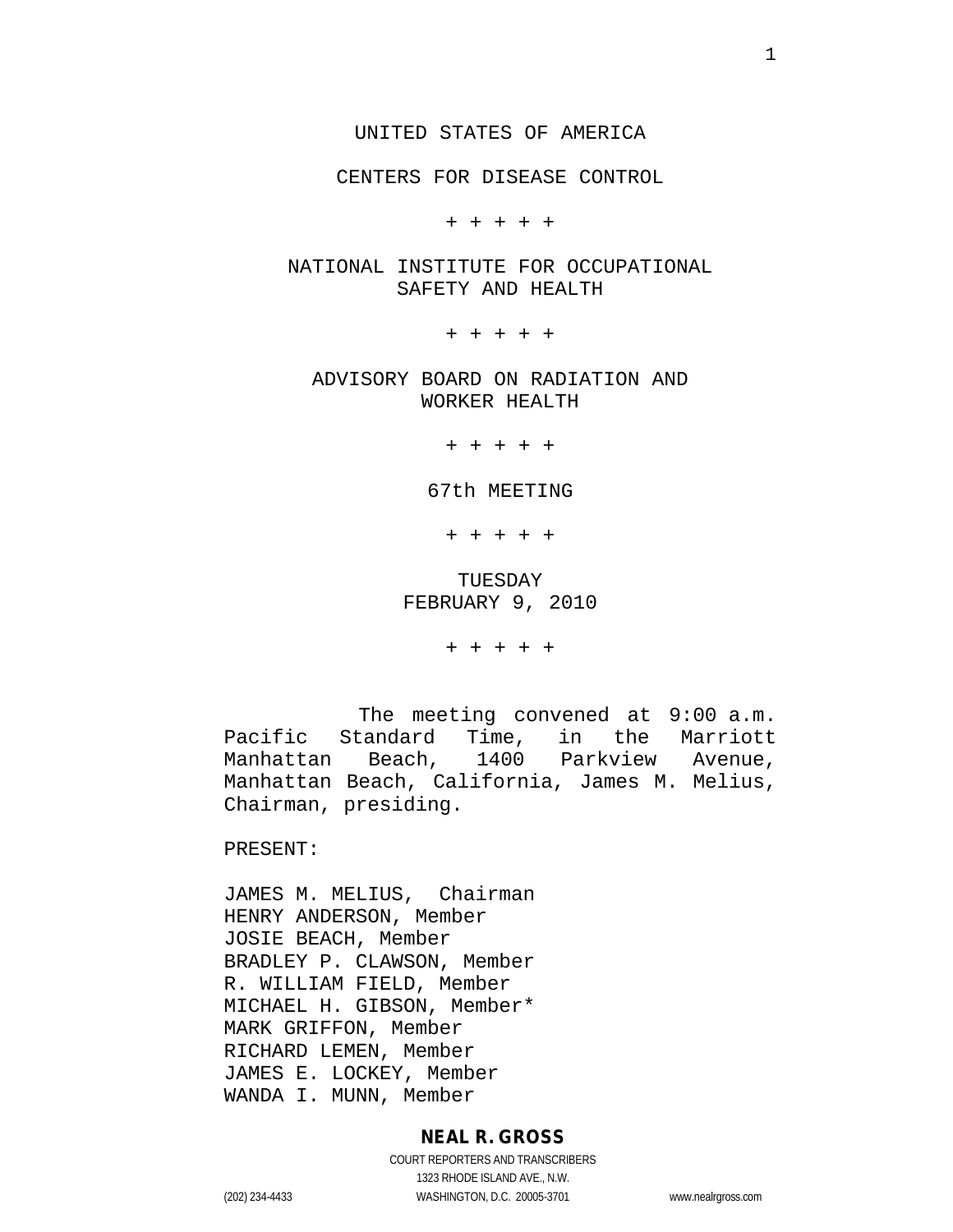PRESENT: (CONT.)

JOHN W. POSTON, SR., Member ROBERT W. PRESLEY, Member DAVID B. RICHARDSON, Member\* GENEVIEVE S. ROESSLER, Member PHILLIP SCHOFIELD, Member PAUL L. ZIEMER, Member THEODORE M. KATZ, Designated Federal Official

REGISTERED AND/OR PUBLIC COMMENT PARTICIPANTS

ADAMS, NANCY, NIOSH Contractor AL-NABULSI, ISAF, DOE ANNO, GEORGE, Public BRADFORD, SHANNON, OCAS BURGOS, ZAIDA, NIOSH CANO, REGINA, DOE CLERICUZIO, KAREN, Public\* CRUZ, RUBEN, CDC DARNELL, PETE, OCAS GLOVER, SAM, OCAS HOWELL, EMILY, HHS HINNEFELD, STU, OCAS HOWARD, JOHN, NIOSH HUGHES, LARA, OCAS FITZGERALD, JOE, SC&A FROWISS, AL, Public FUNK, JOHN, Public\* KLEA, BONNIE, Santa Susana Petitioner KOTSCH, JEFF, DOL LARSON, VERNON, Public LIN, JENNY, HHS MAKHIJANI, ARJUN, SC&A MAURO, JOHN, SC&A MCFEE, MATTHEW, ORAU Team NASH, VIVIAN, Public\* NETON, JIM, OCAS ONEY MOAK, MARCIA, Public PRESLEY, LOUISE PULTE, JANIE, Public\* RABINOWITZ, RANDY, Public RAFKY, MICHAEL, HHS RINGEN, KNUT, CPWR

#### **NEAL R. GROSS**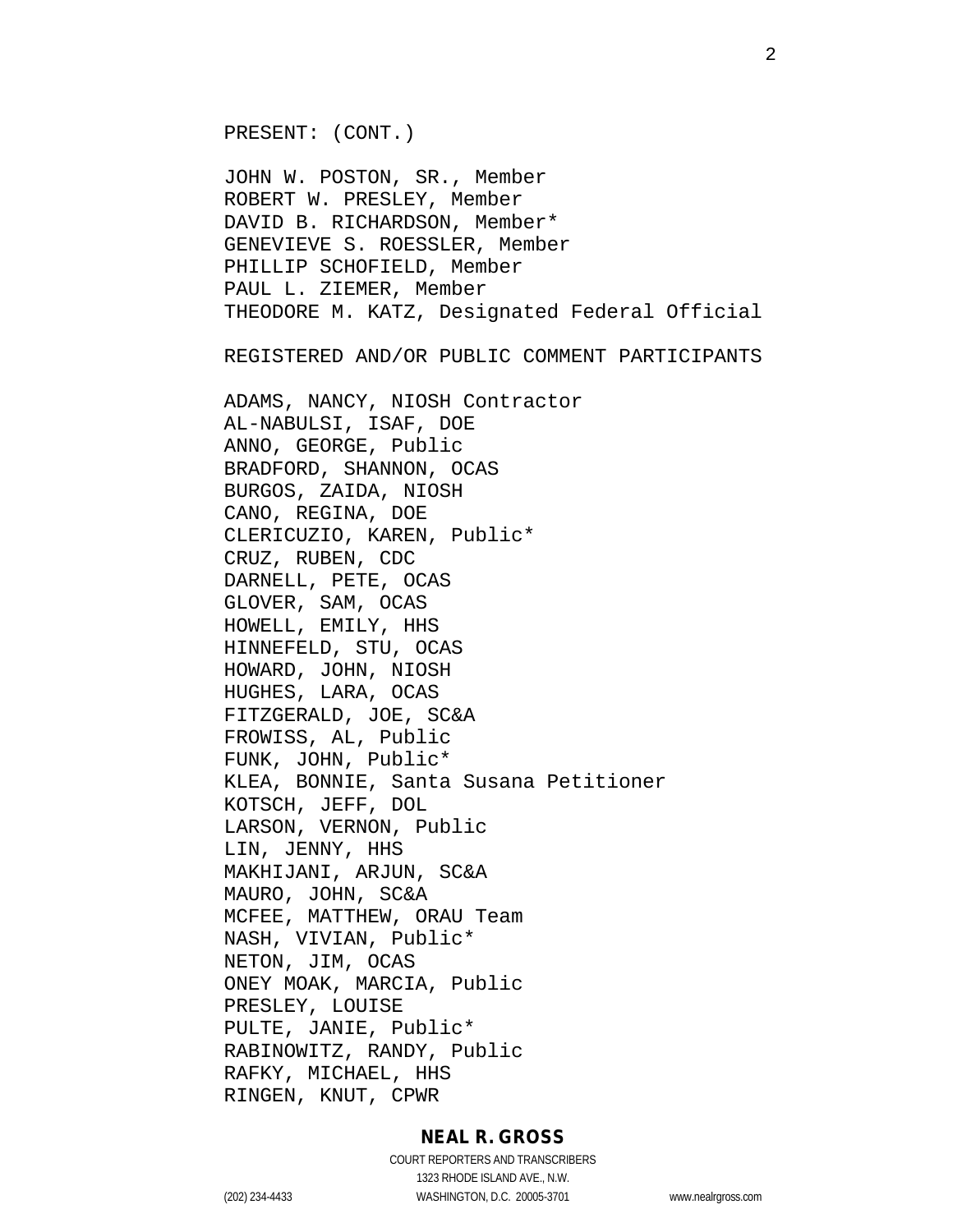REGISTERED AND/OR PUBLIC COMMENT PARTICIPANTS

ROBERTSON-DEMERS, KATHRYN, SC&A RUTHERFORD, LaVON, OCAS SCHWERING, CARL, Public SCHWERING, LINDA, Public SHETRONE, HARRY, Public\* SHETRONE, MARY, Public\* TURNER, LEROY, OCAS WADE, LEW, OCAS WALKER, FLOYD, Public\* ZEITOUN, ABE, SC&A

\*Participating via telephone

## **NEAL R. GROSS**

COURT REPORTERS AND TRANSCRIBERS 1323 RHODE ISLAND AVE., N.W. (202) 234-4433 WASHINGTON, D.C. 20005-3701 www.nealrgross.com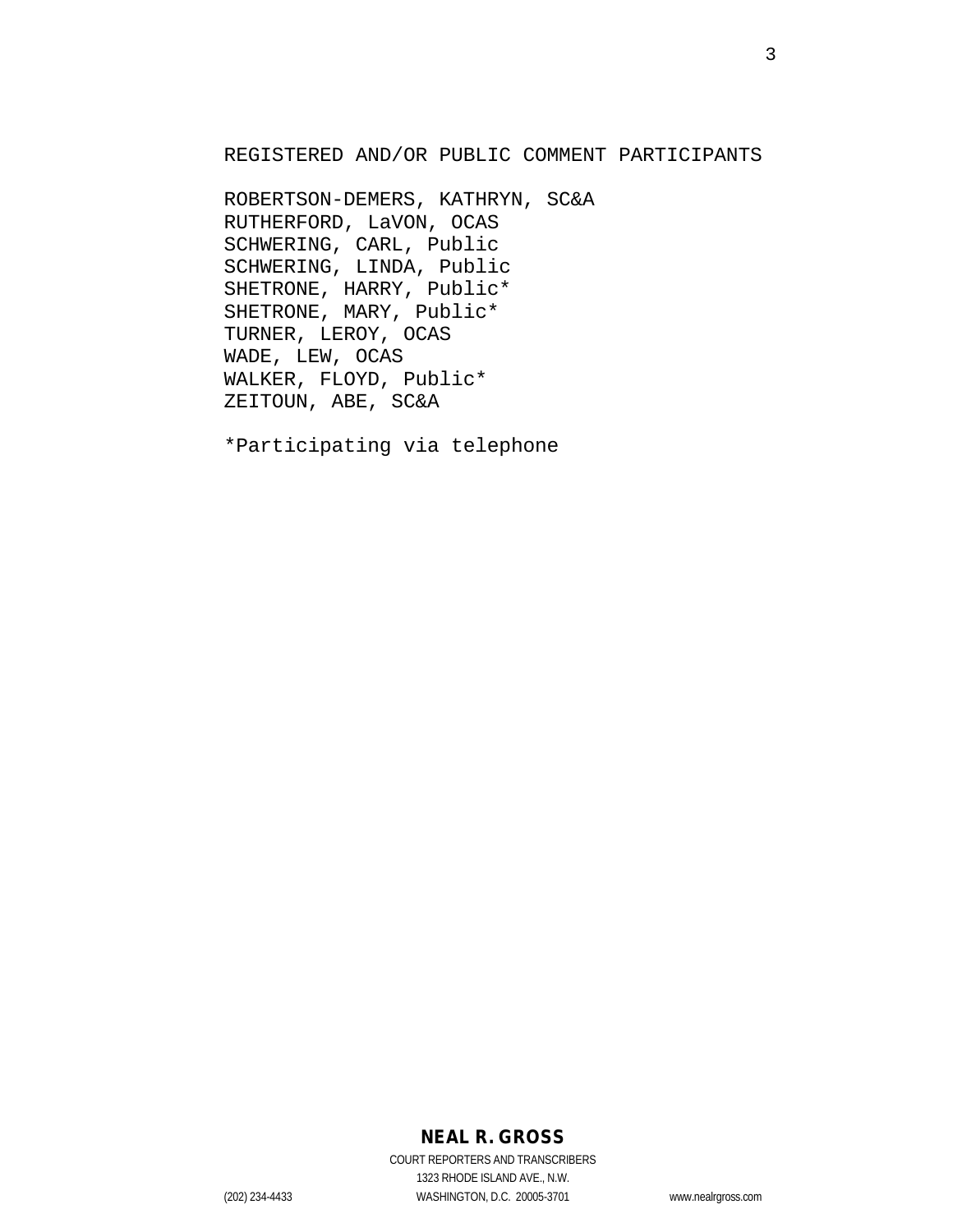# C O N T E N T S

| Welcome<br>Dr. John Howard 5                                      |
|-------------------------------------------------------------------|
| <b>NIOSH</b><br>Dr. Paul Ziemer<br>7<br>Chair                     |
| NIOSH Program Update<br>and Program Evaluation<br>Plans           |
| Dr. Lewis Wade 25<br><b>NIOSH</b><br>Stuart Hinnefeld,  41        |
| <b>NIOSH</b>                                                      |
| Jeffrey L. Kotsch 85<br><b>DOL</b>                                |
| O&A session 101                                                   |
| Greg Lewis 102<br><b>DOE</b><br>(substituting                     |
| for Mr. Podonsky)                                                 |
| Q&A session 123                                                   |
| Dr. James Neton 136<br>NIOSH                                      |
| 0&A session 155                                                   |
| Dr. Sam Glover<br>169<br>NIOSH Petitioner                         |
| 0&A session 176                                                   |
| Dr. Lara Hughes 200<br>NIOSH Petitioner<br>Santa Susana Field Lab |
| Area IV                                                           |
| SEC Petition (83.14)                                              |
| Bonnie Klea 211<br>Petitioner                                     |
| Santa Susana Field Lab                                            |

## **NEAL R. GROSS**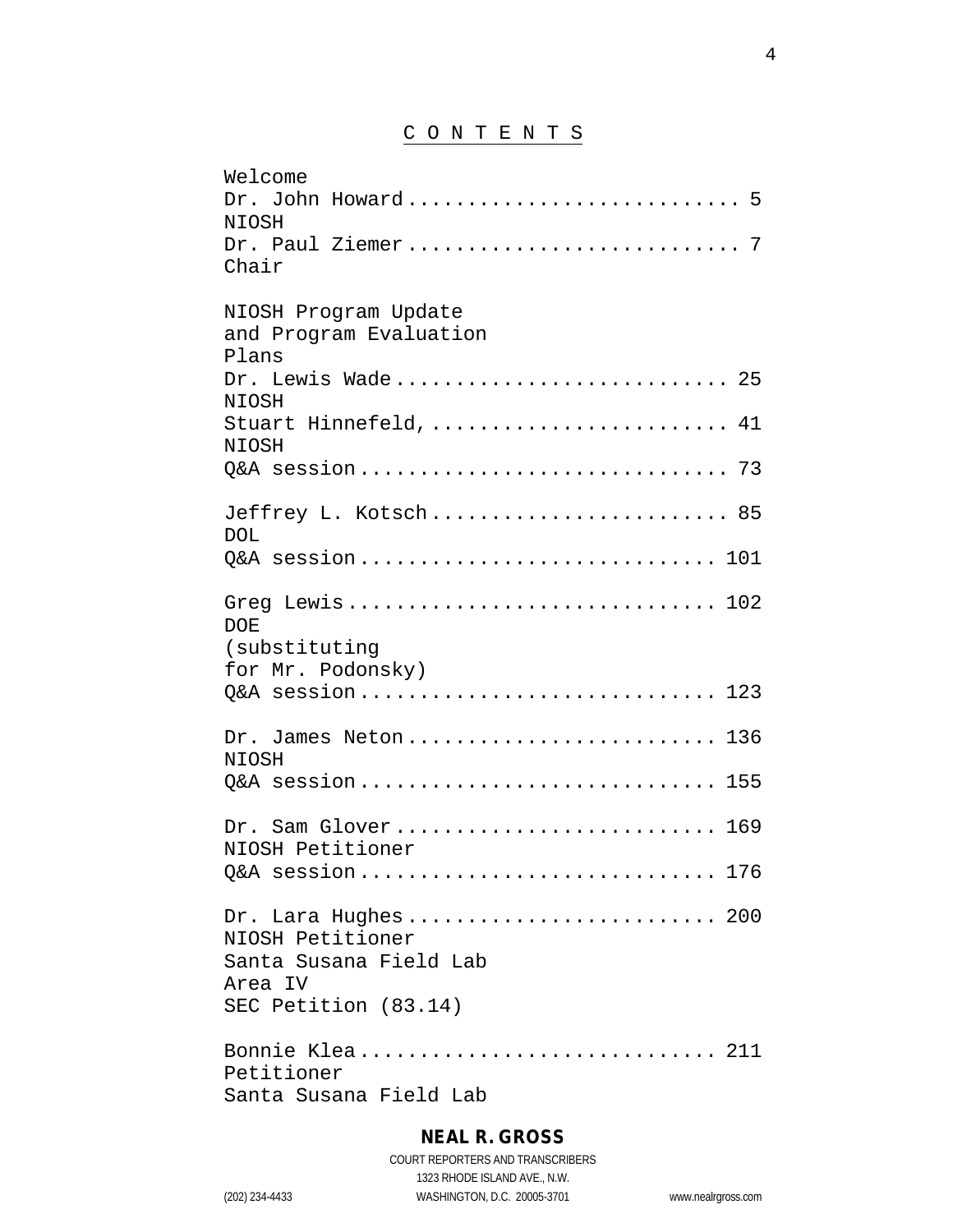| SEC Petition           |  |
|------------------------|--|
| Q&A Session 220        |  |
| Dr. Lara Hughes 262    |  |
| NIOSH Petitioner       |  |
| Canoga Avenue Facility |  |
| SEC Petition           |  |
| O&A Session 274        |  |
|                        |  |
| Vernon Larson 286      |  |
| the petitioner         |  |
| Canoga Avenue Facility |  |
| O&A Session 325        |  |
|                        |  |
|                        |  |
|                        |  |
| Adjourn                |  |

# **NEAL R. GROSS**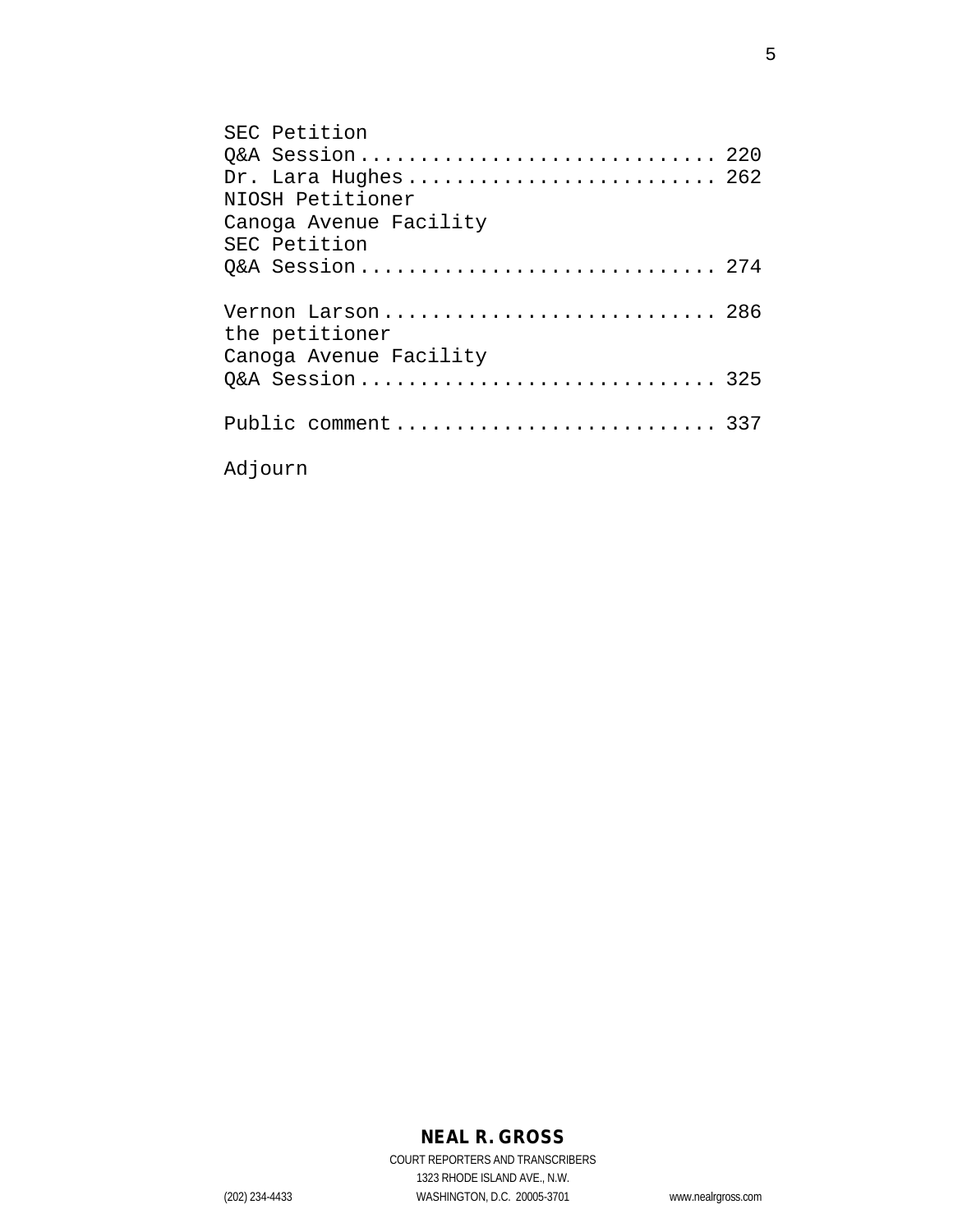P R O C E E D I N G S 2 (8:57 a.m.) MR. KATZ: So welcome, all. My name is Ted Katz. I'm the administrator to the Advisory Board on the issue of Health, and we're going to get started here. The first thing I'd like to do, though, is check the phones and see that the audio's good for people who are connecting by phone. So I would just ask anybody who's on the line, let me know, can you hear this? Is this clear? Do we have anyone on the telephone line? Good morning. So we're going to restart here. This is the Advisory Board on Radiation and Worker Health. My name's Ted Katz. I'm the administrator of the Advisory Board, and first things first. I'd like to check on the phone lines and see that they have clear audio. So if someone on the phone, anybody, would just let me know that you can hear us and that this is clear.

**NEAL R. GROSS**

COURT REPORTERS AND TRANSCRIBERS 1323 RHODE ISLAND AVE., N.W. (202) 234-4433 WASHINGTON, D.C. 20005-3701 www.nealrgross.com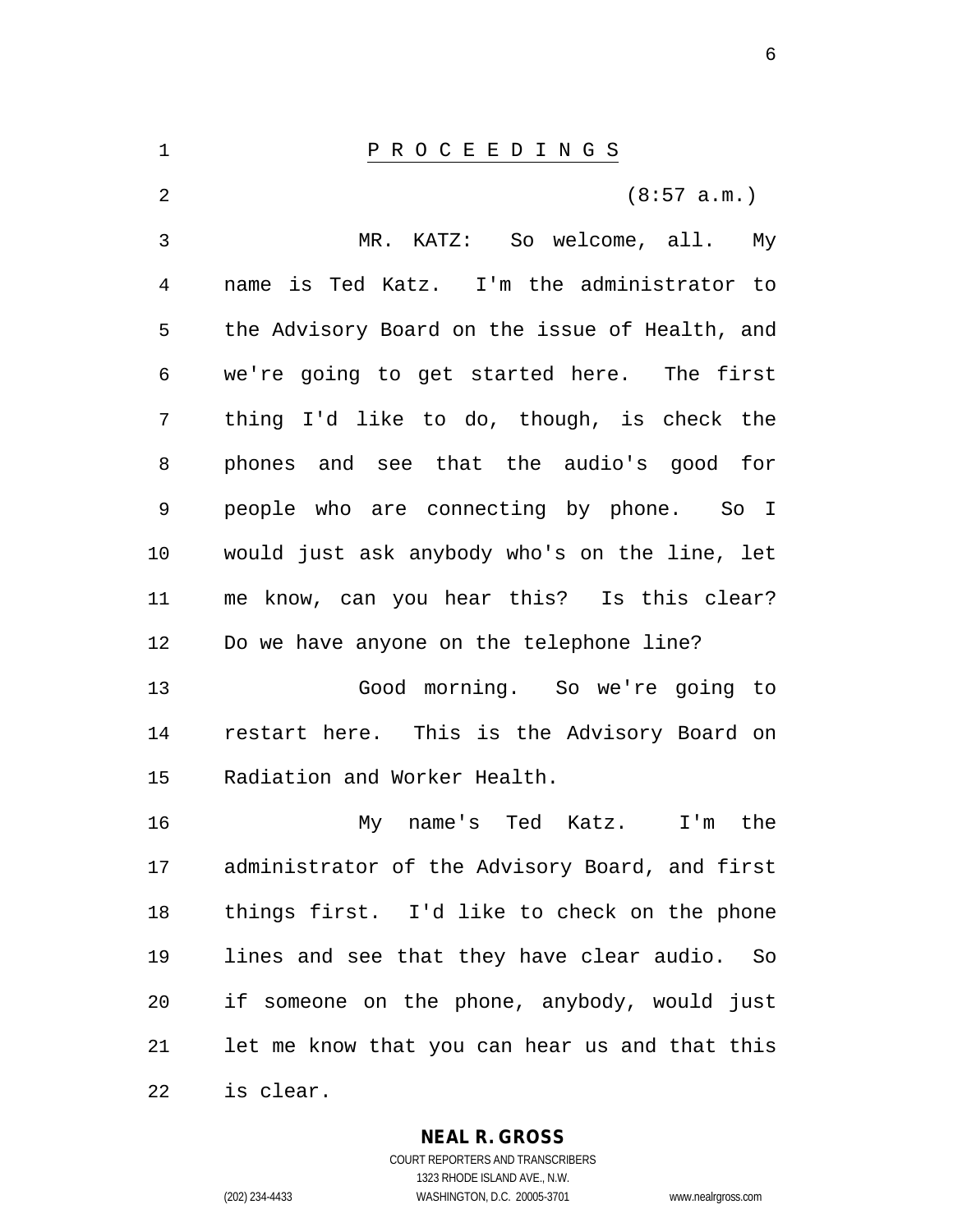PARTICIPANT: Could be better but it's okay.

 MR. KATZ: Could be better but it's okay. A lot of static? PARTICIPANT: No, just a lot of

echo.

 MR. KATZ: Okay. We'll try to work on that as this goes on, improving that audio quality.

 Okay. So let me just ask -- one thing that will improve your audio a little bit, everyone who's on the phone line, if you would mute your phones, that'll help a little bit, and to do that, if you don't have a mute button on your phone, if you'll just punch \*6, that'll mute your phone, and then at some point, if you are a person who needs to address the Board at the proper time, if you press \*6 again, that'll take it off mute. And the other thing I would just ask everyone on the phone is to please do not put the call on hold at any point because that'll be very

### **NEAL R. GROSS**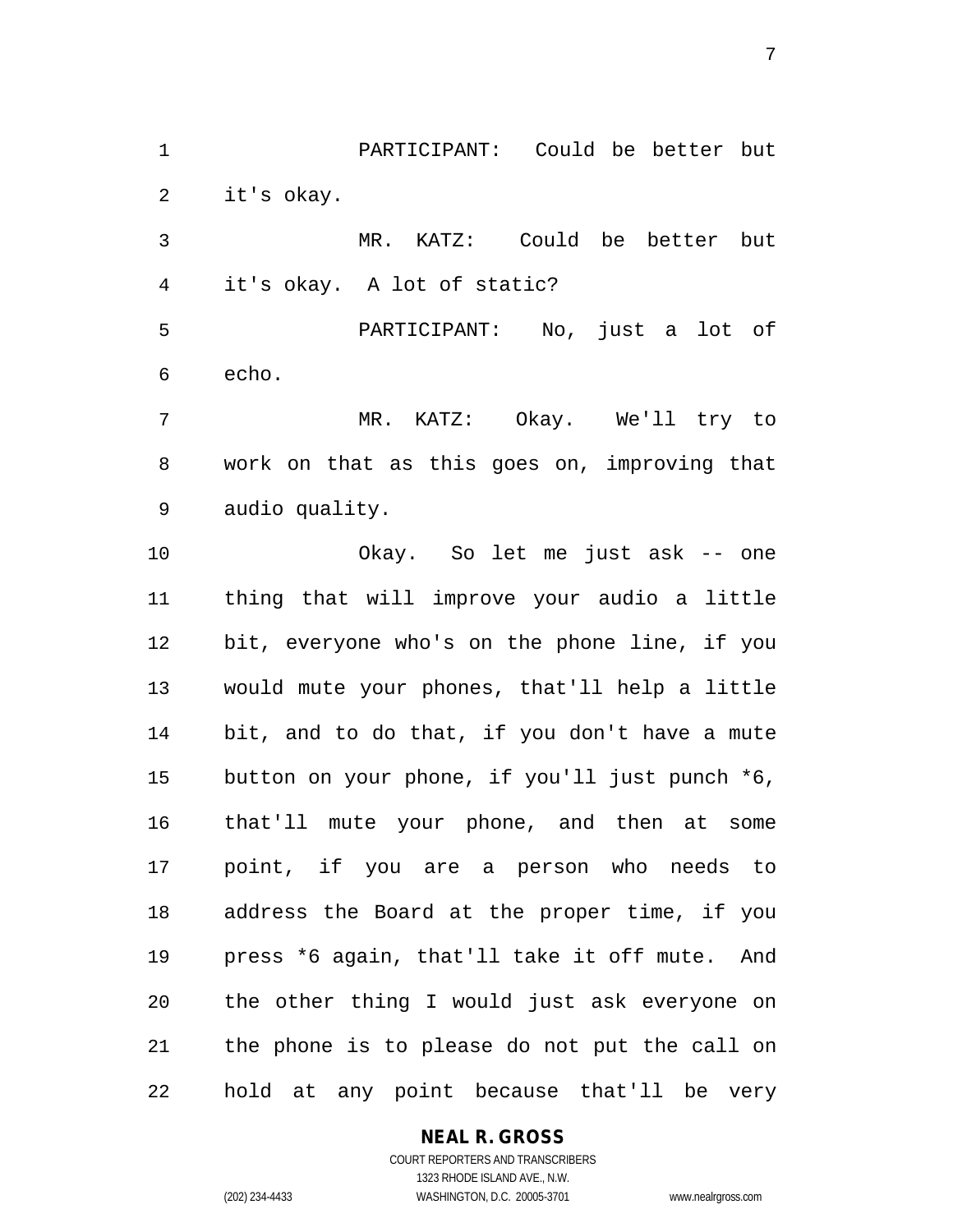disruptive for the people here. If you would just disconnect and call back in, if you need to leave the call at any point, that would be great.

 So we're going to start a little bit -- with a little bit different order this time than usual.

 I'm going to ask Dr. John Howard if he would make a little -- address the Board first, and then we'll carry on from there with the Chairman.

 DR. HOWARD: Thank you, Ted, and good morning, ladies and gentlemen of the Board. It's my pleasure to announce that the President has designated Dr. Melius as the new chair of the Board. I'd like to welcome him to that August position. I'd like to thank Dr. Ziemer for his years of wonderful, dedicated and excellent service as chair of the Board, and hopefully, we will welcome him to continue service to the Board. Thank you very much.

### **NEAL R. GROSS**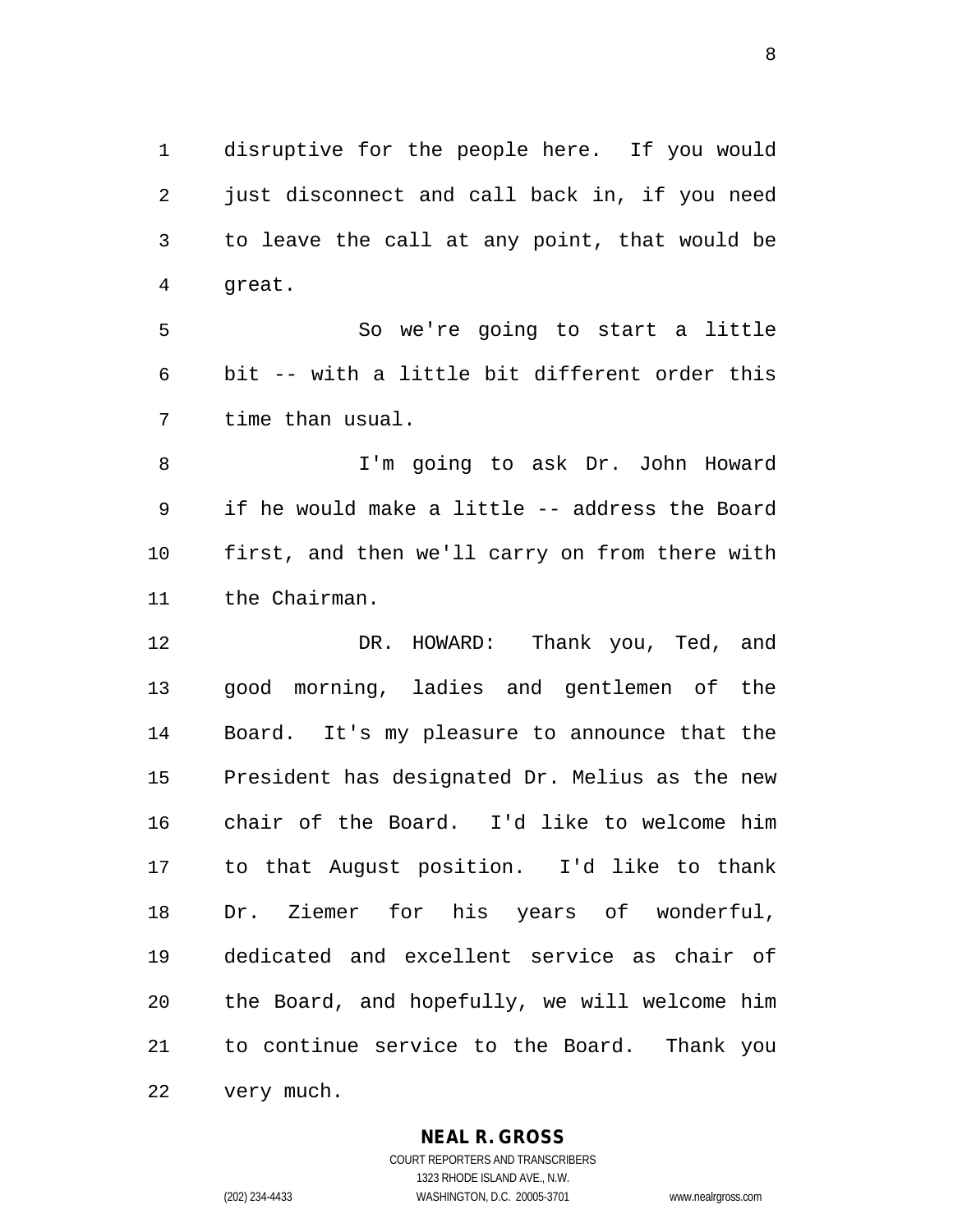I also want to welcome four new Members of the Board to our first face-to-face meeting. Thank you all very much for your service to the Secretary of the Department of Health and Human Services.

 I also want to formally notify the Board that Stuart Hinnefeld has been appointed as interim director of the NIOSH Office of Compensation Analysis and Support. NIOSH plans a national search for a permanent director for the office in 2010.

**I also want to thank Larry Elliot**  for his service as the founding director of the Office of Compensation Analysis and Support.

 Lastly, I want to inform the Board, that I have begun a 10-year review -- yes, it's almost 10 years since The Act was passed -- of our Dose Reconstruction Program, and I want to actively solicit the input of the Board as we go through this process.

I've asked Dr. Lewis Wade to serve

**NEAL R. GROSS** COURT REPORTERS AND TRANSCRIBERS

1323 RHODE ISLAND AVE., N.W. (202) 234-4433 WASHINGTON, D.C. 20005-3701 www.nealrgross.com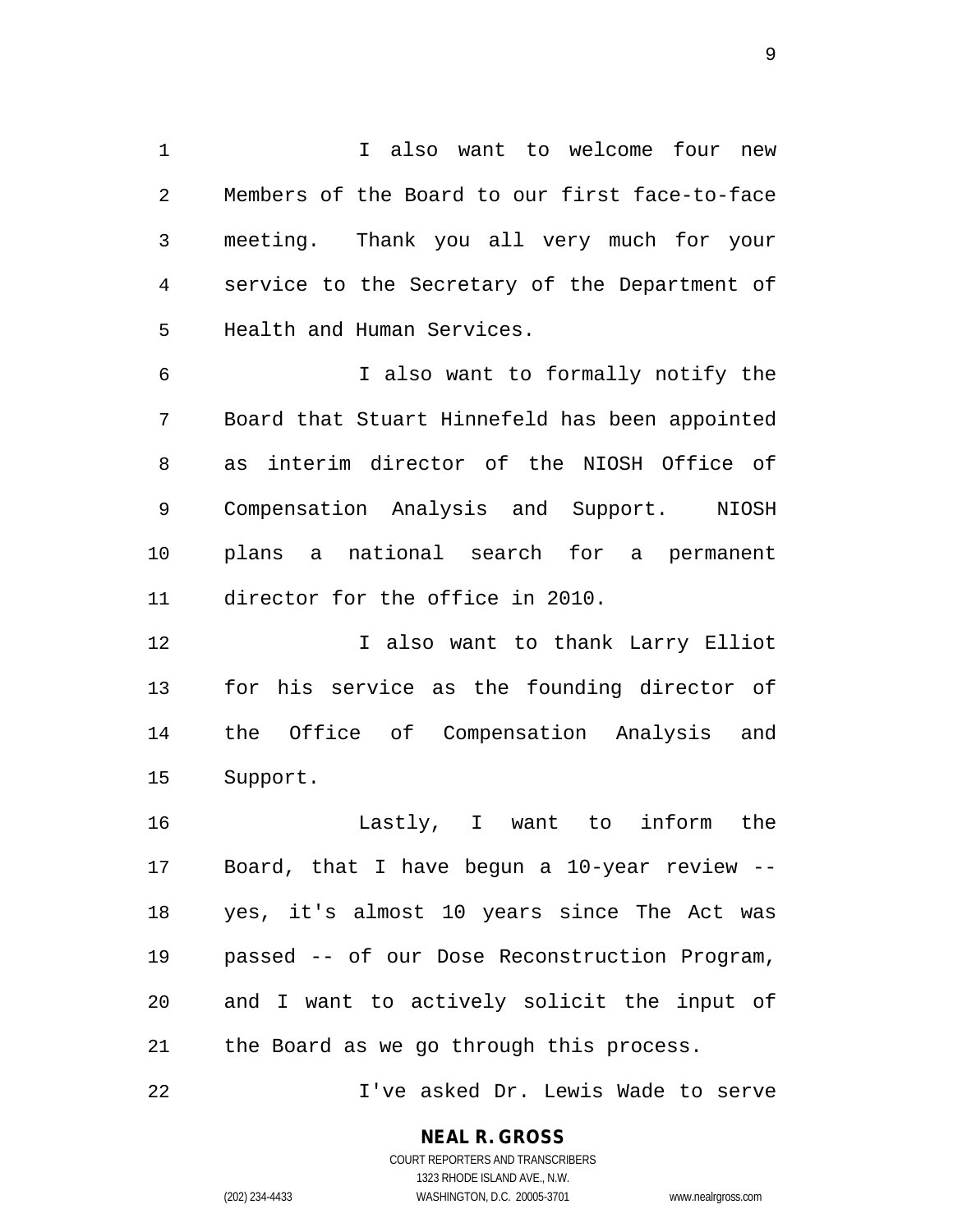as executive director of the program review, and he will brief the Board this morning on the details of the program review, and how the Board and claimants and stakeholders, and other interested parties can participate.

 I thank you for allowing me these few minutes. I welcome Dr. Melius in his new role, thank Dr. Ziemer, welcome all the new Board Members. Thank you very much.

 MEMBER ZIEMER: I also asked for, as a point of personal privilege, to make a few remarks here at the beginning of the meeting, actually, before our meeting was called to order, and I think I'm so used to signing the registration form, and picking up the agenda, I have to be careful and not lapse into that, I think Dr. Melius will remind you, although that's a good reminder, to start with.

 When I was asked to chair the Board in the fall of 2001, which is over eight years ago, I would not have guessed that I

# **NEAL R. GROSS**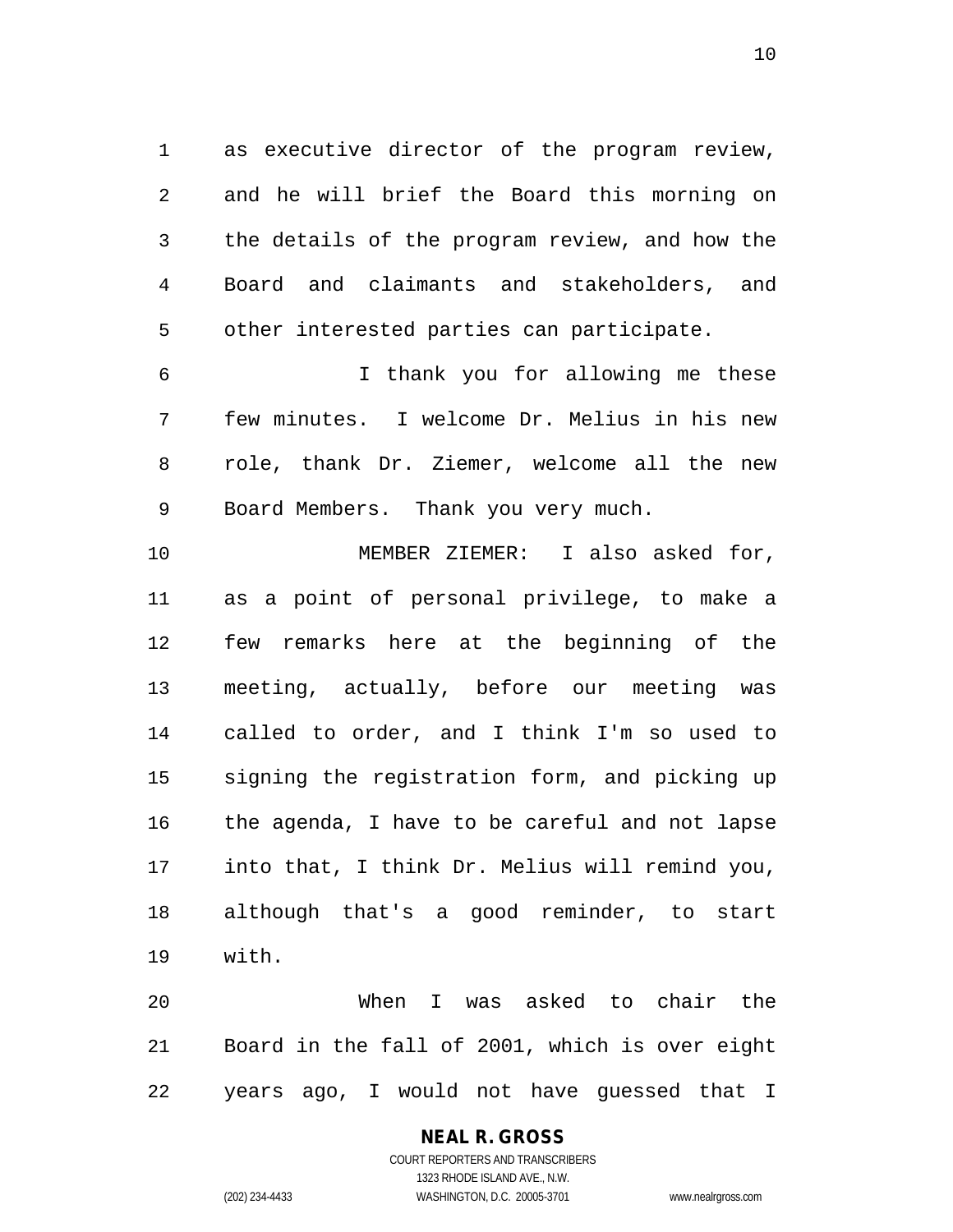would still be involved in the year 2010. As you know, under the EEOICPA legislation, the chair is appointed by the President, and I actually expected the change to occur in the leadership position over a year ago.

 But this past Friday, I did receive a call from the White House, indicating that Dr. Melius was being appointed to chair the Board, and the White House also requested that I continue on the Board and I have agreed to do so.

 So now, in sort of parallel with my position at Purdue, which is professor emeritus, I'm dubbing myself chairman emeritus. Of course you recognize emeritus is Latin for no longer needed.

 So this morning I do want to congratulate Dr. Melius on this appointment and wish him the very best as he leads the tasks and responsibilities that are before the Board and before all of us.

I contacted him last Friday

**NEAL R. GROSS** COURT REPORTERS AND TRANSCRIBERS 1323 RHODE ISLAND AVE., N.W.

(202) 234-4433 WASHINGTON, D.C. 20005-3701 www.nealrgross.com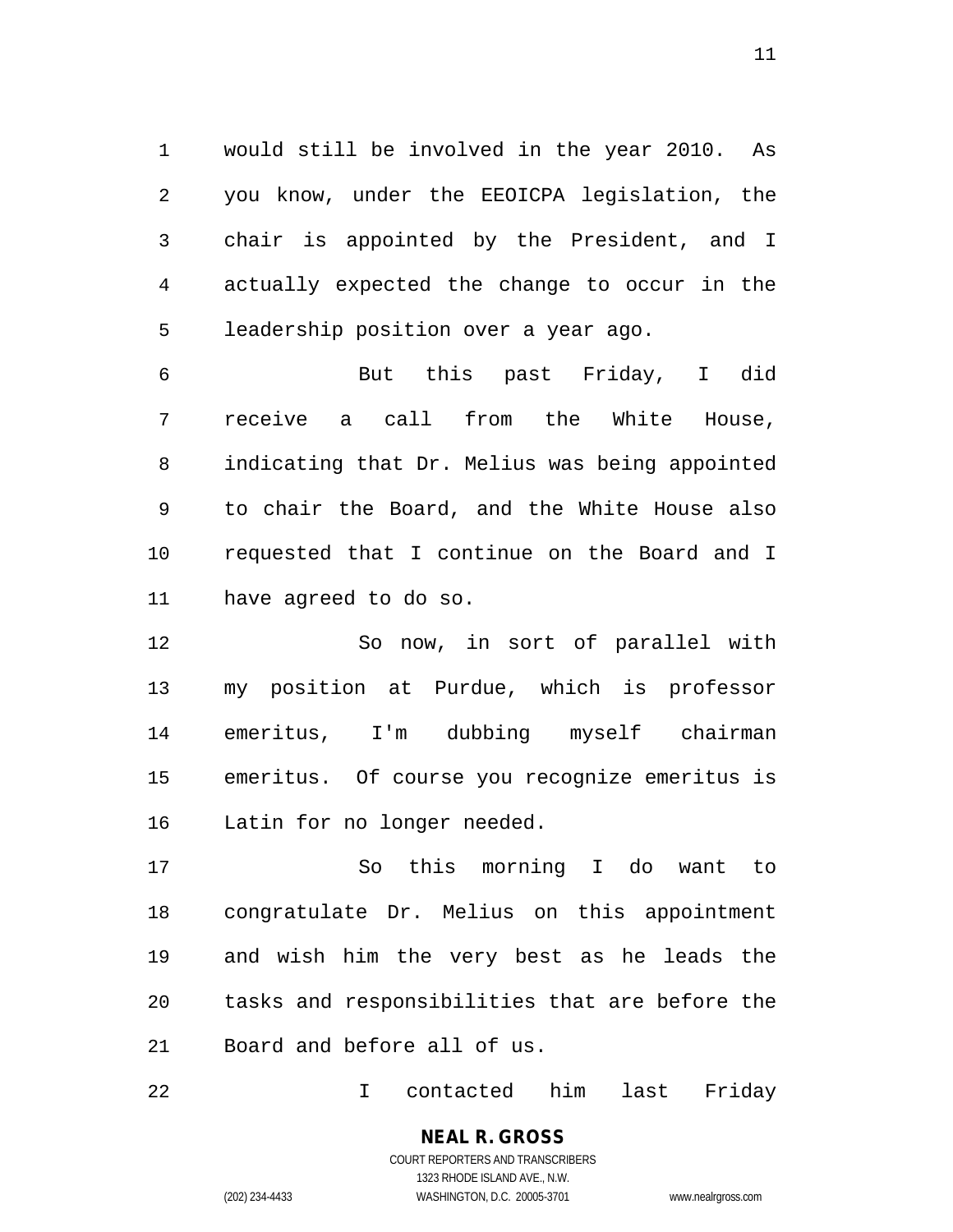afternoon and assured him that I would do everything I could to make the transition as smooth as possible.

 Now, I recognize that this is not a retirement for me, nor is it an Oscar performance or something, but I do need to thank some people, nonetheless. So I want to take a minute and do that, if you'll indulge me a couple extra minutes.

 I do thank the lord that he's given me the health and stamina, and perhaps the patience to do this for the past eight- plus years. I do also want to thank all of the Board Members, who I consider not only professional colleagues but personal friends as well. They are hard-working. They're more than willing to assist in all aspects of the work of the Board, and each one has made a significant contribution to our mission by actively engaging in Work Groups and Subcommittees, and all of the Board work, and I do thank them all for their conscientious

**NEAL R. GROSS**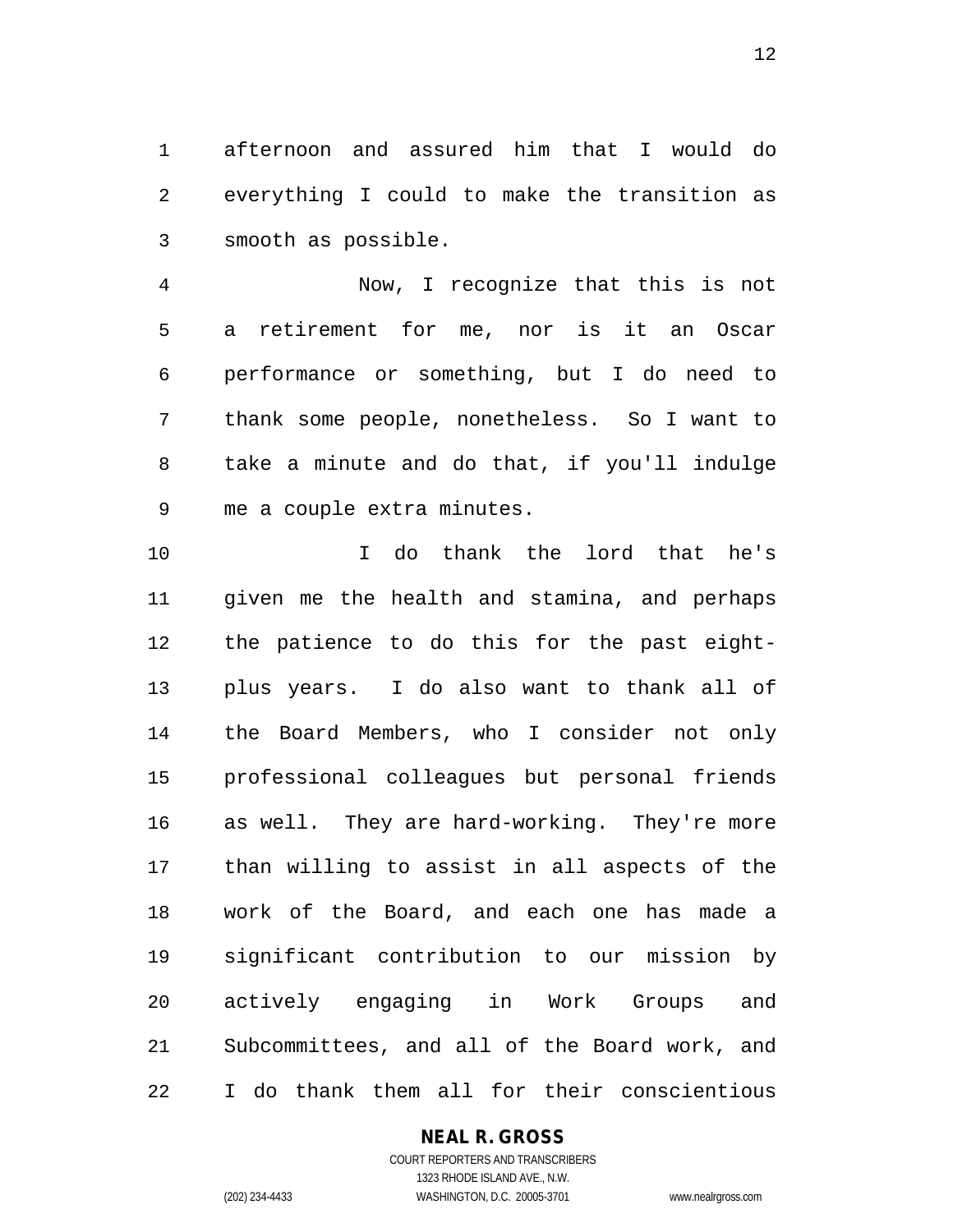efforts.

2 1 I might note, the Board, as you know, has a very challenging role in dealing both with the science of dose reconstruction as well as the public policy of dose reconstruction, and both are important and the interaction between those two is not always an easy one. In part, this is due to the fact that neither the science nor the public policy are perfect. In fact, neither one can do a fine job of what we're needing to do by itself. Both need to work together, in tandem. And although they cannot perfectly address these issues, nonetheless, by plying both in a very responsible way, and in the fashion that we need to, I believe that we can meet the objectives of EEOICPA in a manner that will be fair and equitable to the

claimants.

22 And I hope that each of you on the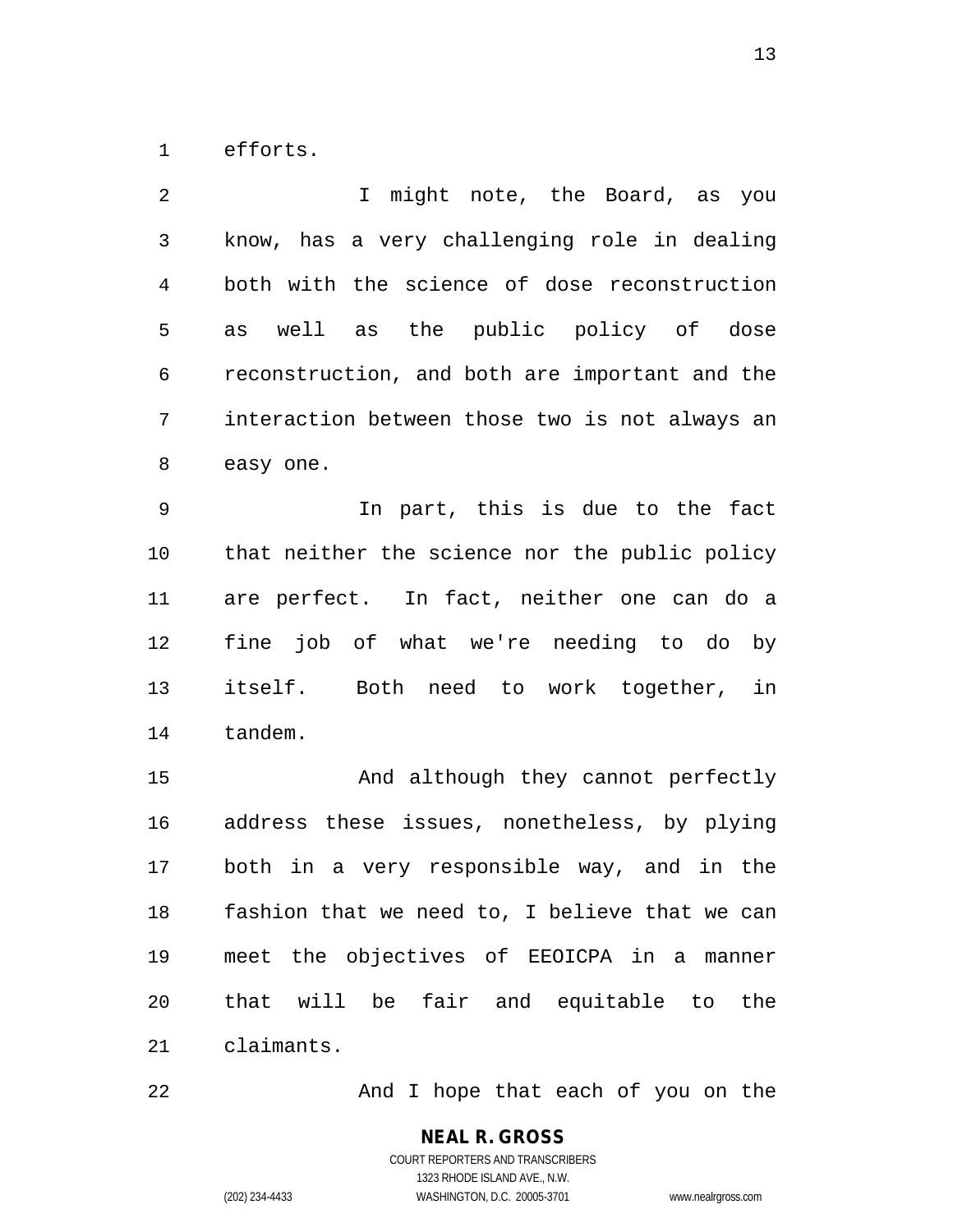Board will continue to give due weight and consideration to each of these areas, in dealing with the issues that are before the Board, due diligence to the science and to the public policy.

 I also want to take a minute and thank those other individuals who've been very much involved in serving with us, particularly our designated federal officials. We've had several, actually starting with Larry Elliot, and then Lew Wade, and Christine Branch, and Ted Katz, and all of those individuals have been so helpful in supporting our activities, and actually interacting with us and handling all the details of the work of the Board.

 I also want to thank the Board's contractor, SC&A, and I won't name all those people because I'll likely leave some out, but they've been so helpful to the Board in reviewing the dose reconstruction, the Site Profiles, the SEC Petitions, and all the related matters that have helped our Board and

### **NEAL R. GROSS**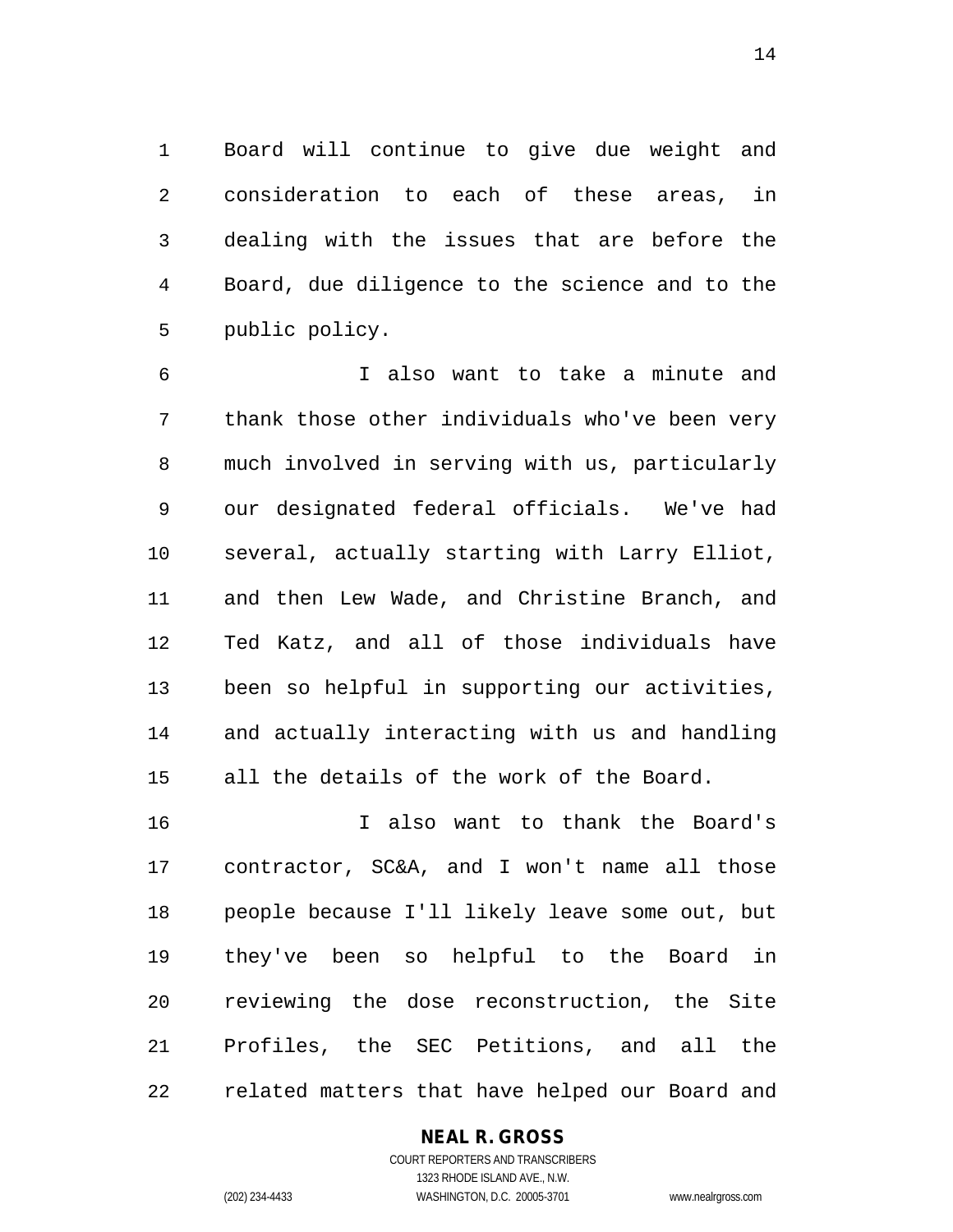our Work Groups, and our Subcommittees carry out their tasks.

 And I also want to acknowledge all the work of the various federal agencies that have been involved. This includes NIOSH-OCAS, includes the Department of Labor, the Department of Energy, of course other parts of Health and Human Services, and again, I won't name all those individuals, but the Board Members know who you are and we all appreciate you.

 Now it would be appropriate if I provided some advice to our new chairman, and I have three words of advice for him.

 Dr. Melius, I've observed, over the years, that invariably people come to the Board with concerns, mainly about how long it's taking to get things done, and I've found that there's really, when it comes down to it, three possible answers that you can provide, and I want to tell you what those are, so you'll have those at the ready.

#### **NEAL R. GROSS** COURT REPORTERS AND TRANSCRIBERS

1323 RHODE ISLAND AVE., N.W. (202) 234-4433 WASHINGTON, D.C. 20005-3701 www.nealrgross.com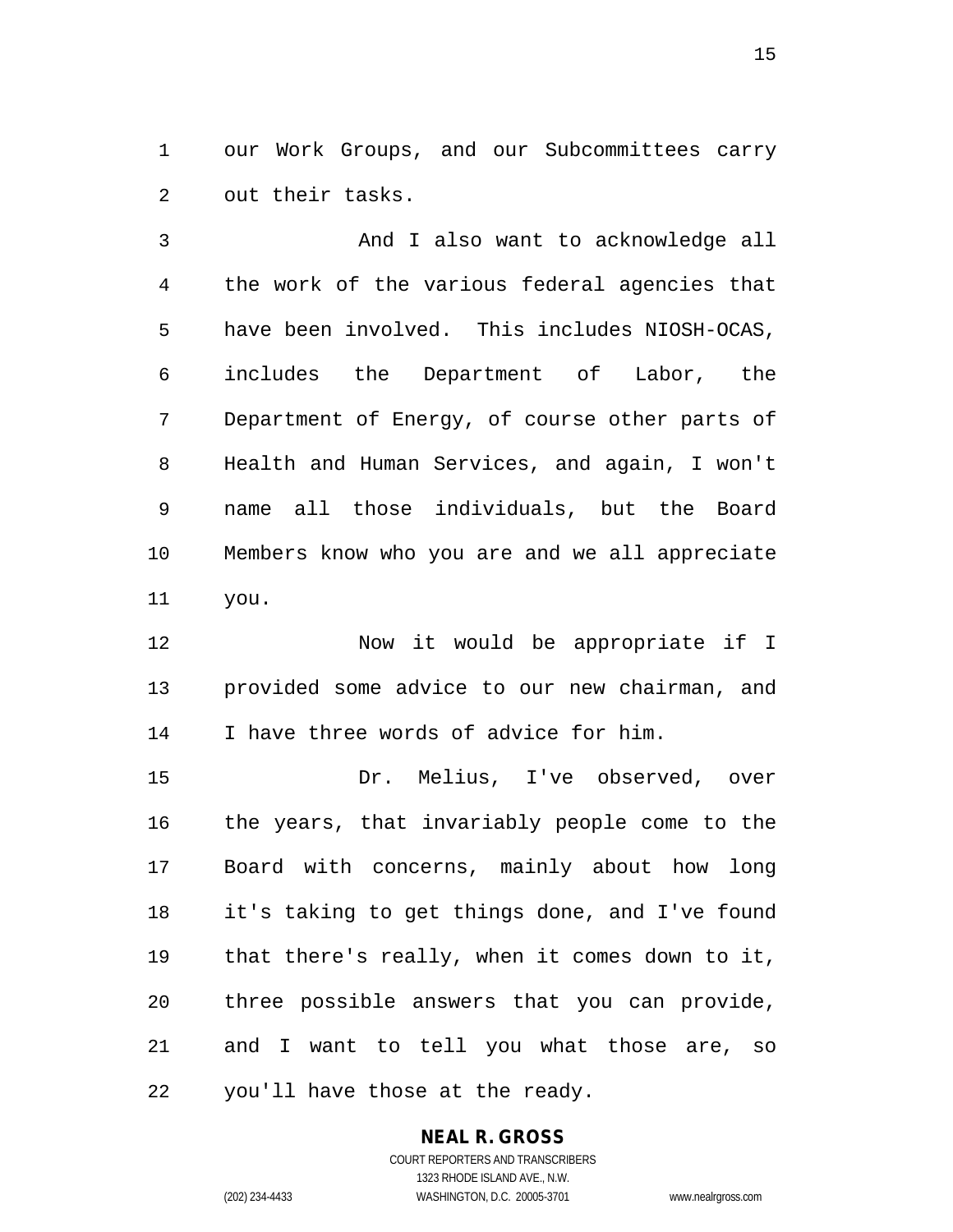1 The first answer is that the problem is with NIOSH. They're still doing data captures, and building coworker models, and conducting evaluations, so the slowness of a particular issue is due to NIOSH.

 Now that only works for so long. So your second approach is to indicate that the problem is with SC&A. They've identified an extremely long list of findings. They've developed a complex resolution matrix that they are working with the Board to develop and to resolve. But again, it takes a long time.

 Well, you can only do those two for so long, and it finally reverts back to the Board and you have to tell them the problem is with the Board.

 In actual practice, what you want to tell them is, our Work Groups have come up and developed a recommendation but it will take quite a while to prepare for final form, because it is simply filled with too many dangling participles.

### **NEAL R. GROSS** COURT REPORTERS AND TRANSCRIBERS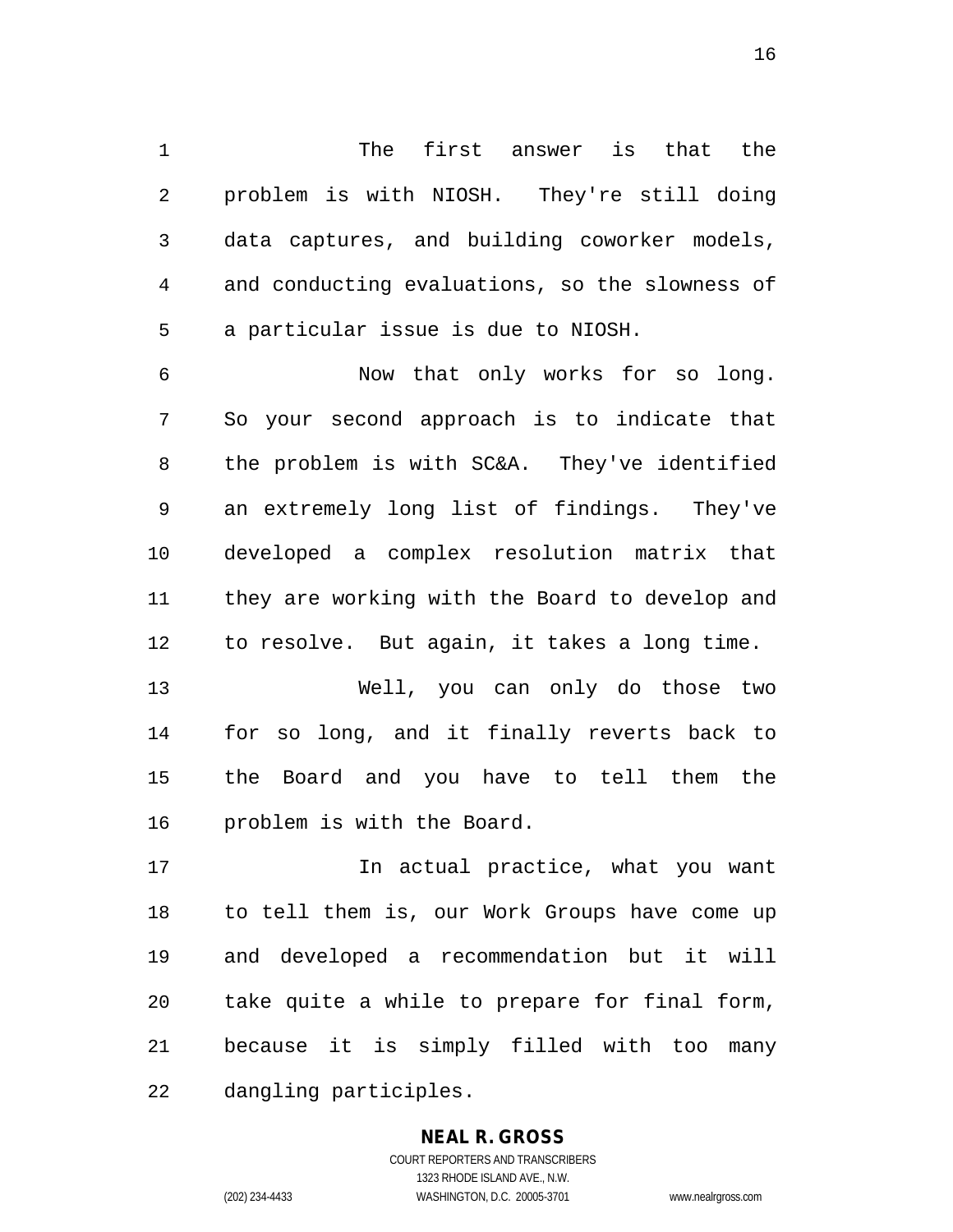Well, that's my advice, and I'm sticking to it.

 Dr. Melius, I want to turn over the gavel to you and wish you well.

(Applause.)

 CHAIRMAN MELIUS: Thank you. And thank you, Dr. Ziemer. We all appreciate your hard work and dedication over 66 meetings of this Board, now going on our 67th meeting here today.

 We're actually particularly glad that you are staying on the Board because how you -- the three answers that you had to the complaint question are appropriate, cause all of us Board Members have one answer that we've used, which is, if you have a complaint about something taking too long -- I don't know anything about it -- go ask Ziemer. And we will be able to continue to use that response. Now I was also considering naming you head of a special Work Group on grammar, and maybe we'll consider that later during our

### **NEAL R. GROSS**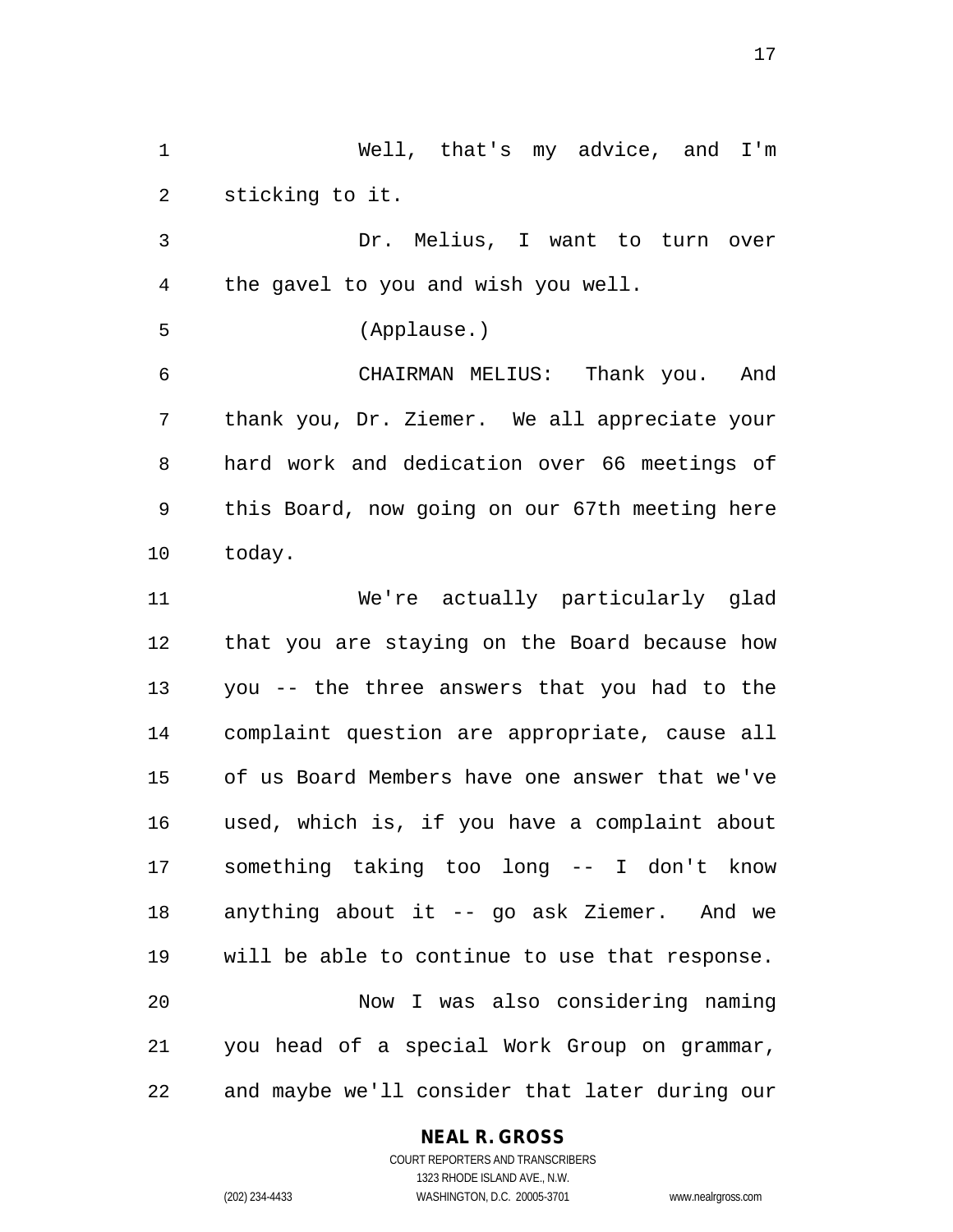work session on Thursday.

 Anyway, welcome, everybody. Ted's got a few housekeeping things he needs to do and then -- MR. KATZ: Yes. One thing I should have done at the front end of this, and fell down on the job is check just for the record, we have almost all of the Board Members here at the table, but there are two Board Members who are having to connect remotely, and I haven't checked to see that they are in attendance. One of those is David Richardson who's joining us from France. So David, are you with us? MEMBER RICHARDSON: Yes, I am, Ted. MR. KATZ: Good to hear your voice. And the second is Mr. Mike Gibson who is in Ohio. MEMBER GIBSON: Yes, Ted. I'm here.

> **NEAL R. GROSS** COURT REPORTERS AND TRANSCRIBERS 1323 RHODE ISLAND AVE., N.W. (202) 234-4433 WASHINGTON, D.C. 20005-3701 www.nealrgross.com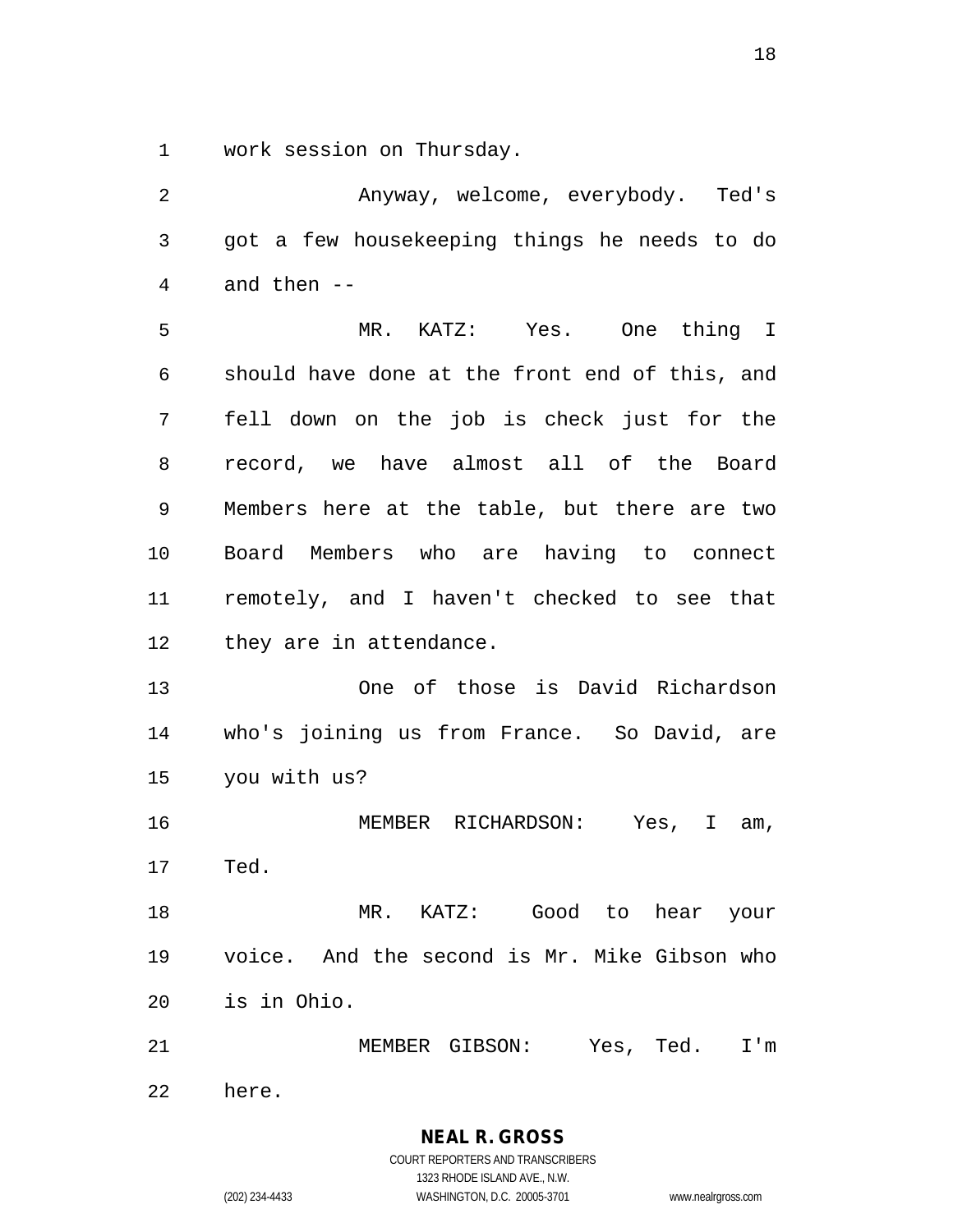MR. KATZ: Good to hear your voice, too. Great. Thank you both. It's all yours.

 CHAIRMAN MELIUS: I thought it would be helpful, since we have our four new Board Members here for their first full meeting -- actually, Henry is back, I guess, the return. So that if we all sort of, Board Members introduce ourselves, but if the new Board Members wouldn't mind saying a few words of background, so forth, and we welcome you all and we'll start with you, Dick.

 MEMBER LEMEN: I'm Dick Lemen. I used to be with NIOSH a long, long time ago. I started with NIOSH when it actually began in 1970, and I was the -- ended up as the deputy director of the Institute, and for about a year, I was the acting director of NIOSH. I retired from NIOSH in 1996 and I have taught at Emory University in Atlanta for about six years and then I retired from that, and I'm now semi-retired but still doing some private

### **NEAL R. GROSS**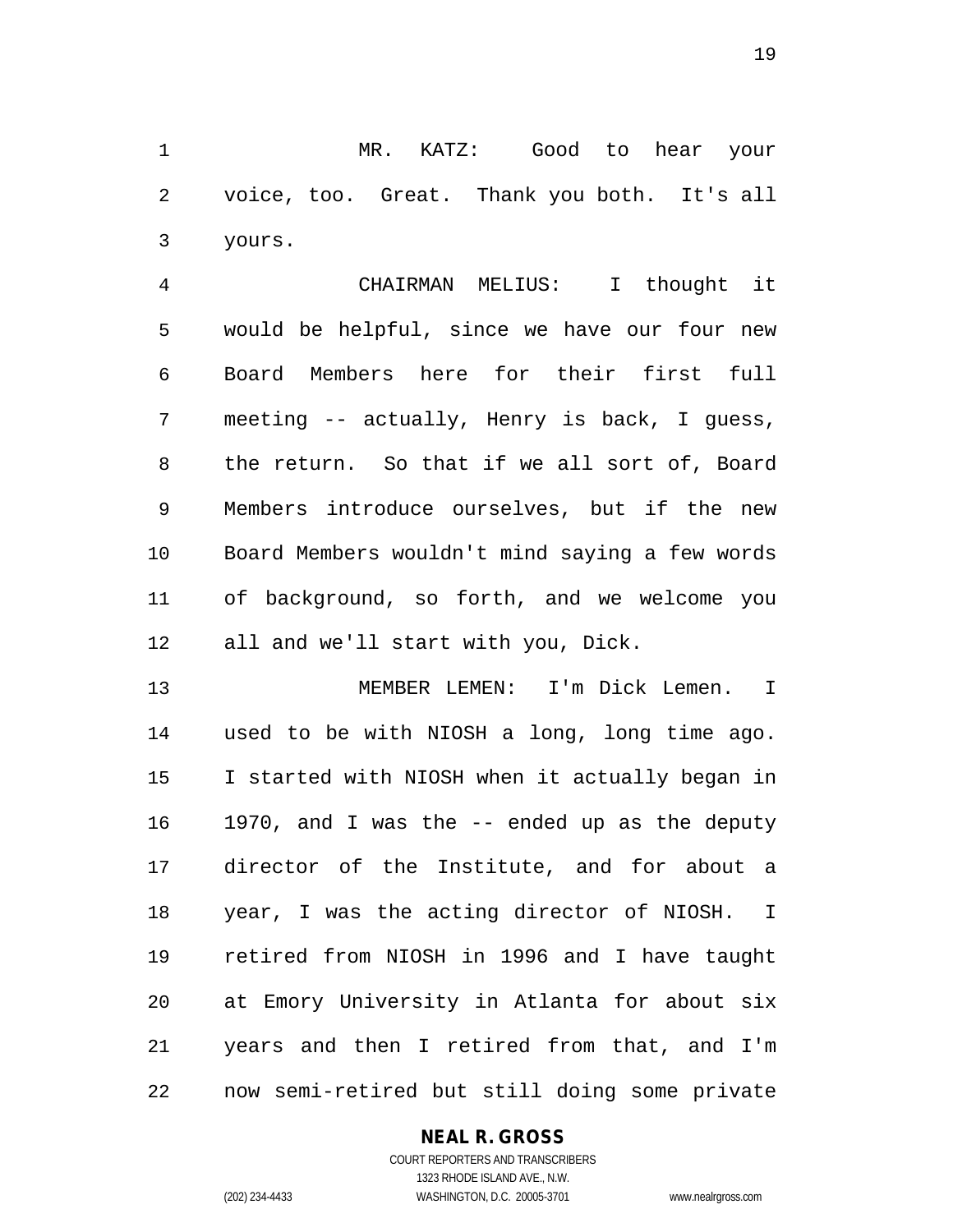consulting. And that's my story and I guess I'll stick with it.

 CHAIRMAN MELIUS: Wanda, do you want to say just a brief -- for the new Board Members.

 MEMBER MUNN: I'm Wanda Munn. I make trouble.

(Laughter.)

CHAIRMAN MELIUS: Bill.

 MEMBER FIELD: I'm Bill Field. I'm a professor in College of Public Health, University of Iowa. I'm actually in two departments: in Occupational & Environmental Health and also in Epidemiology. I've been a faculty member since 94. Prior to that, I was a consultant and worked as a health physicist at University of California, Berkeley. And it's great to be with the Board. Appreciate it.

CHAIRMAN MELIUS: Okay. Welcome.

Gen.

MEMBER ROESSLER: I'm Gen

**NEAL R. GROSS** COURT REPORTERS AND TRANSCRIBERS 1323 RHODE ISLAND AVE., N.W.

(202) 234-4433 WASHINGTON, D.C. 20005-3701 www.nealrgross.com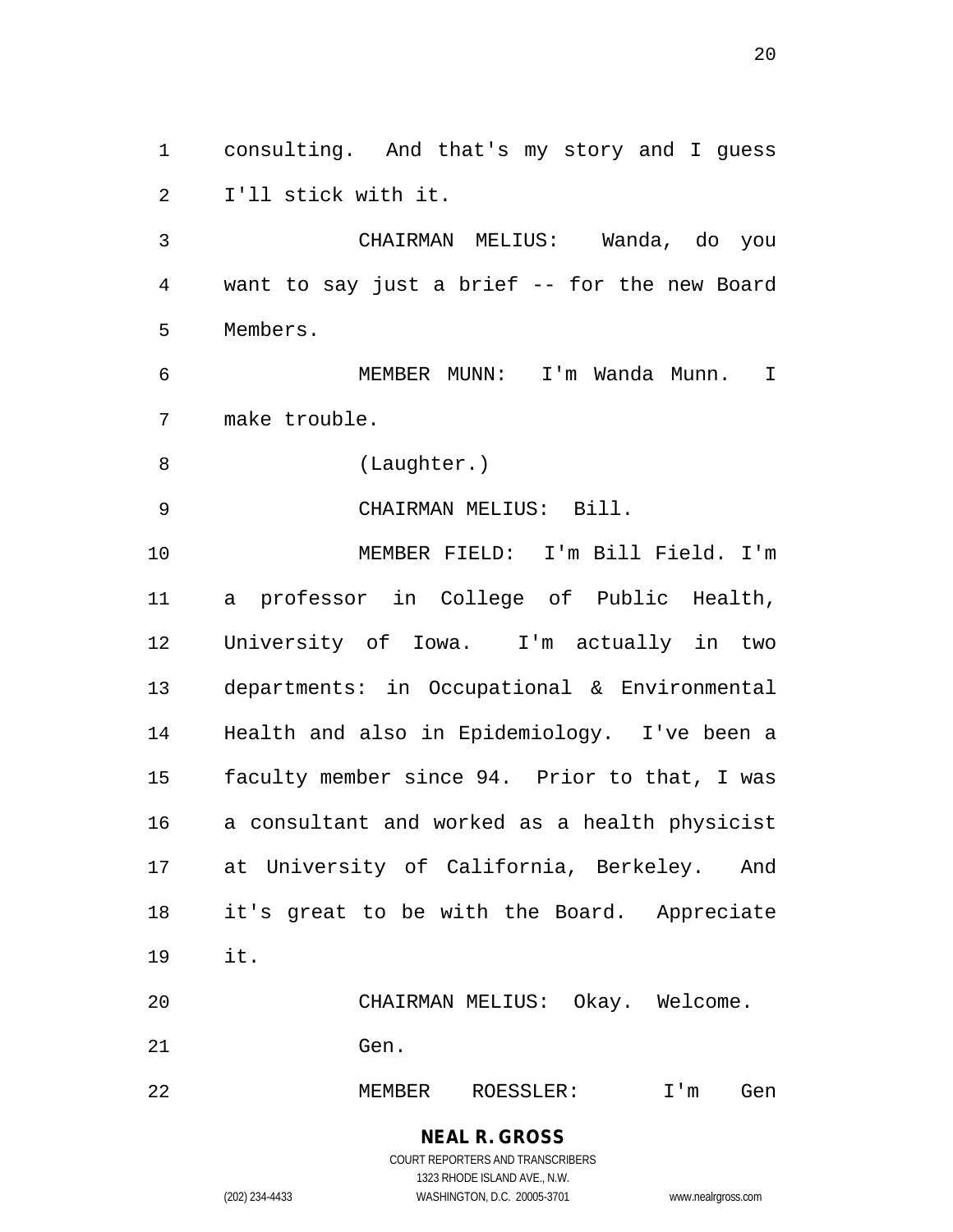Roessler. I've been on the Board since the very beginning. CHAIRMAN MELIUS: Until the end, right? Phil. MEMBER SCHOFIELD: I'd just like to welcome the new Board Members, and I think we'll find the addition of new Members will be a big help to us. CHAIRMAN MELIUS: John. MEMBER POSTON: I'm John Poston. I'm professor of Nuclear Engineering at Texas A&M University. 13 CHAIRMAN MELIUS: Thank you. Bob. MEMBER PRESLEY: I'm Robert Presley, Board Member. CHAIRMAN MELIUS: Brad. We'll go down the line. MEMBER CLAWSON: I'm Brad Clawson. I'm also -- I still work in the industry. I'm a nuclear fuel handler for the Idaho National Engineering Lab for the last 20

### **NEAL R. GROSS**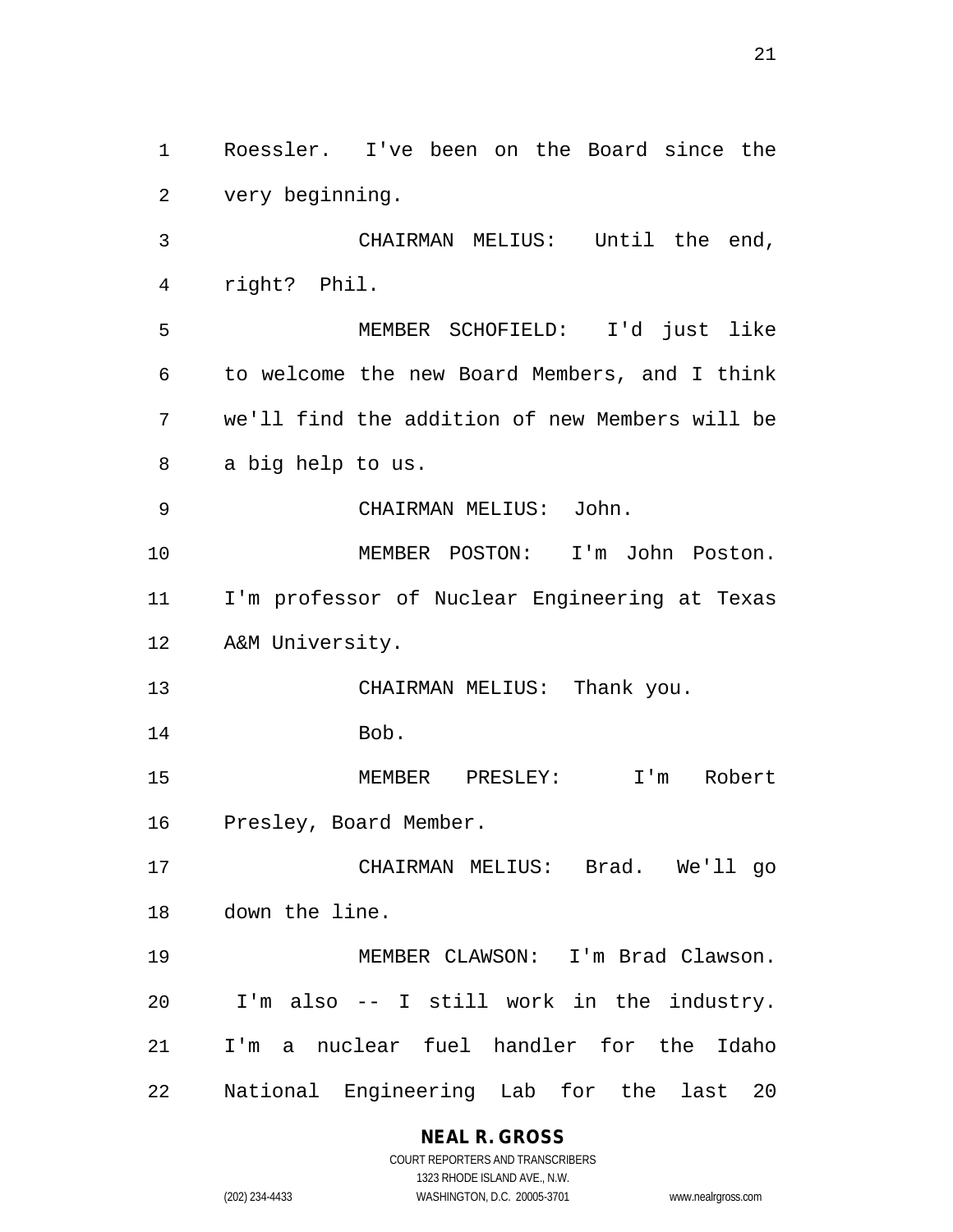years. I'd also like to take this brief moment to thank Paul for all the inspiration that he's given many of us, sometimes a pat on the back out in the hall, come on, we can all do this, and I'd like to really tell him that I appreciate everything that I've learned from him, and the example that he's set for us. Thanks.

 MEMBER BEACH: And good morning. I'm Josie Beach. I'm also still in the industry. I'm a nuclear chemical operator out at Hanford. I also teach respiratory and hazardous waste to fellow workers, which I'm happy to still be able to do that, and as Brad said, thank you, Paul, for helping us in the last couple years as we began this journey on the Board.

 CHAIRMAN MELIUS: Welcome back, Henry.

 MEMBER ANDERSON: I'm Henry Anderson. Just to confuse things, I'm also known as Andy, so you can address me either as

### **NEAL R. GROSS**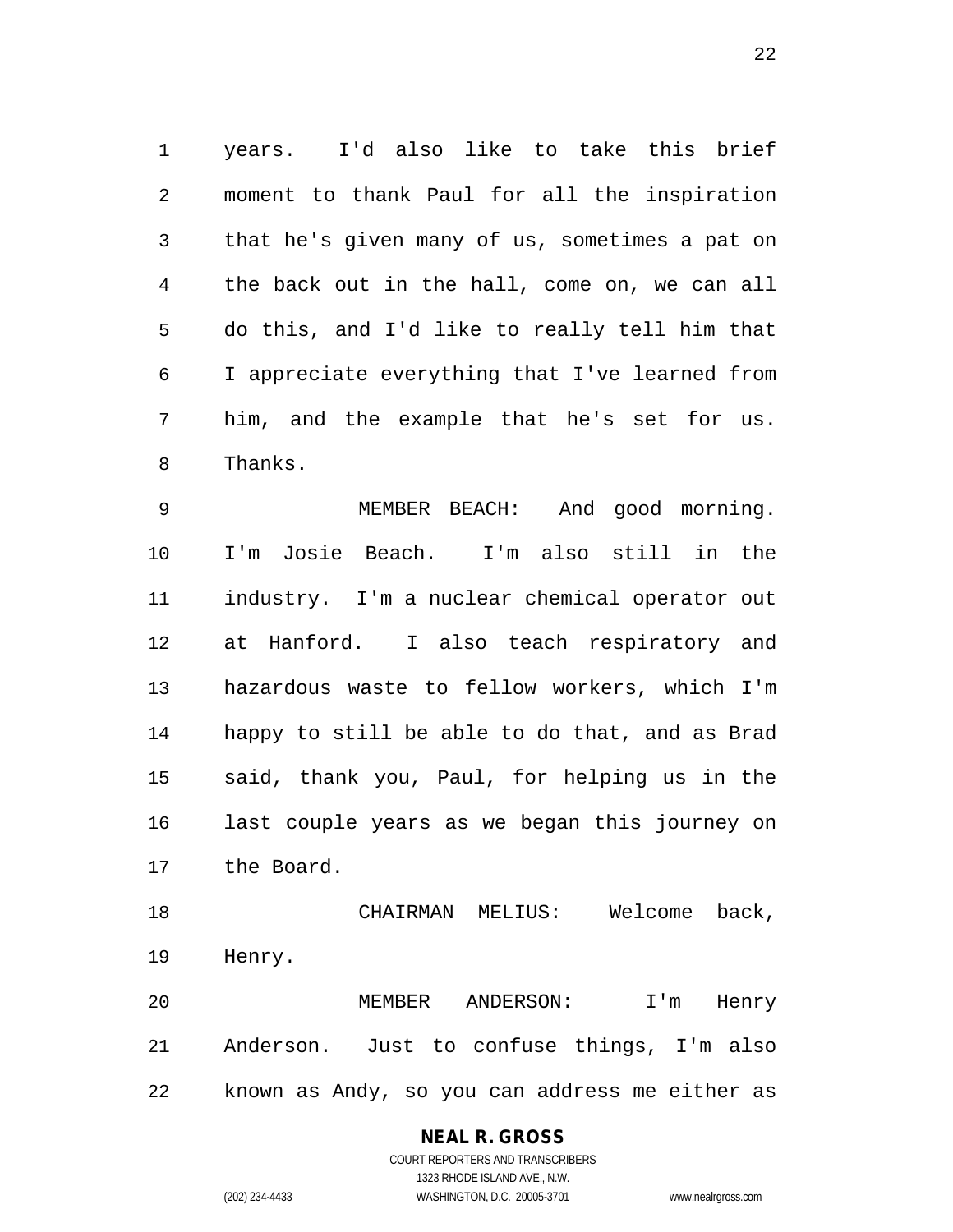Andy or Henry and I will respond most of the time. Currently, I'm the chief medical officer and state environmental and occupational disease epidemiologist with the Wisconsin Division of Public Health. Was a initial Board Member who then was rotated off, and I guess rotations are something that hasn't happened for a while yet since then. But I'm happy to be back, and the only kind of interesting thing is, shortly after I left the Board, I then was appointed the state health officer in Wisconsin as an activity that I did for about nine months before we were able to finally recruit somebody to take a political appointment job during a recession.

 So I went back to being state epidemiologist. I did have an interesting time on the political side. Thank you.

CHAIRMAN MELIUS: Jim.

 MEMBER LOCKEY: Jim Lockey. I'm at the University of Cincinnati, pulmonary doc, and mostly involved with population-based

## **NEAL R. GROSS**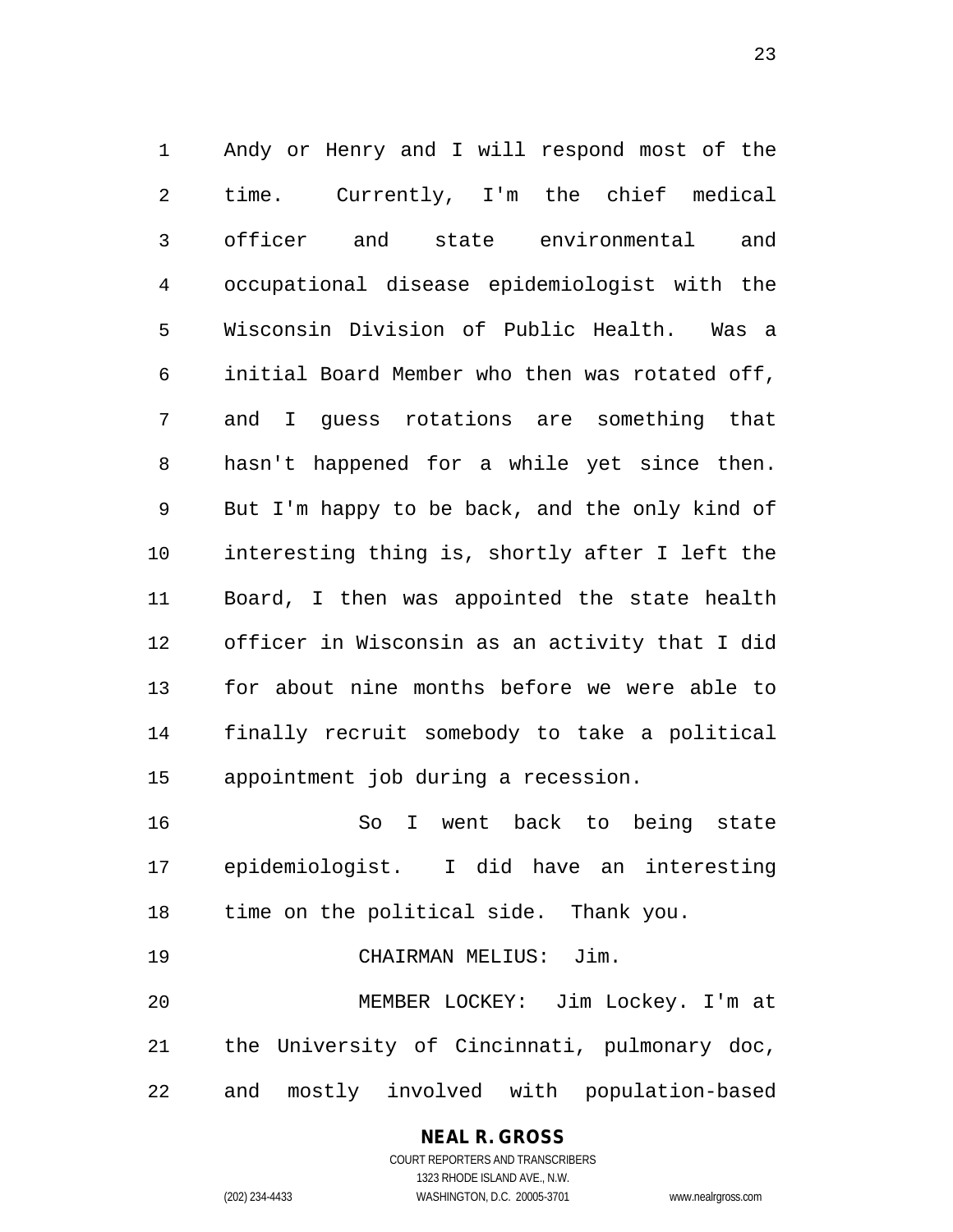research.

 CHAIRMAN MELIUS: Mark. MEMBER GRIFFON: Mark Griffon. I'm a health physicist. CHAIRMAN MELIUS: Okay. Paul, do you want to thank yourself again? MEMBER ZIEMER: Paul Ziemer, professor emeritus from Purdue University. CHAIRMAN MELIUS: Mike, can you hear me on the phone? MEMBER GIBSON: Yes. Yes, I'm here, Jim. CHAIRMAN MELIUS: Yes. Just want to introduce yourself briefly? MEMBER GIBSON: Mike Gibson. I am retired from the Mound facility in Ohio after 22 years of being an electrician. I was appointed to the Board in 2002 and have appreciated working with the Board and claimants and trying to get the just compensation.

CHAIRMAN MELIUS: Okay. And

**NEAL R. GROSS** COURT REPORTERS AND TRANSCRIBERS

1323 RHODE ISLAND AVE., N.W.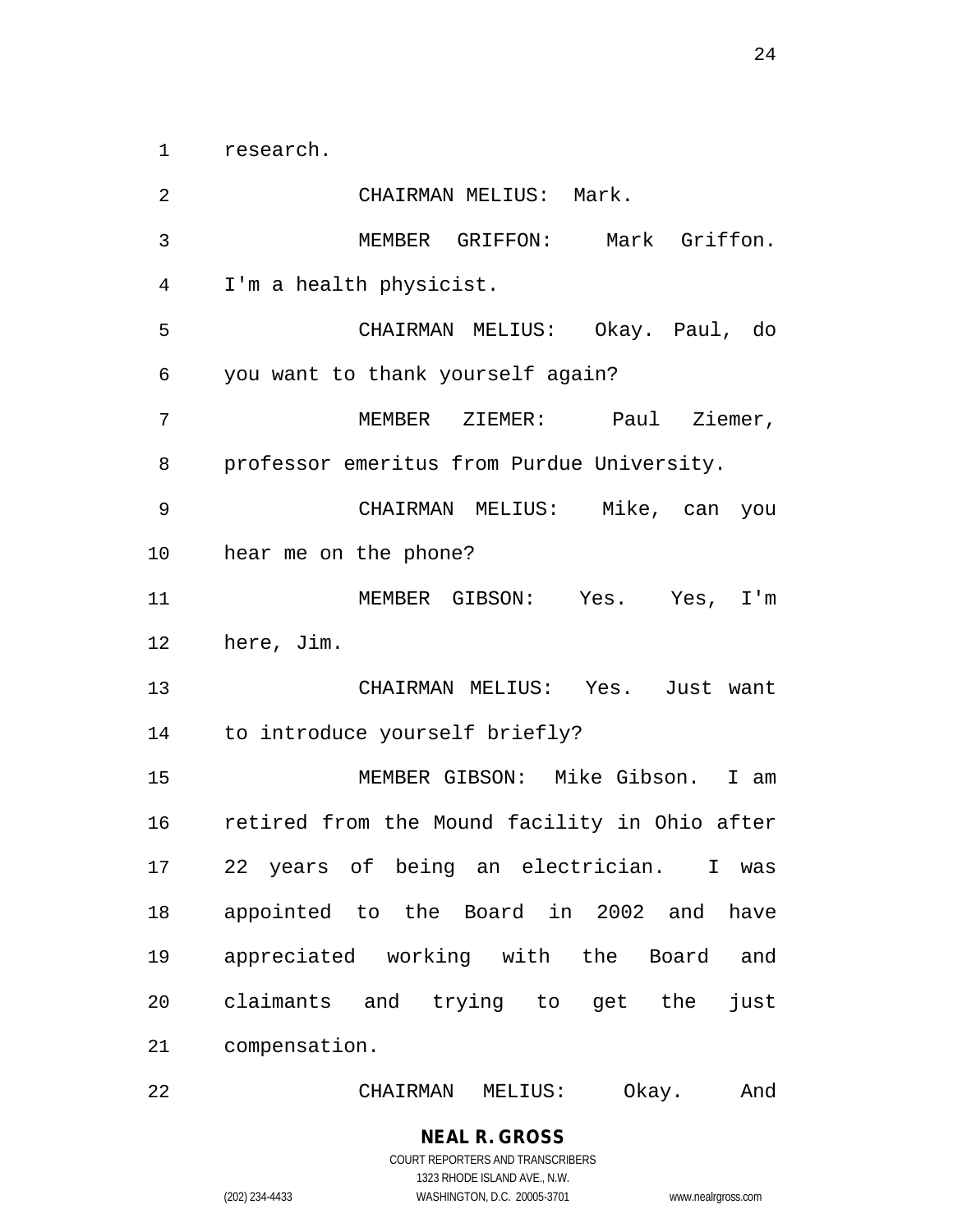David, from France, welcome. Do you want to say a few words?

 MEMBER RICHARDSON: Yes. I'm David Richardson. I'm on the faculty at the University of North Carolina, Chapel Hill, in the Department of Epidemiology, and I'm looking forward to working with you. I'm sorry I'm not there in person but I'll eat something good for you in France.

 CHAIRMAN MELIUS: We're sorry we're not there with you, probably. But anyway, welcome, everybody, and to our new Members, and we'll now start with our agenda, and I think Stu, you're --

 MR. HINNEFELD: Lew's going first. CHAIRMAN MELIUS: Lew's going first. Okay.

 DR. WADE: Thank you. Before I begin my comments, since I have the microphone, I'd like to take one minute and offer my personal thanks to Paul. I got to sit next to him for several years, and what I

#### **NEAL R. GROSS**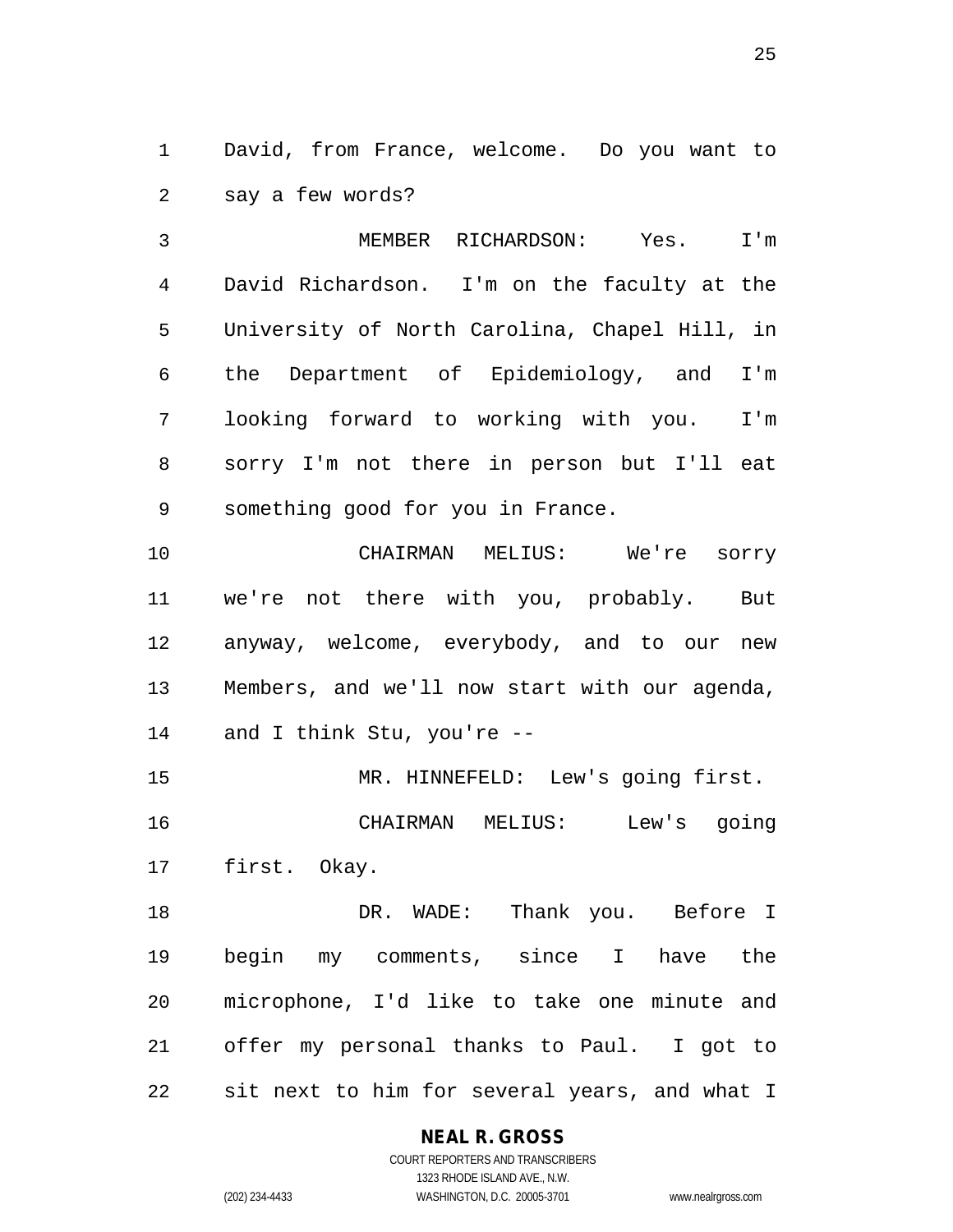saw was a man not only of great intelligence but a man of great wisdom, tact, and most of all, a kind heart in how he dealt with everyone.

 So Paul, thank you for what you brought to us and what you taught me personally. I do appreciate that.

 We'll talk a little bit about the 10-year review of the Radiation Dose Evaluation Program as John has mentioned.

 NIOSH, under John, has operated with a series of sort of core values. Among those core values are things like accountability, a commitment to excellence, transparency. One of those things that those values have coalesced to, in terms of a way of doing business, is that we've undertaken, in many cases, an in-depth study of the past, so that we could decide how to improve our public service into the future.

 Anyone who's been involved in NIOSH, over the last several years, is aware

#### **NEAL R. GROSS** COURT REPORTERS AND TRANSCRIBERS

1323 RHODE ISLAND AVE., N.W. (202) 234-4433 WASHINGTON, D.C. 20005-3701 www.nealrgross.com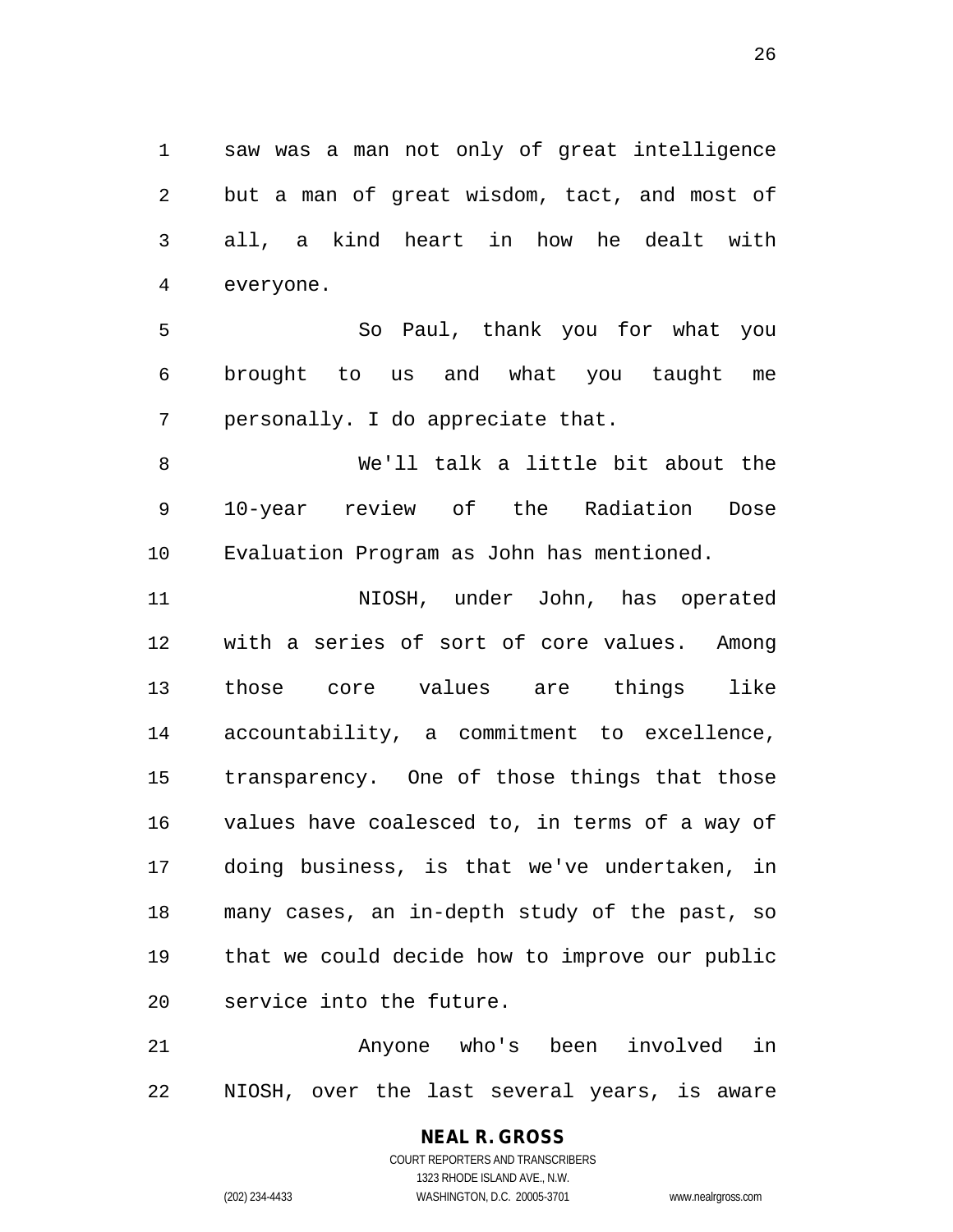of the in-depth activity we've undertaken with the Academies of Science and Medicine to review the top eight NIOSH research programs, and those reports are available.

 Again, we've learned a lot about ourselves in the past, and we've been able to apply that to how we can be a better agency and better serve into the future.

 In September of 2009, John Howard decided that such a retrospective 10-year review of the OCAS Program, the Dose Reconstruction Program, was appropriate. Again, that review is to study the past, to learn lessons from it to apply to the future so we can do an ever better job.

 The review will take place in two phases. The first phase, really data-driven, an analytical assessment of how the program is done. This is not the place for subjective opinions or judgments, but it will be an attempt to lay a foundation of fact as to the program's performance.

### **NEAL R. GROSS**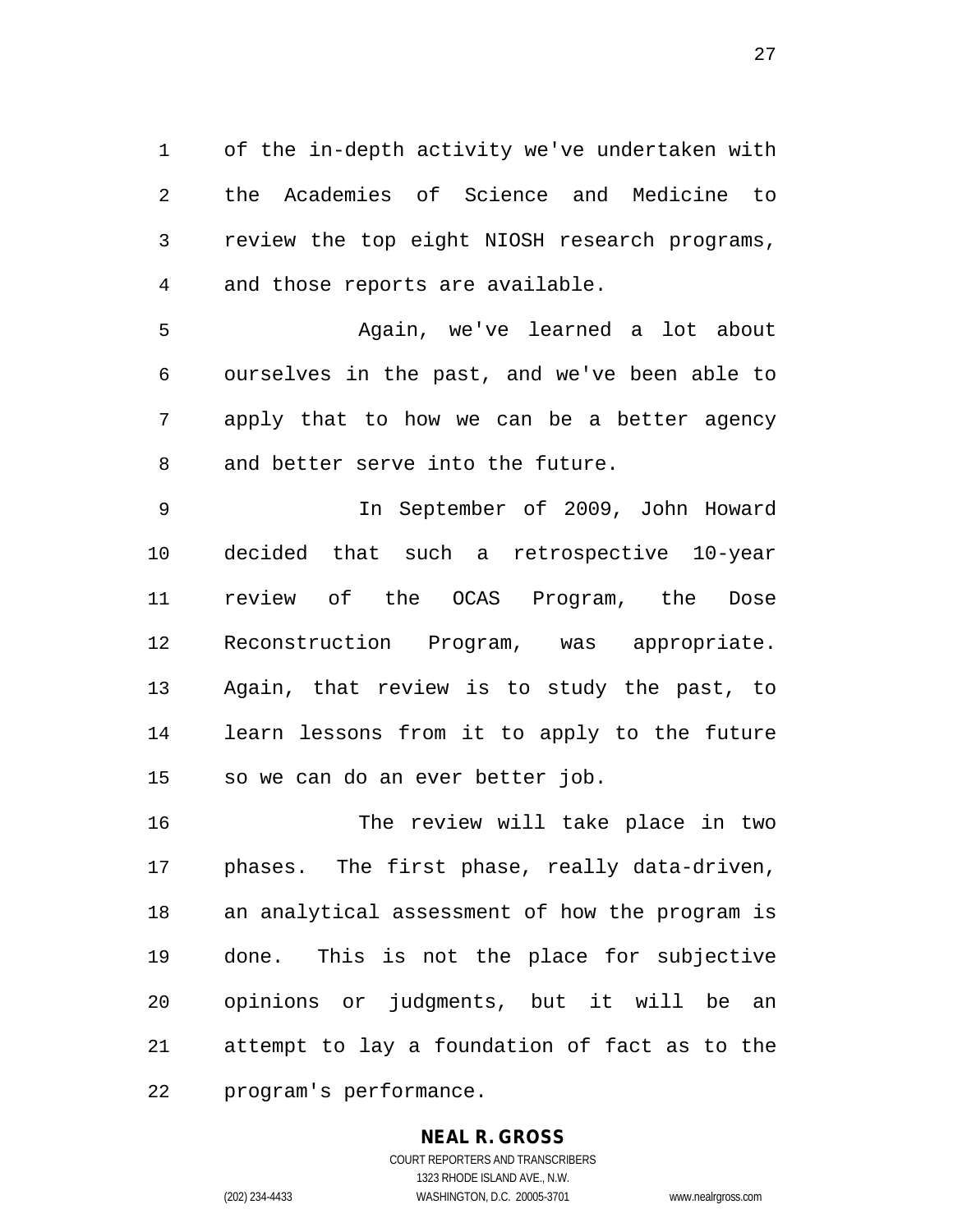These activities will be undertaken by an array of NIOSH employees and contractors. I'll share with you who those folks are in a moment, and it'll proceed along the lines of five basic topics that I'll also tell you about in a moment.

 That will provide the foundation to Phase II and in Phase II we'll look at those reports. Those reports will be looked at in terms of the information they provide with an eye towards evaluating NIOSH's performance relative to the legislative requirements, the implementing regulations with an eye towards recommendations for program improvements.

 So again, two phases, the first phase analytical, the second phase looking at areas for potential program improvement.

 I'll go through the five topics that I mentioned. The first is to look at the quality of science practice currently and throughout the life span of the program. This

# **NEAL R. GROSS**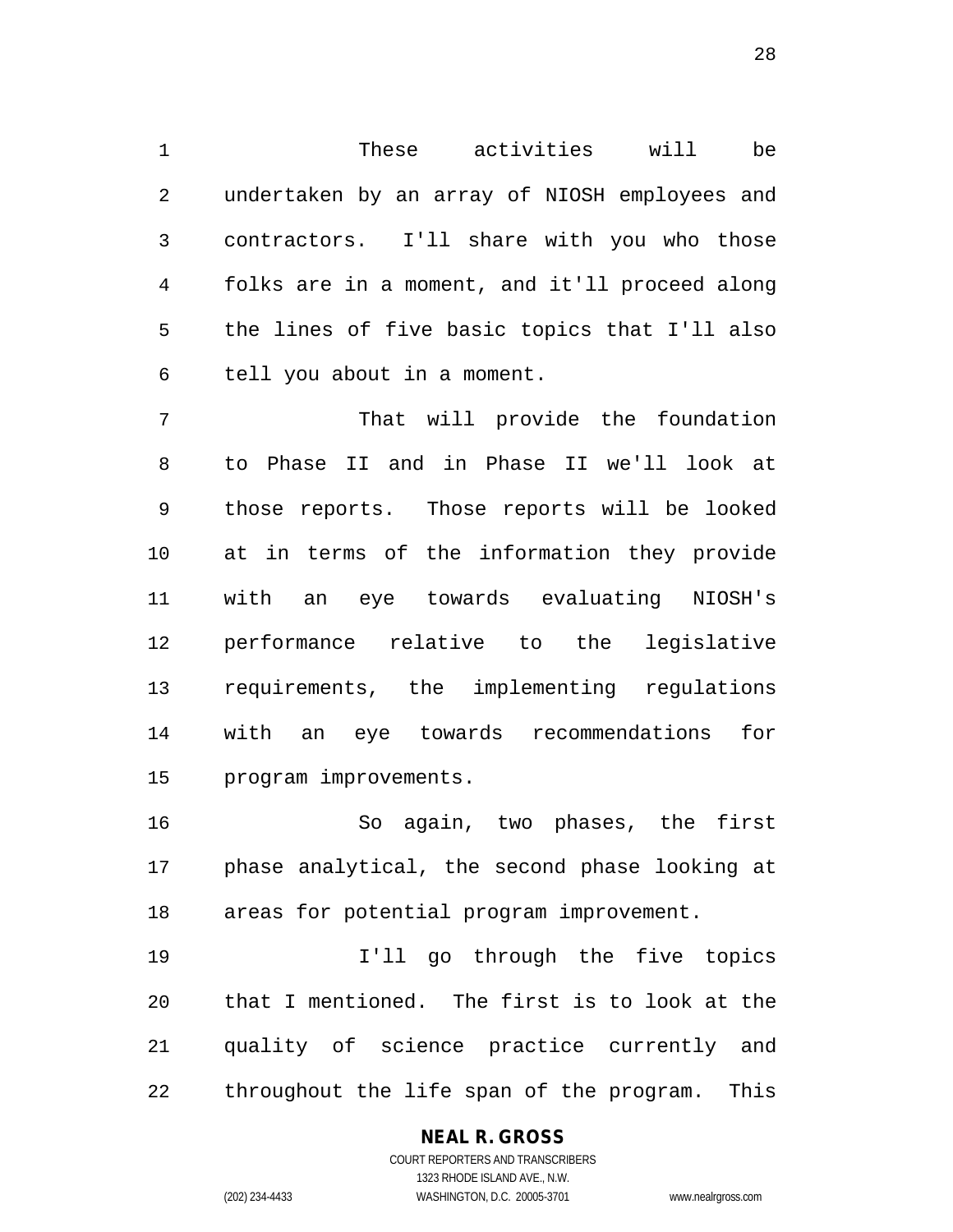is a huge undertaking, if you think about it, to better focus an individual's ability to write to this topic. Some specific questions were developed. Those questions are in the handouts you have. I also provided for you a larger-type version of those questions. I won't read them for you; you're more than capable of looking at them yourself, but these questions are designed to draw focus to what, at this point, we think are the key science challenges that the program has faced, and an assessment as to how those science challenges have been met.

 Again, I'll say this several times in my presentation -- should you find that you would like to offer, the Board would like to offer improvement, or recommendation or change to this, please let us know. It's a work in progress. But we offer you these five questions as a way of attempting to focus the science review. And these are those questions and you have them in a larger font before you

### **NEAL R. GROSS**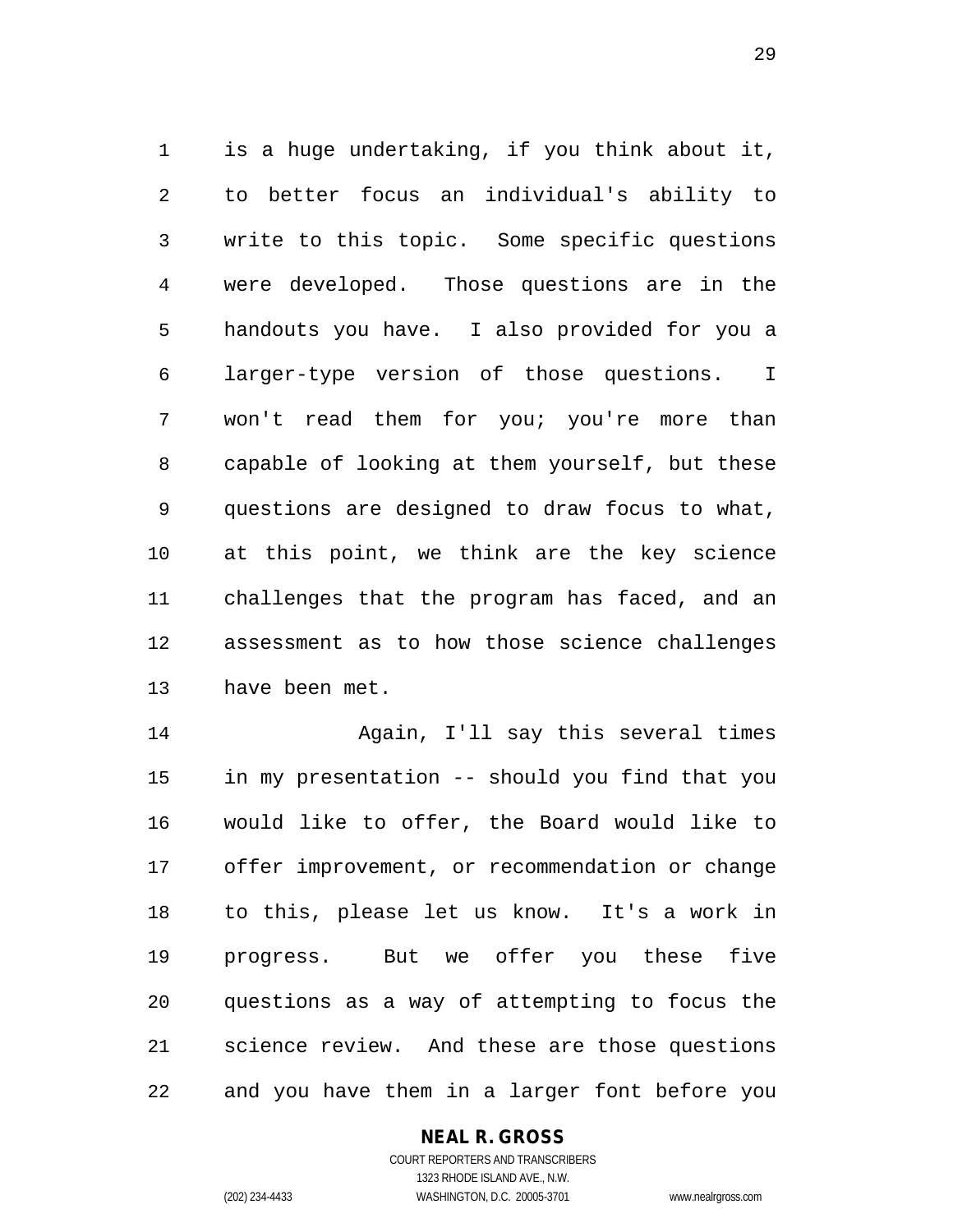to look at.

| $\overline{2}$ | The second topic is looking at the               |
|----------------|--------------------------------------------------|
| $\mathsf{3}$   | timing of the accomplishment of program tasks.   |
| $\overline{4}$ | Paul mentioned that people will often come       |
| 5              | and say it's taking too long. Well, we need      |
| 6              | to start to look at that analytically.<br>How    |
| 7              | long has it taken? How long did it take in       |
| 8              | the beginning? How long is it taking now?        |
| $\mathsf 9$    | has the program improved?<br>How<br>Those<br>are |
| 10             | things that we need to begin to look at, and     |
| 11             | that will take place against the second of the   |
| 12             | topics, the timing of program accomplishment.    |
| 13             | The third, a little bit wordy, but               |
| 14             | appropriateness as determined by<br>the<br>the   |
| 15             | sufficiency of the supporting basis, and the     |
| 16             | consistency of program actions concerning the    |
| $17$           | qualification of SEC Petition<br>requests,       |
| 18             | including<br>petition Evaluation Reports,        |
| 19             | amendments and modifications.                    |

 So this subtopic will look at the issue of SEC performance.

22 Number four, same thing.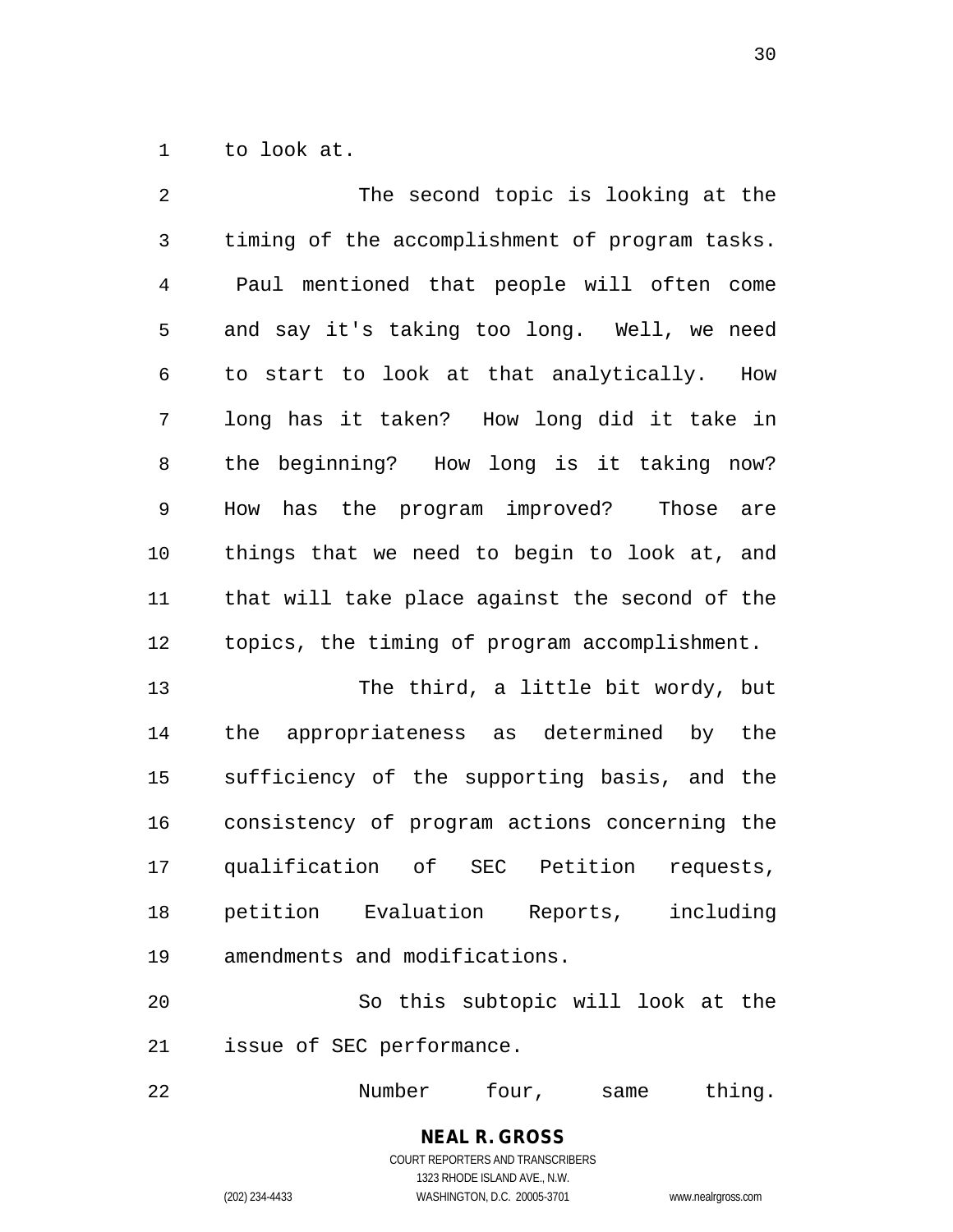Basically looking at dose reconstruction, again looking at the appropriateness of the supporting basis, looking at the consistency of actions as they've taken place over the life of the program.

 These would include things like the use of over -- and underestimating techniques, the use of best estimating techniques, the issuance of program Evaluation Reports. This is where NIOSH determines that a sufficient change has taken place and dose reconstructions need to be redone. We need to look at how that activity has taken place from a consistency point of view, from the soundness of the basis, as well.

16 And the fifth of the topics is maybe the most difficult, in my opinion, to quantify, is the quality of timing of services provided to claimants, petitioners and their representatives.

 Anyone who's been around this Board has heard many issues raised about

> **NEAL R. GROSS** COURT REPORTERS AND TRANSCRIBERS 1323 RHODE ISLAND AVE., N.W. (202) 234-4433 WASHINGTON, D.C. 20005-3701 www.nealrgross.com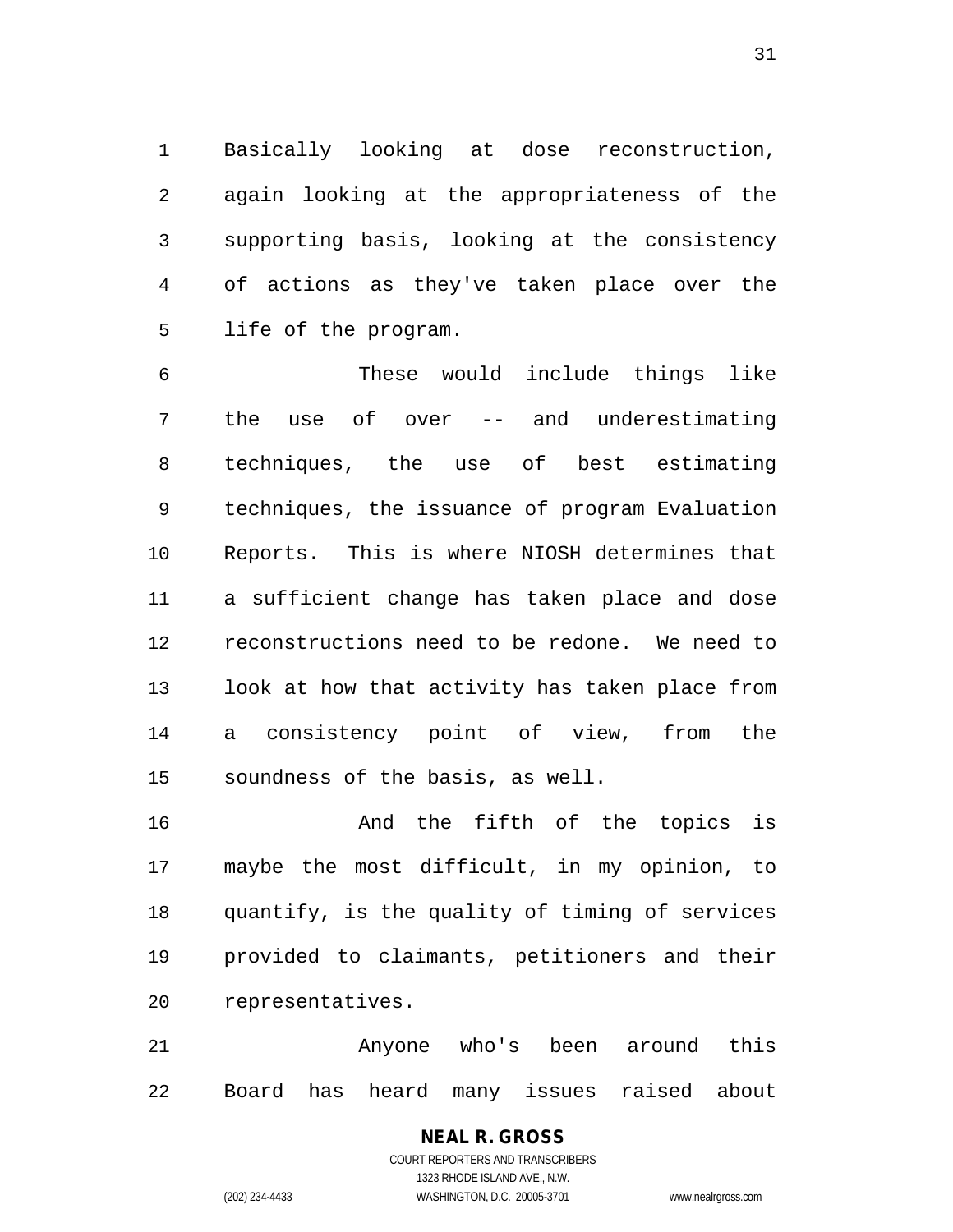whether or not the interests of claimant and petitioners have been served in a way that is in their best interest. We need to try to get a handle on this, and this will be the fifth of the topics that we're looking at.

 Now to look at the individuals who will undertake this activity. The first is the quality of science. Doug Daniels, the first name listed, Doug is the lead of the Occupational Energy Research Program within NIOSH. He's a very experienced and balanced health physicist, and he's held in the highest regard within the Institute, and he'll be involved in this activity.

 Friday of last week, I traveled to Cincinnati and had discussions with Dr. Henry Spitz, who's a professor of engineering and the director of the Health Physics Institute at the University of Cincinnati, and we will ask Henry to join Doug in undertaking this most difficult task of assessing the quality of science.

### **NEAL R. GROSS**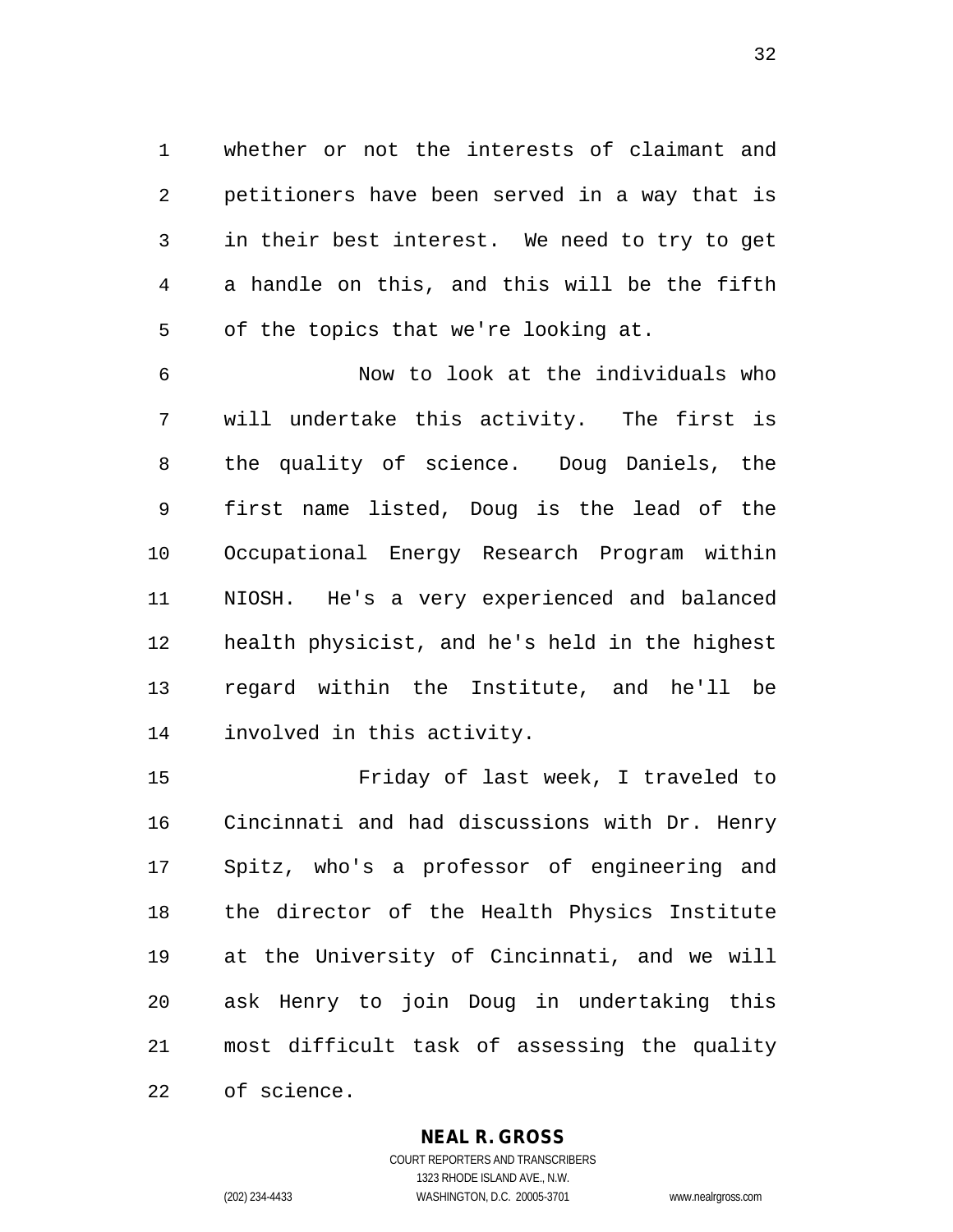The timing task. You know Nancy Adams, she's been around this Board. She'll be tasked with assembling the information that looks at timing from a quantitative point of view.

 Third, on the SEC Petition task, a wonderful woman by the name of Randy Rabinowitz, who's a NIOSH contractor, who's with us, and Randy can stand and be so identified. Randy brings some unique credentials to the task. She was counsel to the House Education and Labor Committee during the time of the implementation of The Act. So she was there when it was done. She'll bring a perspective as to what those intentions were.

 Randy also asked me to mention to you that she currently is the editor in chief of a treatise on occupational safety and health law. By my experience, eminently qualified to begin to assemble this task with regard to the SEC Petition.

### **NEAL R. GROSS**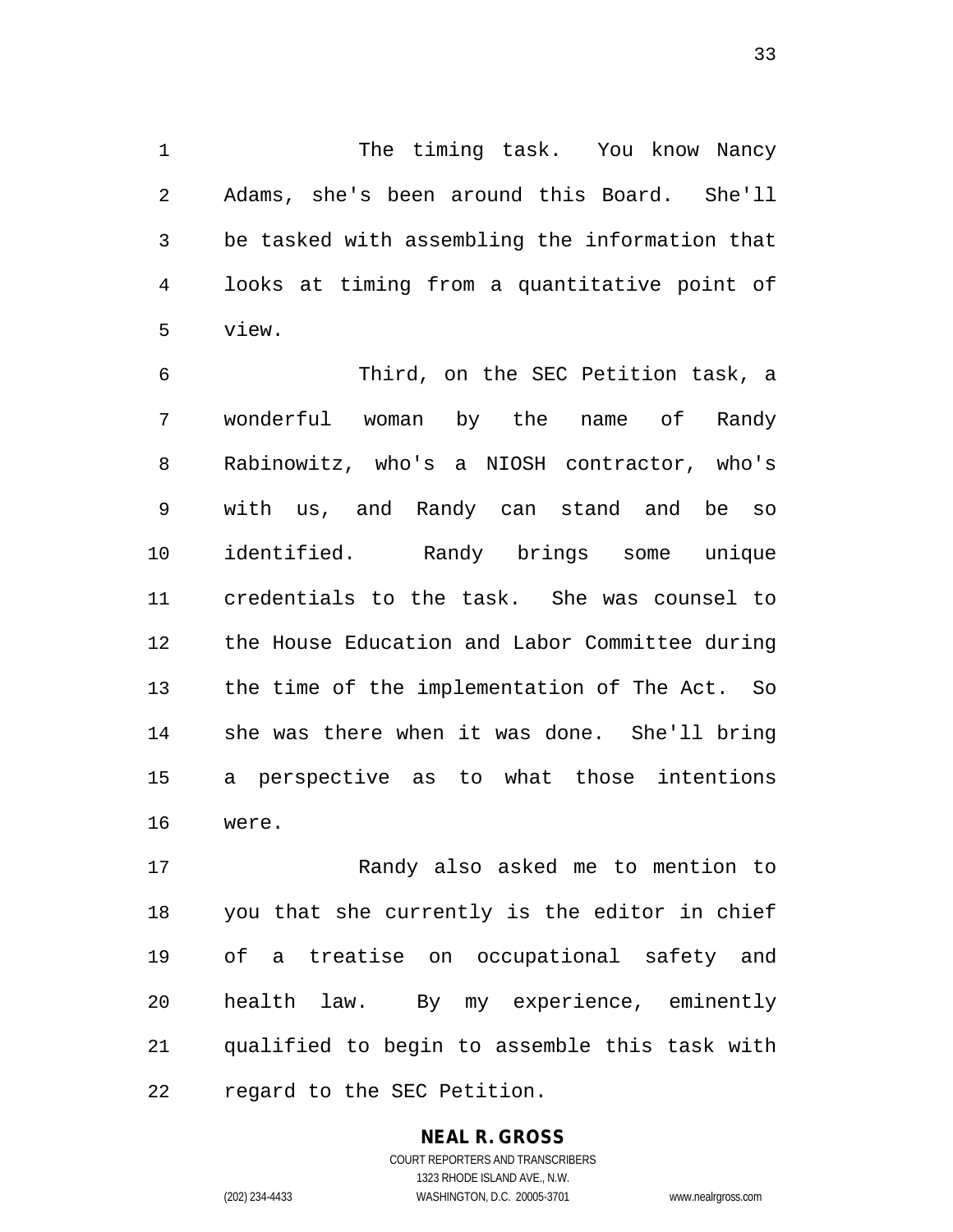Topic four, dose reconstruction. This is where we have the most questions as to the individual tasked with this. But that's me. I will lean heavily upon the work that this Board has done in terms of reviewing individual dose reconstructions. You can rest assured that the fine work you've done will raise to the top of the preparation of my report with regard to dose reconstruction. 10 And then topic five, Denise Brock, who's known to all of you as a fierce advocate for claimants and petitioners, will undertake that task. She'll be ably assisted by Nancy, as Denise has so much work she's doing, she'll need some help to carry this on. 16 But these are the individuals who will undertake this Phase I, which is the writing of these factual reports. We will not limit these authors' ability to offer opinion, if they like, after they've done their factual report. The

Appendix will be open to them and their

**NEAL R. GROSS** COURT REPORTERS AND TRANSCRIBERS 1323 RHODE ISLAND AVE., N.W.

(202) 234-4433 WASHINGTON, D.C. 20005-3701 www.nealrgross.com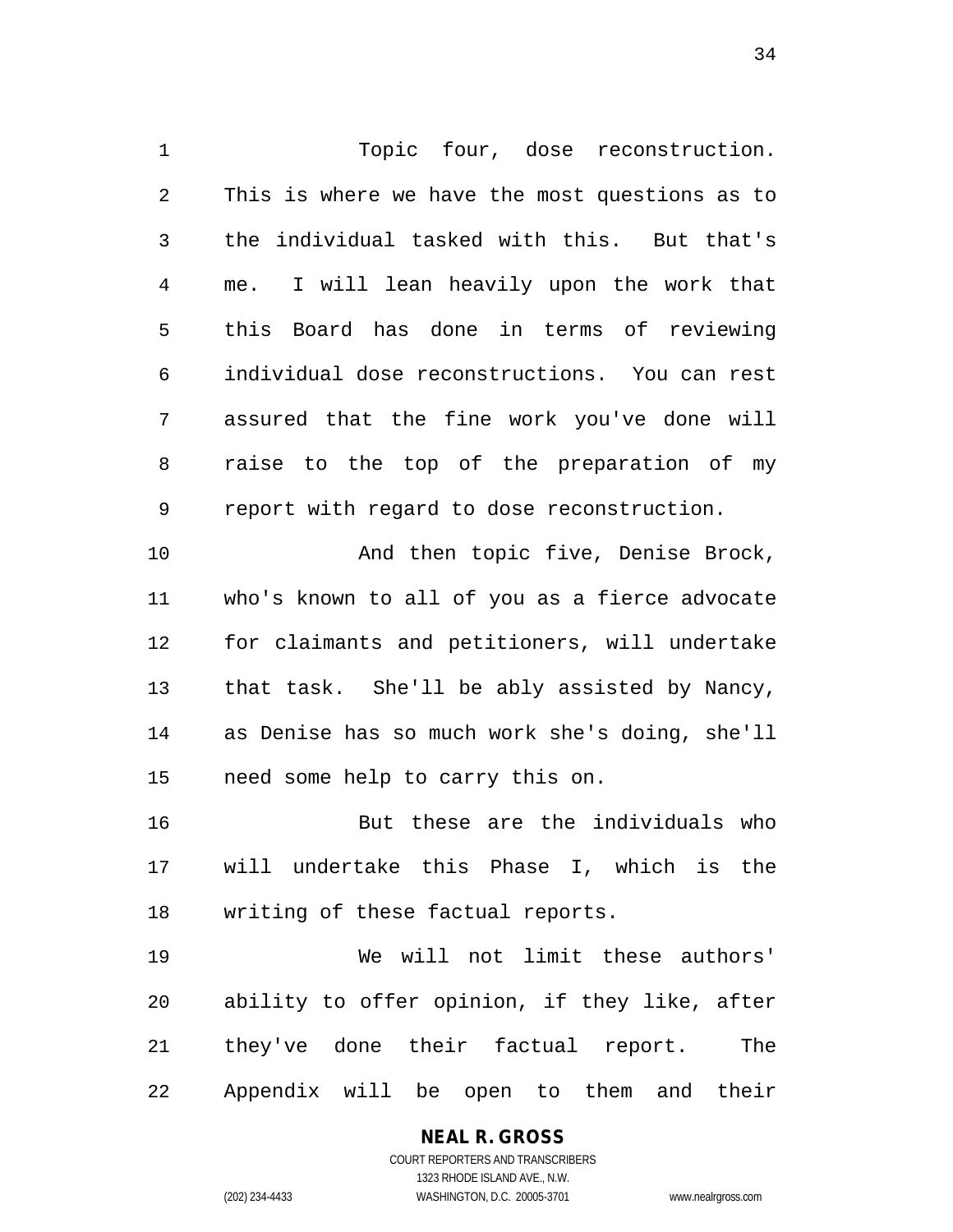reports to offer their suggestions or thoughts as to potential improvements.

 Phase II will be accomplished by a team of senior NIOSH leaders, and John Howard will chair that activity. So they'll be taking the results of these five factual studies and rendering them into an opinion as to how well NIOSH has done in meeting the intention of The Act, the regulations and making suggestions for potential improvements as we move forward.

12 12 In terms of public involvement, in fact, the first bullet is now not true. There is now on the NIOSH website, a page that describes this review. That page can be changed if the Board has things to say, obviously. But we want this to be as transparent an activity as possible.

 So all the work that is undertaken here will be made transparently available on the website, and we will welcome comments from the public on any and all of these topics.

# **NEAL R. GROSS**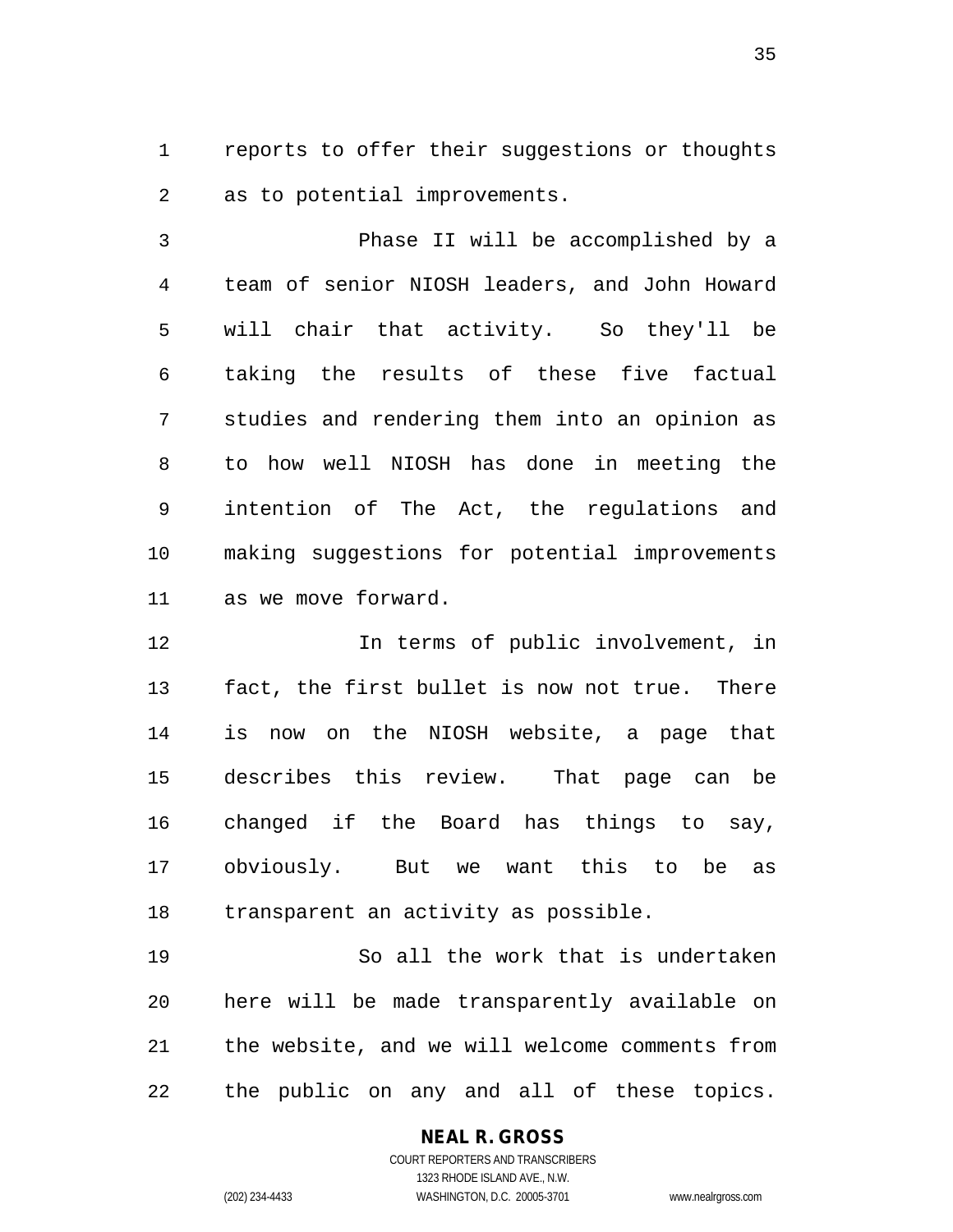I'll be monitoring that website and funneling the comments to the appropriate authors of these pieces. You can go to the website, which is cdc.gov/niosh, and you can easily navigate to the page that will describe this review. That page will be regularly updated and people will know what's going on and have the ability to comment.

 The NIOSH docket will be used for the purposes of receipt transparency and establishing comment deadlines. So again we want this to be as transparent and open to review as possible, and we'll do that through the use of the webpage and the maintenance of a docket to accept public comment.

 The Board involvement. Now that's up to you, obviously, but what we would like to see as Board involvement is that NIOSH will present a brief status report at each in- person Advisory Board meeting, if you want updates during your telephone calls, and I'll be available to do that as well.

### **NEAL R. GROSS**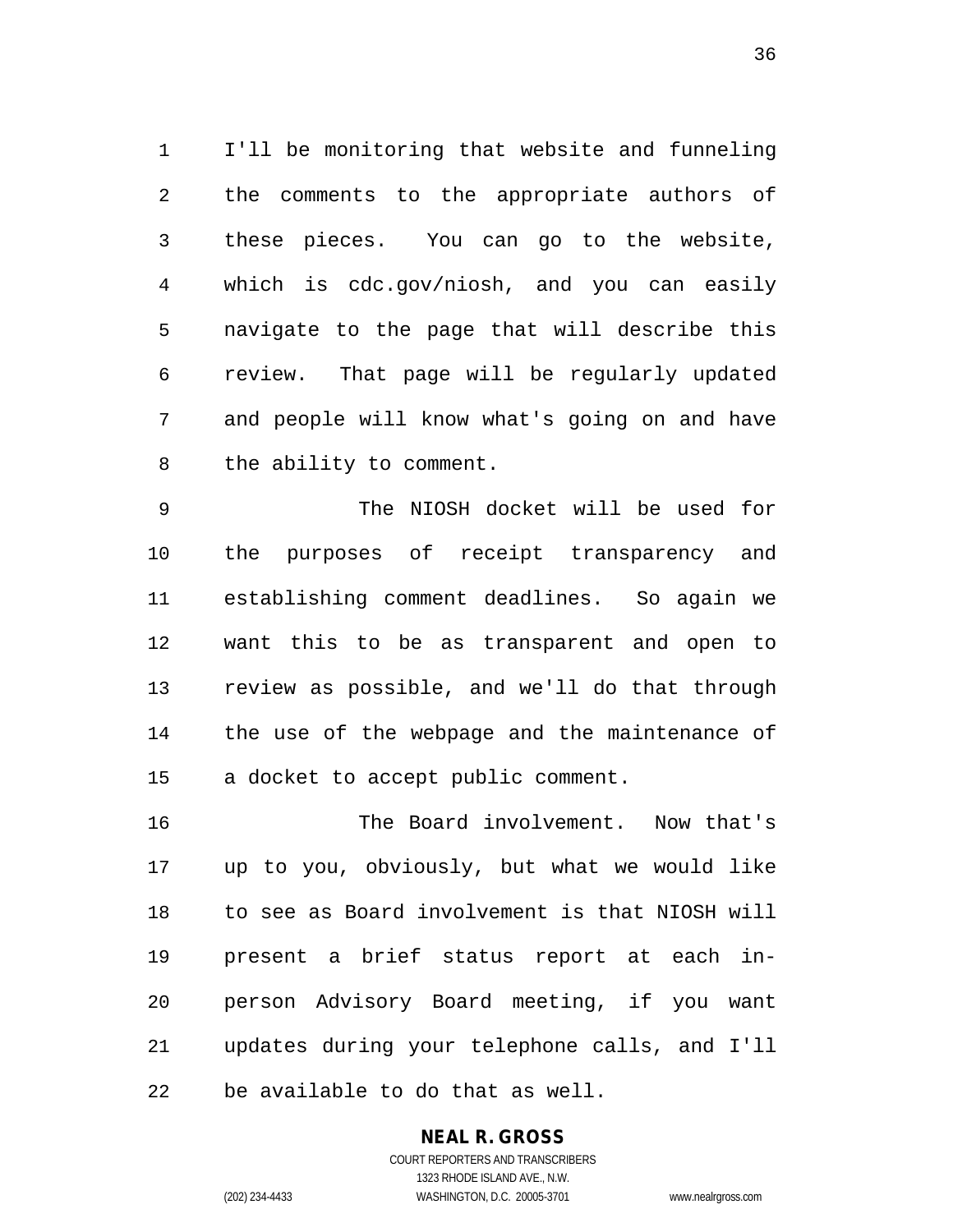The Board comments will be welcome at these meetings. Board and/or individual comments can always be made to the docket as you would like.

 For example, this week, if you have time, and you want to address yourself to any of these questions, and make a statement as a Board, we'll accept that statement, and I'll tell you, we'll be guided by the kinds of statements the Board makes. If individuals want to say something to me, I'll accept that as a comment.

 Again, NIOSH will come to the Board with the Phase I and Phase II drafts before they're finalized, and ask the Board for comment on both the factual reports as well as the reports looking at evaluation and potential policy movement.

 Time frame. The dreaded time frame slide. We'd like to complete Phase I by July of 2010, Phase II by October of 2010. I'm under great siege, already, by some of the

# **NEAL R. GROSS**

COURT REPORTERS AND TRANSCRIBERS 1323 RHODE ISLAND AVE., N.W. (202) 234-4433 WASHINGTON, D.C. 20005-3701 www.nealrgross.com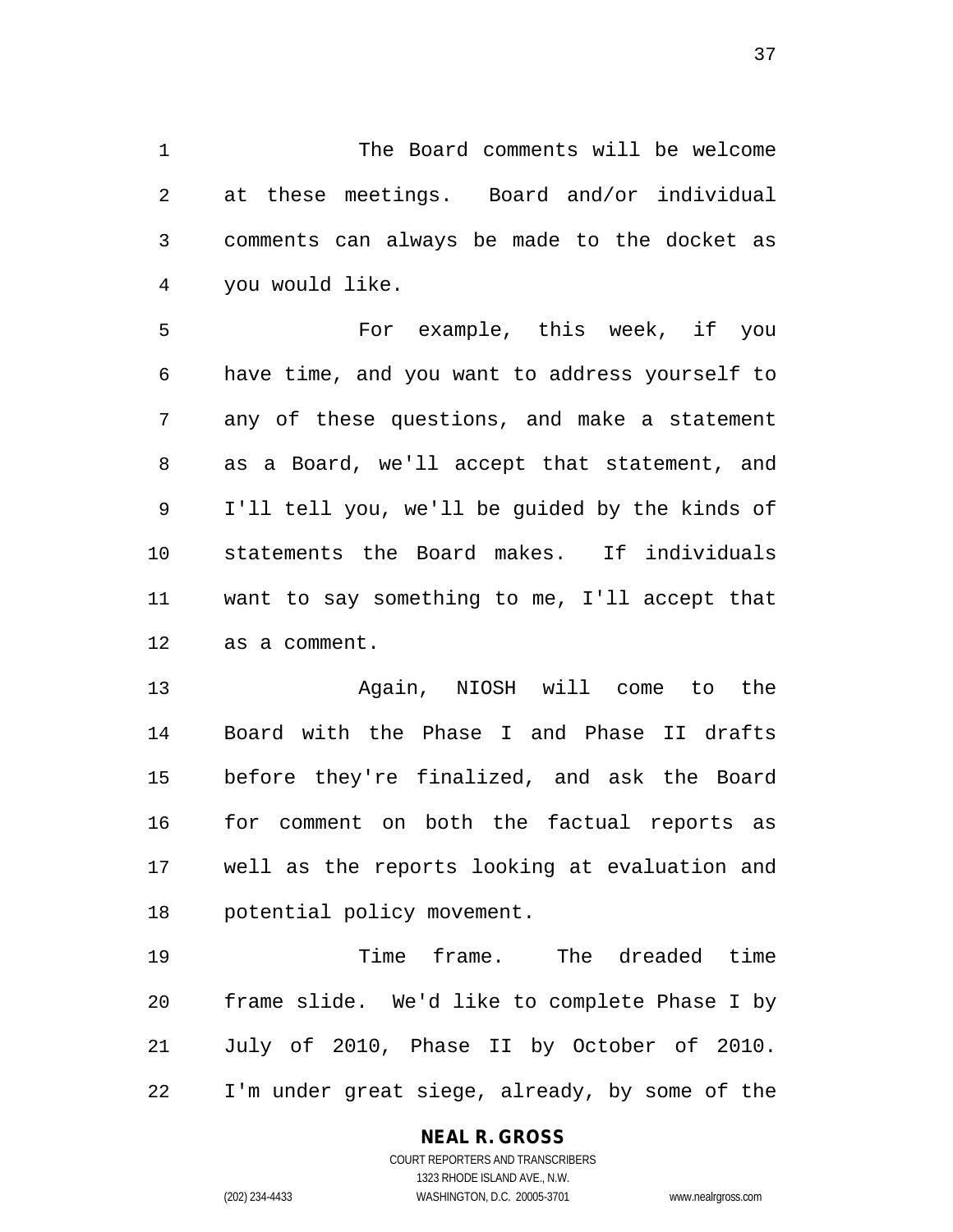authors, saying that July time frame is questionable. What I want to ensure happens is that this review is done by the end of the calendar year.

 There'll be a little bit of possible slip. We'll keep you informed. It seems to me, unless you set an aggressive deadline, you'll never complete the activity. So those are the time frames we're aiming at. Stay tuned. We'll see how well we do.

 My final comment, and John asked me to make this, is that we'll not suspend our responsibility to ever improve the program while this review is ongoing. If there are things that need to be done, and we feel they need to be done, we'll do them. If the Board feels there are things that need to be done, we don't have to wait until the conclusion of this review to do that.

 So we'll focus on the review, but if situation demands activity, then we'll take that activity on in the time that best serves

#### **NEAL R. GROSS**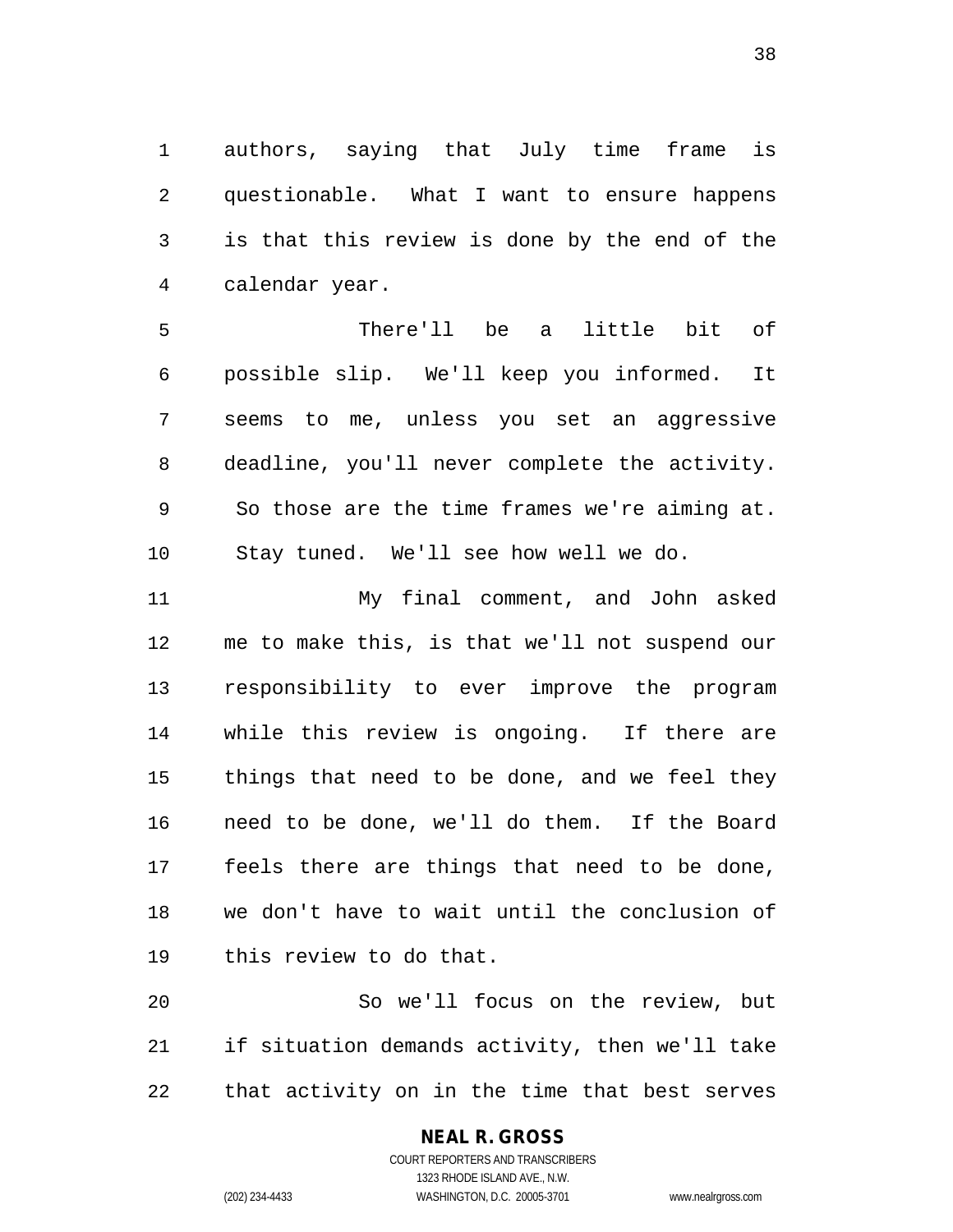the people that we serve.

| 2  | And those conclude my comments.                |
|----|------------------------------------------------|
| 3  | I'll certainly answer any questions you might  |
| 4  | have now. Again, I thank the Board in advance  |
| 5  | for its contribution to what I think is a most |
| 6  | important 10-year retrospective review.        |
| 7  | CHAIRMAN MELIUS: Okay. Thank                   |
| 8  | you, Lew. Questions. Josie.                    |
| 9  | MEMBER BEACH: I have just a quick              |
| 10 | question. Can we get a copy of your            |
| 11 | presentation?                                  |
| 12 | DR. WADE: I would hope it's in                 |
| 13 | your --                                        |
| 14 | MEMBER BEACH: I looked. I didn't               |
| 15 | see it, unless I just missed it. What's it     |
| 16 | under? NIOSH Update. Okay. Thank you.          |
| 17 | DR. WADE: Yes. It looked like                  |
|    | 18 its Stu's.                                  |
| 19 | MEMBER BEACH: And then, also,                  |
| 20 | will the updates come to us? Will we get       |
| 21 | notified of the updates in the usual manner?   |
| 22 | CHAIRMAN MELIUS: Yes.                          |

**NEAL R. GROSS**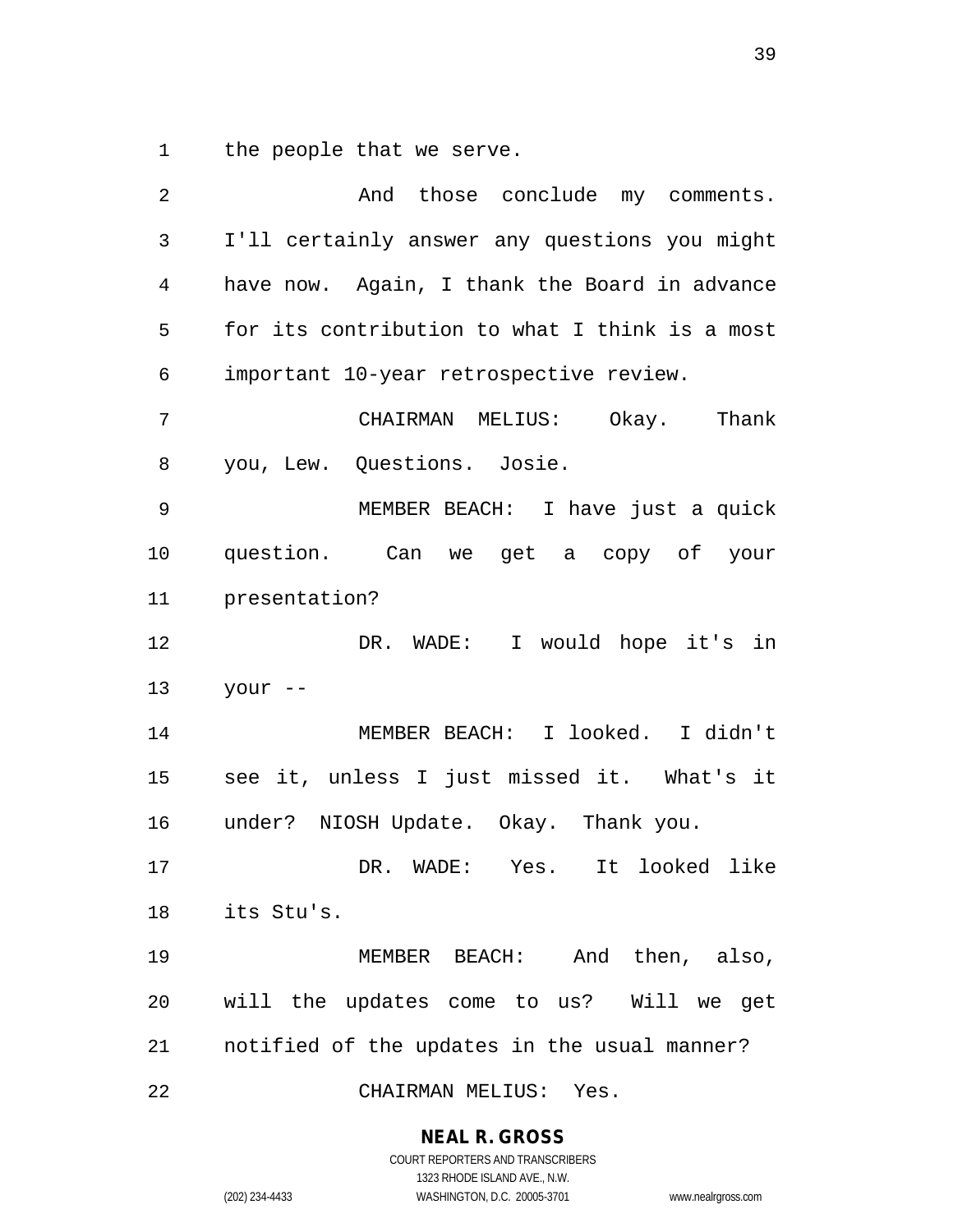| $\mathbf 1$ | MEMBER BEACH: Thank you.                       |
|-------------|------------------------------------------------|
| 2           | CHAIRMAN MELIUS: Paul.                         |
| 3           | MEMBER ZIEMER: Lew, with respect               |
| 4           | to the interactions with claimants, and so on, |
| 5           | I believe you indicated that was the one that  |
| 6           | Denise Brock was doing -- is she restricted to |
| 7           | focus only on the NIOSH part of that or is she |
| 8           | allowed to stray into the Department of Labor? |
| 9           | The reason I ask that -- you all               |
| 10          | know that many of the comments we get here,    |
| 11          | these get intertwined, but $--$ I know there's |
| 12          | some sort of technical boundaries, but it      |
| 13          | seems to me that to some extent, we have to    |
| 14          | look at that interaction. I wondered how       |
| 15          | restricted they will be on that issue.         |
| 16          | DR. WADE: Right. I agree, Paul.                |
| 17          | I think our instructions to Denise will be to  |
| 18          | concentrate on the program but not to turn a   |
| 19          | deaf ear to things she hears and concerns that |

**NEAL R. GROSS**

are raised, and we would ask her to chronicle

those and bring those to us as well. And if

you know Denise, you know that she's not going

COURT REPORTERS AND TRANSCRIBERS 1323 RHODE ISLAND AVE., N.W. (202) 234-4433 WASHINGTON, D.C. 20005-3701 www.nealrgross.com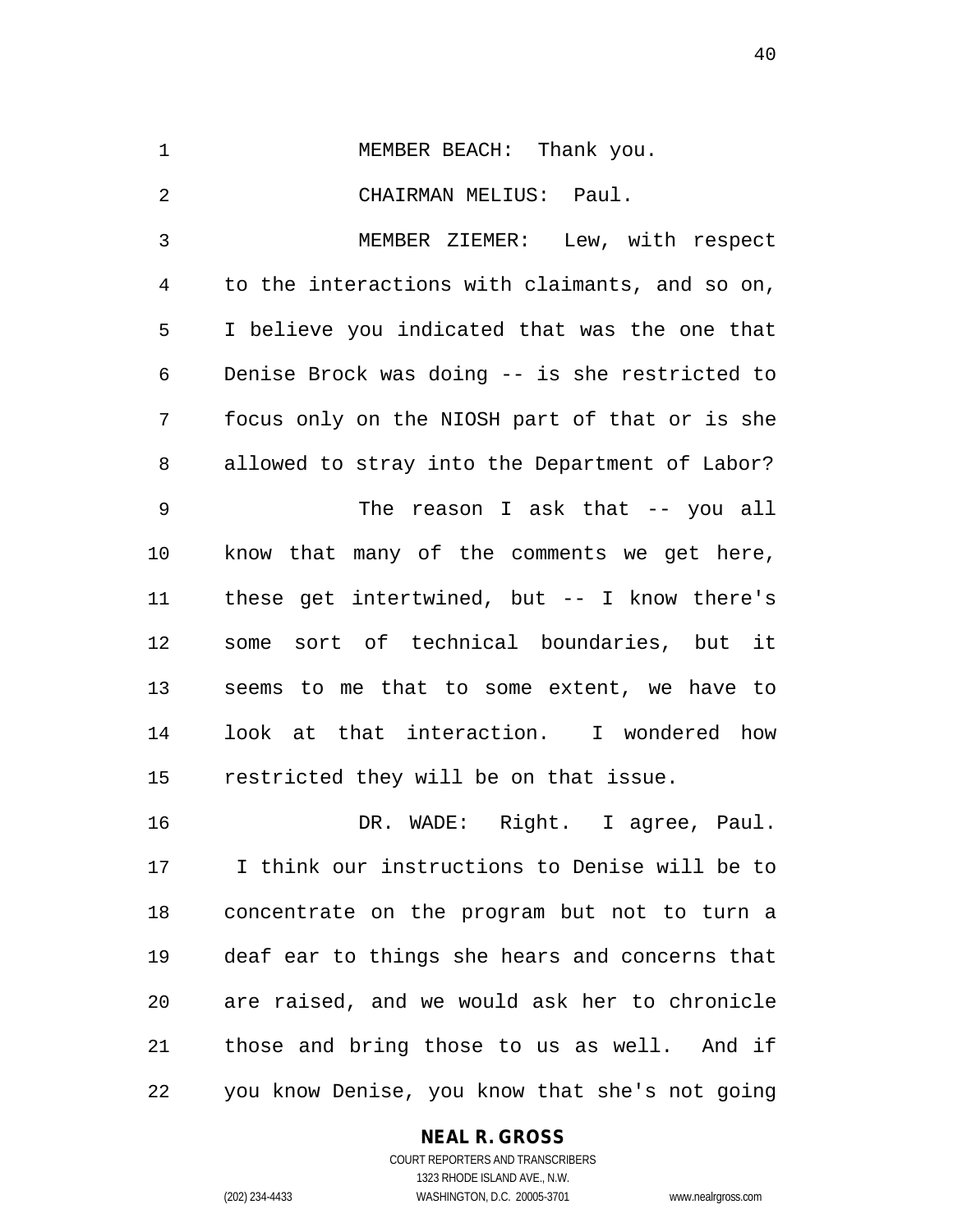to turn a deaf ear to anything she hears.

| 2  | MR. KATZ: Before we go on with                 |
|----|------------------------------------------------|
| 3  | more questions, I can hear, there's a lot of   |
| 4  | back-talk on the telephone line, and it's      |
| 5  | probably making it especially difficult for    |
| 6  | other people on the telephone line to hear     |
| 7  | this. So please -- everyone on the telephone   |
| 8  | line should have their phones muted. Use *6,   |
| 9  | if you don't have a mute button. Thank you.    |
| 10 | Okay.                                          |
| 11 | CHAIRMAN MELIUS: Other questions?              |
| 12 | (No response.)                                 |
| 13 | CHAIRMAN MELIUS: Okay.                         |
| 14 | DR. WADE: Well, I look forward to              |
| 15 | chatting with --                               |
| 16 | CHAIRMAN MELIUS: Thank you, Lew.               |
| 17 | And, Stu, you're up.                           |
| 18 | MR. HINNEFELD:<br>Thank you, Dr.               |
| 19 | Melius. Good morning, everyone. For those of   |
| 20 | you who are not in the room and can't see the  |
| 21 | presentation, my name is Stu Hinnefeld.<br>I'm |
| 22 | the interim director of the Office of          |

**NEAL R. GROSS** COURT REPORTERS AND TRANSCRIBERS

1323 RHODE ISLAND AVE., N.W. (202) 234-4433 WASHINGTON, D.C. 20005-3701 www.nealrgross.com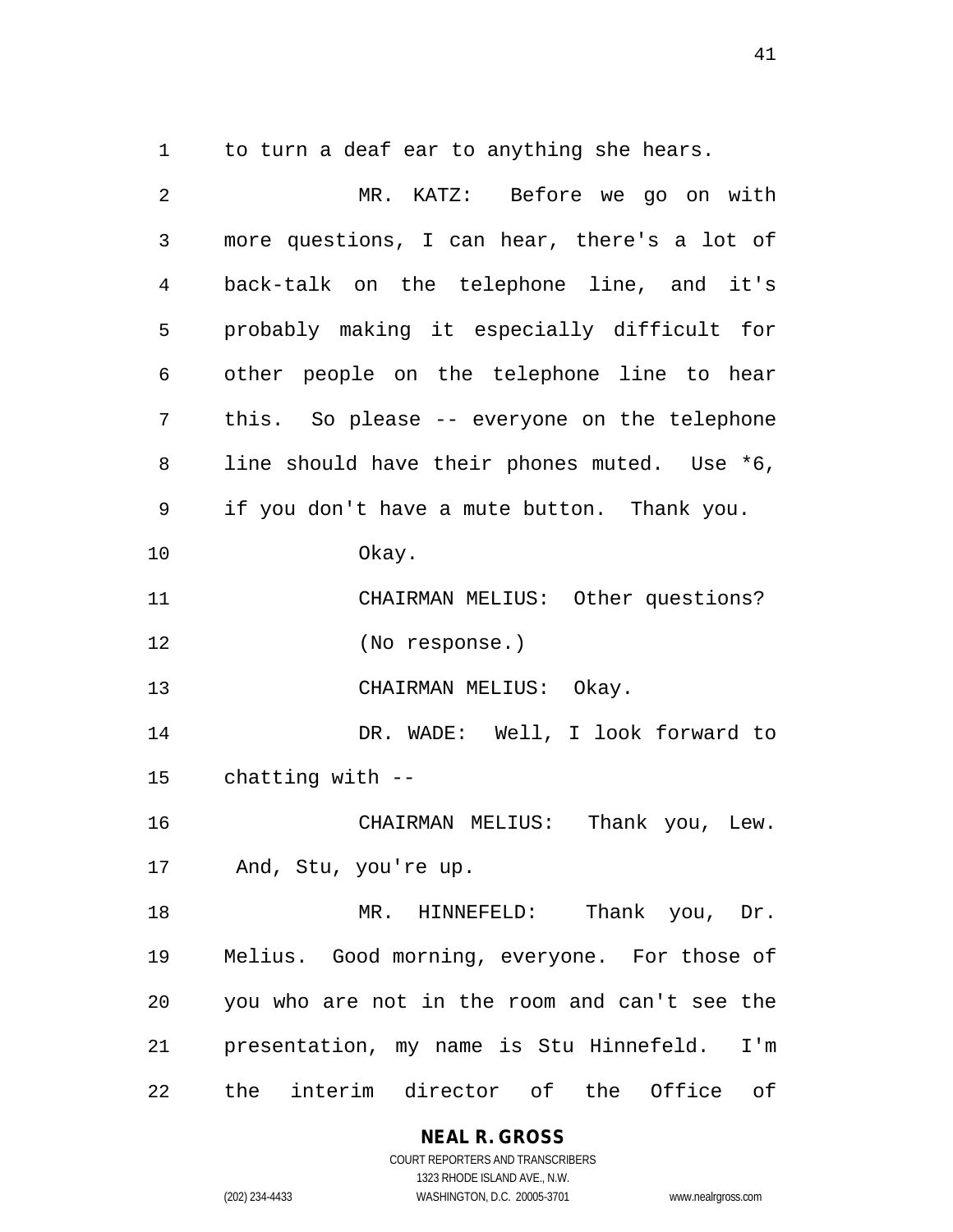Compensation Analysis and Support. I've, of course, addressed the Board a number of times in different capacities. This the first time in this capacity and I'm looking forward to a continuing relationship as long as the interim period lasts.

 When I told my wife that I'd been appointed interim director -- and my wife is like my best friend -- and she's the only one of my friends who will tolerate my boring work stories, and even though she does it grudgingly -- when I told her I was appointed the interim director of the office, she wasn't particularly interested in the director part but she asked about the interim part. You know, interim. You know, that's sort of like a set period, like between things, like, meanwhile, she said. So what's the interim period? And I said, well, it's in the interim between when I got the job and when I don't have the job anymore. So it's kind of like any other job.

#### **NEAL R. GROSS**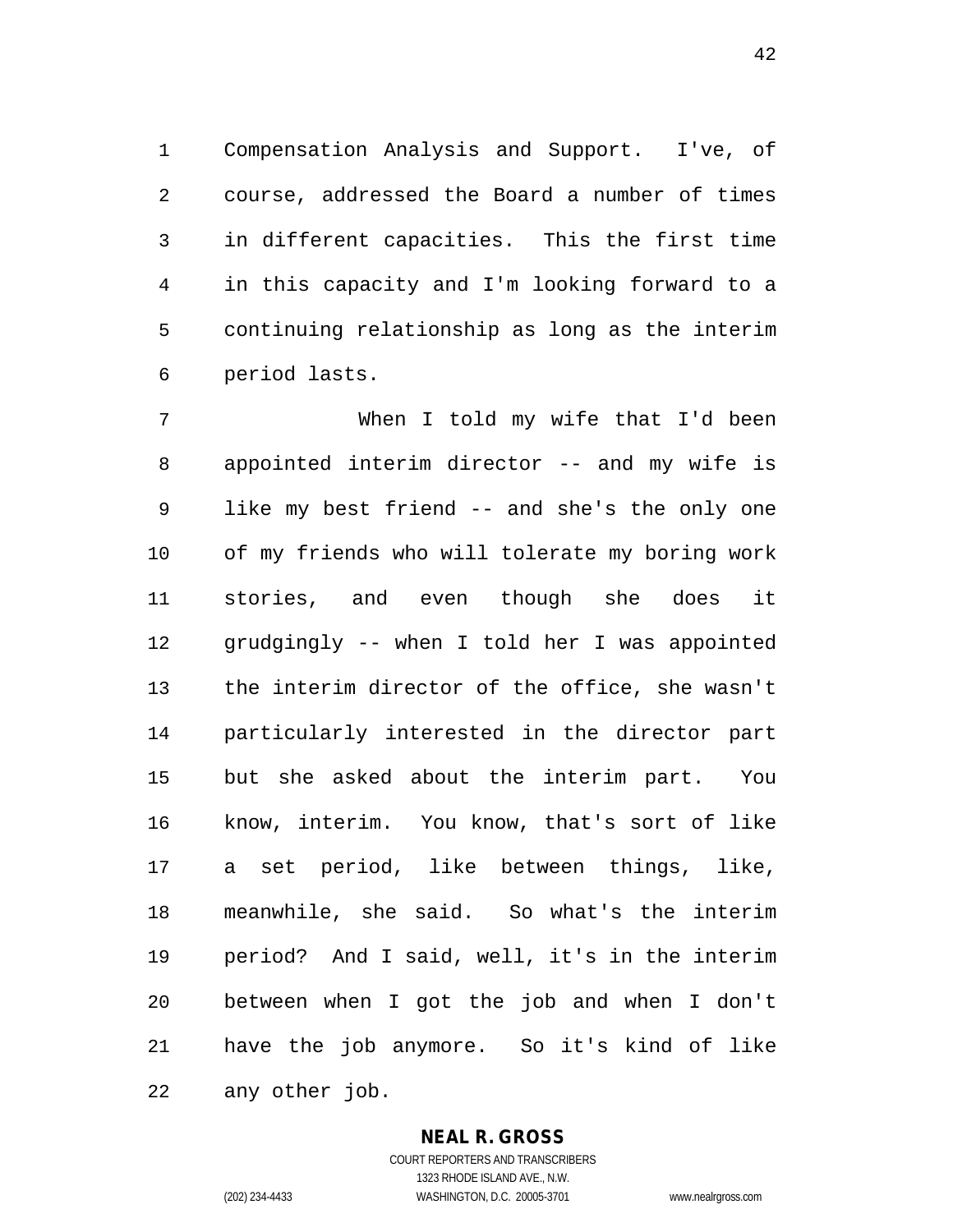So I'll go ahead and start with our presentation. This is following, pretty much, the standard format that this NIOSH update presentation has provided, has been done for a number of years.

 As of December 31st, which was the last convenient cut-off, end-of-the month cut- off, I thought that January 31st would be too close to the date of the meeting to be prepared, get the slides prepared.

 As of December 31st, we had almost 31,000 cases referred to us for dose reconstruction, and well over 26,000 of those, or some 86 percent, had been returned.

 MR. KATZ: Stu, can you just hold a bit. The people on the phone can't hear. There's a number of audio problems going on at once, but one is that some people don't have their phone muted on the telephone line, and everyone's hearing whatever is being talked about, to the detriment of everybody else trying to speak in this Board meeting. \*6,

#### **NEAL R. GROSS**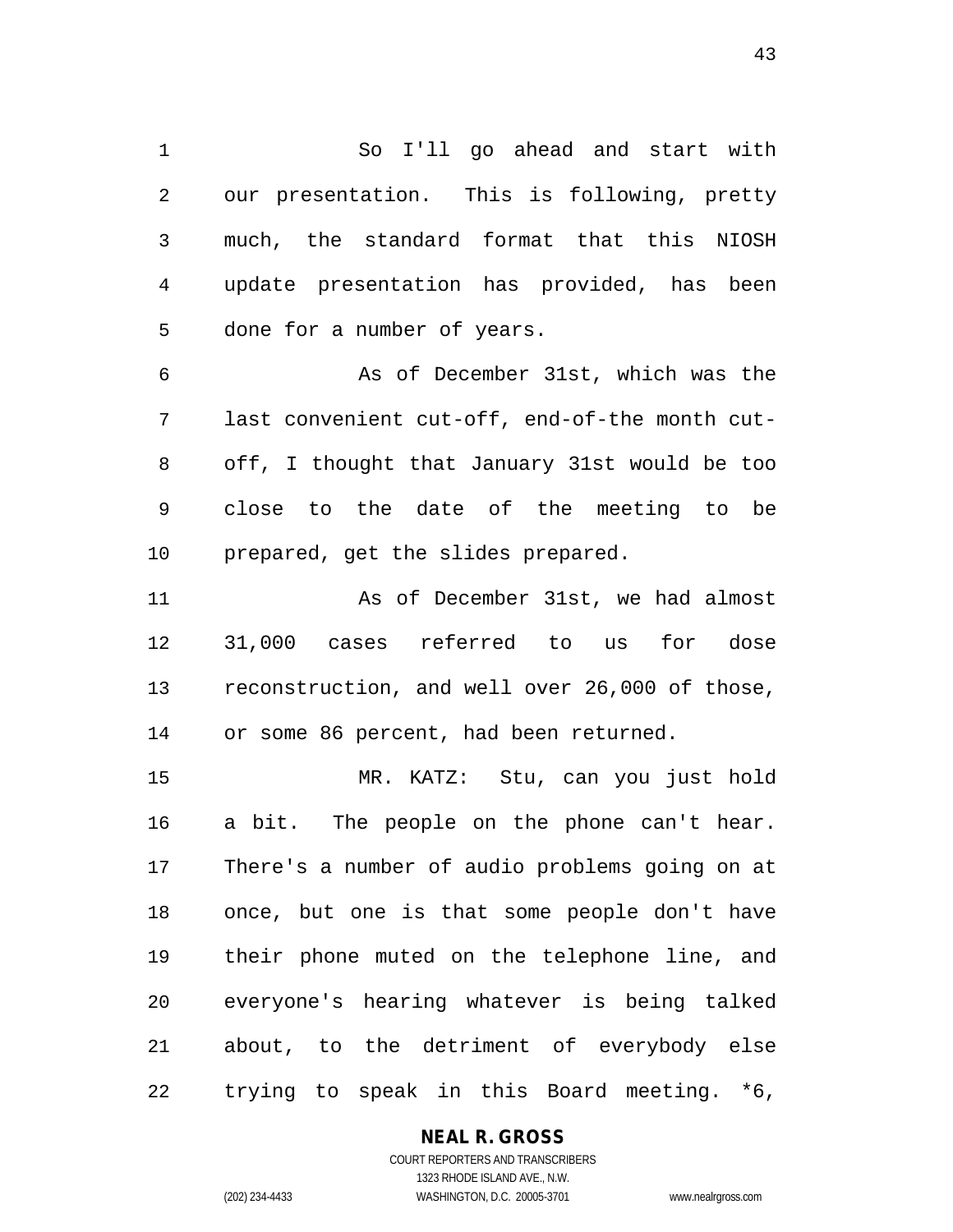mute, if someone can hear me out there.

2 The other thing, let me just -- I don't know if you can hear me on the phone -- this arrangement is not correct and we're trying to get it corrected for the audio system and I can only apologize at this point. They're going to have to get other hardware in here to correct the situation as it is. CHAIRMAN MELIUS: We can go back on the record now and, Stu, you can continue. MR. HINNEFELD: Thank you, Dr. Melius. Starting again, this is the first slide of the presentation. As of December 31st, we had received almost 31,000 cases from the Department of Labor for dose reconstruction and well over 26,000, or some 86 percent of those cases, have been returned to the Department of Labor in one of three categories. A little over 23,000 of them have been sent with a Dose Reconstruction Report.

Let me go to the bottom number here. Two-

**NEAL R. GROSS** COURT REPORTERS AND TRANSCRIBERS 1323 RHODE ISLAND AVE., N.W.

(202) 234-4433 WASHINGTON, D.C. 20005-3701 www.nealrgross.com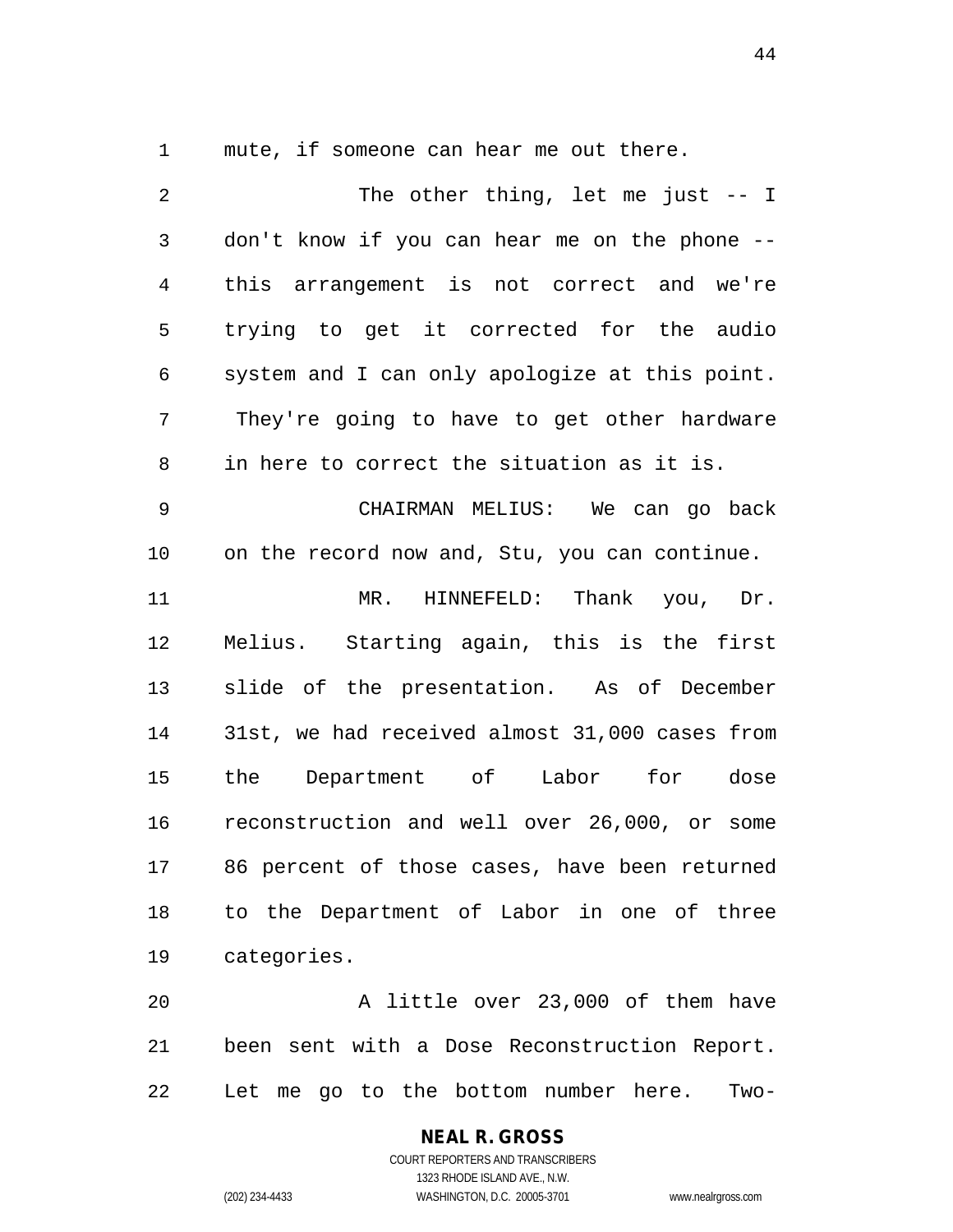thousand three-hundred fourteen cases have been pulled and returned to the Department of Labor because they appeared in our -- based on the information we had -- to be compensable cancers in an SEC class that has been added. The statutory SECs don't come to us. So these are cases that came to us, and once the case was in our hands, the determination was made that an SEC class should be added, and these cases were then sent back to Department of Labor for adjudication without the dose reconstruction process.

 And then there are about a thousand that have been pulled from dose reconstruction by the Department of Labor, for a variety of reasons. Some of those were mistakenly sent, and then there are other reasons, sometimes, why a case will get pulled by the Department of Labor. So that's the -- constitutes the total of ones that have been returned.

So that leaves some almost four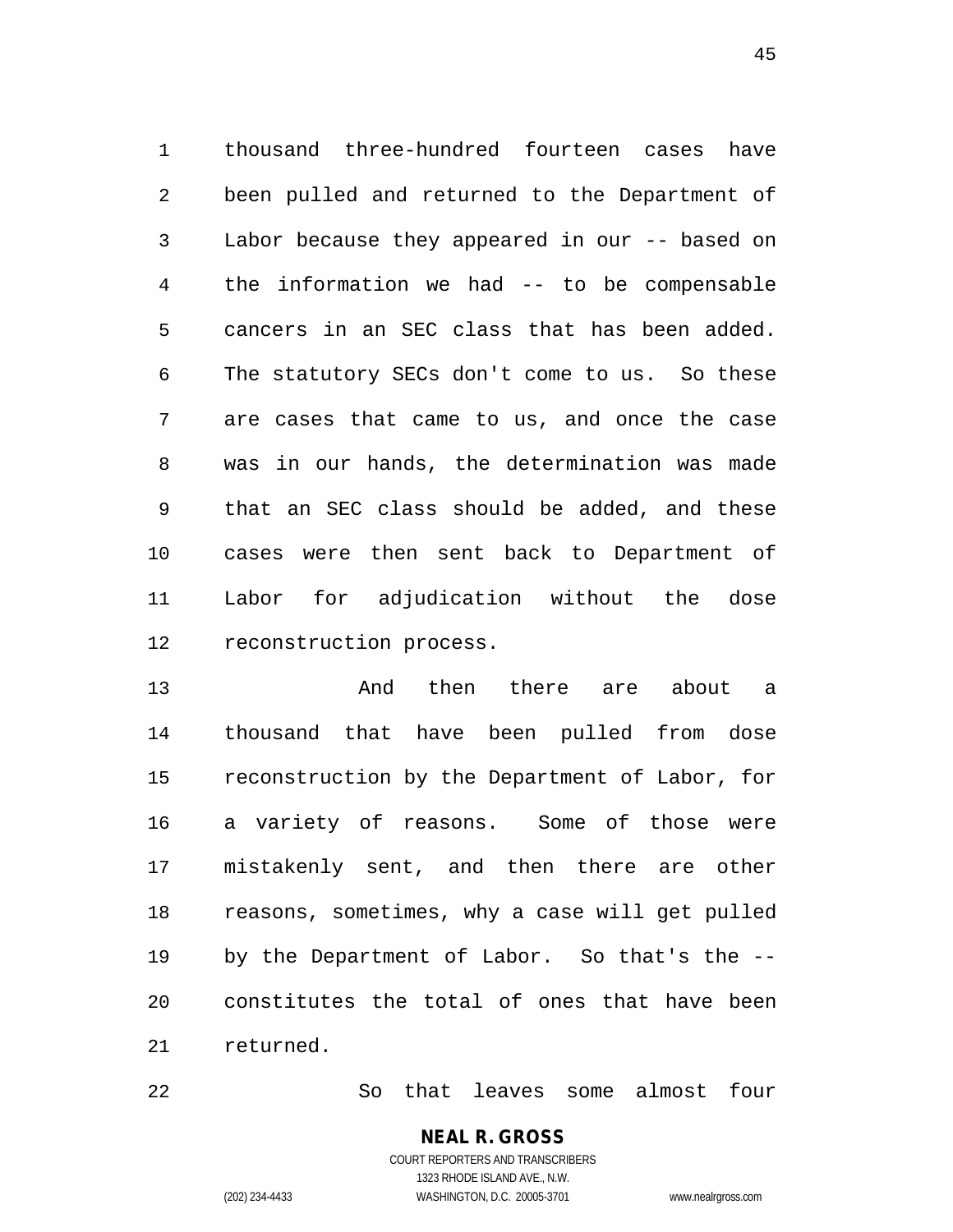thousand, or 12 percent of the cases referred, that are still at NIOSH for dose reconstruction, except that of that number, some 581 cases were administratively closed.

 Now a case, for anyone who's listening who doesn't know the administrative closure process, a case is administratively closed when the claimant does not sign and return the OCAS-1 form, and that happens with some frequency, about 2 percent, it looks like, for claimants whose dose reconstruction is not favorable, it doesn't come out with a favorable outcome. Sometimes they sort of stop the process or opt out of the process at that time and don't return to the OCAS-1.

**And without the OCAS-1, then, we**  do not return the case to the Department of Labor with the dose reconstruction. It's closed at our offices.

 A bar chart showing sort of the breakdown of the current cases. Much of the information I just mentioned was in here.

> **NEAL R. GROSS** COURT REPORTERS AND TRANSCRIBERS 1323 RHODE ISLAND AVE., N.W. (202) 234-4433 WASHINGTON, D.C. 20005-3701 www.nealrgross.com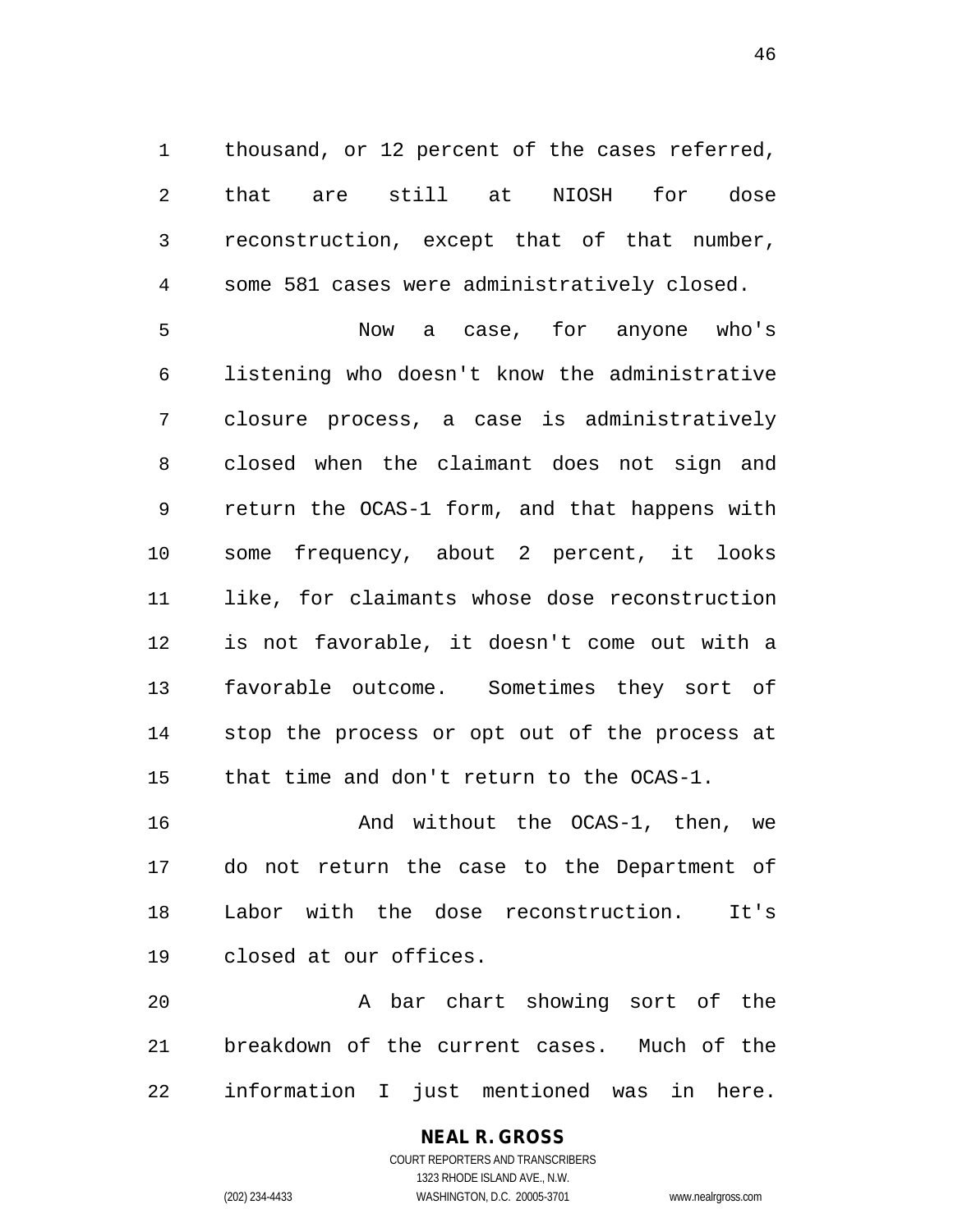This breaks down the cases remaining in our hands into what we call active and pending. A pending case is just one where there is some type of information missing that's preventing -- but readily retrievable, or retrievable in fairly short order, that's preventing us from going forward with that dose reconstruction.

8 And so to make sure the efforts are focused on the ones that can move forward today, we take those appended cases and put them in this other pending category.

 Of those 3,844 cases that are still with us, a little over 1,200 of those cases are in the dose reconstruction process, meaning some aspect of the work has started. Some aspect of work after the initial case development work. The 564 cases I mentioned earlier -- or I'm sorry, these are not the ones I mentioned earlier. 564 of those cases have a initial draft dose reconstruction in the hands of the claimant, so they have not provided us with a response yet, on whether

#### **NEAL R. GROSS**

COURT REPORTERS AND TRANSCRIBERS 1323 RHODE ISLAND AVE., N.W. (202) 234-4433 WASHINGTON, D.C. 20005-3701 www.nealrgross.com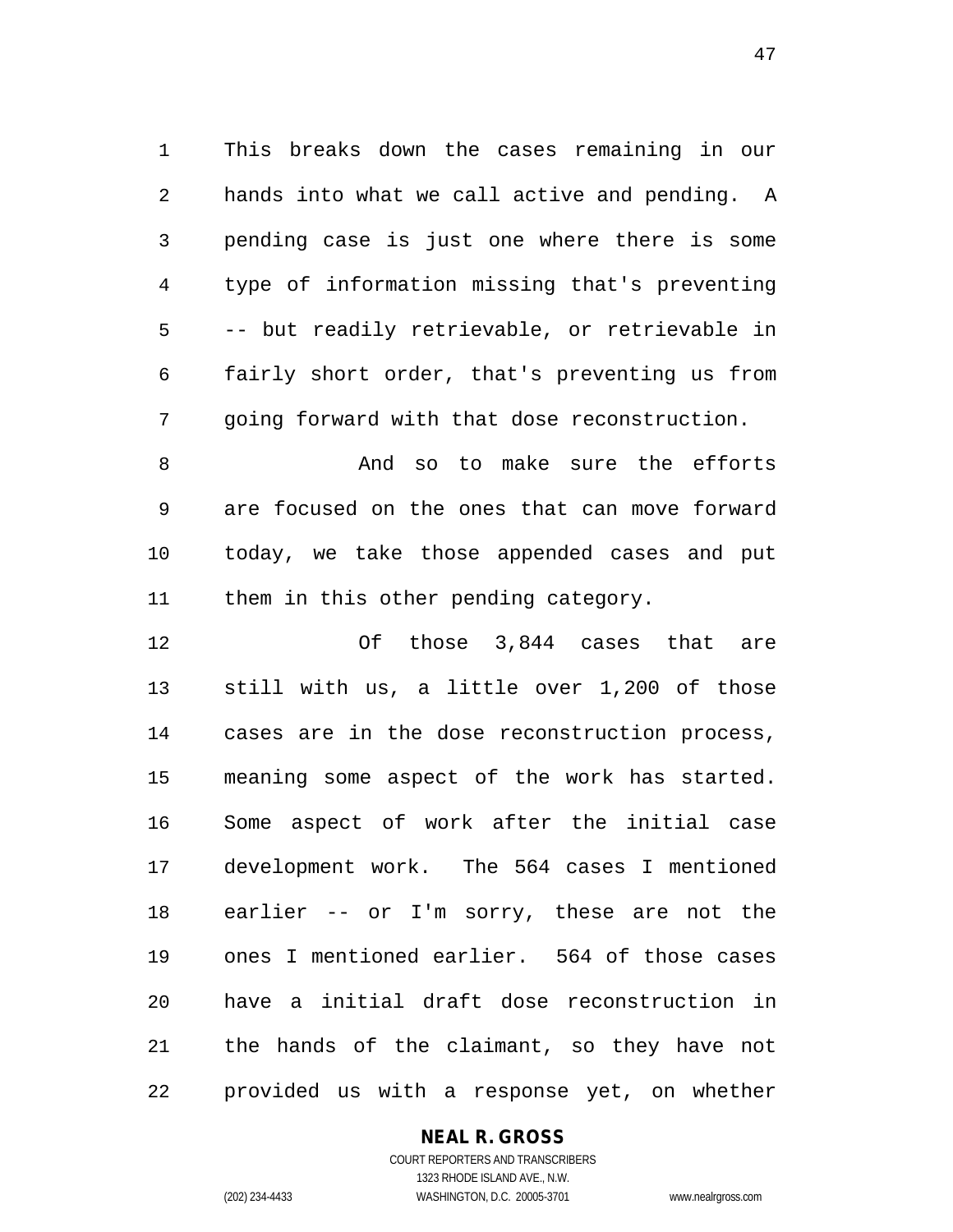they have any more information to add for us to consider, and so those are in the hands of the claimants. There is always some population of claims in the hands of the claimants, because we're always sending draft dose reconstructions to claimants.

 And there are some 2,000 cases that are in development stages and so they haven't -- the dose reconstruction hasn't started. The development work includes requesting and receiving exposure history information that the Department of Energy might have on the claimant and also conducting claimant interviews to obtain the interview information for the claimant.

 And of these there are some -- those top three numbers total the entire population and the 1,136 pending cases are likely spread among those, although a few of them would be in the initial draft. There may not be any in the initial draft category, but they'd be spread between the other two

**NEAL R. GROSS**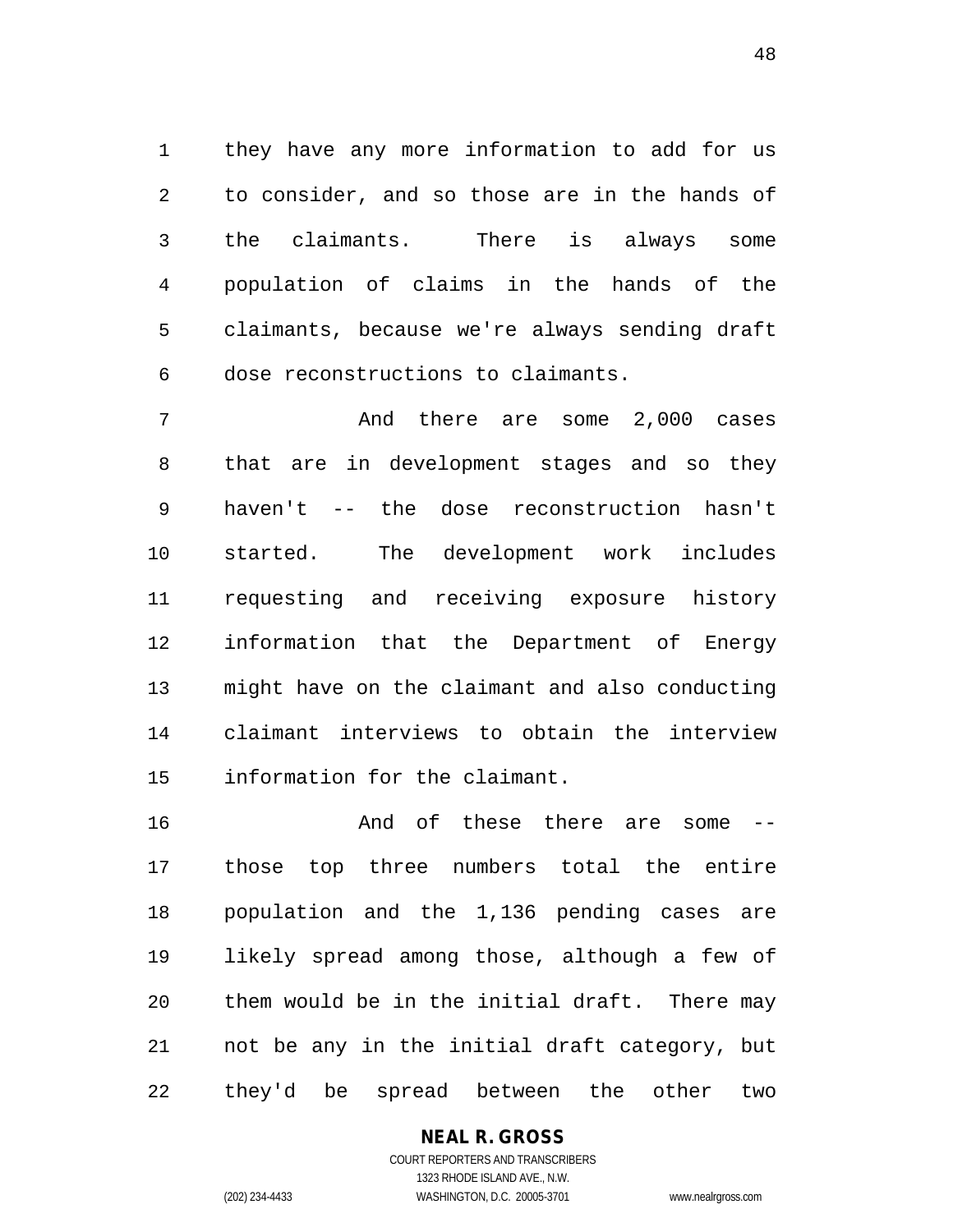categories, in all likelihood.

| 2              | Of the 1,136 cases pended in our               |
|----------------|------------------------------------------------|
| $\mathsf{3}$   | offices, here are the top four categories.     |
| $\overline{4}$ | There are quite a number of other categories   |
| 5              | of pending cases, and so these numbers don't   |
| 6              | add up to 1,136. See, they're just the four    |
| 7              | categories with the highest number of cases    |
| 8              | pended for this reason.                        |
| 9              | One is a non-SEC claim in an SEC               |
| 10             | class. In other words, these are claims where  |
| 11             | they would have been in the Class except they  |
| 12             | don't qualify for compensation for payment,    |
| 13             | probably because they don't have one of the    |
| 14             | SEC cancers, so dose reconstruction, to the    |
| 15             | extent that we can do one, still has to be     |
| 16             | done and oftentimes -- or not oftentimes --    |
| 17             | but not uncommonly, when we reach the          |
| 18             | conclusion that a class needs to be added for  |
| 19             | a site, because we've determined that there is |
| 20             | some aspect of the dose that cannot<br>be      |
| 21             | reconstructed, we proceed with that action and |
| 22             | recommendation<br>and<br>bring<br>that<br>that |

**NEAL R. GROSS**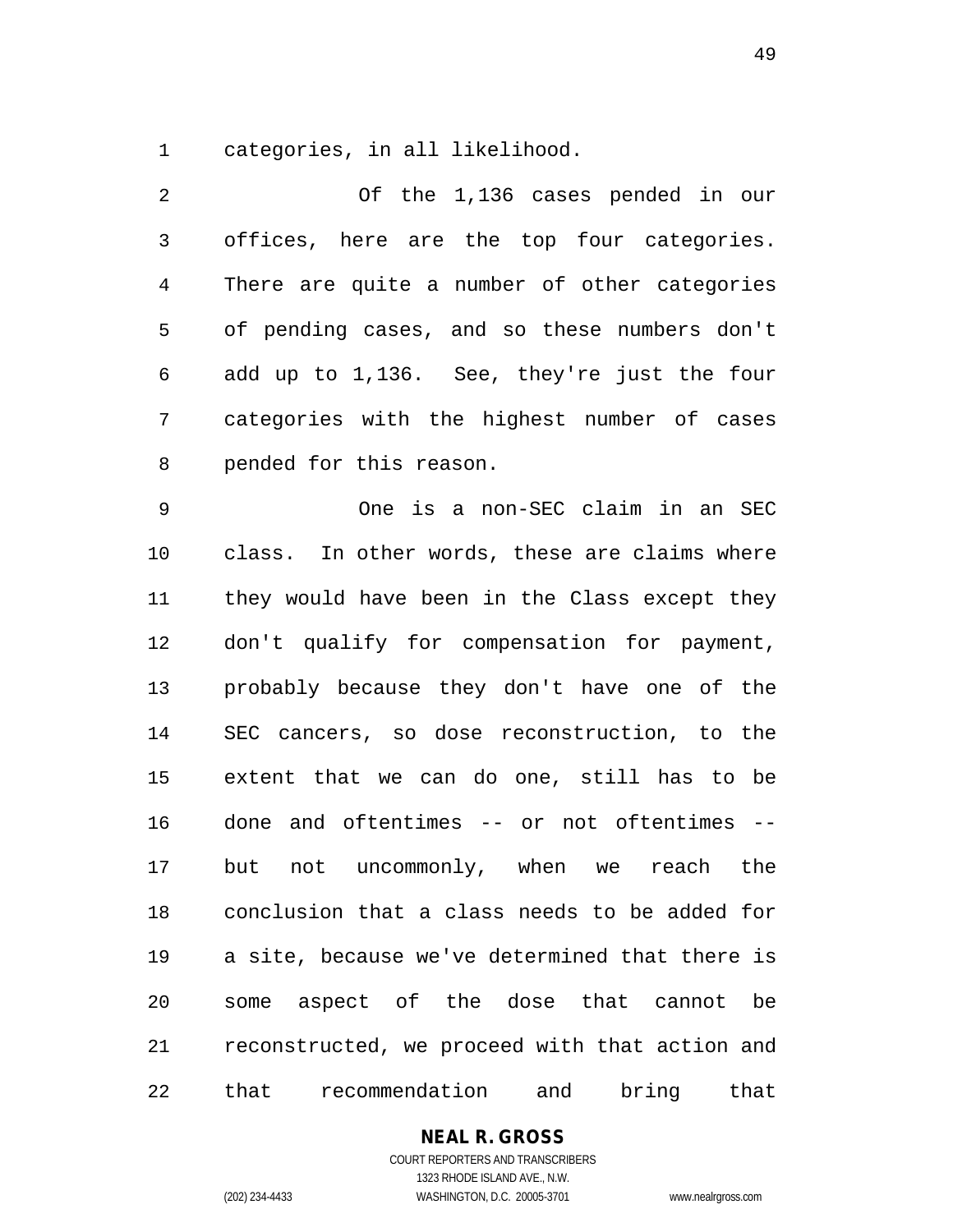recommendation to the Board, before we sort out all the details of how much of the dose it is that we can reconstruct.

 And so sometimes classes are added, and we haven't entirely worked out the DR methodology for the non-SEC cases. So that's why there's some classes in that category.

 There are some 110 cases--again, this was as of December 31st, that were pended before final designation of the SEC and these are cases which are expected to go -- that we expect will end up in SEC classes, but there has -- so in other words, we will have reached a pretty firm conclusion, in our minds, that a class is going to be added, but the action would not be taken yet, like this would be between the time we've completed an Evaluation Report and the time the Board makes a recommendation on the basis of that Evaluation Report.

So that's that category. There

# **NEAL R. GROSS**

COURT REPORTERS AND TRANSCRIBERS 1323 RHODE ISLAND AVE., N.W. (202) 234-4433 WASHINGTON, D.C. 20005-3701 www.nealrgross.com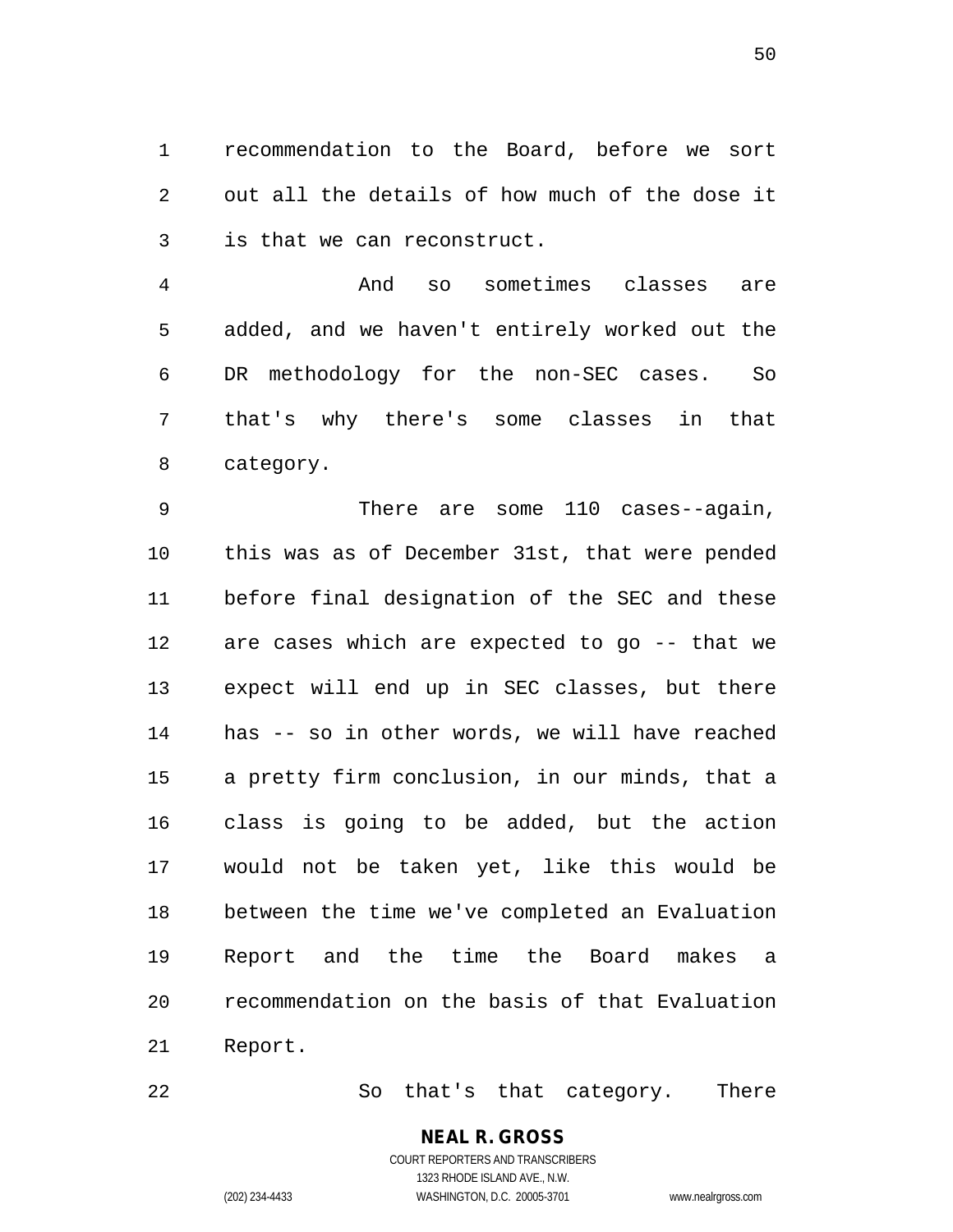are some 55 cases appended for Technical Basis Document issues, which means there's some aspect of dose reconstruction methodology which we have not yet finalized, that we need to work out in order to complete those claims.

 And then there are some 33 claims that are pended because of additional DOE data requests. This usually occurs when a claim -- we learn, during our processing of the claim, that the person could have additional radiation exposure information at other DOE sites other than the ones identified when the claim was referred to us and so, when we learn of that, they may have worked at an additional site or they may have made frequent visits, or occasional visits to another site, we will make supplemental information requests, exposure history requests, and then we'll wait.

 We pend these cases to make sure we hear a response to that request of DOE, before proceeding on with the dose

# **NEAL R. GROSS**

COURT REPORTERS AND TRANSCRIBERS 1323 RHODE ISLAND AVE., N.W. (202) 234-4433 WASHINGTON, D.C. 20005-3701 www.nealrgross.com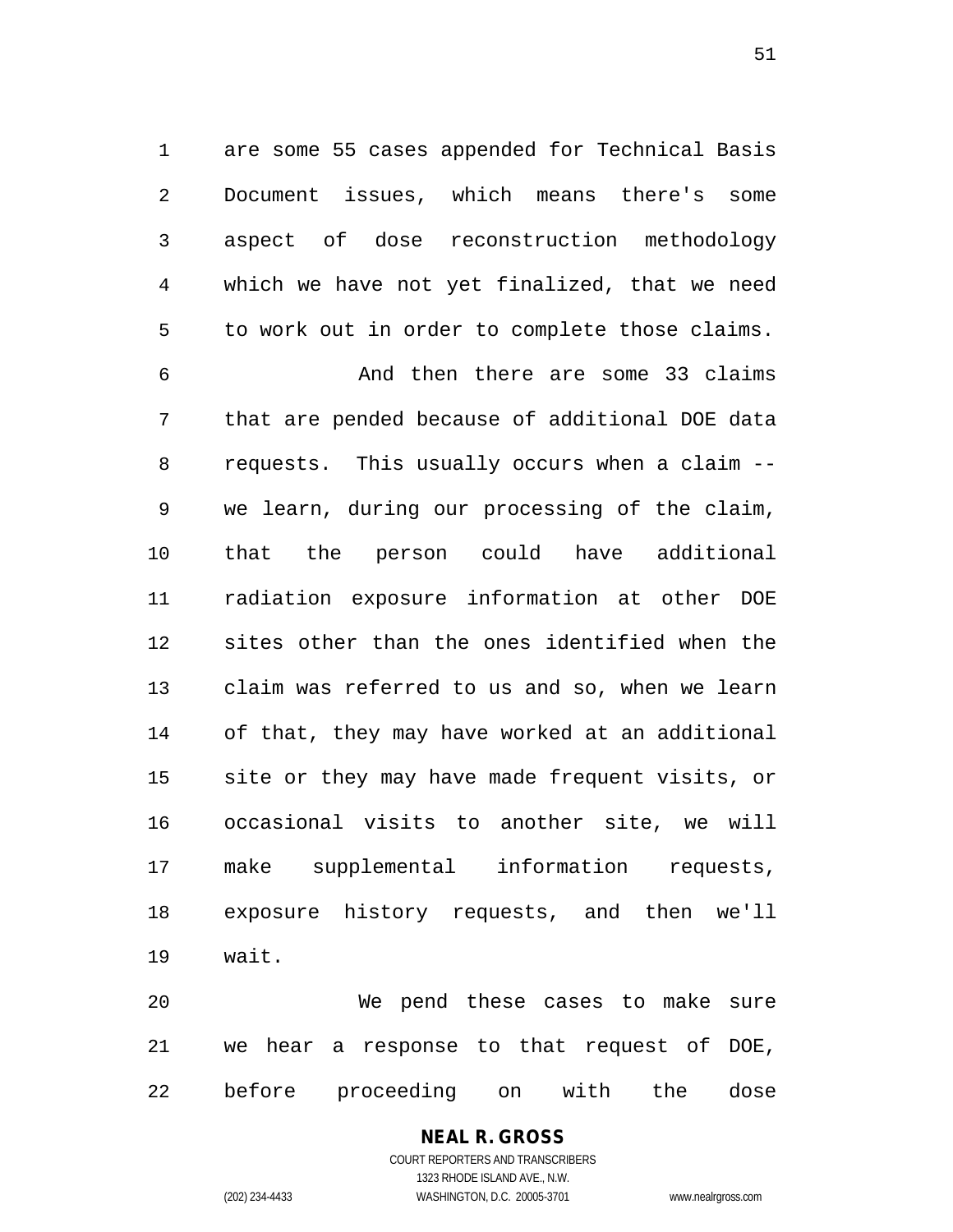reconstruction.

| $\overline{2}$ | And in terms of outcomes of the                |
|----------------|------------------------------------------------|
| 3              | 23,000 cases that we've sent back to DOL with  |
| 4              | dose reconstruction, some 31 percent of those  |
| 5              | cases had a PoC greater than or equal to 50    |
| 6              | percent, and 69 percent had PoCs less than 50  |
| 7              | percent. And that's a change, I believe, of    |
| 8              | one percent since the October presentation. I  |
| 9              | believe at that time, it was 32 and 68.        |
| 10             | This distribution of the<br>PoC                |
| 11             | outcomes for dose reconstruction has been a    |
| 12             | staple of this presentation for quite some     |
| 13             | time. I think it's pretty familiar to all the  |
| 14             | -- certainly the Board Members who have been   |
| 15             | on the Board for a while.                      |
| 16             | You can see a fairly high number               |
| 17             | of quite low PoCs, and then the final bar is   |
| 18             | everything above fifty, so it sort of skews -- |
| 19             | the right side of the bar chart is all pushed  |
| 20             | into one bar. That's why you have that high    |
| 21             | bar on the right in the chart, that's because  |
| 22             | everything above fifty is put into one chart,  |

# **NEAL R. GROSS**

COURT REPORTERS AND TRANSCRIBERS 1323 RHODE ISLAND AVE., N.W. (202) 234-4433 WASHINGTON, D.C. 20005-3701 www.nealrgross.com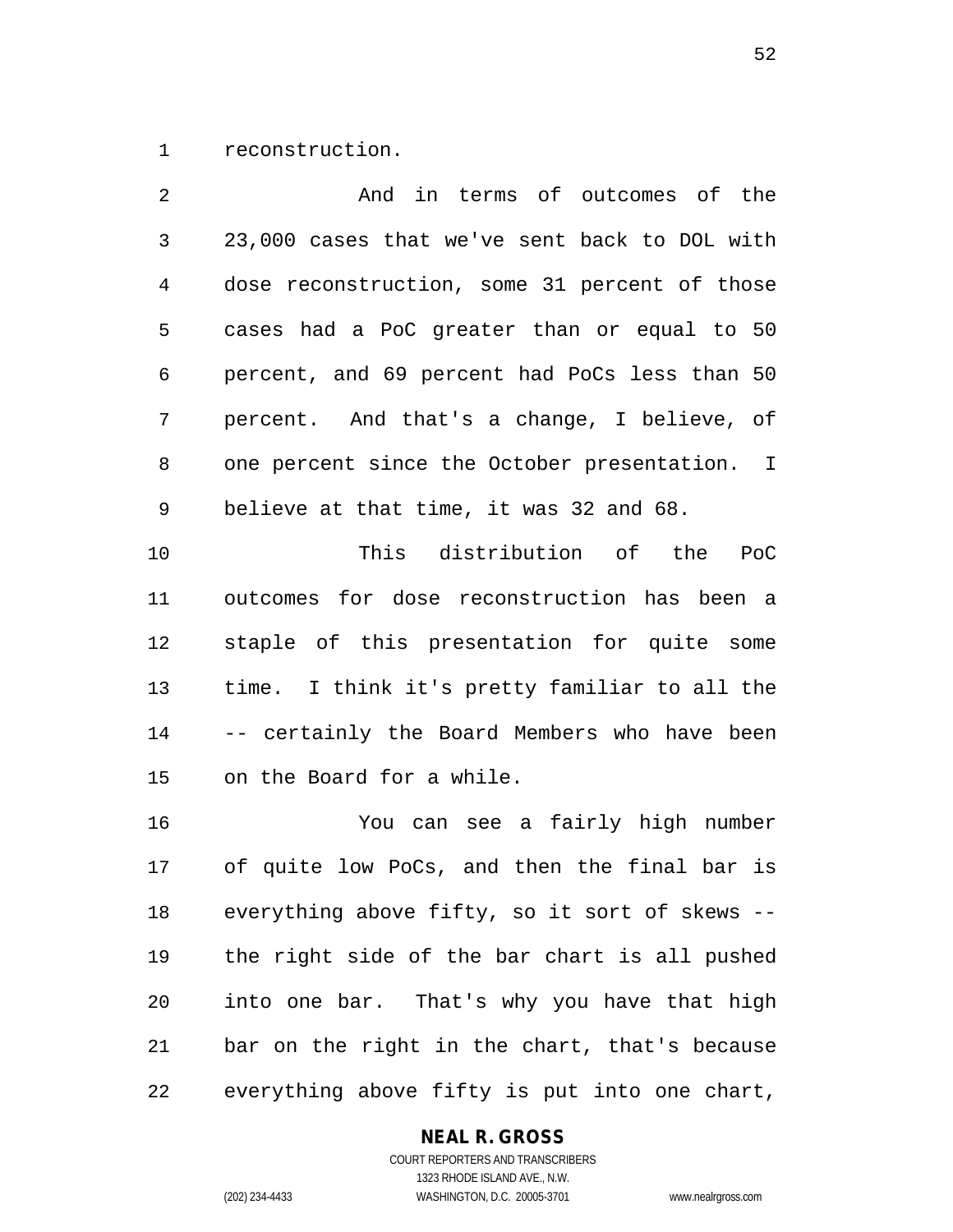one bar.

| 2              | This is a chart of the program                |
|----------------|-----------------------------------------------|
| 3              | receipts, and it shows both the new referrals |
| $\overline{4}$ | which are in $--$ I guess that's blue. One of |
| 5              | the problems with me giving color slides is   |
| 6              | I'm color blind, and then the returns which   |
| 7              | are in red -- I guess that's red.             |
| 8              | Red is<br>MEMBER MUNN: No.                    |
| 9              | received. Blue is returns.                    |
| 10             | MR. HINNEFELD: Yes. Red is the                |
| 11             | new ones. Blue is the returns. Actually, red  |
| 12             | is total received, I believe. Blue is         |
| 13             | returns. So the difference between those two  |
| 14             | bar charts is the initials, the one smaller   |
| 15             | initial. I think.                             |
| 16             | CHAIRMAN MELIUS: We lost your --              |
| 17             | MR. HINNEFELD: I lost my slide.               |
| 18             | The Board Members have the slides.            |
| 19             | These slides I believe are also in the back   |
| 20             | of the room, for anyone who wants to follow   |
| 21             | along with the slides. They're also in the    |
| 22             | back room.                                    |

**NEAL R. GROSS**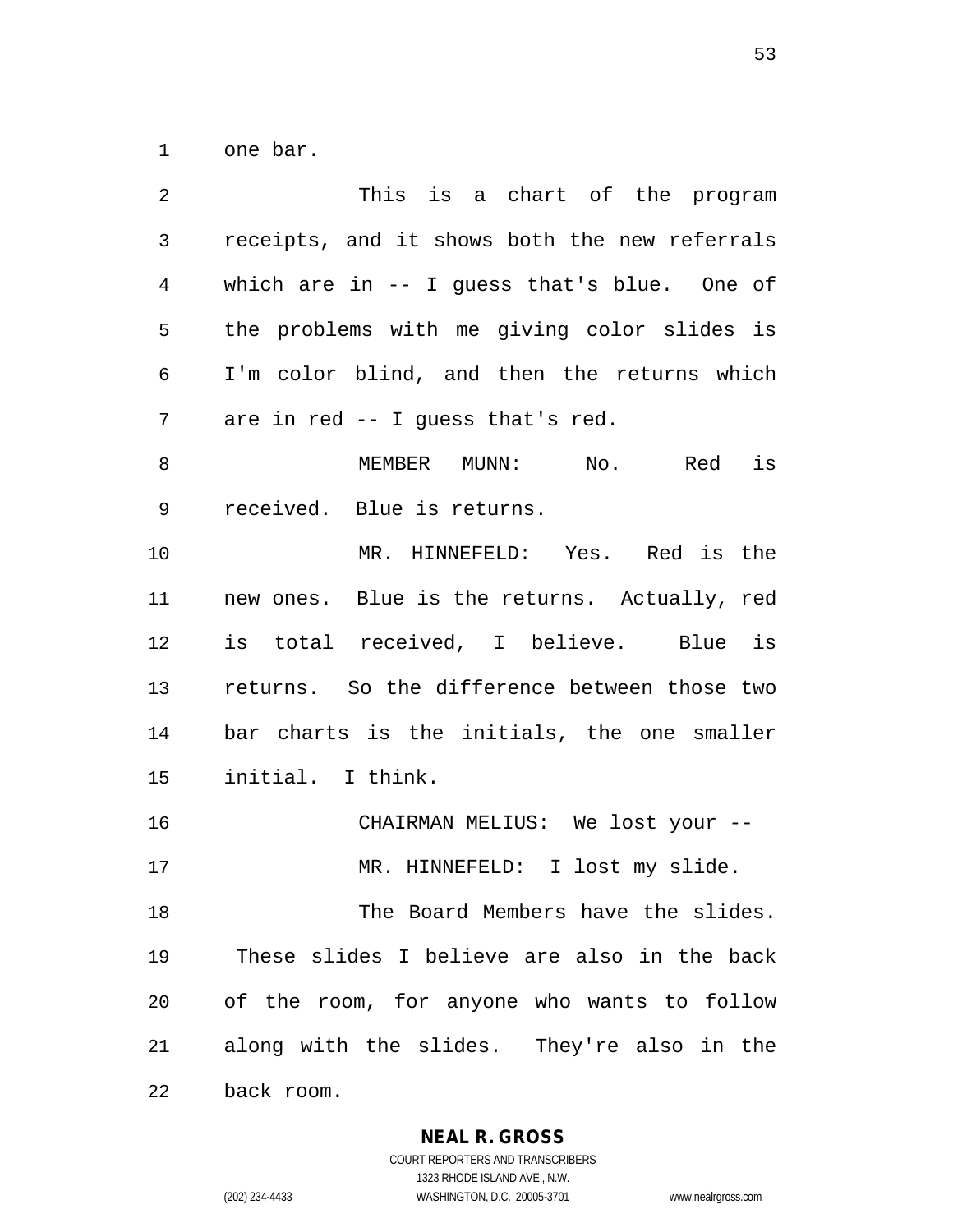These are actually -- this entire chart is reworked, so I'm getting confused on the slides. This entire chart is only about reworks. The red is of them coming in. The blue is us sending them back to Department of Labor. So this is strictly about reworkings.

7 And here is a history one. As I said, one of the processes in preparing a claim is to send requests to the Department of Energy for exposure histories for the claimant. This is the current history of--or where we stood on December 31st in terms of DOE response to those requests.

 There were some 189 requests outstanding. There were about twenty-two of those, were outstanding longer than 60 days meaning 60 days have elapsed since the time of our request and we've not had a response.

 To contrast this with the October presentation, the October presentation, and that included, I believe, information through the end of September, there were 304

# **NEAL R. GROSS**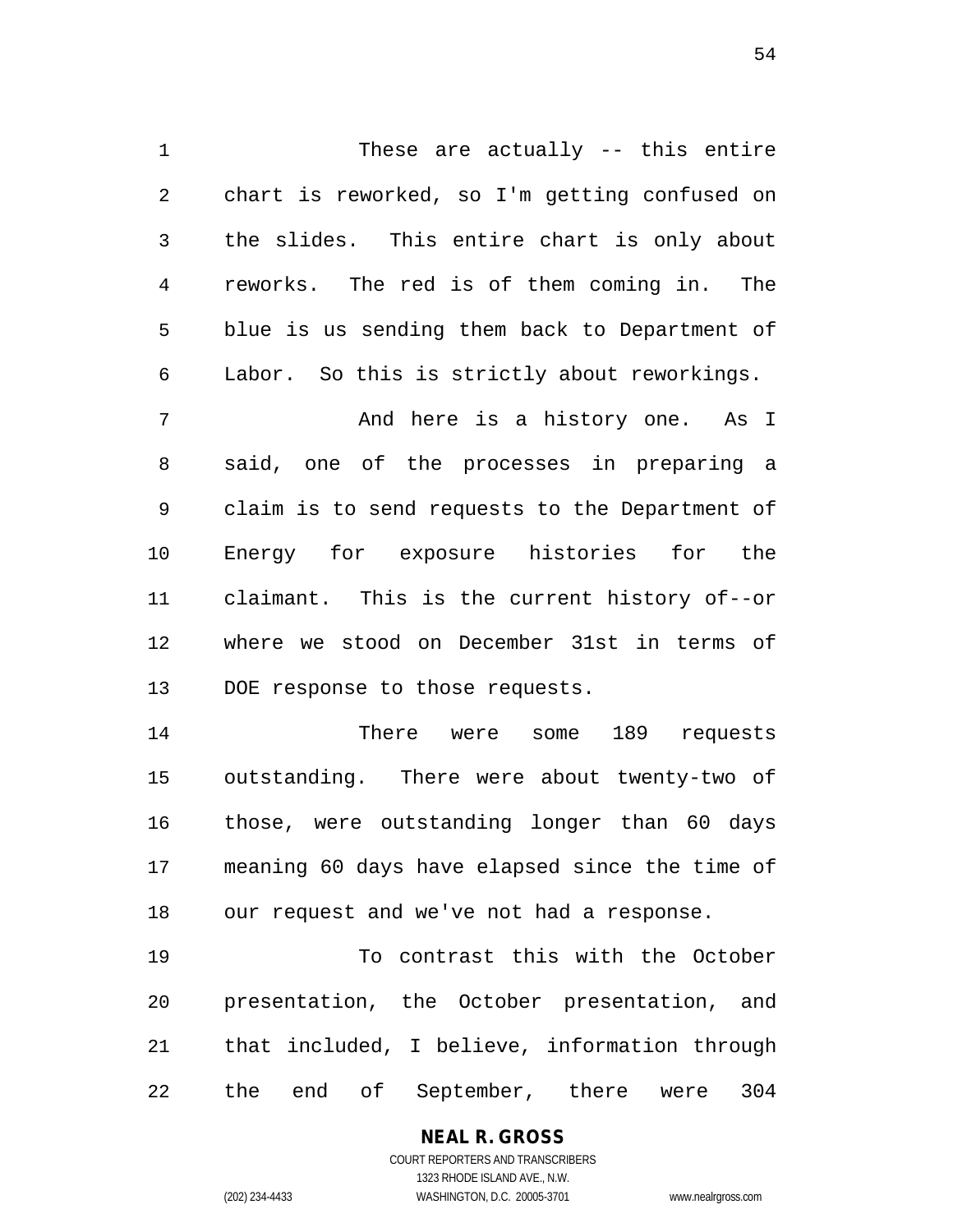outstanding requests and eighty of those were over 60 days old. So you can see in those three months, the Department of Energy has emphasized getting those older things back and being prompt in their responses. And so you can see a considerable improvement in those numbers, in that three month period, based on Department of Energy's emphasis on that process.

10 Now at least in October, and maybe before that, Larry announced to the Board our management objective to improve the timeliness of the returning dose reconstructions to claimants, and this management objective, as you can imagine, kind of shapes all of our conversations in the office, these days, about trying to remove any barriers that might remain to getting this process done.

 Our objective is to get to the point where we will complete and have all dose reconstructions completed within a year of being sent to us. Or resent to us.

#### **NEAL R. GROSS** COURT REPORTERS AND TRANSCRIBERS

1323 RHODE ISLAND AVE., N.W. (202) 234-4433 WASHINGTON, D.C. 20005-3701 www.nealrgross.com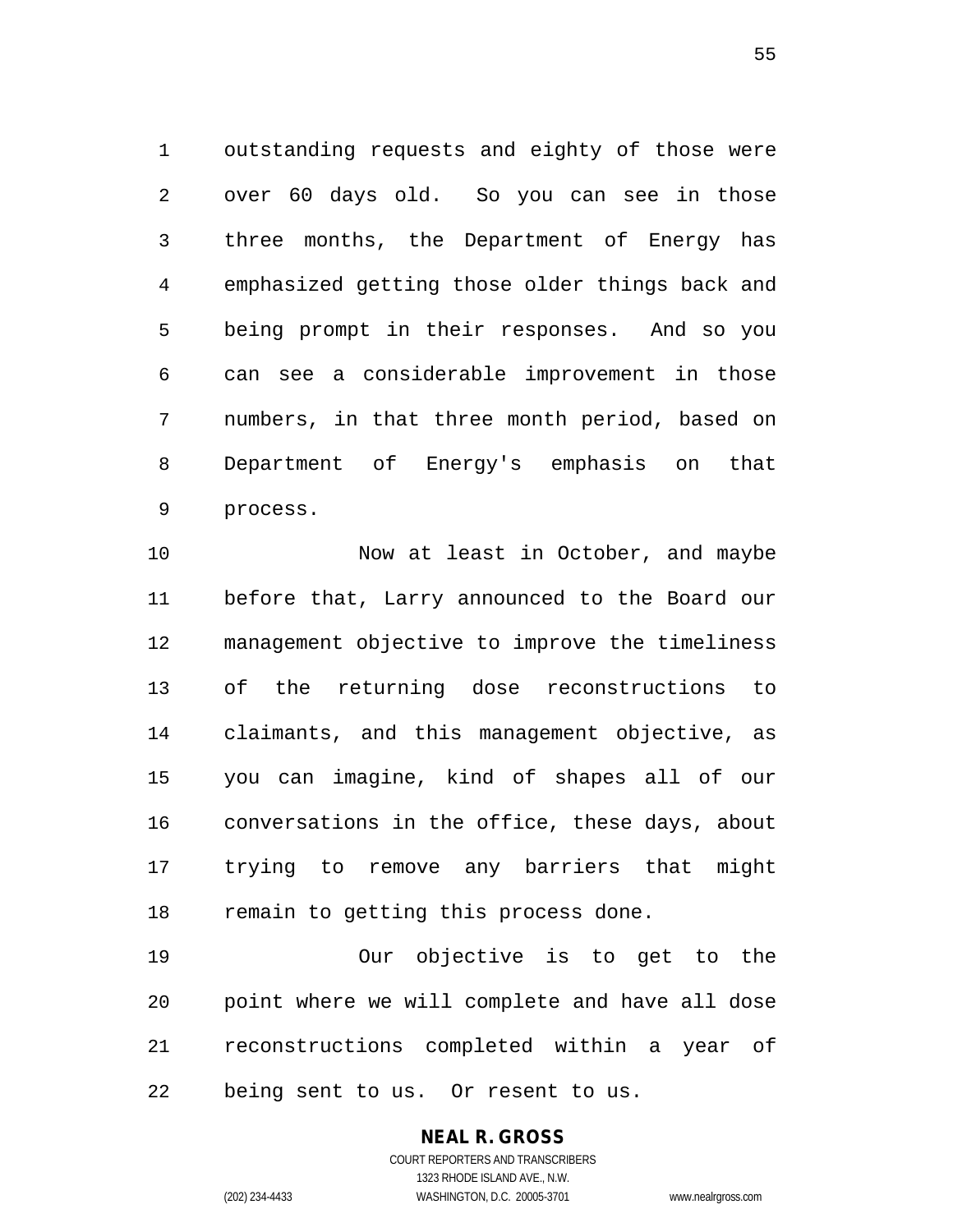1 And so we adopted that around June 1st. We realized that that wasn't the situation on June 1st. We had to have some implementation period in order to get to that state, and so we chose a one year implementation which is proving to be aggressive but I think attainable.

8 And so our effective date is June 1st. And so we now speak about the pool of claims, which means the claims that have to be done by June 1st, and how are we going to get these claims done in that time frame.

 The reasons why this was considered an appropriate time, or even a doable time for this objective, include the extent to which we have completed technical documents for the various sites, and the site research we have done. Gosh, I guess I kept up on the computer, so we're on the same page. And so we have done -- of course we've been researching sites for years, and we have made a lot of progress toward having

#### **NEAL R. GROSS**

COURT REPORTERS AND TRANSCRIBERS 1323 RHODE ISLAND AVE., N.W. (202) 234-4433 WASHINGTON, D.C. 20005-3701 www.nealrgross.com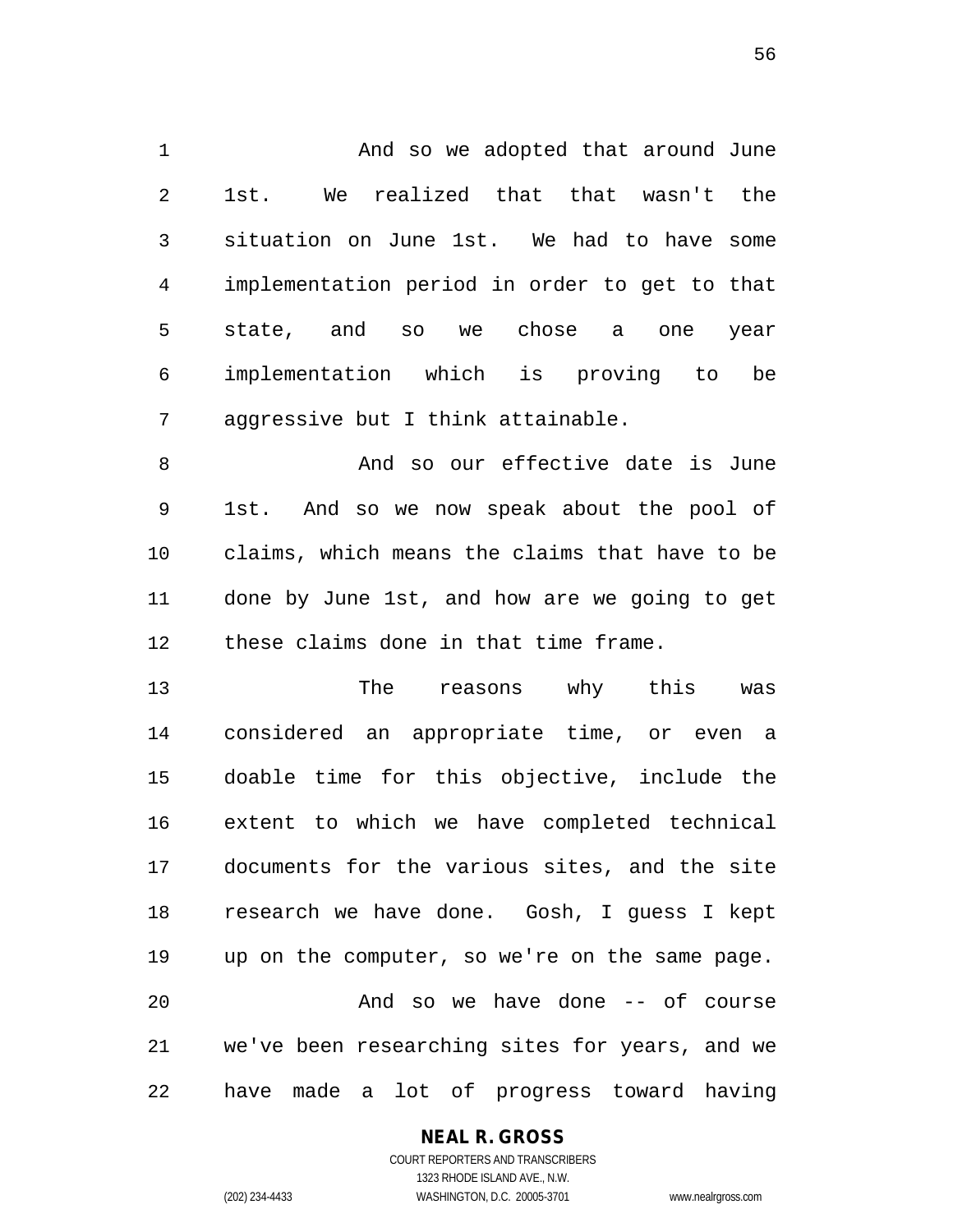technical approaches in place, have very, very many of the sites, and the few remaining are the ones we are trying now very hard to complete before the due date.

 We have a strong infrastructure in place, which just means we've been doing this, our contractor's been doing this for a while, and we are a lot more comfortable in our ability to do the dose reconstructions, and as problems are encountered in getting things done, we have more of a suite of opportunities and actions we've taken in the past, that will help us solve those problems.

 We have quite a lot of experience in doing dose reconstructions, and so we're more comfortable with that, and that's a more efficient process. We have SEC petitions and classes added, and we are continuing to do that. As we're completing our research, and we're finding that we cannot obtain enough information to make dose reconstruction feasible, we are now finishing out, in our

#### **NEAL R. GROSS**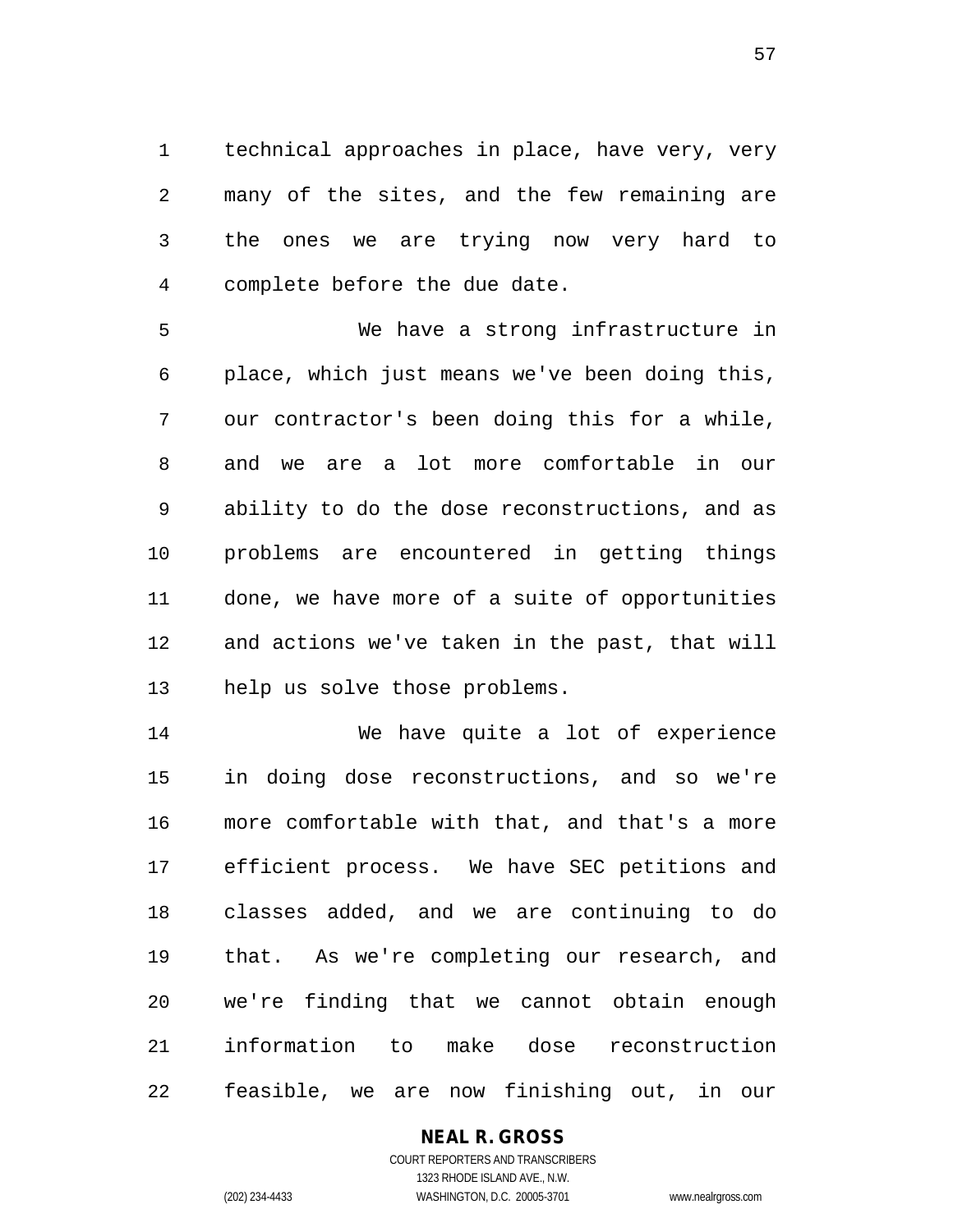view, the last of -- the likely last, or the last of the obvious 83.14s that will come from this initial round of research. I'm saying the likely ones because these are the ones that come from the initial round.

 It's always possible that we'll learn something in the future that would cause us to initiate an 83.14, but it took quite a number of years, given the number of sites, and the amount of research that was needed, 11 just to work through the sites.

 So we're working out some of the smaller ones now.

 Our technical support contract is in place. You'll recall, we had about two years worth of extensions on our technical contract at its end. When we were extending, you know, in multiple month periods, it's very difficult to make long-term plans and accomplish long-term objectives when you're working with two and three months extensions on the contract.

#### **NEAL R. GROSS**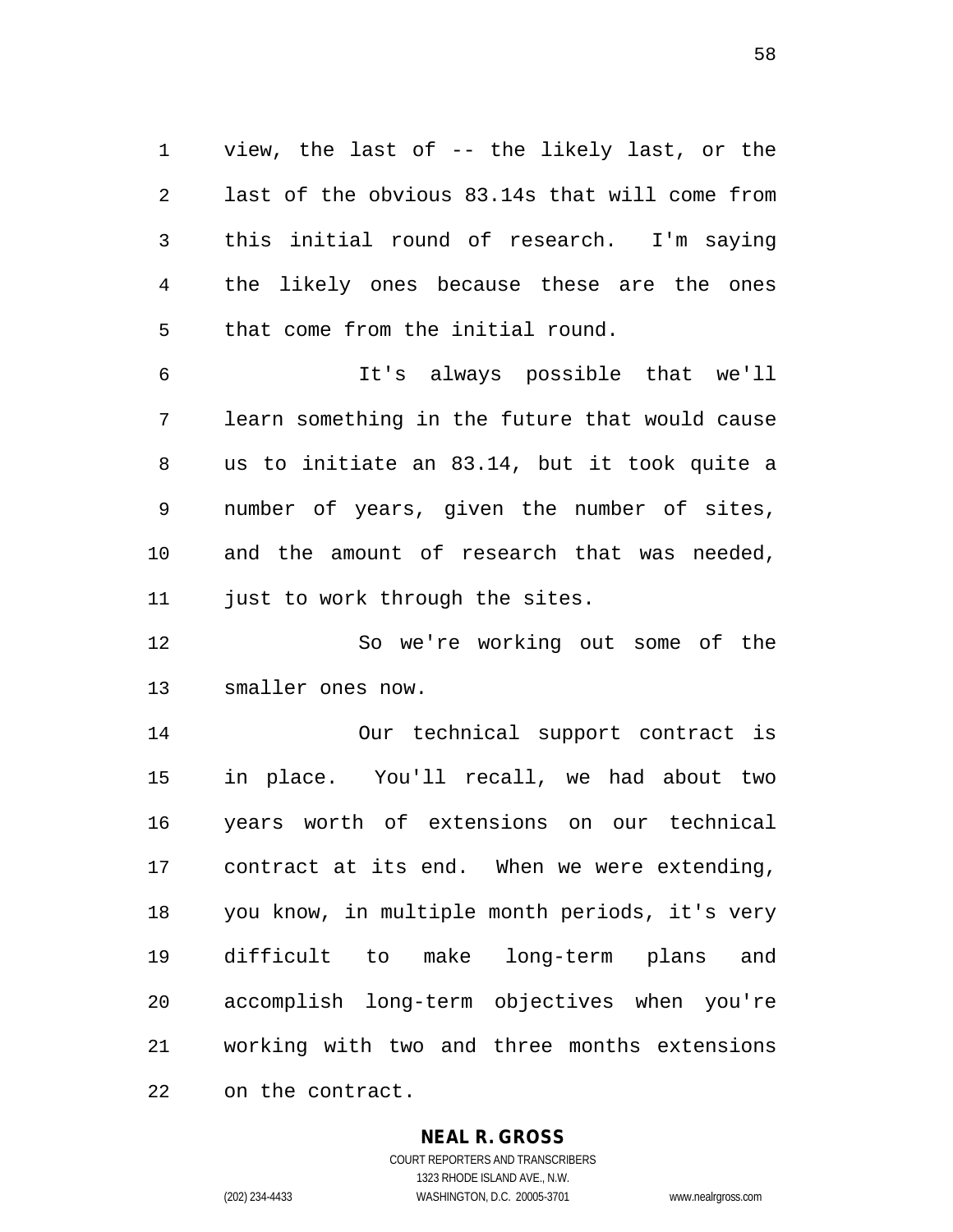So we now have awarded a technical support contract, replacement contract, and so we've added a much more stable situation, it allows for more stable work planning, and our level of funding is adequate to make this, to keep the objective.

 You can always work faster if you have more money, but we believe what we have is sufficient to meet this objective.

 We have here now a bar chart showing the completion of what we call the pool, the pool of claims that we must complete by June 1st. The first slide is for the initial claims. That means the ones that were referred to us for the first time and have not had a dose reconstruction and return. And you can see at the start, around June, when we started this objective, there were 2,500 cases in the pool, initial cases. We're now down to 1,311 after six months. You can do the arithmetic as well as I do. You can see that we're not quite halfway there, which of course

**NEAL R. GROSS**

COURT REPORTERS AND TRANSCRIBERS 1323 RHODE ISLAND AVE., N.W. (202) 234-4433 WASHINGTON, D.C. 20005-3701 www.nealrgross.com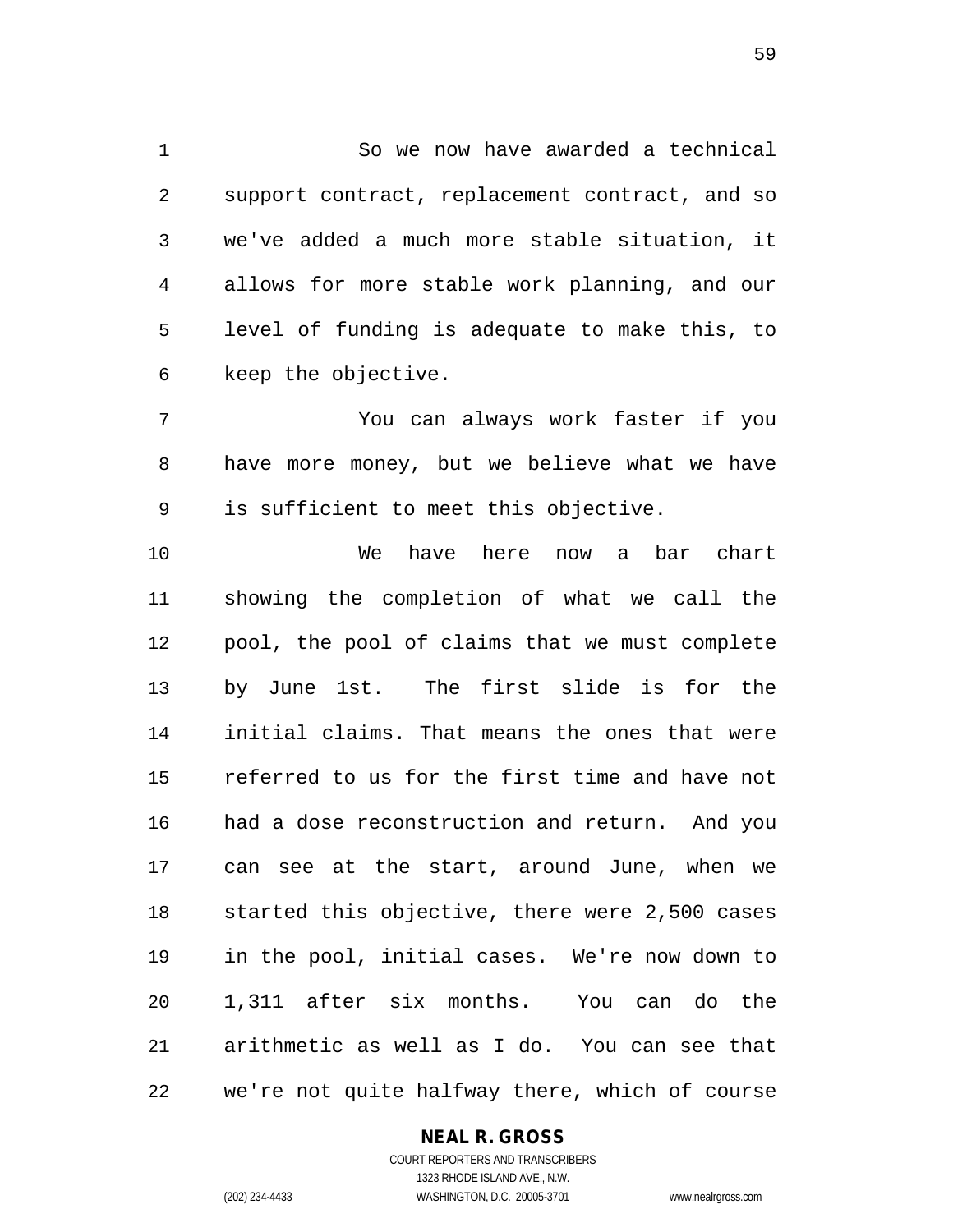doesn't make me entirely comfortable, but doesn't make me entirely uncomfortable, because I know there are SECs that we hope to be added yet, that will remove essentially -- that remove the blocks of claims from dose reconstructions, the ones that are paid via the SEC.

8 and we also now are seeing an acceleration in the dose reconstruction capability of the contractor, which we had anticipated would occur about this time, their resources being diverted, up to now, more on site research in order to complete either the research we needed to either reach the determination that we were going to recommend an 83.14 class, or that the research we needed in order to develop a dose reconstruction methodology.

 And that research is not completed but it is partially completed, and so resources that were being used for that process can now be moved to the dose

> COURT REPORTERS AND TRANSCRIBERS 1323 RHODE ISLAND AVE., N.W. (202) 234-4433 WASHINGTON, D.C. 20005-3701 www.nealrgross.com

**NEAL R. GROSS**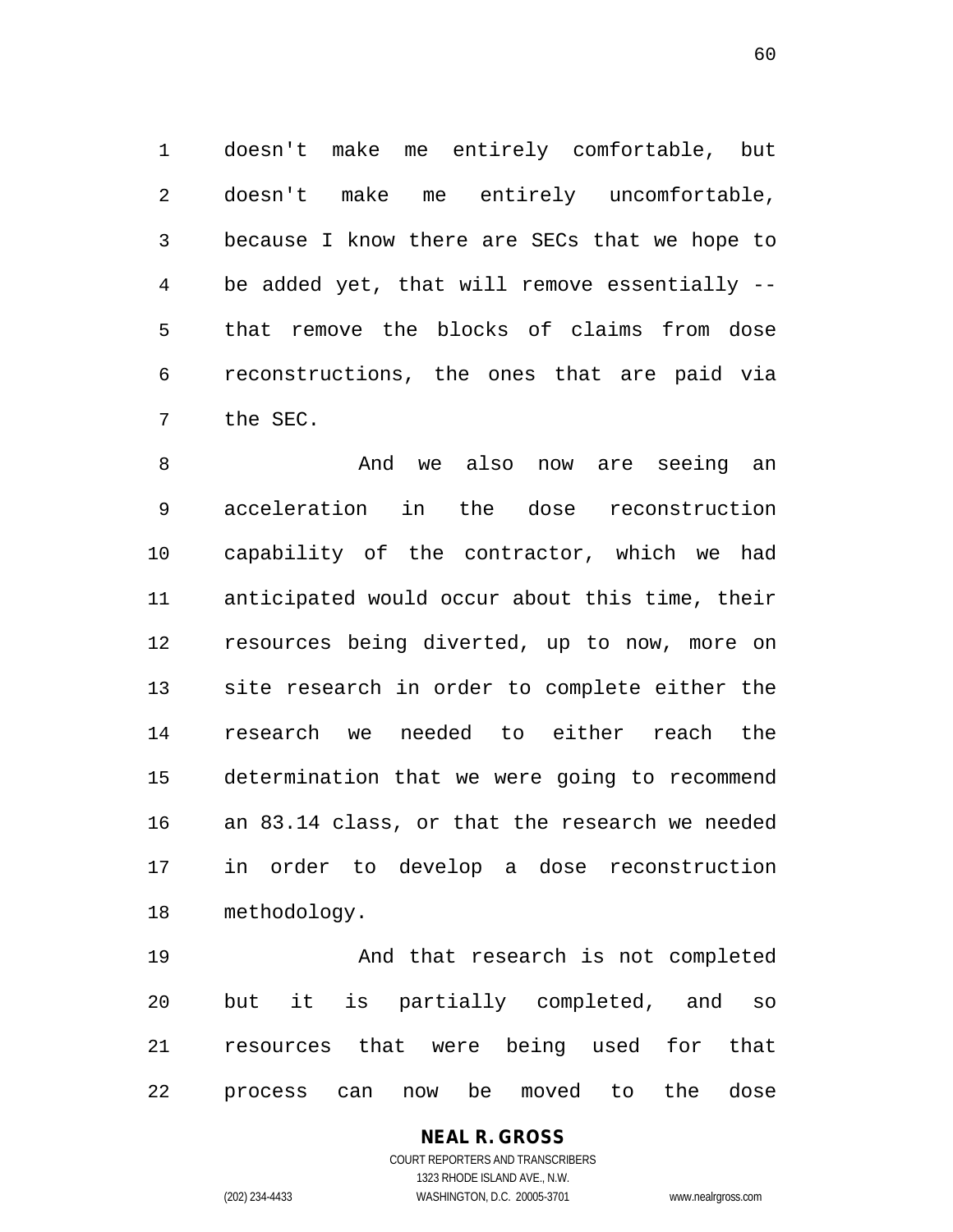reconstruction process.

| $\overline{2}$ | And so for the last couple of                  |
|----------------|------------------------------------------------|
| $\mathfrak{Z}$ | weeks, and these numbers are not reflected on  |
| $\overline{4}$ | the chart because this was run, what I'm       |
| 5              | describing now occurred in January. For the    |
| 6              | last couple weeks, we have seen<br>an          |
| 7              | acceleration in the completion of dose         |
| 8              | reconstructions by our contractor.             |
| 9              | And just for perspective, since                |
| 10             | 1,311 data is now over a month old, our daily  |
| 11             | report this morning indicates that in this     |
| 12             | pool of initial cases, the number remaining is |
| 13             | now 610, so -- I believe I screwed that up.    |
| 14             | No, I guess that's right. I guess it's 610.    |
| 15             | And so there has been quite a lot of           |
| 16             | improvement in the last seven or eight weeks.  |
| 17             | Next is the same bar chart.<br>This            |
| 18             | is just for reworked claims. So this is        |
| 19             | claims that a dose reconstruction and now were |
| 20             | returned back to us by the Department of Labor |
| 21             | because some new information became known.     |
| 22             | Quite often, this is an additional cancer is   |

**NEAL R. GROSS**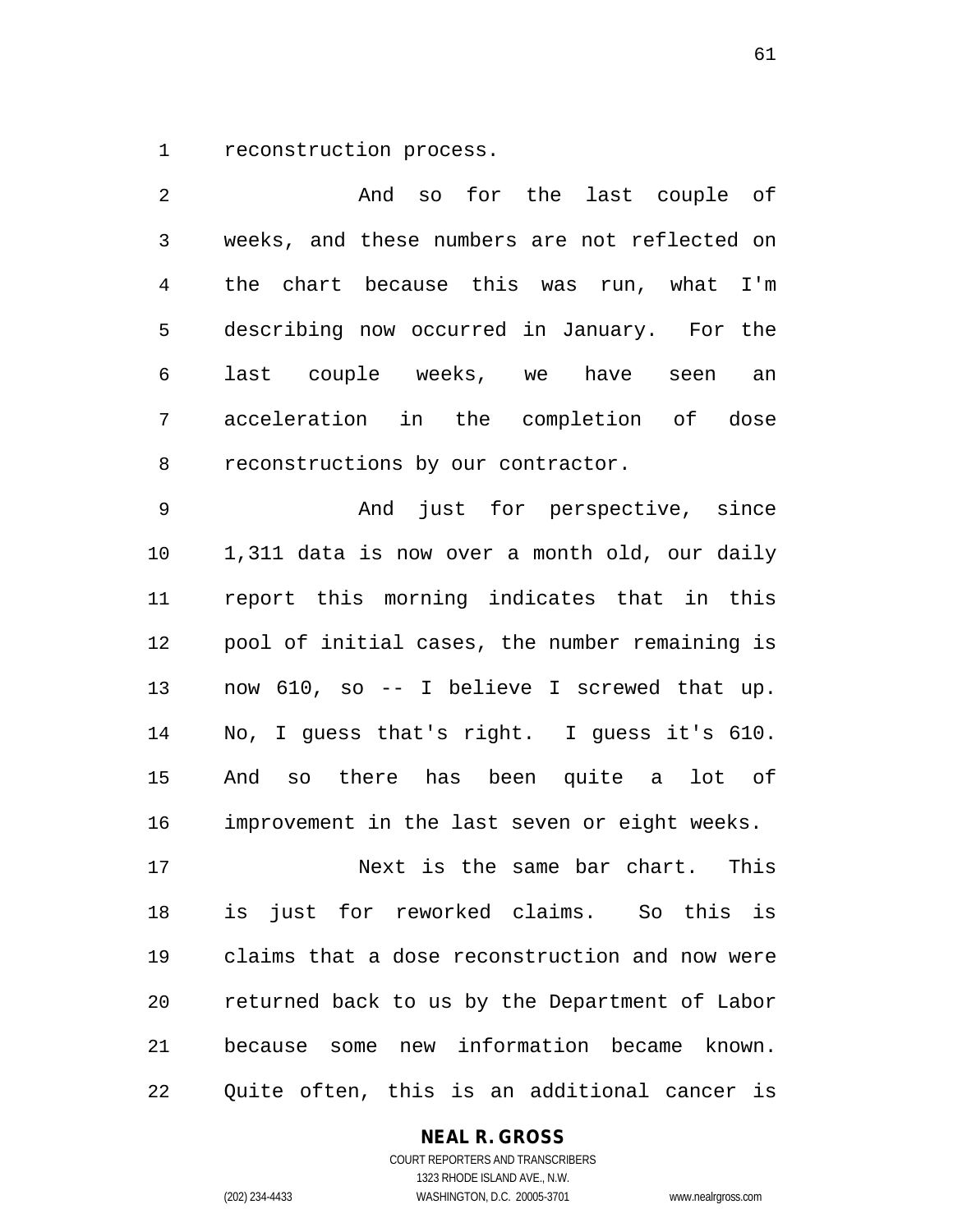identified. It can also be that there was additional employment identified to the claimant, that had not been identified to us earlier.

 So this is for -- I think I got my numbers backwards, at some point. Yes. This number is the one that is 610. The previous slide -- I knew that was too good to be true - - the previous slide is 1,013. So on February 8th, the report said there were 1,018 remaining on this chart, and on February 8th, it said there were 610 remaining on this chart.

 You'll see that that's still something of an acceleration, because these are moving in roughly 300 number increments for a three month period, and in slightly more than one month, we have about a 200 claim reduction. So you see there is some acceleration. And for the combined, this is the same bar chart again. This is just the combined, the last two bar charts added

# **NEAL R. GROSS**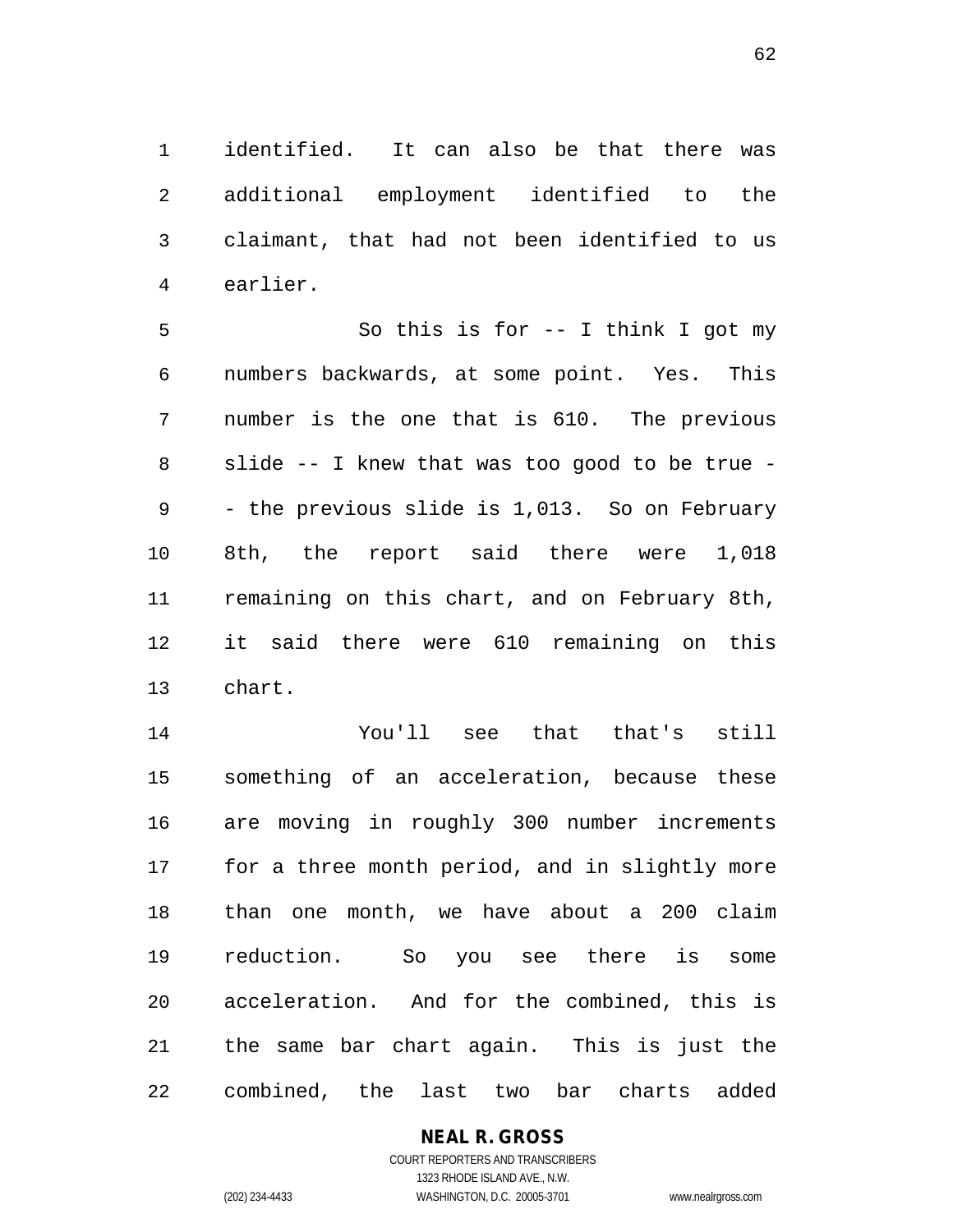together. You can see we've gone from 3,934 to 2,124. Again that's not half, and I would like to be at half, or lower. However, we are seeing some acceleration. This number is now 1,623 as of last night.

 So we've cleared about 500 of those 2,100 in about five weeks, or maybe six weeks. So that's an improvement in rate as well. As of today, there's some 89 sites represented in this combined total, in the initial exam reworks, 89 sites represented by the claims remaining.

 In October's presentation there were a hundred and fourteen. So you can see, some of the sites are being completed entirely. And you can see our progress on sites with holds. This would be sites like I mentioned earlier, where we don't have a dose reconstruction methodology. There's some reason why we're holding on, not proceeding forward with claims from that site. There were some 33 sites down there with holds, and

# **NEAL R. GROSS**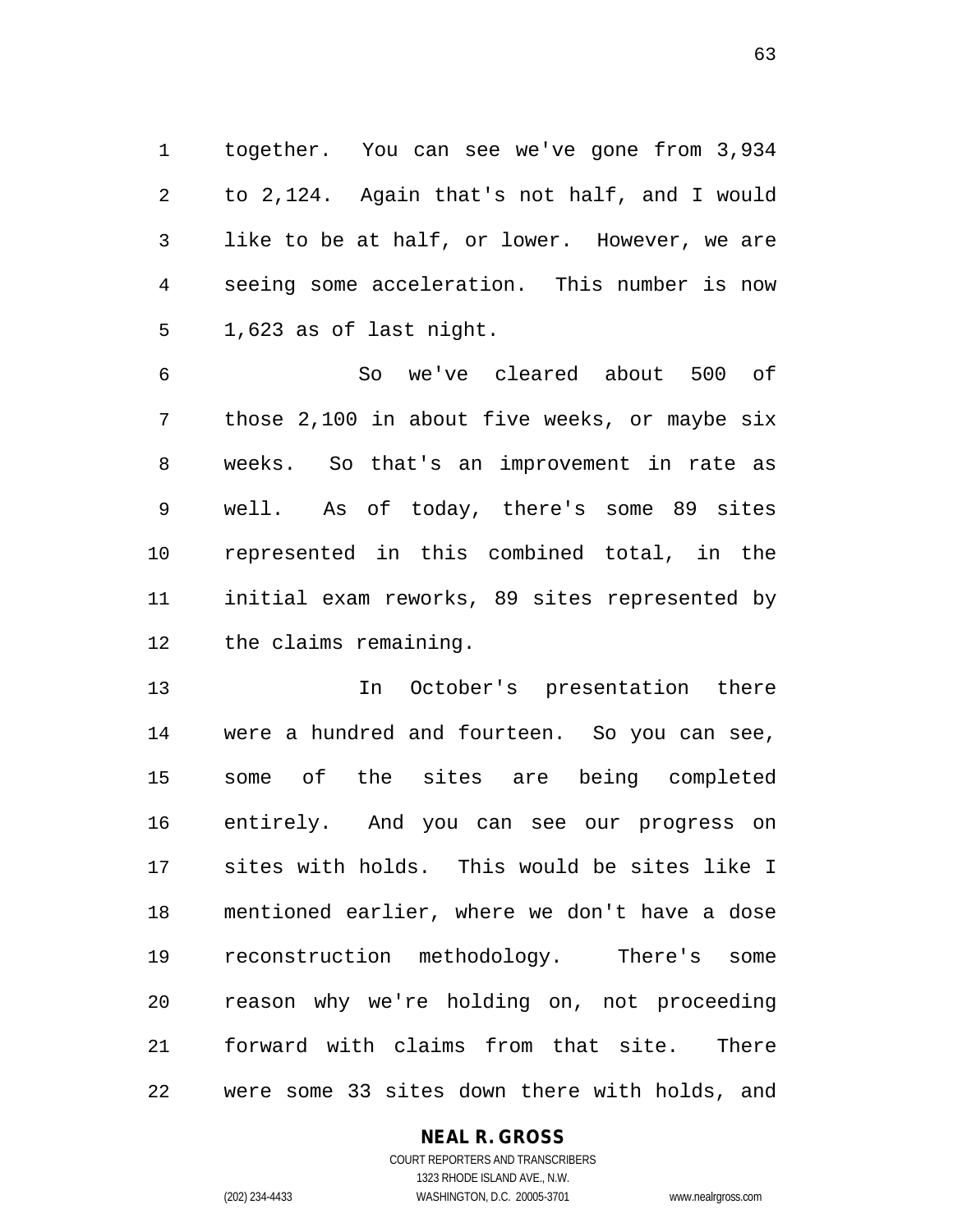by December 31st, we were down to nineteen. So we're making progress on eliminating those barriers to dose reconstruction.

 Now we've defined our consequence a little bit. If we don't, what happens to claims that are not done by June 1st, 2010? Because experience indicates to us that it's very hard to finish 100 percent of anything by any specified time. And there could be some stragglers. We don't think there'll be very many but there could very well be some stragglers.

 And in that instance, we will critically evaluate each of those cases, and we'll prepare a memo to the file that recommends how best to proceed, and the best way to proceed might be that we know this is going to be resolved in the next six weeks, or whatever time period we chose, and so we will proceed and we'll catch it as we can.

 Or we might say that this problem is intractable, and we need some other remedy,

#### **NEAL R. GROSS**

COURT REPORTERS AND TRANSCRIBERS 1323 RHODE ISLAND AVE., N.W. (202) 234-4433 WASHINGTON, D.C. 20005-3701 www.nealrgross.com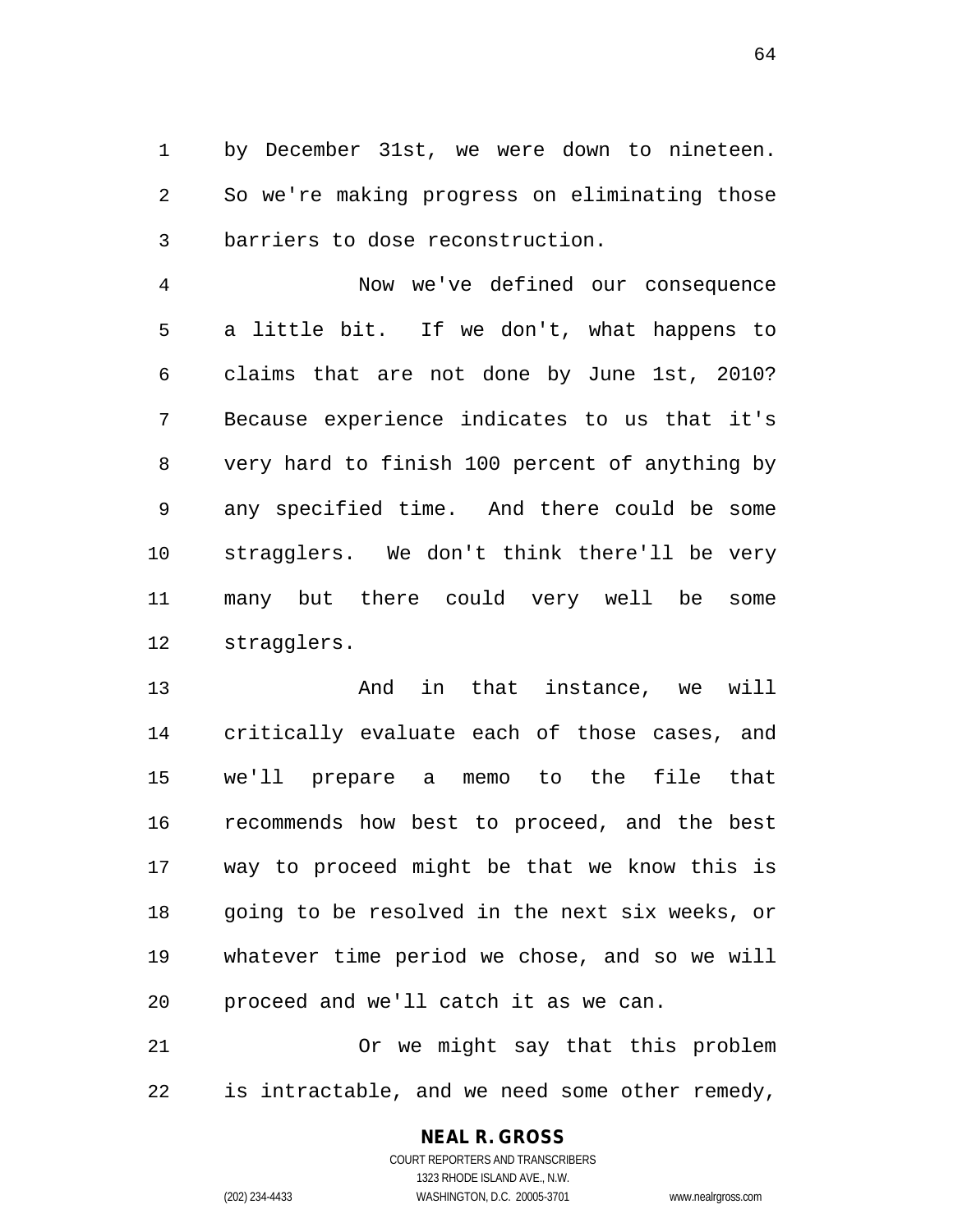which the other remedy usually available is some sort of SEC class addition.

 Another one of our golden-oldie charts, this is up here every time in this presentation, it shows the submittal of the claims to us by the Department of Labor versus our returns to them, and it also shows our drafts to claimants in three different colors.

 So you can see that clearly, in the early days of the program we started out with tens of thousands, or about 10,000 cases behind, and we have been making progress ever since. Progress has slowed. The slowing of the progress represented a -- it's actually a financial consideration.

 Our funding was kind of set at a fairly constant level, actually throughout all of these, several, first three years. As you can see, we weren't spending very fast during the early years, and so we had quite a lot of carryover which we were allowed then to use. We didn't lose it. As I recall, there's

#### **NEAL R. GROSS**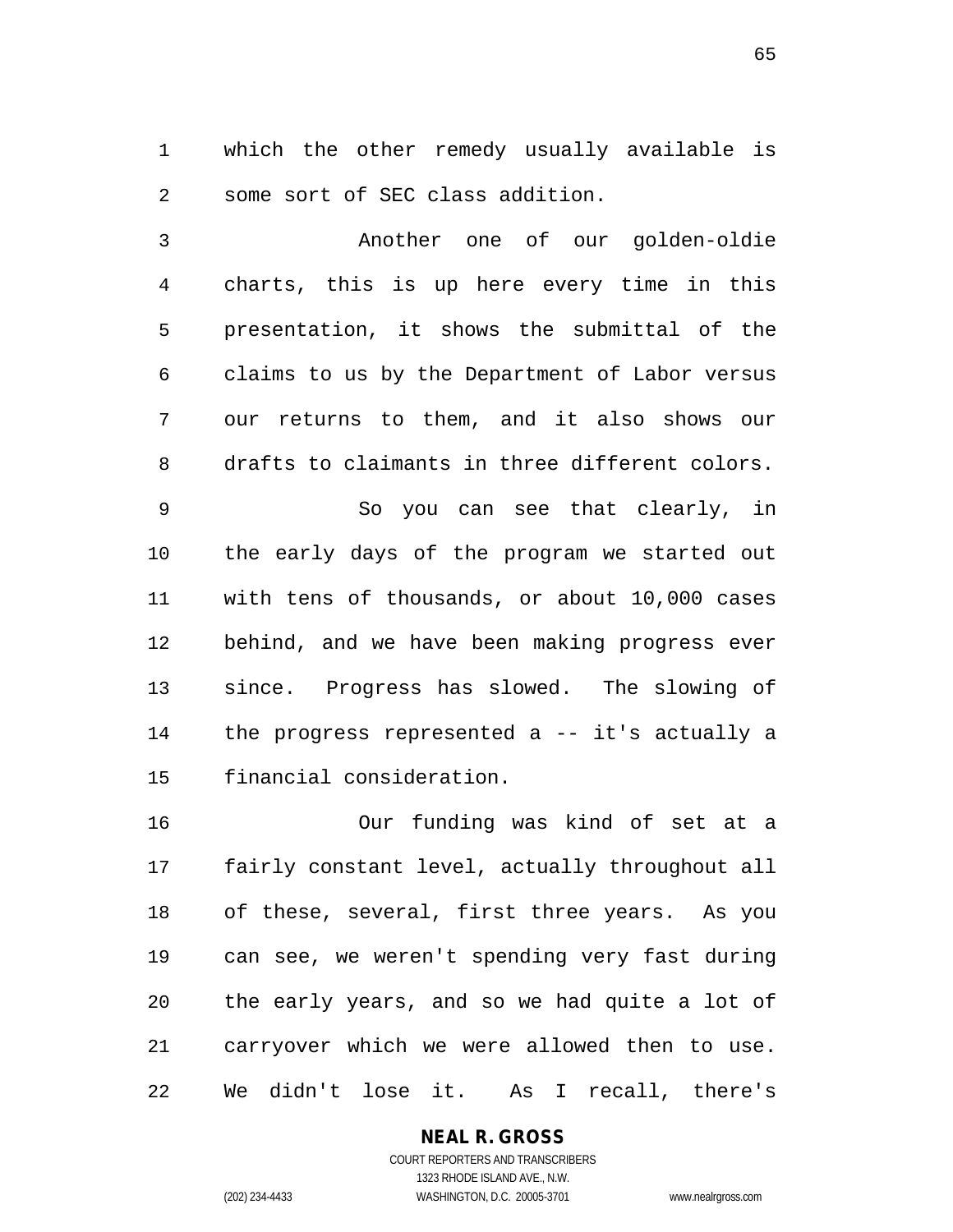something apparently in the government called know your money, which is what we have, and so we could keep that and carry it forward in order to accomplish this work.

 So then we were able to, once we had the infrastructure in place, we were able to proceed at quite a rapid pace, and spend at a level that allowed us to not only spend our annual allocations but the carryover as well. And then we ran out of the carryover and so we have to make do with our annual allocation. There's also some adjustment here for a focus on -- the focus on site research that we've been doing lately can also affect dose reconstruction numbers, down here. Now LaVon Rutherford will give a much more complete description of this Special Exposure Cohort status later on. Here's one slide that describes it.

 We've received 163 petitions so far, and we are expecting to present it today. So these are the various statuses, I won't

# **NEAL R. GROSS**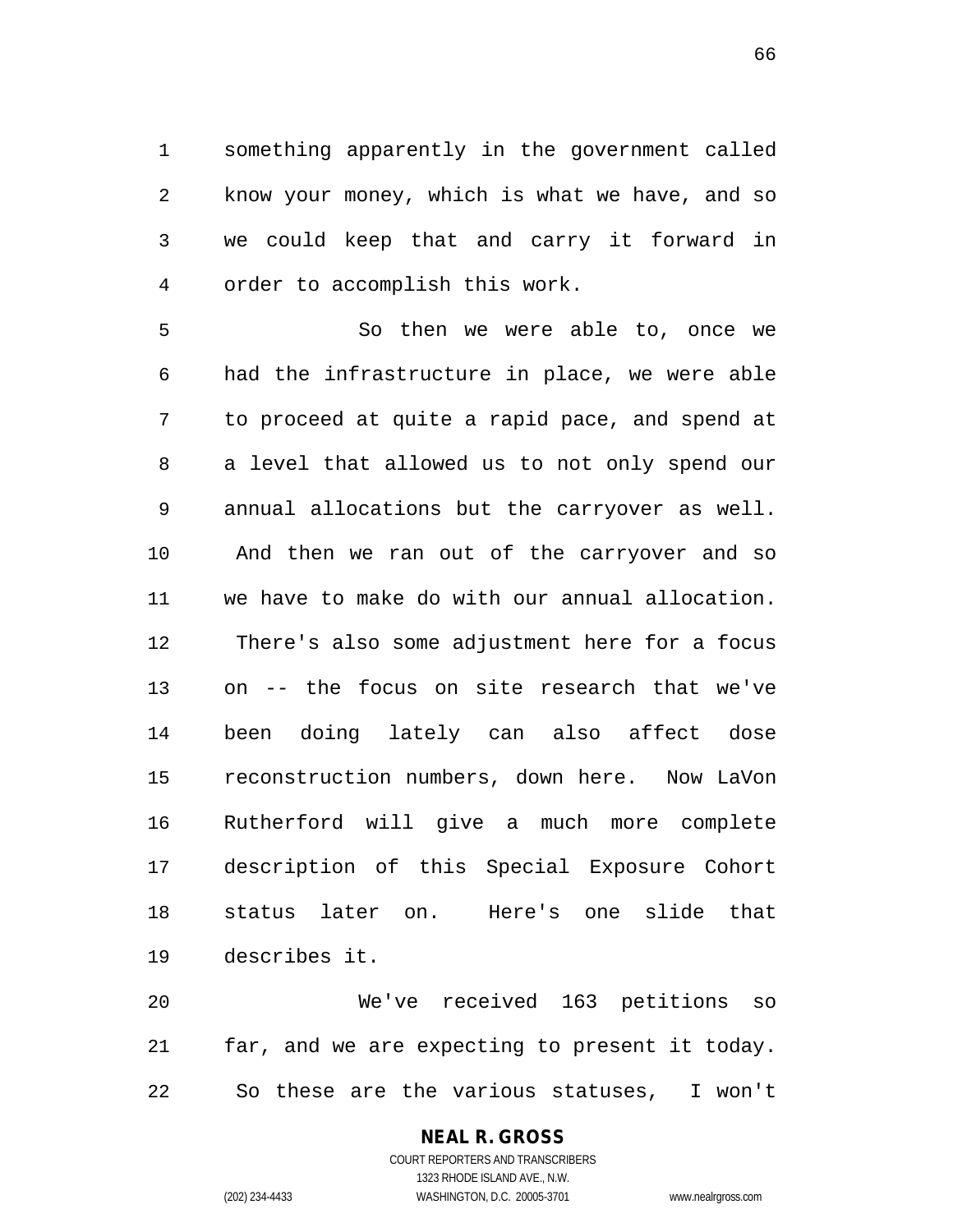read the entire chart, the various statuses before the courts.

 In terms of additions, we've had some 51 SEC classes added. The Board of course has recommended all of those. Twenty- seven of those, or 53 percent, have been through the 83.13 process. That's where a claimant or an interested party initiates the petition.

 Twenty-four classes, or 47 percent of those classes have been through the 83.14 process. That's where we identify, through our research, that we are not able to feasibly reconstruct all of the doses, and then we recruit a petitioner and proceed in that fashion.

 This represents classes of workers from 41 sites and represents a little over 2,300 potential cases. Just a little update on some program issue, things that have been discussed and were discussed at the last meeting.

#### **NEAL R. GROSS**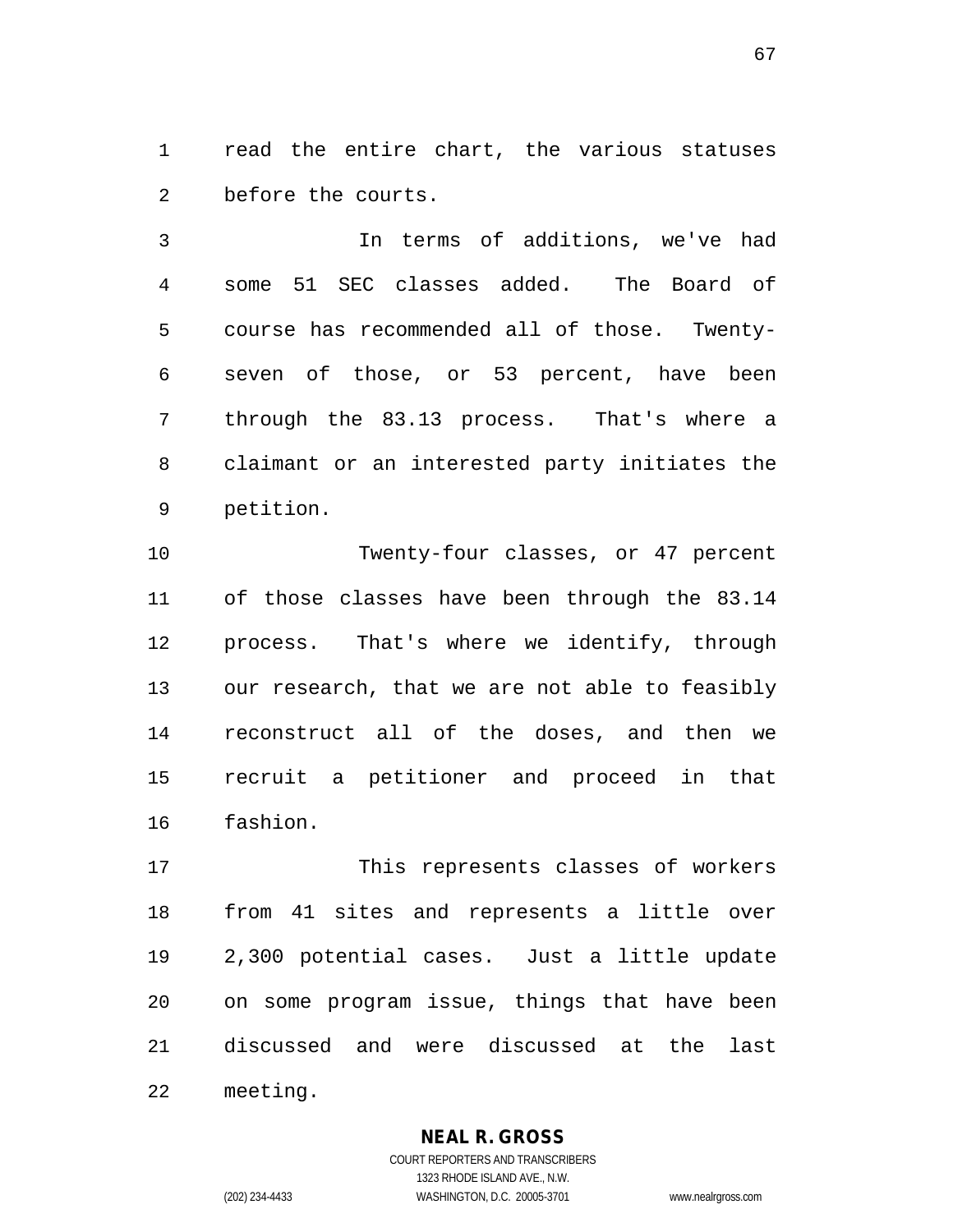1 at the last meeting, there was a conversation about policy on the use of classified information, and we're working on that. That's a little difficult to put together but we are working on that policy.

 Something that could likely come out now, our first approach on this will always be to try to prepare unclassified information, either get the information unclassified, or to write unclassified material that defines the problems sufficiently, so that the technical question can be answered in public. That's always our first option and what we will attempt to do.

 There may be instances, though, when we can't do that. That the determination of, or the answer to a particular technical question depends upon the interpretation of classified materials, classified information, and so we will develop our policy on how we hope to do this.

22 It may fall to the Board, I mean,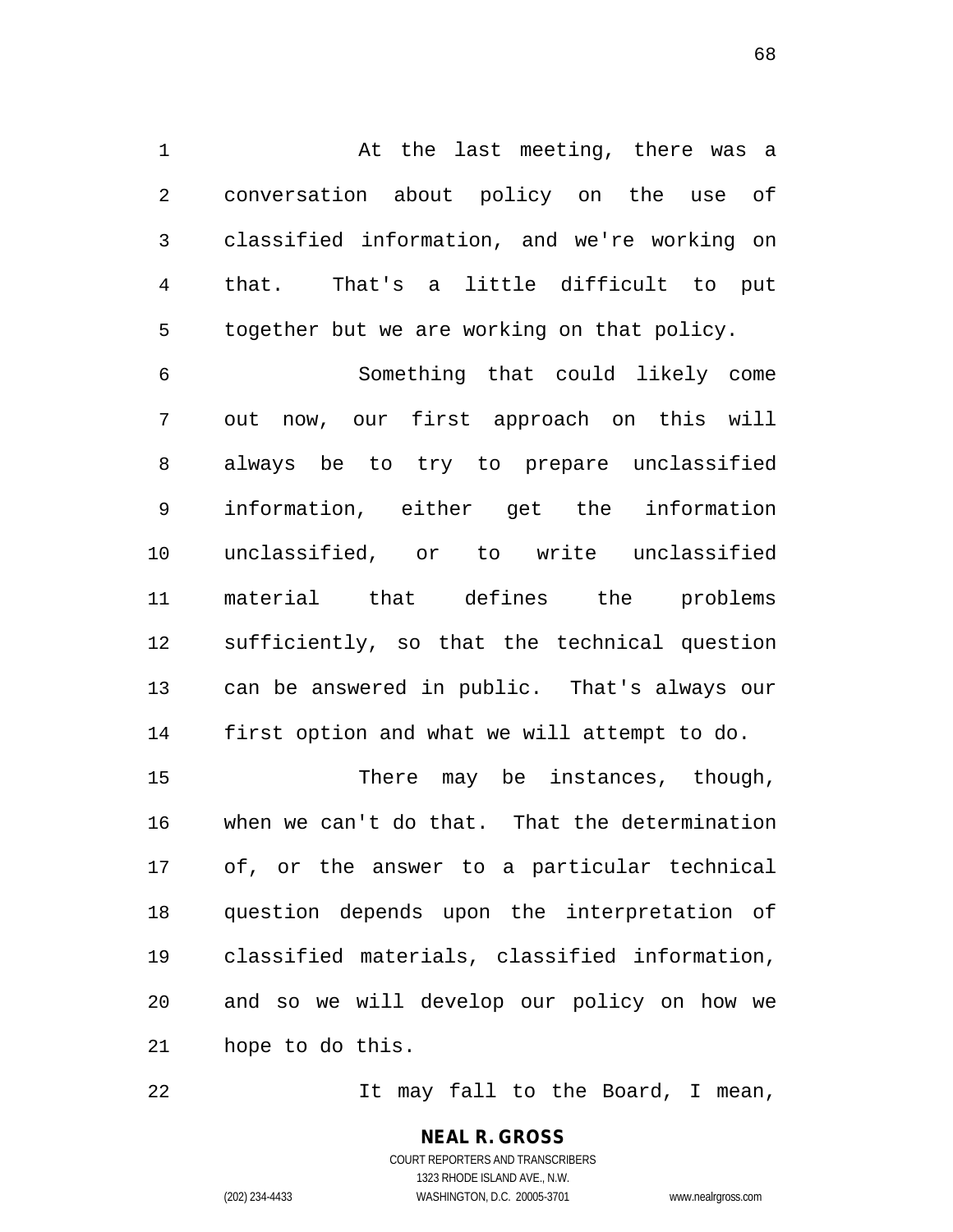to do something similar for its own activities. You know, how would the Board act in that fashion when presented with this issue? That is to say, there is a continuing difference of opinion between NIOSH and the Board's technical support contractor, and that opinion is based on varying interpretations of classified information.

 How would the Board want to proceed in that? That might be something that the Board may want to consider.

 Also at the last meeting, there were questions asked about comments made in the public comment session at Advisory Board meetings, and are those being recorded, and we said, well, sure, we can do that. And so we have prepared tables.

 These are abbreviated tables, in order to get them on the slide. But these are issues raised at the July 27-29th meeting, where we went through the transcript. Actually, we had one of our contractors go

#### **NEAL R. GROSS**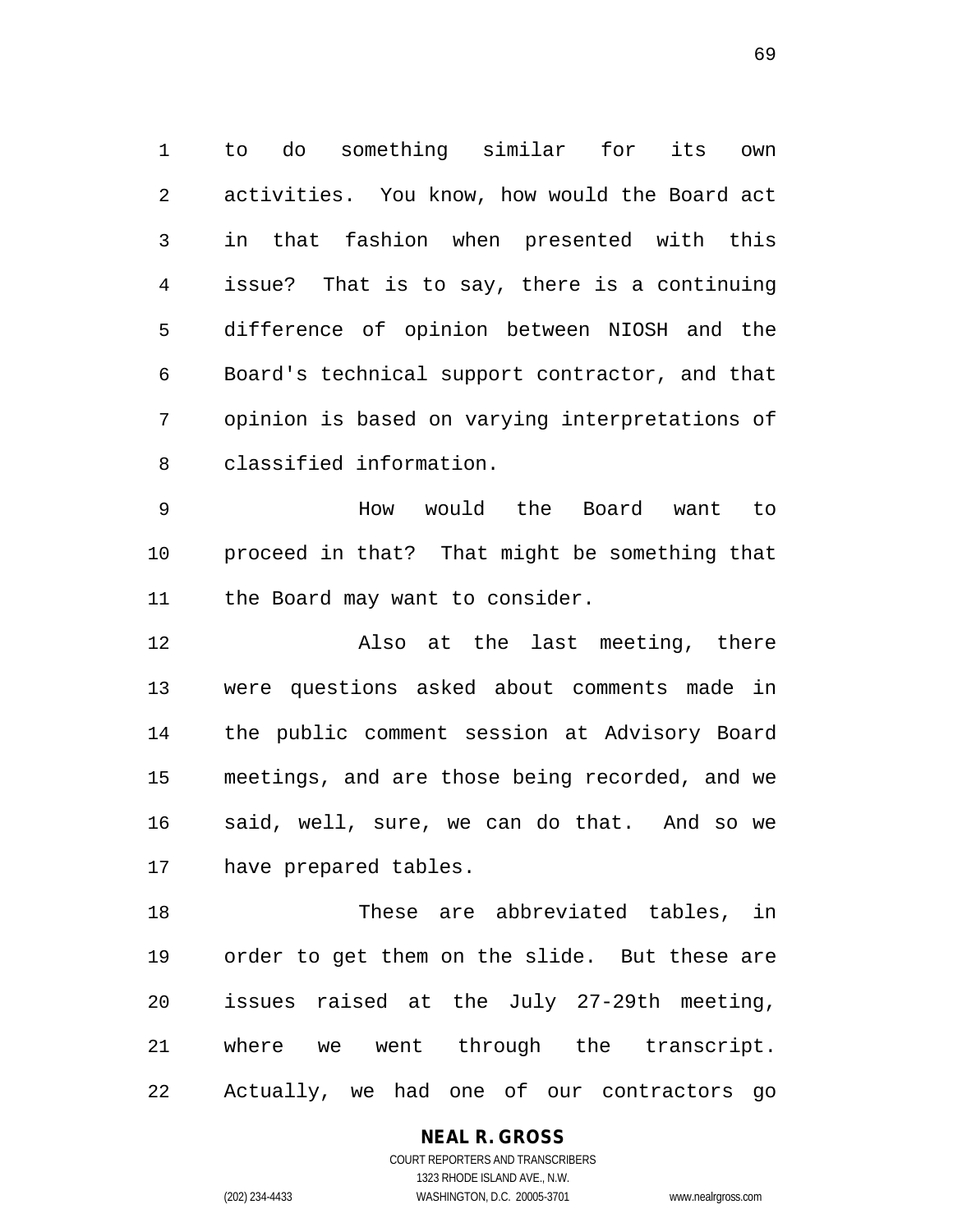through the transcript, identify comments made in the public comment session, identify the location in the transcript, so that whoever wants to see this can go find the full extent of the discussion, identify the speaker, and the issue is summarized, is very briefly summarized here. There's an additional column in the full spreadsheet that we put together, that talked about the site affected.

 So you can see if it's a claim specific to Hanford or if it's a general claim. So this is an example, or abbreviated example of what was prepared for the July 27- 29th meeting.

 This, by the way, has been shared with the Board's Working Group on Worker Outreach, and so I think they are picking up this particular issue and what to do about these comments.

 And then here are comments from the October 20-22nd meeting, which was held in Long Island, and that continues on to a second

#### **NEAL R. GROSS**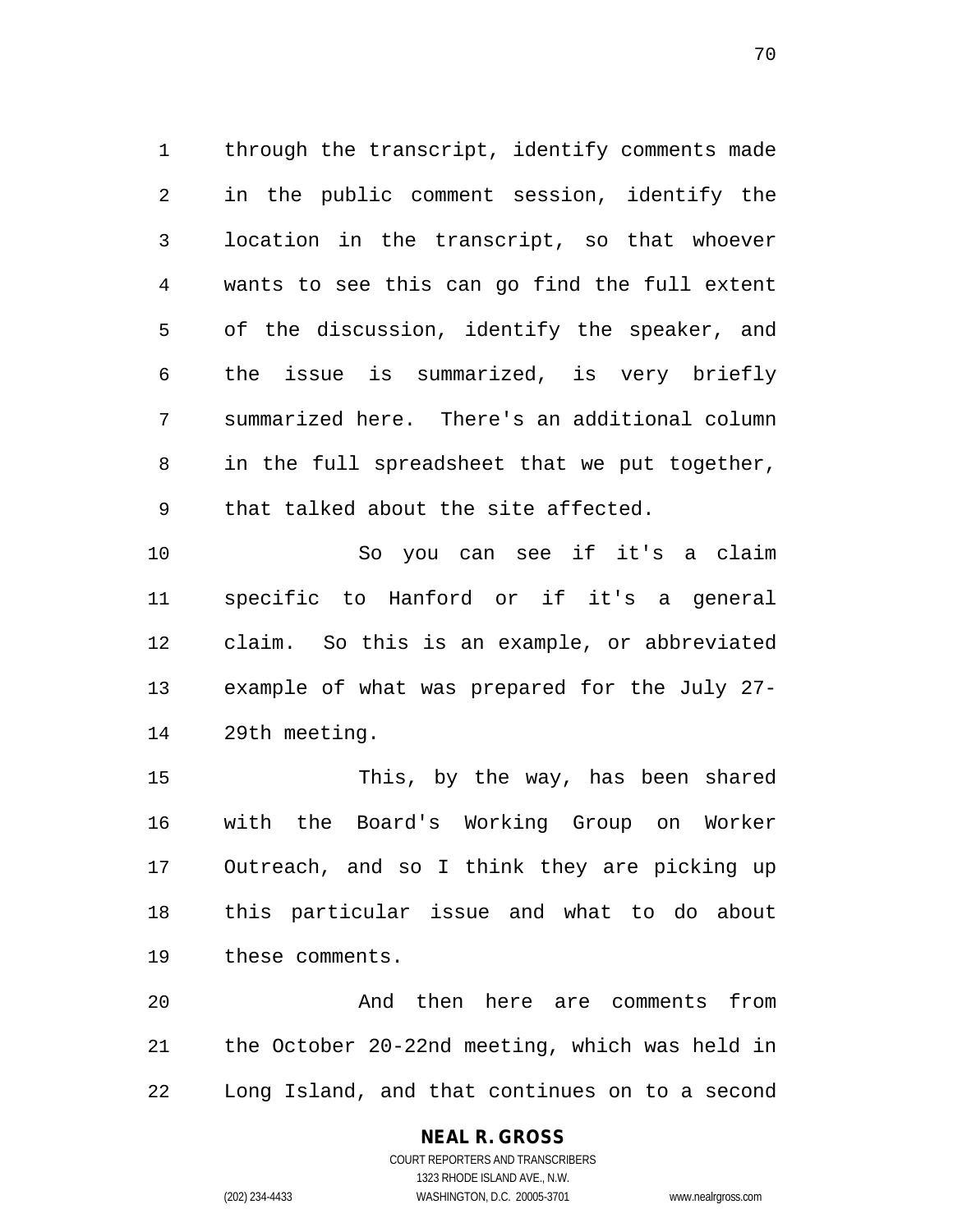page.

| 2              | So<br>I believe we are proceeding              |
|----------------|------------------------------------------------|
| $\mathsf{3}$   | with this, we are summarizing, capturing these |
| $\overline{4}$ | comments from public comment, and we are       |
| 5              | working with the Working Group on Worker       |
| 6              | Outreach, essentially in terms of dealing with |
| 7              | these, and what to do, ultimately, from these. |
| 8              | A couple remaining program issues.             |
| $\mathsf 9$    | The last one of course is the program review   |
| 10             | that Lew talked about. I won't say any more    |
| 11             | about that. And the one previously is          |
| 12             | reviewing the uses of surrogate data against   |
| 13             | criteria in IG-004.                            |
| 14             | I recognize that surrogate data is             |
| 15             | still being discussed, and there's a Working   |
| 16             | Group that is addressing surrogate data, and   |
| 17             | there may be advice and guidance from that     |
| 18             | Work Group. And certainly we intend to, you    |
| 19             | know, behave accordingly when we get the       |
| 20             | advice. But at the moment, we have our own     |
| 21             | documentation that says, you know, that gives  |
| 22             | criteria for using surrogate data.             |

# **NEAL R. GROSS** COURT REPORTERS AND TRANSCRIBERS

1323 RHODE ISLAND AVE., N.W. (202) 234-4433 WASHINGTON, D.C. 20005-3701 www.nealrgross.com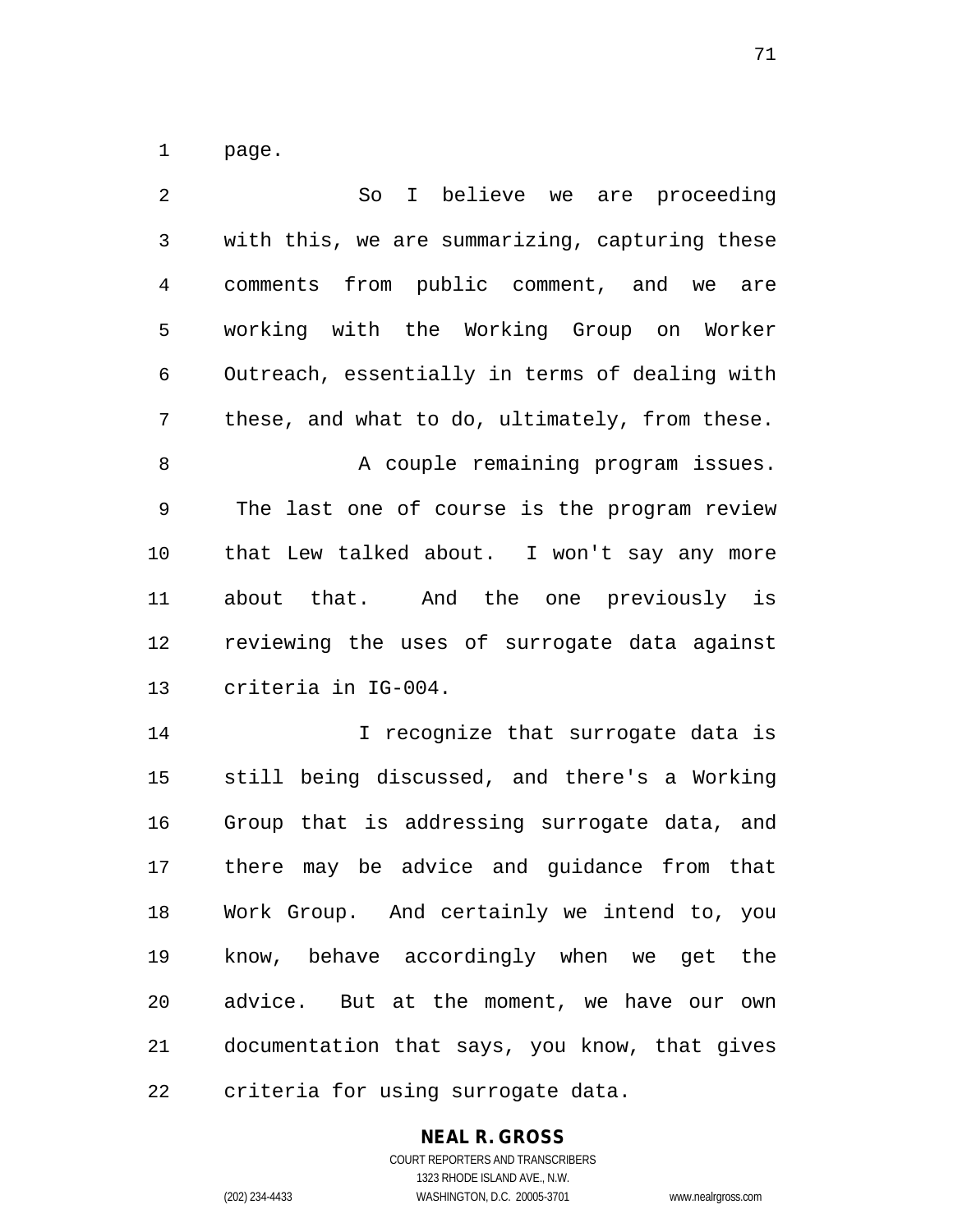And so we said, well, that criteria came along after we had already made some use of surrogate data. We ought to at least make sure that those uses of surrogate data are consistent with the criteria we have. And so we're embarked on that too. We have some, now, a handful of cases so far, or examples we have started to analyze, and decide whether, in fact, these are valid uses, given the criteria we've put out. And of course we may do this again if there are different criteria that come out after the Work Group's activities. Well, just in time before my voice

 is gone, I got to the end of my slides. Any questions?

CHAIRMAN MELIUS: Yes, Brad?

 MEMBER CLAWSON: You've heard me mention about this before, but one of the things I wanted to bring up to you, when we implemented the procedures 10 and 11, data retrieval -- and I brought this up to you last

**NEAL R. GROSS**

COURT REPORTERS AND TRANSCRIBERS 1323 RHODE ISLAND AVE., N.W. (202) 234-4433 WASHINGTON, D.C. 20005-3701 www.nealrgross.com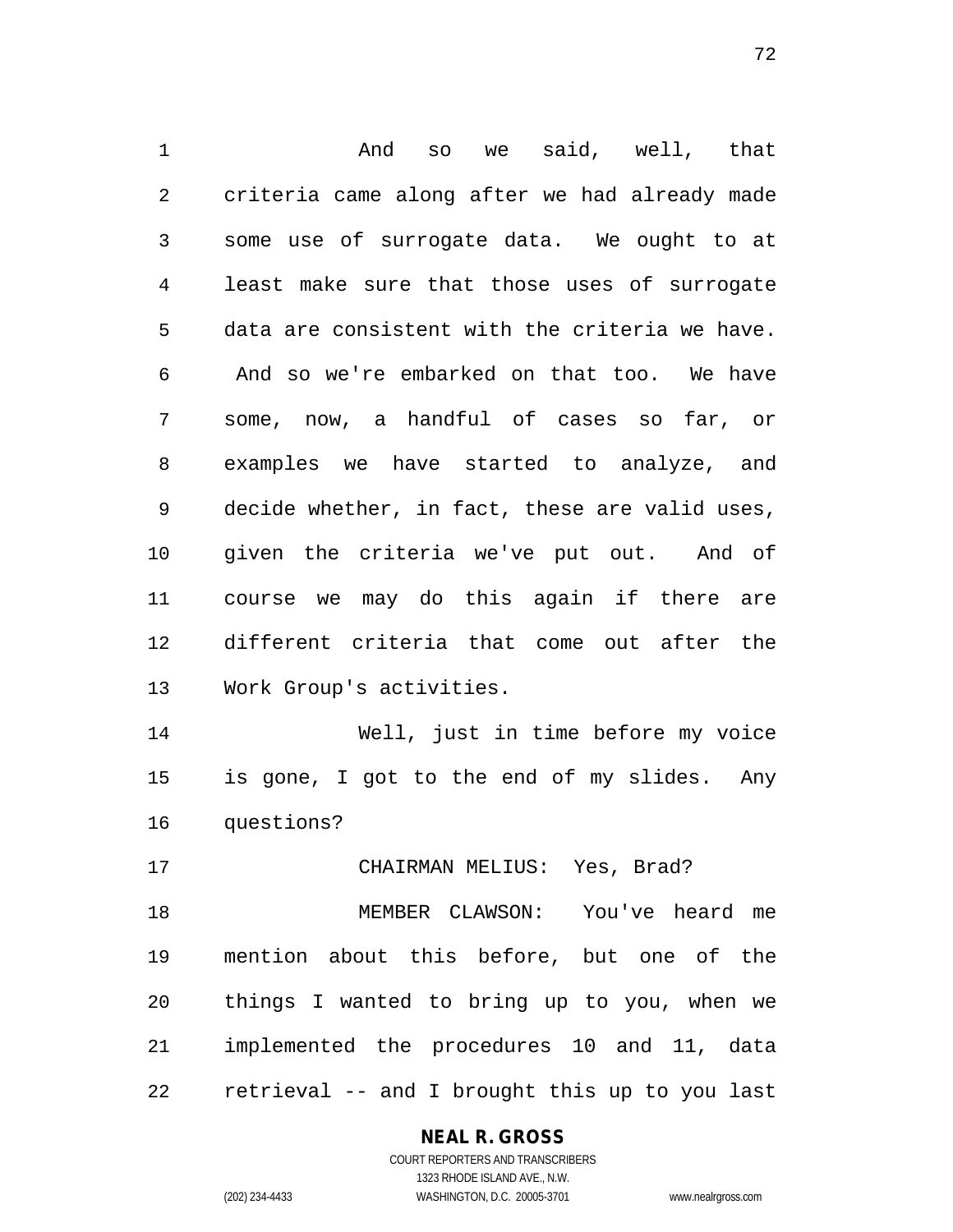time -- have we been able to make any strides forward? I read through one of the e-mails that your OCAS, or ORAU, sent back, that they don't feel that they have to make a data retrieval plan.

 It makes it very difficult for our contractor, and so forth, to be able to even know what has been pulled. Now I know the one site that I'm dealing with has other issues along with it, being Pantex, but when these procedures were implemented, this was to make it more friendly, so that we weren't bombarding DOE with the same request for the same documents.

 And without these data retrieval plans, we don't know what has been done.

 MR. HINNEFELD: Well, I think John Mauro might have a better idea of offering some information on this. We may have a different view. What I believe we're doing now is that we, when we're making a data capture -- I think we're doing this -- is that

> **NEAL R. GROSS** COURT REPORTERS AND TRANSCRIBERS 1323 RHODE ISLAND AVE., N.W.

(202) 234-4433 WASHINGTON, D.C. 20005-3701 www.nealrgross.com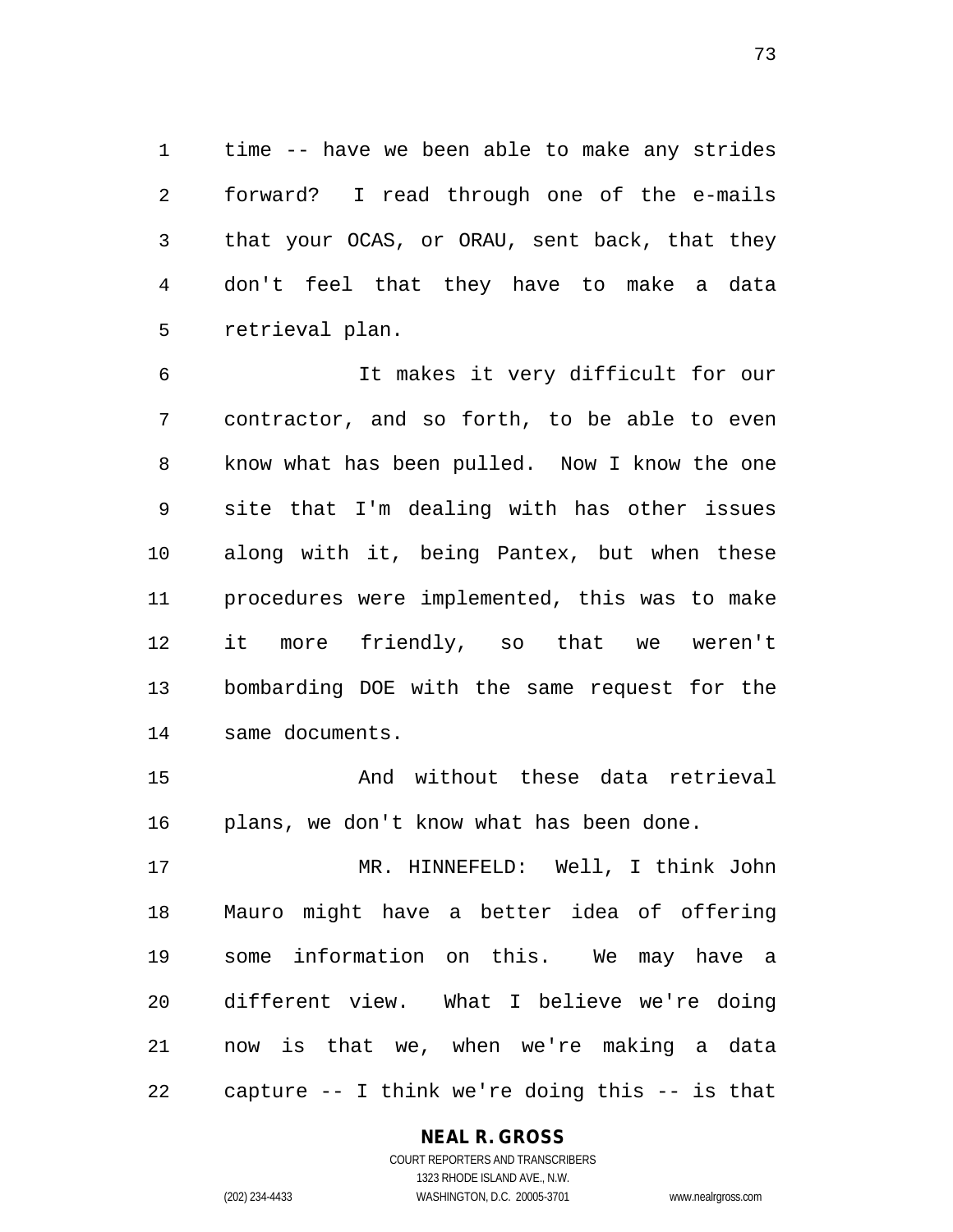we notify SC&A that we're making a data request. Now typically these things do -- you know, these occur in a couple stages. We'll normally put together a list of keywords, cause at a lot of these sites, record storage is electronically stored.

 You know, they have electronic databases that kind of tell what kind of records they have. And they have keywords. And so you can search those databases on keywords.

 So we'll put together a list of keywords and we will notify SC&A -- I believe we do this -- notify SC&A that we're going to send a list of keywords to such and such a site, and are you doing research there now, and do you want to add keywords to this list? 18 And so we participate in that way. And then I think, when we're going on a capture, if I'm not mistaken, we try to notify SC&A. Now sometimes we may not give them very much notice but we try to notify SC&A that

#### **NEAL R. GROSS**

COURT REPORTERS AND TRANSCRIBERS 1323 RHODE ISLAND AVE., N.W. (202) 234-4433 WASHINGTON, D.C. 20005-3701 www.nealrgross.com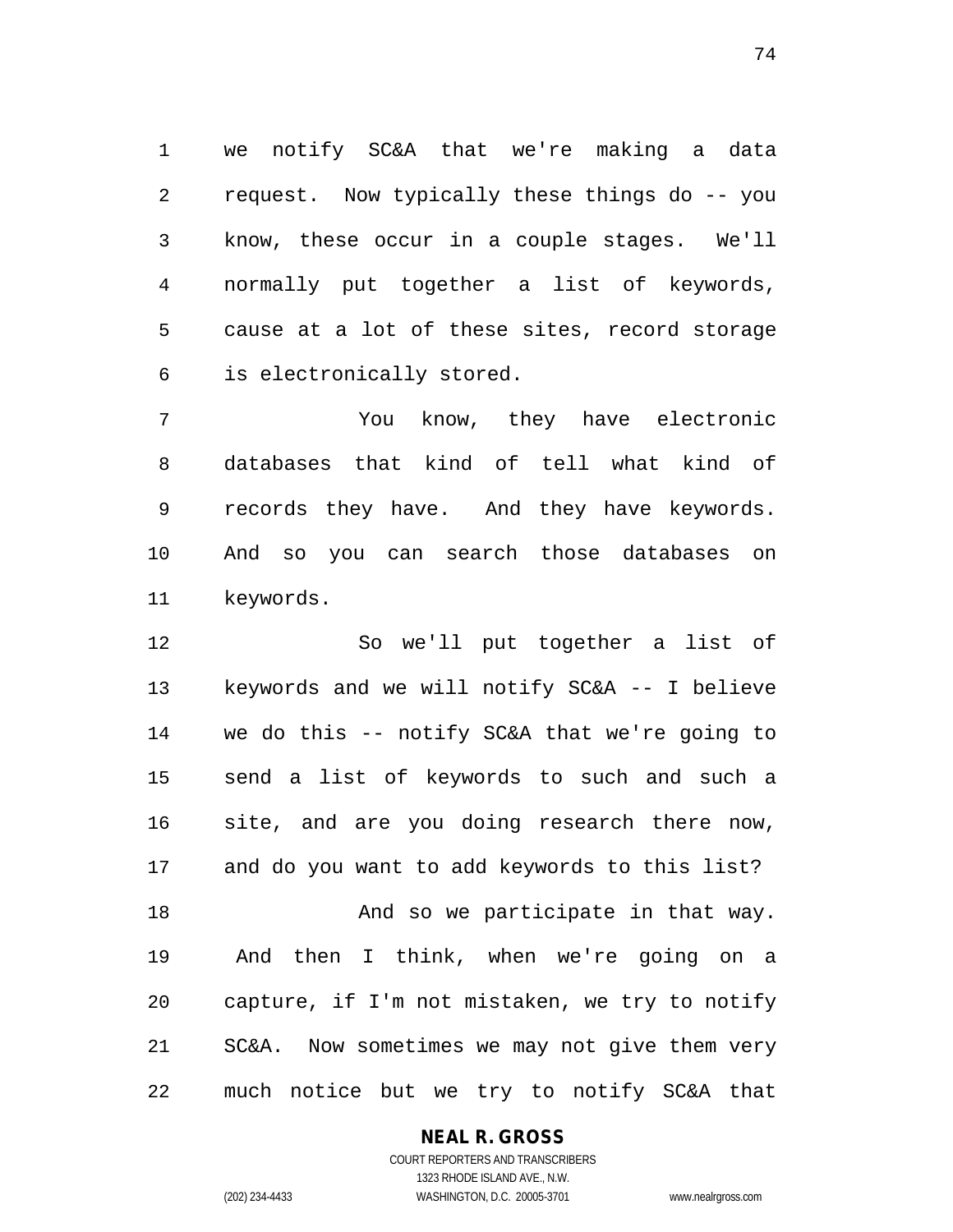we're going to be at such and such a site on a data capture, and do you want to participate, or go along for your own purpose.

 MEMBER CLAWSON: And I understand that, but as with many times, we'll throw out a keyword search, these are the things that we're looking for, but then, when we finally find the documents that we are provided with, and so forth, like that, to know what actually was pulled -- because a lot of times, we'll throw out a lot of stuff out there, and some of it'll be fruitful, some of it won't.

 But what we're getting back to is the final process of what has actually been retrieved, and where it's at, and a lot of times, as a Board Member, when I raise these questions or I try to find these problems, and I even use our contractor, SC&A, to be able to find some of these, the only thing that I get back is, well, it's on the O: drive, and, unfortunately, that is not the most user-friendly system that there is.

# **NEAL R. GROSS**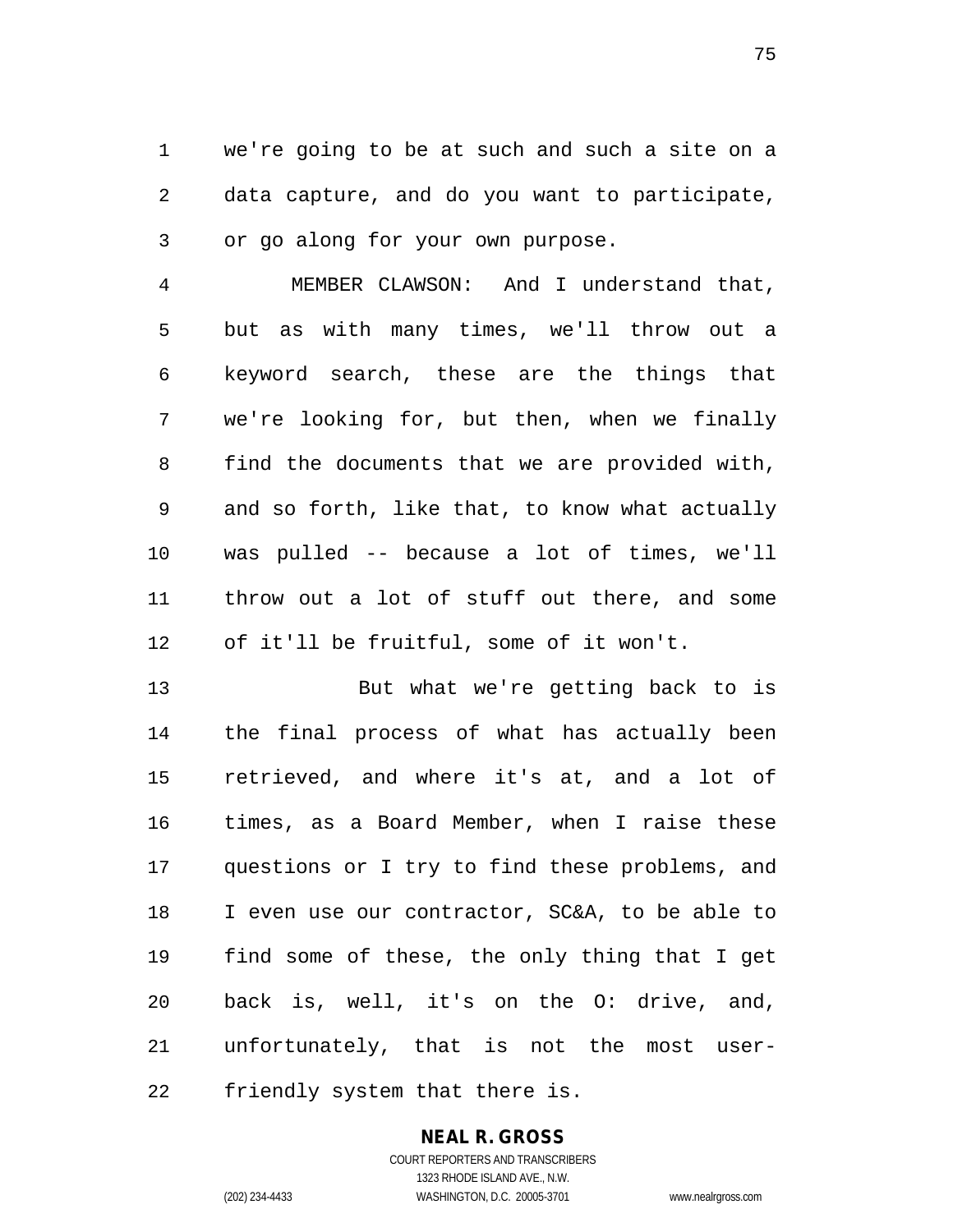I know that we're trying to work through these issues but there's got to be a way that we -- per the procedures, I know that the NIOSH is the point of contact for all of this, and so forth, but I want to make sure that we're adequately doing this, because I have not, I'm not raising it so far, but maybe John wants to --

 MR. HINNEFELD: Well, we're not the sole point of contact anymore. I mean, SC&A has its own point of contact for these various sites, and, you know, they can make their own request without going through us. That's not in place anymore.

 MEMBER CLAWSON: Well, when you make the request, it has to go through your site, it has to go through your point of contact, and the point that I'm making on this is your contractor has to go through your point of contact so that we know what's going on.

And I can't bring up the email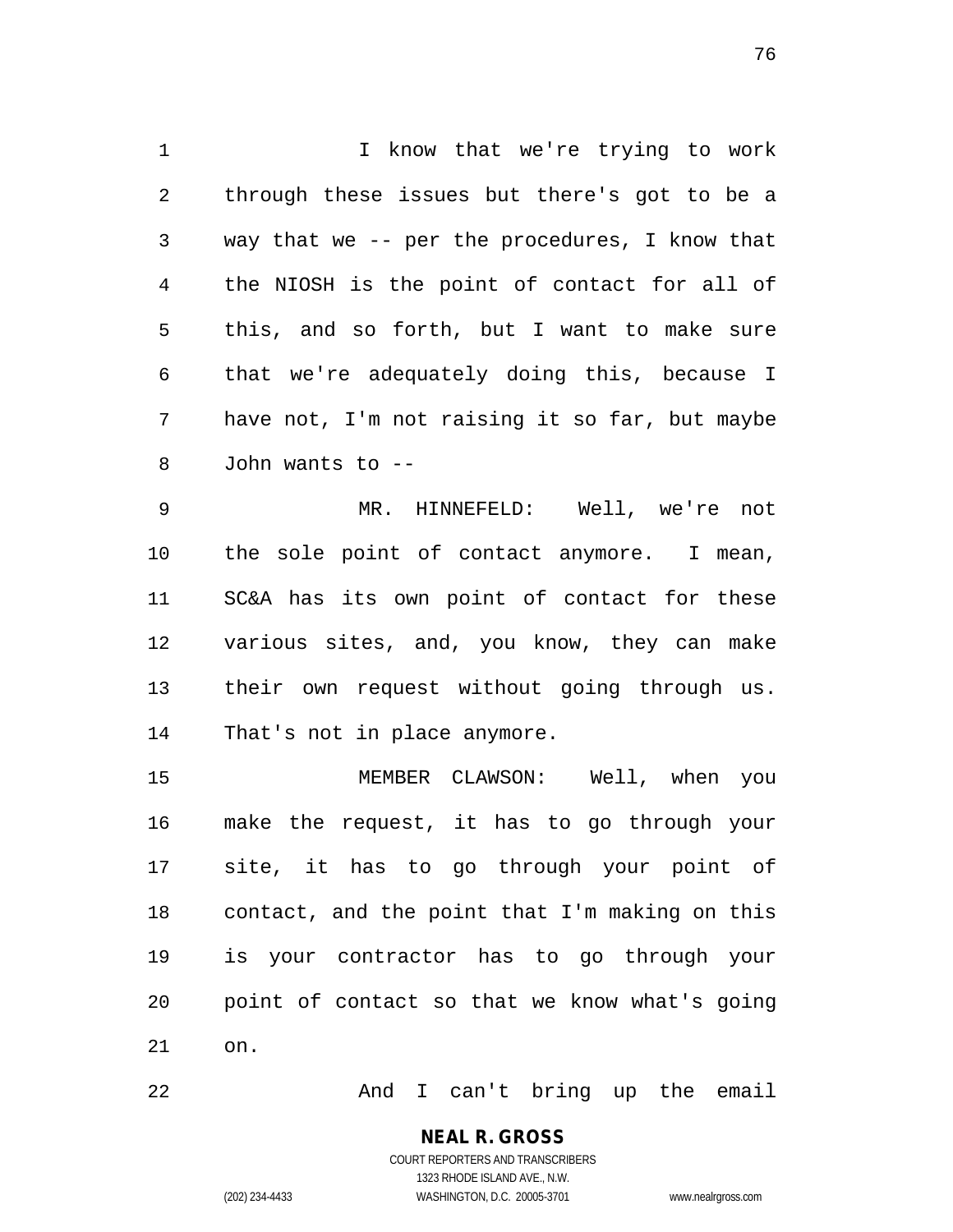right now, but they basically say for active DOE sites, that they don't have data capture plans.

 MR. HINNEFELD: Well, I think that might be an administrative task, that they haven't done in every case. I think that's true. But I can go find out more, and I can work with John or Joe, and see what else can be done.

 Certainly, if you're being told, well, such and such is on the O: drive, we could be more forthcoming than that. I mean, we could identify that more clearly.

 MEMBER CLAWSON: Yes. And I've even found out, that in going to Pantex, we put forth requests, and we were actually -- we shut down for quite a long period of time till we got our procedures in line of how we were going to do it, and with the point of contact with NIOSH, and we were actually, did not do any site visits for a while till we got those procedures in place, so that we could go back

#### **NEAL R. GROSS**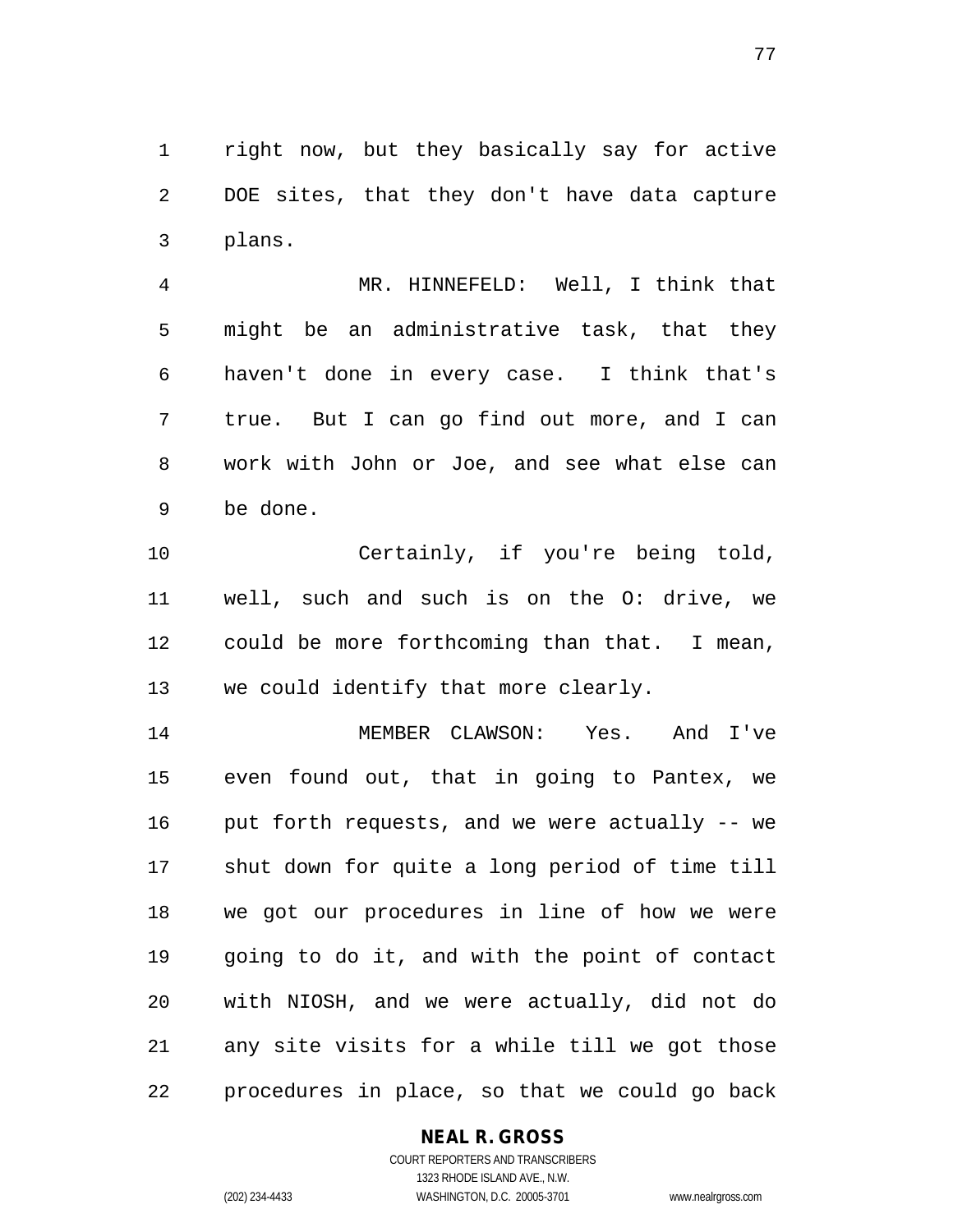to work.

| 2  | And then we go to certain sites,               |
|----|------------------------------------------------|
| 3  | and we get down there, and they says, you      |
| 4  | know, we just sent that all back to the        |
| 5  | repository, why are you guys requesting this   |
| 6  | again? And where is it at? And it still--I     |
| 7  | think there's some room, that we could work on |
| 8  | this and proceed forward.                      |
| 9  | MR. HINNEFELD: Sure. Absolutely;               |
| 10 | absolutely. Well, we need to know about rough  |
| 11 | spots like that, so we can work on that.       |
| 12 | MEMBER CLAWSON: And John -- I'm                |
| 13 | sorry. I didn't mean to cut you off.           |
| 14 | DR. MAURO: Yes. I'd like to add                |
| 15 | a couple of points.                            |
| 16 | CHAIRMAN MELIUS:<br>Would<br>you               |
| 17 | introduce yourself, John.                      |
| 18 | DR. MAURO: This is John Mauro.                 |
| 19 | I'm the manager of the SC&A program supporting |
| 20 | the Board. There have been times -- to get a   |
| 21 | little philosophical, we, in effect,           |
| 22 | independently review the work, and,<br>in      |

**NEAL R. GROSS**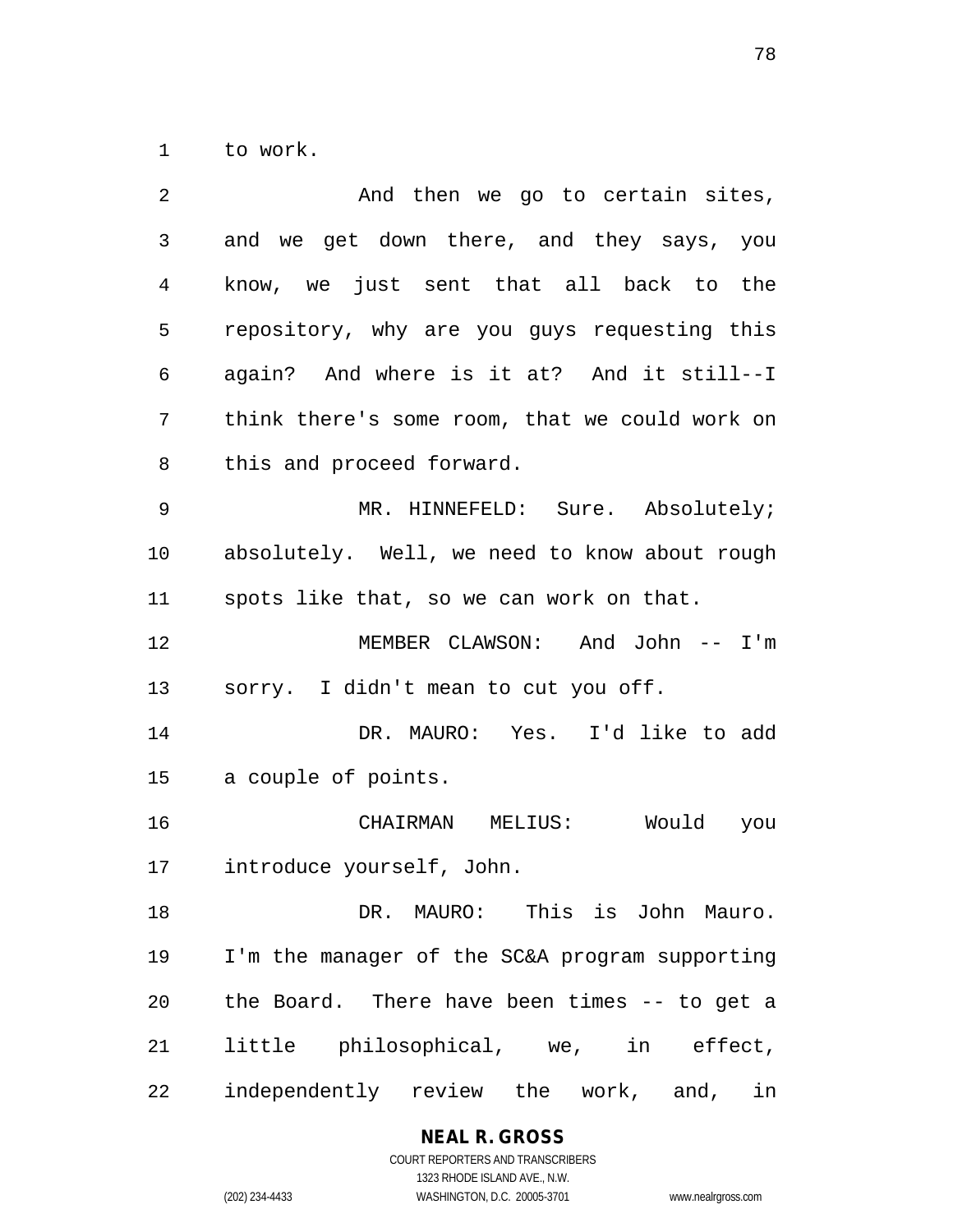general, with the idea being we're separate.

 You folks proceed and do your work, generate your work products. Then we independently review that work. But we have a circumstance here where we need to cooperate in order to not overload DOE with repetitive requests.

 So in this particular aspect of the program, we have to be connected at the hip. Your point of contact and our point of contact have to work together as if we're -- and coordinate the definition of the data capture process, key words.

 Now we've run into a problem where you folks have been way out front, you've been working the problem for a long time, you've downloaded thousands of documents, and they're all on the O: drive, and then we're coming into the picture at some point in the process, and we're going to need some help navigating our way through this incredible, vast amount of material, to understand -- because it's not

#### **NEAL R. GROSS**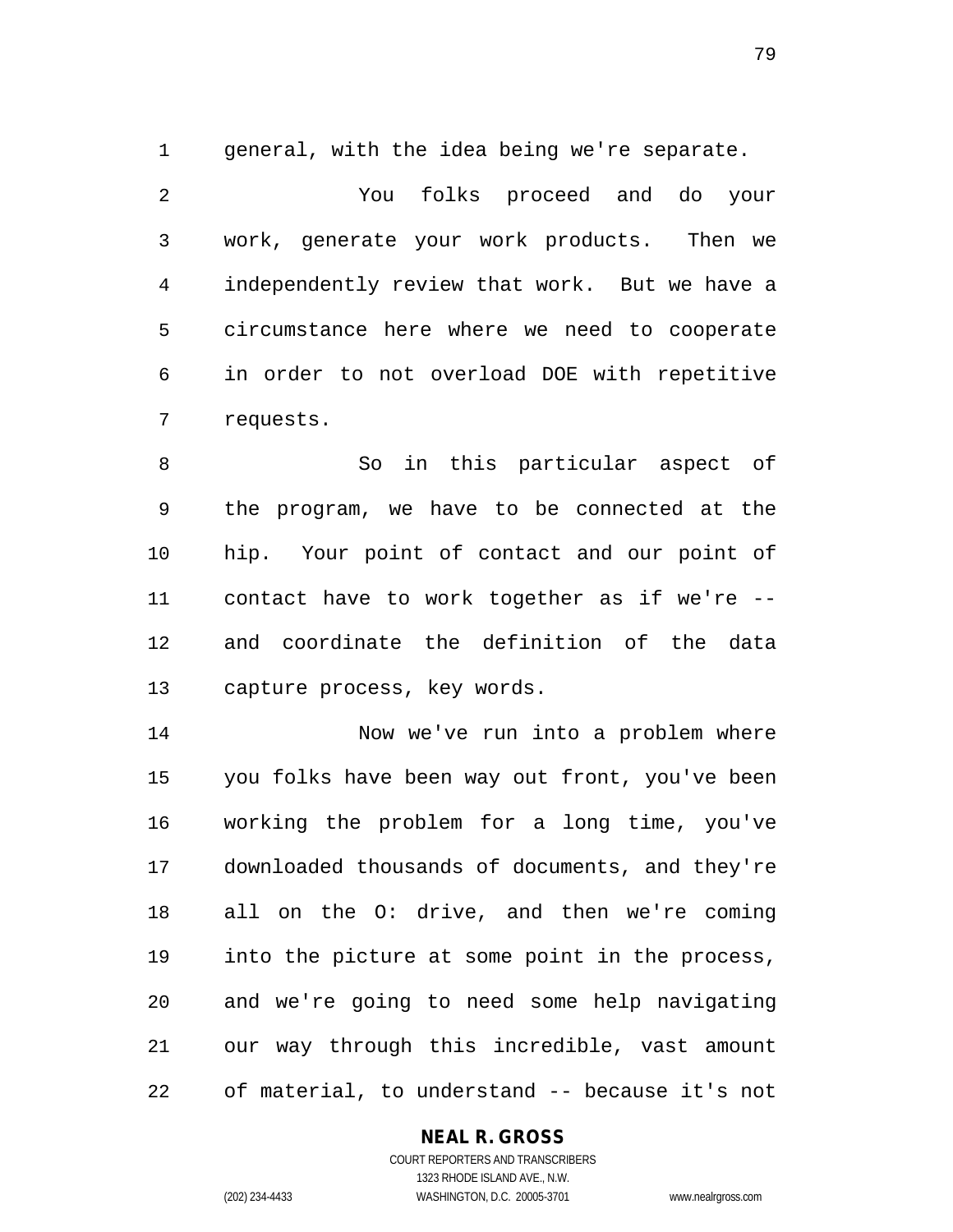always apparent, what those documents are, and we have our interests.

 So what I'm getting at is it's been -- they're not even depending on the NIOSH point of contact, sometime it's been a very nicely-integrated activity where it went well, but there are other cases where that's not been the case, where we were not really in the loop, and to some extent, part of the problem has been because we come into the process late, when you folks are very mature, down the line, and we're going to need a lot of help, working with you folks, to understand fully the scope of the data capture that's been accomplished, the keywords that were performed, so that we could understand the records, so we could avoid having to go back to DOE and ask for the same material again.

 So I think there's -- when it comes to this part of the program, it's almost a mind set, where, when we come to data capture, we've got to be a lot more closely

## **NEAL R. GROSS**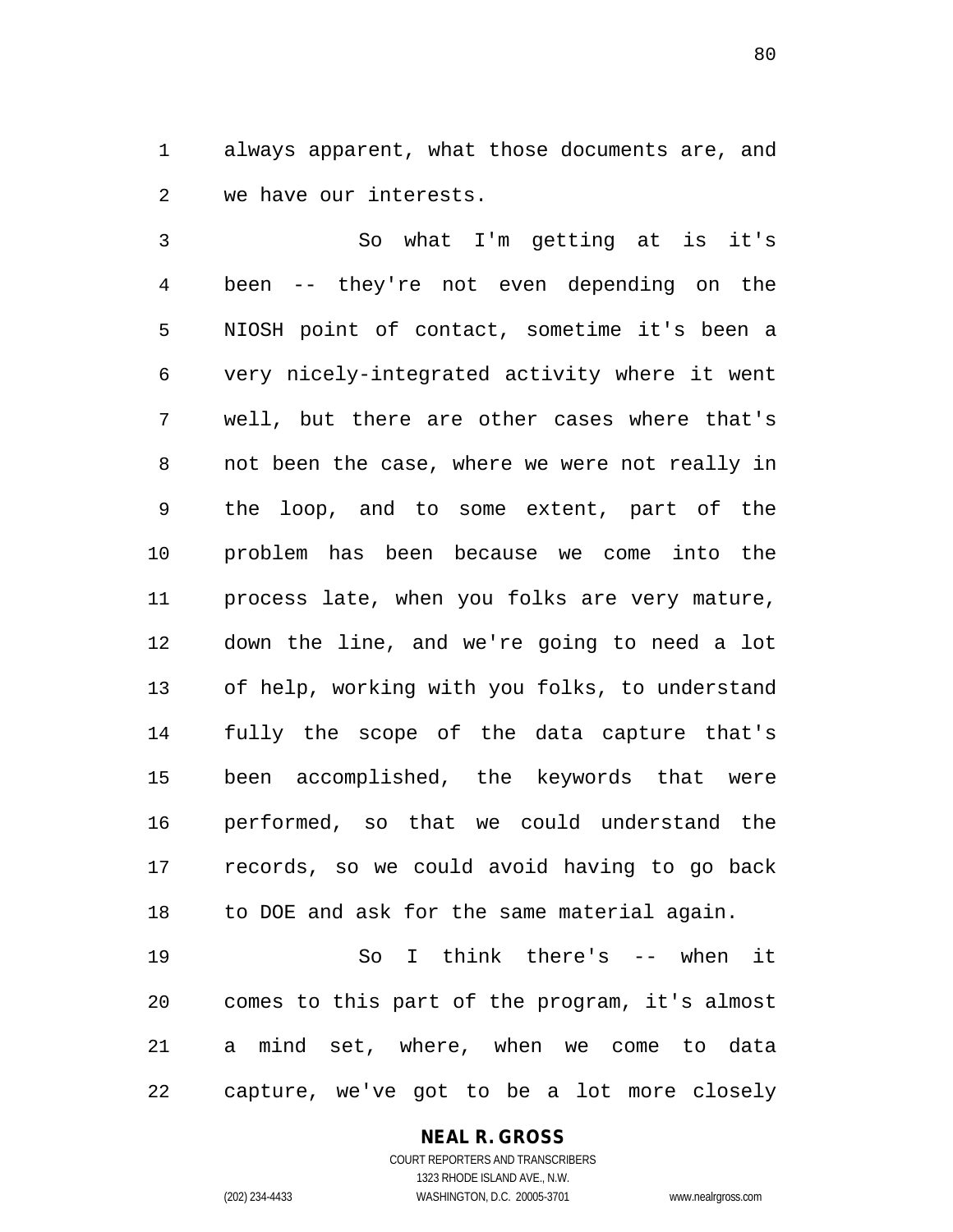linked together.

 MR. HINNEFELD: Well, we'll work on that, then. It sounds like something we need to work on. DR. MAURO: Right. And I just found you an email, and this is from ORAU team manager. No data capture plans were developed for certain sites. Data capture plans typically are not developed for an active DOE facility. All documents currently available for this site have been processed, they're on the O: drive, and now are available on the SRDB. All interviews are processed and on the O: drive. And this is what we've got, and I just -- there's something still lacking there, Stu, is what I wanted to bring to -- MR. HINNEFELD: Okay. It sounds like there's maybe some clarity and linking what's with the O: drive with what questions were asked, essentially.

**NEAL R. GROSS**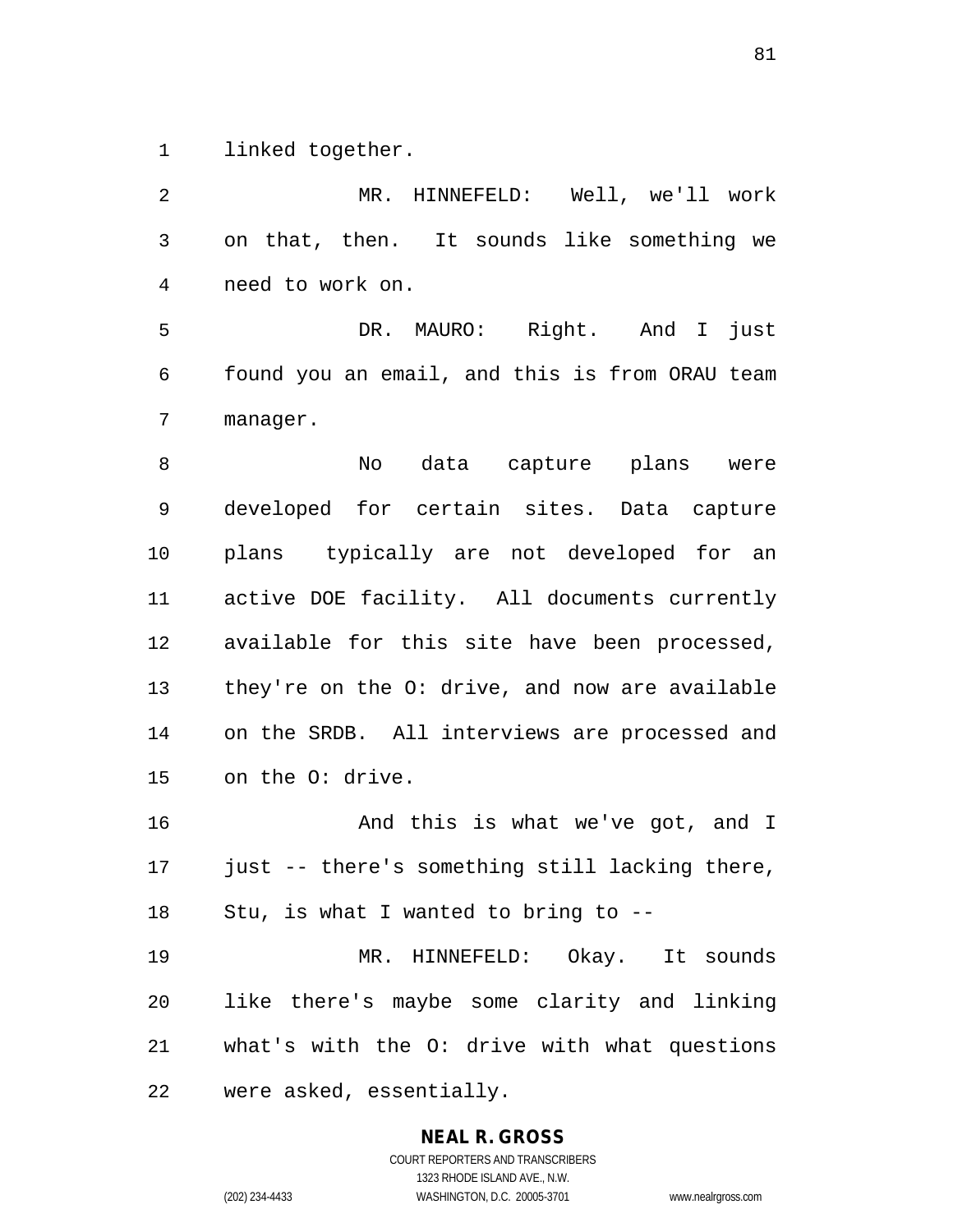1 MEMBER CLAWSON: Right. Okay. Thank you. MR. HINNEFELD: Something like that. MEMBER CLAWSON: Yes. MR. HINNEFELD: I'll see what we can do. That's all I can say. 8 MEMBER CLAWSON: Yes. CHAIRMAN MELIUS: Bob. MEMBER PRESLEY: This is Bob Presley. Steve, are we still having trouble with the same two or three sites, that we have been all along, about getting data from those sites? Or are the sites that we've been having problems with been a little bit better? MR. HINNEFELD: Are you talking about individual exposure information? 18 MEMBER PRESLEY: That, plus some of the other data that you all are going after. MR. HINNEFELD: Well, for individual exposure information, the sites

#### **NEAL R. GROSS** COURT REPORTERS AND TRANSCRIBERS

1323 RHODE ISLAND AVE., N.W. (202) 234-4433 WASHINGTON, D.C. 20005-3701 www.nealrgross.com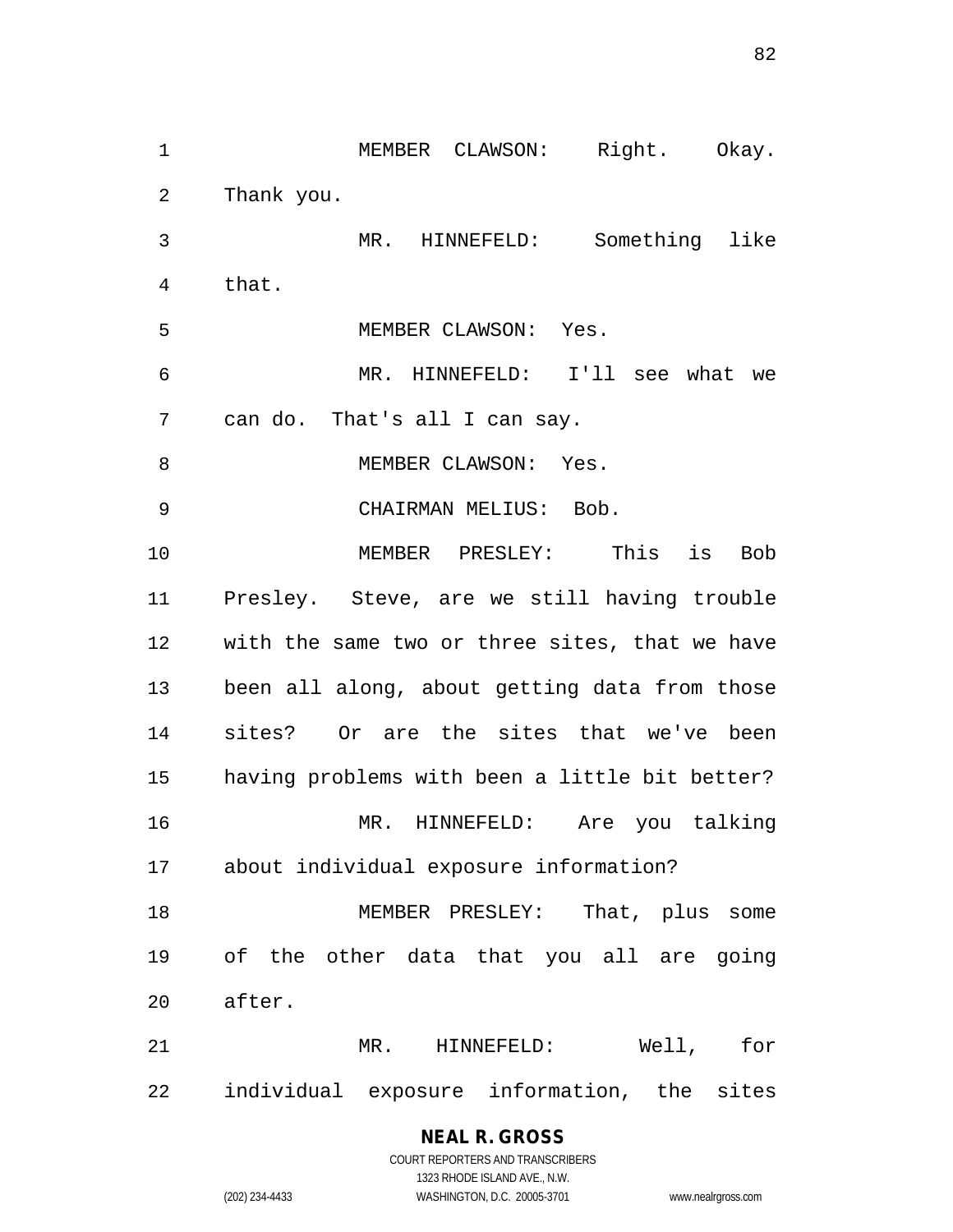that were kind of slow are way caught up -- they're caught up quite a lot. MEMBER PRESLEY: Have they been better now? MR. HINNEFELD: Yes. MEMBER PRESLEY: Okay. MR. HINNEFELD: Site research is a little hard to give a consistent story about because site research changes kind a -- the sites we're researching change from place to place. 12 MEMBER PRESLEY: Yes. 13 MR. HINNEFELD: Any given time, we're probably researching some sites that are not as easy to get information out of as others, but I don't know that there's a real long-standing -- nothing on the sites really come to mind as being terribly long-standing. MEMBER PRESLEY: Well, most of the problems were with the individual doses. MR. HINNEFELD: Yes. Individual histories -- there was one grouping of sites

**NEAL R. GROSS**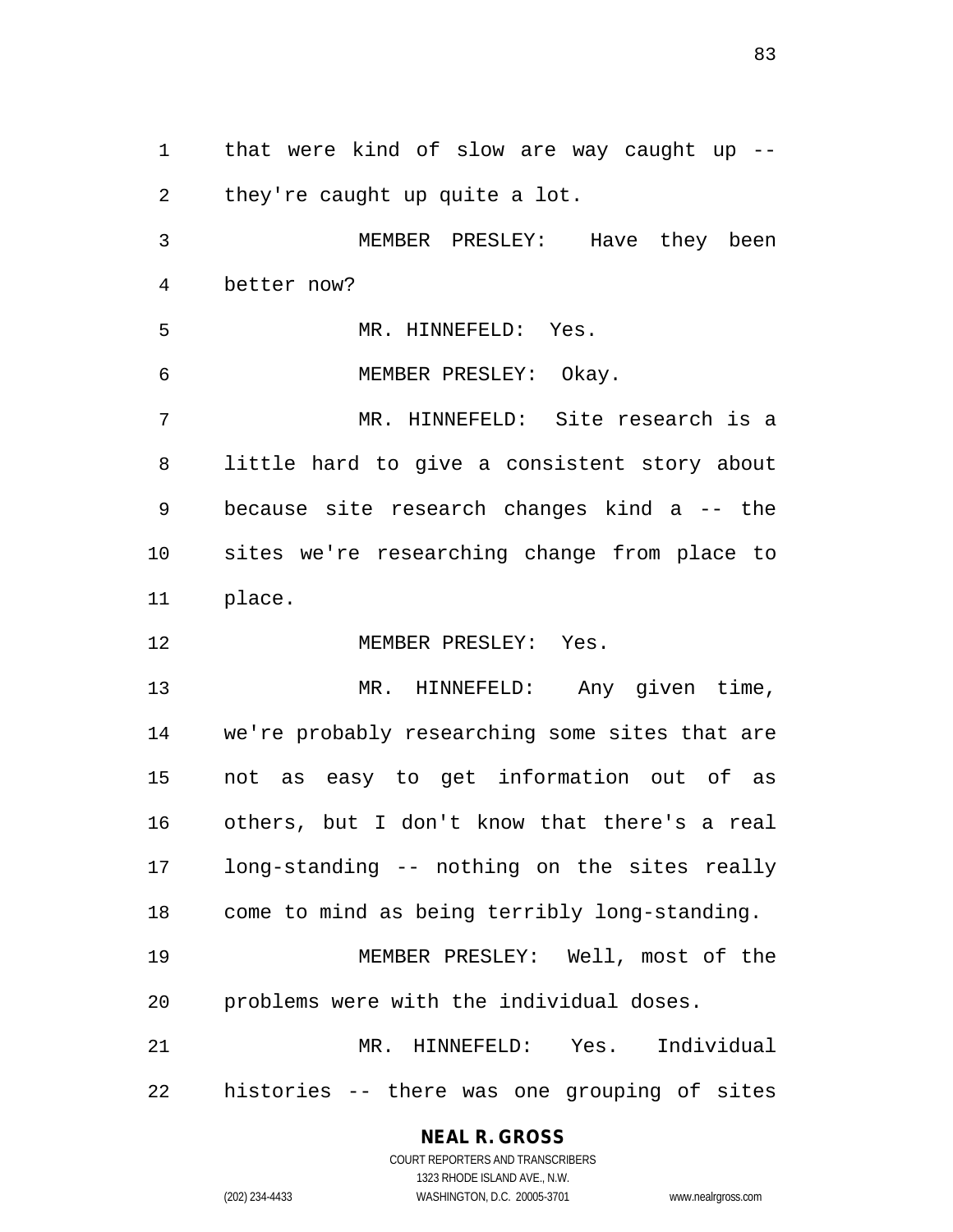that was kind a problematic for a while, and they're really catching up.

 MEMBER PRESLEY: All right. Thank you.

CHAIRMAN MELIUS: Phil.

 MEMBER SCHOFIELD: Phil Schofield here. I've got a quick question for you, Stu. The site research database is a nightmare for pulling information. Is there anybody working on that, making it so you can go in and do a search, word search?

 MR. HINNEFELD: I think so. I need to find out some more information and talk to you about that later.

 MEMBER SCHOFIELD: Okay. Thank you.

17 MR. HINNEFELD: It may require sort of a user's -- meaning people who are using it, user's requirements thing put together, so that the people, that data people can kind a figure out how can we make this thing work to satisfy the users. It may

**NEAL R. GROSS**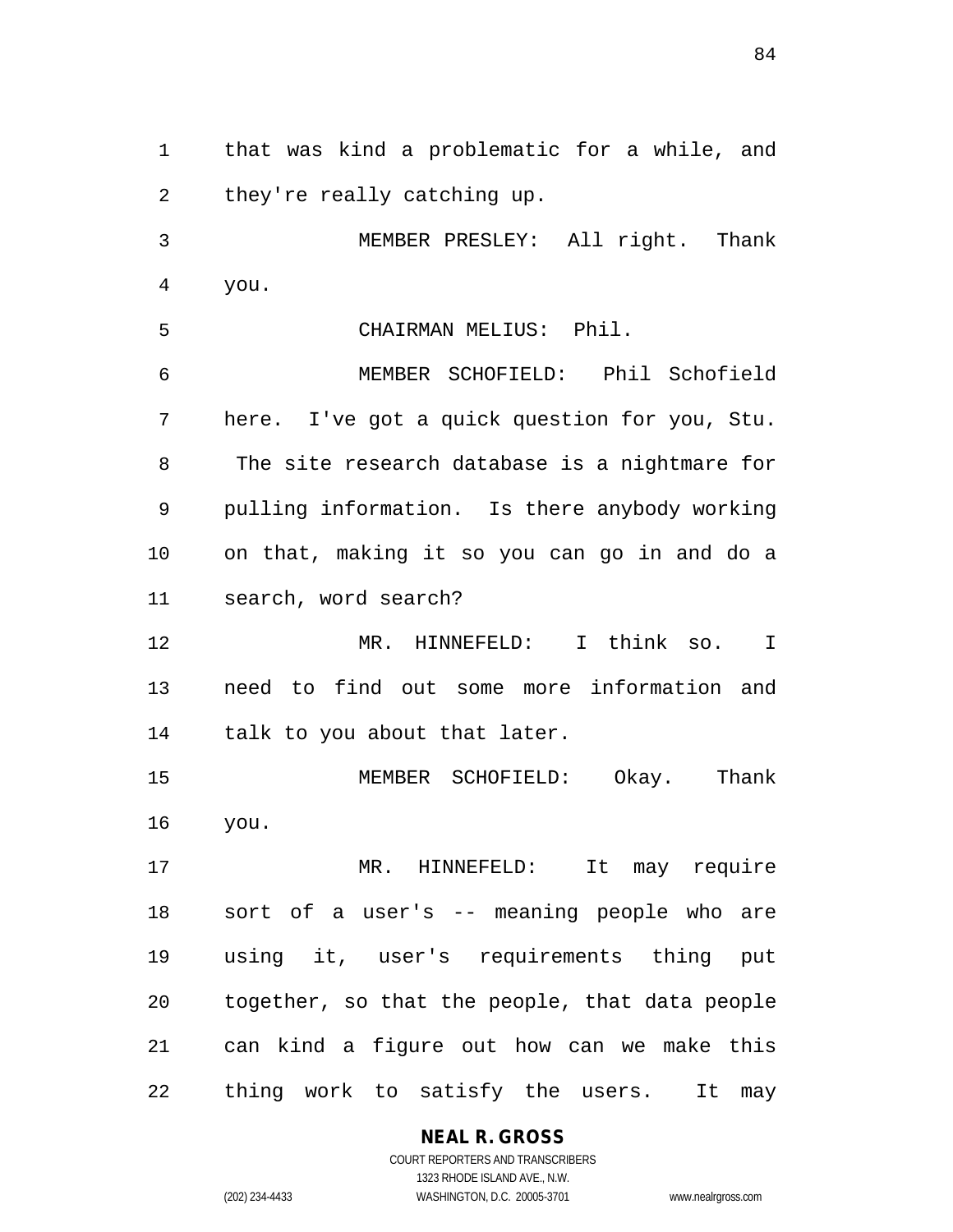require some effort like that. But I'll talk to you later on. MEMBER SCHOFIELD: I appreciate that. CHAIRMAN MELIUS: Any other questions for Stu? (No response.) CHAIRMAN MELIUS: Okay. Thank you, Stu, and we'll move on to OSHA. Excuse me, OSHA. DOL. Didn't mean to insult you Jeff. 12 MR. KOTSCH: Thank you. Good morning. I'm Jeff Kotsch with Department of Labor. This will be the update for the -- well, for the last few months. The initial part is somewhat redundant of previous presentations, but hopefully there are a few new people in the audience, and maybe on the phone, that haven't heard all of this, so we'll go through it again quickly.

The Act has two parts that we're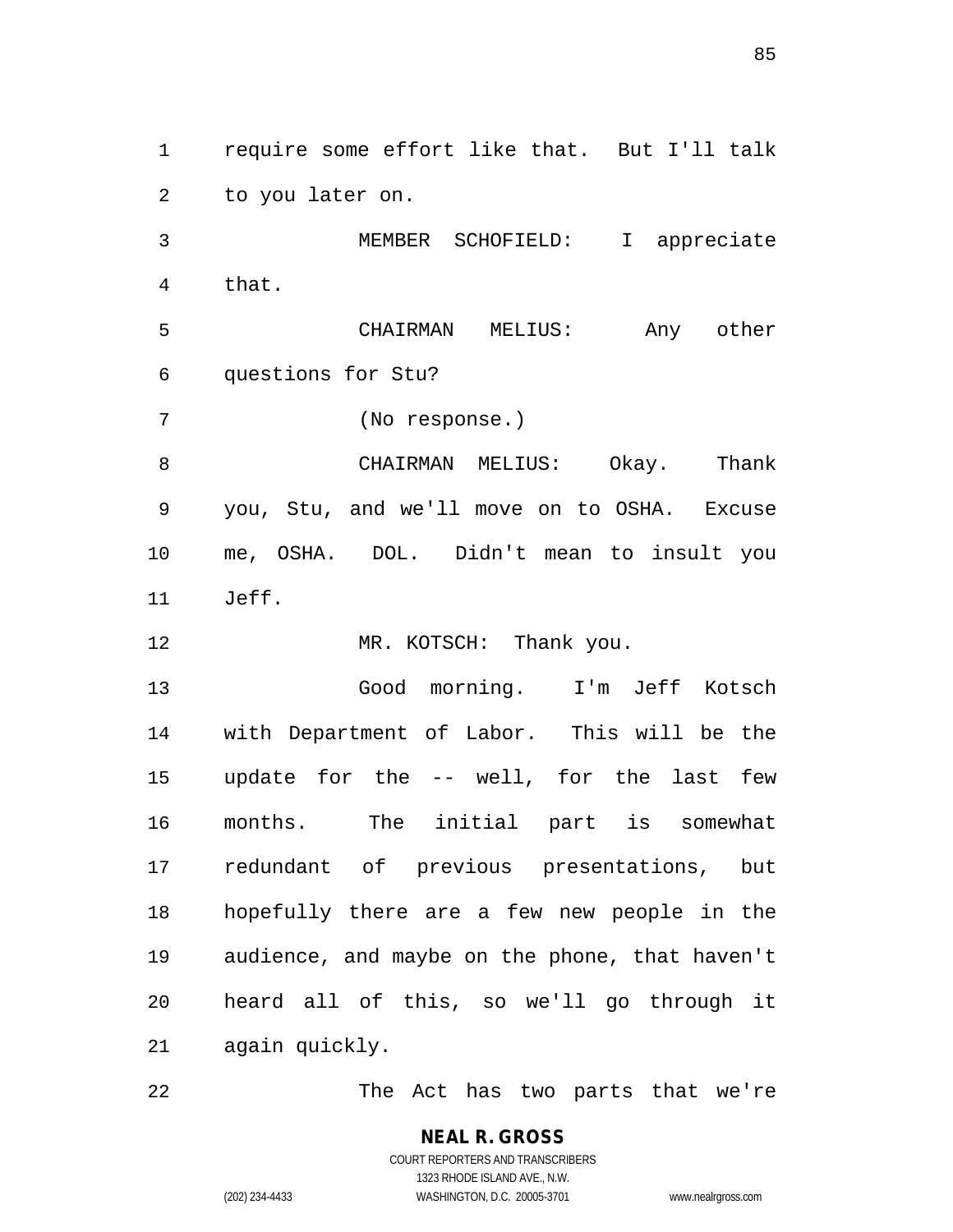involved with. Part B, which became effective on July 31st, 2001, which is the part that NIOSH is involved in. It's primarily related to cancers but also includes chronic beryllium disease, silicosis, the RECA portion.

 And most of these slides, at least initially, are from January 25th, 2010. We've had 69,975 cases, or 102,856 claims that have been filed. Again, just as my standard aside, for cases where there are survivors, there could be one or more survivors, and so in those cases you have more claimants than you have cases, essentially.

 So that's why the number of claims is always higher.

 31,218 cases have been referred to NIOSH for dose reconstruction. Again, these numbers will differ a little bit from Stu's because I think he captured data a little bit -- at the end of last year, and we went a little further into January.

22 The other portion of the program

# **NEAL R. GROSS**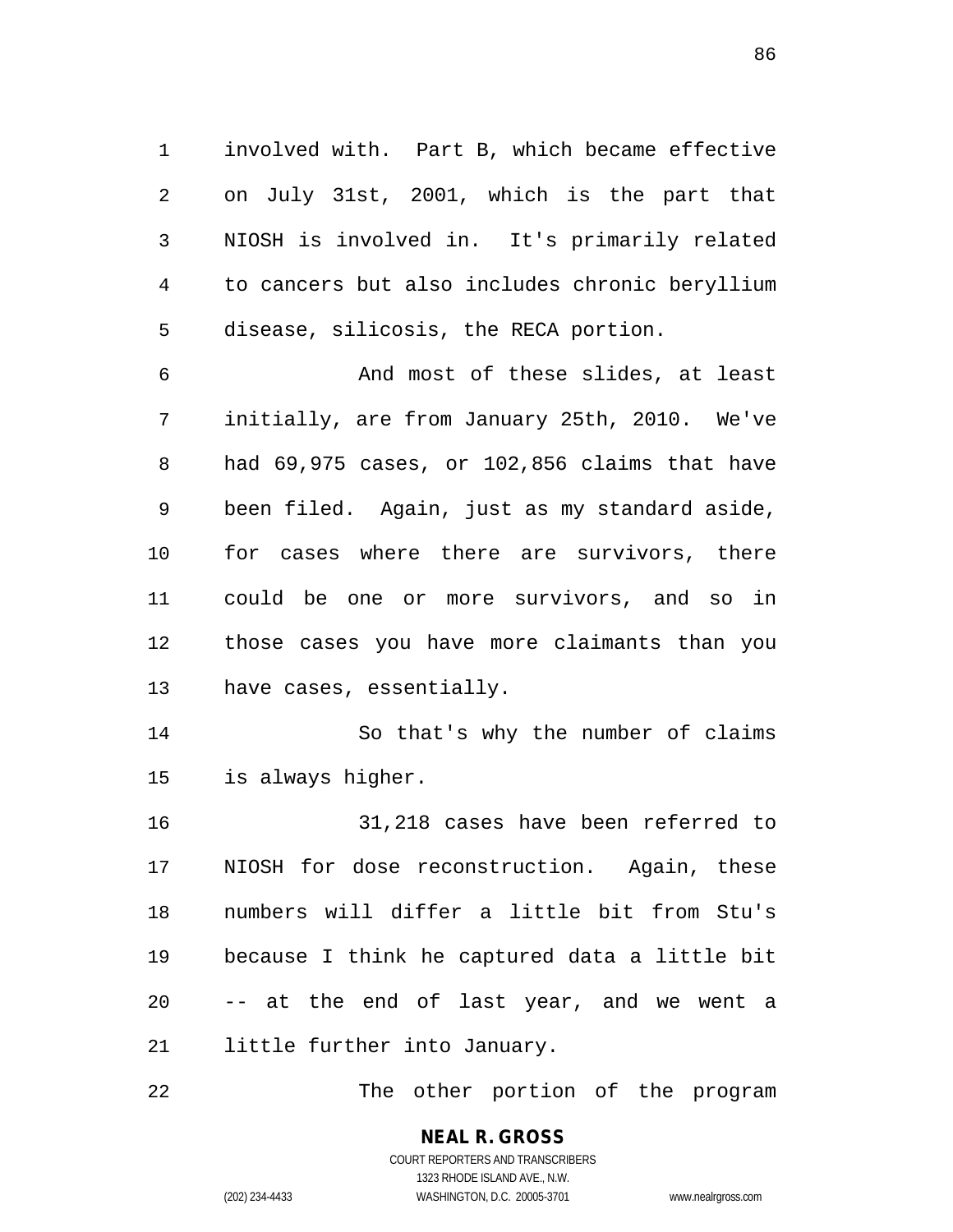that we deal with is the Part E program, which became effective on October 28th, 2004, for the Department of Labor. This was, formerly , the Part D program, which was administered by the Department of Energy.

 60,219 cases have been filed, that's 85,209 claims, and over 25,000 cases were initially transferred from the old Part D program. And this is just the general breakdown of the compensation as of, again, the 25th of January. \$5.4 billion have been paid in total compensation. \$3.16 billion of that is Part B. \$1.83 billion is Part E, and \$433 million is in medical payments.

 As far as the paid cases under The Act, 56,465 payees in 42,067 Part B and E cases. 39,004 Part B payees and 25,504 cases, and 17,461 Part E cases and a little--16,563 cases. So Part B is about 61 -- Part B is about 61 percent. Part E is about 39 percent. 21 A quick overview of Part B. Again, this is the radiation-induced cancers,

#### **NEAL R. GROSS**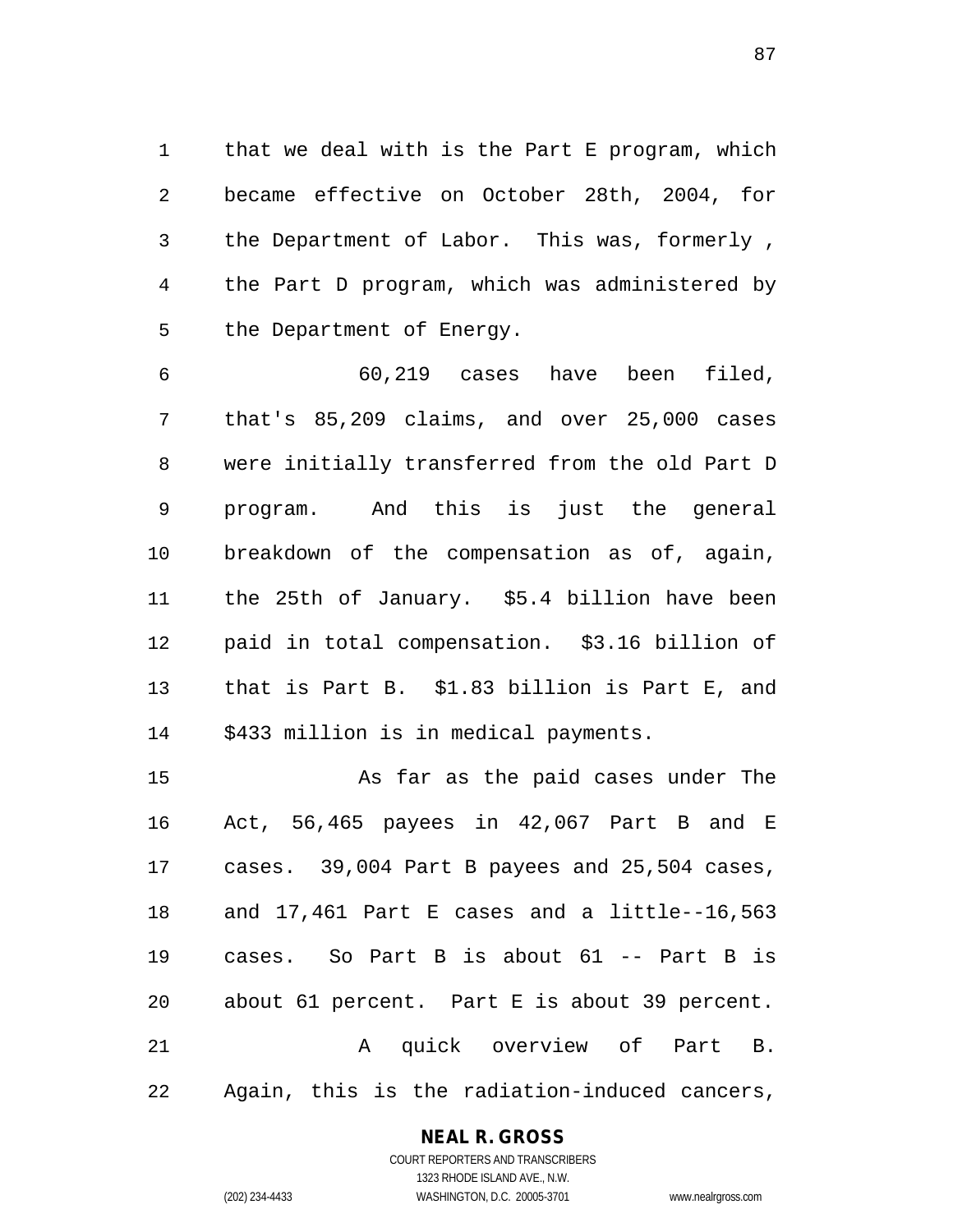includes the Special Exposure Cohort, chronic beryllium disease and beryllium sensitivity, silicosis for the miners, and at the Nevada Test Site and the Alaska Test Site, at Amchitka, and the supplement for the RECA Section 5 uranium workers. That's the supplement to the Department of Justice's program.

 Just a quick -- you can read most of this. Part B, who's eligible. The DOE employee, the contractors, the subcontractors for DOE, the atomic weapons employers, the beryllium vendors. The listing of the survivors there of deceased workers, and the RECA Section 5 uranium workers.

 There is presumptive coverage for workers with the 22 specified cancers for the Special Exposure Cohort Sites. Those are the statutory cancers at the four legislated facilities, the three gaseous diffusion plants plus Amchitka, and as of February 3rd, 2010, 51 classes have been added. I guess Stu's

## **NEAL R. GROSS**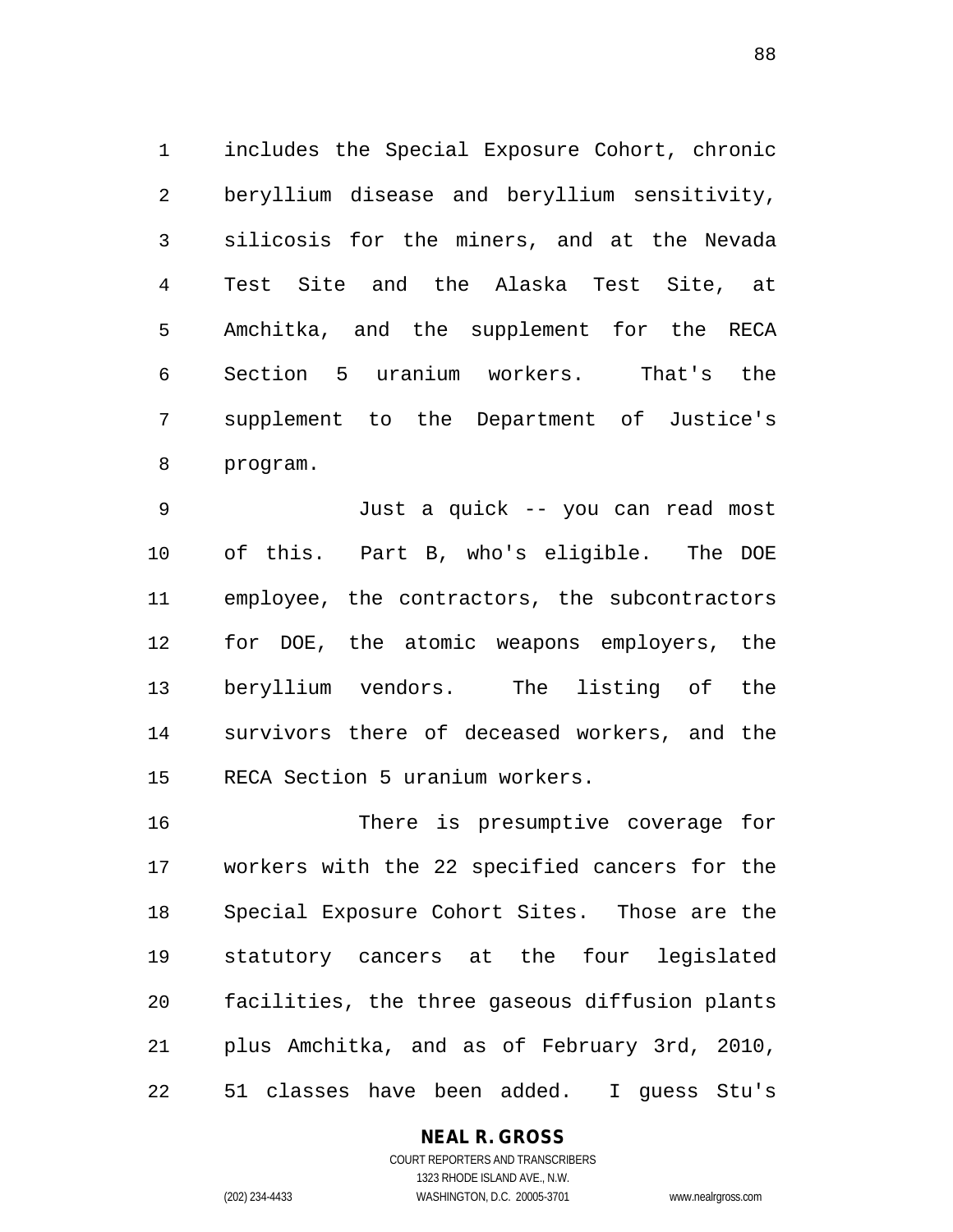gone over that.

| 2            | As far a quick overview of the                  |
|--------------|-------------------------------------------------|
| $\mathsf{3}$ | benefits for Part B. We pay a lump-sum          |
| 4            | payment of \$150,000, medical benefits for      |
| 5            | covered conditions for surviving workers, and   |
| 6            | medical treatment and monitoring, but only for  |
| 7            | beryllium sensitivity.                          |
| 8            | Just a breakdown of the Part B                  |
| 9            | final decisions. On the left, 27,265 final      |
| 10           | decisions approved. On the right, 20,716        |
| 11           | final decisions denied. The other bars, the     |
| 12           | yellow bars, 605 survivors who are<br>not       |
| 13           | eligible for the -- cases were not eligible.    |
| 14           | A little over 14,500, where the                 |
| 15           | Probability of Causation is less than 50        |
| 16           | percent, and a little over 5,500 with medical   |
| 17           | information insufficient to support claim.      |
| 18           | Those are the breakdowns for the                |
| 19           | denied final decisions.                         |
| 20           | Quickly, an overview of Part E.                 |
| 21           | Created in 2004 to replace the old Part D       |
| 22           | It's a federal entitlement like the<br>program. |

**NEAL R. GROSS**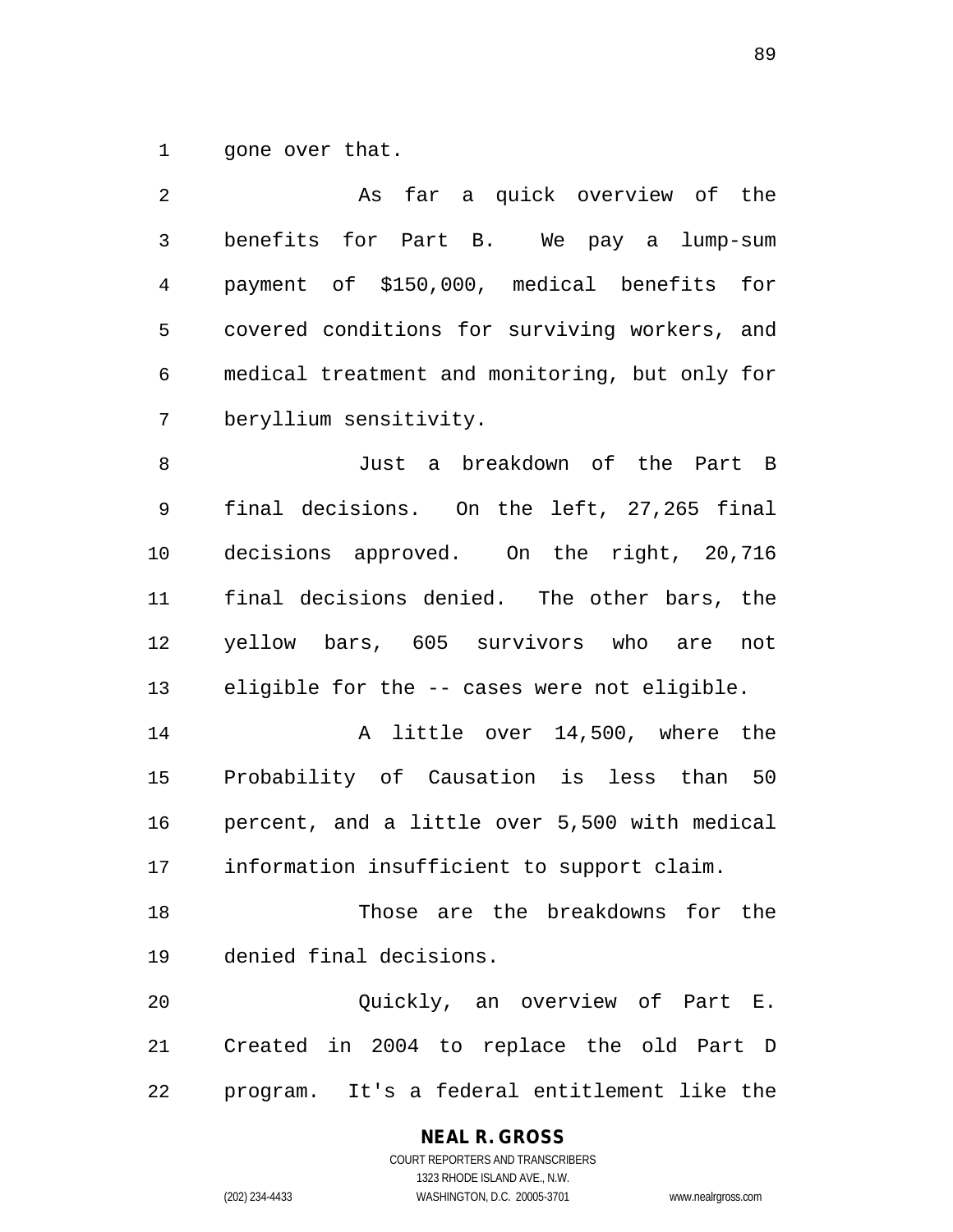Part D program. This one pays a lump sum, and a lump-sum payment up to \$250,000, which is generally on top of the Part B payment, plus - - and in addition includes medical benefits for the accepted conditions.

 Again, these are all the toxic exposure conditions from employment at only DOE facilities. So it covers DOE contractors and subcontractors. It does not include AWE sites or the beryllium vendor workers.

 And the survivor list for deceased workers is a little different than the previous under Part B. It's not as expansive per the statute.

 Part B includes impairment. It includes a determination of the percent of permanent whole body, whole person impairment due to covered illness. It uses the AMA's guide for the evaluation of permanent impairment, which is the fifth edition, there is a more current edition but we still are using the fifth edition, and awards

## **NEAL R. GROSS**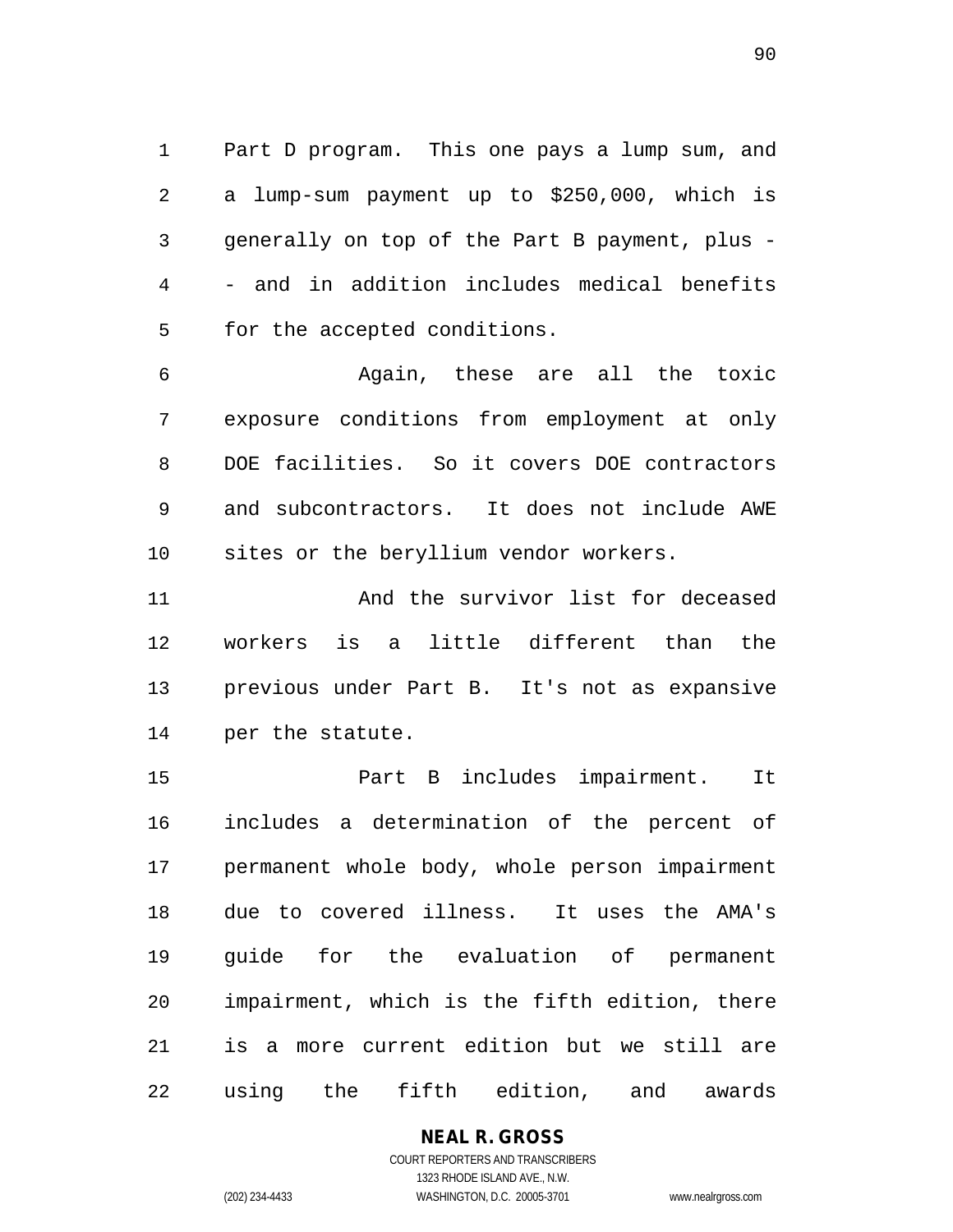essentially 25,000 for each percentage point of impairment.

 It also addresses, in Part E, wage loss. There needs to be medical evidence showing decreased capacity to work, and there's the formulas for the employee compensation for wage loss.

 For Part E, the final decisions, again, on the left is the bar for the final decisions approved. That's 22,603. And on the right, 18,933. Those numbers are as of January 25th. The two breakdowns for the denied, a little over 1,500 for cancers -- with PFCs less than 50 percent, and a little over 13,000 for insufficient medical information to support the claim.

17 A quick overview of the NIOSH referral status. 31,218 cases were referred to NIOSH for dose reconstruction. Again, this is January 25th. Twenty-six thousand five- hundred forty-two returned, that are currently at DOL. Twenty-three thousand ninety-eight

#### **NEAL R. GROSS**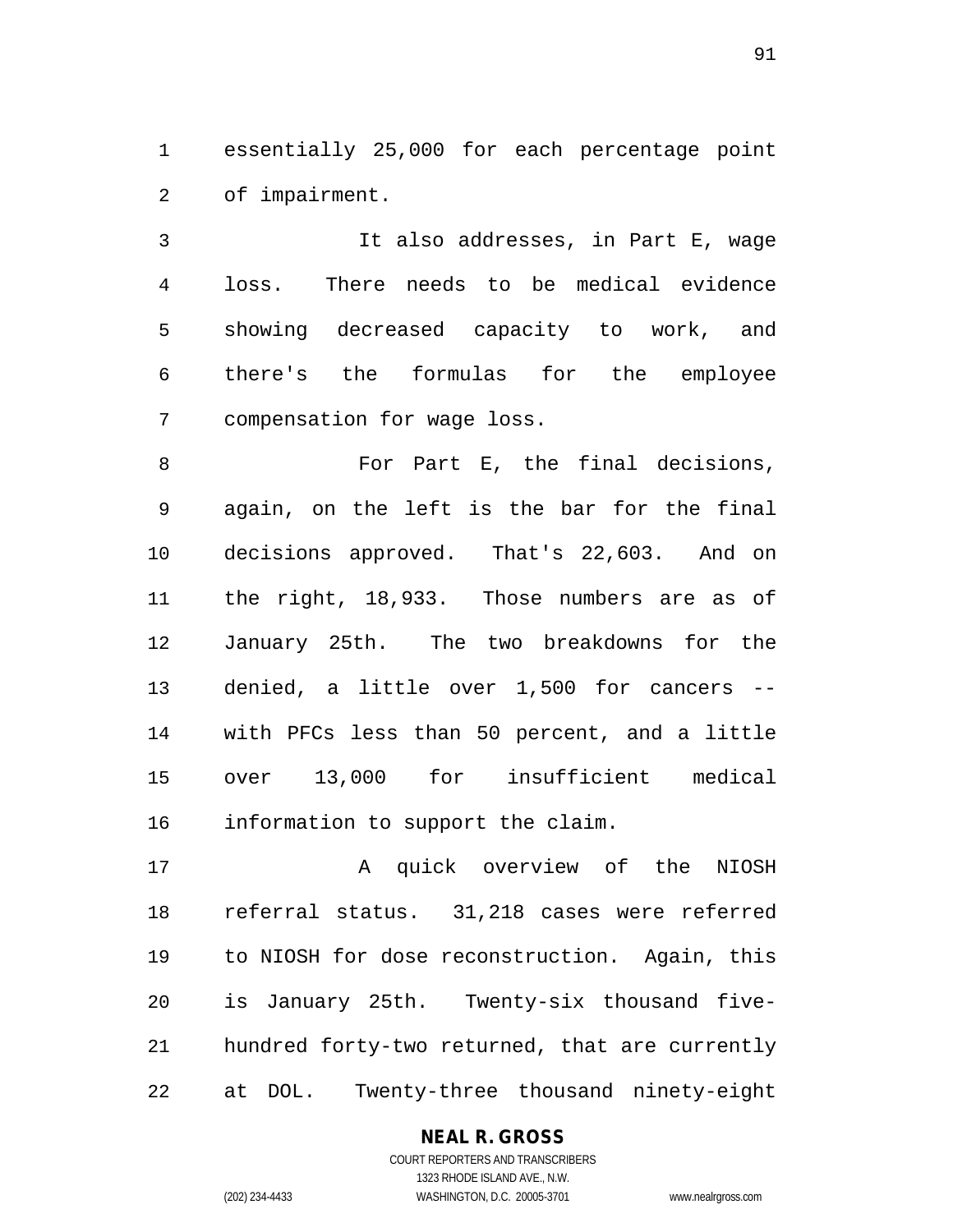with dose reconstructions, and a little under 3,500 without dose reconstructions, ones that were pulled back.

 There were 46,076 cases that are currently at NIOSH, a little over 2,900 are initial referrals to NIOSH, and a little over 1,700 are reworks or returns. The primary driver for anyone who hasn't heard this before, as far as reworks, is basically new evidence, whatever's changed to the dose reconstruction that requires it to be reworked, and generally it's the identification of a new cancer or cancers, or identification of additional unemployment, things that were not addressed in the previous dose reconstruction.

 New SEC-related cases. There have been 3,071 cases withdrawn from NIOSH for review; 2,681 final decisions have been issued, with 2,594 final approvals. And then these are the internal placements of the cases currently at DOL. There's 35 with recommended

#### **NEAL R. GROSS**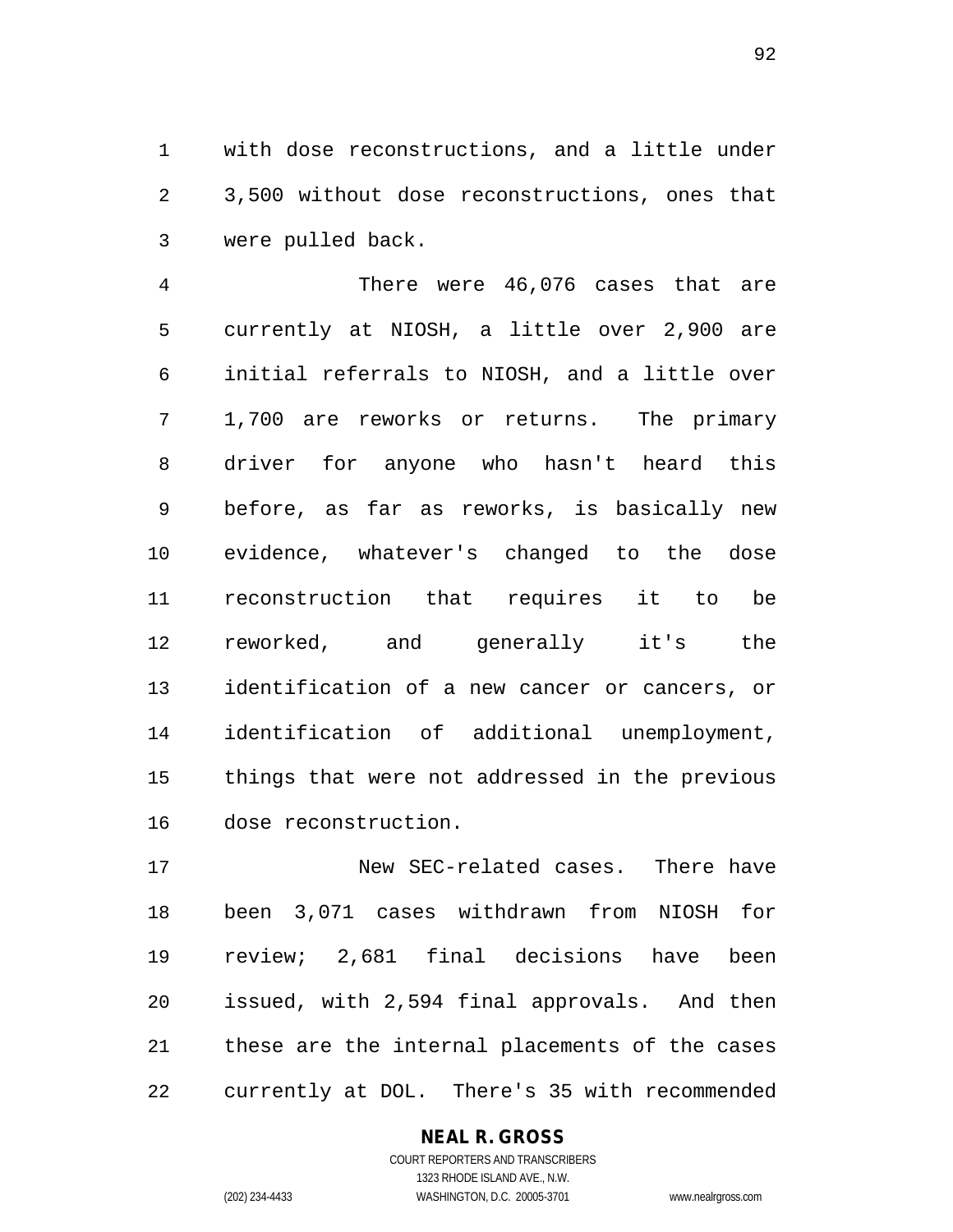decisions, but no final decisions.

| $\overline{2}$ | That means they're in the portion              |
|----------------|------------------------------------------------|
| 3              | of our program with the Final Adjudication     |
| 4              | Branch, the FAB. There are 87 cases pending.   |
| 5              | That means they're being held for additional   |
| 6              | information, and 268 cases were closed.        |
| 7              | Those numbers are as of January                |
| 8              | 21st. So 87 percent, for the SEC cases, now    |
| 9              | have final decisions.                          |
| 10             | The NIOSH dose reconstruction case             |
| 11             | status. We are showing 23,098 cases returned   |
| 12             | by NIOSH with the dose reconstruction, and     |
| 13             | 21,024 of those cases now at final decisions.  |
| 14             | That's 66 percent. And final approvals are     |
| 15             | 34 percent. Of that 21,024 cases with dose     |
| 16             | reconstruction and a final decision, 7,055 had |
| 17             | final approvals with PoCs greater than 50      |
| 18             | percent, 13,962 had final denials with         |
| 19             | obviously a PoC less than 50 percent.          |
| 20             | Just a quick slide on the Part B               |
| 21             | cancer cases with final decisions to accept.   |
| 22             | A little over 6,700 dose reconstruction cases  |

**NEAL R. GROSS**

COURT REPORTERS AND TRANSCRIBERS 1323 RHODE ISLAND AVE., N.W. (202) 234-4433 WASHINGTON, D.C. 20005-3701 www.nealrgross.com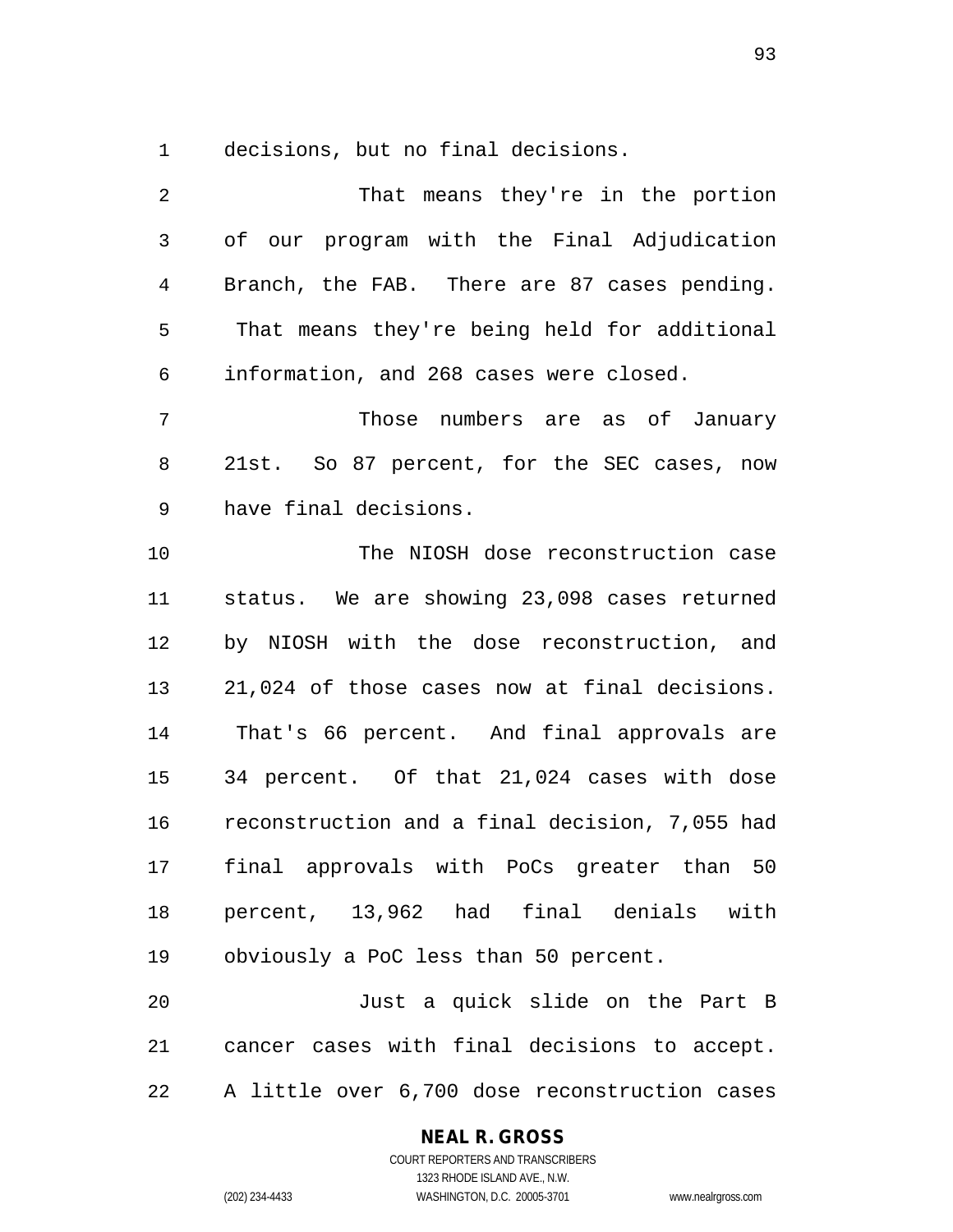1 have been accepted, to the amount of \$597.5 million in compensation. The accepted SEC cases are 10,115, with \$1.5 billion in compensation. Cases accepted based on SEC status and a PoC greater than 50 are 326, for \$40.6 million. Those would be also included DRs that were done, dose reconstructions that were done for medical benefits in the supplement to the SEC cancers.

 So the totals -- all accepted SEC and dose reconstructed cases were 17,170 for \$2.5 billion in compensation.

 This is just a monthly, for the last year, roughly, of Part B cases sent to NIOSH. Usually it runs in the low 300, sometimes in the mid 200's. There's been a slight uptick. I don't know that that has any relevance. In December of 2009, it was 310 cases sent to NIOSH. Nationwide, the new Part B cases that we, at DOL, have received. The last, December 2009, it was 405. It's tailing up slightly but it's generally averaging the

#### **NEAL R. GROSS** COURT REPORTERS AND TRANSCRIBERS

1323 RHODE ISLAND AVE., N.W. (202) 234-4433 WASHINGTON, D.C. 20005-3701 www.nealrgross.com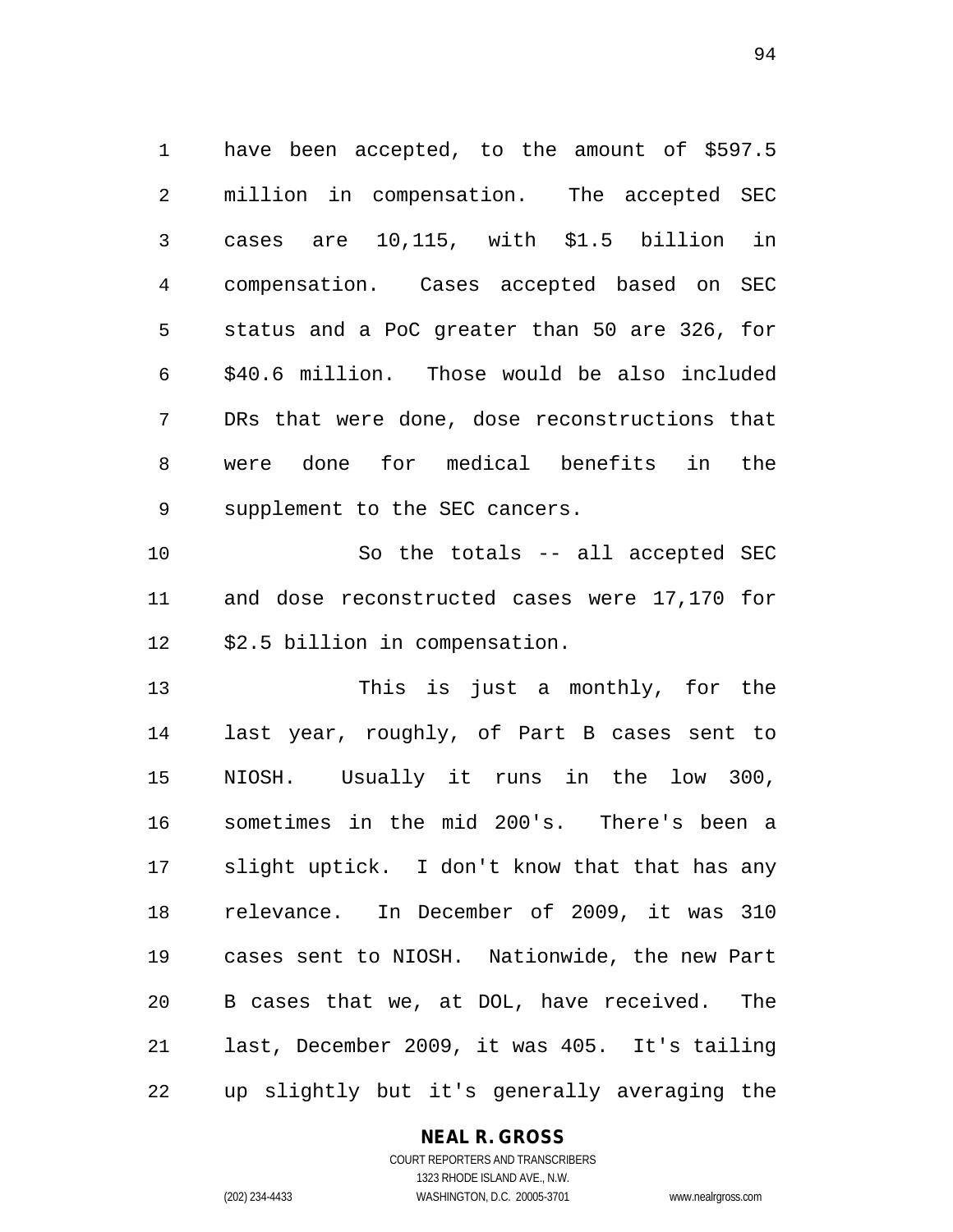mid 300's.

| 2              | We identified the top four work                |
|----------------|------------------------------------------------|
| $\mathfrak{Z}$ | sites that were generating new Part B cases,   |
| $\overline{4}$ | and they're covered on the next four slides.   |
| 5              | The first one is Hanford, and there's the      |
| 6              | distribution there. Again, it's -- you know,   |
| 7              | it's probably in the mid 40's, generally. It   |
| 8              | ticked up a little bit in the last couple      |
| $\mathsf 9$    | months.                                        |
| 10             | Y-12, new Part B cases, generally              |
| 11             | running in the -- I don't know, 40's and 50's. |
| 12             | It was 50 in December. Savannah River. The     |
| 13             | new Part B cases -- there are the monthly      |
| 14             | numbers, running, you know, generally in the   |
| 15             | mid 30's. And the Oak Ridge gaseous diffusion  |
| 16             | plant at K-25, probably running more in the    |
| 17             | mid 20 to upper 20 range. Twenty-six for       |
| 18             | December 2009.                                 |
| 19             | And this is just the presentation              |
| 20             | of the percentage of the new Part B DOE cases  |
| 21             | received monthly by Department of Labor.       |
| 22             | Generally, it runs in the low 90               |

**NEAL R. GROSS** COURT REPORTERS AND TRANSCRIBERS

1323 RHODE ISLAND AVE., N.W.

(202) 234-4433 WASHINGTON, D.C. 20005-3701 www.nealrgross.com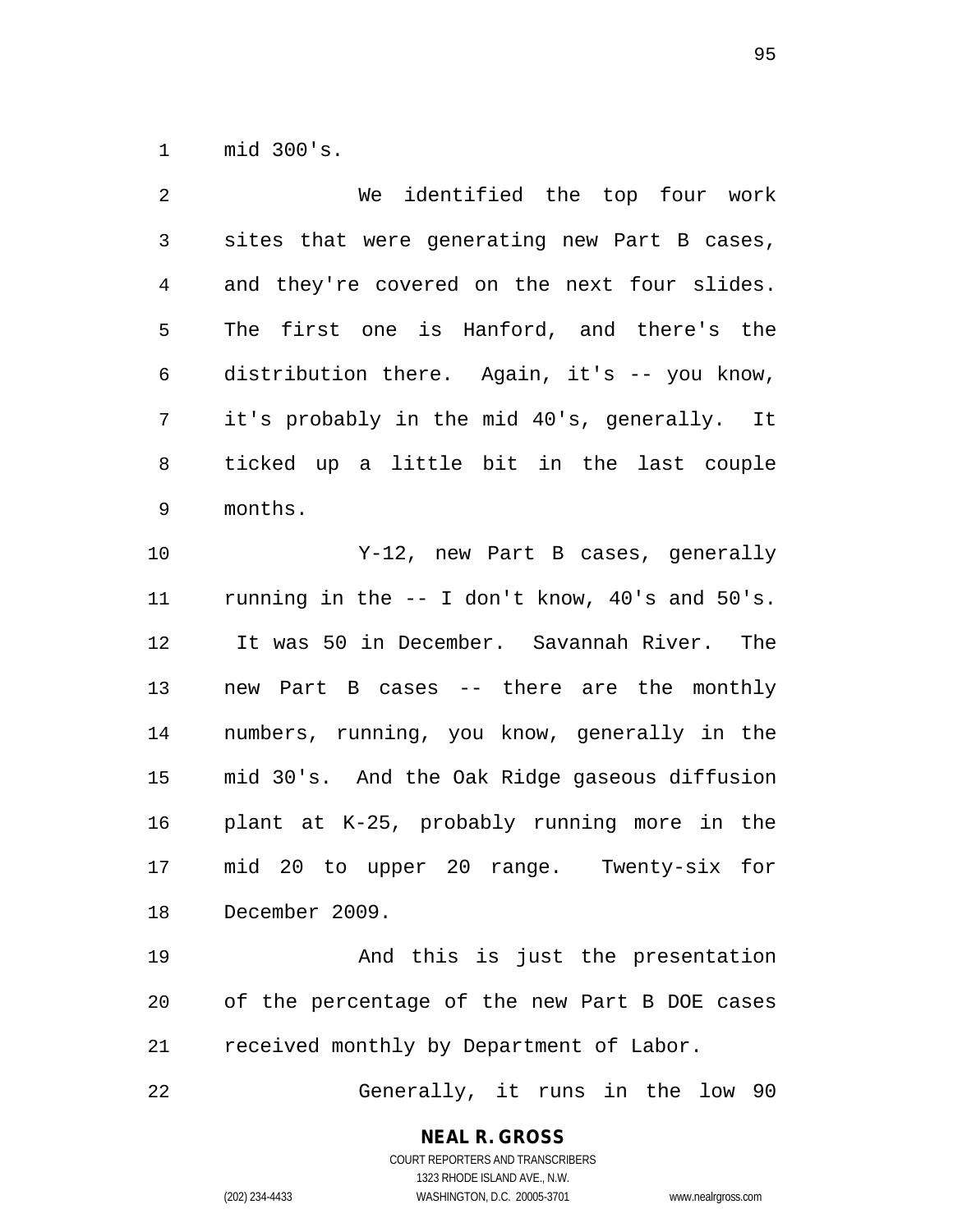percent. November 2009 was 92. December was 87, and then this is the converse of that, the AWE cases received monthly, which was 8 percent in November of last year, and 13 percent in December.

 This is the general breakdown for selected sites, sites that will be discussed during the meeting this week. The Hanford Site, you see the numbers, the cases, and the claims numbers for each of those sites. Hanford, 10,461 cases. Hanford, DOE sites are both Part B and D. So we have a little over 2,000 cases returned by NIOSH with dose reconstructions, a little less than 3,800 with final Part B decisions, a little over 2,000 with Part D approvals, 1923 Part E approvals, and total compensation and medical bill payments for Hanford of \$436.3 million.

 Lawrence Livermore, a little under 2,500 cases, again Part B and E. 455 dose reconstructions returned by NIOSH. Nine-hundred twenty Part B final decisions, and 534

#### **NEAL R. GROSS**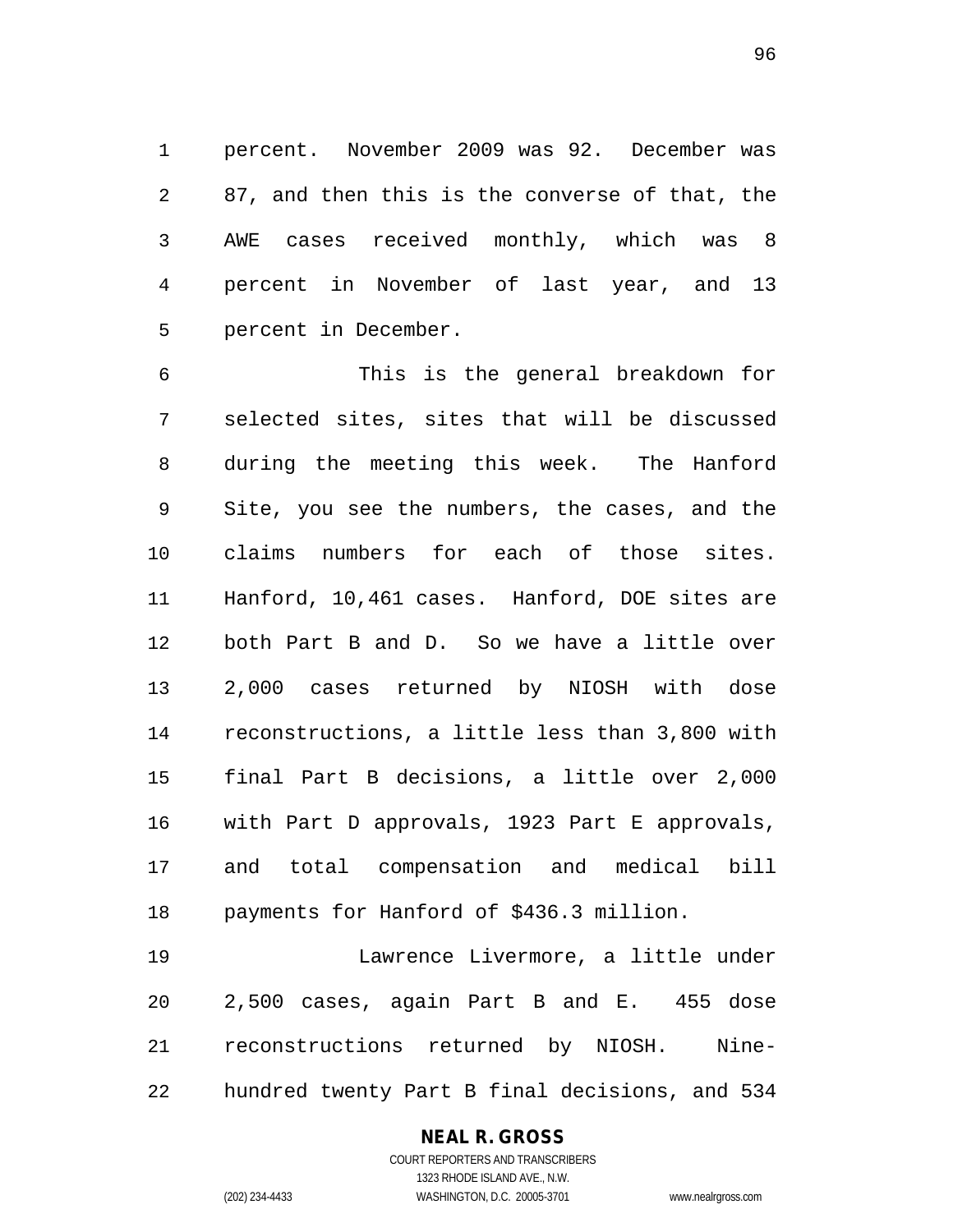Part B approvals. Four-hundred seventy-seven Part E approvals, and that's \$110 million in total compensation and medical bills. Santa Susana, Area IV, 827 cases, 197 dose reconstructions, 262 final Part B decisions, 78 approvals, 90 Part E approvals, and \$20.1 million in total compensation. Again, those numbers are as of January 25th. Canoga Avenue, 616 cases. We have 32 Part B approvals, 43 Part D approvals, and total compensation of \$8.5 million. Lawrence Berkeley, 628 cases, 226 final decision, Part B, 76 approvals for B, 86 for E, \$17.5 million in total compensation. General Electric-Evendale. Yes. I think that's Evendale, Ohio. Five-hundred eighty-nine Part B and E cases. One-hundred fifteen final Part B decisions, 33 Part -- I'm sorry. Yes. Final decisions for Part B were 115. Thirty-three approvals for B, 50 for E, \$9.2 million total compensation.

Blockson Chemical, there were 215

**NEAL R. GROSS** COURT REPORTERS AND TRANSCRIBERS

1323 RHODE ISLAND AVE., N.W. (202) 234-4433 WASHINGTON, D.C. 20005-3701 www.nealrgross.com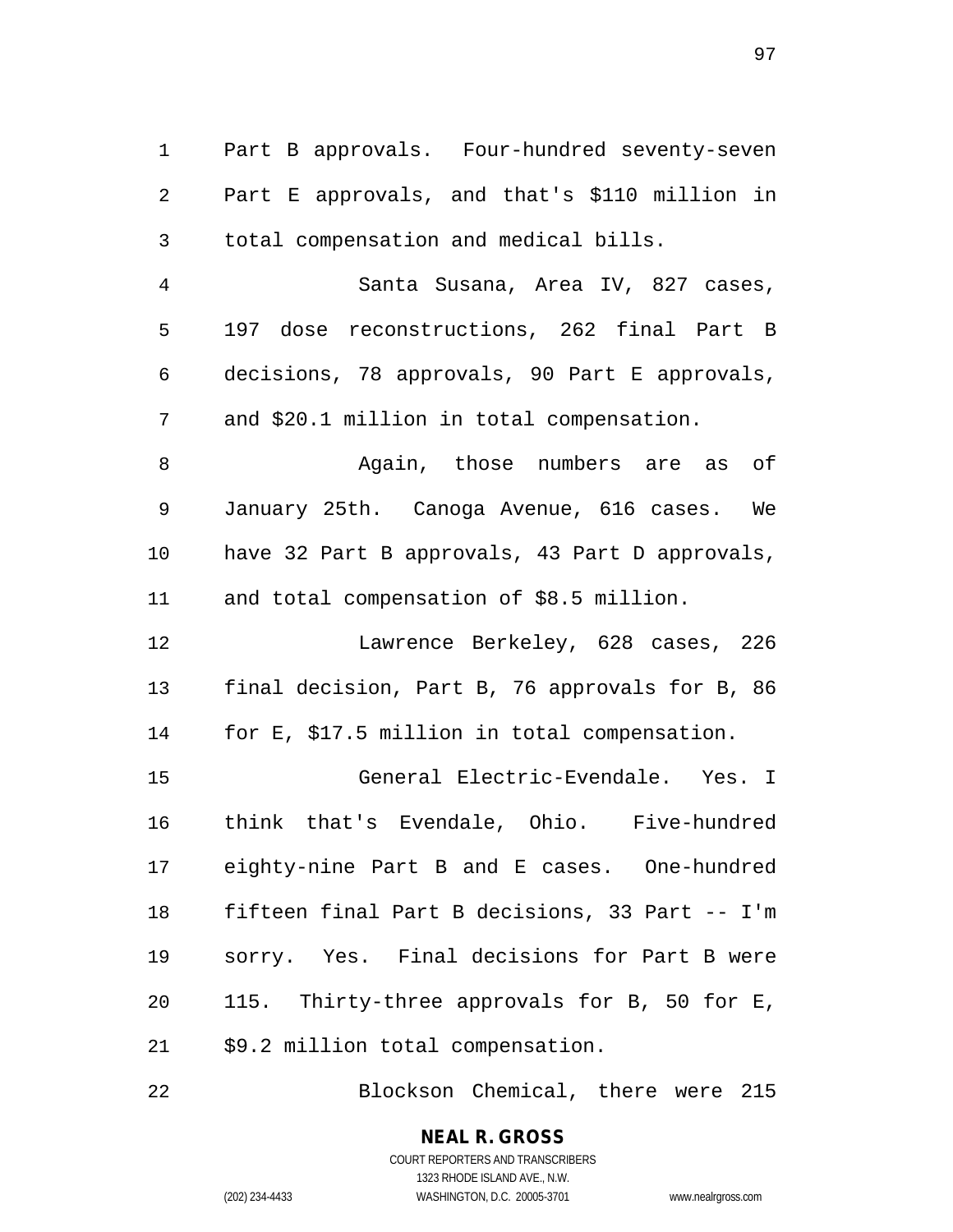cases, Part B only. This is an AWE site. 139 final Part B decisions, 54 Part B approvals and 8.2 in total compensation. Chapman Valve, 218 cases, Part B again only, 149 final Part B decisions, 44 Part B approvals, \$6.6 million compensation. United Nuclear Corporation, 152 cases, 86 Part B final decisions, 42 Part B approvals, and \$5.2 million. Hangar 481 at Kirkland Air Force Base, six cases, Part B only, four final decisions, zero approvals -- \$2,625 in medical bills. Nevada Test Site, 6,365 Part B and E cases, 2,316 Part B decisions, final decisions, 970 Part B approvals, 1,024 Part E approvals and total compensation was \$233.9 million. Westinghouse Electric is Bloomfield, New Jersey. Fourteen cases, Part B only. It's an AWE-7, Part B decisions, approvals was \$600,000. And that's just the

# **NEAL R. GROSS**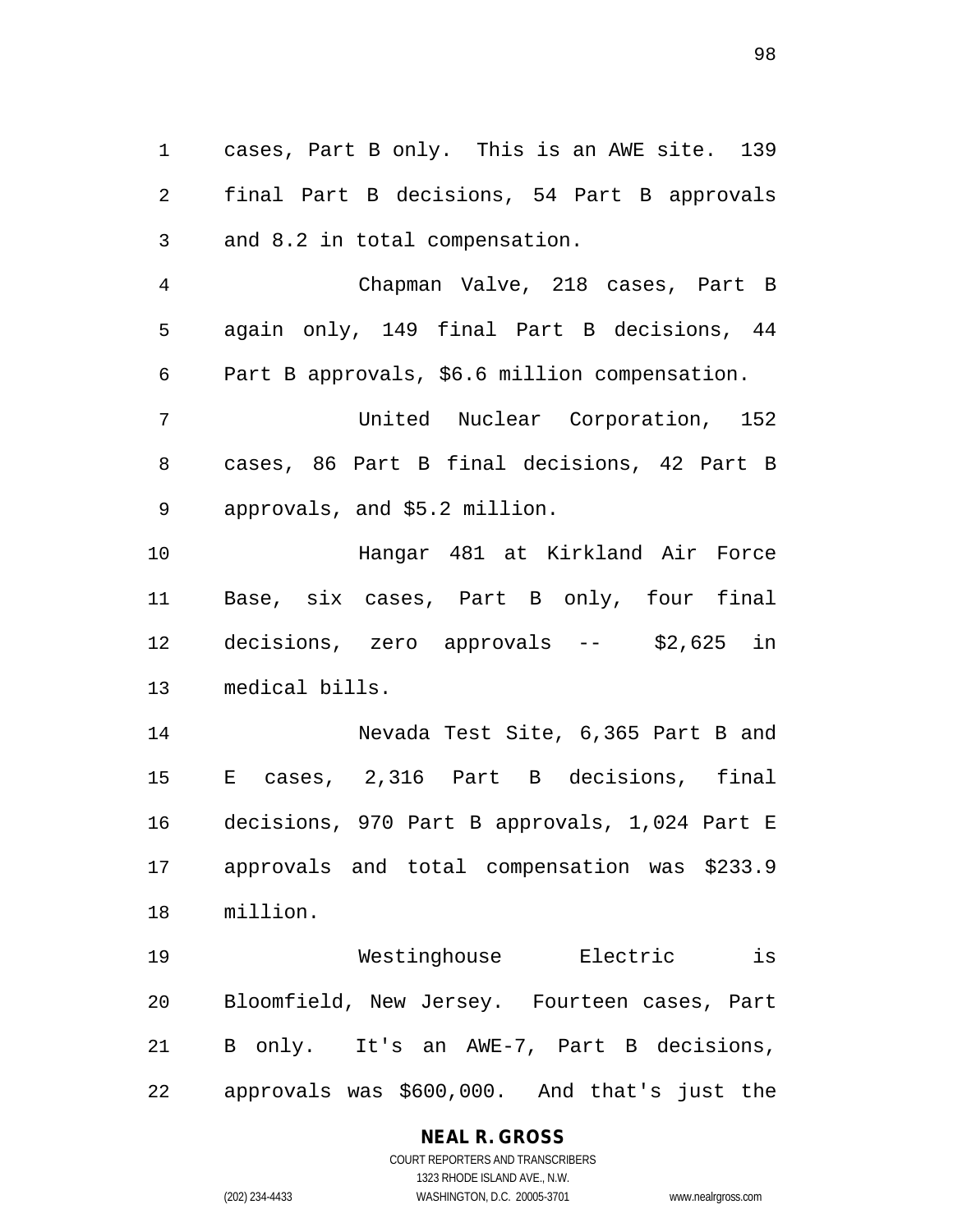pie chart for the Part B cases filed.

 The other, the 38 percent other is, again, the silicosis, chronic beryllium disease portion of the program. RECA is 11 percent for the cases referred. SEC cases never sent to NIOSH, nine percent. SEC cases referred to NIOSH, seven, and referred to NIOSH, 35 percent. And I just want to give a quick update on what we'll be doing over the next month, I guess, for two of the new SEC classes that will be implemented. The other ones are smaller and are generally covered on a case by case basis with the actual letters to the affected people. But there will be town hall meetings for both

 Brookhaven -- these are proposed dates but hopefully they'll be pretty firm. Town hall meetings on March 3rd, and there are the times. Traveling resource center at the same time, and the reference to our bulletin that addresses how we're handling the SEC cases for

#### **NEAL R. GROSS**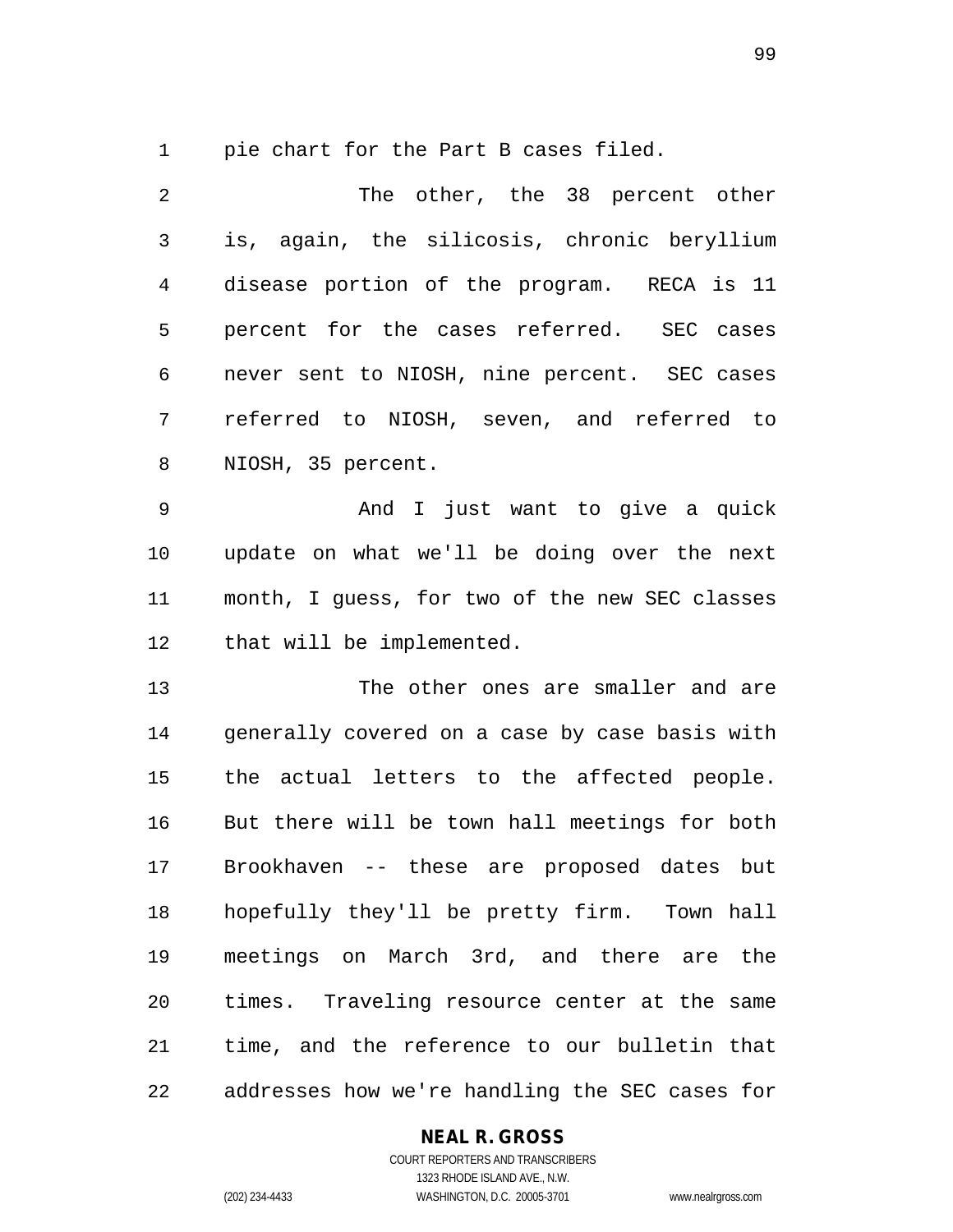that site. That's Bulletin 10-03.

| 2              | For Hanford, the town<br>hall                  |
|----------------|------------------------------------------------|
| $\mathfrak{Z}$ | meetings on March 16th, March 17th, travel     |
| 4              | resource center, both those days for the times |
| 5              | listed, and the bulletin that addresses that   |
| 6              | site is on our website, gave the citation      |
| 7              | there, and that bulletin is 10-04. And that's  |
| 8              | it.                                            |
| $\mathsf 9$    | CHAIRMAN MELIUS: Okay. Thank                   |
| 10             | you, Jeff. Questions.                          |
| 11             | Mark.                                          |
| 12             | MEMBER GRIFFON: Just to follow up              |
| 13             | on a question I've asked the last couple       |
| 14             | meetings. The Rocky Flats, the interpretation  |
| 15             | of the Class language. I think you were        |
| 16             | looking into that, and I just wanted to know   |
| 17             | the status. I'm sure others are interested.    |
| 18             | MR. KOTSCH: Yes. I traveled to                 |
| 19             | Denver and met with Martha Ruttenber on        |
| 20             | January 13th with a couple hour discussion on  |
| 21             | the Rocky Flats worker database. She needed    |
| 22             | to get me some further information, which she  |

## **NEAL R. GROSS**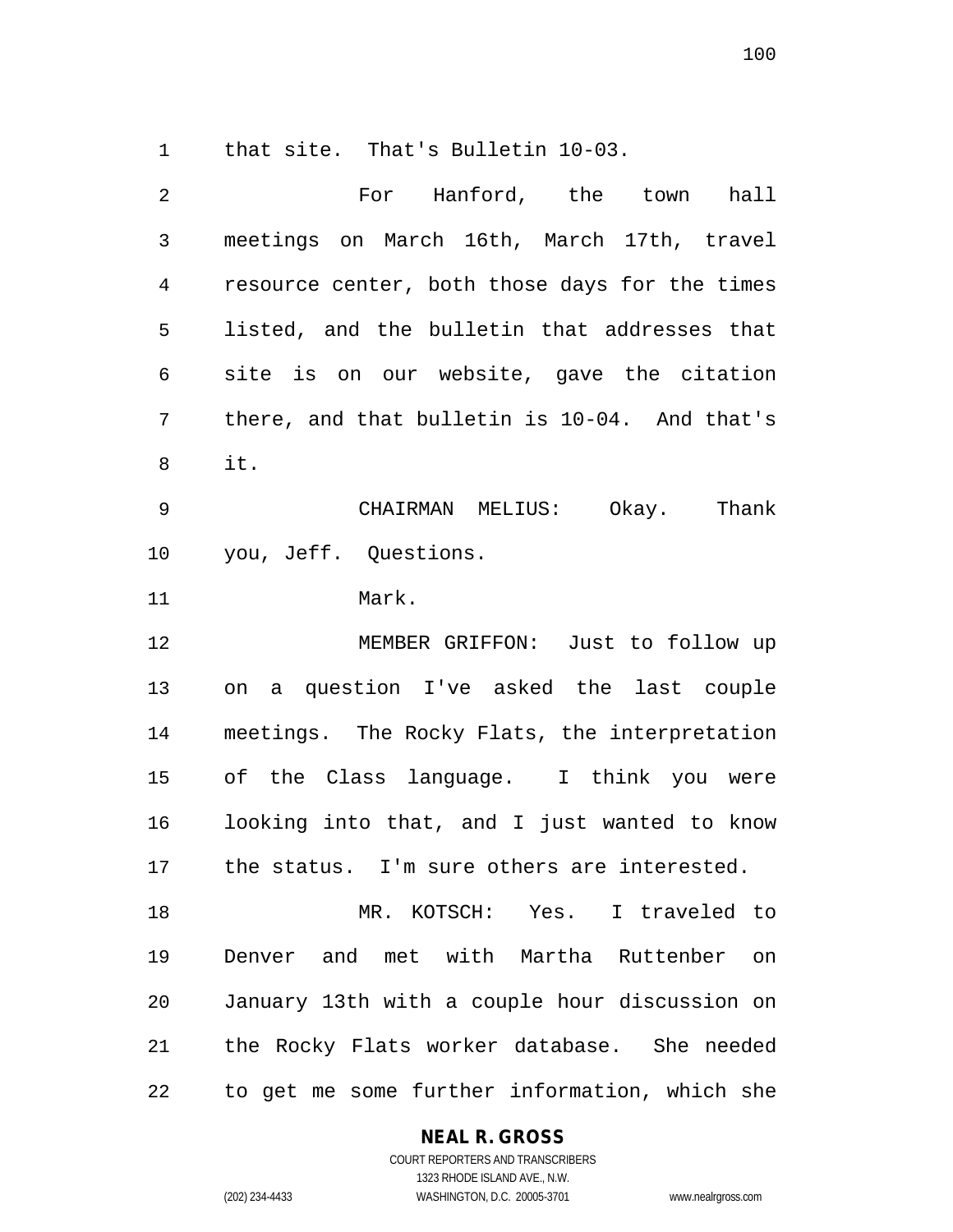did get me, finally, on February 2nd. So we're looking at that. MEMBER GRIFFON: Okay. So it's still being reviewed; okay. MR. KOTSCH: Yes. I mean the intent is -- yes, we're still reviewing that, to see whether that database would be helpful in us putting people in the Class. MEMBER GRIFFON: Okay. CHAIRMAN MELIUS: Any other questions for Jeff? (No response.) CHAIRMAN MELIUS: Okay. It's time for a break. We're actually running ahead of schedule by 20 minutes. We'll start again at 11:15. (Whereupon, the above-entitled matter went off the record at 10:42 a.m. and resumed at 11:15 a.m.) MR. KATZ: While we're getting

know if you can hear us. I don't think

seated, someone on the phone, would you let us

**NEAL R. GROSS** COURT REPORTERS AND TRANSCRIBERS

1323 RHODE ISLAND AVE., N.W.

(202) 234-4433 WASHINGTON, D.C. 20005-3701 www.nealrgross.com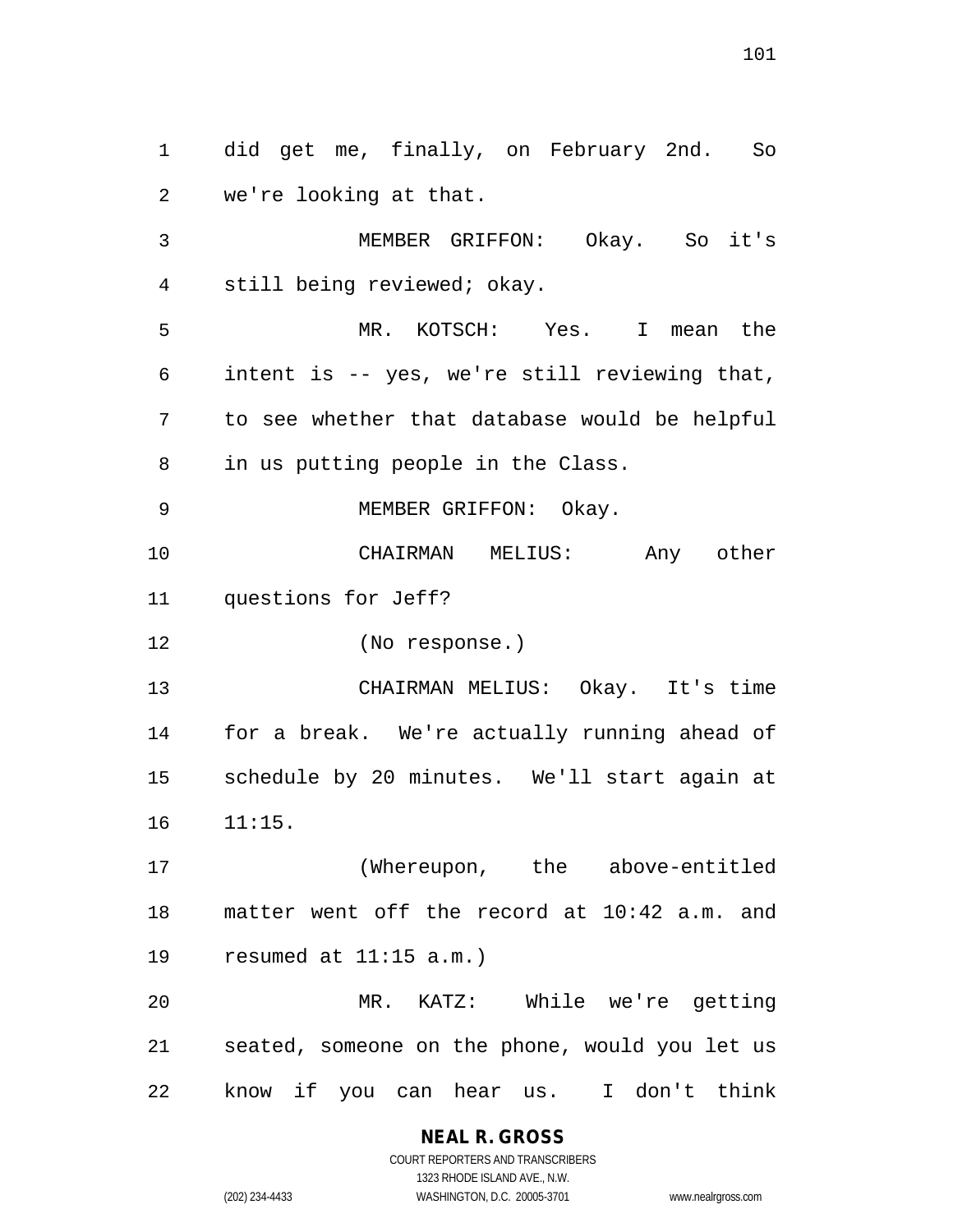they're live yet. The phone is not live yet. Okay. Someone on the phone line, would you let us know if you can hear us, clearly.

 PARTICIPANT: Yes. I'm here. I can hear you.

 MR. KATZ: Okay. Thanks. And let me just remind the speakers, or say for the first time to the speakers, please, particularly the presenters, speak -- but everyone on the Board as well -- try to speak into your mike, because when you look away, it makes it difficult for the folks on the phone. Thank you.

 MR. LEWIS: All right. Thank you, Dr. Melius. My name is Greg Lewis. I'm with the DOE. I'm the program manager for the EEOICPA program, and before I go ahead and give the presentation, I just wanted to express my regrets.

 Glenn Podonsky, the chief health safety and security officer had planned to be

# **NEAL R. GROSS**

COURT REPORTERS AND TRANSCRIBERS 1323 RHODE ISLAND AVE., N.W. (202) 234-4433 WASHINGTON, D.C. 20005-3701 www.nealrgross.com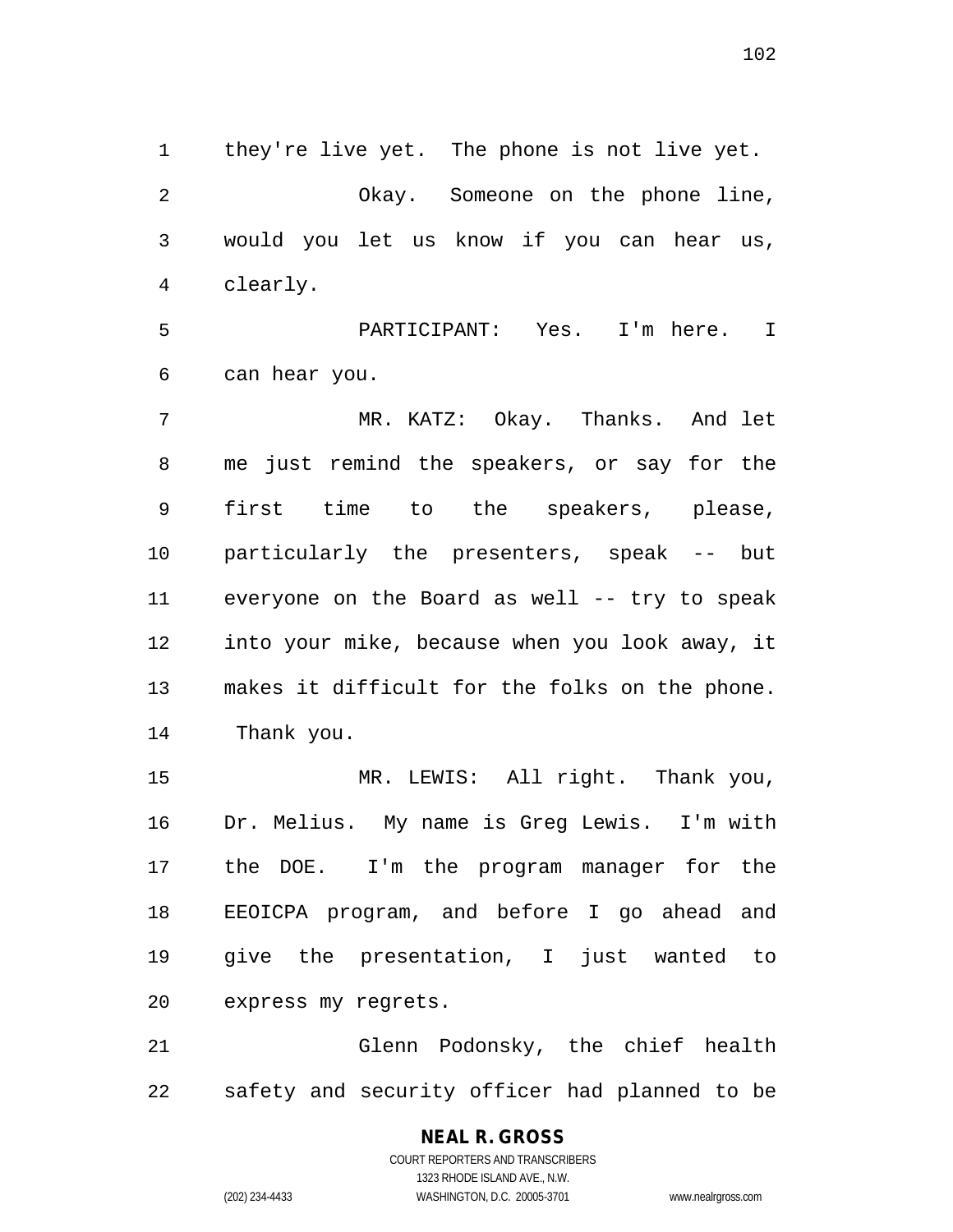here to address the Board, and all of you today, but due to the big snowstorm back in Washington, he was unable to make it. The same goes for Dr. Worthington and Regina Cano. They had also tried to make it, once they realized he couldn't, and flights were hard to come by after what they were calling the "snowpocalypse" back in Washington. So anyway, I'm going to give the presentation, and I also wanted to focus on -- you know, one of the big reasons Glenn wanted to be here today, to speak with you all, is the work he's been doing to respond to some concerns that had been raised at the last Board meeting and the previous Board meeting as well. There had been some concerns about workers that may not want to be part of the interview process for the SEC research, you know, efforts by NIOSH and SC&A, due to fears of reprisal or retaliation from sites.

 And so there had been a request for DOE to send a memo, or some type of

# **NEAL R. GROSS**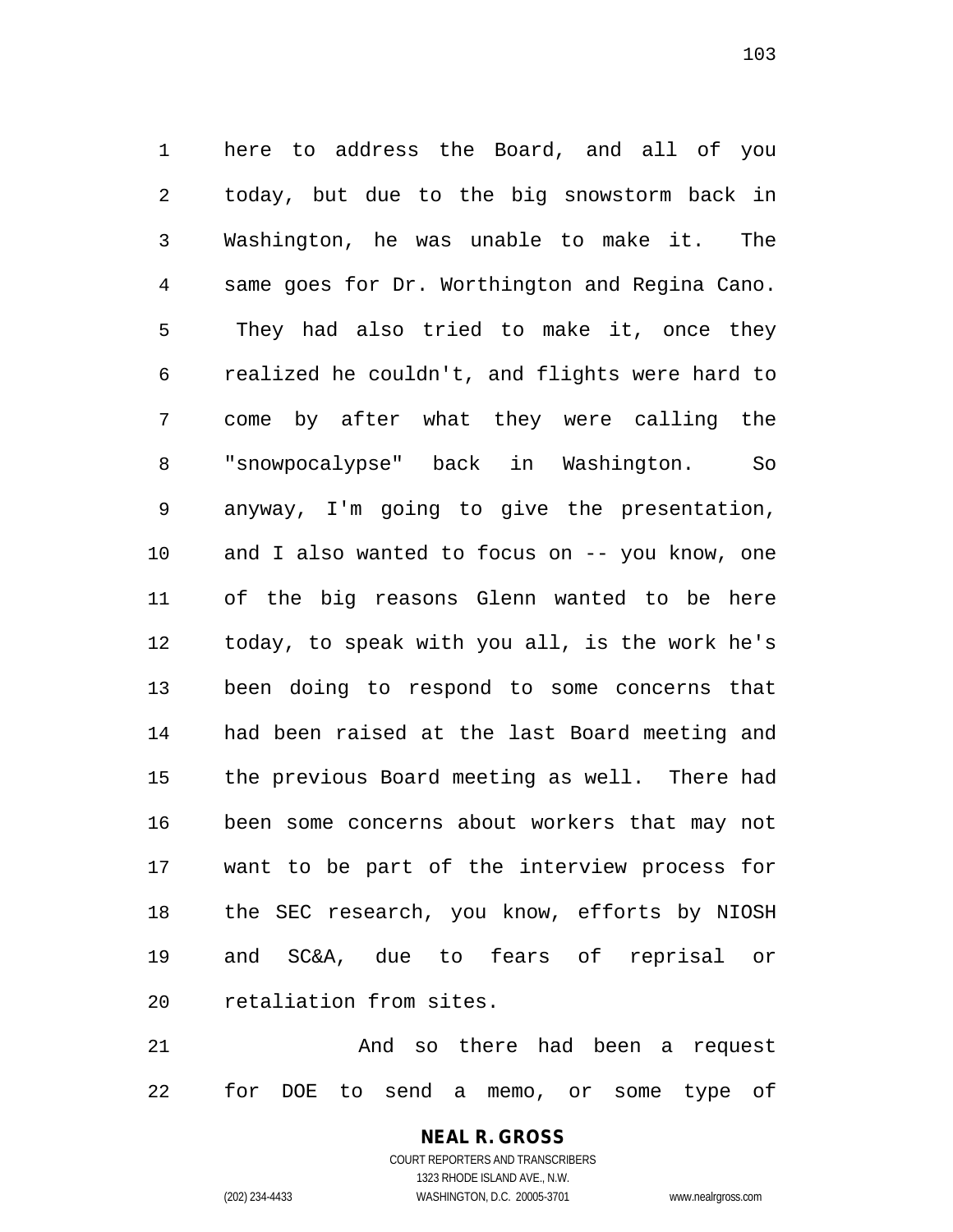written confirmation that we support these interviews, and there will be no reprisal, and, you know, for the last few months, since, you know, both the last Board meetings, Glenn has been working hard to get that accomplished, make sure everyone -- you know, to get a memo released from the highest levels of DOE, you need the proper sign-offs, and everyone needs to make sure that they're on Board.

 So he was able to do that and that memo was released as of last week, and I believe the Board all has copies, and there are some copies on the back table as well.

 And then in addition to the memo, Glenn personally met with the deputy secretary, and the three under secretaries in charge of the major program offices, to stress his concern about this issue, emphasize the importance of this memo, and make sure that it was distributed within their organizations to the right levels of management.

#### **NEAL R. GROSS**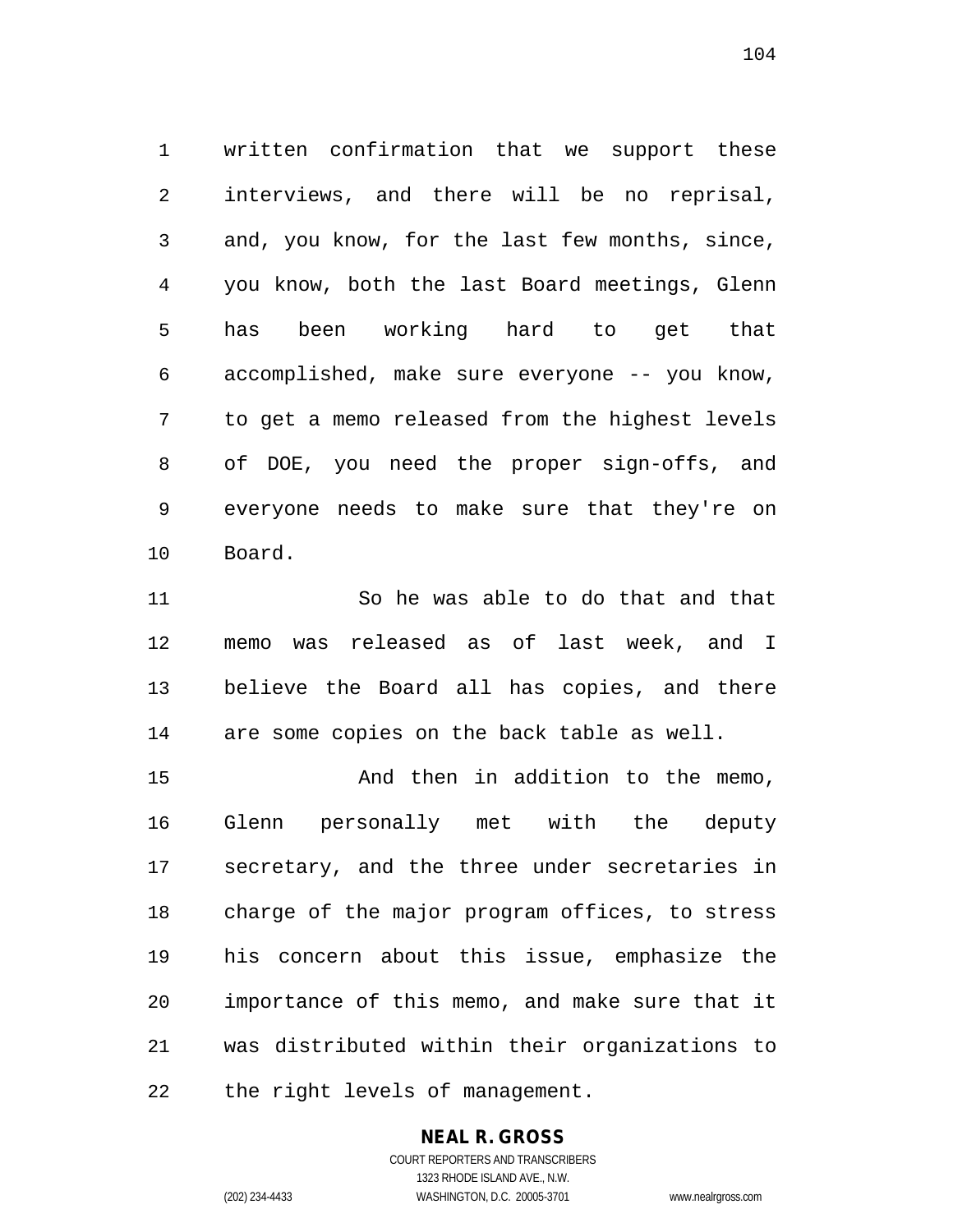So he was, you know, excited to be here, to talk to you about that, and unfortunately was unable to make it.

 And then also just because I haven't, you know, met some of you Board Members before, I do look forward to working with the new Board Members. You know, we're glad to help you in any way we can, and also look forward to working with Dr. Melius in his new role as chair, and also want to thank Dr. Ziemer for the work he's done. It's always been a pleasure to work with him, and we really appreciate what he's done.

 So on to the presentation. I'm just going to talk to you about, you know, our role, and some of the things we're doing here at DOE.

 Our core mandate is to work on behalf of the program claimants, to ensure that all available worker and facility records and data are provided to DOL, NIOSH and the Advisory Board. And I guess I could add "in a

#### **NEAL R. GROSS**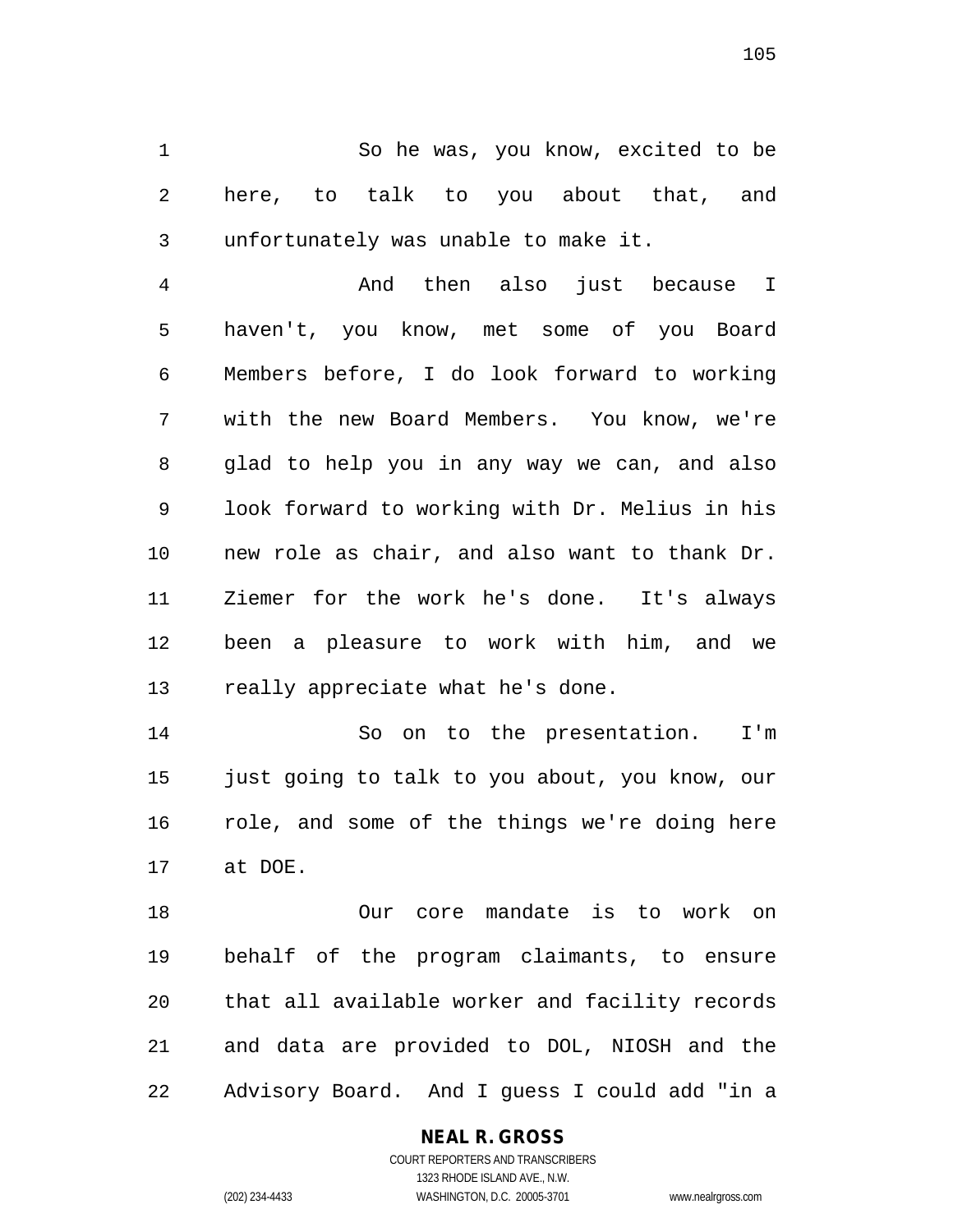timely manner." So we do try to do that to the extent possible, and that's what we focus on every day at DOE.

 We have three major responsibilities. We respond to individual requests for records. We provide support and assistance to DOL, NIOSH, and other groups, on large-scale records research efforts, such as the SEC evaluations and research in that regard. And then we conduct research on issues related to covered-facility designations.

 For individual requests, we process three major types of request. Employment verification from DOL, of which we respond to about 6,500 per year. Requests for dose records from NIOSH. We respond to about three thousand per year. And what we call document acquisition requests, or DARs, from the Department of Labor, which we respond to about 6,500 a year, and those are requests for additional exposure information like medical

#### **NEAL R. GROSS**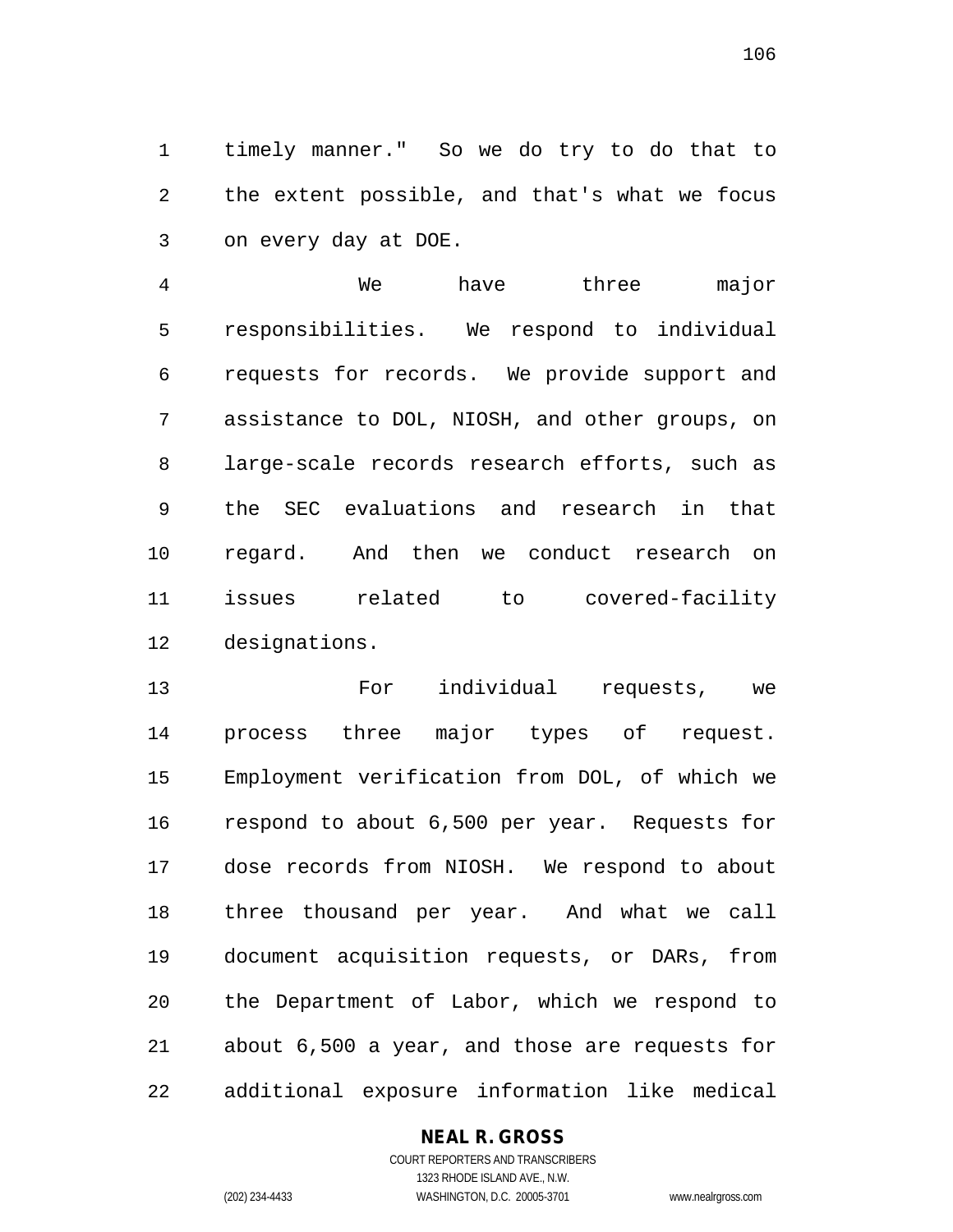records and industrial hygiene records, things of that nature.

 And this gives you an idea of the total number of individual requests we respond to each year. In fiscal year 2008, we responded to 16,800, and in fiscal year 2009, it was about 15,900. It looks like the total is going down somewhat, but, you know, we're still not sure if that's an ongoing trend or that was just a fluctuation from year to year. And then, you know, we also would like to point out, in terms of our workload, certainly we wouldn't say that it went down in 2009 because we were actually working with what we think are more large-scale records research projects, particularly related to the SECs.

 And so on that note, I'll talk about some of the SEC research we've supported. There are ten sites there. We certainly support more than ten sites, especially some of the smaller sites, but

## **NEAL R. GROSS**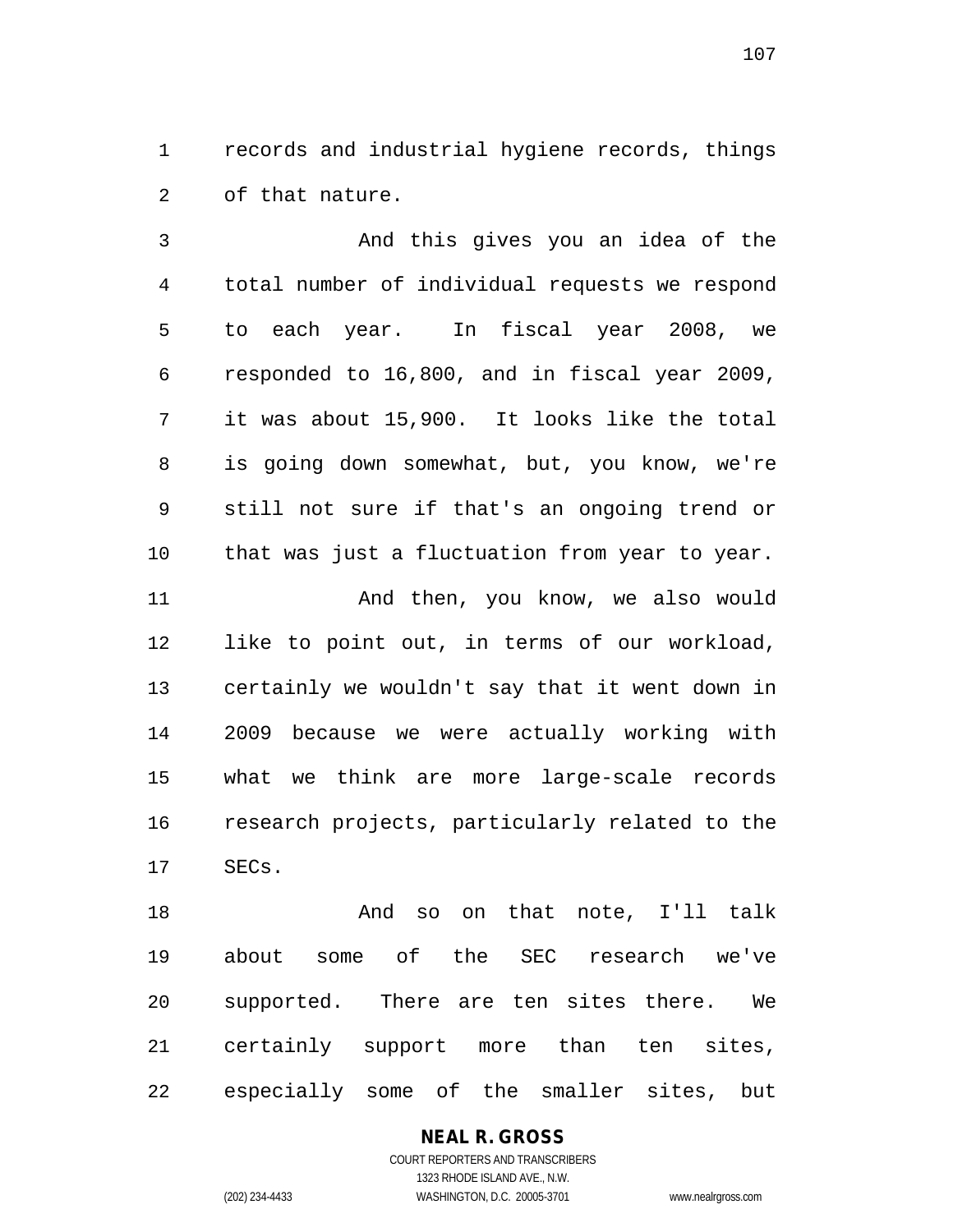these are the ones that we've had a more major involvement within the last few months or over the last year. So I'm going to give some stats and information on a few of these, not all, in the interest of time, and I'll go through these fairly fast, but if there are questions, please don't hesitate to raise them.

 At Hanford, we produced approximately a million pages for review. These are from boxes and documents. Nearly 8,000 documents were reviewed by Hanford for classification and Privacy Act information. We hosted numerous on-site visits, approximately once a month over the last year and a half, I would say.

 We facilitated tours of a number of facilities, as you can see there, and I know at one particular facility, we actually had people trained and suited up to go into some specific areas based on their requests.

So, you know, we've done quite a

**NEAL R. GROSS** COURT REPORTERS AND TRANSCRIBERS

1323 RHODE ISLAND AVE., N.W. (202) 234-4433 WASHINGTON, D.C. 20005-3701 www.nealrgross.com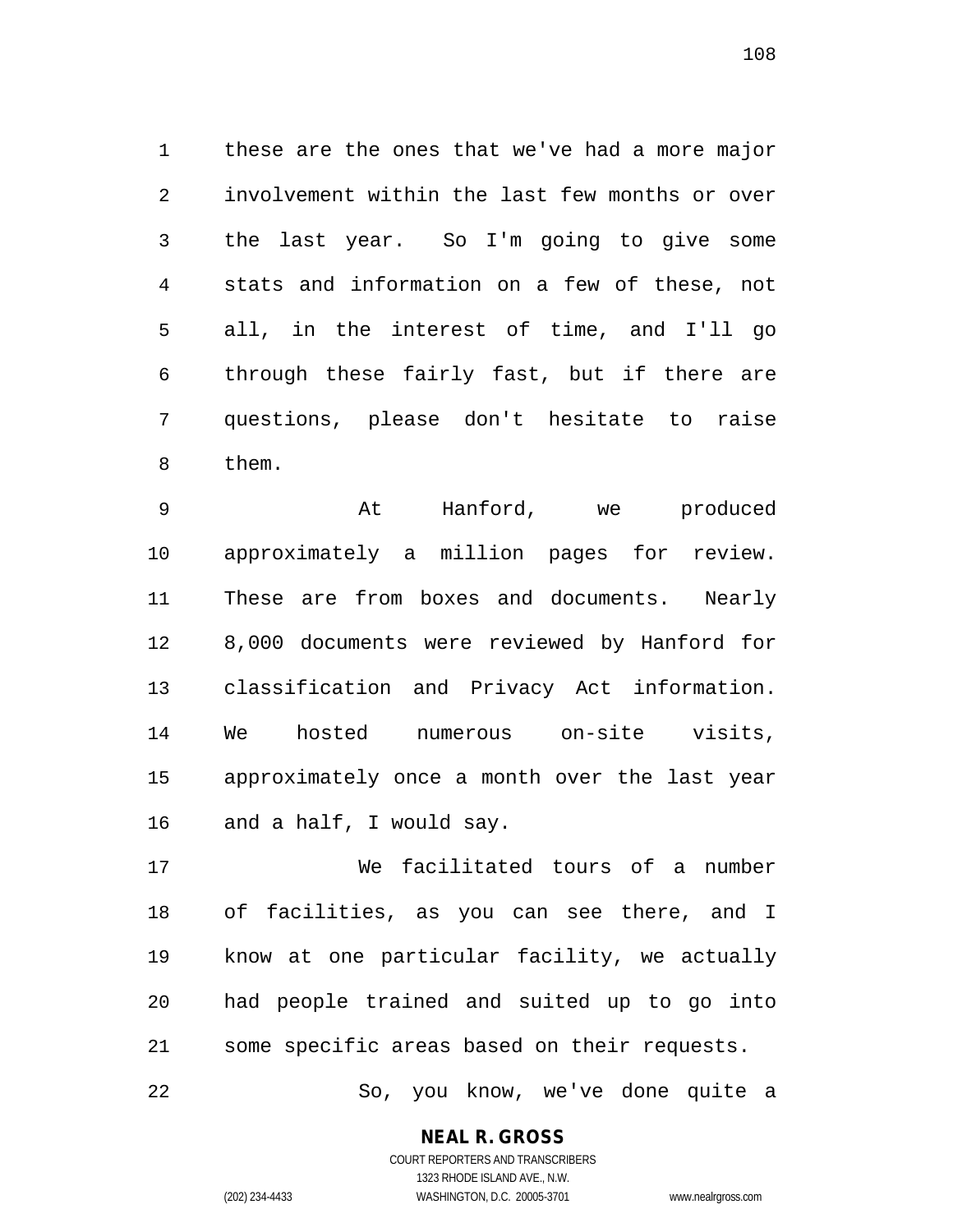bit as far as facilitating tours.

 We've also provided them, you know, the researchers, with a dedicated workspace and equipment to conduct their work. At Savannah River, we've hosted 12 NIOSH site visits, two site visits for Members of the Advisory Board. We conducted document reviews on over 3,500 documents, or 268,000 pages of information, and at this point we've completed security reviews on almost all documents. There may be a few stragglers out there. And now at Mound, we've most

 recently been facilitating meetings for members of NIOSH, the Advisory Board and the contractors. We also had DOE classification experts available for spot reviews of notes and to provide general information on areas of concern.

 We're also in the next month facilitating a secure meeting space for Mound discussions, where Members of the Board, their

### **NEAL R. GROSS**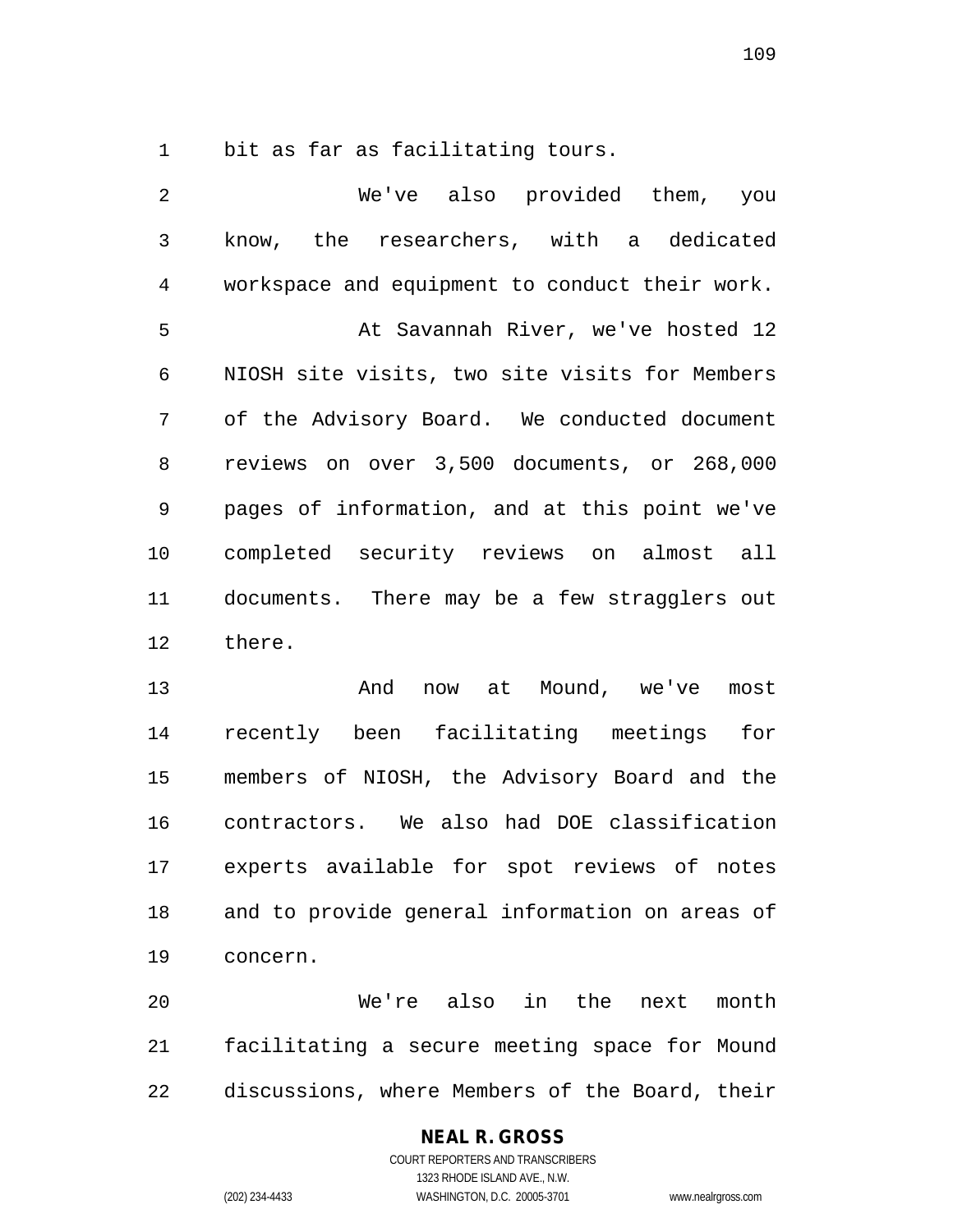contractor, NIOSH, can meet and discuss classified information in a secure location.

 At Brookhaven, we've hosted over six data capture visits, we've identified hundreds of boxes, and made them available at on- and off-site record storage locations. We've also arranged for subject matter experts to be available to talk with NIOSH and SC&A researchers, and we facilitated a site tour in conjunction with the last Advisory Board meeting.

 At Pantex, we continue to facilitate worker interviews and some document reviews, although it seems to be mostly worker interviews at this point. The next interview visit is planned for a March time frame, and we're also working to set up a second tour for more specific areas of interest for NIOSH and the Board.

 And I want to talk about some recent initiatives related to SEC research and what you, the Board, are doing.

# **NEAL R. GROSS**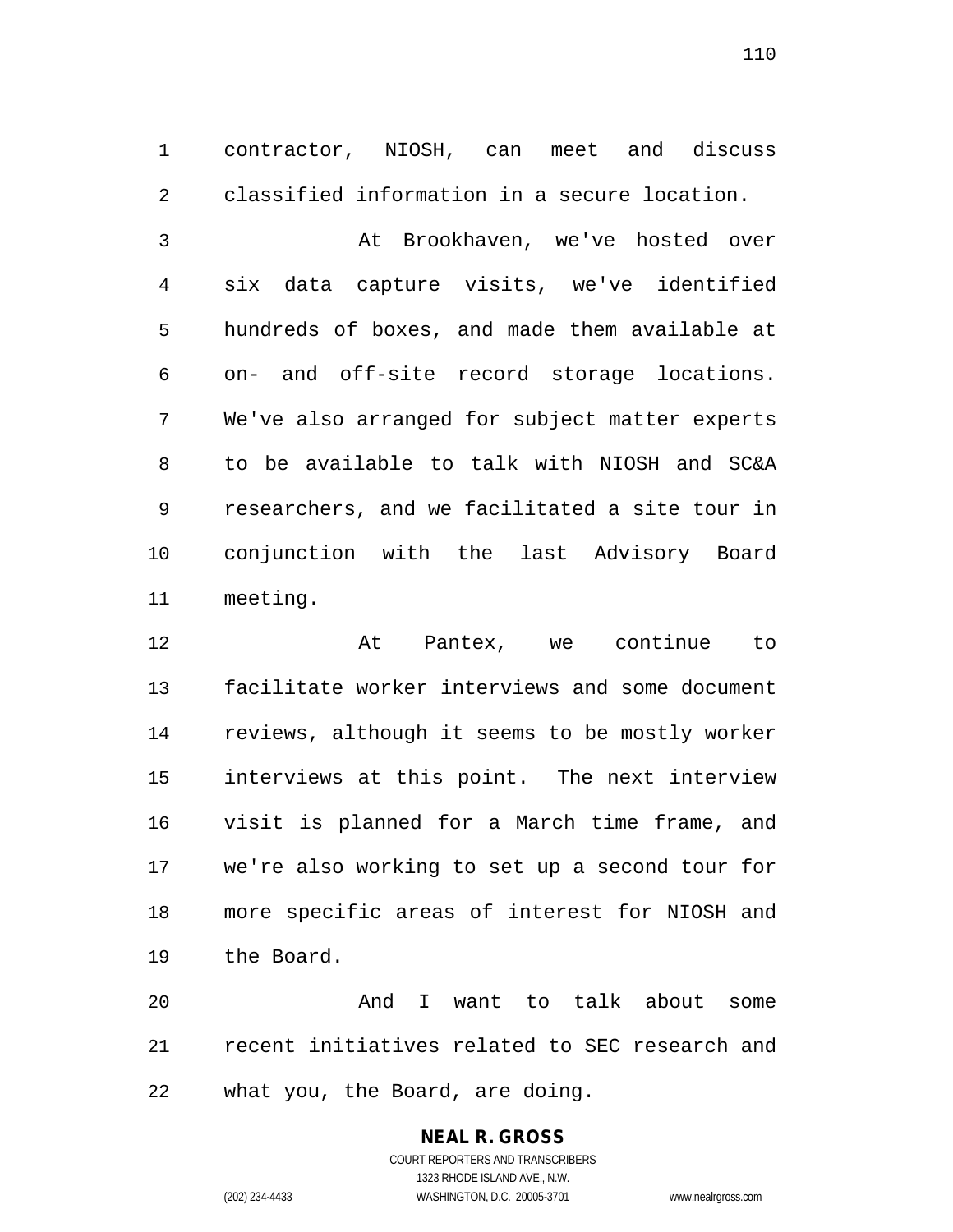Since the October meeting, we've been working with each of the EEOICPA POCs and site managers, to emphasize cooperation with NIOSH and DOL. We've coordinated with senior management to send out the memo that you have in front of you, and that I discussed at the beginning. This memo is focusing on our support for worker interviews.

 We're encouraging workers to participate in these interviews. It's obviously at their discretion, but we're encouraging them to do so, if they'd like to, and we also want to make sure that they can participate in these interviews without fear of reprisal or adverse consequences, if they do so.

 So, again, this is something that Mr. Podonsky has been focusing on in the last couple months, trying to get this memo out. And then also, you know, releasing

 the memo we felt was the first step, not the final step in our efforts to make sure workers

### **NEAL R. GROSS**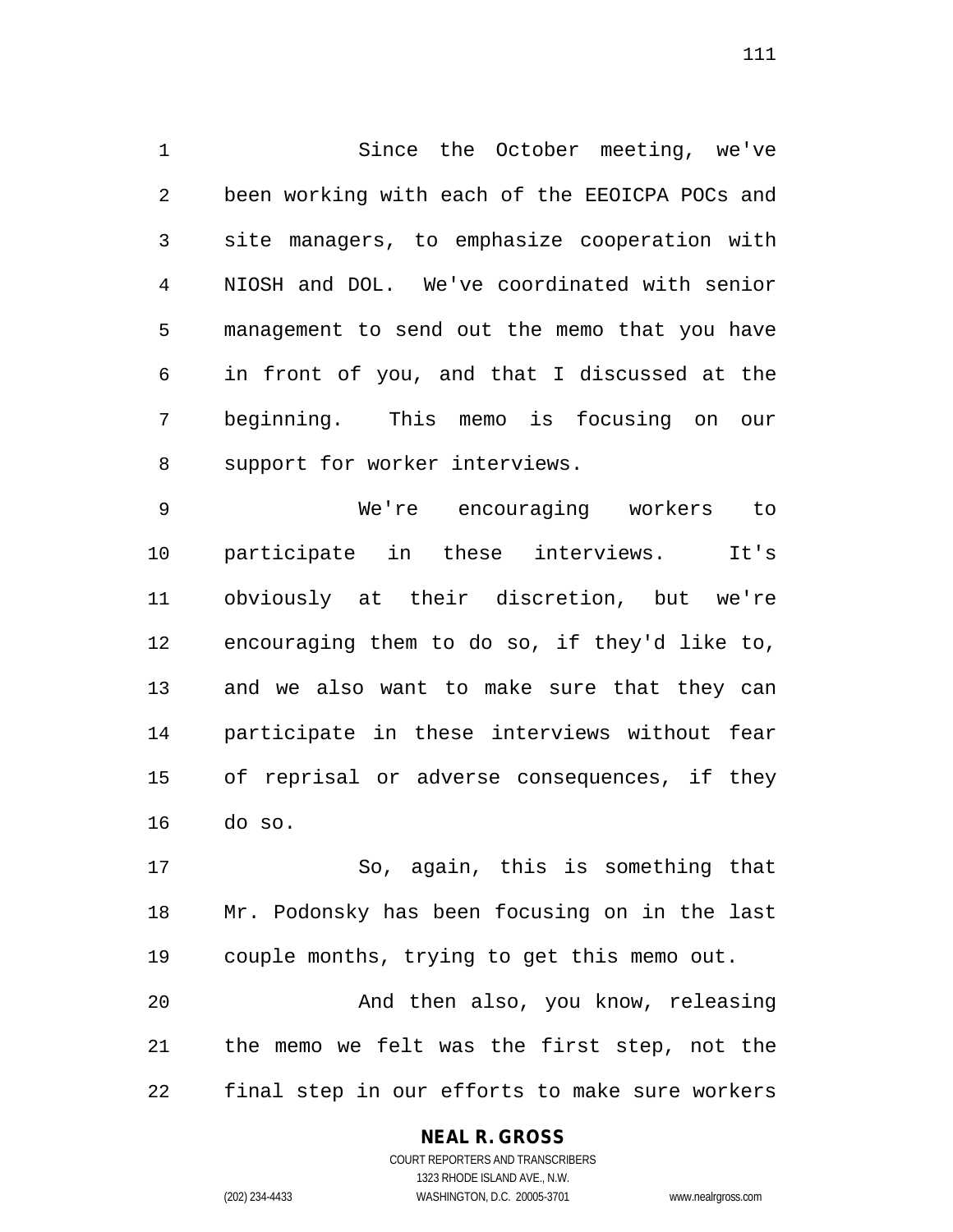feel comfortable interviewing.

 We've also, as I said, Glenn, Mr. Podonsky has spoken personally with the deputy secretary and the three under secretaries. My office has sent this information, this memo, out to each of the EEOICPA POCs, or the people that manage the process at each site. We've also made it available online. We've provided it to NIOSH. We're encouraging our POCs to provide this note to people participating in interviews, so, you know, to make sure that they're aware that this is out there, if they're not already so.

**And then, you know, I think, you**  know, we're just going to continue to focus on that, make sure the word is out. So, you know, if anyone hears concerns, or if there are any concerns from Board Members or claimants, or advocates, please bring them to our attention because this is a significant priority for us.

As far as document reviews, since

COURT REPORTERS AND TRANSCRIBERS 1323 RHODE ISLAND AVE., N.W. (202) 234-4433 WASHINGTON, D.C. 20005-3701 www.nealrgross.com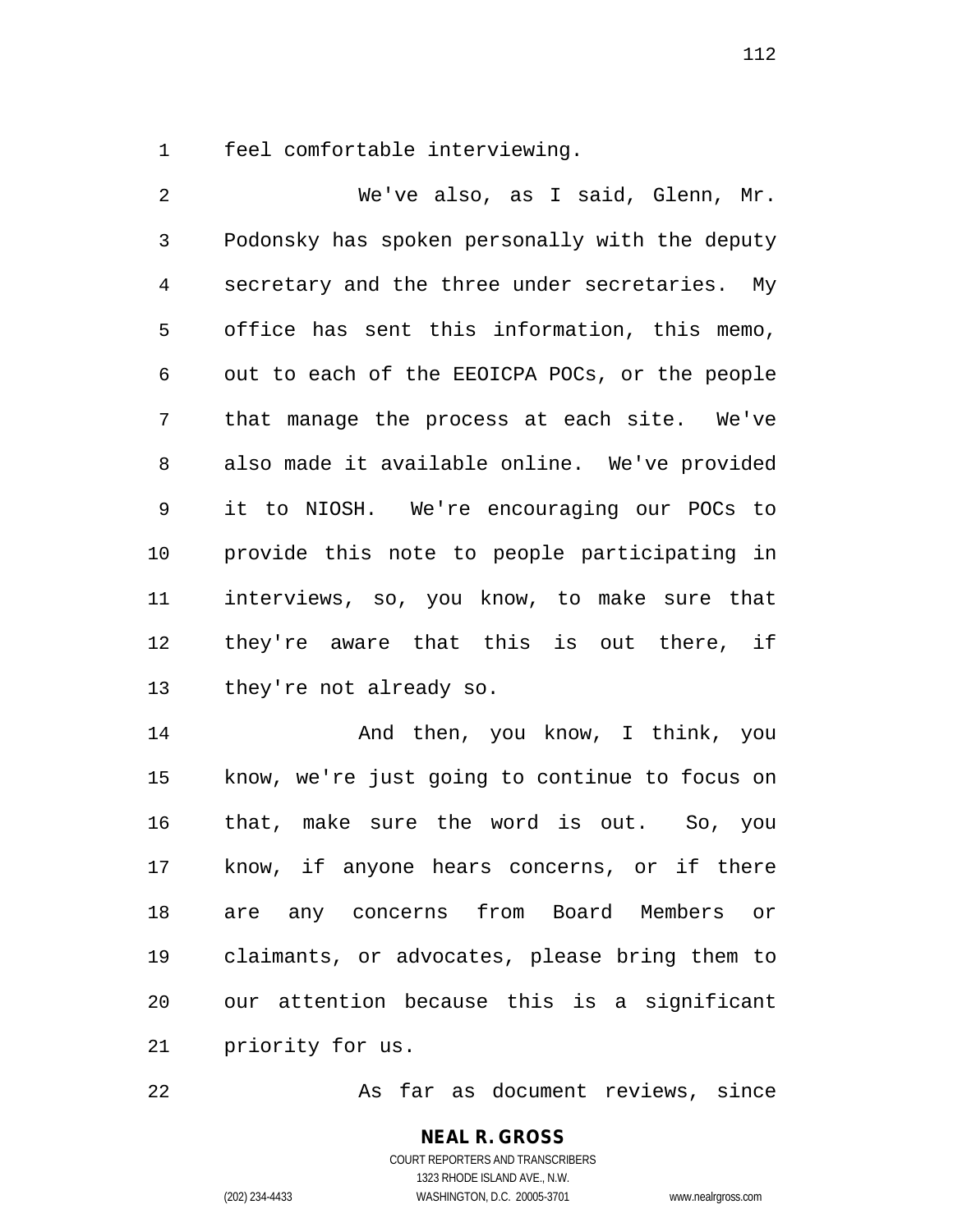October of 2009, so since around the last Board meeting, we've had 86 documents submitted for classification review. Now this is for a headquarters classification review, so this is 86 final reports or documents submitted to headquarters for classification review, and the average turnaround was approximately eight working days.

 So typically, by the next week, or within two weeks, we'd have that document back to the requester.

 In certain cases where an expedited review was necessary, DOE has returned documents in two days, if necessary. So now moving on to the third major responsibility DOE has, is the covered facility database and facility designations.

 We maintain a database of over 300 facilities covered under EEOICPA. This includes DOE facilities, atomic weapons employers, and beryllium vendors.

We have a dedicated research team,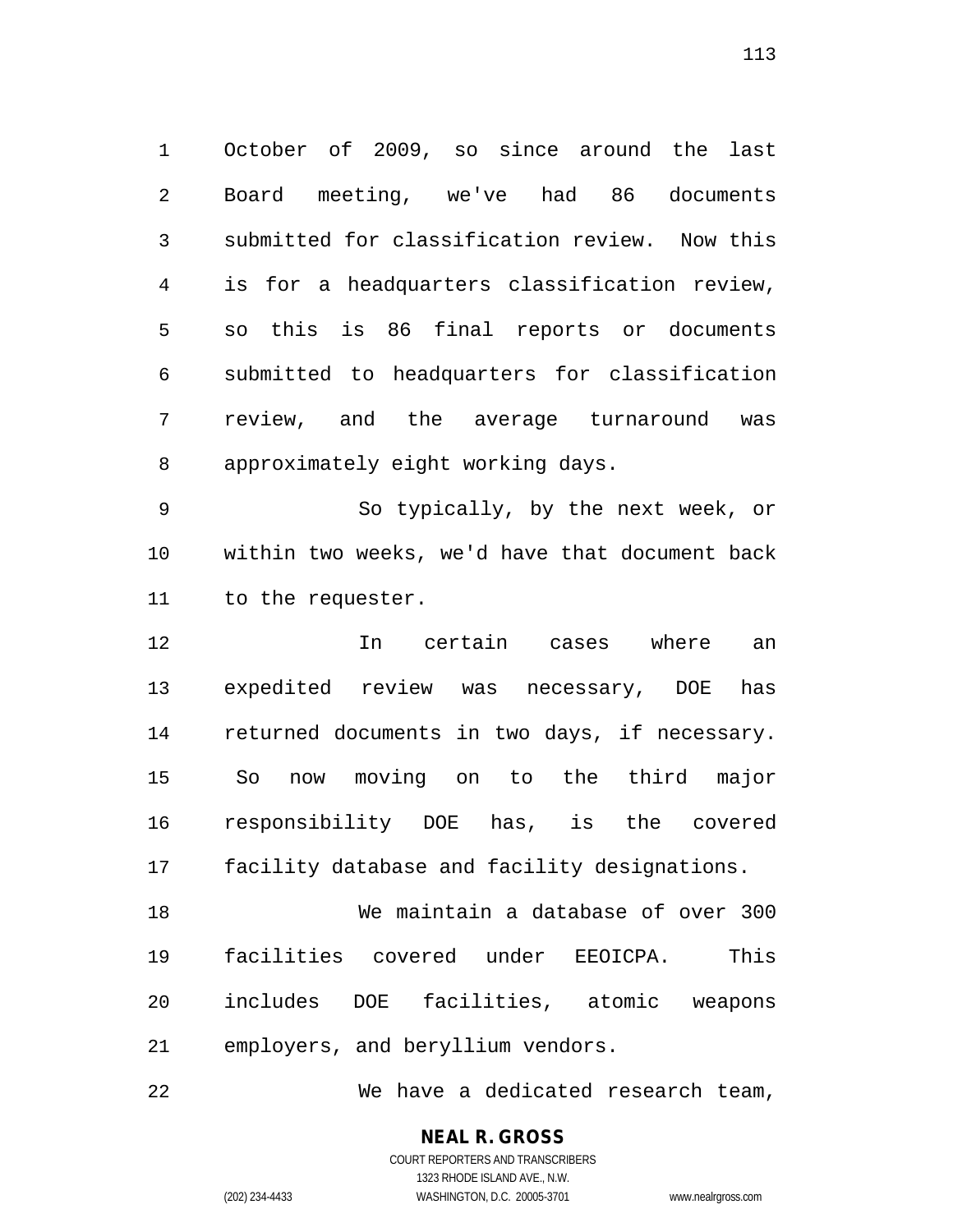that we've worked with the DOE Office of Legacy Management to subcontract with us, and they provide DOE with AEC, Atomic Energy Commission era records management experience. They have five staff, average of 20 years each of records management and research experience. They have extensive contacts in the DOE network, so if we're researching information related to, you know, a lab, an active facility, a closure site, they know who to contact, where to go for records, and how to identify the proper, you know, response for NIOSH.

 And they're also, you know, trained in records management practices, including how the Federal Records Centers work and National Archives work, so they can identify and locate information in those sources as well.

 These are a few -- we're researching many sites at any given time, but three of the major sites that, you know, we're

## **NEAL R. GROSS**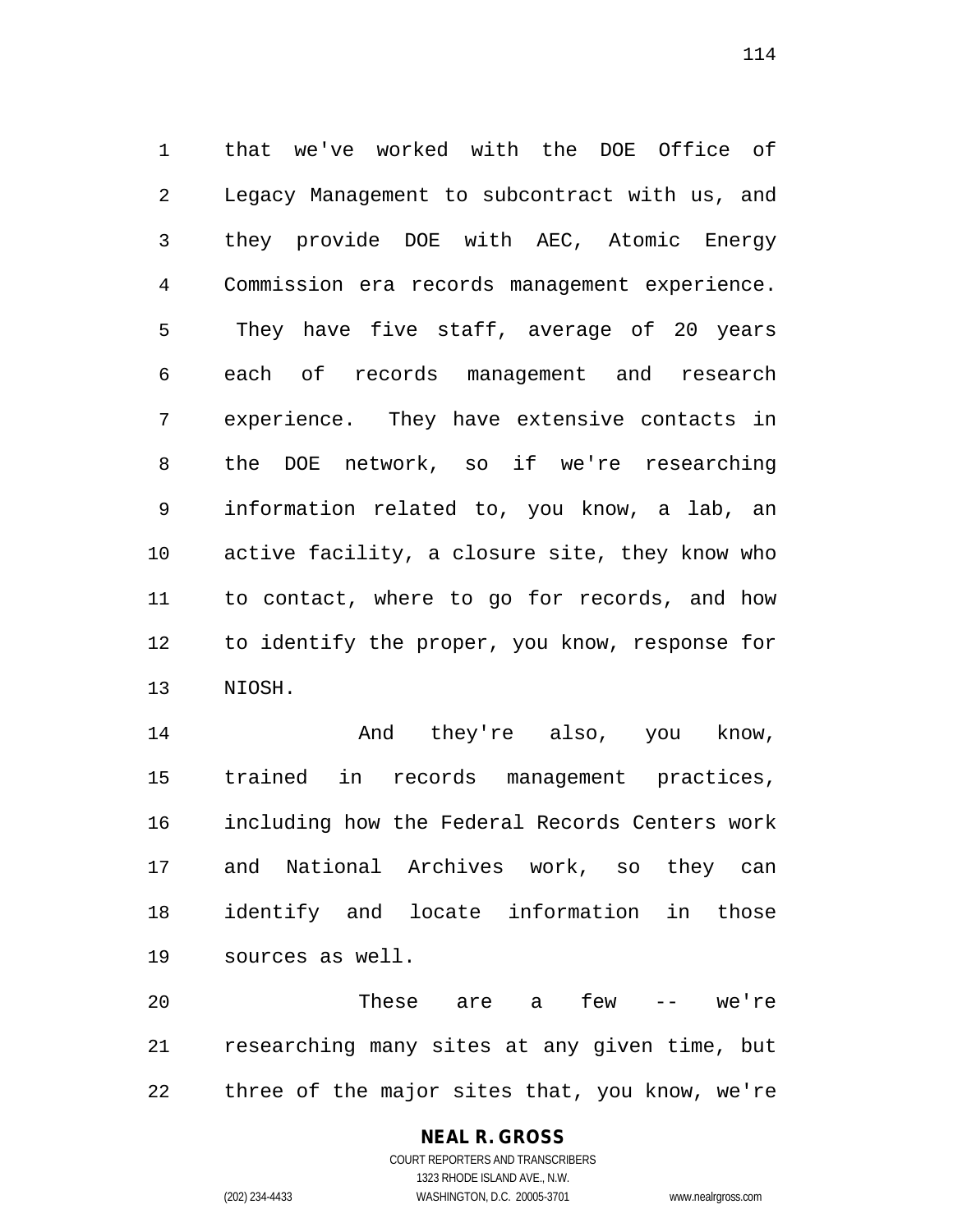conducting research on right now, are the Comparative Animal Research Laboratory or the CARL facility. That's in Oak Ridge, Tennessee. The St. Louis Small Arms Plant, St. Louis, Missouri. And the GE plant in Vallecitos, California.

 I'm going to talk about a couple of general initiatives that we've been undertaking in the past couple months. We've been holding weekly conference calls with members of NIOSH and its contractors, to ensure that these groups are receiving information and support they need from both DOE headquarters and the DOE sites, and where, you know, issues and problems are identified, we take steps to correct that.

 We've identified subject matter experts to participate and contribute to the NIOSH Advisory Board Working Groups and conference calls, if necessary. We don't always have experts on, but they're always available, if requested, and sometimes they do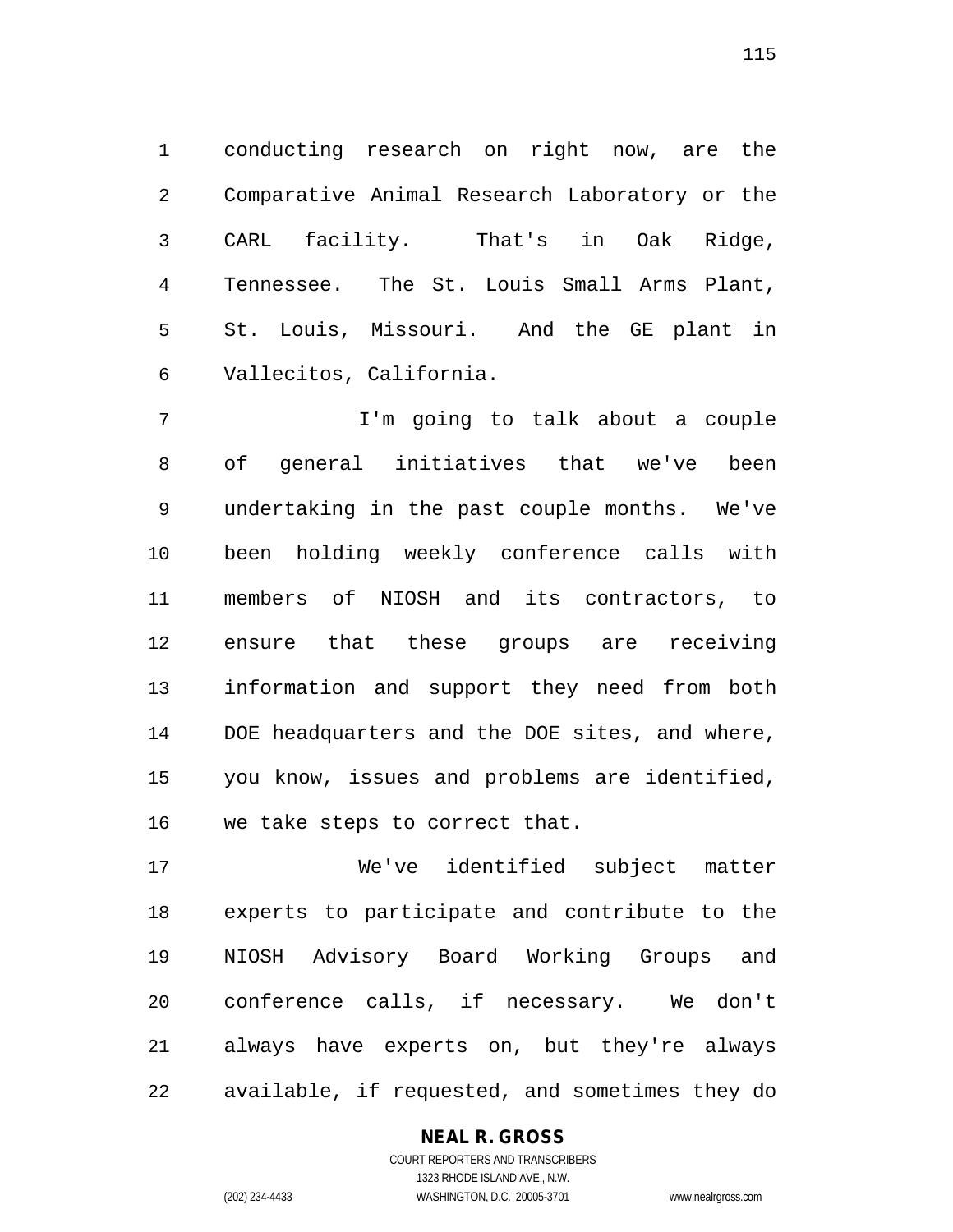participate based on need.

 We're working with the DOE chief information officer's office to revise contracting provisions and our acquisition guide, to ensure that DOE has the right to access and maintain ownership of records. This is particularly relevant to subcontractors who, depending on how their contract is structured, may or may not have to provide DOE copies of records when they leave the site. So we do everything we can to obtain those records and we're taking steps, right now, to make sure that at all levels we are retaining the records that are important for this program in years to come.

 Another initiative is with the set of records originally held by the Los Alamos Medical Center. We've been working cooperatively with the medical center, to take custody of a set of records that were created before 1964, when the medical center was a part of the Los Alamos Site. So those records

### **NEAL R. GROSS**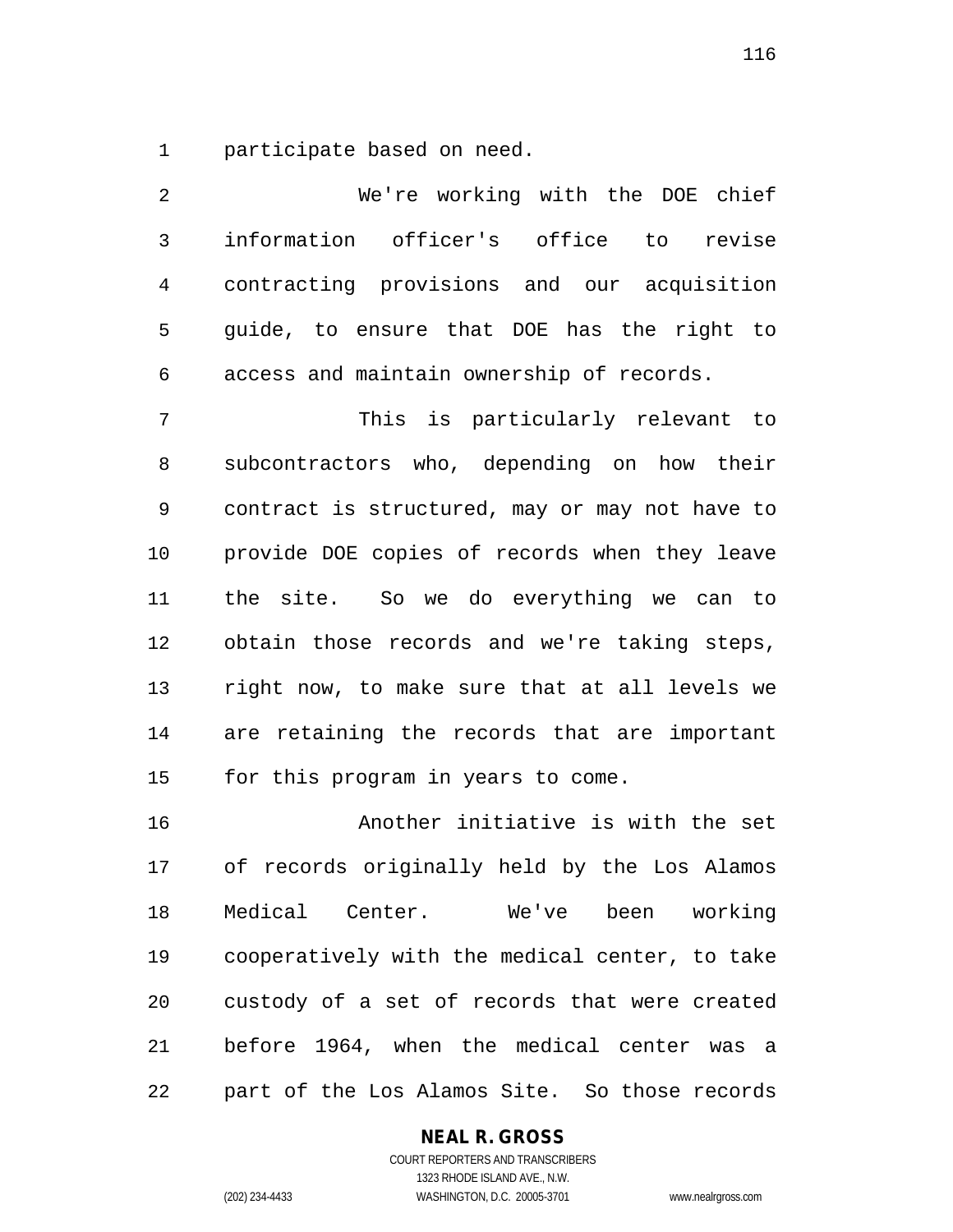probably should have remained with DOE, for whatever reason in 1964 they did not, and we're taking steps to recapture them and make sure they're available for, you know, claimants' EEOICPA program, and also for NIOSH researchers, if, you know, the need arises.

 And we've also launched an aggressive DOE-wide outreach and awareness campaign focused on current and former workers. This slide here shows three informational pamphlets that we've put together. The links below them show how to access them but they're on our DOE EEOICPA website. They provide general information about the EEOICPA program as well as the Former Worker Medical Screening Program which, you know, screens former workers, and, you know, when necessary, or when possible, they will feed them into the EEOICPA process or refer them to the Department of Labor. And then also our 10 CFR 851 rule which is focused on worker safety and health, and which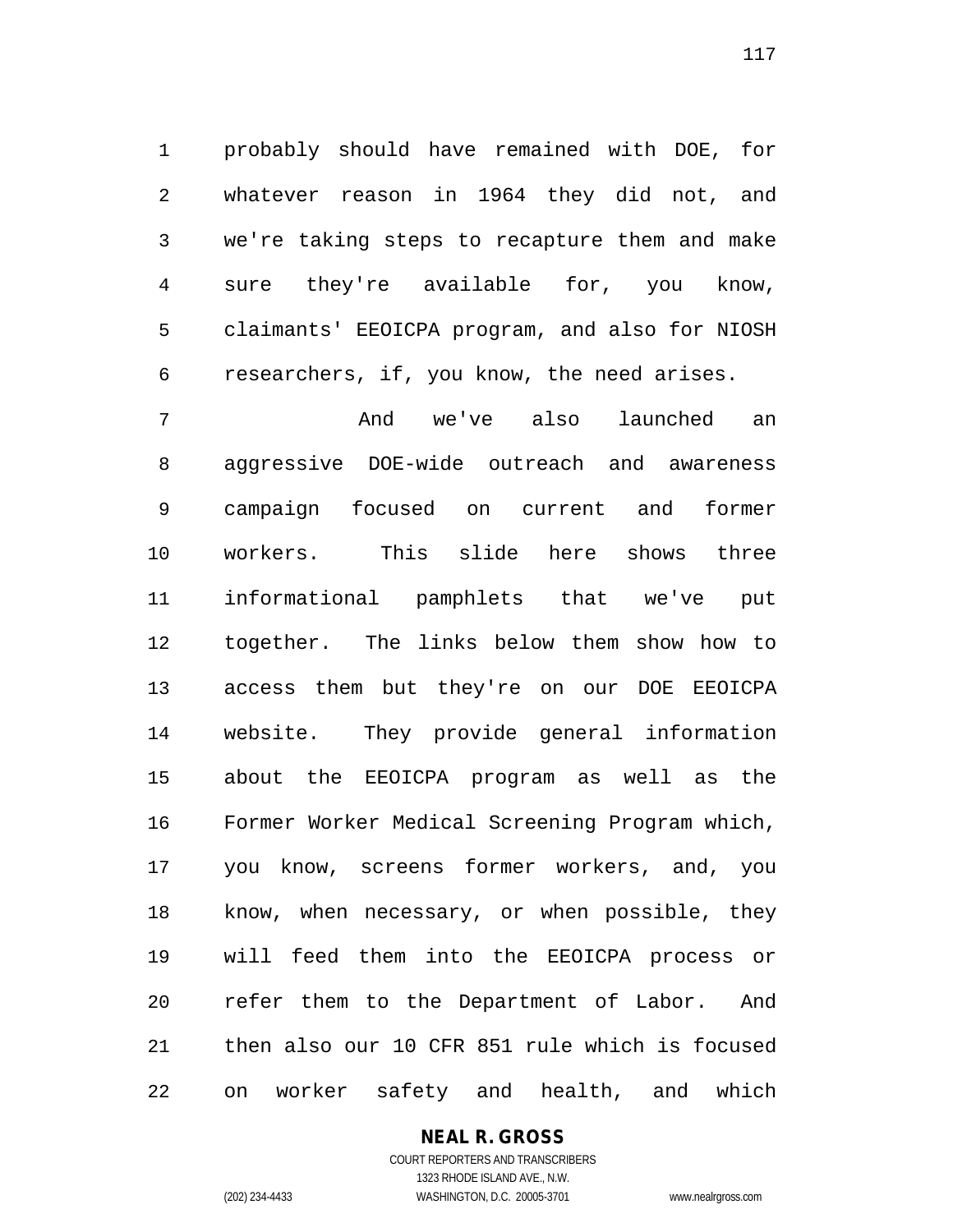obviously is relevant to current workers.

 As I said, we've launched an aggressive outreach campaign. DOE headquarters initiated a joint outreach task force that included DOE, DOL, NIOSH, the DOL ombudsman, the NIOSH ombudsman, as well as the DOE Former Worker Medical Screening Programs. The goal of this Work Group is to create and produce outreach efforts, coordinate and improve outreach efforts between the agencies. Generally, all of these groups, in one form or another, are trying to reach roughly the same population and we're

 hoping to pool efforts, combine resources, and in the end, enable us to, you know, reach more people that could benefit from one or all of these programs.

 To that end, we held 18 town hall meetings near the communities of nine DOE sites, and if you would like information on upcoming events and locations, you can, you know, go to that link below, and, you know,

**NEAL R. GROSS**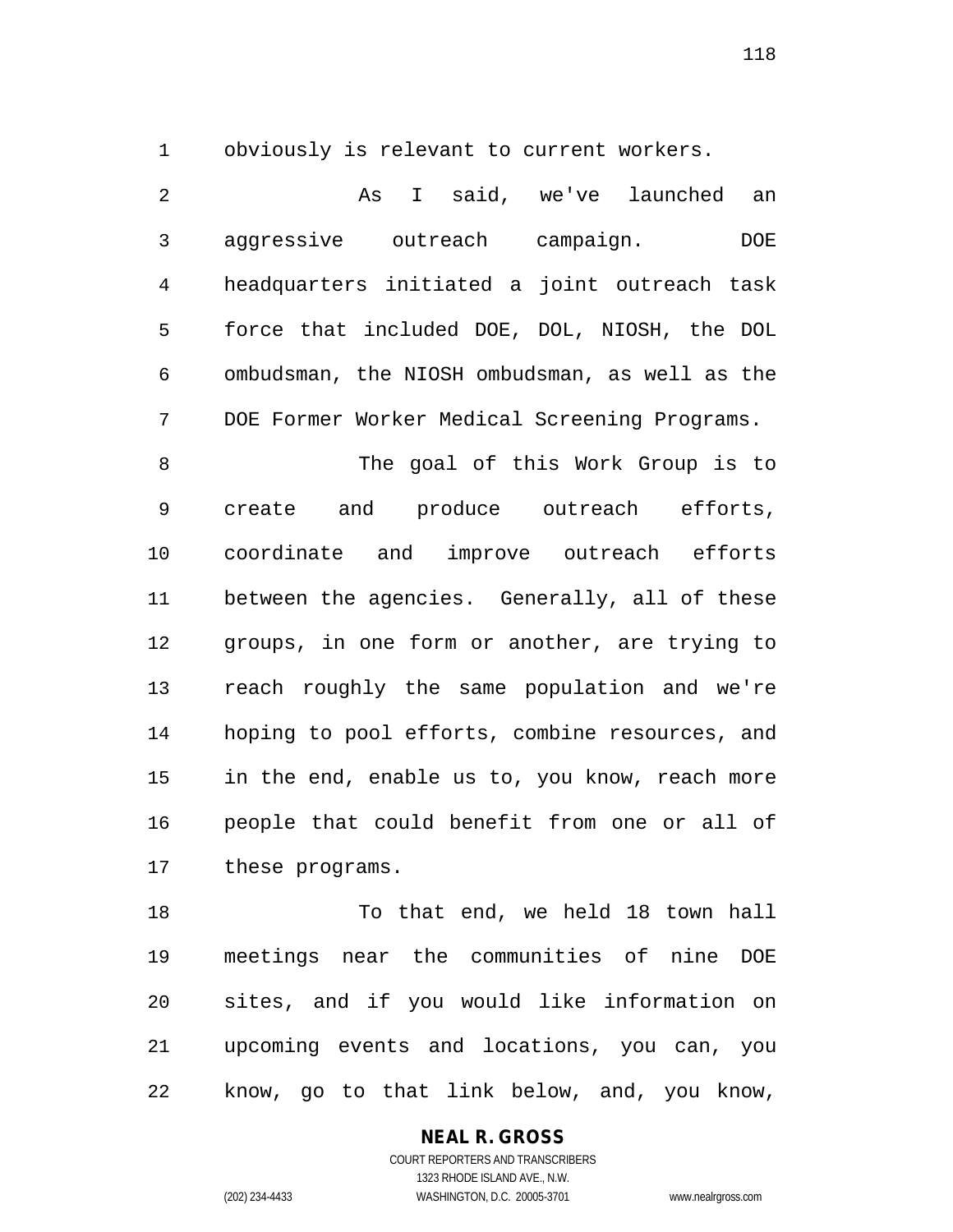there's a copy of this presentation on the back table and it'll talk about our upcoming efforts.

 Another main focus of our outreach efforts is our DOE EEOICPA site POCs. These are the folks that manage the EEOICPA process at the sites. These folks are very active in their work, not only, you know, processing records requests, and helping these large- scale records research efforts, but they also attend local public meetings, even schedule local public meetings in some cases.

 They set up site visits and tours for the DOL resource center staffs, and other groups, including the Board and some of the SC&A and NIOSH researchers. They work with DOL and NIOSH to facilitate interviews with current and former workers. This includes identifying former workers, even attempting to contact them or provide contact information for workers that have separated from the facility.

> **NEAL R. GROSS** COURT REPORTERS AND TRANSCRIBERS

1323 RHODE ISLAND AVE., N.W. (202) 234-4433 WASHINGTON, D.C. 20005-3701 www.nealrgross.com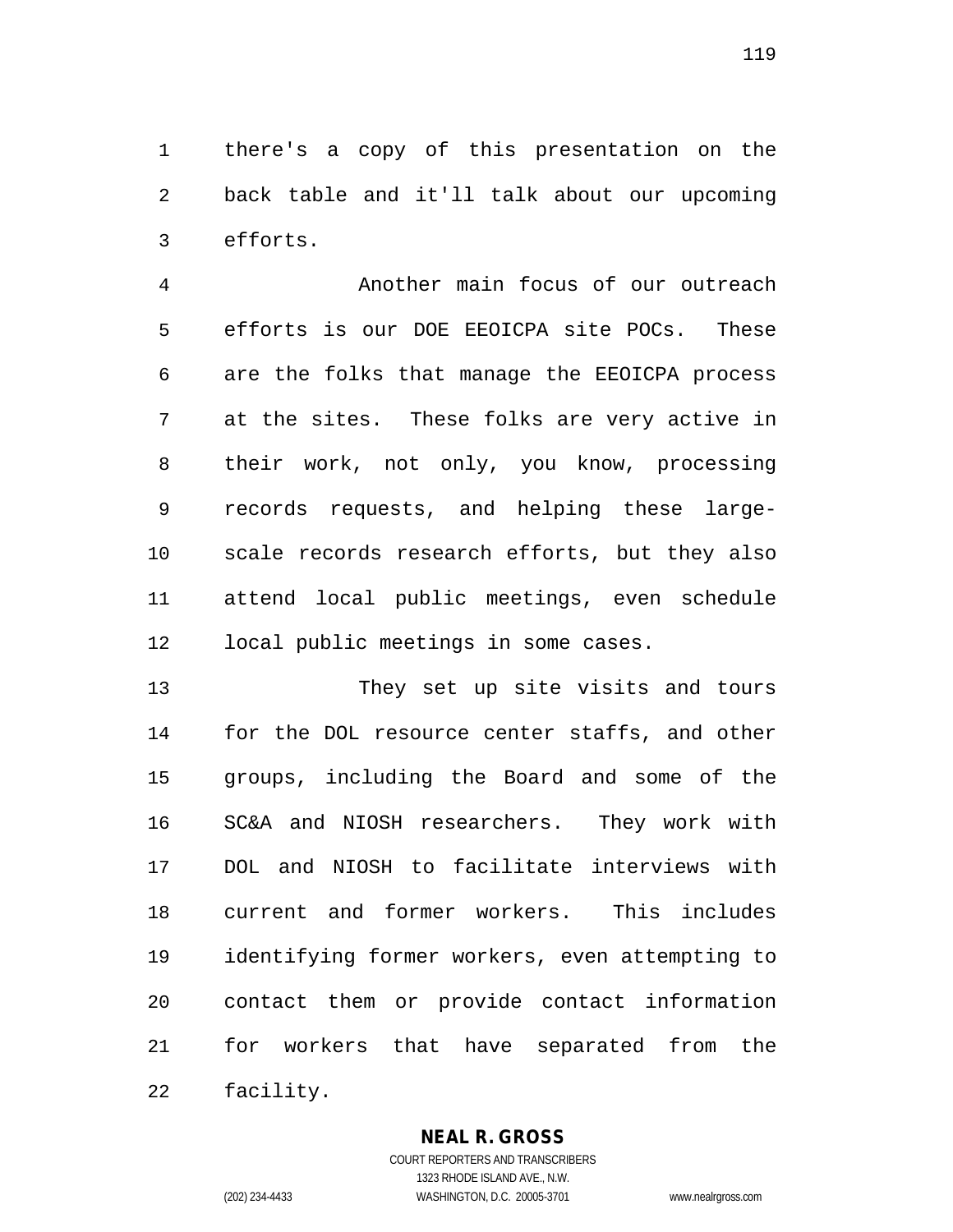And they also provide site experts, when needed, to participate and contribute to the Advisory Board Working Group and conference calls.

 They are an on-site source of EEOICPA information workers, they often speak with workers, and in fact are sometimes a primary source, if the worker is aware of them or knows them in their daily work existence. So many times, they may go to our site EEOICPA personnel before going to the DOL resource center, which, you know, is not always the correct way to go. Sometimes we refer them to a resource center but we will do everything we can to help them and provide them with the information they're looking for.

 I just wanted to mention the Former Worker Medical Screening Program, for those of you who may be here, that know people, or you yourself may be eligible for this program. The mission of the program is to identify and notify former workers at risk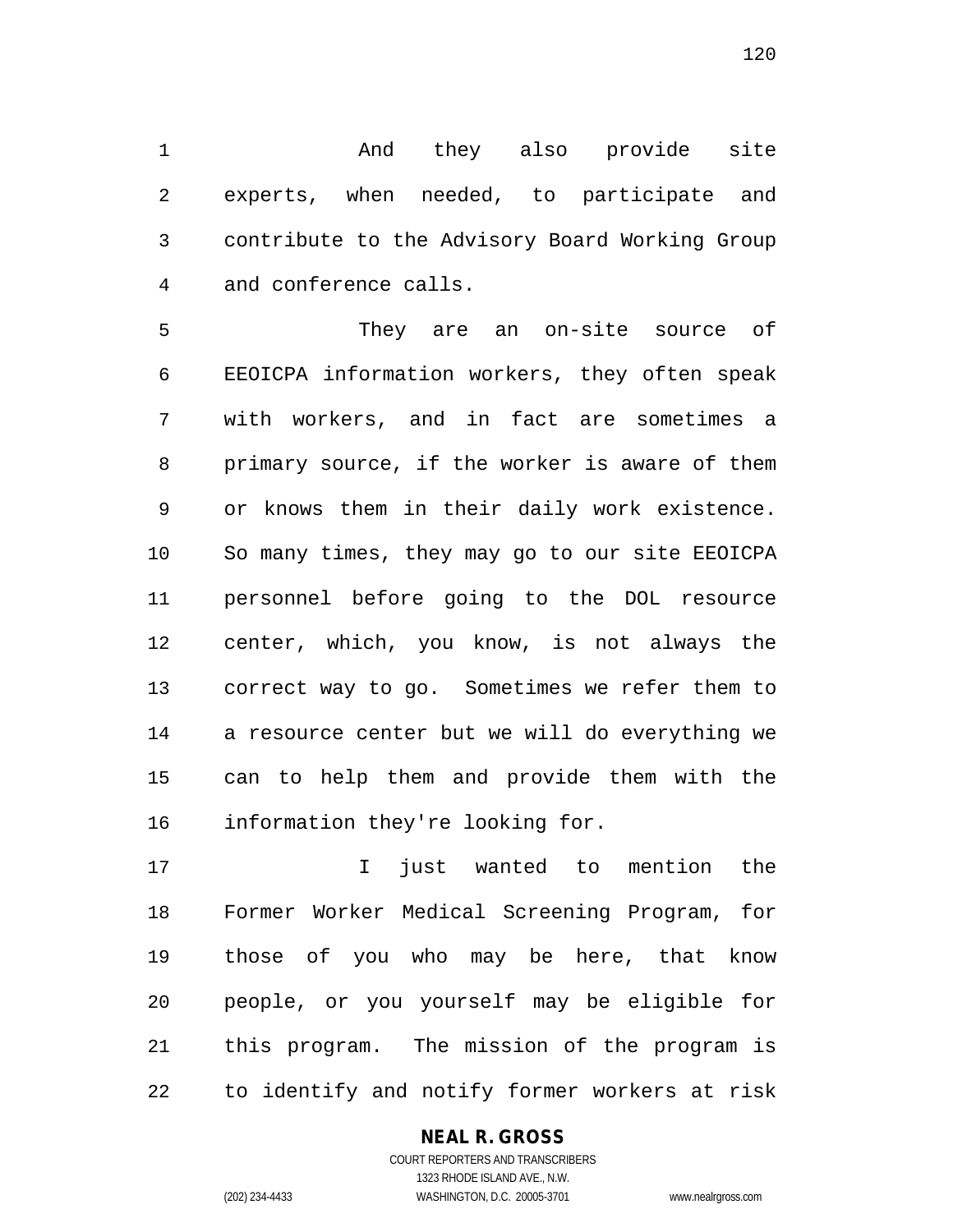for occupational disease and offer them medical screening that can eventually lead to treatment.

 The program now serves all former workers from all DOE sites and locations close to their residence, and that's actually, there are certain on-site facilities, or, you know, we have certain contractors that are set up close to large, major DOE facilities. But we also have a National Supplemental Screening Program that can arrange for a screening at any location throughout the U.S.

 So more information can be found at that link. The local screening programs for Livermore and Berkeley and Sandia Livermore, I don't know how truly local they are, it's up in the Bay Area, but the screening program for that area is Boston University and UC-San Francisco. The principal investigator is Dr. Lew Pepper and there's a contact number there.

Dr. Pepper will also begin

**NEAL R. GROSS** COURT REPORTERS AND TRANSCRIBERS 1323 RHODE ISLAND AVE., N.W.

(202) 234-4433 WASHINGTON, D.C. 20005-3701 www.nealrgross.com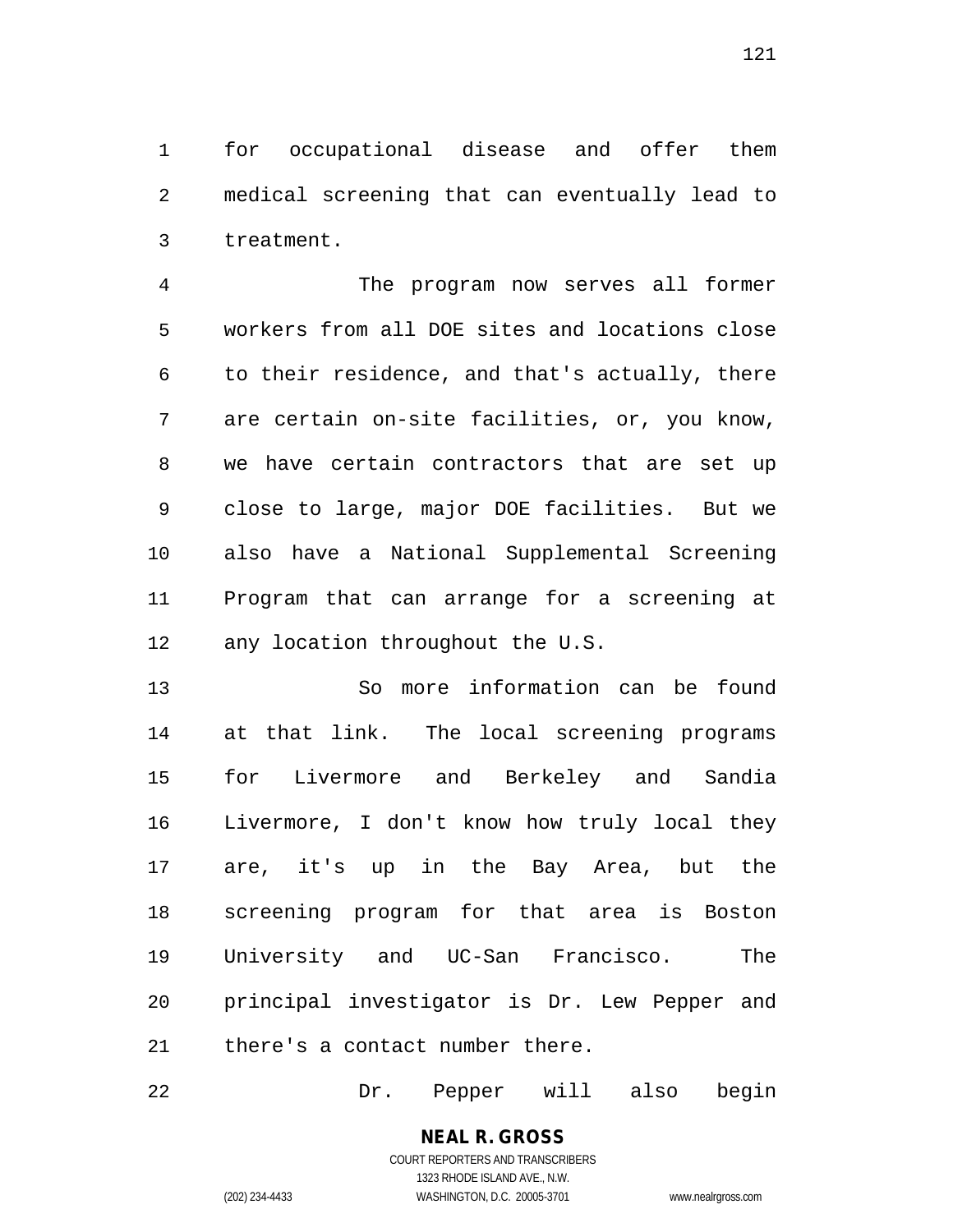screening former workers from ETEC, or the Santa Susana Field Lab as of October 2010. So they're already taking steps to set up their operation here, and contract with local medical providers, and such, but they're not planning to start until October.

 So currently, screening is conducted by the National Supplemental Screening Program. The principal investigator is Dr. Donna Cragle and the local outreach number is listed there. And that is all I have. So questions?

 CHAIRMAN MELIUS: Thank you. Brad.

 MEMBER CLAWSON: Yes, Greg, I'd like to personally thank you. I know you're working on my tour. I know that the sites, some of the sites that I have are quite difficult to be able to deal with, and they have a lot of national security issues, and so forth. So I know that it is a difficult

issue.

### **NEAL R. GROSS**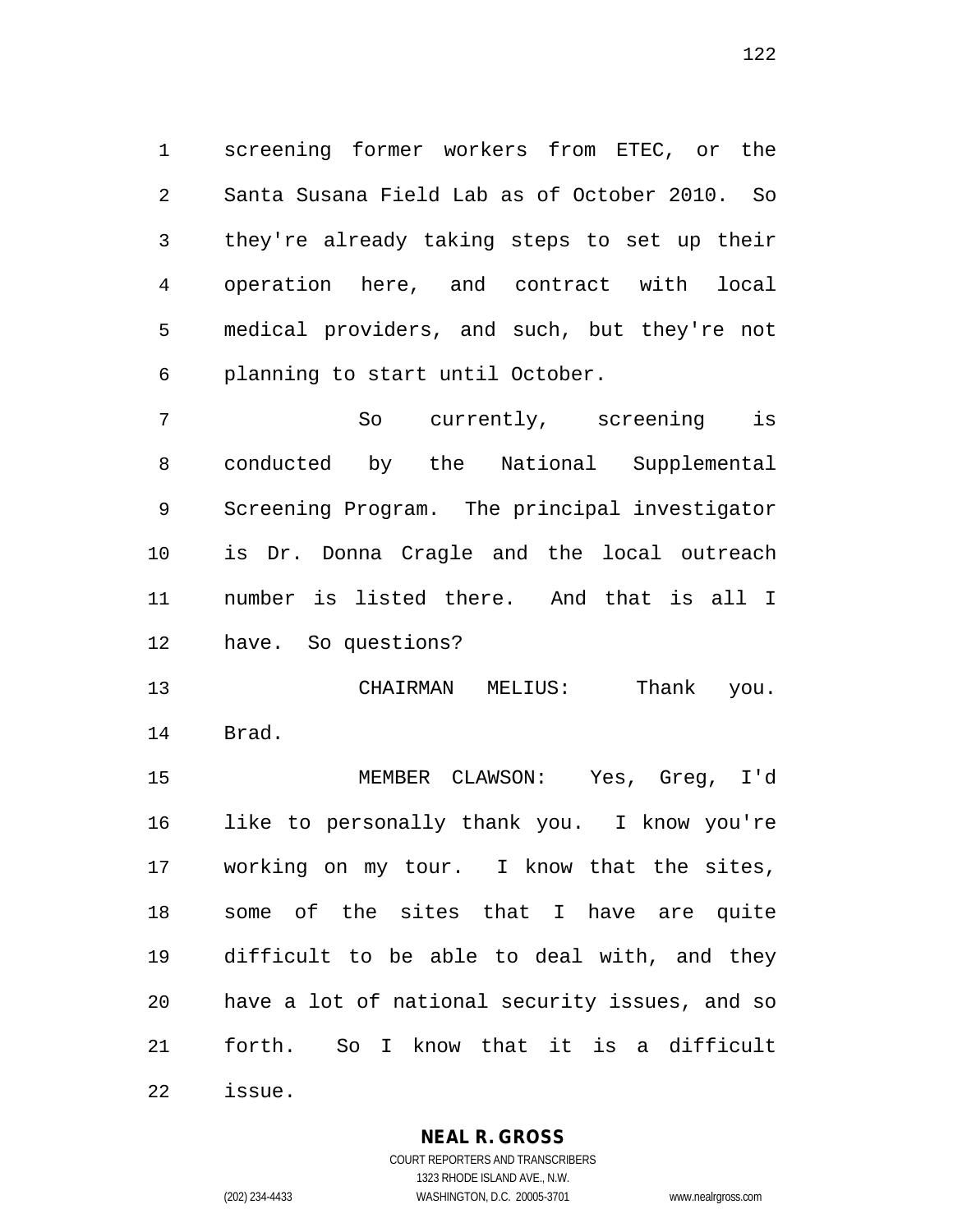But one thing that I would like to be able to ask you is, at these sites, when we have documents pulled, and they're of a classified nature, and so forth, is there any way, at that site, that we can have them held, say, in a box for us, or something like that, so that we're not trying to re-pull these every time, because that creates a problem for NIOSH and also for SC&A.

 MR. LEWIS: To the specific question, I'm not, I can't absolutely commit that we can hold these documents, especially given the different sites and their requirements. I do think that's a reasonable request, though. I'm sure that we can honor that in certain places, and hopefully we can come to an arrangement where we can make sure the documents you need will be available. If we need to re-pull them, we can do that. We'll just have to make sure that we have a list or know exactly what documents they are, so we can make sure that they're available,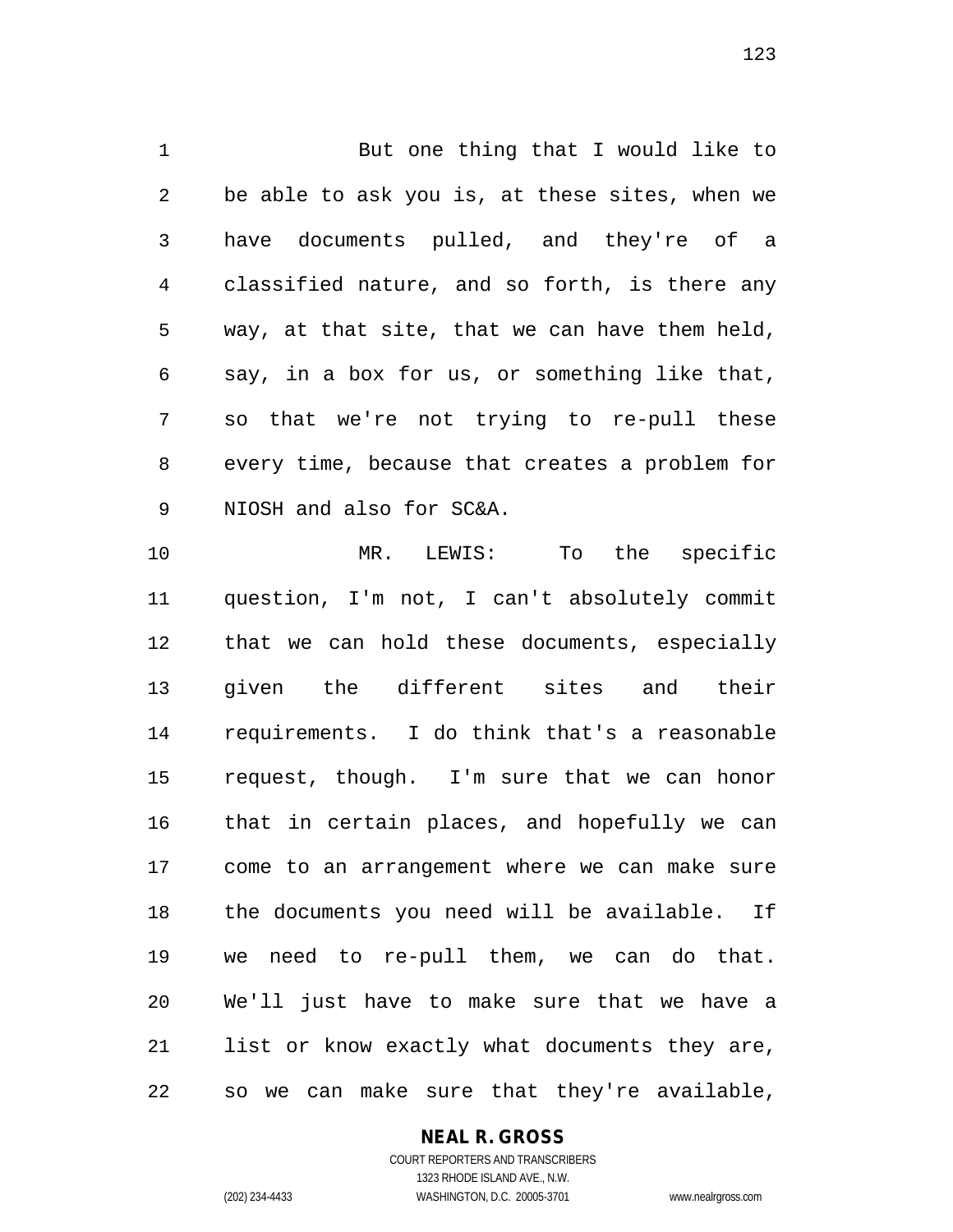you know, when you're on site.

 MEMBER CLAWSON: With the data capture plan, you heard of my issues with that earlier, and I guess I wanted to see what your feelings are on -- what you've seen from your side, because I know that all of us are dealing with different issues. And I'm just wondering what your feelings -- if you have anything to say, or -- MR. LEWIS: I mean, first, I would say we do appreciate, you know, having data capture plans. We've requested them some time ago and I think we've made great progress. So on our end, it really helps, when we have a clearly defined set of information and goals for each visit, and, you know, the SEC effort, as a whole, at least to the extent that you can do so at any given time. I realize these plans build upon themselves as you discover more information. We have found that there has been

a bit of a disparity between certain sites.

#### **NEAL R. GROSS**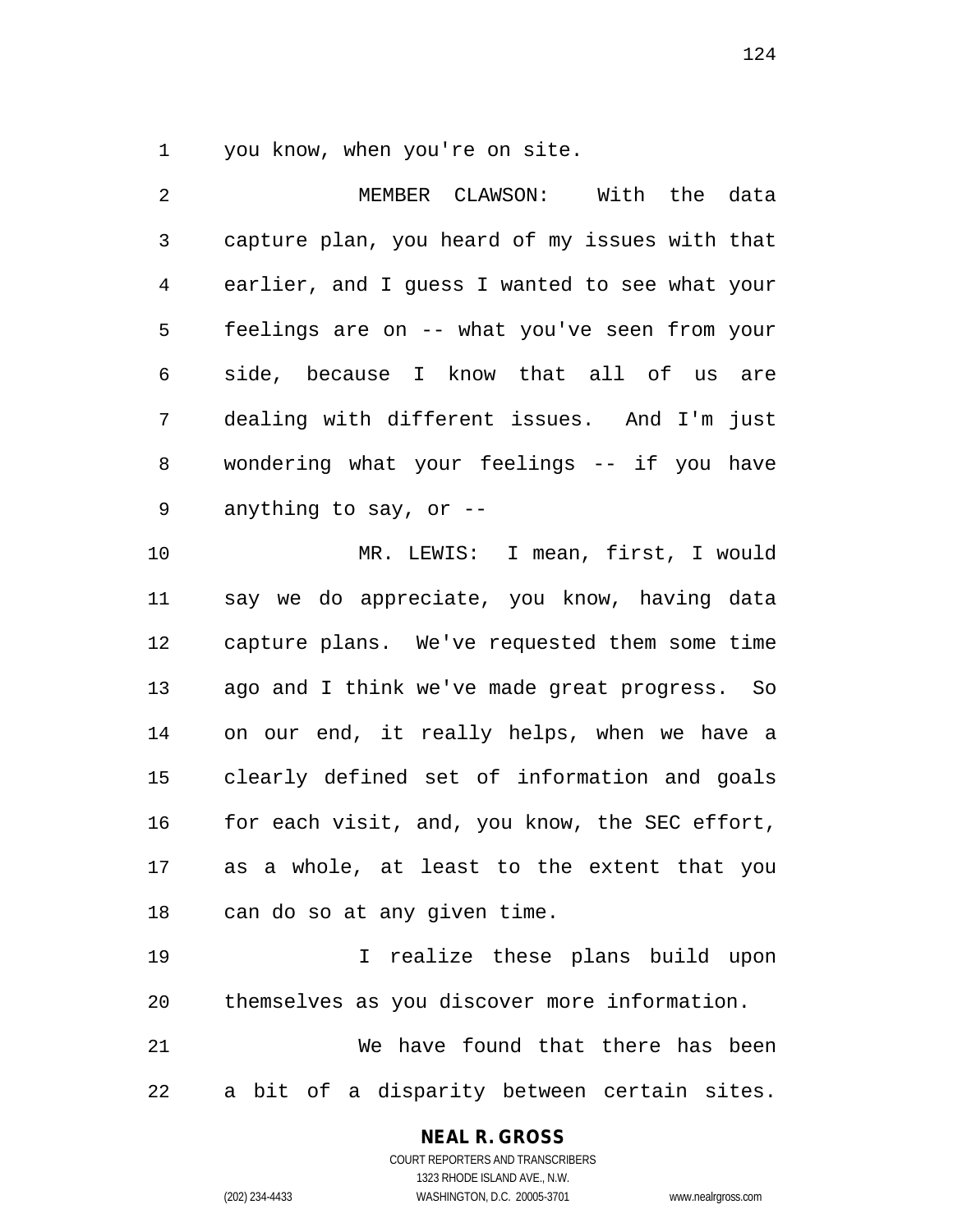Some data capture plans are more extensive than others. The better the plan is, the more it helps us. So any efforts that, you know, both NIOSH and the SC&A group can make to make these plans as complete as possible, is certainly appreciated by DOE.

 It not only helps us prepare for visits and make sure that the visit is productive as possible, but it also helps down the line, when either the same group, or another group of researchers, whether that be SC&A or NIOSH, comes in on the back end. They'll be able to know what was requested, what was reviewed, what was pulled and what was copied, so we'll make sure not to duplicate effort and we'll also be able to pull, you know, certain sets of documents, if one group wants to, you know, review a certain set of information again, or in a more comprehensive manner.

 MEMBER CLAWSON: And I appreciate that. You know, you were talking to us about

### **NEAL R. GROSS**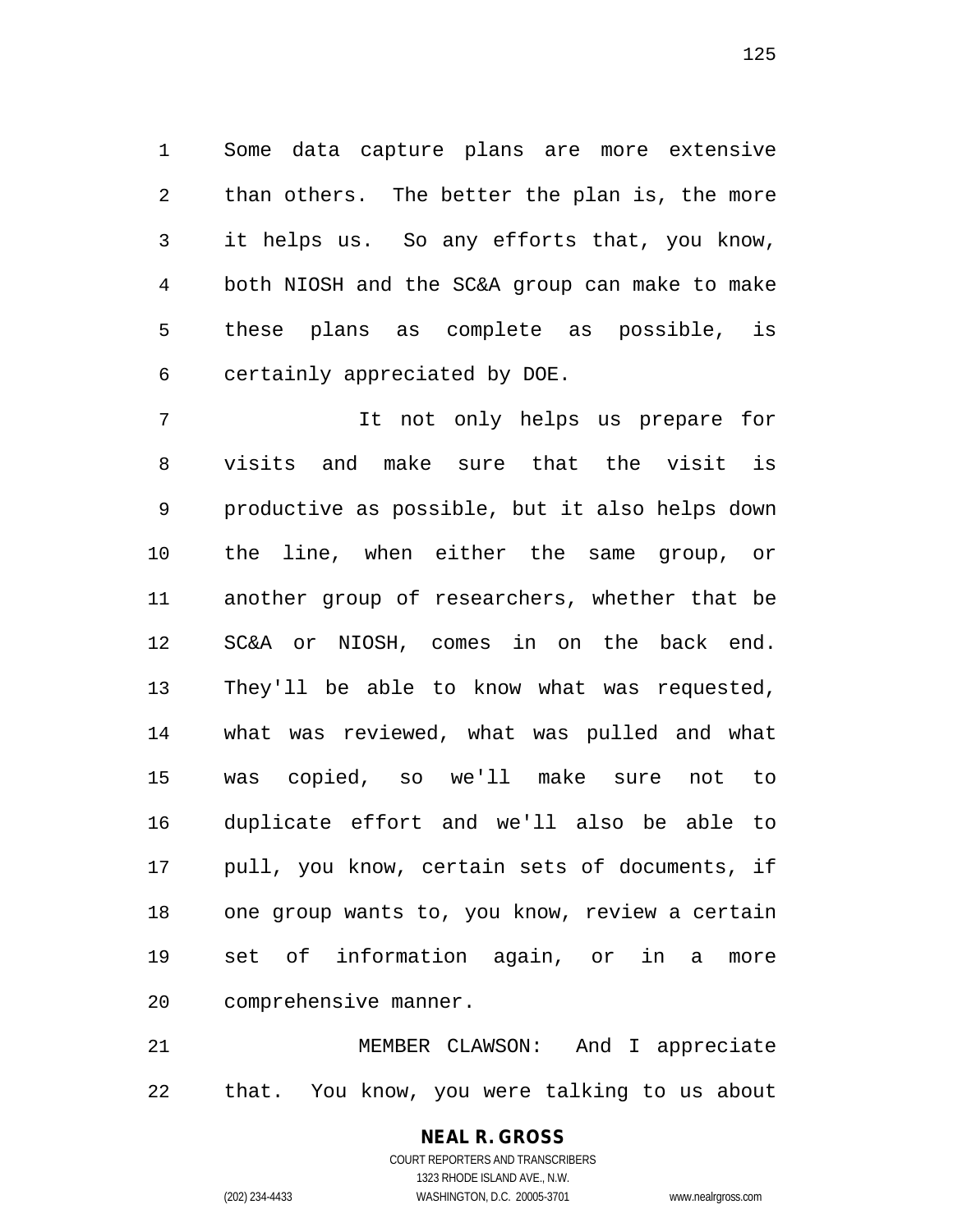document turnaround and you were shooting for the eighth day, and I just want you to know that it was six months for worker interview notes that we've had from Pantex and we're still waiting for them.

 MEMBER CLAWSON: And Greg, I'll tell you why this is important. Because we're held up at a standstill.

MR. LEWIS: You know --

 MR. LEWIS: You know, and I should have clarified my comments while I was doing the presentation. But that two to eight working days is accurate, but it's with respect to headquarters reviews, and typically at headquarters we review final documents, or certain documents where the site is having issues of problems reviewing it. So it's somewhat of a smaller subset that comes to headquarters for review.

 And we have really worked on that process over the last year. We have it down to about two to eight days, and, you know,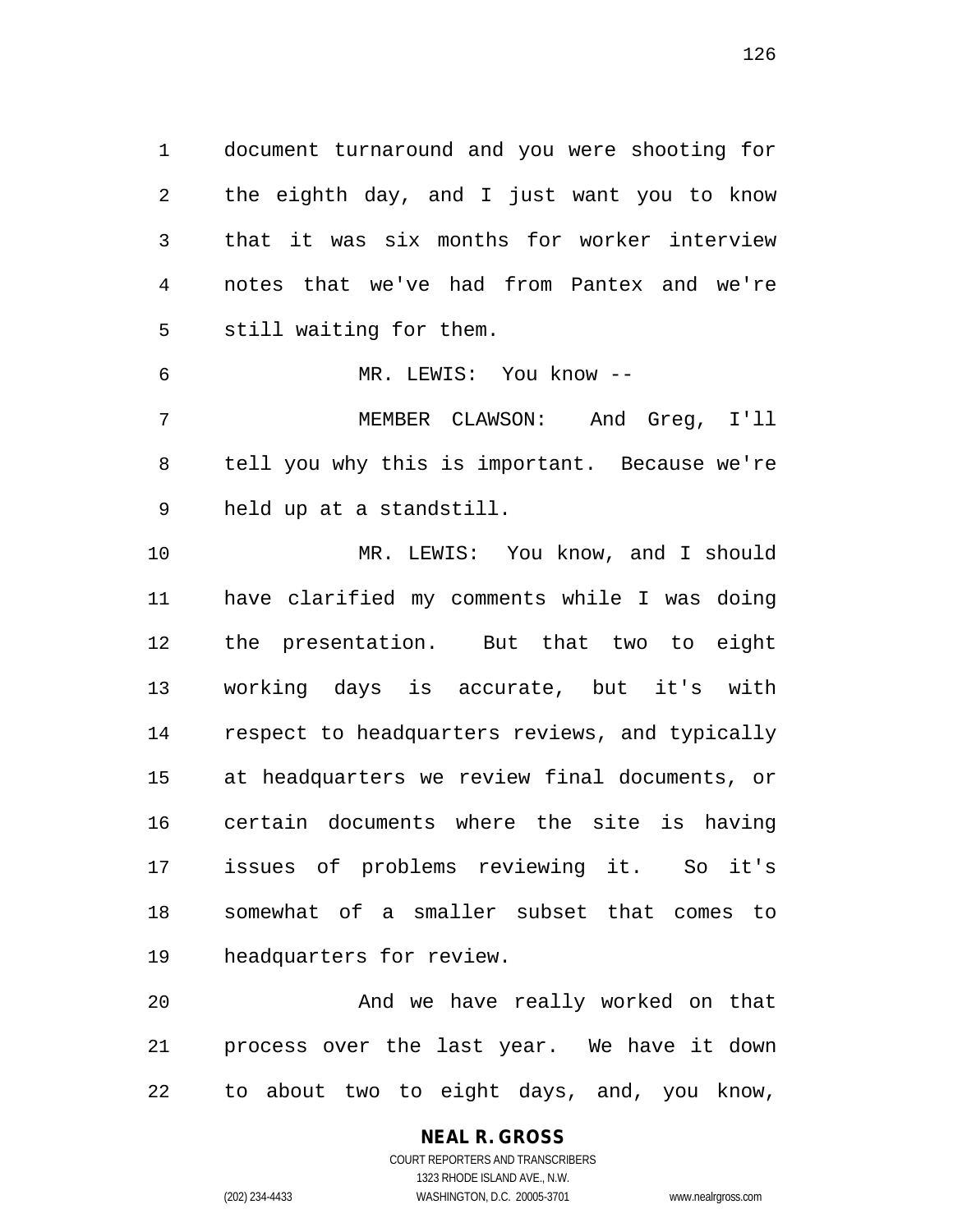we're very confident in that process.

| $\overline{2}$ | But at the sites, it's a little                |
|----------------|------------------------------------------------|
| $\mathfrak{Z}$ | bit trickier in terms of document reviews and  |
| 4              | we realize that's something that we need to    |
| 5              | work on and continue to work on.               |
| $\epsilon$     | Certain sites, especially the                  |
| 7              | larger sites with larger SEC research          |
| 8              | projects, such as Savannah River and Hanford,  |
| 9              | we've come up with Comprehensive Plans on how  |
| 10             | we're going to review information.             |
| 11             | I mean, we've reviewed thousands               |
| 12             | of pages, hundreds of documents, and these     |
| 13             | aren't, you know, final reports, that may be   |
| 14             | 20 to 80 pages. I mean, these can be 300, 400  |
| 15             | page documents. So it creates quite a          |
| 16             | challenge out at the site.                     |
| 17             | For some of the sites, you know,               |
| 18             | where we've had a large amount in front of us, |
| 19             | we've come up with a Comprehensive Plan, hired |
| 20             | additional staff or subcontractors to do it,   |
| 21             | and we made sure to do it in a reasonable time |
| 22             | Some of the sites with smaller-scale<br>frame. |

### **NEAL R. GROSS**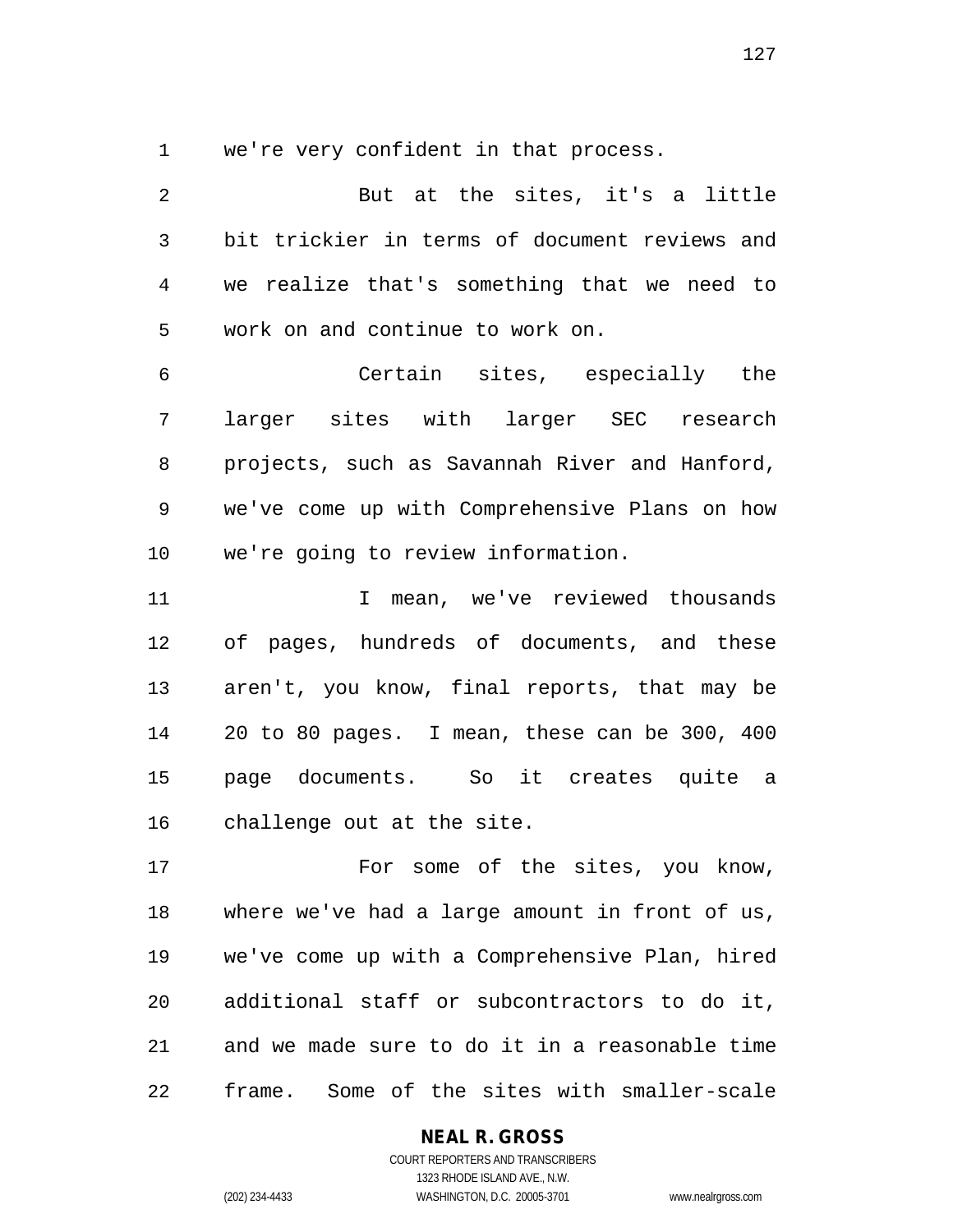requests, the response time has varied, and that's certainly something that we need to focus on and we will be working on cause that's, you know, as I said, the headquarters process is -- you know, we feel very confident and we're working with the field sites to improve, you know, some of their process.

 MEMBER CLAWSON: And I understand that. And one of the things about these worker interview notes that are critical is once they've passed that, we have to be able to take them back to the interviewees and establish, to make sure that what they said was correct and that they agree with.

 And we have many of the petitioners, many of the people, so forth, are still wondering -- they think their notes have been lost and so forth. So this is a critical thing.

 But I'd also like to thank you for taking us to DOE with the classification officer back there, because that made our

# **NEAL R. GROSS**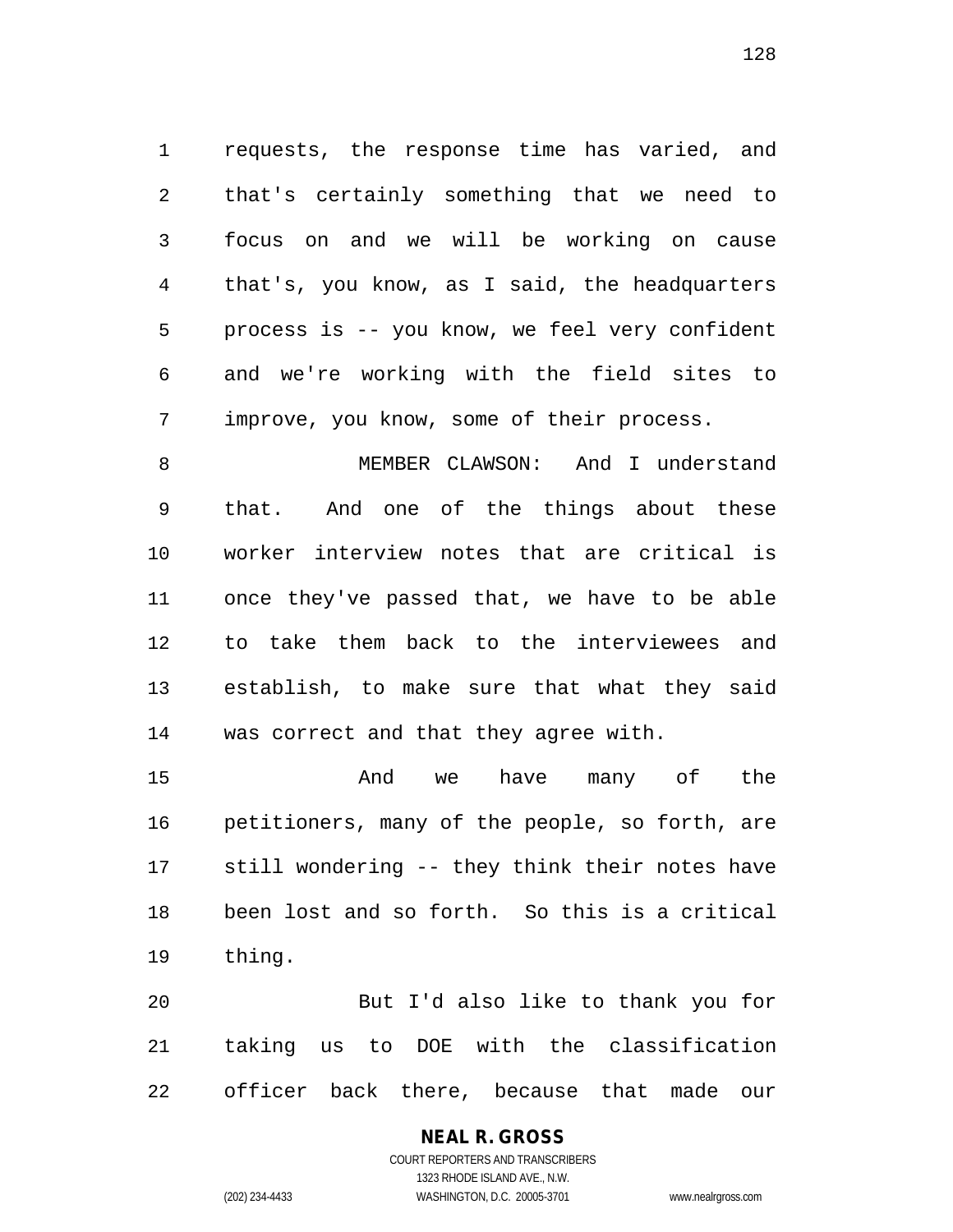ability out at Pantex a lot easier to be able to deal with, and it also gives Pantex a point of contact that they can, when they have questions, and I think that was a very good thought. But I just -- this issue at these sites, I hope that -- I hope we keep pressing forward with the tour and I hope we can work on the document return, and also with the request on this. Thank you.

CHAIRMAN MELIUS: Dr. Ziemer.

11 MEMBER ZIEMER: Thank you, Greg. I certainly want to acknowledge the excellent work DOE's done, particularly in the past couple years under Mr. Podonsky and Dr. Worthington, and we really appreciate that.

 I wanted to note for the record one thing that you didn't mention, but sometimes the agencies, they're almost too modest. On January 21st, the DOE folks helped facilitate a meeting that had been requested by the Alliance of Nuclear Workers Advocacy Group, or ANWAG, and that meeting took place

#### **NEAL R. GROSS**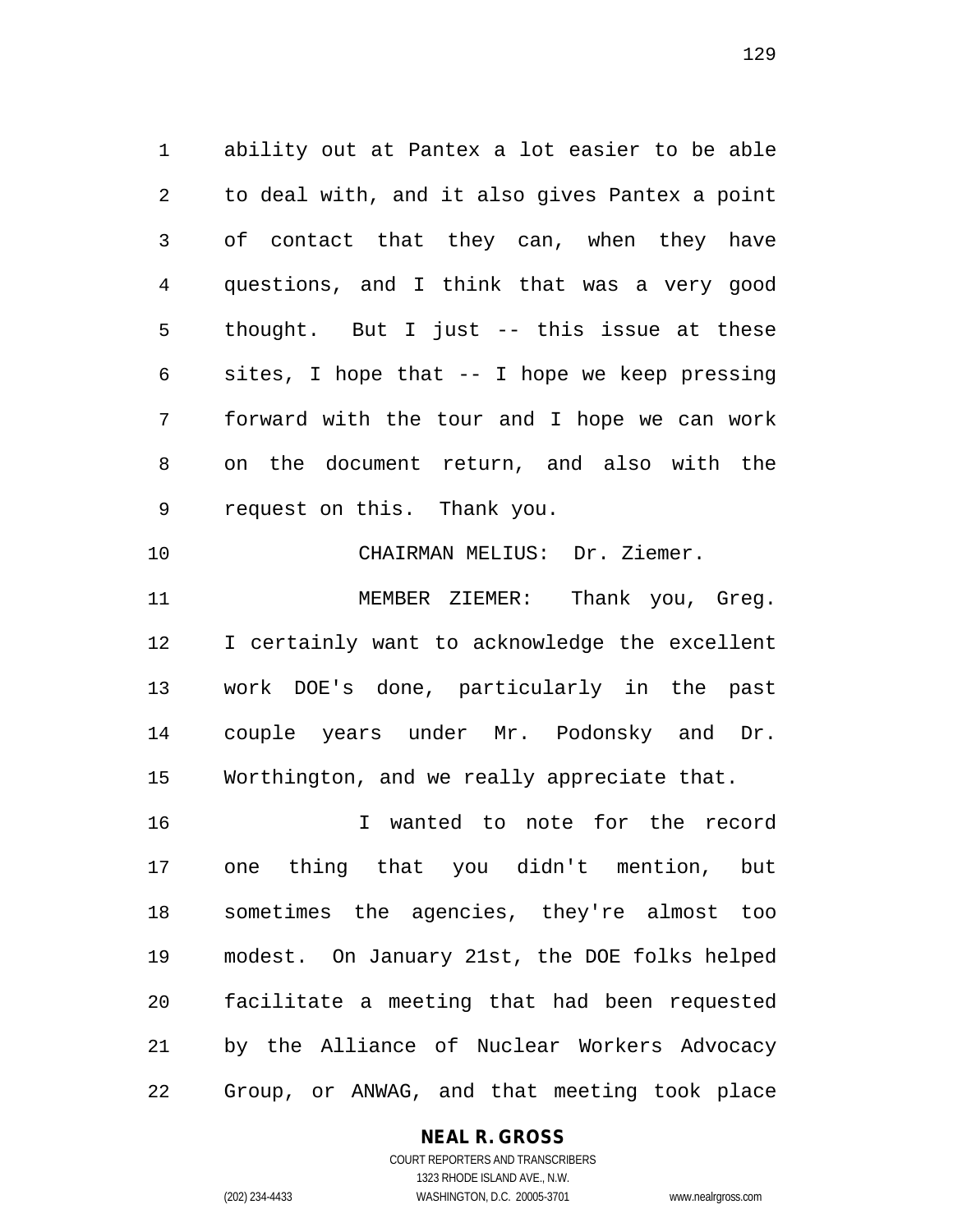at DOE. The Department of Labor was in attendance, NIOSH, of course DOE itself, and the ANWAG people. I was there on behalf of the Board, and a number of our Board Members were there by phone lines.

 But I think just for the record, we want to acknowledge the efforts that DOE went through to simply facilitate a meeting of that type, which was unusual. So we thank you for that as well.

 MR. LEWIS: And thank you for mentioning that, Dr. Ziemer. I would like to express our appreciation for ANWAG and NIOSH and DOL for participating. We think we had a good discussion and came out with some positive action items. So we really appreciate the opportunity to talk with the various groups.

 CHAIRMAN MELIUS: I'd also like to thank DOE for your memo on retaliation and issues. I actually had agreed to speak at a meeting in Nashville with Glenn, so I could

### **NEAL R. GROSS** COURT REPORTERS AND TRANSCRIBERS

(202) 234-4433 WASHINGTON, D.C. 20005-3701 www.nealrgross.com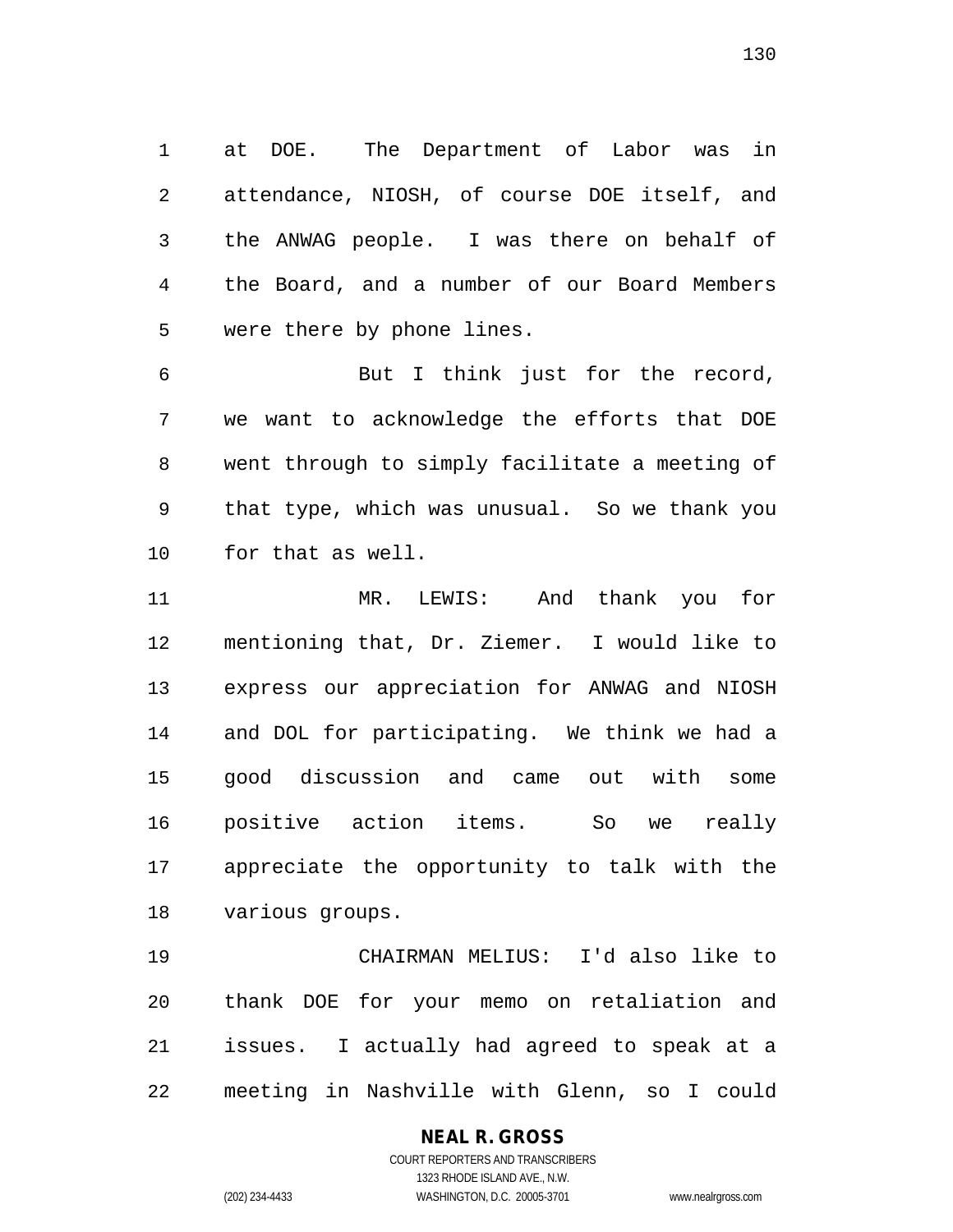remind him of his commitment to do this. Now I will see whether I will go to Nashville for that meeting. But I do appreciate, again, I think it's very helpful to have that kind of a piece of paper for the workers there. Given sensitivities and past problems at these sites, I think it will provide, you know, some reassurance about, you know, retaliation. So I really do thank you for doing that. We expect it to take some time within your bureaucracy. So I actually don't think you did too bad. I just wanted to assure it was going to get done. But it did. So anyway, thank you, and thank Glenn for getting that done.

 I want to follow up on Brad's concerns, though, with Pantex, and I've spoken about this before at meetings.

19 19 I get very concerned, when we have a site like Pantex, which is a very sensitive site in terms of classification, and so forth, how we're going to be able to deal with that

### **NEAL R. GROSS**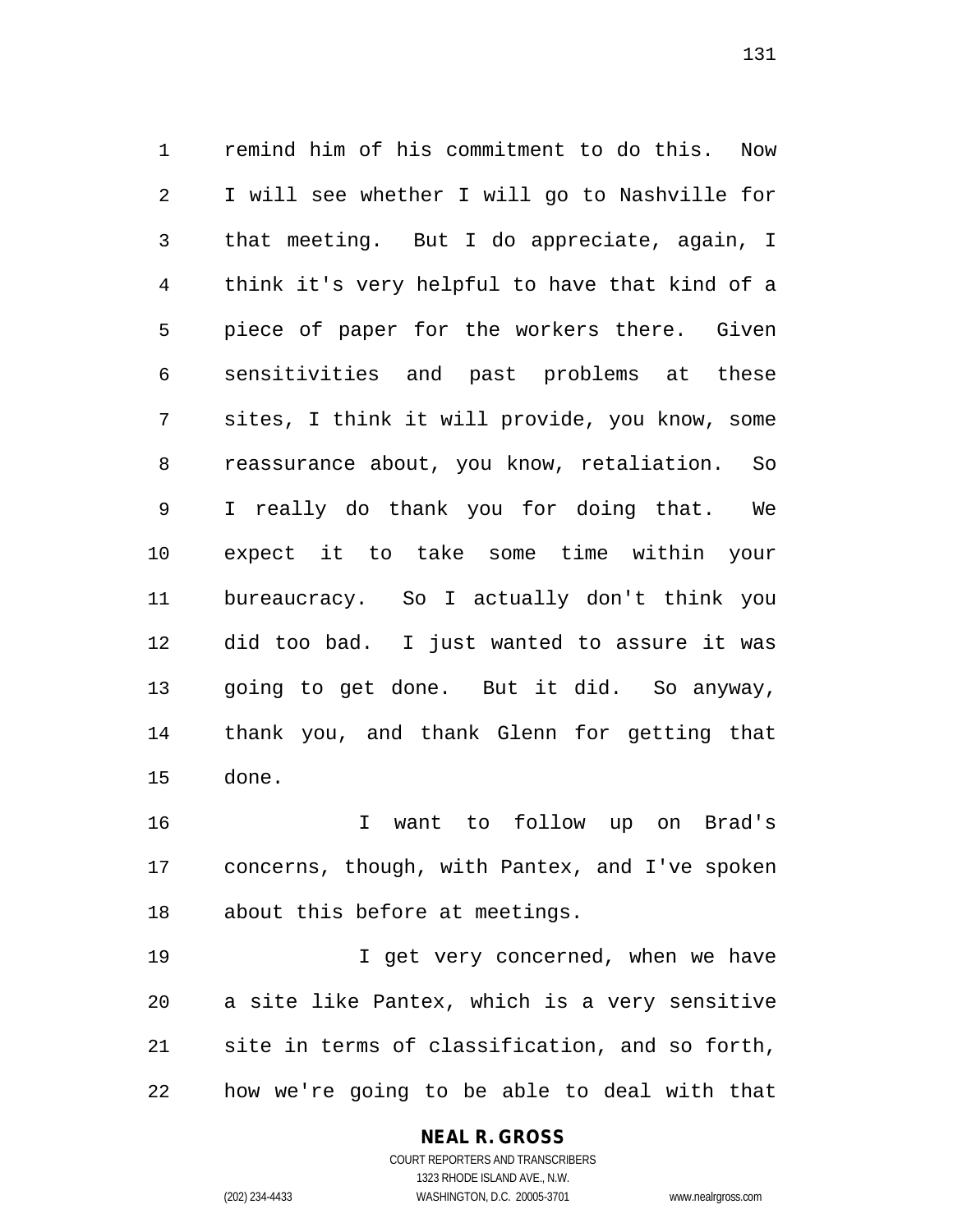in a timely and fair fashion to the petitioners, if it's taking six months to clear worker interview information, to be able -- I mean, which seems to me to be a relatively straightforward type document.

 I don't know the details of what were in these interviews, or anything, obviously, but I really think we either need to put adequate resources in there -- I'm glad that NIOSH is developing a plan to deal with the classification issue in terms of the program. But hearing dates like, you know, six months to clear -- over six months, really, cause we still don't even know when we're going to get them back. I get very concerned, and that really is not fair to the petitioners, or our ability to address these requests in a timely fashion.

 So I would hope that to the extent, if it's a resource issue, that we, you know, try to address that from the DOE level.

22 1f it's an issue of the nature of

**NEAL R. GROSS** COURT REPORTERS AND TRANSCRIBERS

1323 RHODE ISLAND AVE., N.W.

(202) 234-4433 WASHINGTON, D.C. 20005-3701 www.nealrgross.com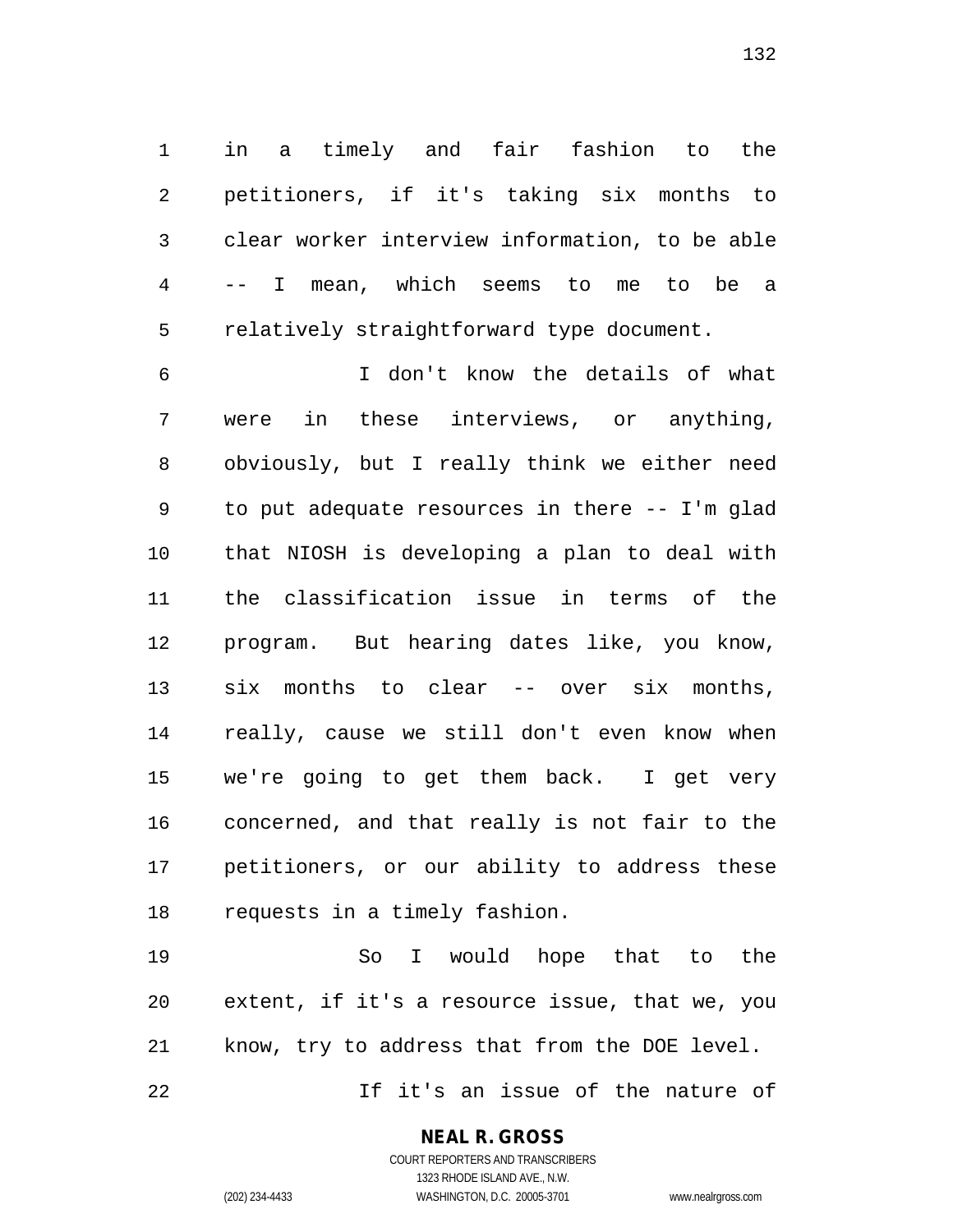the information, those interviews, then I think we need to rethink again how we're going to approach these particular sites where, again, so much sensitivity about classification and whether it's appropriate to move forward in the way we're trying to move forward at that site. So I just pass that along.

 MR. LEWIS: Yes, and I appreciate your concerns. I'm not familiar with the exact nature of this request, or, you know, what the issue is. I do believe, in working with them in the past, there was some confusion on what was requested, or, you know, how it was supposed to be provided. Again, I don't know the details but I believe there was some confusion on that end of it.

 And one thing I do want to mention, I believe, in talking with SC&A, they are going to be coming up with some kind of tracking system for the requests made to the field, which actually we appreciate, and I

### **NEAL R. GROSS**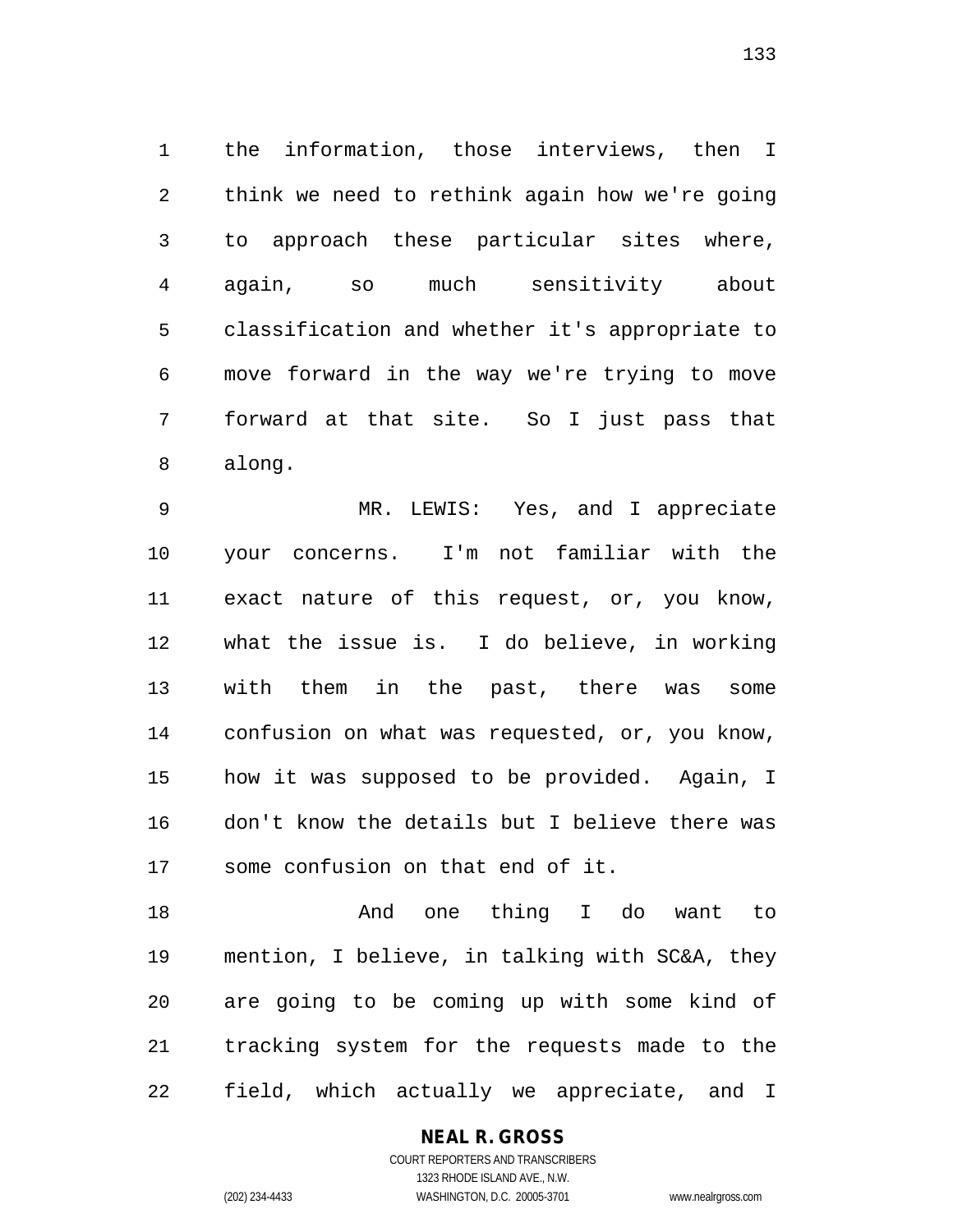believe that will help them as well as us, you know, make sure that, you know, we know what has been submitted, and when, so we can follow up in a timely manner. So we are continuing to work to improve our process, and we think that that may be, you know, one thing that will assist both us and SC&A in our efforts. CHAIRMAN MELIUS: Okay. Thank you. Any more questions for DOE? (No response.) CHAIRMAN MELIUS: If not, we will break for lunch. We will return at 1:30. And

 this afternoon we're dealing with a number of petitions and possibly petitioners, so we're going to try to keep pretty tight to that schedule, at least in terms of when we start some of the presentations, and so forth.

 So be back here promptly at 1:30 and note that we will need to follow through, and then we also have a public comment period at the end of the day.

So do you want to give the usual

**NEAL R. GROSS** COURT REPORTERS AND TRANSCRIBERS 1323 RHODE ISLAND AVE., N.W.

(202) 234-4433 WASHINGTON, D.C. 20005-3701 www.nealrgross.com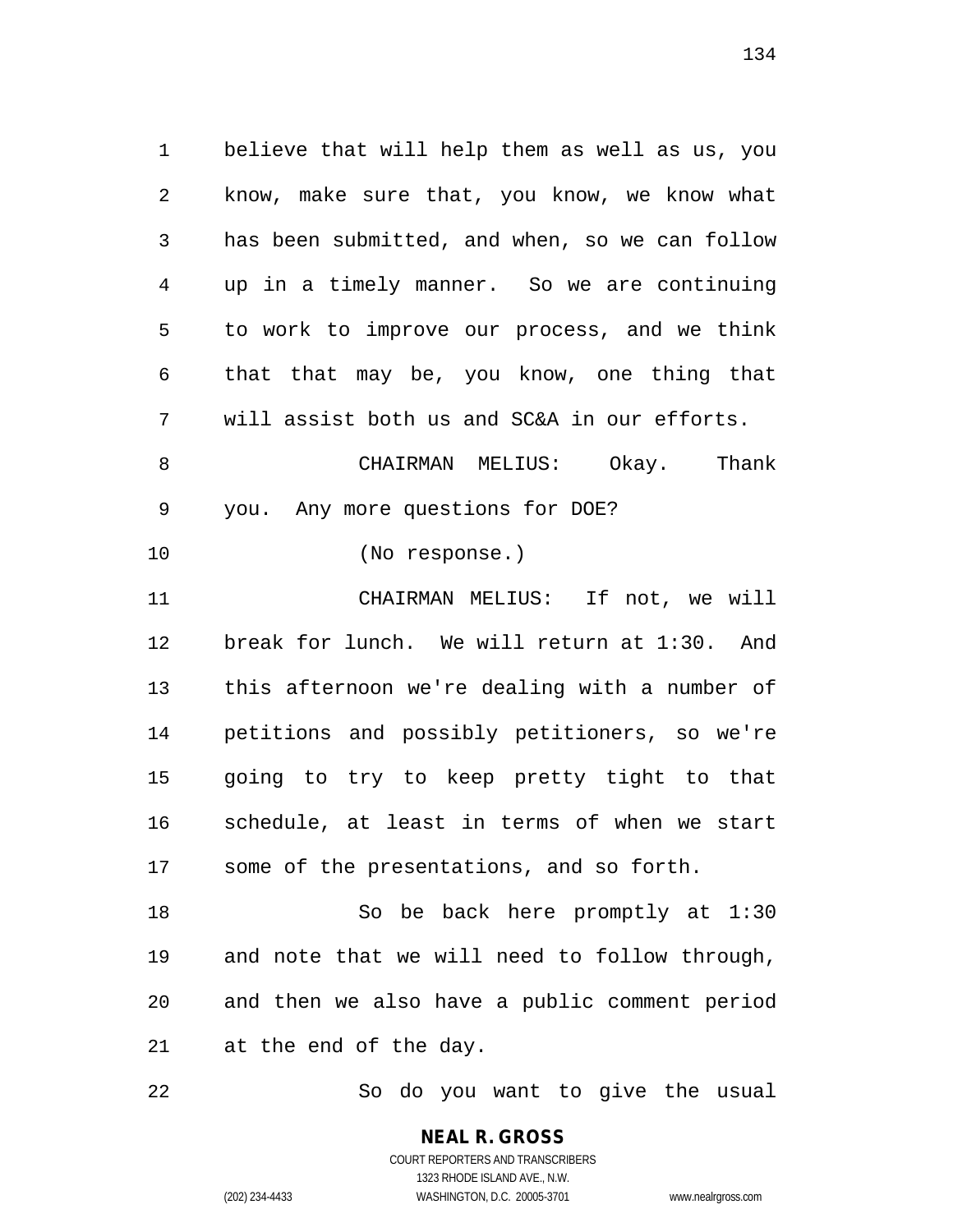reminder, Ted.

| 2            | MR. KATZ: Well, so I'll give the                 |
|--------------|--------------------------------------------------|
| $\mathsf{3}$ | reminder for public comment, just in advance     |
| 4            | of it, but that's at $4:30$ , begins at $4:30$ . |
| 5            | CHAIRMAN MELIUS: And people need                 |
| 6            | to sign up.                                      |
| 7            | MR. KATZ: And just for people on                 |
| 8            | the phone to recognize too. For that public      |
| 9            | comment session, it will begin at 4:30 but it    |
| 10           | will end at 6:00, or when the public comments    |
| 11           | end. If the public comments end early, then      |
| 12           | the public comment session will end earlier.     |
| 13           | CHAIRMAN MELIUS: Okay. See you                   |
| 14           | all at $1:30$ .                                  |
| 15           | (Whereupon, the above-entitled                   |
| 16           | matter went off the record at 11:50 a.m. and     |
| 17           | resumed at $1:34$ p.m.)                          |
| 18           |                                                  |
| 19           |                                                  |
| 20           |                                                  |
| 21           |                                                  |
| 22           |                                                  |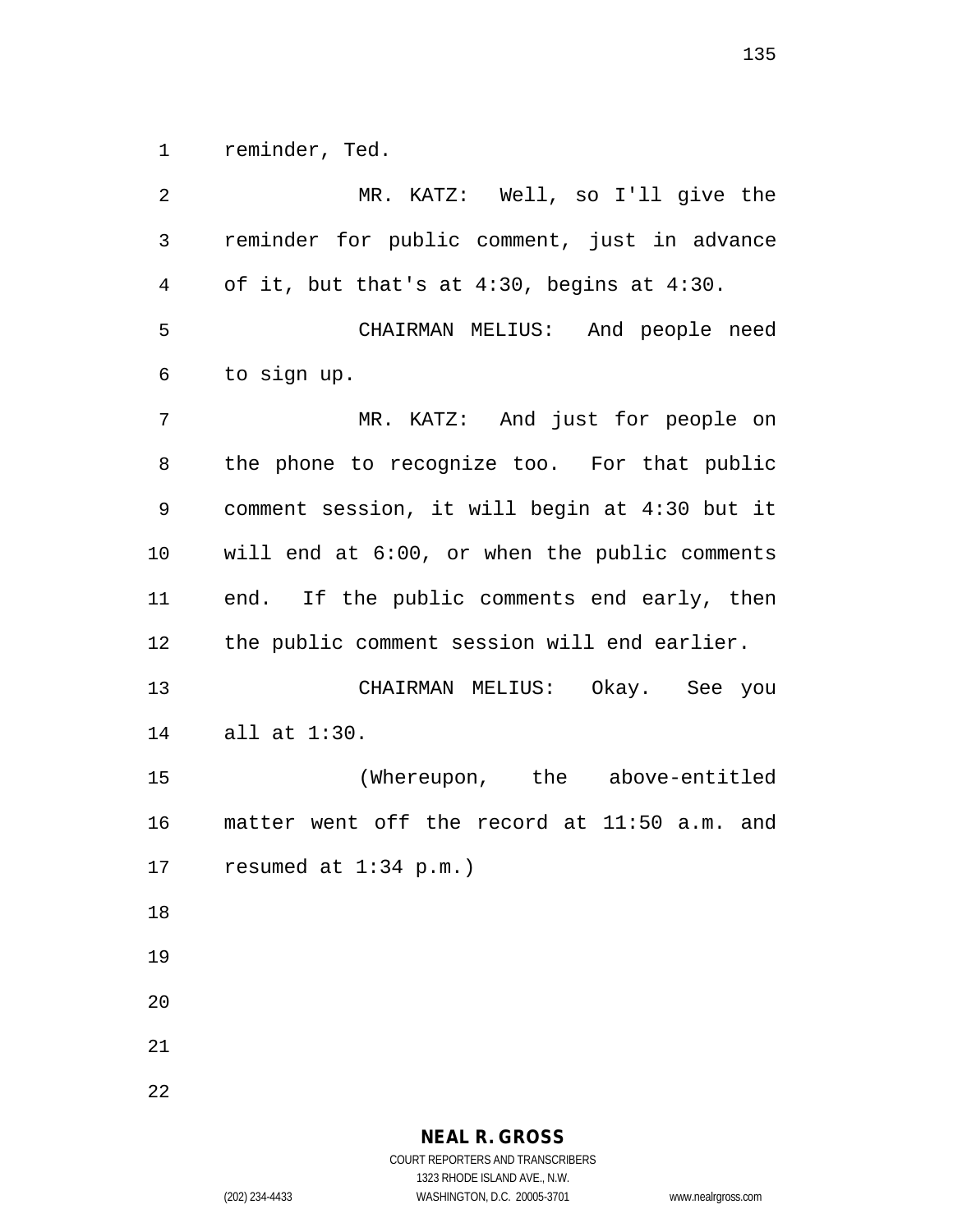A F T E R N O O N S E S S I O N  $(1:34 \text{ p.m.})$  MR. KATZ: Before we get started, we're going to begin with a session on the Santa Susana Field Laboratory, an SEC Petition, so I'd just like to ask at this point Board Member -- CHAIRMAN MELIUS: No, no, no. MR. KATZ: I'm sorry. CHAIRMAN MELIUS: I'm the Board Chair. Come on. At least I know what's on the agenda, Ted. Come on. MR. KATZ: Sorry. I got ahead of myself. CHAIRMAN MELIUS: Jim Neton. Get us on the right agenda here. 17 DR. NETON: Before I get started, it might be good to give the new Board Members a little background information on what this science update presentation is about. It's become somewhat of a regular presentation at the Board meetings, and it's really meant to

### **NEAL R. GROSS**

COURT REPORTERS AND TRANSCRIBERS 1323 RHODE ISLAND AVE., N.W. (202) 234-4433 WASHINGTON, D.C. 20005-3701 www.nealrgross.com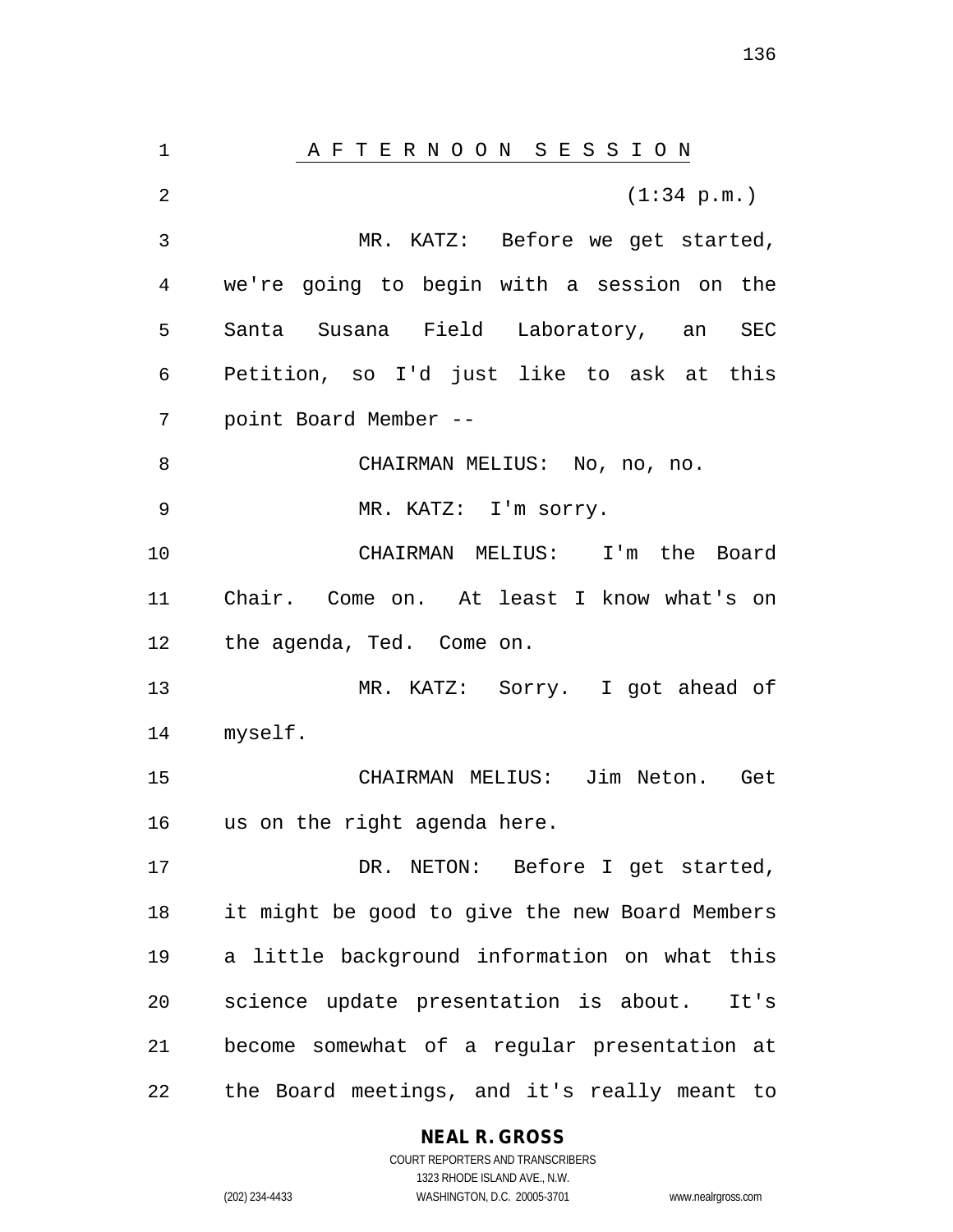be focused on issues that are somewhat overarching, not the specific, site-specific type analyses that we do for, you know, all these various 300 sites that we're doing research on. But over a period of like the last seven or eight years, a number of overarching issues have been identified, and from time to time, I update the Board on the status of where we are with those issues.

 At the October meeting, I'm going to present this slide again, which is even more than keeping a list. We have developed some science goals by fiscal year, and these represent the ones that we've selected to specifically target this fiscal year, to make sure that we keep our eye on them, they don't drop off the table, and we make some definitive progress.

 The ones that are listed here are the chronic lymphocytic leukemia model. We hope to propose that to the Secretary by the end of second quarter this fiscal year.

### **NEAL R. GROSS**

COURT REPORTERS AND TRANSCRIBERS 1323 RHODE ISLAND AVE., N.W. (202) 234-4433 WASHINGTON, D.C. 20005-3701 www.nealrgross.com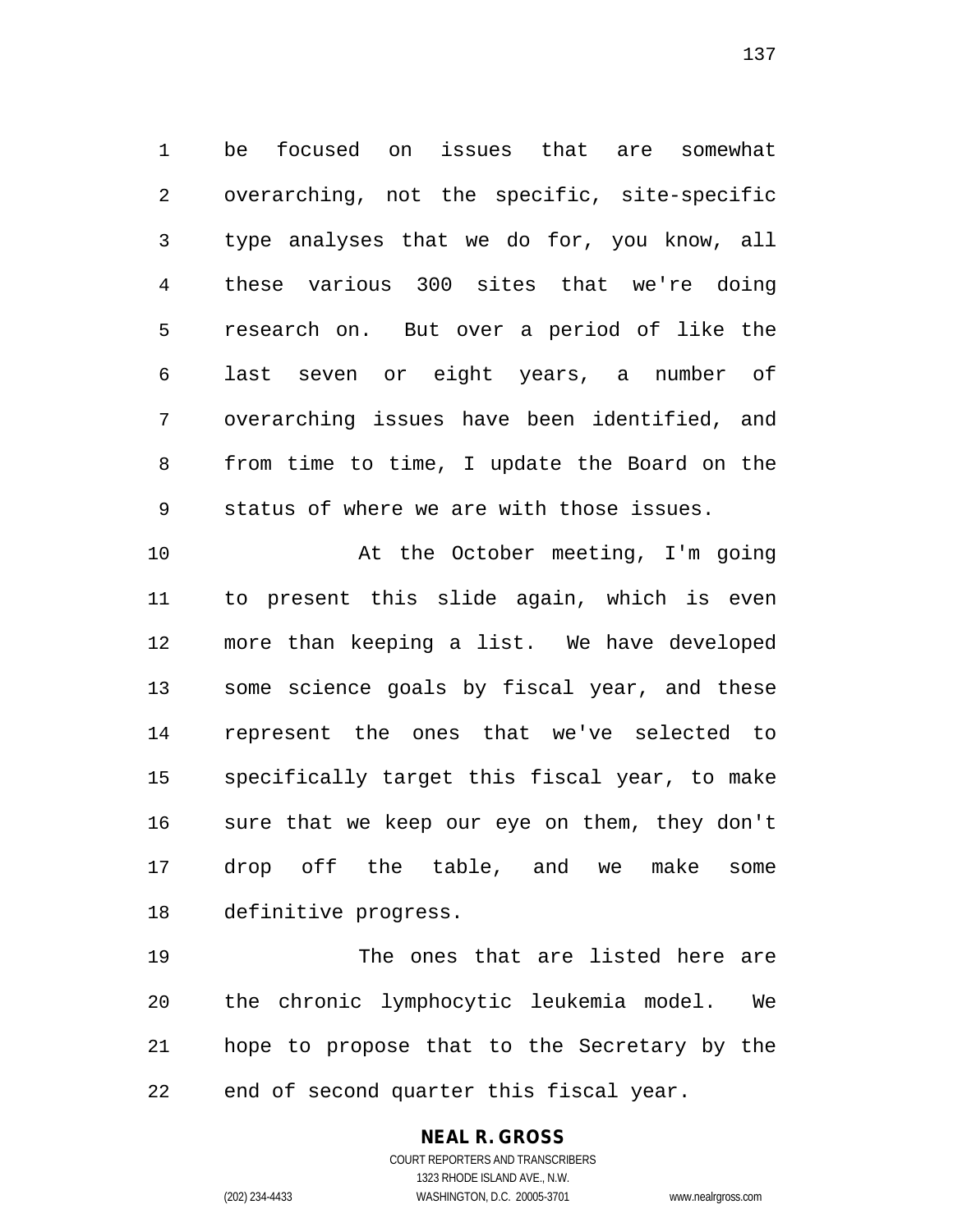This one, the second one's been on the agenda for quite some time now. But it's the issue, some formal NIOSH documentation on ingestion, oral-nasal breathing of thoriated welding rods. These are three scientific issues that were identified through the SC&A review, the Board's review process.

 We have come to a formal conclusion within NIOSH on our position on this, but as of yet, we have not formally documented that in what will most likely be a Technical Information Bulletin.

 The third bullet item here is to issue an OCAS-sponsored review paper on dose and dose-rate effectiveness factor. We've worked on this very hard with our, SENES Oak Ridge, our contractor that does most of our risk-modeling efforts, and, in fact, that review paper is undergoing scientific peer review at the current time.

21 And the fourth item is a published review paper on the radiogenicity of cancer as

### **NEAL R. GROSS**

COURT REPORTERS AND TRANSCRIBERS 1323 RHODE ISLAND AVE., N.W. (202) 234-4433 WASHINGTON, D.C. 20005-3701 www.nealrgross.com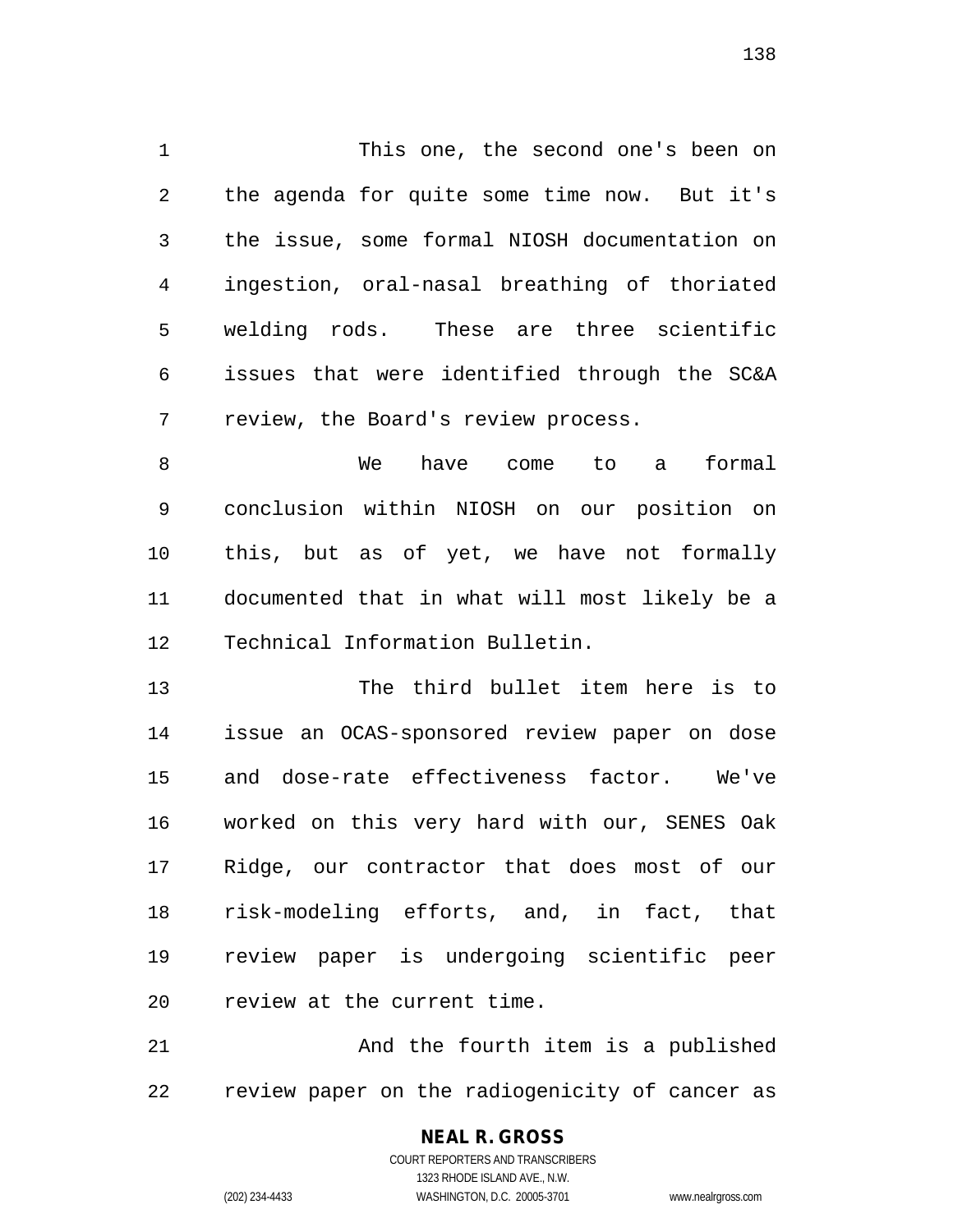it relates to compensation programs. This stems from an analysis that we did at the request of Congress, to evaluate the cancers, the nonpresumptive cancers, and make a recommendation as to which if any cancers that are not on the current list should be added.

 And I received confirmation that the report that we issued was finally received by the Senate Appropriations Committee in December. So that has made its way to Congress and is in their hands now.

 But what I'd like to talk about today are the two top issues, which is the chronic lymphocytic leukemia model and the documentation on ingestion.

 If you remember, the ingestion issue has been lingering for some time now, and one of the key issues had to do with how we would predict the amount of surface contamination available at a facility. In particular, this is relevant to atomic weapons employer facilities. Surface contamination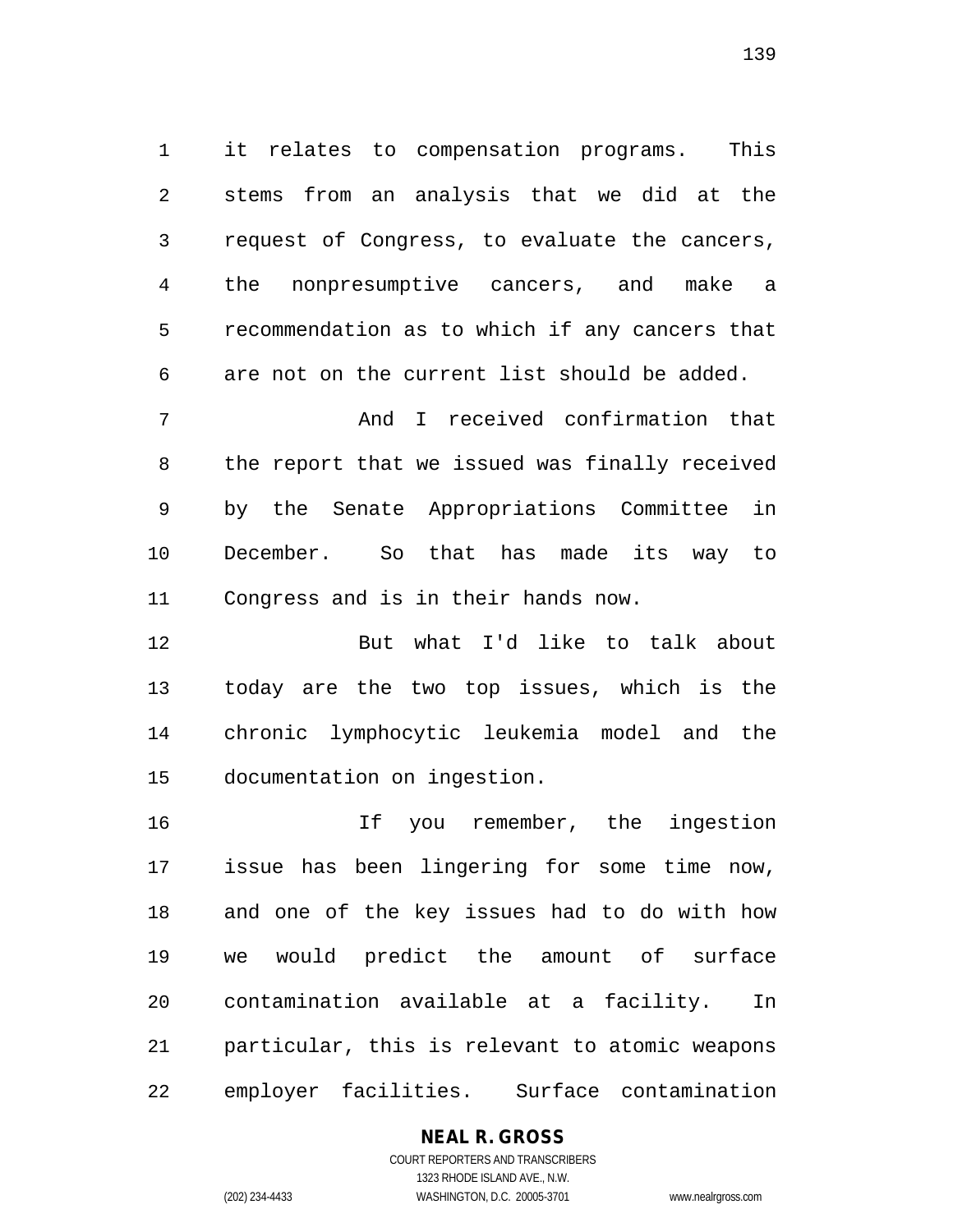measurements are sparse. We have very few measurements that were taken during the AWE operations.

 Yet, the data that we do have show that there is an empirical relationship between the air concentration measured at some of these facilities and the amount of contaminations on the surface.

 One does have to keep in mind, though, that of course the amount that's on the surface is directly related to how long that operation has been in existence. In other words, the longer the operation runs, the more there's time for surface contamination to accumulate.

 So to predict the surface contamination values, it was key -- and this is used in our OCAS TIB-0009 -- that's Technical Information Bulletin 9 -- that you have to know what the settling velocity of the particulates are. That's a key factor in developing this model.

### **NEAL R. GROSS**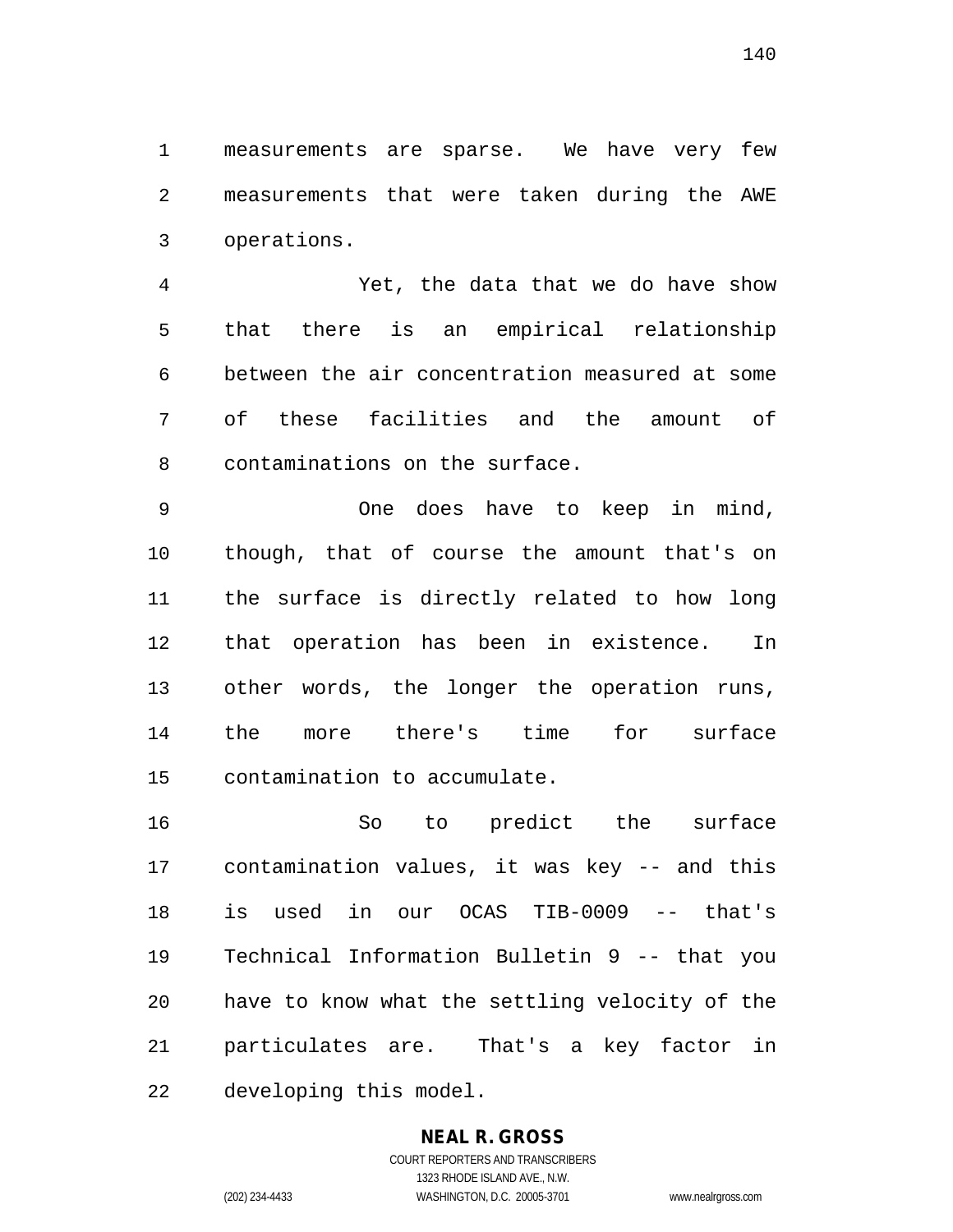And this issue has been the subject of some debate between the Advisory Board Working Group and SC&A and NIOSH. And I'd like to talk a little bit more about how I think we've come to some conclusion on that settling velocity issue.

 There's a simple equation here. It just depicts the relationship between the surface contamination that's available for ingestion anywhere in a plant, as a function of the concentration in the air in picocuries per cubic meter, and the settling velocity in meters per second, and if you throw a time in there, you can get the surface contamination, picocuries per square meter.

 This is for a situation where there's no removal mechanism. That is, it just keeps accumulating indefinitely. Of course if you have some removal mechanism, if you put a removal rate in there, you know, the equation by some removal rate, you can come up with some sort of equilibrium value that one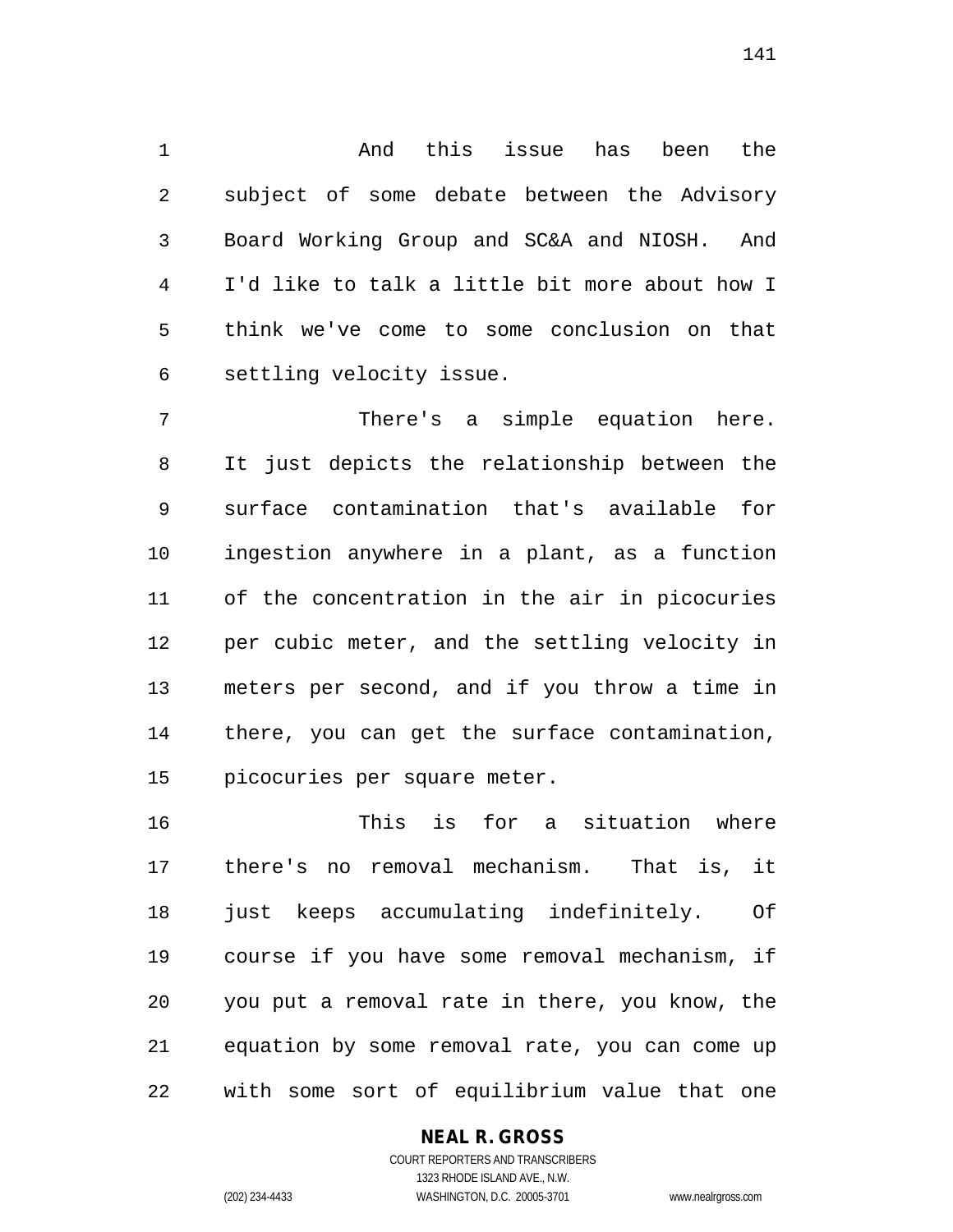could assume. But that's the subject of another discussion.

 Just suffice to say that this is the equation that's used in TIB-0009 to predict surface contamination.

 This slide I've shown before, but this just shows the empirical relationship of surface contamination as a function of air concentration measured at -- I think it's only maybe two or three facilities, we were able to collect this data, and I point out that this is a log-log graph, so things tend to look pretty linear on log-log graphs.

 I think the point is that even though this looks halfway decent, one needs to know the amount of time that the surface contamination accumulated to develop that relationship. And the key to that, to determine the concentration, again is this settling velocity issue.

 Again, TIB-0009, which is the fundamental basis for the ingestion, that we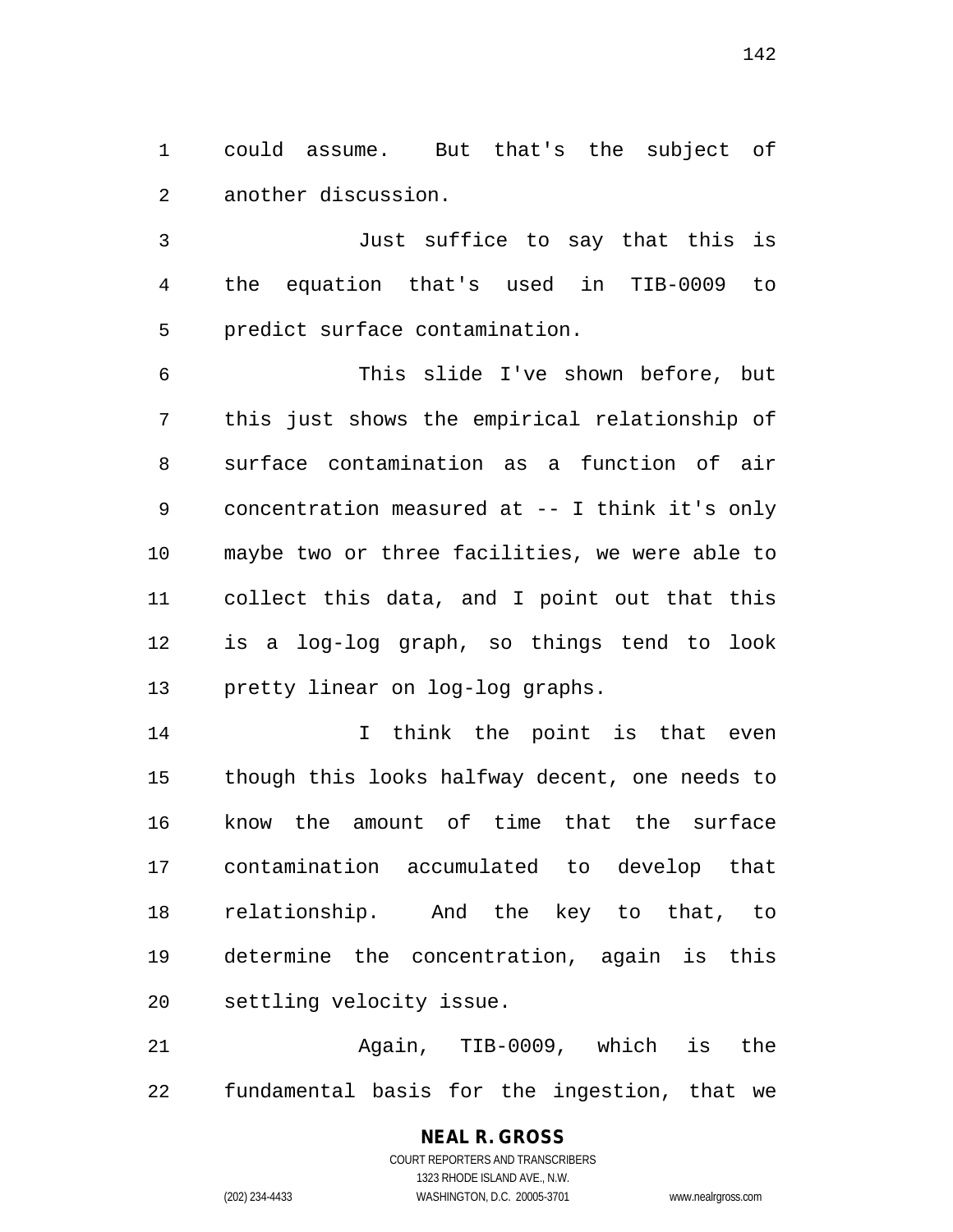use for atomic weapons employer facilities, assumes a terminal settlement velocity of what I've listed here as .00075 meters per second. I think that's somewhere around a 10th of a centimeter per second.

 That value had been under some discussion between SC&A and NIOSH as to its validity. So we had a unique opportunity, as part of a TBD-6000 review--that's the generic model for uranium, prediction of uranium doses at uranium facilities -- we had an opportunity to, I wouldn't call it validate, but somewhat verify that that number is a good number to be used.

 And the way we went about this is to look at the settling plate data collected at the Hanford mount facility in the late 1940's. This comes out of a very nice document written by Adley, Gill and Scott, who collected data over a time period from, I think 1947 to '52, in a uranium facility, an operational uranium facility at Hanford, that

### **NEAL R. GROSS**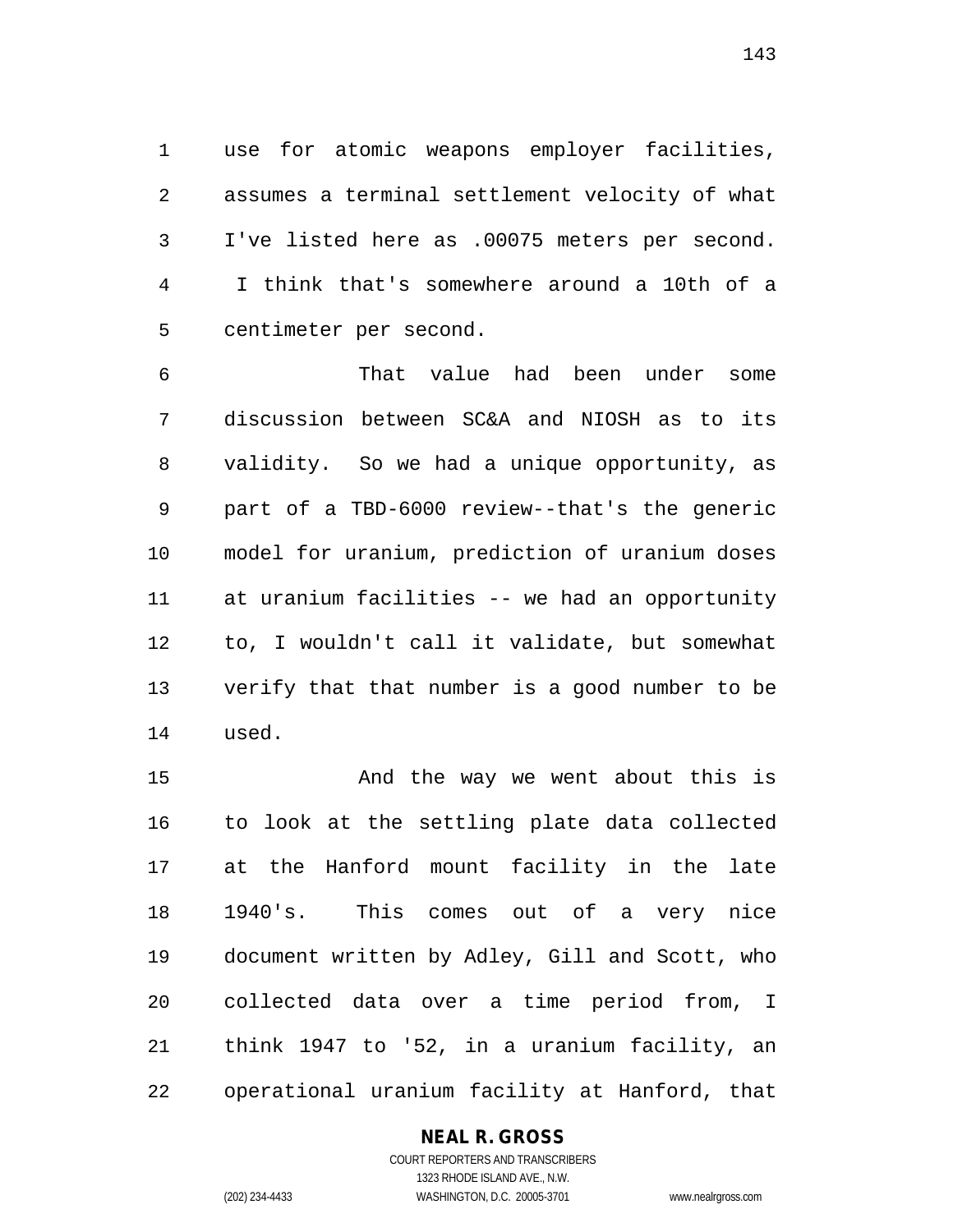did a number of uranium processing operations. They were melting uranium, casting, straightening rods, grinding -- sort of the gamut of what you'd expect at one of these atomic weapons employer facilities.

 So what they did was they put out 13 plates around the plant during the winter and summer months, and collected the amount of uranium that actually deposited on those plates. These were one foot diameter plates, approximately four inches deep, with essentially a piece of Whatman filter paper on top.

 They allowed those to remain out there for, I think about four months each, during the winter and summer, and they measured, as I report here, the amount of uranium that's deposited on those plates per square foot per day. So you have a settling rate of the uranium coming out of the air at this plant over an extended period of time.

For our purposes, uranium per

**NEAL R. GROSS** COURT REPORTERS AND TRANSCRIBERS

1323 RHODE ISLAND AVE., N.W.

(202) 234-4433 WASHINGTON, D.C. 20005-3701 www.nealrgross.com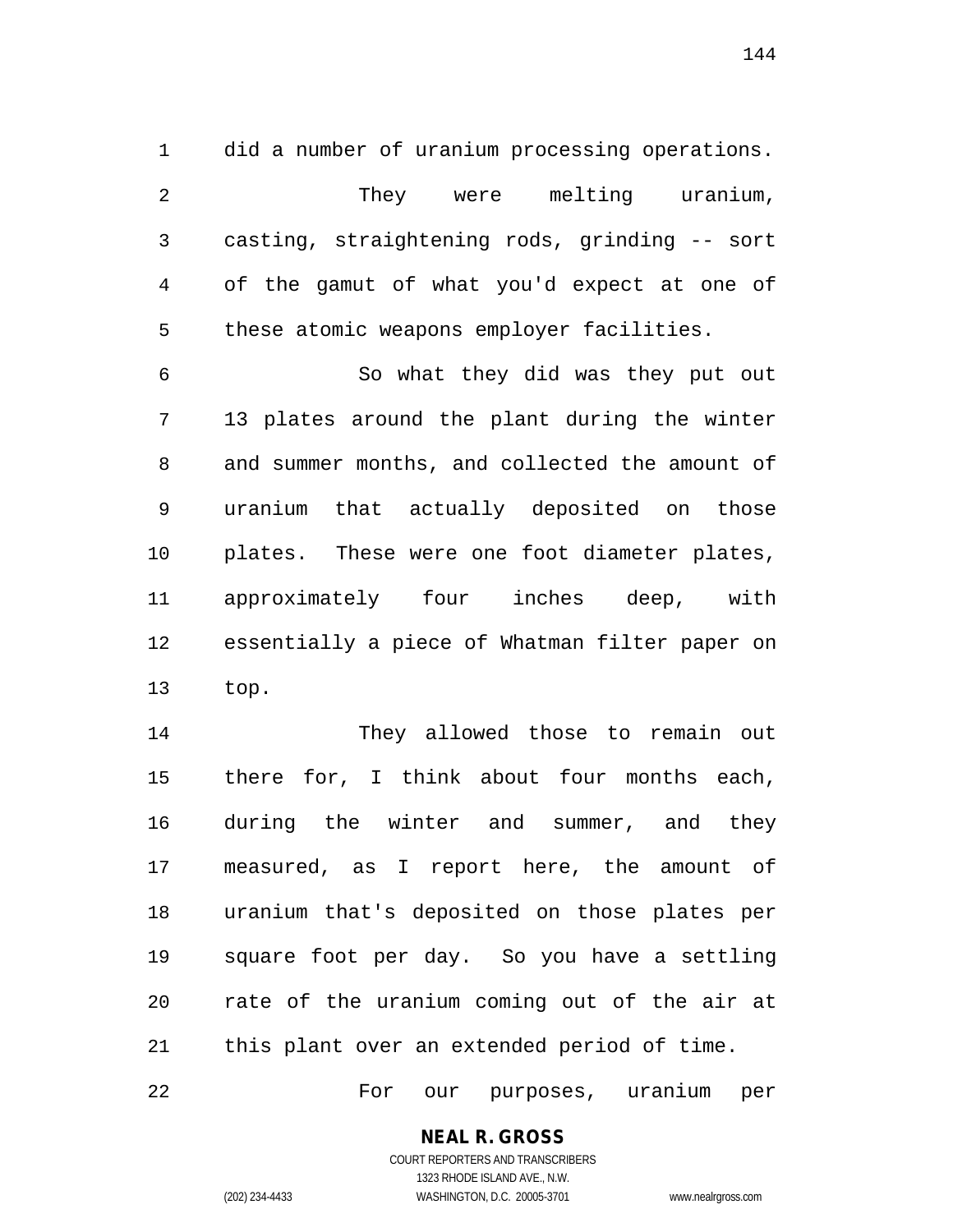square foot per day wasn't very good. So we ended up converting that to uranium per square meter per second, but the math is sort of a straightforward conversion.

 The unique thing about this calculation, though, is we also had known air concentrations in the plant at the same time. So you combine these settling rate measurements with the known air content concentration measurements that were taken in micrograms per cubic meter, you can get an estimate of the settling rate of the uranium in the plant in meters per second.

 So, in other words, we can now have an empirical way to determine if this .00075 meters per second value is appropriate for use in atomic weapons employer facilities. Now I'll just cut to the chase here and present a brief slide of the results, and the solid black line that you see is that exact value I just talked about, the .00075 meters per second settling rate, and the solid

#### **NEAL R. GROSS**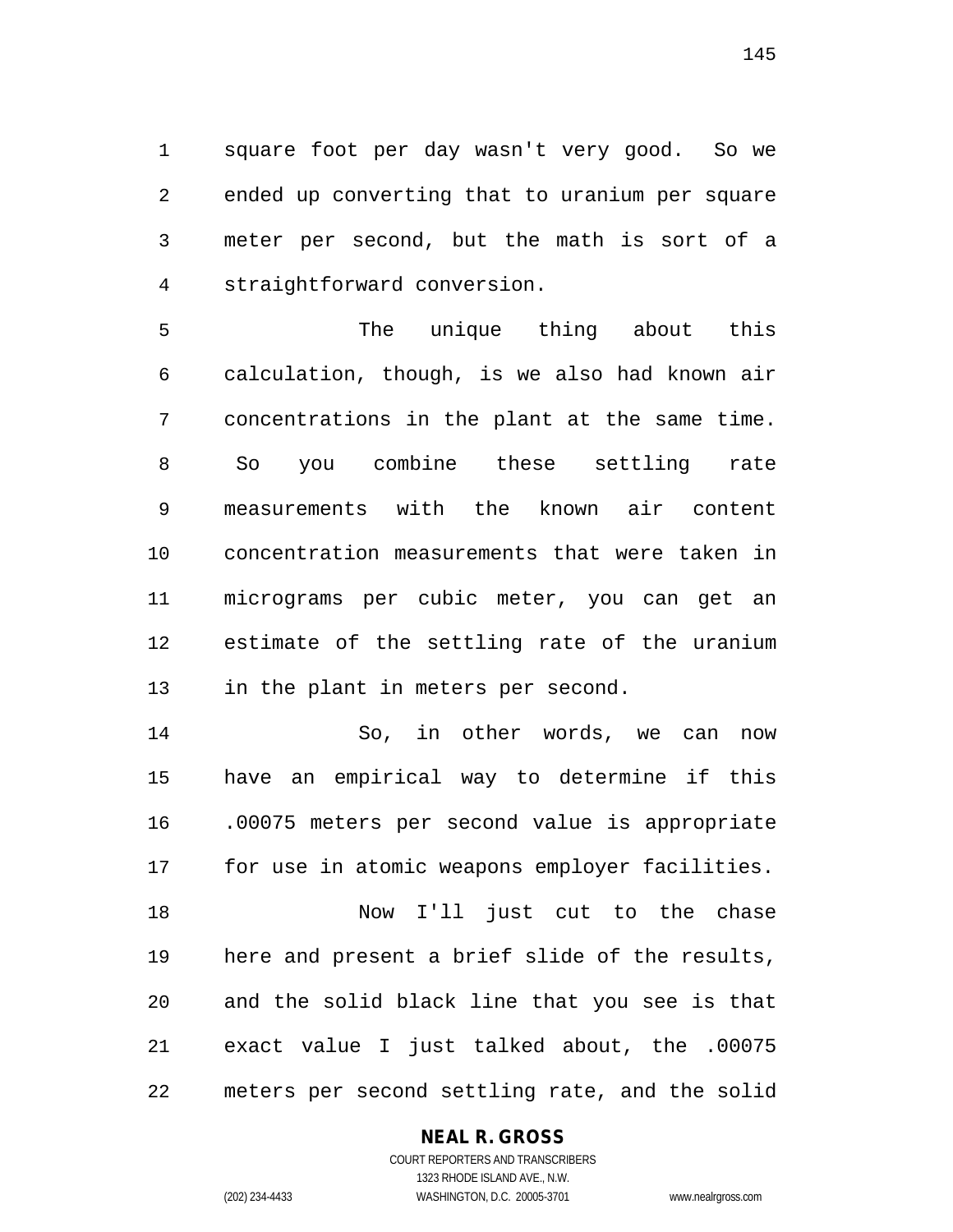circles are the actual measure, or calculated settling rate values for those plates that were put out in the plant during the winter and summer months.

 As you can see, all the values are below, except for one, the value that's used in TIB-0009, and I think the median value, if you took the median value of all those solid black dots, is somewhere around a factor of three lower than the value in TIB-0009. The 95th percentile, somewhat coincidentally, matches pretty close to what we've used in TIB-0009.

 So what we think we have here is a pretty good empirical verification, that what we're using in TIB-0009 to estimate the settling rate, and that is used to estimate the potential ingestion values in plants, is a pretty decent value.

 Okay. Shifting gears into chronic lymphocytic leukemia, I talked about this last time, that we received comments, and the slide

# **NEAL R. GROSS**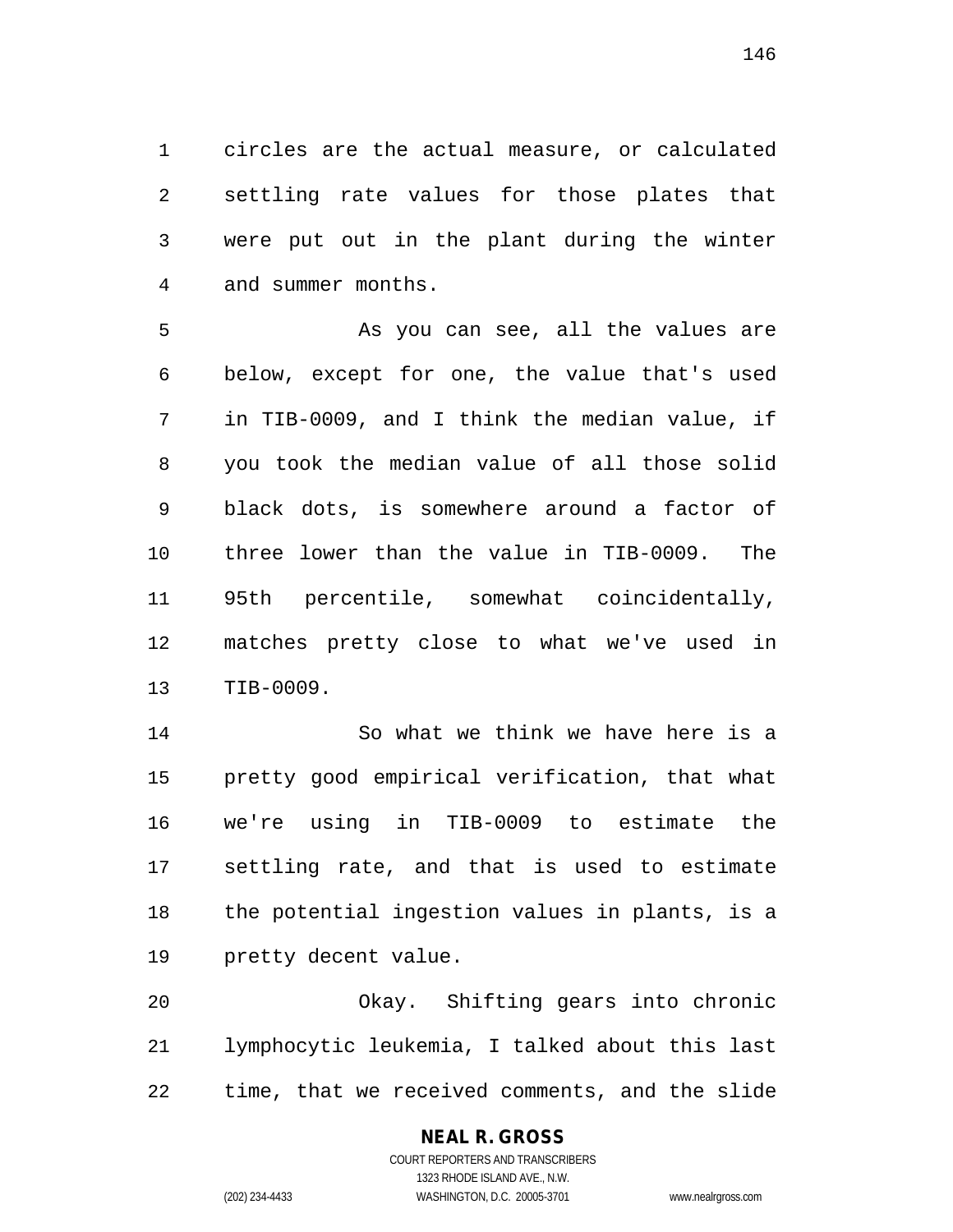says five subject matter experts. It should be four. We received the comments from the four subject matter experts. We've addressed all those comments. We now have a 22-page report that discusses our opinion on the comments that were rendered, and we've ended up with a final model.

8 The final model, after reviewing all the comments, still relies on a current, the IREP model, for lymphoma in multiple myeloma, that's what we're going to be using, or recommending to use as the model for chronic lymphocytic leukemia. But as a result of the subject matter expert review comments, we have changed the midpoint of the latency function from 15 to 10 years.

 So, in other words, the middle value -- with all of our cancer models, there's some adjustment for latency. That is, if you develop cancer within one month after exposure, you adjust the risk model downward, so that you infer less risk than if it were

#### **NEAL R. GROSS**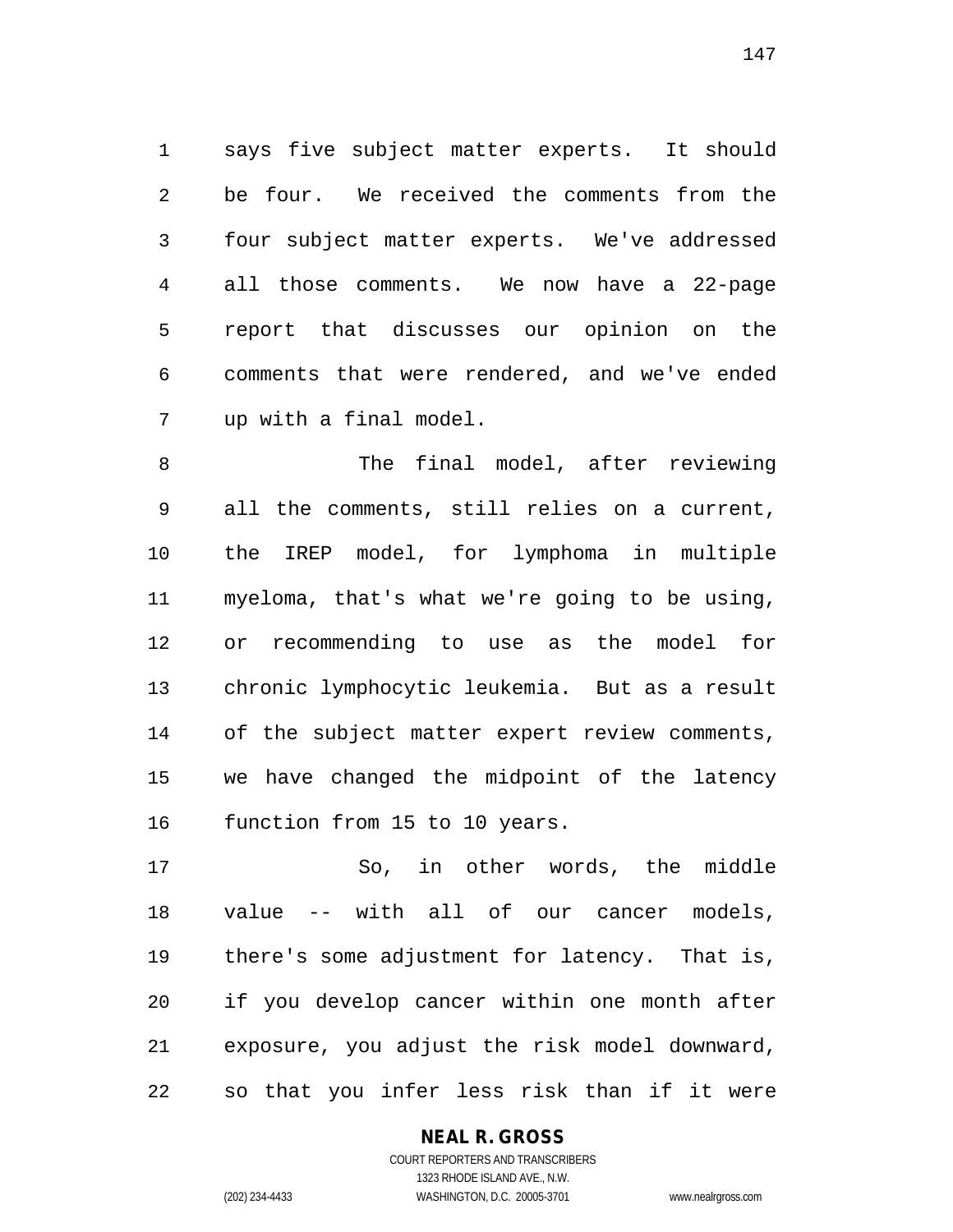like a longer period, post exposure.

| 2  | based on the comments we<br>So                 |
|----|------------------------------------------------|
| 3  | received from at least two of the reviewers,   |
| 4  | we felt it was appropriate to move that        |
| 5  | latency period down to 10 years. So there'll   |
| 6  | be very little risk conferred at very short    |
| 7  | times exposure.                                |
| 8  | Maximum risk would be at about 15              |
| 9  | years, post exposure, and the middle, as       |
| 10 | suggested here, would be at about 10.          |
| 11 | We're very close -- the science is             |
| 12 | complete on this. We're done, we've got the    |
| 13 | package done, we've got the review comments    |
| 14 | addressed. So we're working now with a         |
| 15 | transmittal package to the Secretary, that we  |
| 16 | hope to get out very shortly. I'm working      |
| 17 | with staff from OGC as well as staff in the    |
| 18 | OD's office at NIOSH. They're assisting me in  |
| 19 | preparing the, sort of the ins and outs of the |
| 20 | formality of getting this package out the door |
| 21 | and getting it up the chain.                   |

Okay. And lastly, I just want to

**NEAL R. GROSS** COURT REPORTERS AND TRANSCRIBERS 1323 RHODE ISLAND AVE., N.W.

(202) 234-4433 WASHINGTON, D.C. 20005-3701 www.nealrgross.com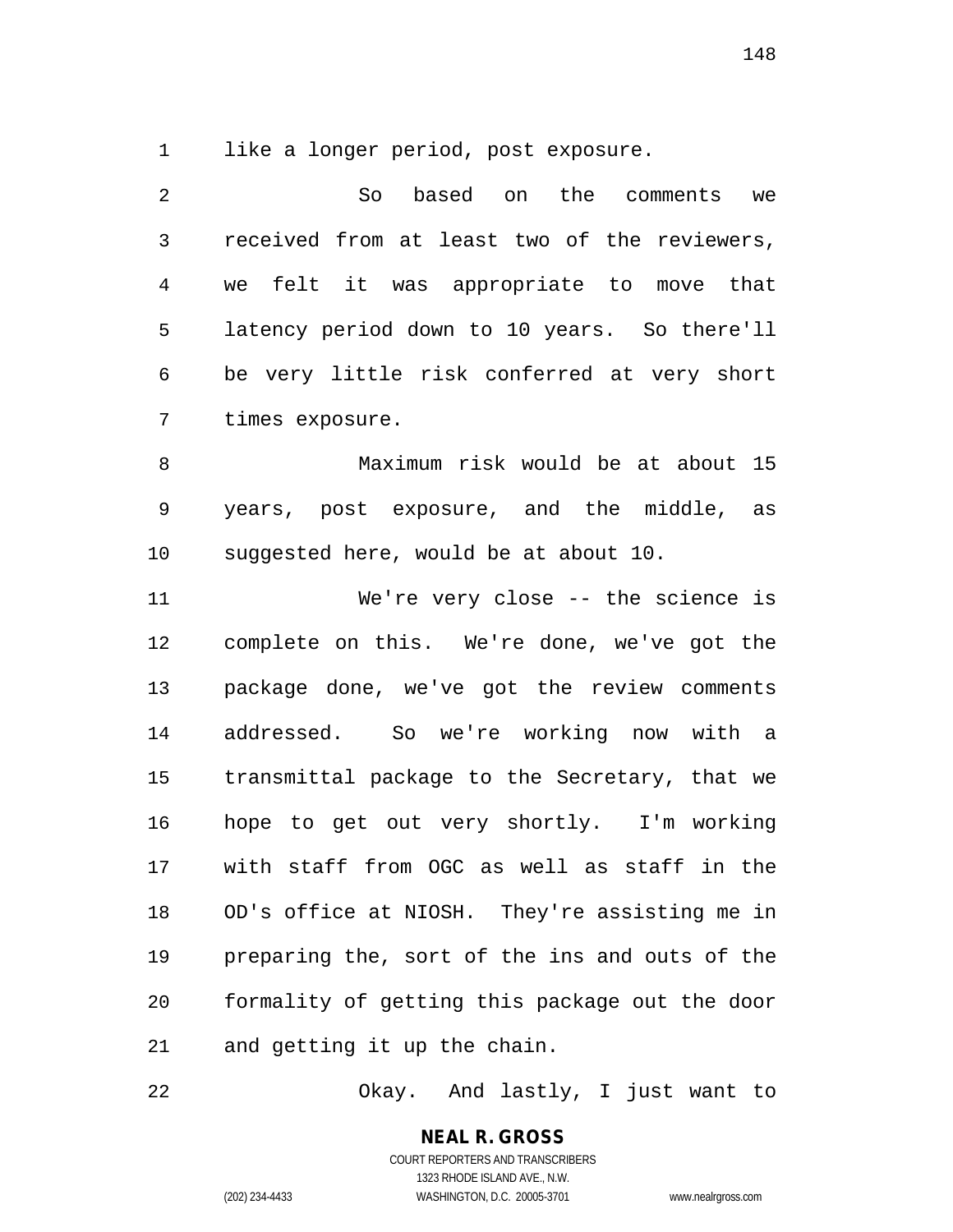touch on something that we present occasionally. I think it was about a year and a half ago, that we talked about this.

 But that's what are the compensation rates experienced -- what's the compensation rates by NIOSH cancer model that we're seeing at the current time? I think August 2008 was the last time we updated this. The most recent analysis is through January 11, 2010, and it's based on significantly more cases.

 I think the last time, we had about 12,000 cases. This time, we've analyzed almost 21,000 cases. We only selected cases, though, where we received notice from Department of Labor that a final compensation decision has been made.

**In other words, we didn't look at**  cases where we did a dose reconstruction and sent it over to Labor. We made sure that we got feedback from Labor, that the compensation decision has been filed and adjudicated.

> **NEAL R. GROSS** COURT REPORTERS AND TRANSCRIBERS

> > 1323 RHODE ISLAND AVE., N.W.

(202) 234-4433 WASHINGTON, D.C. 20005-3701 www.nealrgross.com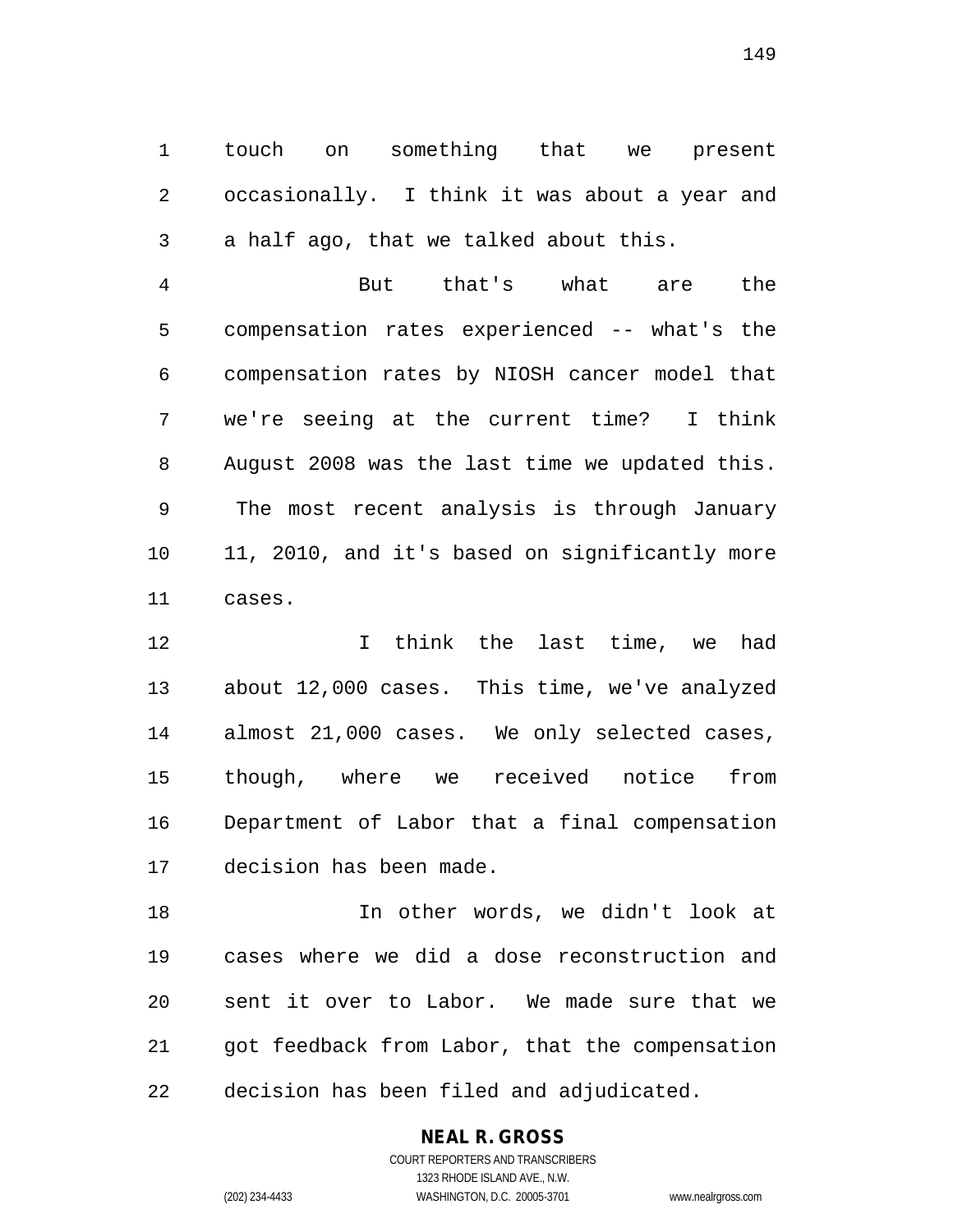We have our usual caveats here, that these rates may not be predictive of future results. There's various reasons why a snapshot in time can go up and down. In the beginning of the program, we were concerned about how the efficiency process might affect that. Now there may be some issues related to how we're processing the legacy claims, the ones that Stu talked about earlier.

 There may be a reason that those may have a lower compensation rate than others. And there's also the effect of -- how the effect of special exposure -- removing cases with special, that go into Special Exposure Cohort out of the pool, how that actually reflects those numbers.

 Unless otherwise noted, we're trying to also just show the rates for claims with only one reported primary cancer. And in some cases, the reported rates are based on a small number of cancers.

Now I have a couple summary slides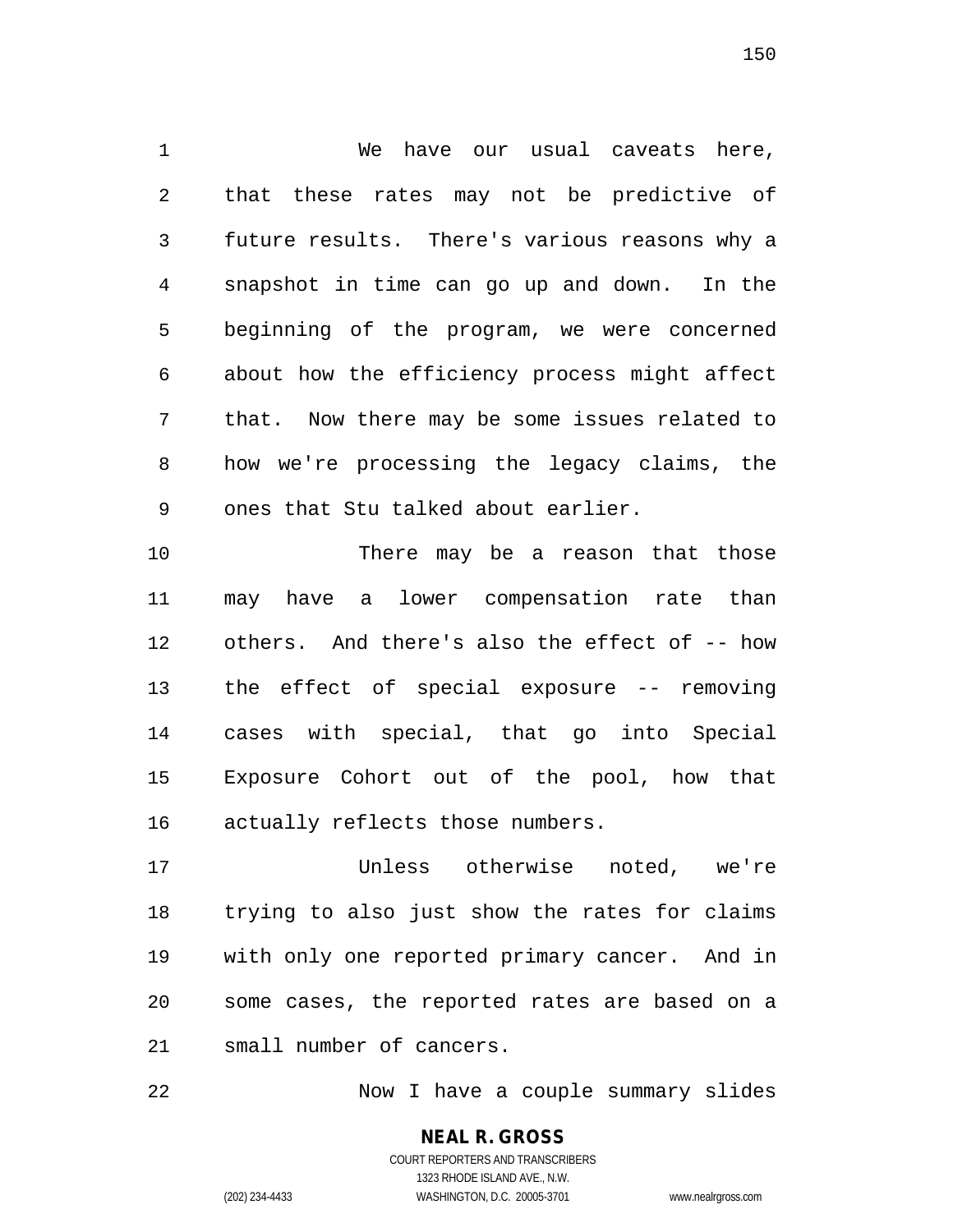that highlight the top 15 or so. At the back table, and you should have in your packets also an Excel spreadsheet that has all 32 cancer models reported.

 But briefly, the highlights here are that lung cancer still remains the most highly-compensated cancer in this program, at around 70 percent. That's by and large, in my opinion, a function of the inhalation of alpha emitting radionuclides in the DOE complex. They deliver a very high dose per unit intake.

 And in particular, the bioassay programs aren't particularly very sensitive, so the missed dose, the dose that could have been received and not detected by the monitoring program, which we assume to be delivered to the claimant, drives up the dose considerably.

 Also not surprisingly, in the top of the category are leukemias. That just reflects, in my opinion, the radiogenicity of leukemia. It's a fairly radiogenic disease.

# **NEAL R. GROSS**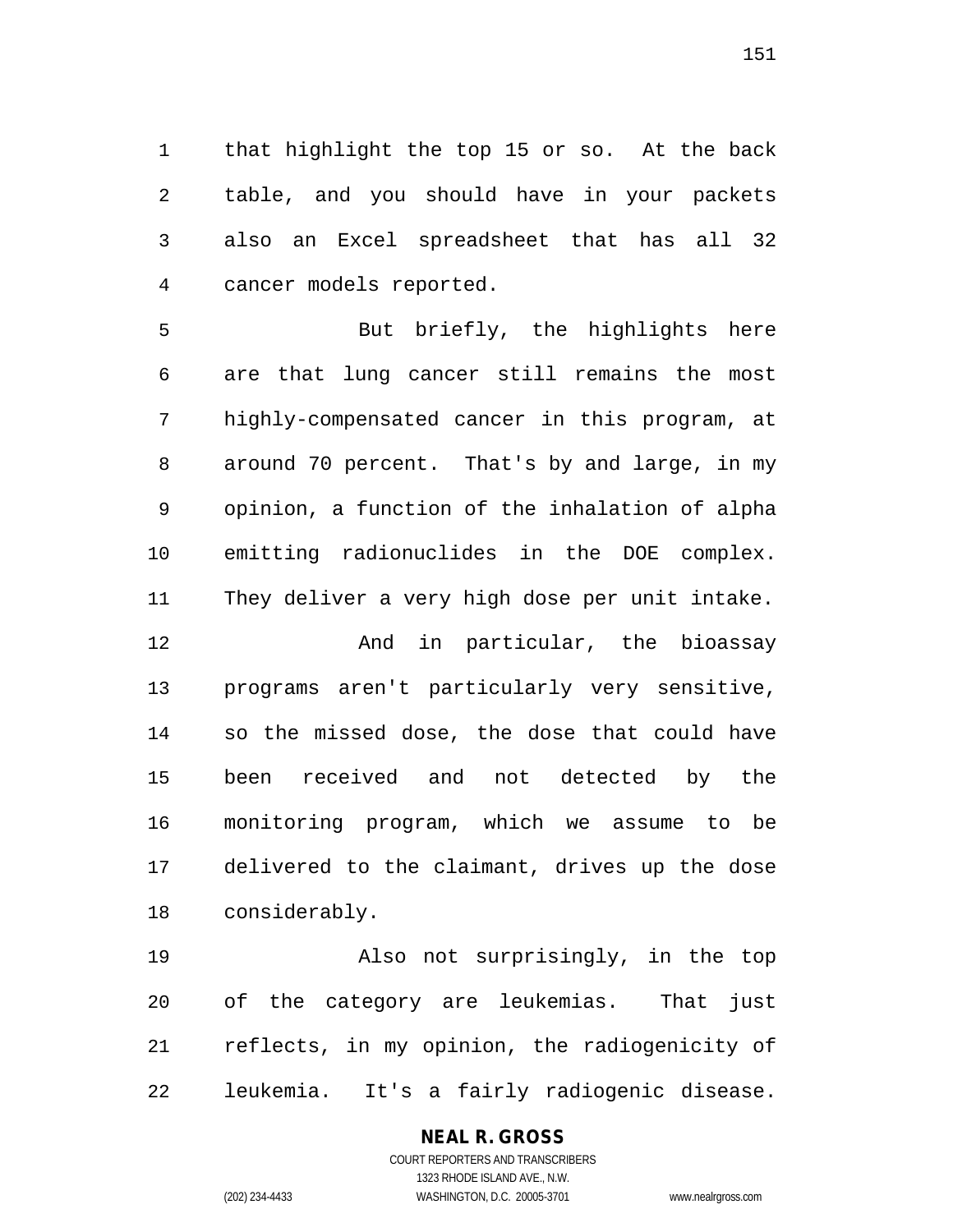Low doses can get you over the 50th percentile pretty quickly.

 Interestingly, basal cell carcinoma still stays fairly high on the list, it's at almost 60 percent compensation rate, and that is the cancer that we reported to, and our report to Congress suggested that basal cell carcinoma is a radiogenic cancer that could be considered for inclusion in the Special Exposure Cohort.

 And then going down the line, liver cancer you see is on there. Again, I think liver has a fairly low dose threshold for compensation, as well as the fact that it is an organ that does accumulate the radionuclides of interest in the DOE complex, that is, plutonium, in particular, but uranium, to some extent as well.

 So if you inhale uranium, plutonium, it could deliver a fairly significant dose.

The bottom slide, the bottom one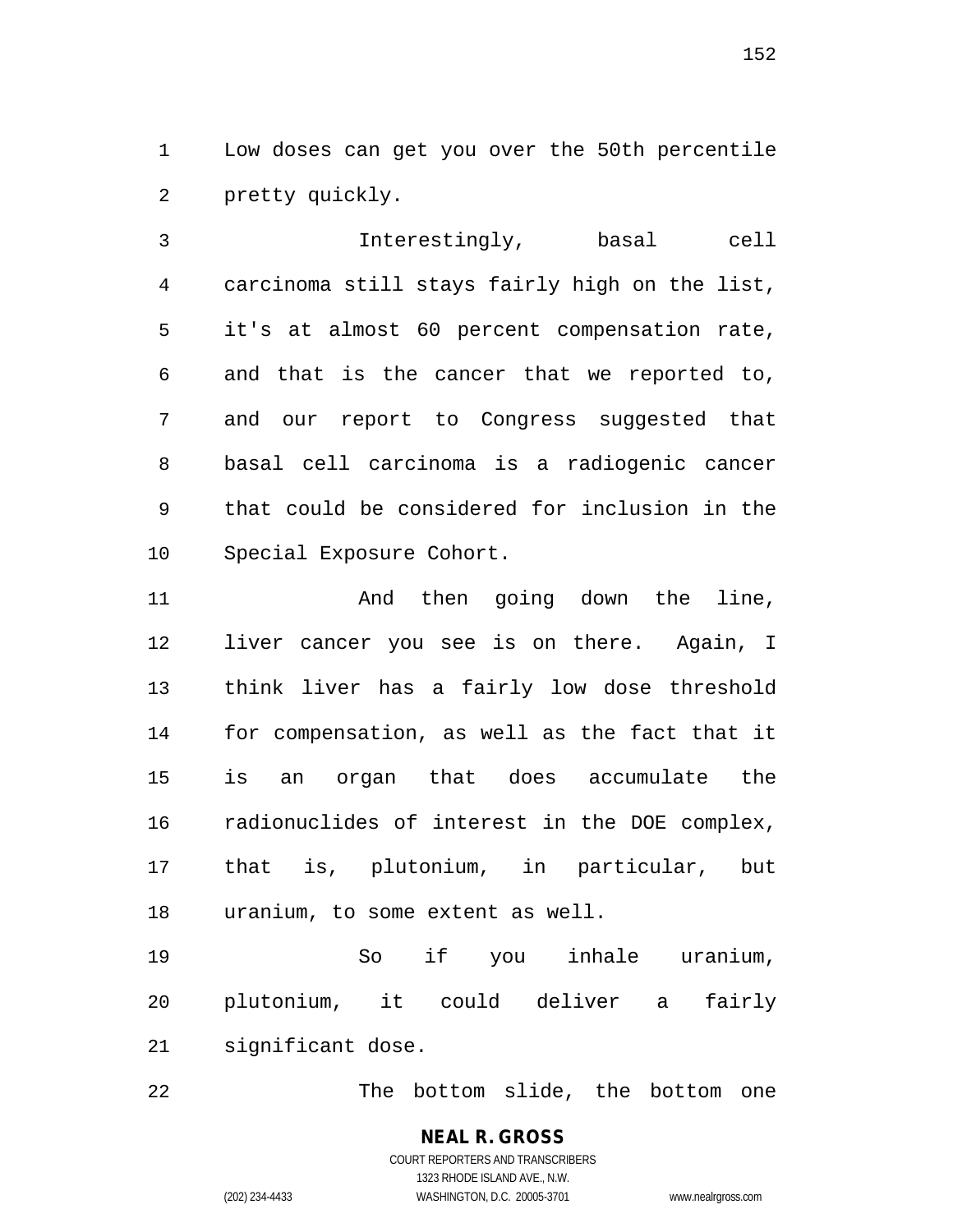on this slide, lymphoma, is up around 30 percent. We saw that jump the last time, because if you remember, we changed the way we calculated the dose for lymphomas, and we now assume, in many of these instances, that the dose was delivered to the lymph nodes in the tracheal bronchial tree, which drives the dose up pretty high, resulting in a fairly high compensation rate for that particular cancer.

 And the next slide just continues on down through the rest of them. Nothing very surprising here. The patterns stay fairly representative. When you get down to like the 11 percent value for eye cancers, I think that's only four cases of eye cancer out of 36, or something like that.

 Getting down to a little more rough numbers here, of the single primary cancers, the compensation rate is still up, very close to 30 percent. If you look at cases with multiple primary cancers, as you'd expect, the rate increases to around 40

**NEAL R. GROSS**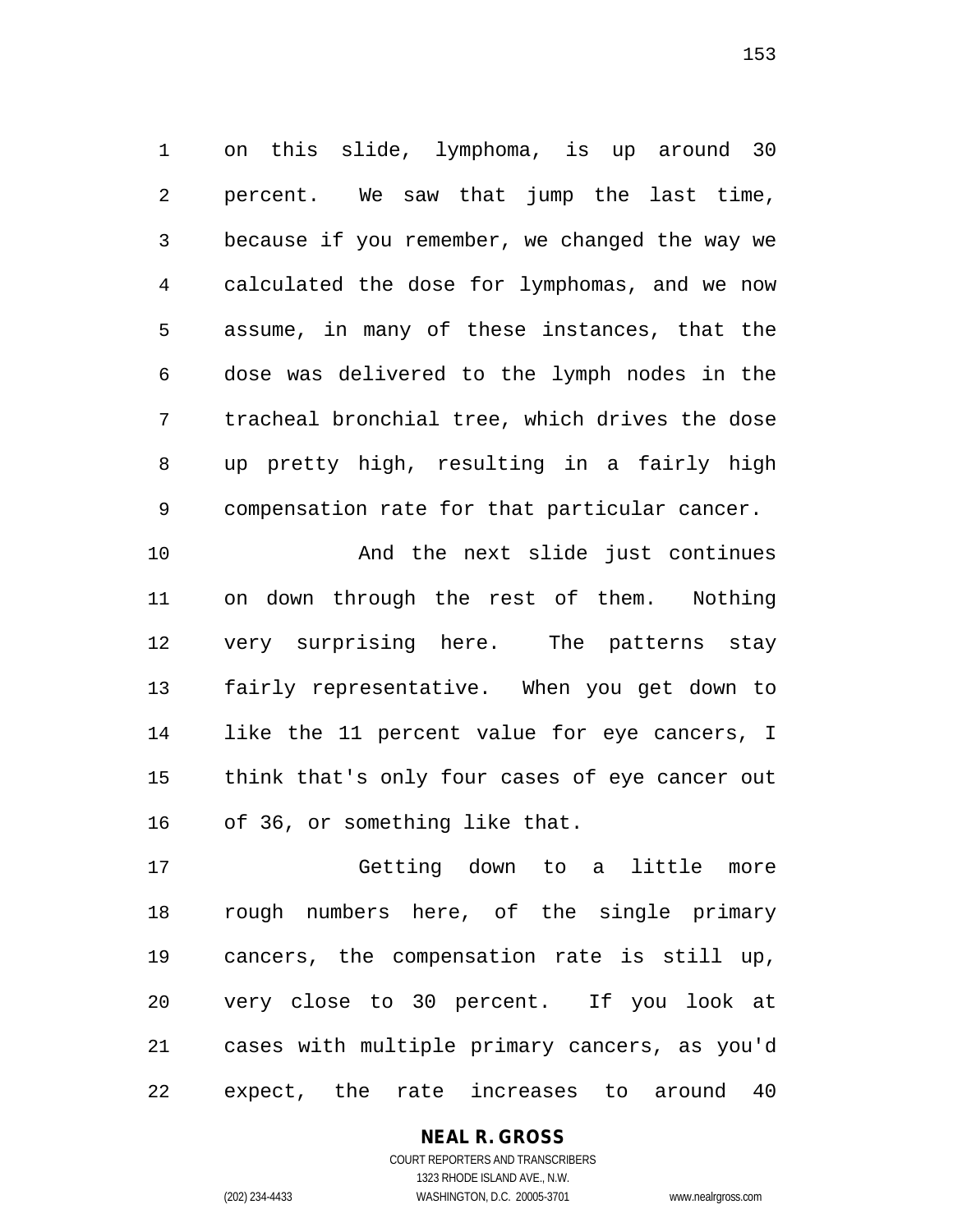percent, and the total for all claims, as of this date, is 32.5 percent.

 Finally, I just listed some of the cases, some of the claims where the compensation rates are pretty low. Ovary cancer still has zero compensated cases, and that's out of a total of 56 total cases. Female genitalia, the same way. I think there's one nervous system cancer that's been compensated thus far, a brain cancer, and rectum and non-melanoma are still fairly low as well.

13 That concludes my formal remarks. I'd be happy to answer any questions, if there are any.

Dr. Anderson.

 MEMBER ANDERSON: Yes. I'm interested in the settled dust issue. I would think in these facilities, there's quite a bit of air mixing, air movement, so the air measurements throughout a fairly large room may be pretty constant. But oftentimes you'll

# **NEAL R. GROSS**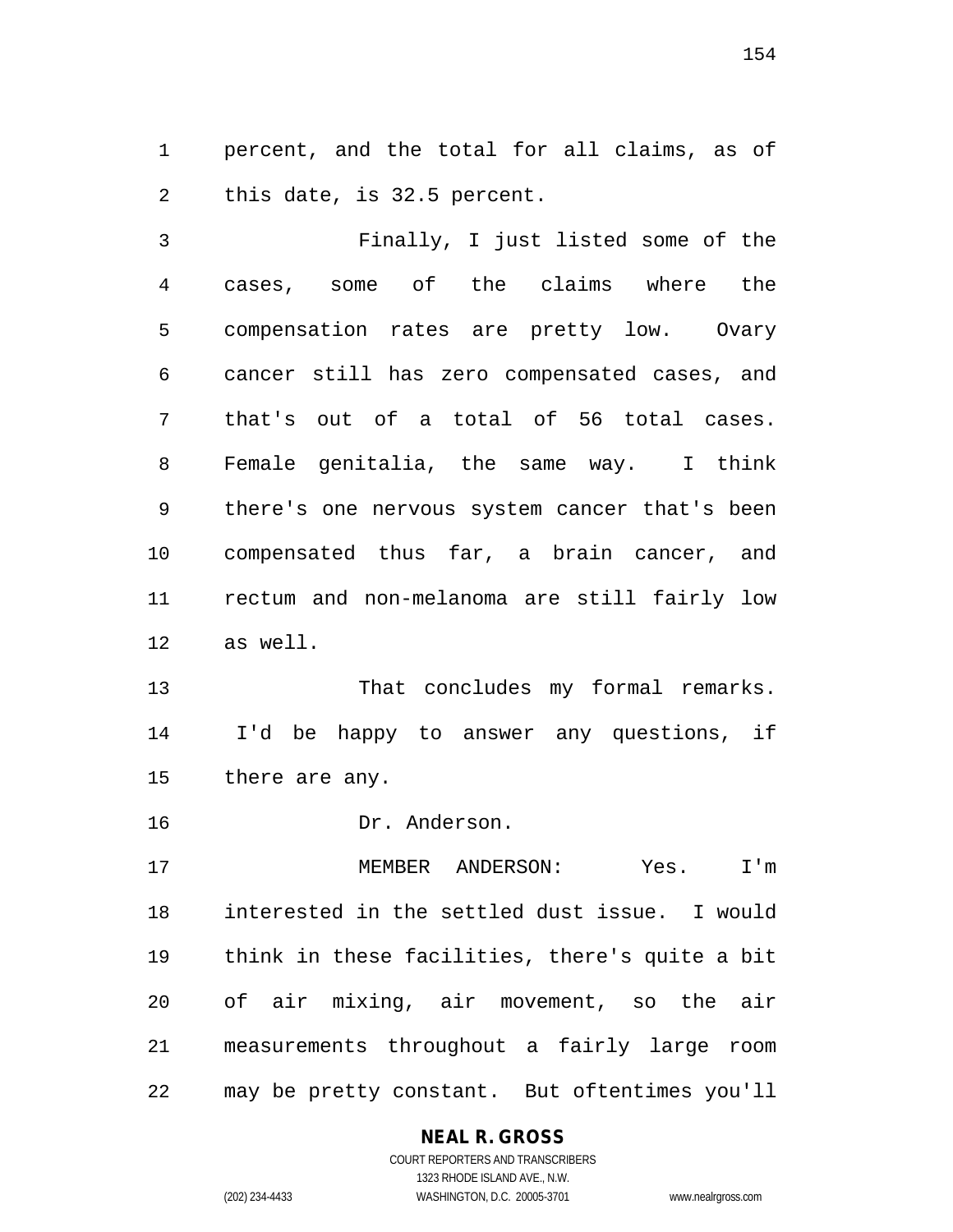see settled dust would pile up in certain areas where you have eddies, and things, and especially with something like uranium that's quite heavy.

 When they set out those disks, it looks like you treated each of them as an independent sample?

8 DR. NETON: Yes.

 MEMBER ANDERSON: Were some of them in the same room, so that you could look at, is the settled dust, the amount of dust in one area different than in another, and therefore, if a worker were in kind of a quiet area, they would get more settled than in somebody where either there's a lot more movement, or heat, and swirling air?

 DR. NETON: It's a good question. These were distributed fairly widely throughout this plant area, including, I think, office locations, as well as right on top of process equipment, you know, near some of the grinding operations. So they were

**NEAL R. GROSS**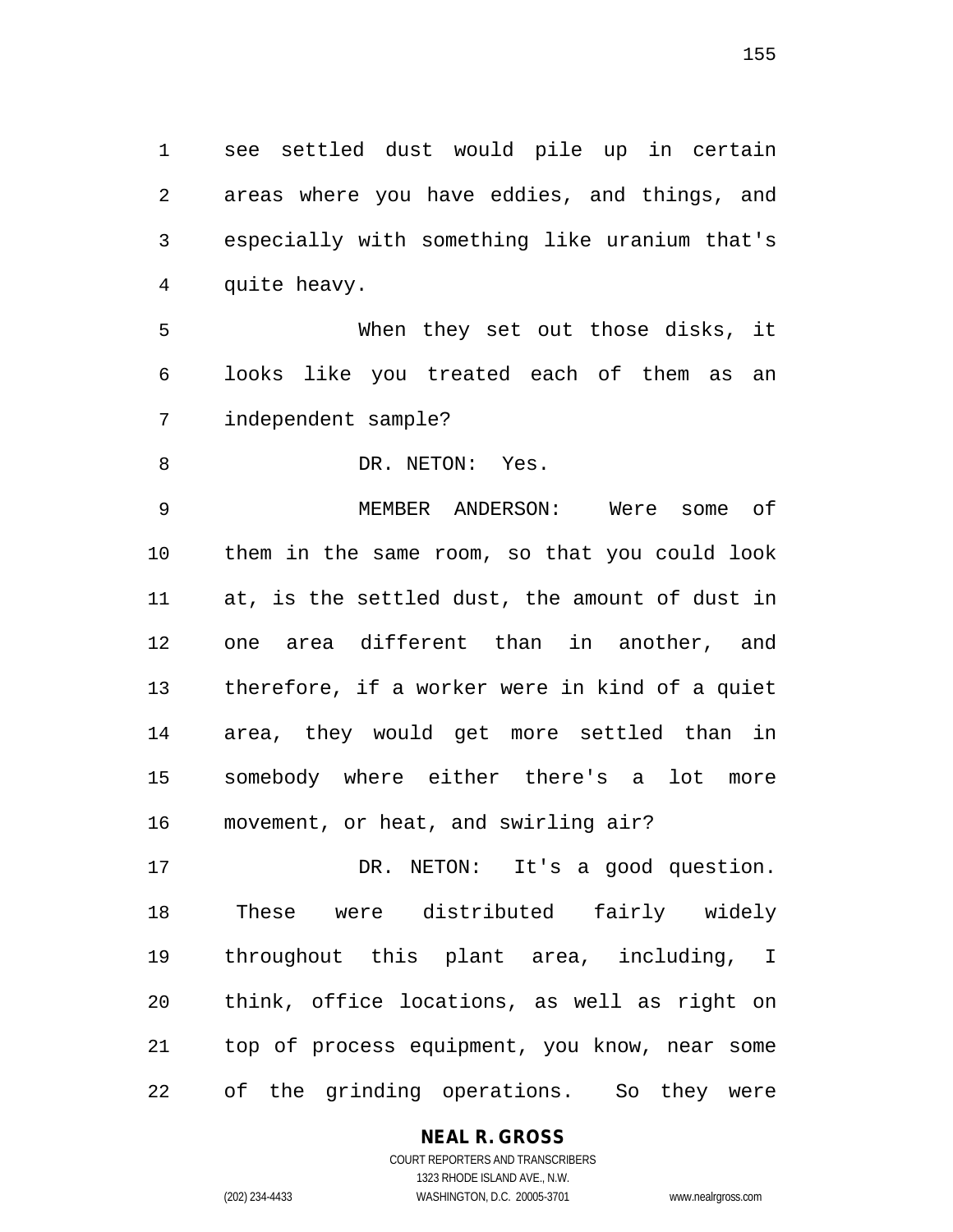fairly well-distributed and thought about. And you can see the values do vary.

 The settling rates stay fairly constant. What I didn't show you is the actual amount of material that actually collected on the filters themselves, and that was quite variable.

 Like very near the process equipment, you'll see a high concentration of -- a higher amount of material deposited than for the offices. But if you normalize that, using the air concentrations that were there, you can get the settling rate, and that's what we're trying to get a handle on.

 MEMBER ANDERSON: And for the filters, once it falls on them, do they stick?

17 DR. NETON: Yes.

 MEMBER ANDERSON: I mean, if it's a "hot" particle, it's more apt to stick, and if it's a very fine particle, somebody walks by and they could blow it off after four months.

**NEAL R. GROSS**

COURT REPORTERS AND TRANSCRIBERS 1323 RHODE ISLAND AVE., N.W. (202) 234-4433 WASHINGTON, D.C. 20005-3701 www.nealrgross.com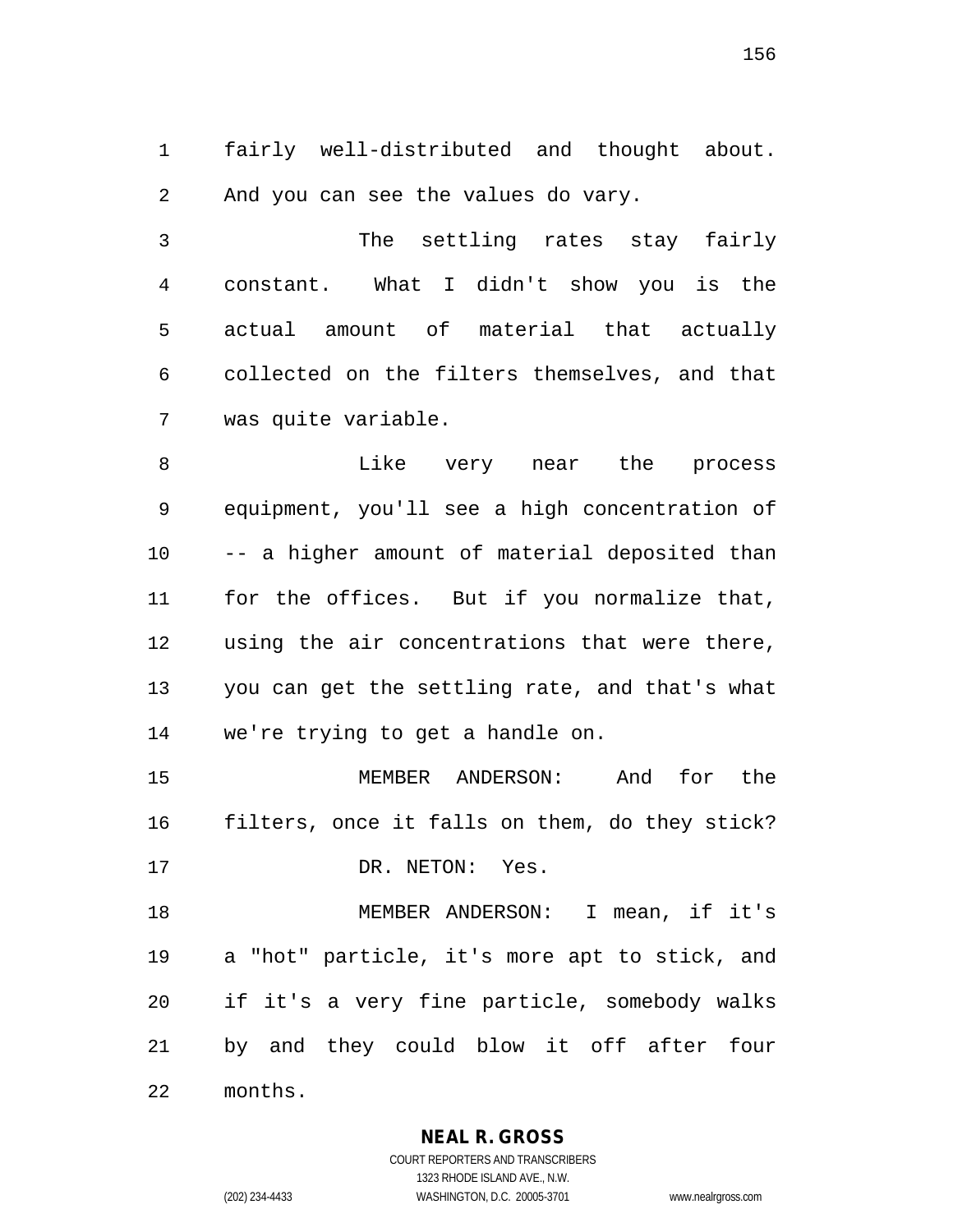1 DR. NETON: Well, these were twelve -- the way they're described in the report, they were 12-inch diameter, 4 inches deep. So they weren't just flat plates. They did have a 4-inch lip on them. I suspect that one could come up with some mechanism to have some removal, but it doesn't seem like it would be a large percentage. MEMBER ANDERSON: So the correlation with the air measurements, were there more than one air measurement and -- DR. NETON: Yes. There were air measurements throughout -- MEMBER ANDERSON: Were air measurements done where the plates were, or were they -- 17 DR. NETON: Yes; yes. These are throughout the plant. There were a number of -- there were time-weighted average air measurements that were used.

 MEMBER SCHOFIELD: Were some of these -- when they did these studies, did they

#### **NEAL R. GROSS**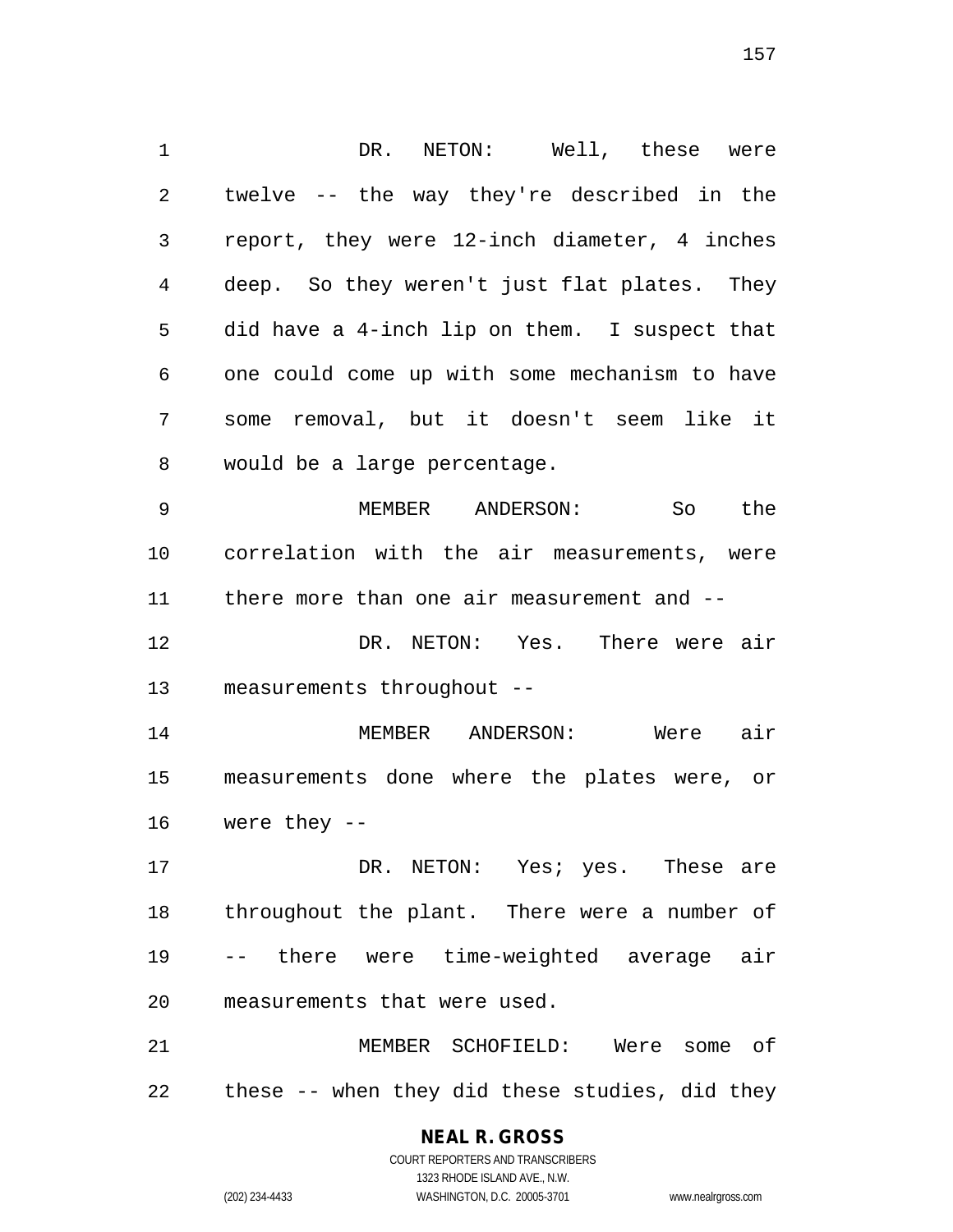do it where they're doing different types of processes, so that particles --

 DR. NETON: Yes. That was actually the key. The purpose of the study was to look at these various processes, to see how much was settling out at these various operations. It was a pretty good mixture of activities, very much like you'd see at a number of our AWE facilities that are reconstructing -- rod straightening, grinding, burnout, crucible burnout area, melting uranium. You know, the whole gamut of what you'd expect -- or a large amount of the whole gamut of what you'd expect at one of these AWE facilities.

 It's a very nice study. I was impressed with it. Well put together.

Bill.

 MEMBER FIELD: Bill Field. I have a question along the same lines. I guess my question is what are the effect of particle size air flow and humidity on deposition

**NEAL R. GROSS**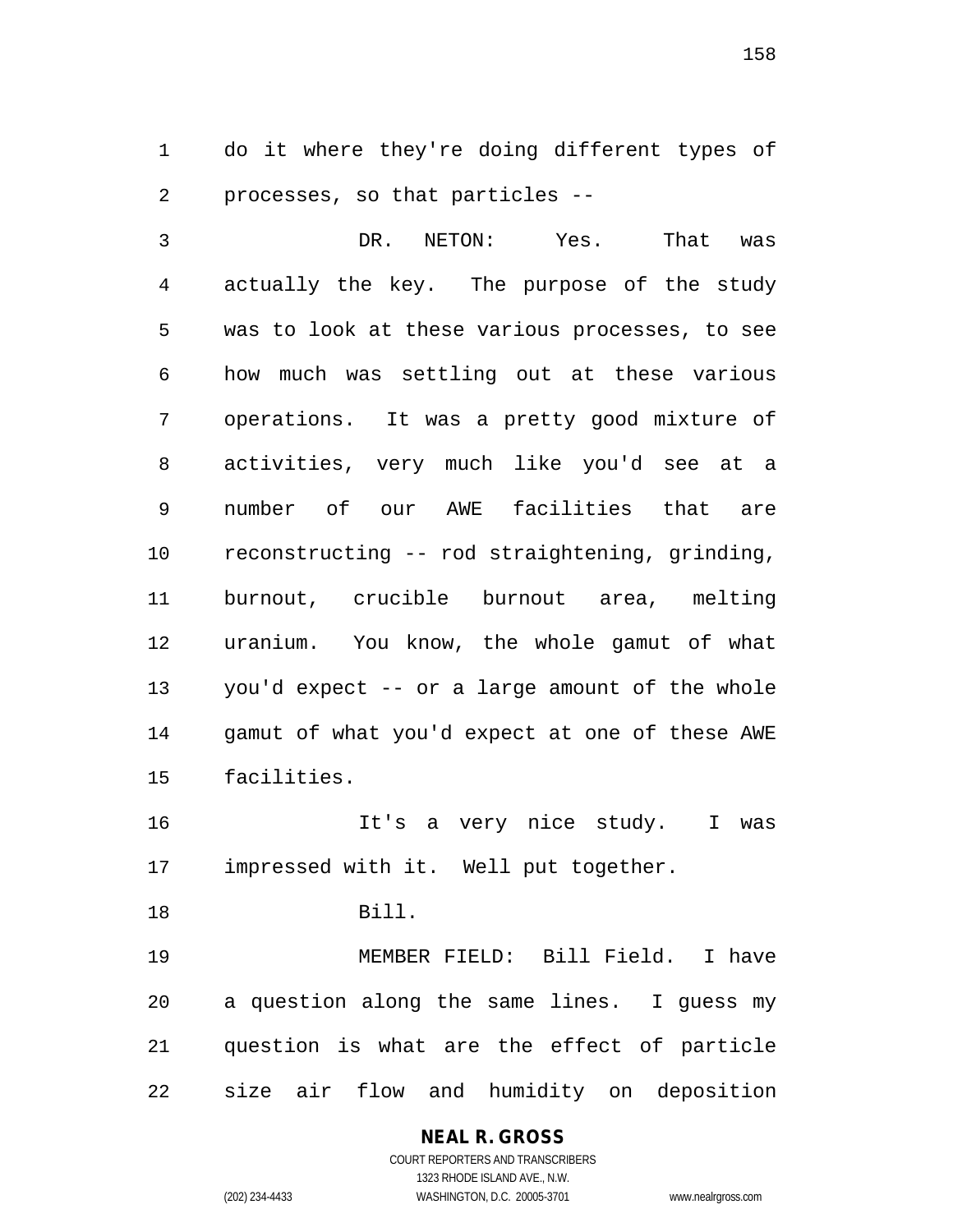rates. I think it'd be interesting to vary the deposition rates, or vary those parameters, and see what effect it may have. 

 DR. NETON: Yes. Well, you have a little bit of that by looking at the -- they did the winter and summer months, where the winter, when the building was more closed up versus summer months, and honestly, you didn't see that big a difference in the settling rates between those two. I think it was within a factor of two of each other which for those purposes --

 MEMBER FIELD: I guess you'd expect the air flow and humidity to be the big factors working there. And then another question I had, which is I think just very interesting, in general, as far as its radiogenicity.

 What are you listing as the target organ? DR. NETON: Well, I've given a

presentation on this in the past, and that was

# **NEAL R. GROSS**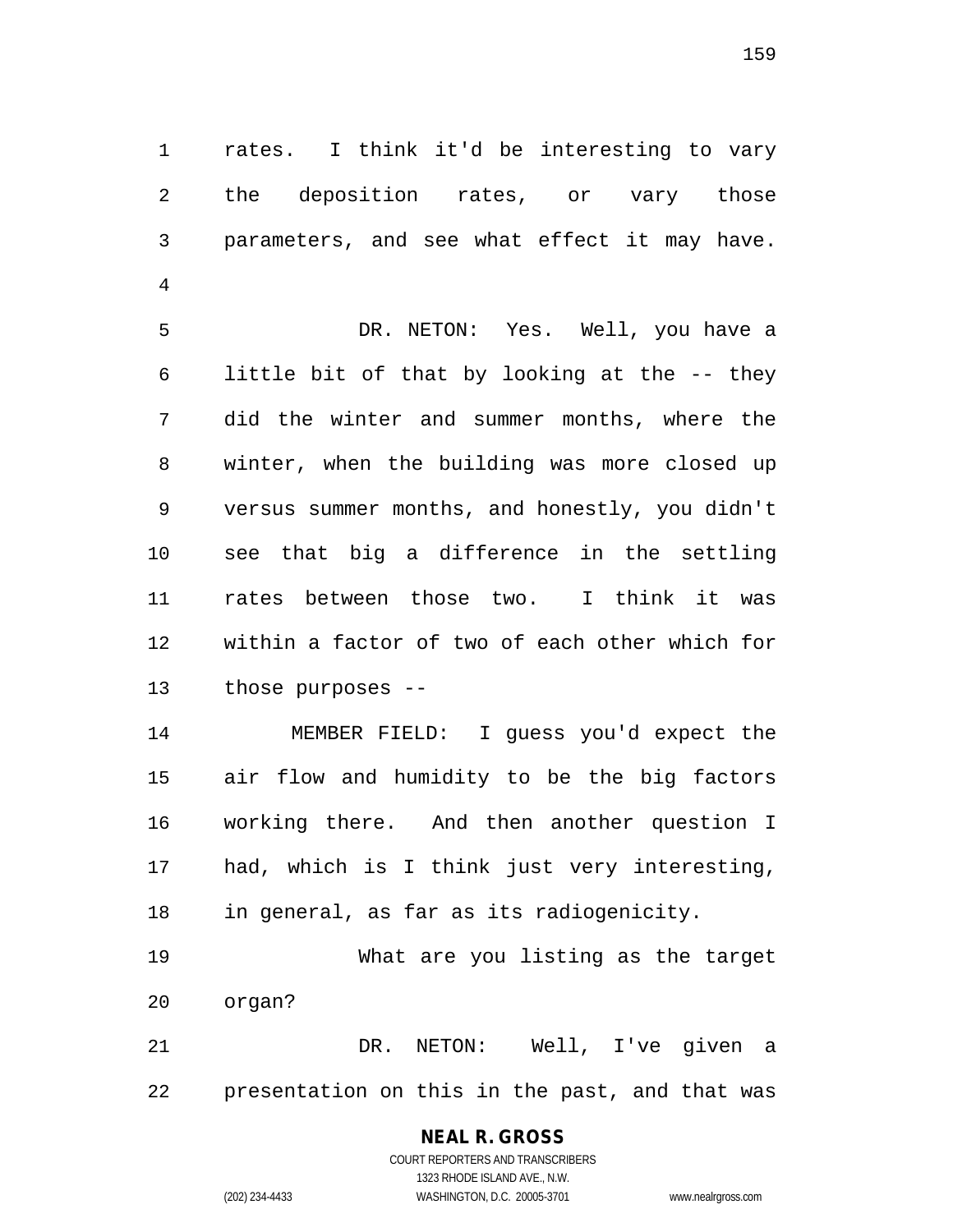probably one of our biggest challenges in this. The risk model itself turned out not to be that -- well, you can argue about the risk model itself, but we're using the existing model with an extended latency.

 The target organ itself -- you know, when we started this, naively, we were thinking bone marrow, and that's not really the case.

 We commissioned a full review by experts on this, and we're ending up with a weighted model versus -- based on the proportionality of where these lymphocytes are in the body at any given time, and then you weight the dose based on that.

 It's somewhat of a departure from what we've done for current lymphomas, which is to assume that it's all in the tracheal- bronchial lymph nodes. That gives you massive doses. Well, in some instances large does, because if you inhale any kind of uranium or plutonium, the dose in those lymph nodes is

#### **NEAL R. GROSS**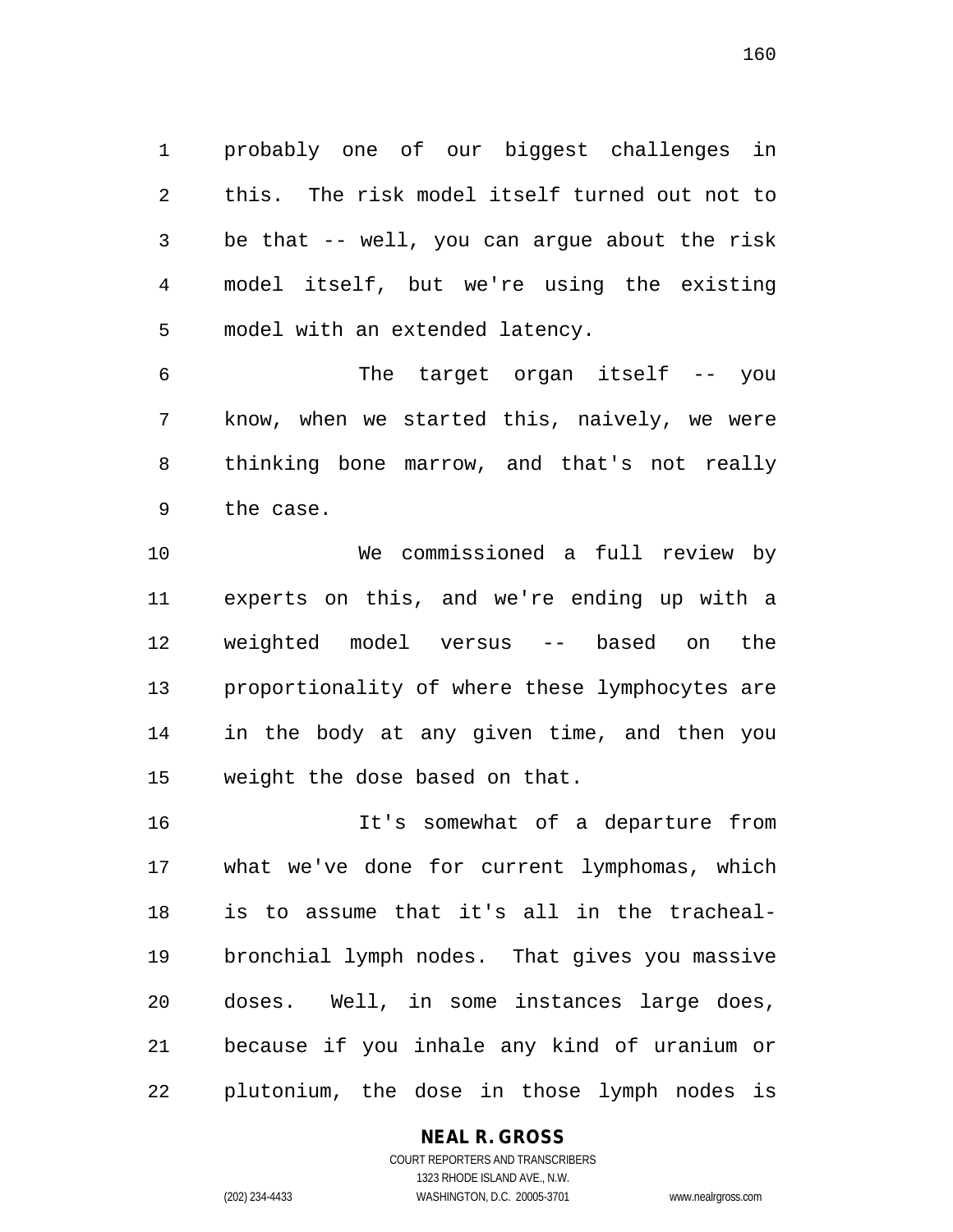large.

| 2              | are adopting this<br>So<br>we                  |
|----------------|------------------------------------------------|
| 3              | proportional model based on, like I said, the  |
| $\overline{4}$ | distribution of the lymphocytes.               |
| 5              | Now there is a lot of uncertainty              |
| 6              | with that, and we're incorporating uncertainty |
| 7              | distributions into those models, and it's      |
| 8              | currently undergoing external peer review by a |
| 9              | noted internal dosimetrist, is all I can say   |
| 10             | right now.                                     |
| 11             | MEMBER FIELD: One of the reasons               |
| 12             | I asked that, I'm not sure if you were there,  |
| 13             | but about two years ago, NCI had that special  |
| 14             | meeting on CLL, and in the room were probably  |
| 15             | the world's leading experts on CLL, and no one |
| 16             | could come to an agreement on what the target  |
| 17             | organ was, so --                               |
| 18             | DR. NETON: Yes.                                |
| 19             | MEMBER FIELD: -- you know, I'm                 |
| 20             | not surprised. I think the way the model --    |
| 21             | DR. NETON: Yes, and, in fact, I                |
| 22             | think that meeting was, at least in part,      |
|                |                                                |

**NEAL R. GROSS**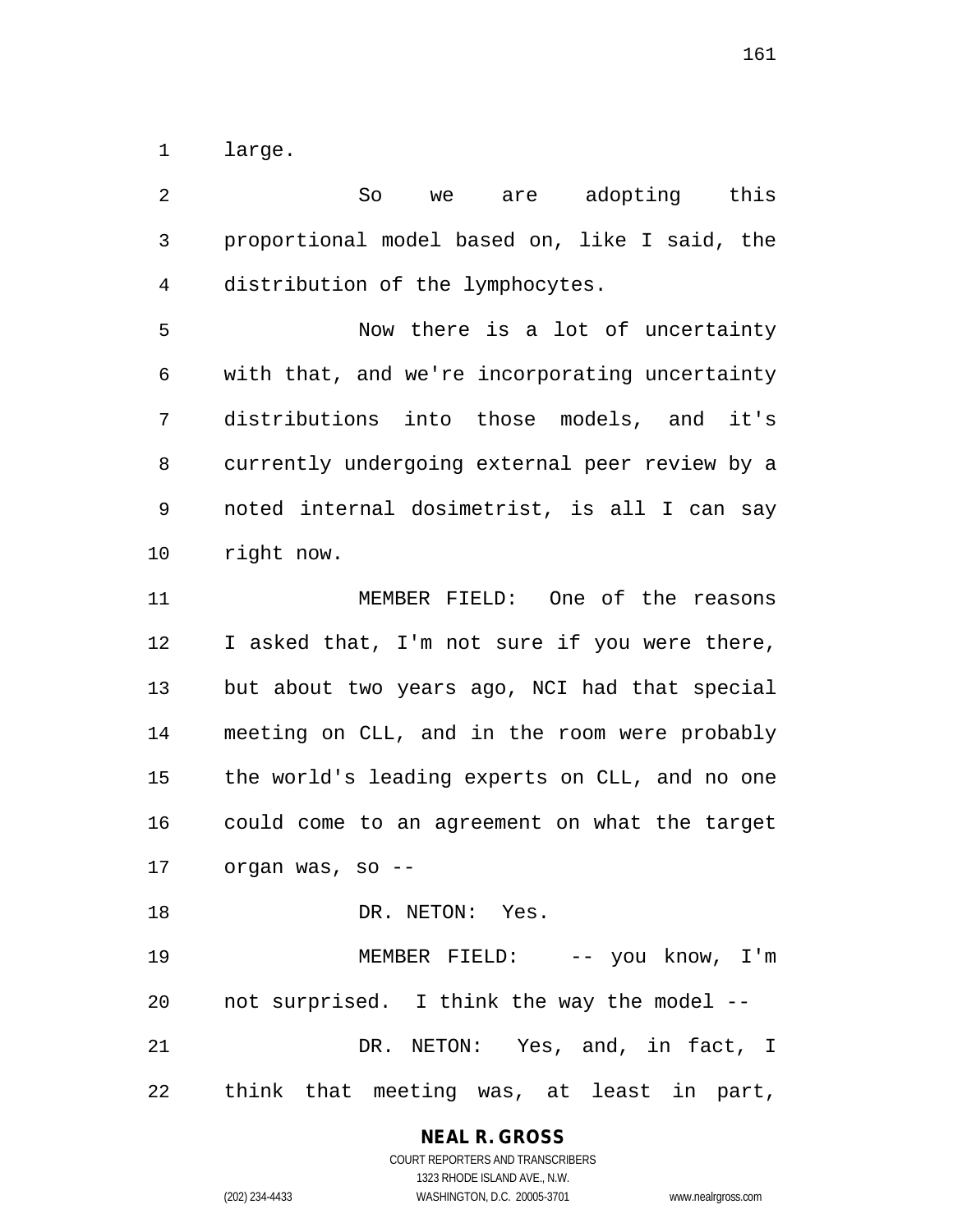cosponsored by NIOSH at the time. That was one of our research program's interests.

 Interestingly, if you look at the Hiroshima-Nagasaki analyses for the risk models for lymphomas, usually the red bone marrow dose in the dosimetry. Now it doesn't make that big a difference in that situation, because it's an external exposure, so the dose to the red bone marrow versus some other organ is not that -- just different.

 In this particular situation, though, when we're dealing with a lot of internal exposure, you're absolutely right. It's a difficult issue.

Paul.

 MEMBER ZIEMER: Jim, you've indicated, though, what the priorities are for this year. I wonder if it would be helpful, particular for new Members, to remind us of what else is on the list "coming down the pike" later in terms of science issues. Off the top of your head -- I maybe caught you

#### **NEAL R. GROSS**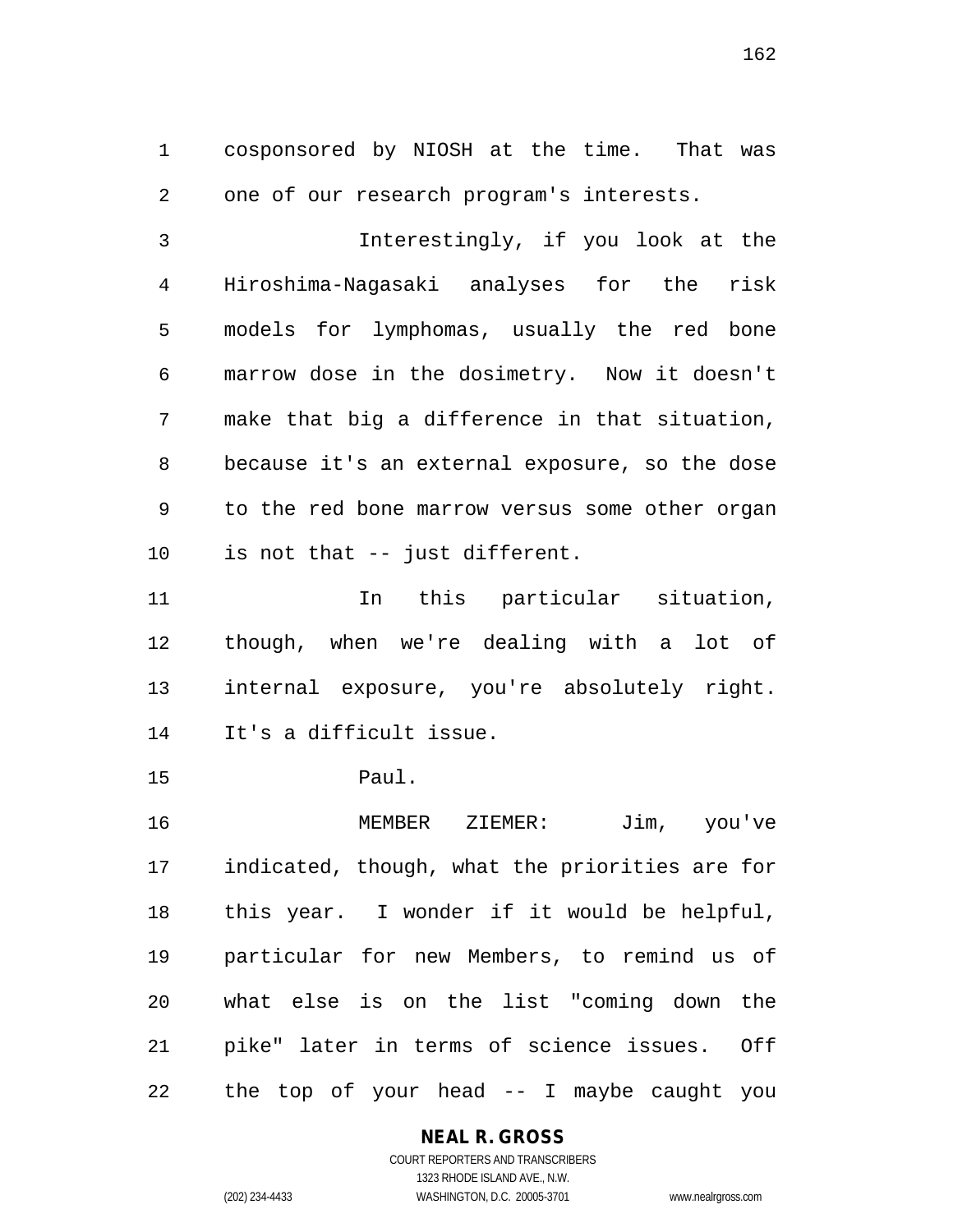perhaps off-guard -- but some idea of what else is on the list might be of help.

 DR. NETON: Yes. It'd be difficult to reconstruct off the top of my head, but they fall in two general categories. One is the risk model issue, such as the CLL, and the other is the dose reconstruction- related issues. In the dose reconstruction areas, there aren't that many additional issues remaining.

 We've sort of either decided that they become site-specific issues very quickly, like we were concerned, at one point, about people who didn't wear their badges, and could there be a generic way to correct for that when you're dose reconstructions for coworker modeling?

18 And the answer is no, you can't. You have to look at every site specifically and evaluate it on its own merits. So those kind of issues have fallen off the table.

It's the "cheat sheet."

## **NEAL R. GROSS**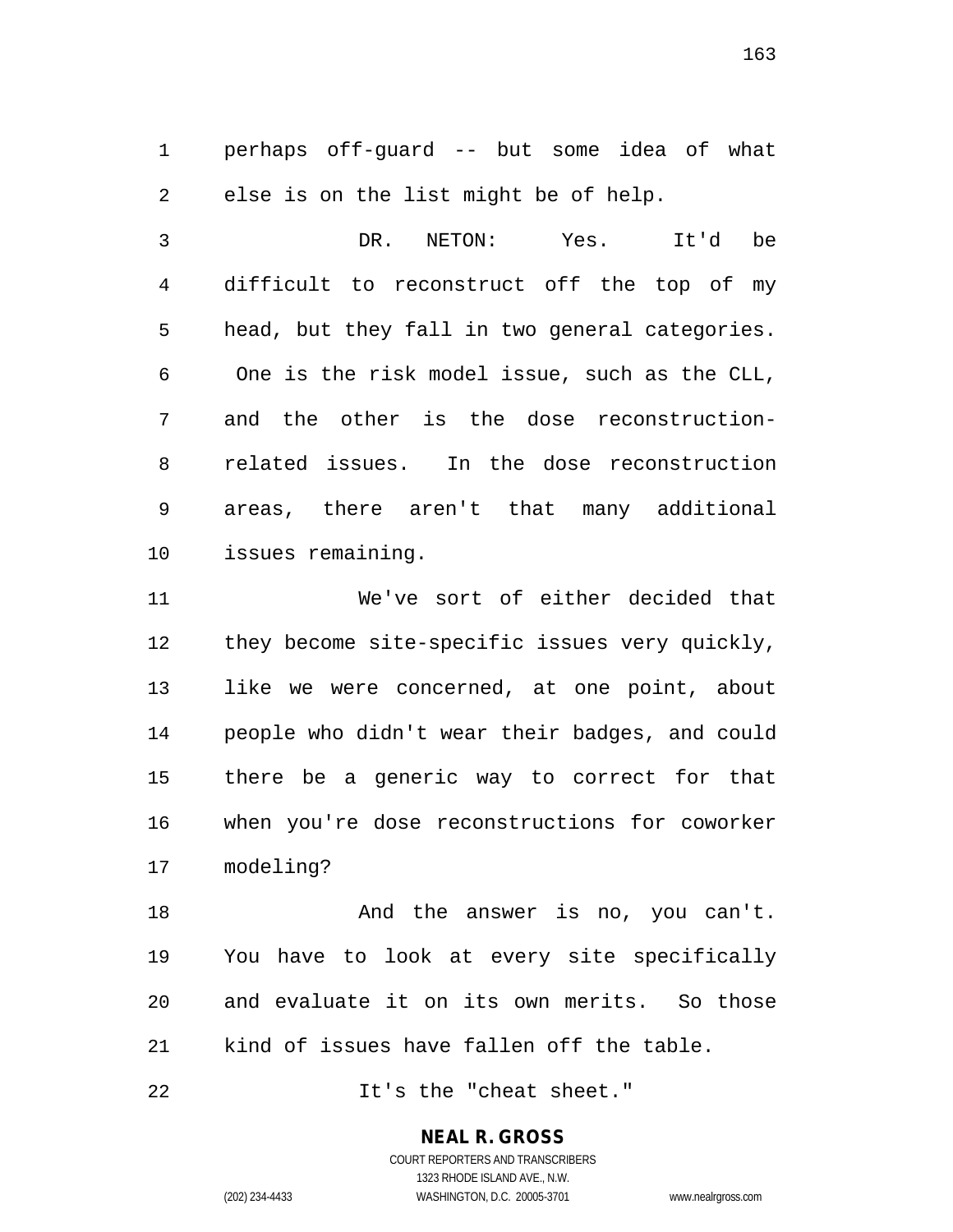MEMBER ZIEMER: Not sure of the amount --

 DR. NETON: Actually, these are very similar to what I just talked about. In the risk model area, we have a lot of issues that were on the table. We've got the BEIR VII analyses that we're looking at, how does BEIR VII weigh into our risk models? Age at exposure from an epidemiologic perspective has been hanging out there.

 We've dealt with the smoking issue. We've corrected the IREP -- or we've modified the IREP model to adjust for the new smoking adjustment that was done by the RERF. Which other ones are out there? We did exposure --

 CHAIRMAN MELIUS: Perhaps at our next meeting, you can give that.

 DR. NETON: Yes. And if you like, I can distribute that more encompassing list via email to the Board, in general, just so they could have a copy of it.

#### **NEAL R. GROSS** COURT REPORTERS AND TRANSCRIBERS 1323 RHODE ISLAND AVE., N.W.

(202) 234-4433 WASHINGTON, D.C. 20005-3701 www.nealrgross.com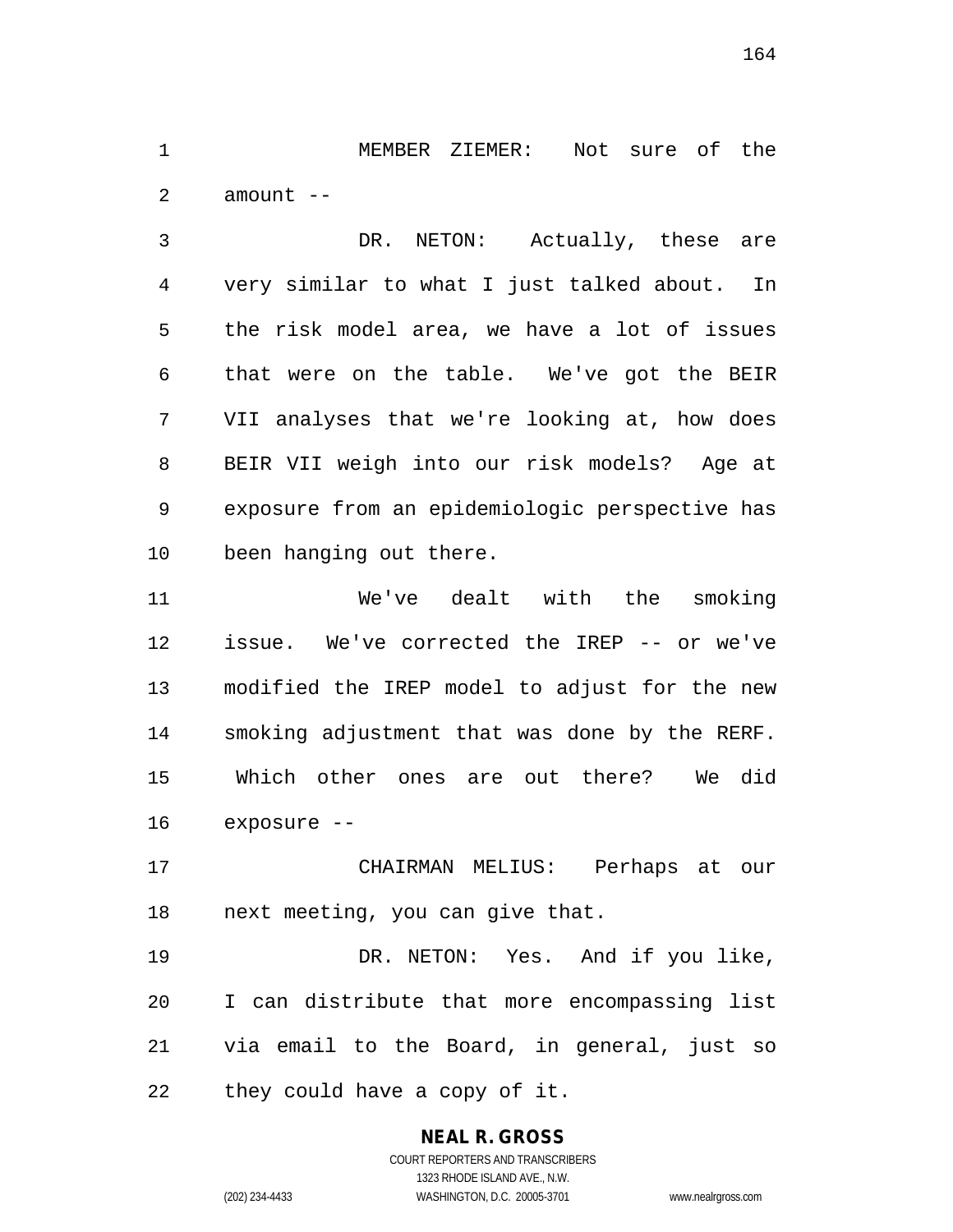CHAIRMAN MELIUS: I do really think it would be good to talk about that -- DR. NETON: I probably should have done that. I apologize. CHAIRMAN MELIUS: We'll give you a little more time, the next meeting also. DR. NETON: Thanks. Okay. Thanks. CHAIRMAN MELIUS: Henry, you had one? MEMBER ANDERSON: Just quickly. So how do you go about setting the priority? I mean, you can have a "laundry list" length and there's always exciting things to do research on. But how do you go about setting the -- you know, how did these five get to the top? DR. NETON: That's a good question. There's always competing and conflicting demands, and these are above and beyond the site-specific issues that we're dealing with on a constant basis.

> **NEAL R. GROSS** COURT REPORTERS AND TRANSCRIBERS 1323 RHODE ISLAND AVE., N.W.

(202) 234-4433 WASHINGTON, D.C. 20005-3701 www.nealrgross.com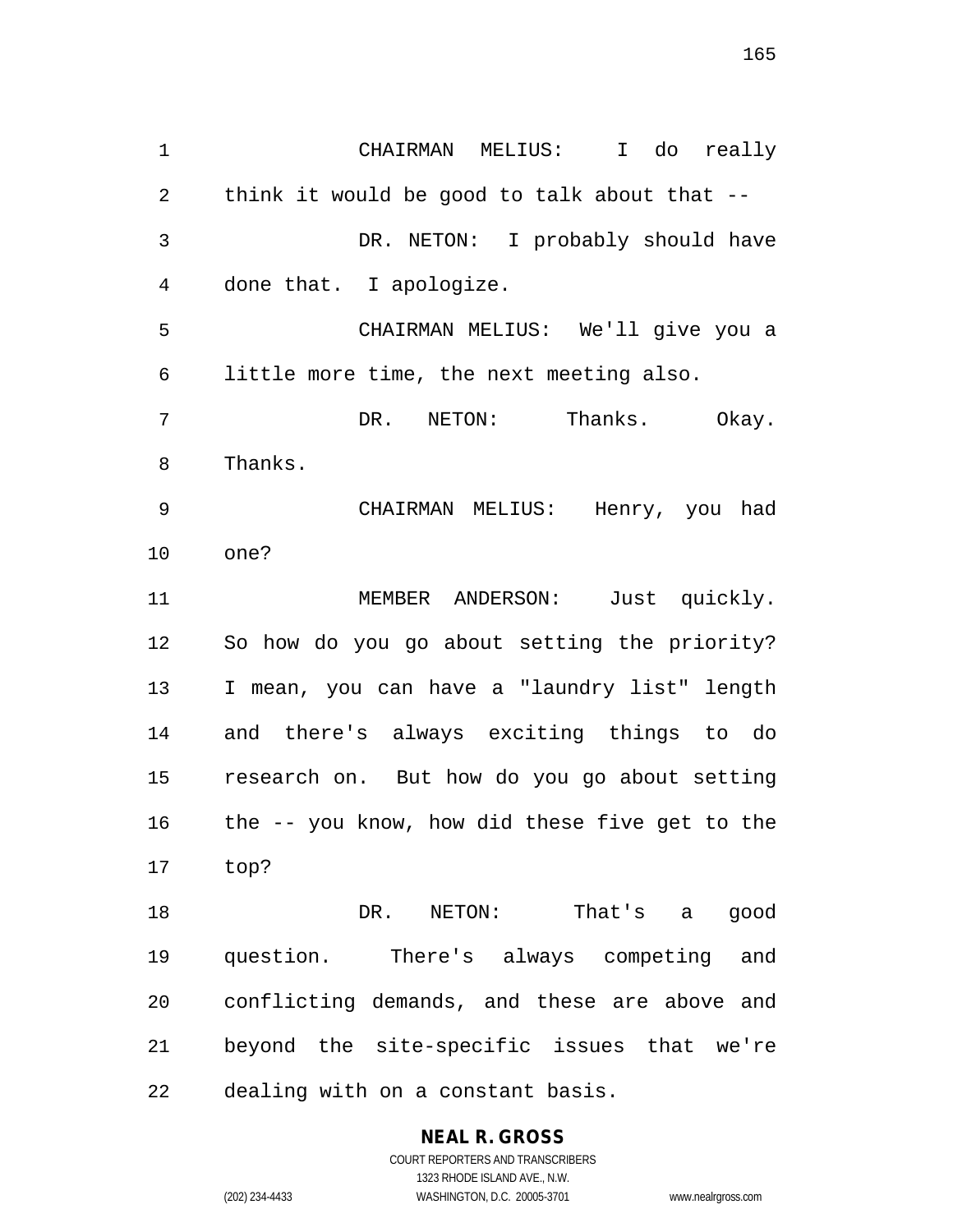Partly, that they've been on the list for quite some time, and partly because they affect some real cases. I think the chronic lymphocytic leukemia model is a good example of that. We've been working on this for a long time, but we've had to -- it was a terribly difficult scientific analysis to be done. First, we had to determine, it wasn't radiogenic or not. We said yes, we believe it is. Can there be a risk model done? Yes. Can we do a dose reconstruction? Is there a way to do dose reconstructions based on what we know about it? So I think that one has been on

there for quite some time, and I think --

 MEMBER ANDERSON: That was there before I left --

 DR. NETON: Yes. that's been on there. Then the other ones --

 CHAIRMAN MELIUS: We decided to hold it until you came back.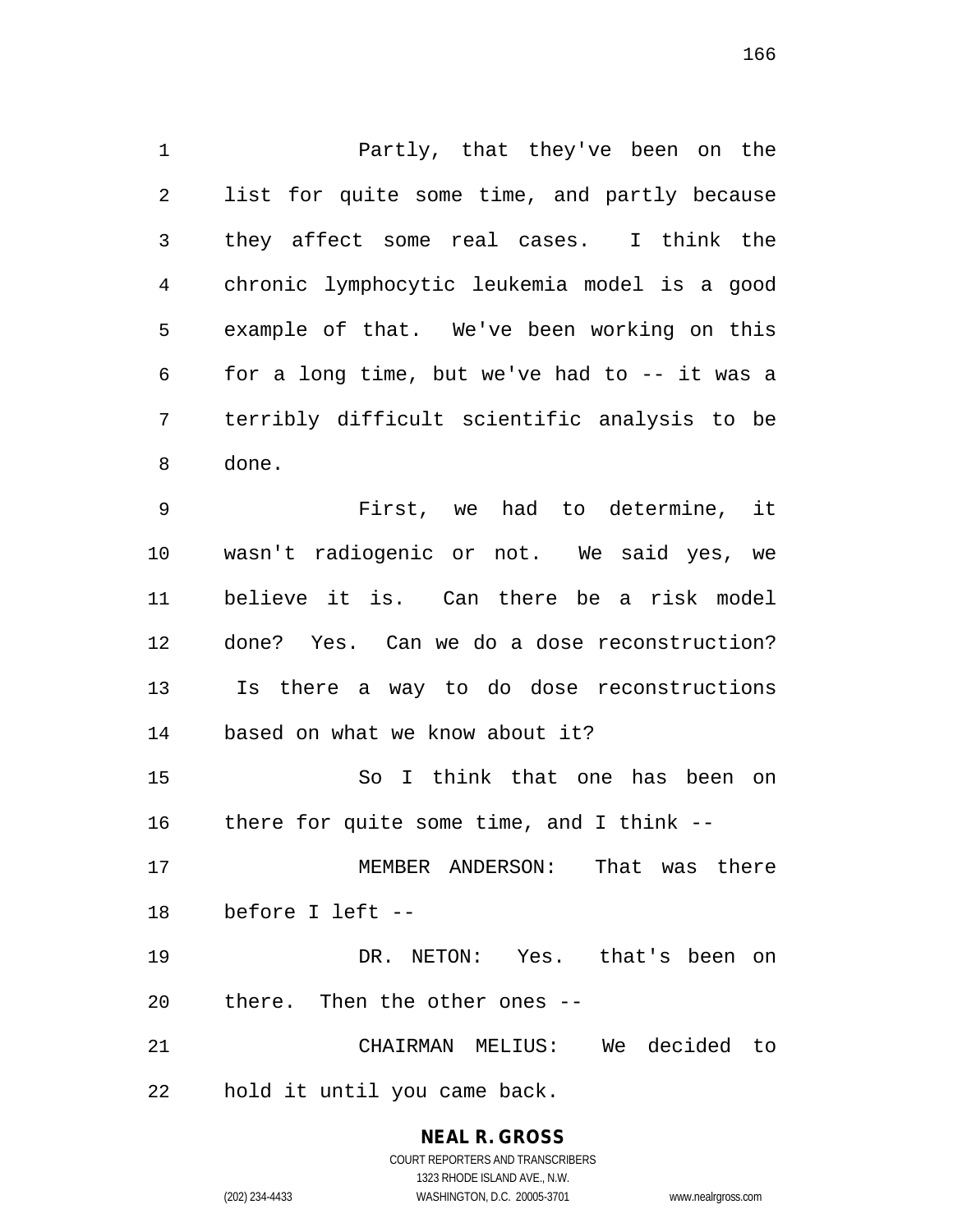MEMBER ANDERSON: Right. Exactly. DR. NETON: The other ones, like the ingestion model, it affects more than just ingestion. As it turns out, that the residual contamination that's at these sites, after the operation stopped, are affected by this settling velocity and the surface contamination issues that we estimate, because once they stop operations, the materials there on the floor, or on the surfaces, you need to know how much was there.

 That would then affect how much you would inhale based on resuspension, would affect your external exposure model. So I guess we picked the ones that seemed to have the biggest potential for affecting the claims and the cases at the time, plus the fact that these have been on the table for quite some time. They need to go off.

 CHAIRMAN MELIUS: And I have one brief question. The ingestion model, so forth -- that's still before the Procedures

> **NEAL R. GROSS** COURT REPORTERS AND TRANSCRIBERS 1323 RHODE ISLAND AVE., N.W.

(202) 234-4433 WASHINGTON, D.C. 20005-3701 www.nealrgross.com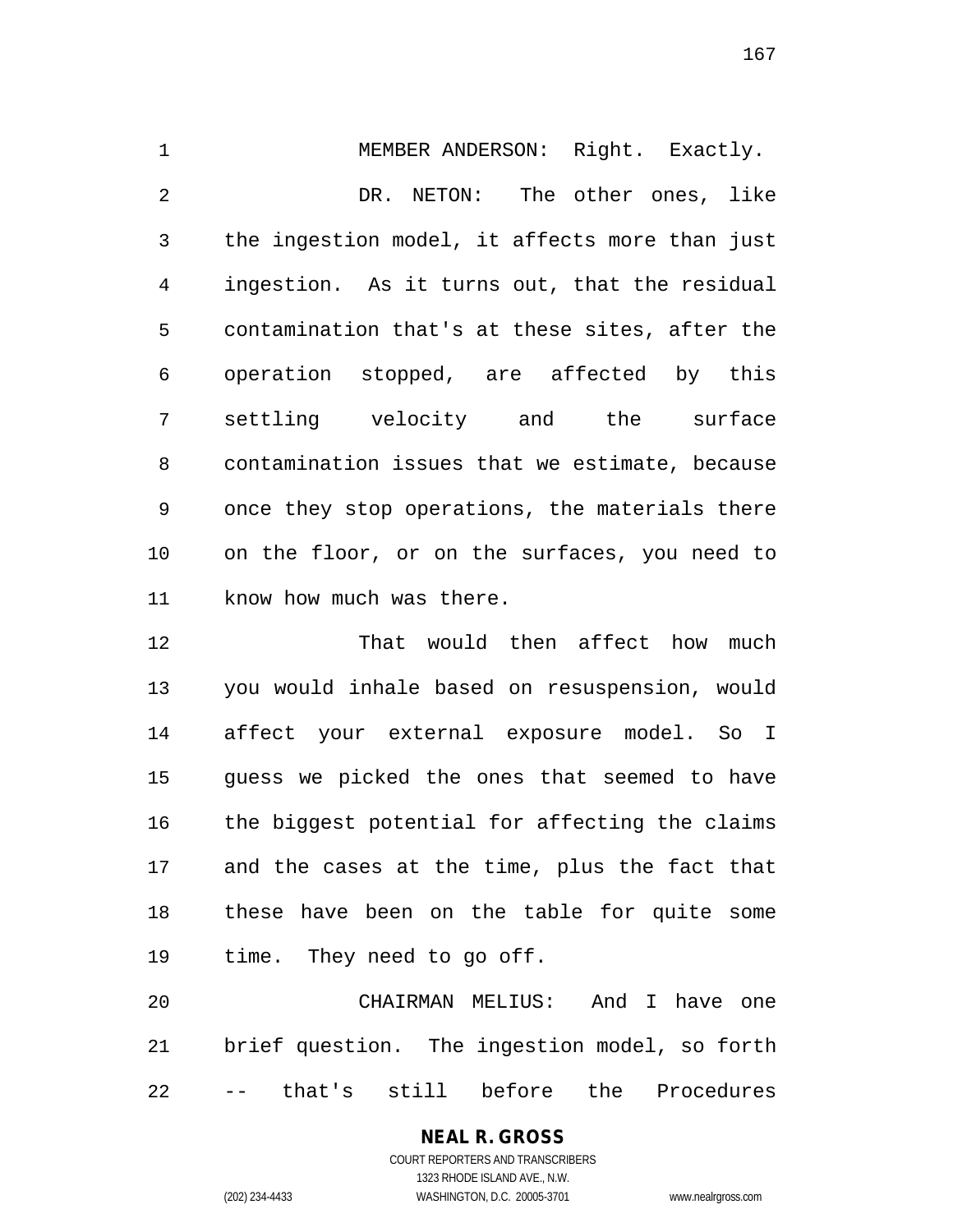Subcommittee? I couldn't quite understand in the presentation --

DR. NETON: Yes.

 CHAIRMAN MELIUS: -- where that was in terms of resolution.

 DR. NETON: Well, this one piece I presented, I believe, I think we've got fairly substantial agreement with SC&A on this one piece, and this was sort of a good piece to get put away and agreed upon.

 The remaining issue has to do with how much of a surface area a person ingests per day, and I think that we end up -- at the end of the day, we will end up agreeing to disagree with SC&A on that point.

 That is, we are using a value that is based out of the RESRAD models that are out there. SC&A believes the value is slightly larger than we're using, and that's where that issue remains.

 CHAIRMAN MELIUS: Tune in, I guess.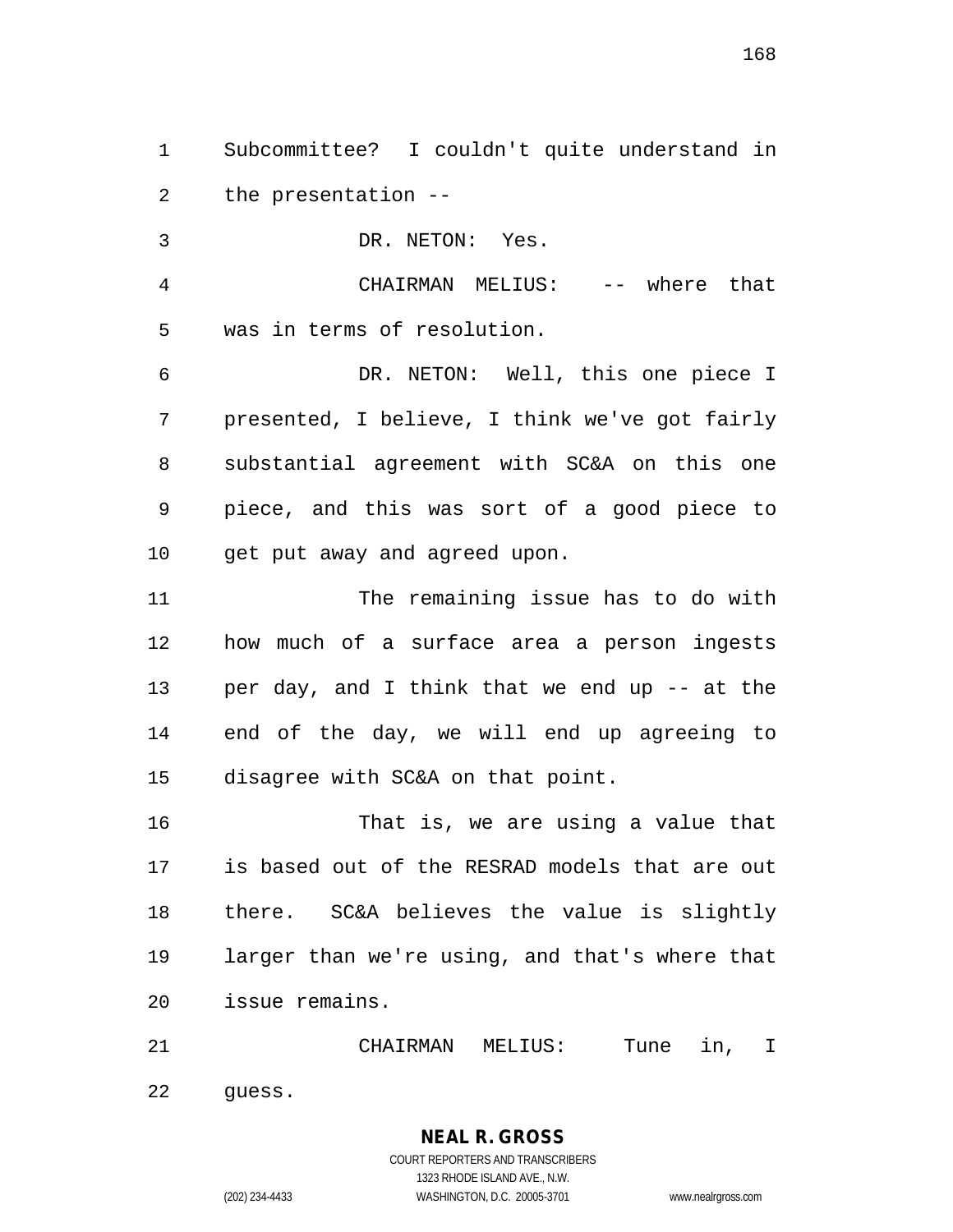1 DR. NETON: Yes.

 CHAIRMAN MELIUS: Okay. Thank you, Jim. We are moving on. We have a presentation on an SEC 84.14 petition. Lawrence Livermore. And Sam Glover, I believe you're --

 MR. KATZ: Okay. While Sam's coming up, just for the record, when the Board has Members that have conflicts with particular sites for the SEC petition discussions, they leave the table, and let the record note that Dr. Poston is leaving the table. Thank you.

 CHAIRMAN MELIUS: And we won't forget you, John. We'll retrieve you later.

 DR. GLOVER: All right. Thank you, Dr. Melius. If this seems familiar to many of the Board Members, it's because it is. Livermore, I was -- I presented this a couple years ago, and we're actually going to present an 83.14, kind of an added -- an addendum to what we presented two years ago.

#### **NEAL R. GROSS**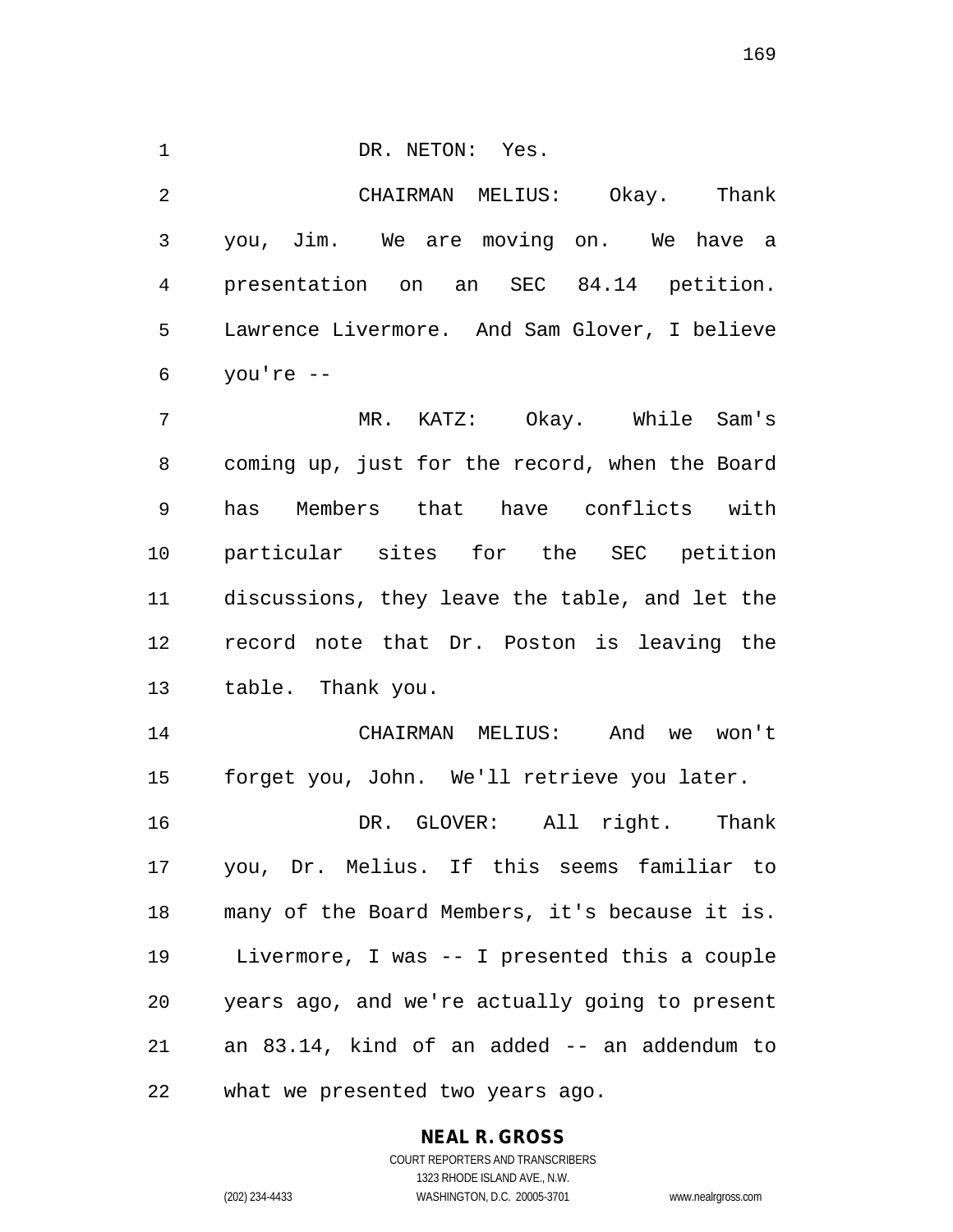So this is an 83.14. It means it was submitted by NIOSH. It's submitted by a New York claimant whose dose reconstruction could not be completed by NIOSH. The claimant was employed at Lawrence Livermore during the DOE operational period, and obviously, as I said, this is an 83.14 versus an 83.13, which many of you Members will become very familiar with. Essentially, an 83.14 is something that we have initiated. It's a NIOSH- initiated SEC. Just a little bit of background on Livermore. From 1942 to 1950, it was a Navy facility. AEC, the Atomic Energy Commission, began using the property in 1950 and the AEC took ownership in 1951. Previously known as the University of California Radiation Laboratory at Livermore, and later as Lawrence Radiation Laboratory at Livermore.

 Another just a real quick map. Here we have the Livermore Site, and then we

# **NEAL R. GROSS**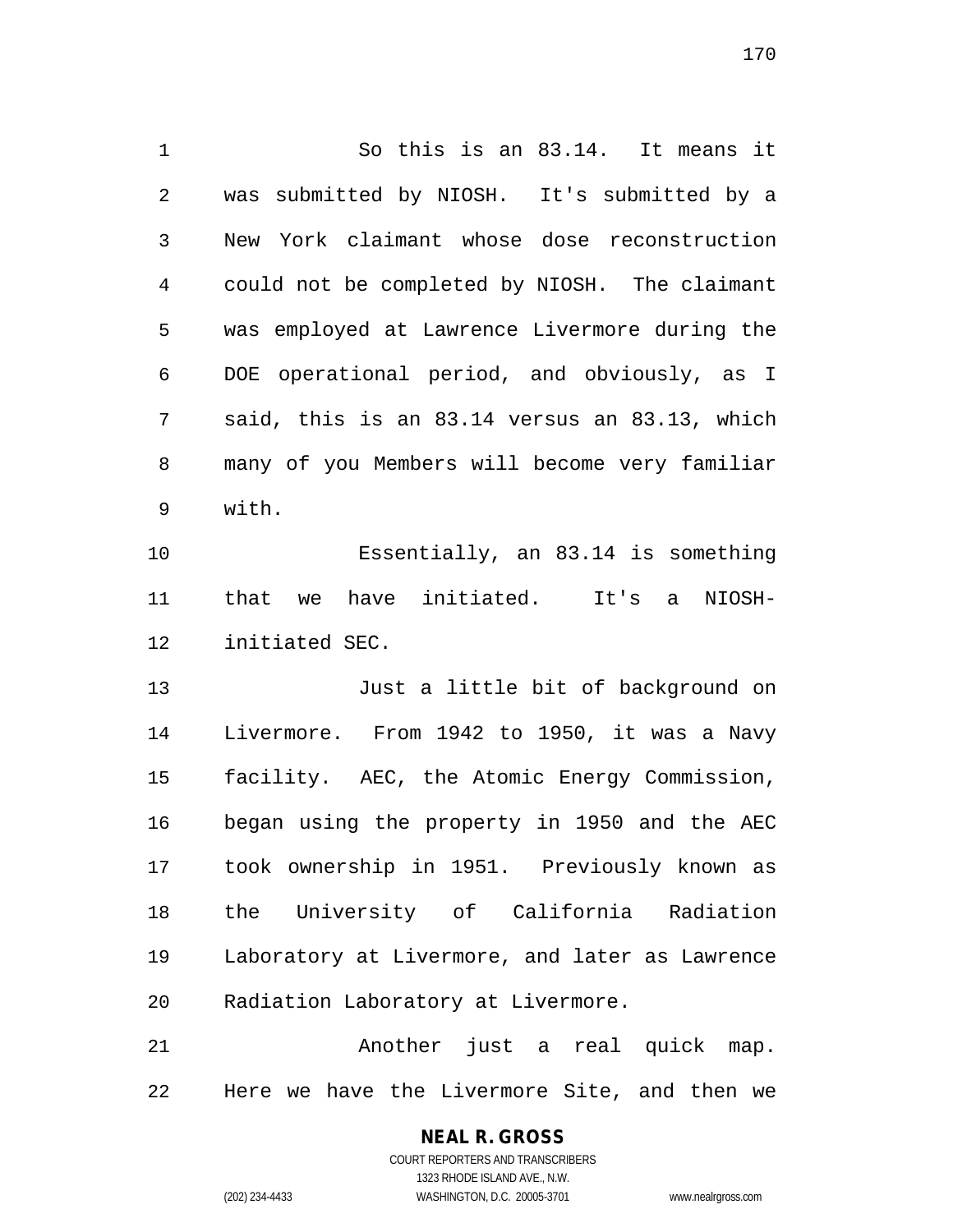also have the Livermore 300 area, Site 300. Obviously near Livermore, California, and the 300 area is located fairly close. That's typically where they did a lot of the explosives testing.

 That didn't work nearly as well as I thought it would.

 All right. The original mission was thermonuclear weapon development. In 1957, Livermore had a diversified activity including nuclear propulsion, fusion research, atomic vapor laser isotope separation, the Atlas Program, charged- particle beam and laser research.

 So this is where we get to the -- you've seen it before, to some degree.

 In December 2008, NIOSH presented its Evaluation Report for SEC-00092. This was also an 83.14. It was based on an infeasibility to reconstruct internal dose from fission and activation products.

Classes added to the SEC effective

**NEAL R. GROSS**

COURT REPORTERS AND TRANSCRIBERS 1323 RHODE ISLAND AVE., N.W. (202) 234-4433 WASHINGTON, D.C. 20005-3701 www.nealrgross.com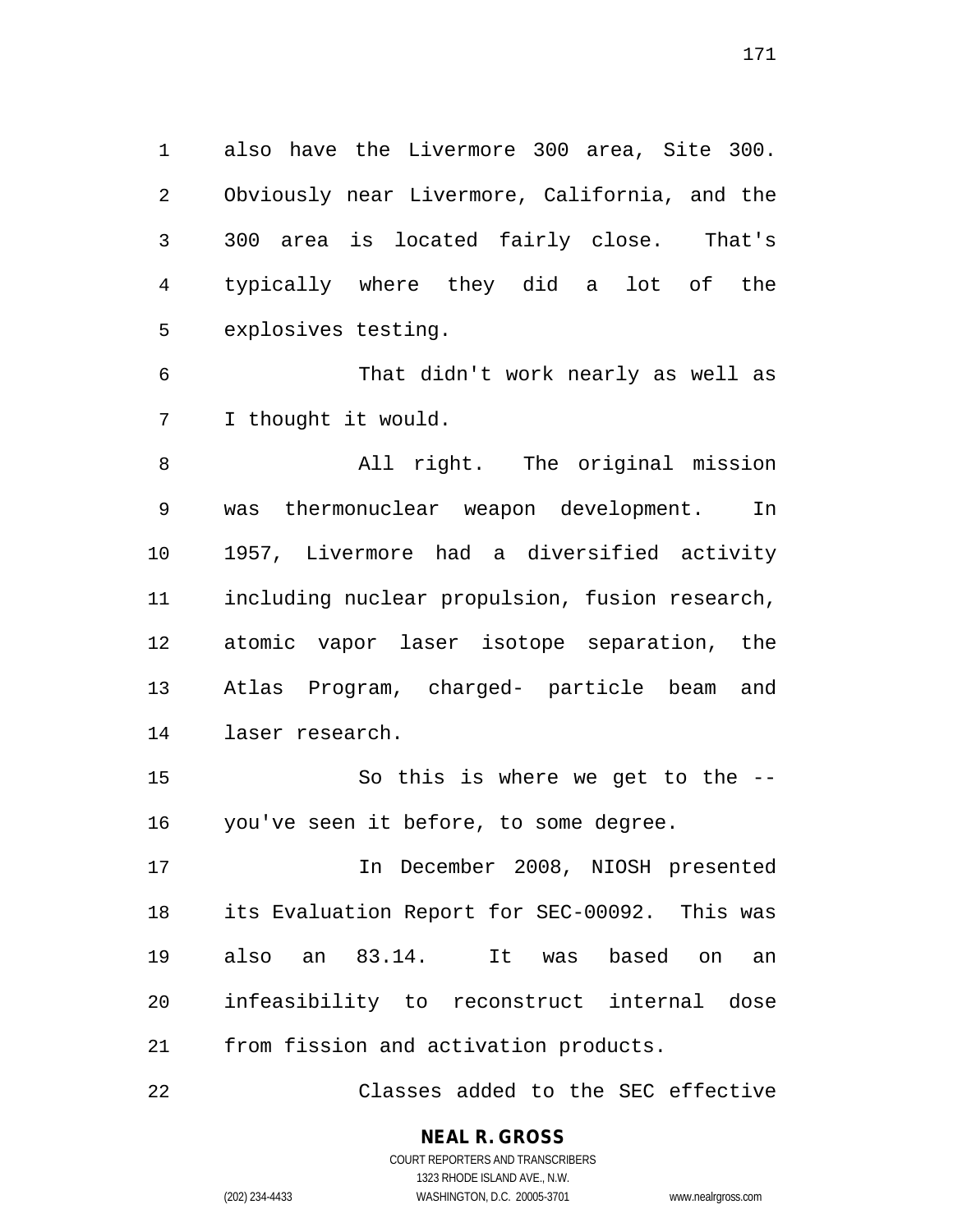April 2nd, 2008. That doesn't seem to jibe. Maybe it was two -- anyway. April 2nd, 2008 - - but my math doesn't work here.

 But what we said is that the employees of the DOE facility, its predecessor agencies, who were monitored for radiation exposure -- this was the first time Department of Labor, they asked us to look at our language about -- we usually used "who were monitored" or "should have been monitored," and this is our first time that we actually had -- we tried to use some different language to assist them, and fell in this class. That the site was from 1950 through 1973, December 31st, 1973. We worked an aggregate of at least 250 days.

 So associated SEC class was designated by HHS, included only those employees who were monitored for radiation exposure while working at LLNL. Its class description was based on NIOSH's determination that all workers with potential for radiation

#### **NEAL R. GROSS**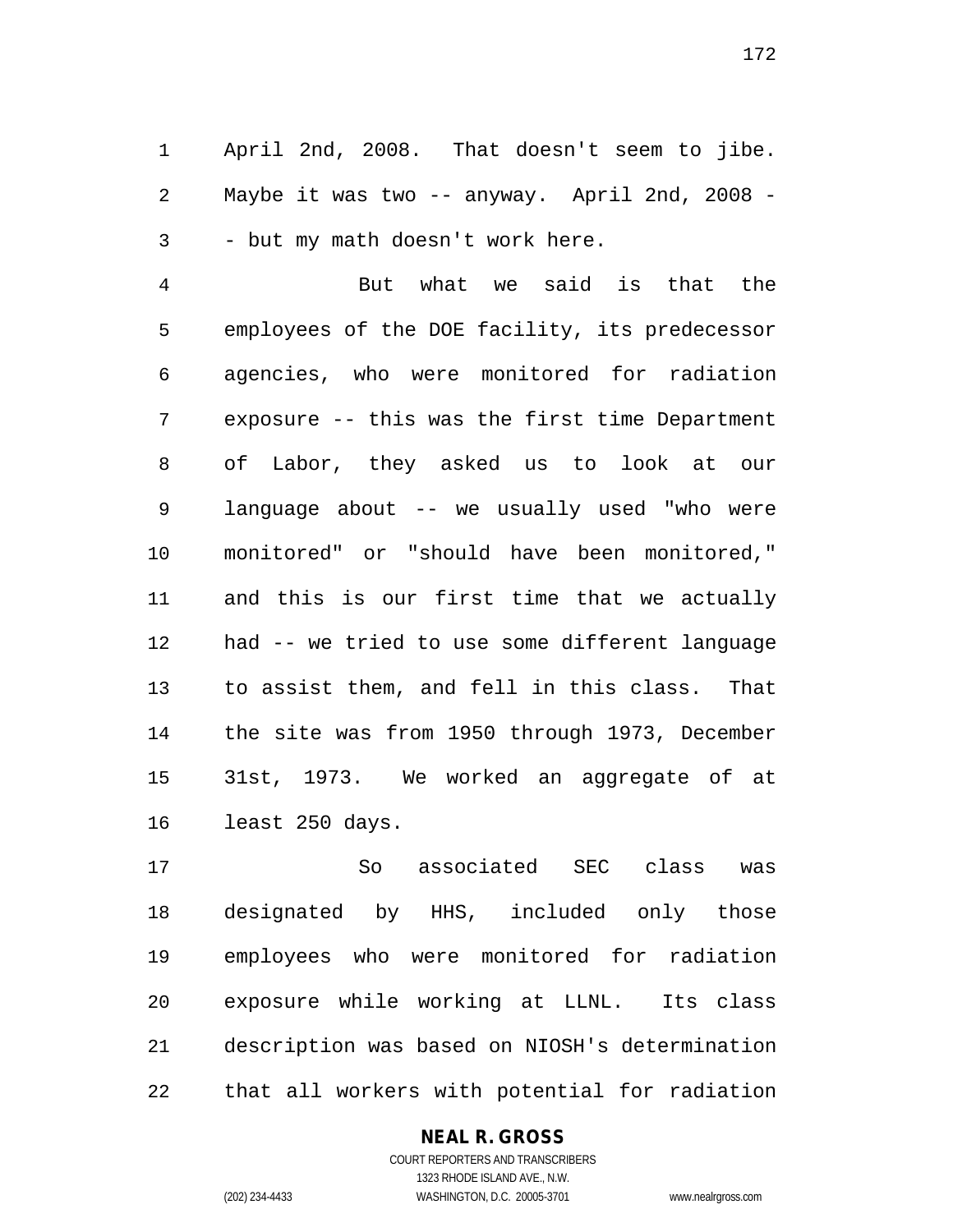exposure during the proposed SEC Class time were included in the external dose monitoring program, and that unmonitored workers had no potential for radiation exposure.

 So NIOSH has determined, through the course of ongoing dose reconstruction, several issues which impact the previous Class. That monitoring records are not always complete for LLNL employees, the workers who may have been exposed to fission and activation products.

 The existence or non-existence of Livermore monitoring records is not always an accurate indicator of potential radiation exposure during this time frame. In light of this, NIOSH is recommending a more broadly defined SEC Class.

 NIOSH does not have access to sufficient personnel monitoring, workplace monitoring, or source term data to estimate potential internal exposures to fission and activation products, potentially received at

#### **NEAL R. GROSS**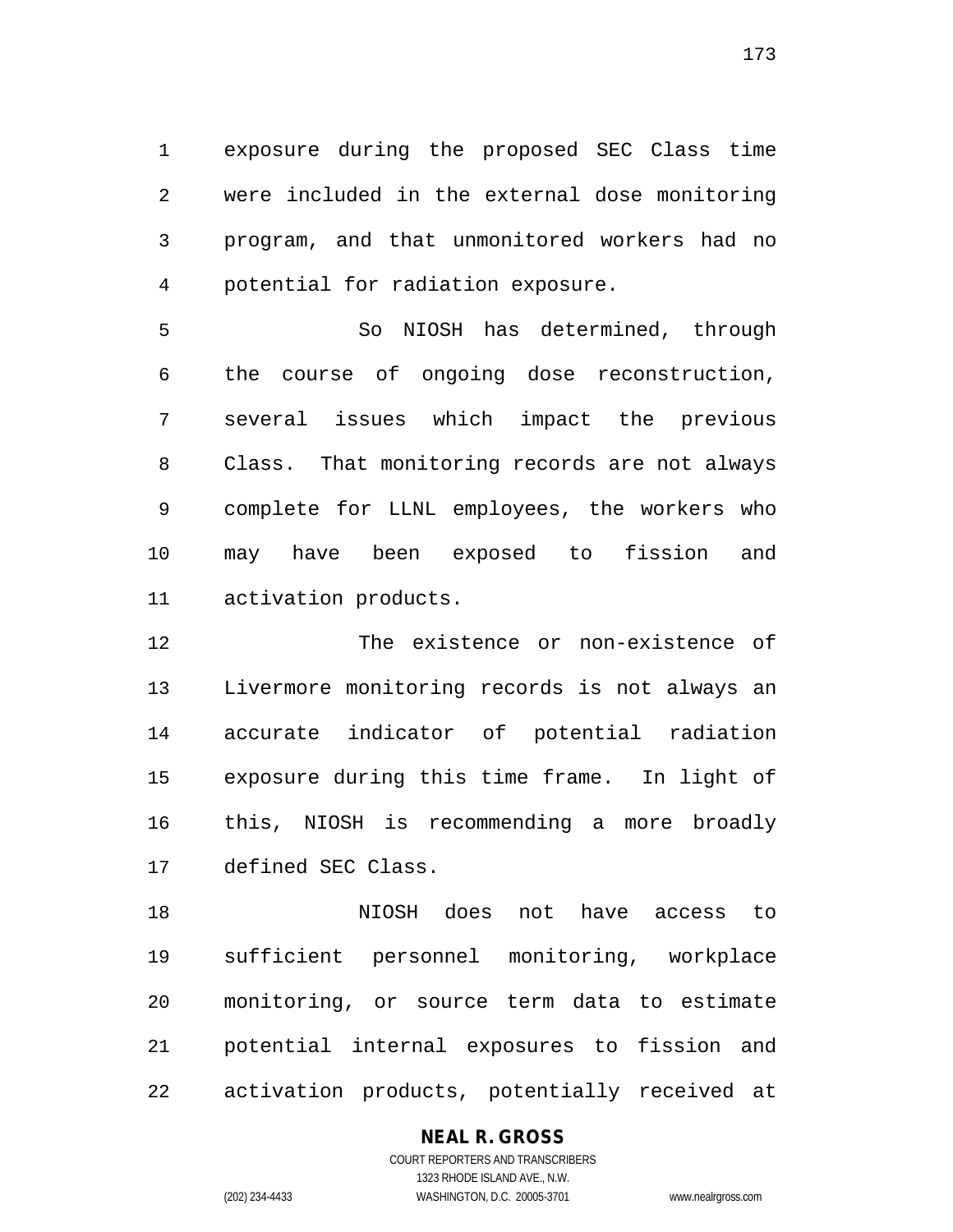Lawrence Livermore National Laboratory during the period January 1st, 1950 through December 31, 1973.

 NIOSH finds that it is not feasible to estimate, with sufficient accuracy, internal exposures to fission and activation products, resulting doses for the Class of employees covered by this evaluation. Health endangerment is required. Evidence reviewed in this evaluation indicates that some workers in the Class may have accumulated chronic radiation exposures through intakes of fission and activation products.

 Consequently, NIOSH is specifying that the health may have been endangered for those workers covered by this evaluation who were employed for a number of work days, aggregating at least 250 work days, within the parameters established for this Class, or in combination with work days within the parameters established for one or more other Classes with SEC.

#### **NEAL R. GROSS**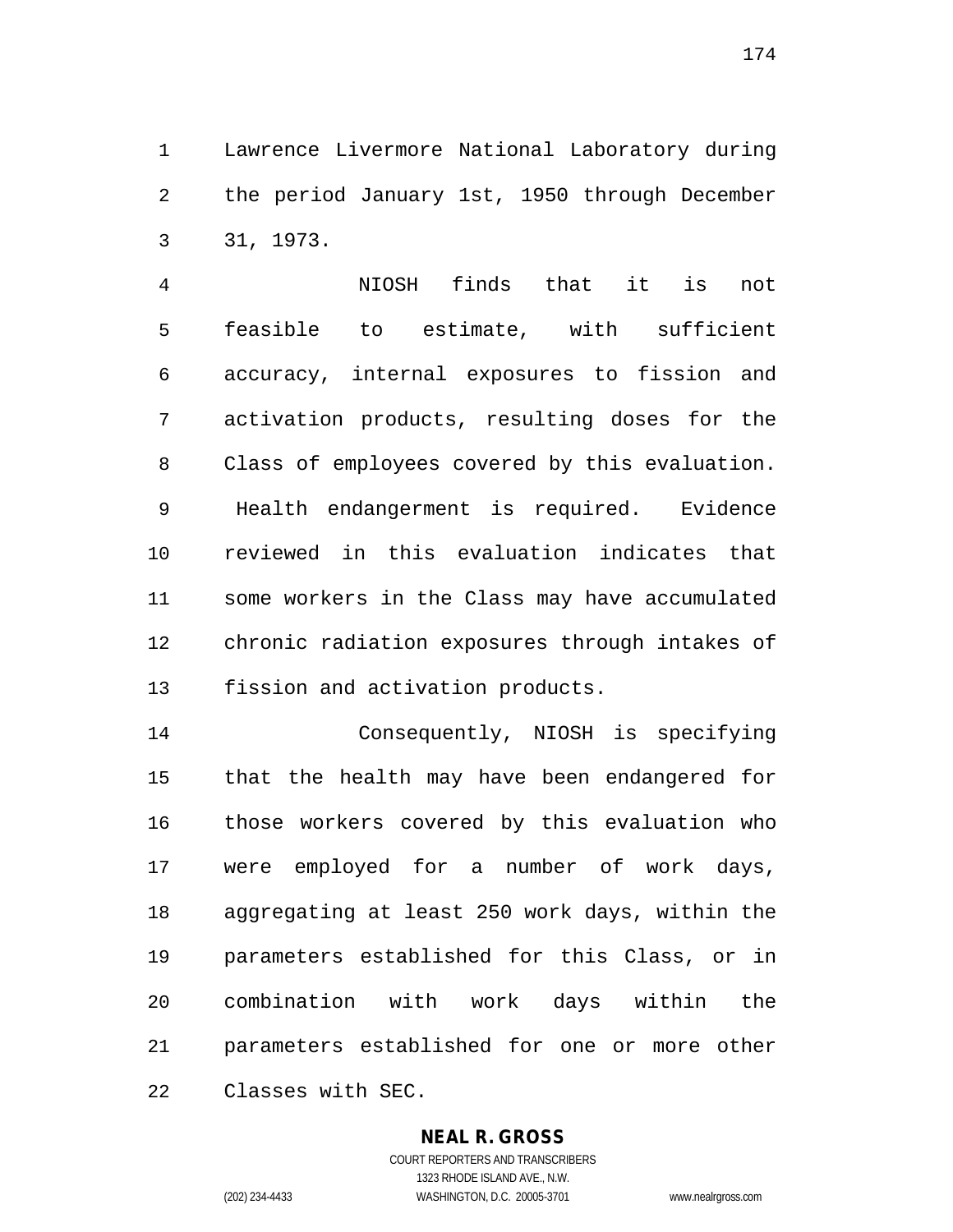The feasibility of partial dose reconstructions. NIOSH found that it is not possible to completely reconstruct dose for the proposed Class. NIOSH intends to use any internal and external monitoring data that may become available in individual claims.

 And that can be interpreted using existing NIOSH dose reconstruction processes and procedures. Therefore, dose reconstructions for individuals employed at LNL, during the period from January 1, 1950 through December 31st, 1973, but who do not qualify for inclusion in the SEC, may be using these data, as appropriate.

 So our recommendation is for the period January 1, 1950 through December 31st, 1973, NIOSH finds that radiation dose estimates cannot be reconstructed for compensation purposes. So the feasibility for this period is no, with a health endangerment of yes.

So this essentially restates our

## **NEAL R. GROSS**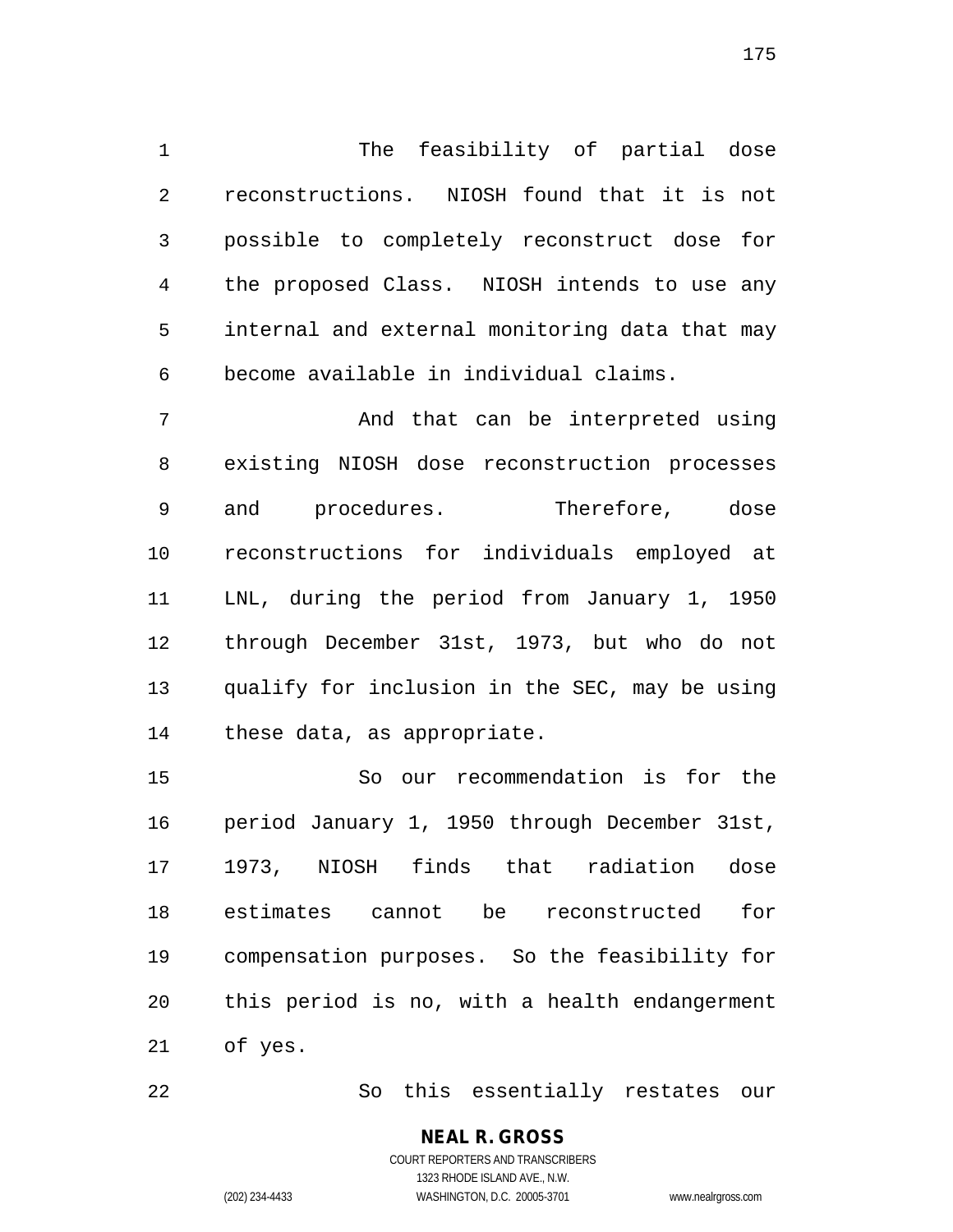proposed Class Definition.

 CHAIRMAN MELIUS: Okay. DR. GLOVER: Thank you very much. CHAIRMAN MELIUS: Thank you, Sam. Do we have a petitioner that is going to speak? MR. KATZ: Possibly. So do we have a petitioner online, on the phone, for Lawrence Livermore National Lab? (No response.) CHAIRMAN MELIUS: Okay. Then do any of the Board Members have questions? MEMBER BEACH: I just have a clarifying question. What happens to SEC- 00092? It's Navy 314. Does it get absorbed? It looks identical. I'm just a little confused. MR. RUTHERFORD: Actually, the SEC-00092, the original one, is actually encompassed into this new one now. So what we did was we recognized that the Class wasn't being implemented, could be implemented the

#### **NEAL R. GROSS**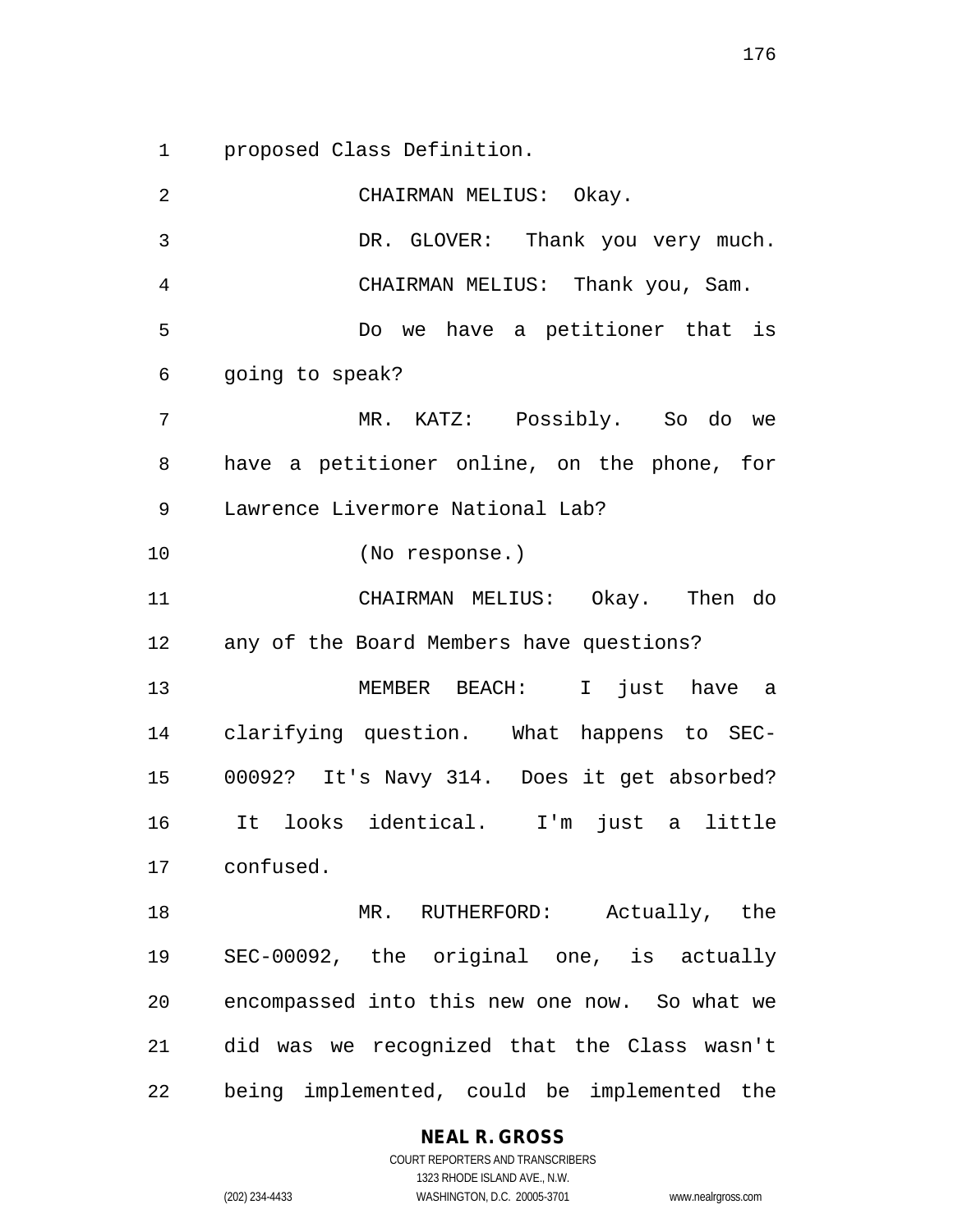way we had intended, and so we went back, did an 83.14 to modify, broaden that Class Definition to ensure that we didn't miss anyone.

 MEMBER BEACH: So basically you changed the Class Definition. That's it.

 MR. RUTHERFORD: That's exactly what we did, but we did it in the way that the SEC rule allows us to do it, and that was to do an 83.14.

11 MEMBER BEACH: Thank you.

 CHAIRMAN MELIUS: How did you -- I'm curious, or interested, more than just for this particular petition. How was this -- how did you discover that this Class Definition was not working? Cause you should not -- you should only be seeing non-SEC cancers; correct?

 DR. GLOVER: That's correct. But some of the work titles, to lead forth, we clearly were having -- there were people who had monitoring, that we did not have

> **NEAL R. GROSS** COURT REPORTERS AND TRANSCRIBERS

1323 RHODE ISLAND AVE., N.W. (202) 234-4433 WASHINGTON, D.C. 20005-3701 www.nealrgross.com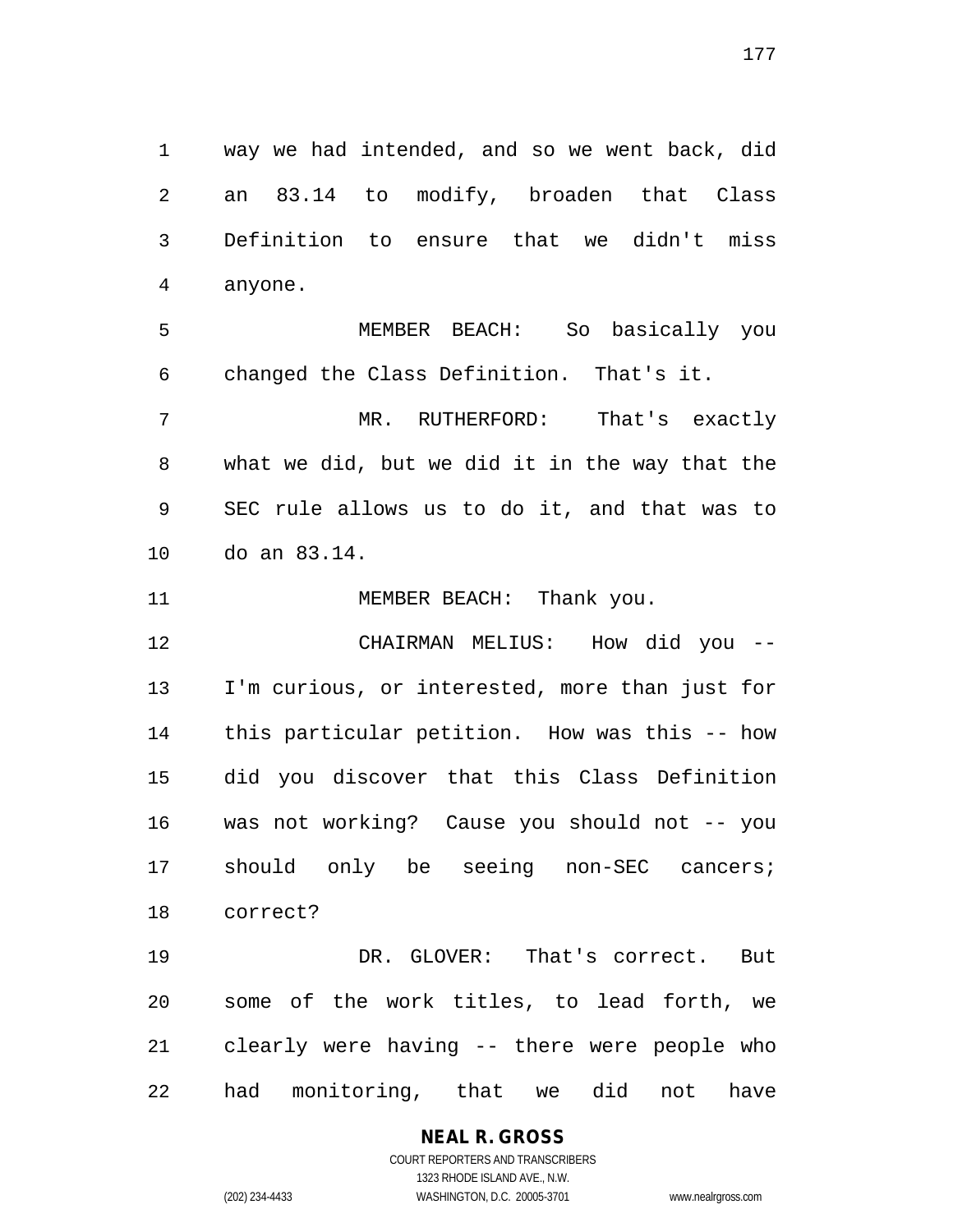monitoring records for. They were Class titles that would have been on site, doing work, and with the understanding that a 100 percent of the people would have had monitoring at the time, if they were on site.

 That wasn't always the case. It changed during different time frames. So we became better aware of different periods, where they did or did not monitor, supposedly everybody. It was clear we weren't getting all the records for some people.

 CHAIRMAN MELIUS: Okay. So you found out, though, doing the non-SEC cancers. Would that be correct? So I guess my then question would be, there were probably a number of people that could have applied through the SEC route. Are we missing anybody that would -- that might apply to DOL, that might not have come over to NIOSH, for some reason, for dose -- or can we identify all the people that may have been rejected before this was discovered, I guess is my question?

## **NEAL R. GROSS**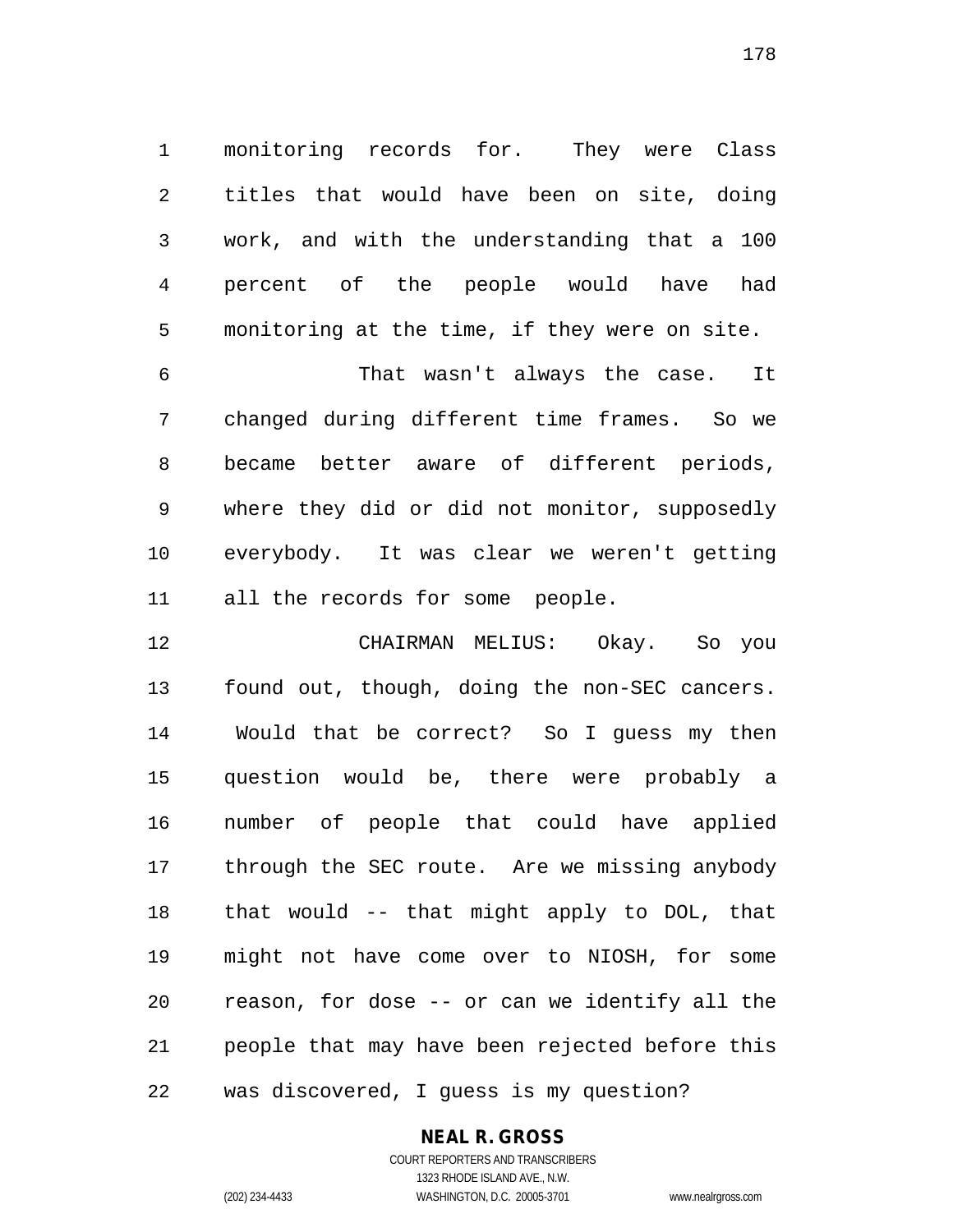MR. RUTHERFORD: I can kind a go through our process, what happens. When we send the claims back to the Department of Labor, the Department of Labor makes their determination as to whether they fit into the Class. So they would have been looking for monitoring records for those individuals, and then, when those claims come back to us for dose reconstruction, part of that process is we will, you know, not only look for monitoring records for individuals, even though we wouldn't expect monitoring records, we'd also look at job titles and such, and other information about that, for doing dose reconstruction.

 And in this case, as we were reviewing claims that came back, we recognized not only -- and if I remember correct, correct me if I'm wrong, Sam -- that if an individual's monitored and his dose is zero, they do not always indicate a record in his file. Am I correct?

> **NEAL R. GROSS** COURT REPORTERS AND TRANSCRIBERS

> > 1323 RHODE ISLAND AVE., N.W.

(202) 234-4433 WASHINGTON, D.C. 20005-3701 www.nealrgross.com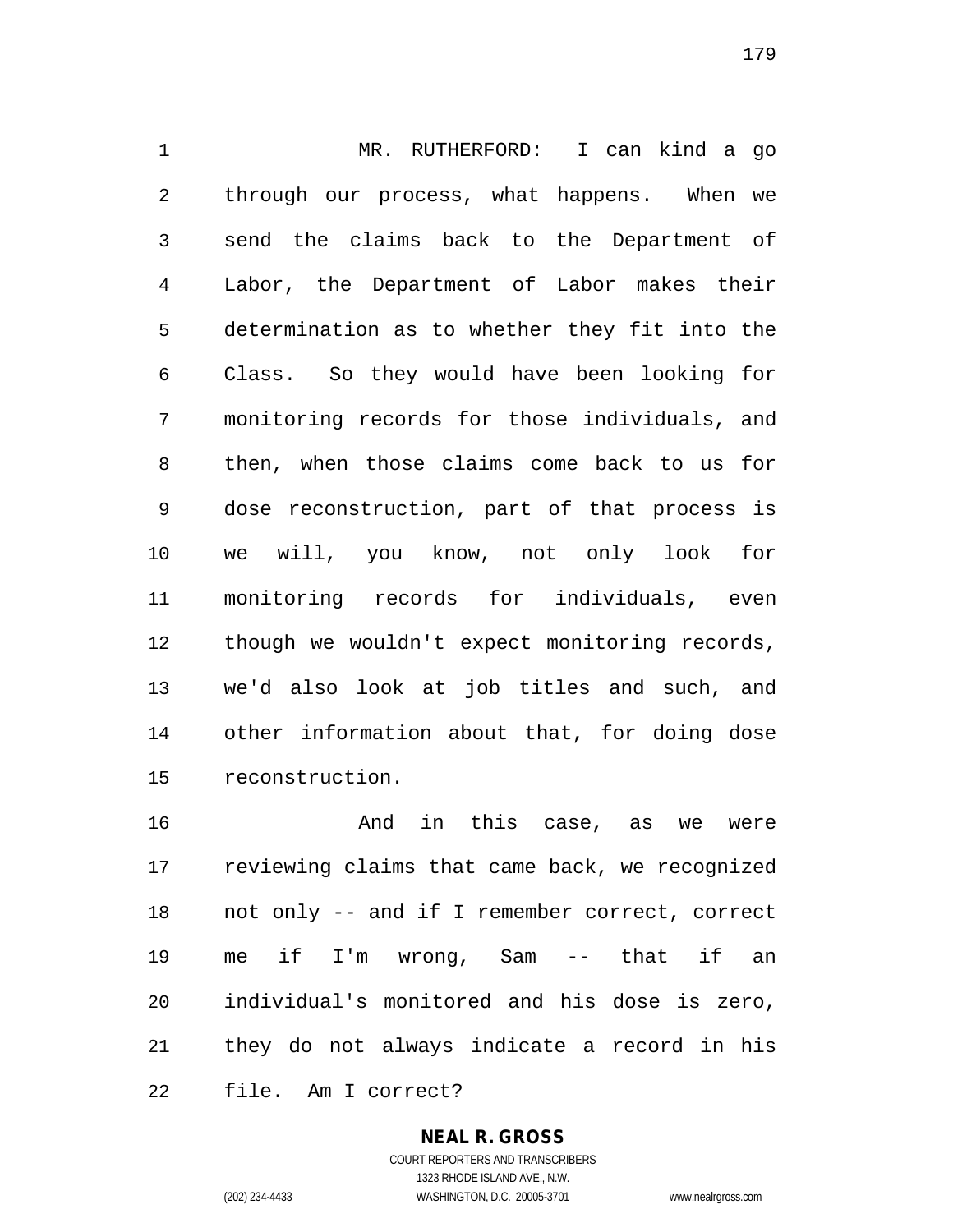1 DR. GLOVER: That is correct. MR. RUTHERFORD: And because of that, Department of Labor may not have -- they would not have known if the individual was monitored or not. We recognized this after the fact, and part of our process was to correct that problem.

 CHAIRMAN MELIUS: Then my other question would be why could you not have used a definition of "monitored or should have been monitored"?

 MR. RUTHERFORD: Okay. If you remember, a while back, we were using monitored or should have been monitored, and then the Department of Labor, over a period of time, determined that monitored or should have been monitored was hard for them to implement as well, because that lent subjectivity to it. And so after that, we went to this -- we got rid of monitored or should have been monitored, and went to the "all employees" situation. Even though the statutory SECs

## **NEAL R. GROSS**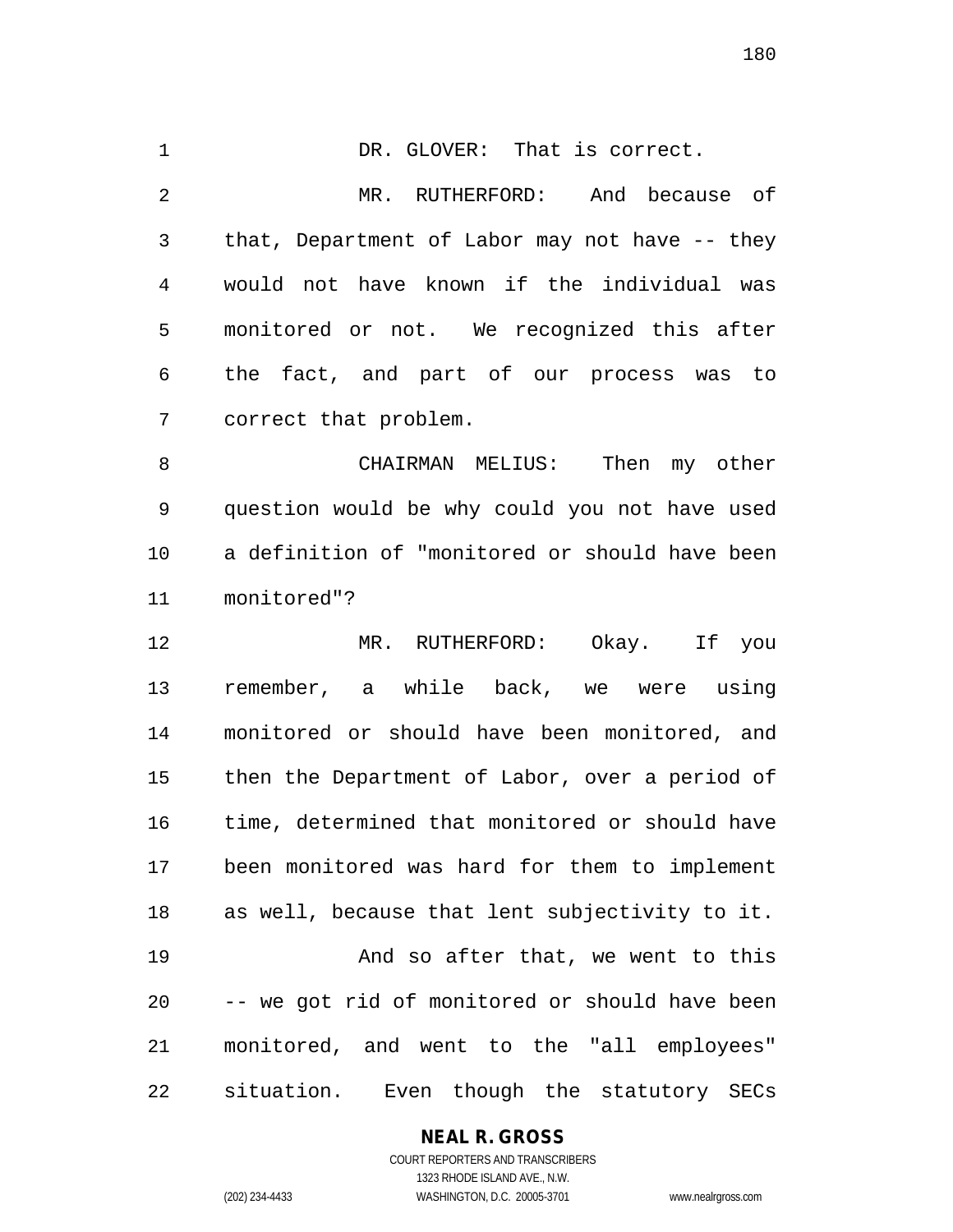identify monitored or should have been monitored. Even though that in order for the Department of Labor to implement this, it was easier for us to go to the "all employees."

 And you're taking away my whole presentation for Thursday here!

(Laughter.)

 CHAIRMAN MELIUS: Well, you should have gone first. Cause my next question I think is the obvious one, and maybe you can defer it till tomorrow, but is what about all the other Classes we've defined with "should have been monitored"?

14 MR. RUTHERFORD: And that is -- CHAIRMAN MELIUS: Are we going to 16 qo back?

 MR. RUTHERFORD: We actually are going back and we are looking at all those, and part of my presentation on Thursday will be to discuss our approach. We did an internal assessment on how we define Classes, over time, from the beginning of our first SEC

### **NEAL R. GROSS**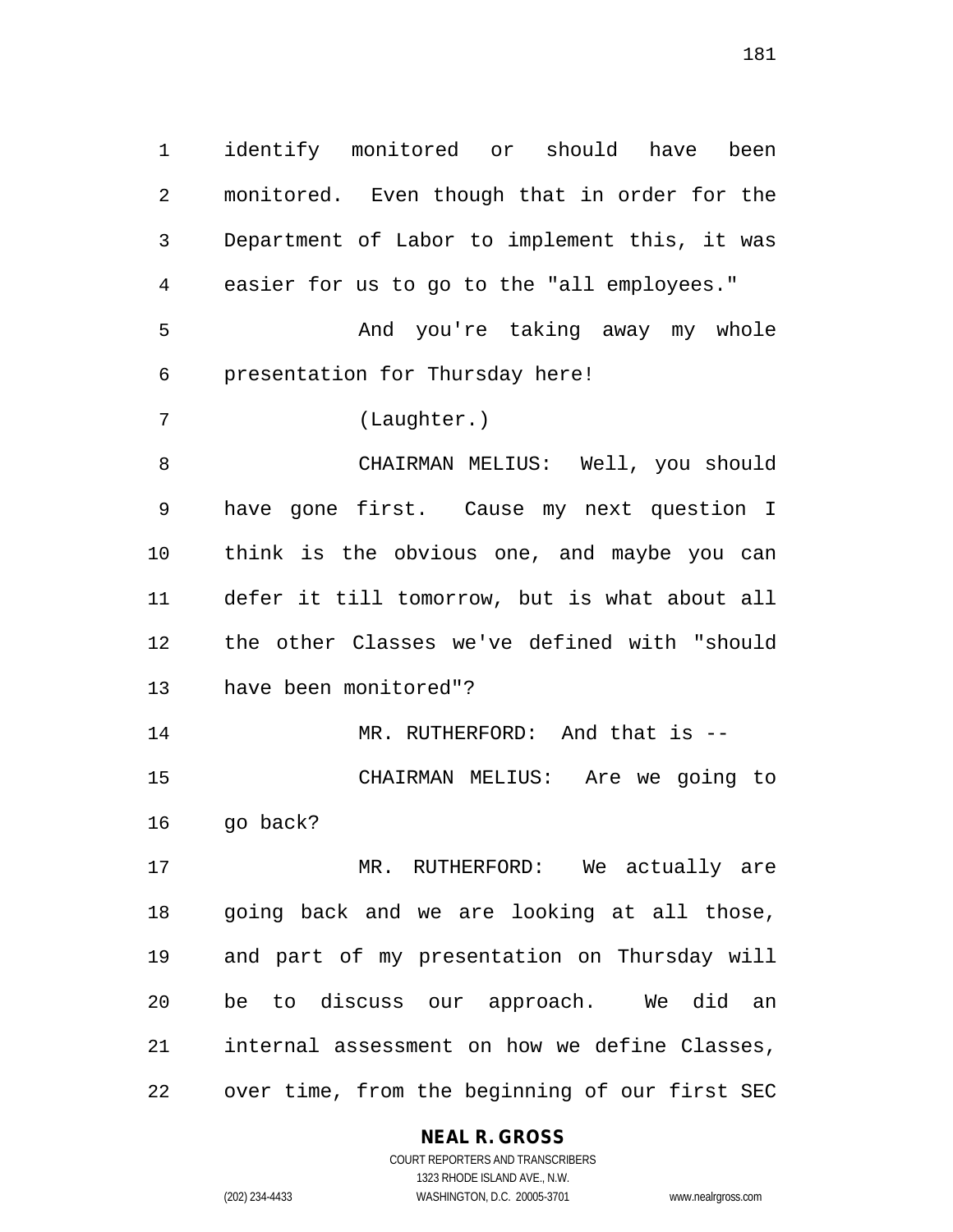Class to the end. We've looked at how that has changed and we have noticed there has been changed, obviously.

 We started out, if you remember back to Mallinckrodt, we did uranium enrichment division, and, you know, as part of our Class Definition. Then we went "monitored or should have been monitored." We got rid of that. We had building-specific SECs. And so we went back and we've looked at that, and so we've got a path forward and I'll talk a little bit about that Thursday.

 CHAIRMAN MELIUS: Okay. I'll save my other questions until then. I don't want you to, you know, not have anything to answer.

Yes, Josie?

 MEMBER BEACH: I actually have another questions for Sam. Why did you stop at seventy-three? Did the petition only go up to 73, or I wasn't able to find that, readily. DR. GLOVER: Most of it would be in the previous 83.14 that we wrote. The

> **NEAL R. GROSS** COURT REPORTERS AND TRANSCRIBERS

1323 RHODE ISLAND AVE., N.W. (202) 234-4433 WASHINGTON, D.C. 20005-3701 www.nealrgross.com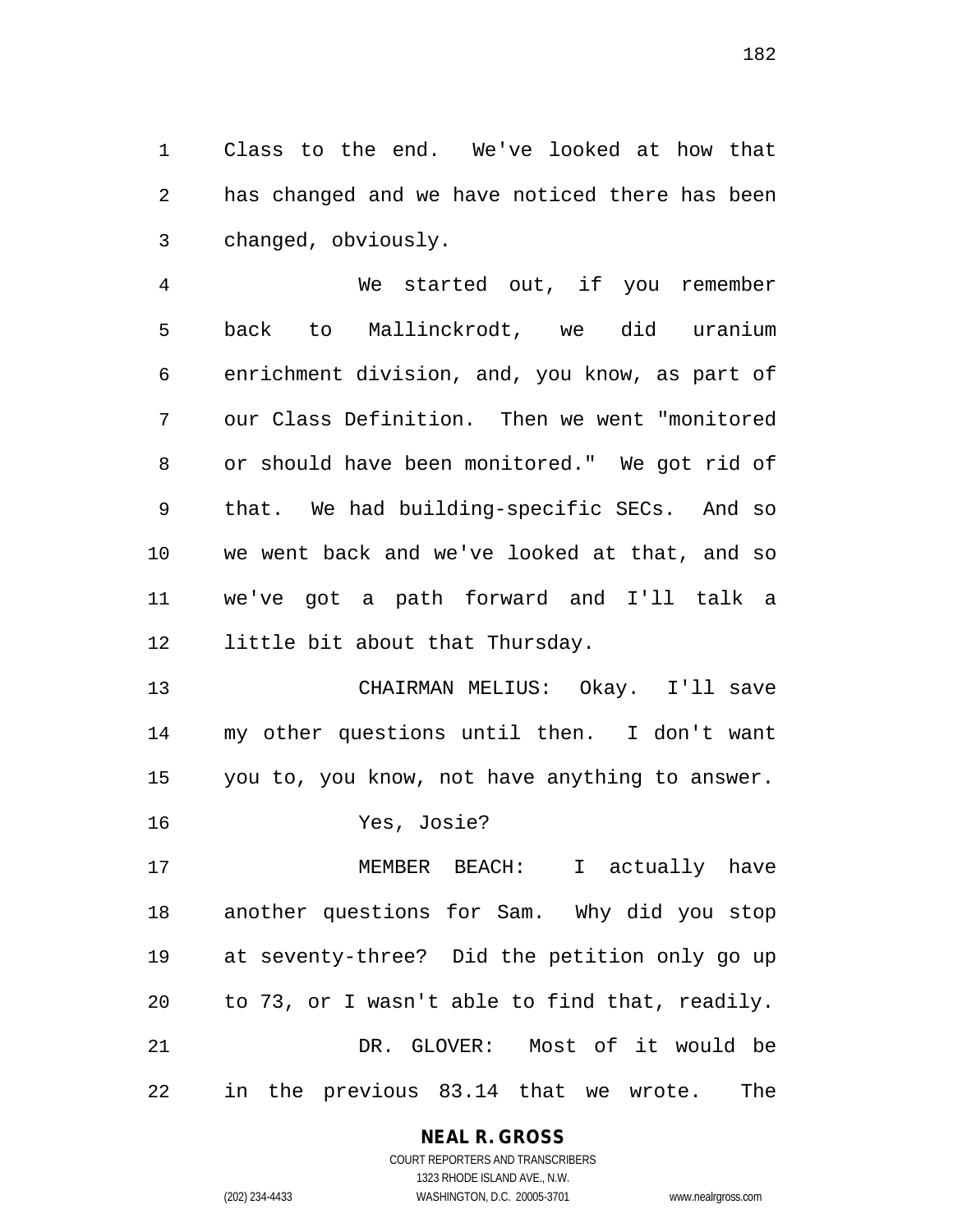other was not an 83.13. It was an 83.14. And we believe after that time period, that the radiation procedures, then the whole body counting facility was adequate to do dose reconstruction. Essentially, we're revising an existing SEC Class.

 MEMBER BEACH: I believe the first one was the exact same date.

 DR. GLOVER: It was exactly the same dates.

 MEMBER BEACH: But I do know the testing went on for several years.

 DR. GLOVER: Oh, we'd gone through 1992 with the actual testing.

15 MEMBER BEACH: Right; okay.

CHAIRMAN MELIUS: Paul.

 MEMBER ZIEMER: Actually, my question was the same one as your final one, but since you called on me -- I didn't put my flag down -- but let me do a slight follow-up. Maybe LaVon will be covering this.

But under this new definition,

**NEAL R. GROSS** COURT REPORTERS AND TRANSCRIBERS

1323 RHODE ISLAND AVE., N.W.

(202) 234-4433 WASHINGTON, D.C. 20005-3701 www.nealrgross.com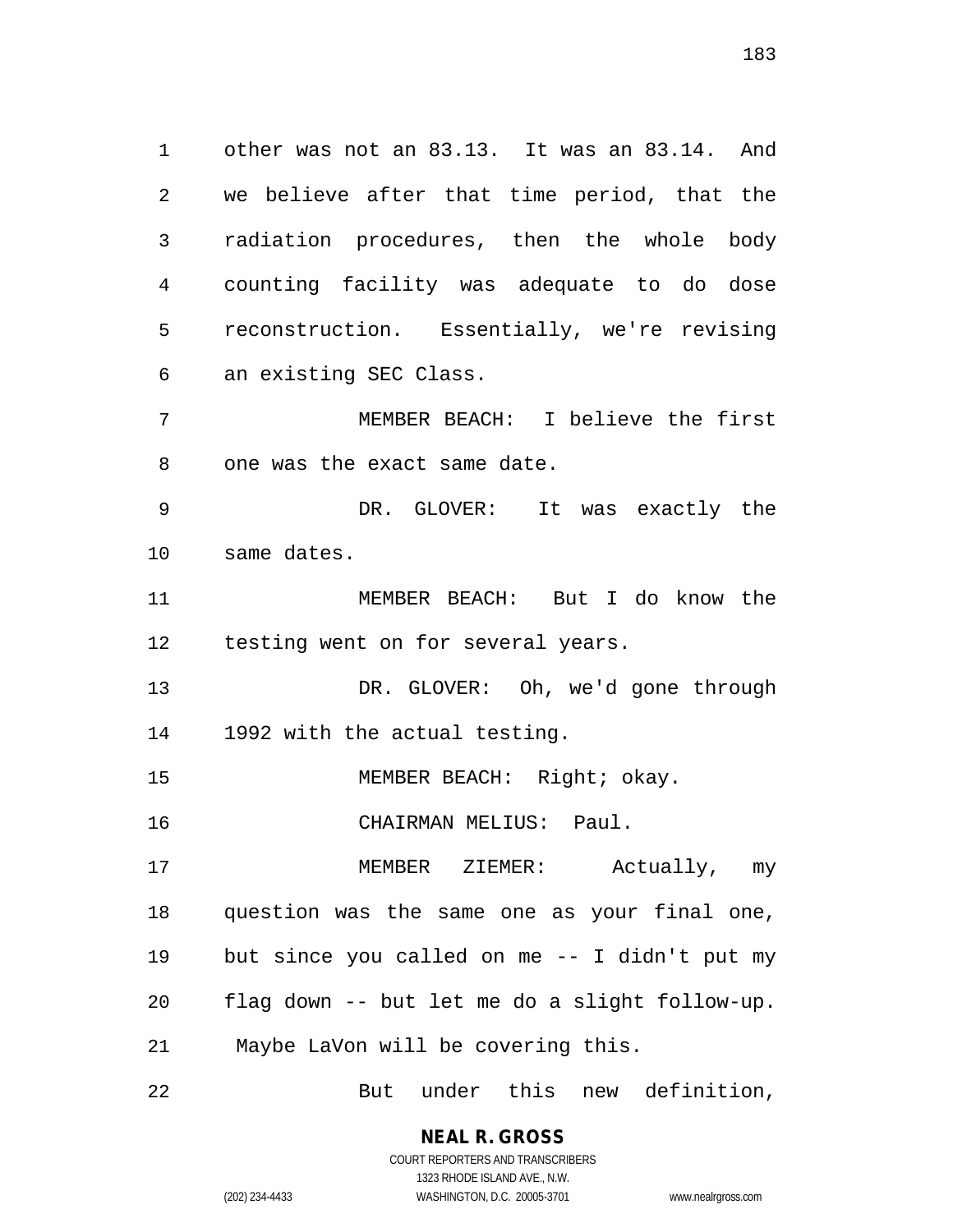doesn't that open the door for compensation of individuals who have no access to the restricted areas, as opposed to the "monitored or should have been monitored approach," realizing it may be hard for Labor to administer, but a difficulty in administering -- is that our criteria?

 DR. GLOVER: In this case -- I'll speak to Livermore but you may speak for -- at Livermore, once you had access to a facility, you had a security badge, and you essentially had access to the Livermore. They didn't have significant access controls, once you were inside. So you could certainly reach -- he may speak to other site-specific problems -- but at this facility, when you were issued a badge, you gained access to the site. You had broad-scale access.

 MEMBER ZIEMER: Which then says you should have been monitored.

 MR. RUTHERFORD: Now on the global issue of the -- how you define the Class, one

# **NEAL R. GROSS**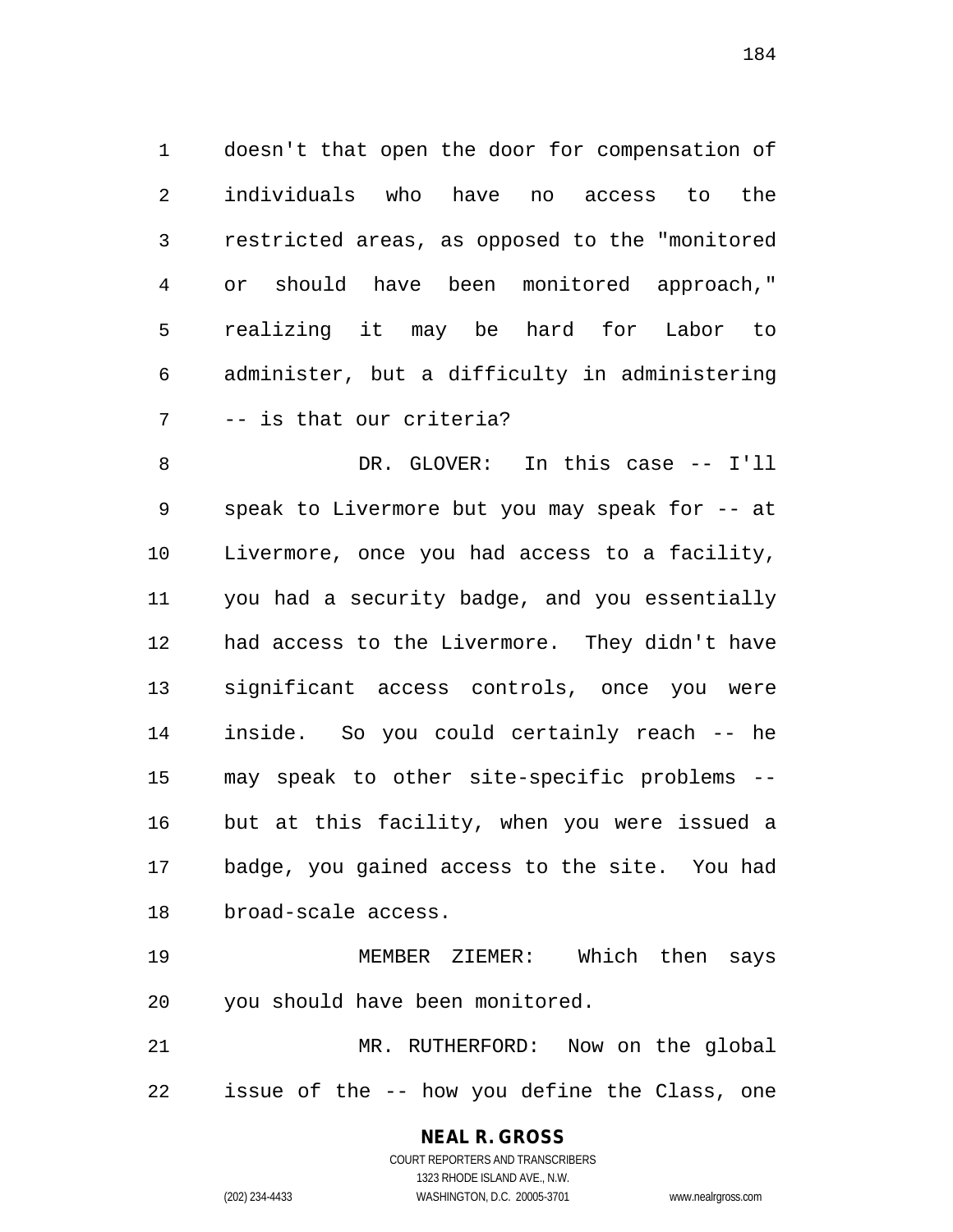of the parts, one of the things we have to do is we have to submit the Class definition to Department of Labor, to ensure that they can administer the Class, as written.

5 And, you know, at this time, when we submitted the "monitored," you know, they thought they could. But recognize that, you know, sometimes DOL may not even recognize that they can't administer the Class, as written. In this case, it was us. We're the ones that recognized that not all individuals are going to have a record that they were monitored, and because of that, they would be missed and in this situation.

 And I think that we've got other ones that are coming up. Whenever we send a Class Definition to the Department of Labor, and we tell them a specific building, if they come back and tell us, well, you know, we can't put people in that building, then, in order for them to administer that Class, we broaden that Class Definition to allow them a

### **NEAL R. GROSS**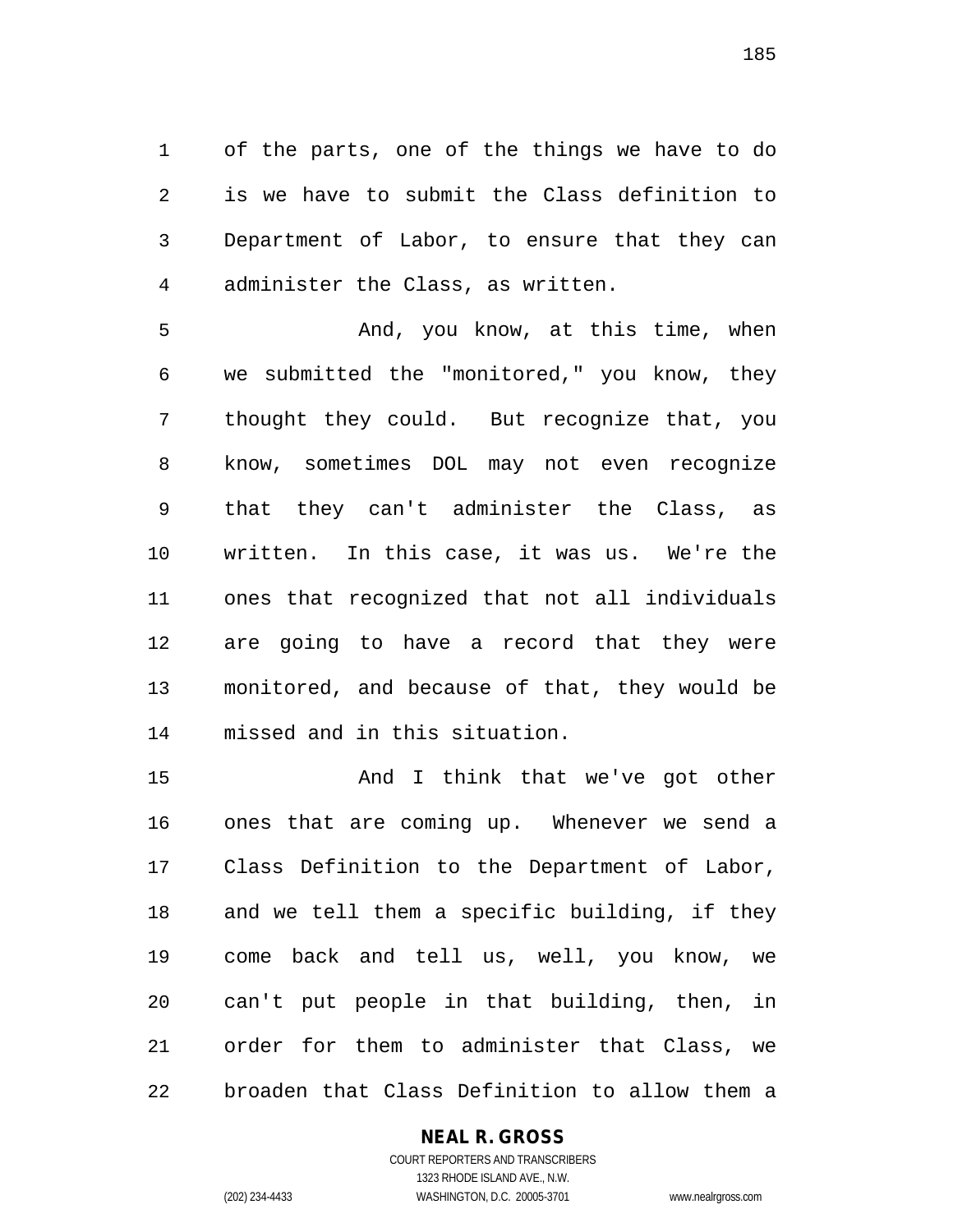method to administer that Class.

| 2  | CHAIRMAN<br>MELIUS:<br>But                     |
|----|------------------------------------------------|
| 3  | hypothetically, with this particular           |
| 4  | situation, if it were monitored, or should     |
| 5  | have been monitored, would it be in effect the |
| 6  | same as the definition you're proposing?       |
| 7  | MR. RUTHERFORD: Yes, and I would               |
| 8  | have to ask Department of Labor to explain why |
| 9  | "monitored or should have been monitored"      |
| 10 | didn't work, because I was -- you know, that's |
| 11 | what we used for a while, but Department of    |
| 12 | Labor decided they didn't like that, and, you  |
| 13 | know, we just wanted to get the Classes        |
| 14 | through, so $-$ -                              |
| 15 | CHAIRMAN MELIUS: Jeff, are you                 |
| 16 | here on Thursday, if we --                     |
| 17 | MR. KOTSCH: Yes.                               |
| 18 | CHAIRMAN MELIUS: I mean, I don't               |
| 19 | think it matters here. At least personally,    |
| 20 | that's my viewpoint, that it matters here, but |
| 21 | I think in the broader sense, I think we need  |
| 22 | to come to some better understanding of this,  |

**NEAL R. GROSS**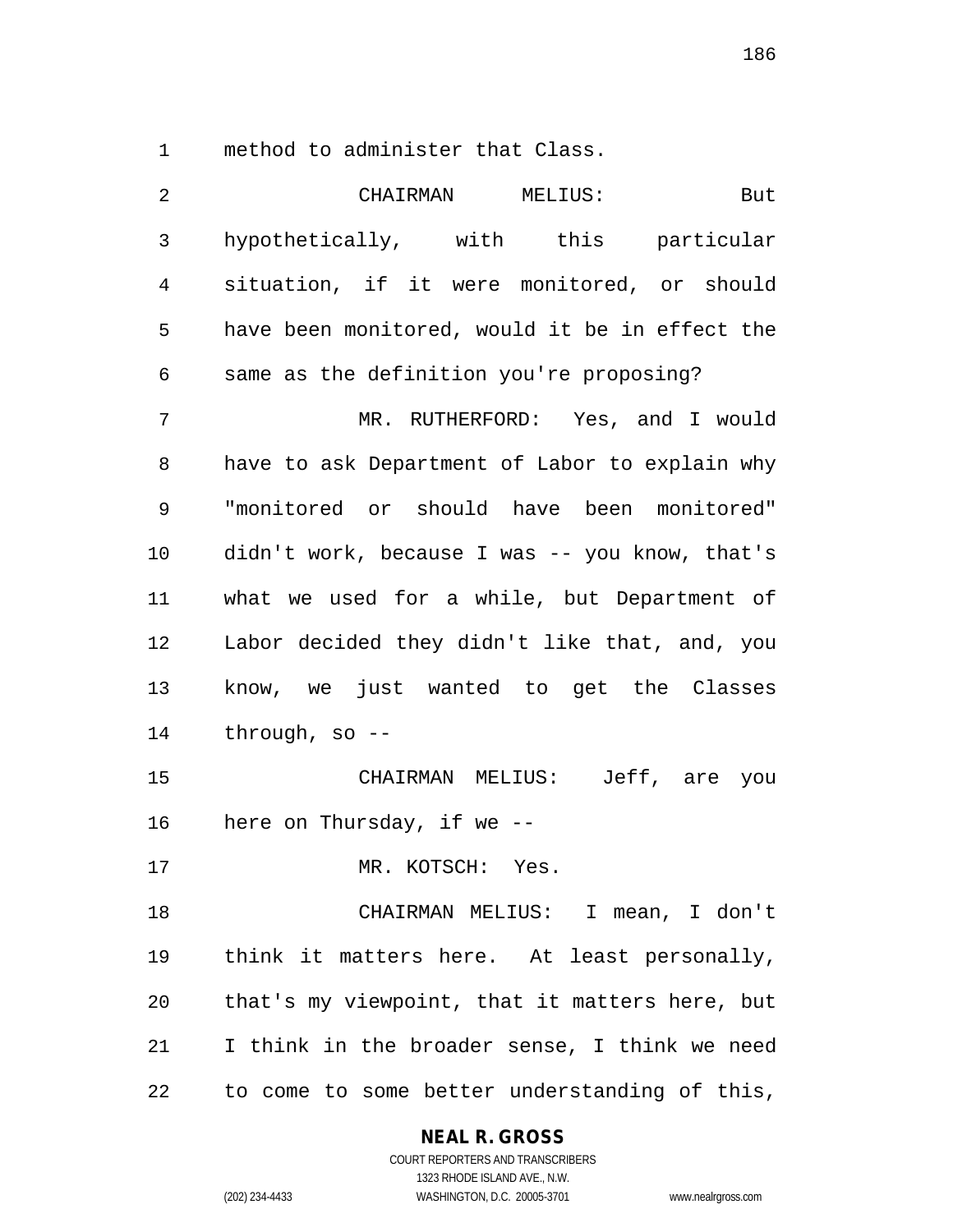which we talk about -- for those of you that are new to the Board, this is an issue of how to do the Class Definitions, and make them practical and workable, is something we've wrestled with, on and off, for many years, and keep -- you know -- it's difficult.

7 Any other comments?

8 Bob. Yes?

 MEMBER PRESLEY: Sam, you mentioned that if they had a badge, that they had access to the site. If you didn't have a Q, or at least one of the immediate lower- level badges, if you were uncleared, there was a tremendous amount of sites out there you couldn't go into, because that's where they did the Classified work.

 So just having a badge would not 18 put you in any building out there.

 DR. GLOVER: The issue is that Livermore couldn't people in places. If you asked Livermore what building they would have worked in -- I agree with you -- you couldn't

### **NEAL R. GROSS**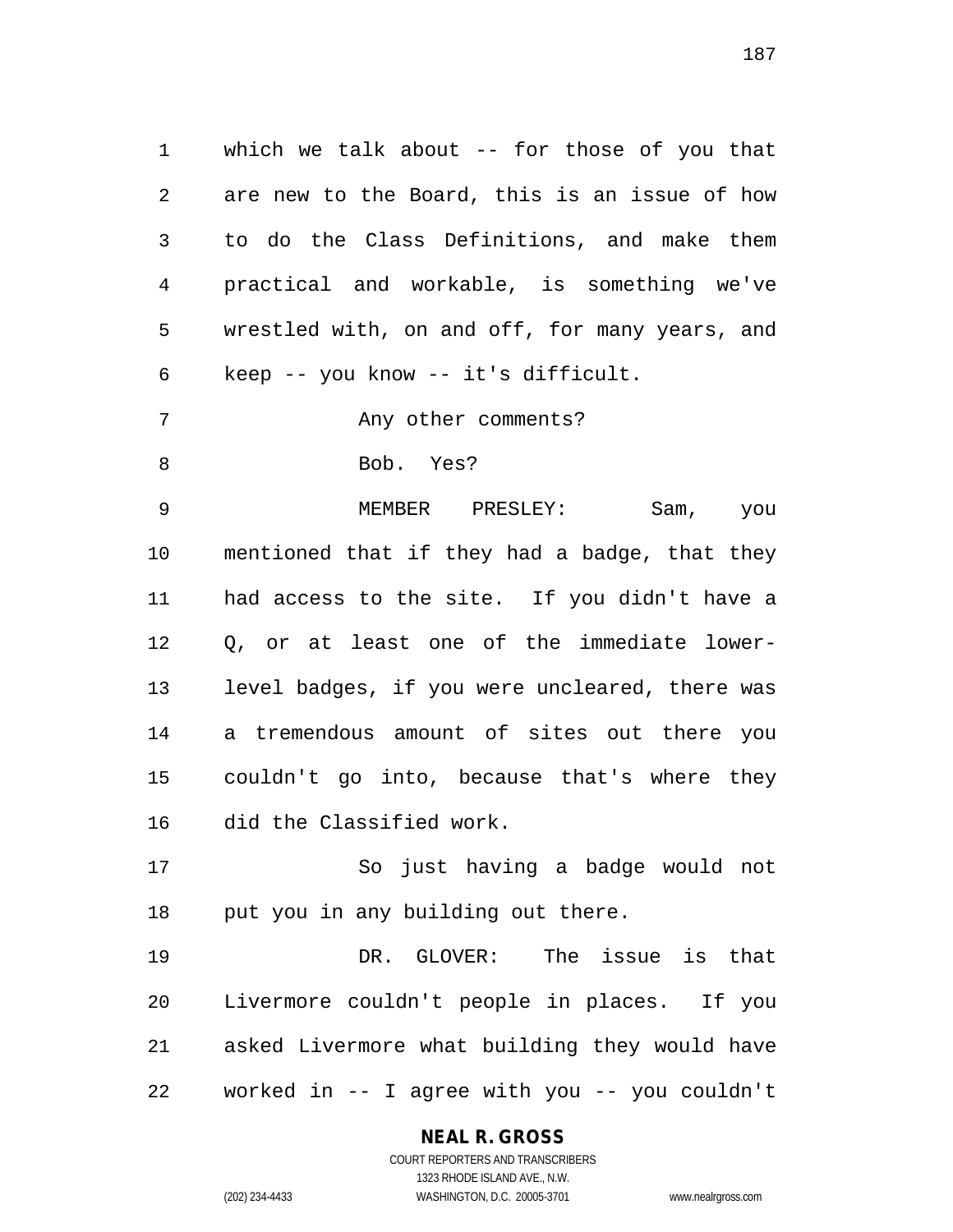maybe go to all -- and certainly the Q clearance, who or what may have -- you know, what type of security credential they had. But Livermore cannot put them in a particular building, if we would try to associate -- cause our initial 83.14 was building specific, and they just couldn't do it. That just wasn't something that was a path forward.

CHAIRMAN MELIUS: Phil.

 MEMBER SCHOFIELD: Yes. Within the people were red-badged, uncleared people who were brought in, for various reasons, to some of these areas that were secured and Classified. And you would like to think there was always good documentation, these people having been there, but I don't really think, when you go back and look, a lot of that documentation is probably missing.

 And so it is potentially, that some of these people were brought into some of these areas, and spent some time there.

CHAIRMAN MELIUS: Any further

**NEAL R. GROSS** COURT REPORTERS AND TRANSCRIBERS

1323 RHODE ISLAND AVE., N.W.

(202) 234-4433 WASHINGTON, D.C. 20005-3701 www.nealrgross.com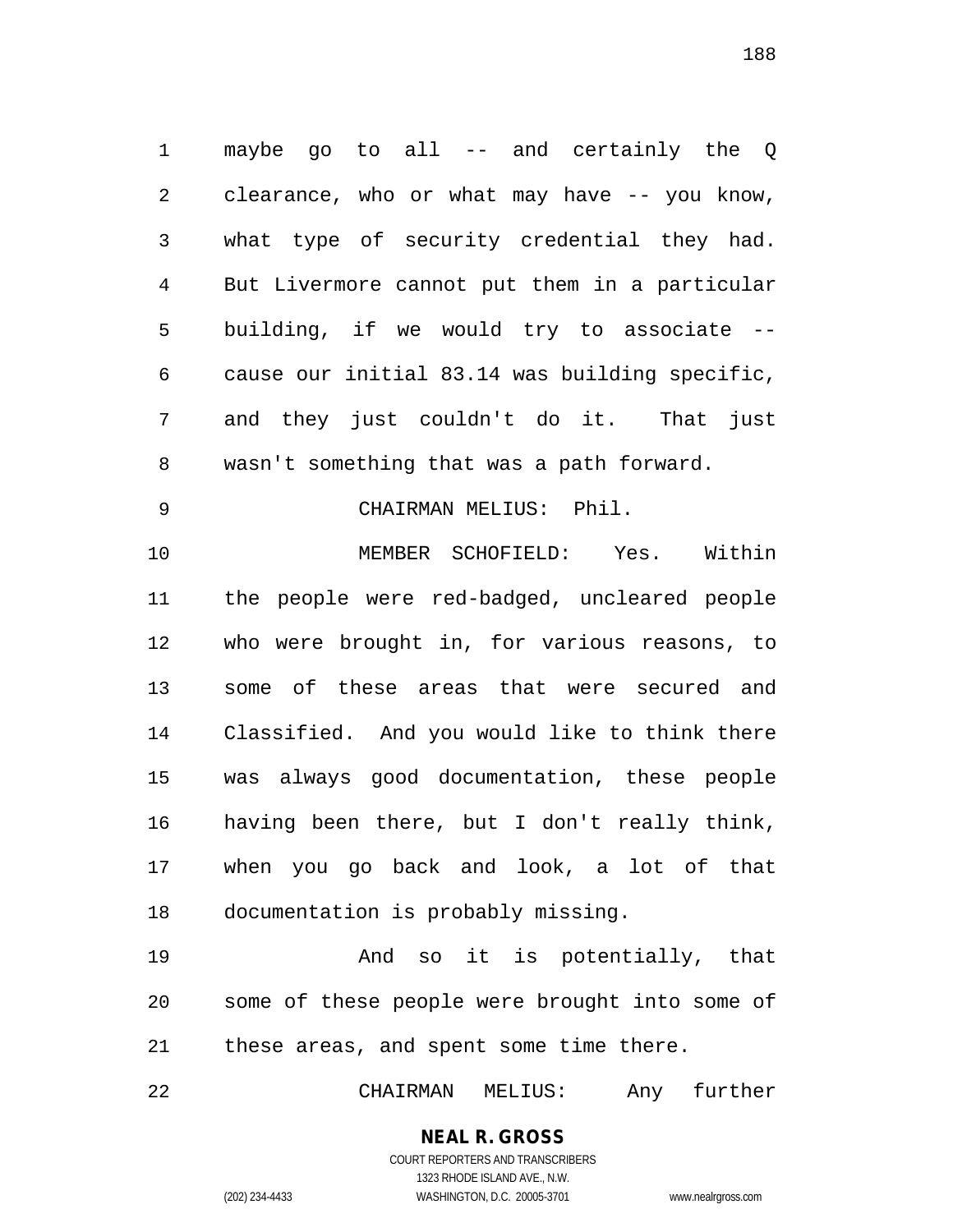questions? Comments?

 MEMBER RICHARDSON: Yes. This is Dave Richardson. I've got -- CHAIRMAN MELIUS: Anybody have one to make a, at least a preliminary motion on how we handle this particular one? I'm sorry. 8 MR. RICHARDSON: Hello. CHAIRMAN MELIUS: Yes. Hi. MEMBER RICHARDSON: Hi. So one question is at what point do they -- CHAIRMAN MELIUS: Can you identify yourself, please. 14 MEMBER RICHARDSON: -- offer dosimeters into the security badges? Or did they not? CHAIRMAN MELIUS: Could you please identify yourself. MEMBER RICHARDSON: David Richardson. CHAIRMAN MELIUS: Just for the court reporter. That was for the record.

# **NEAL R. GROSS**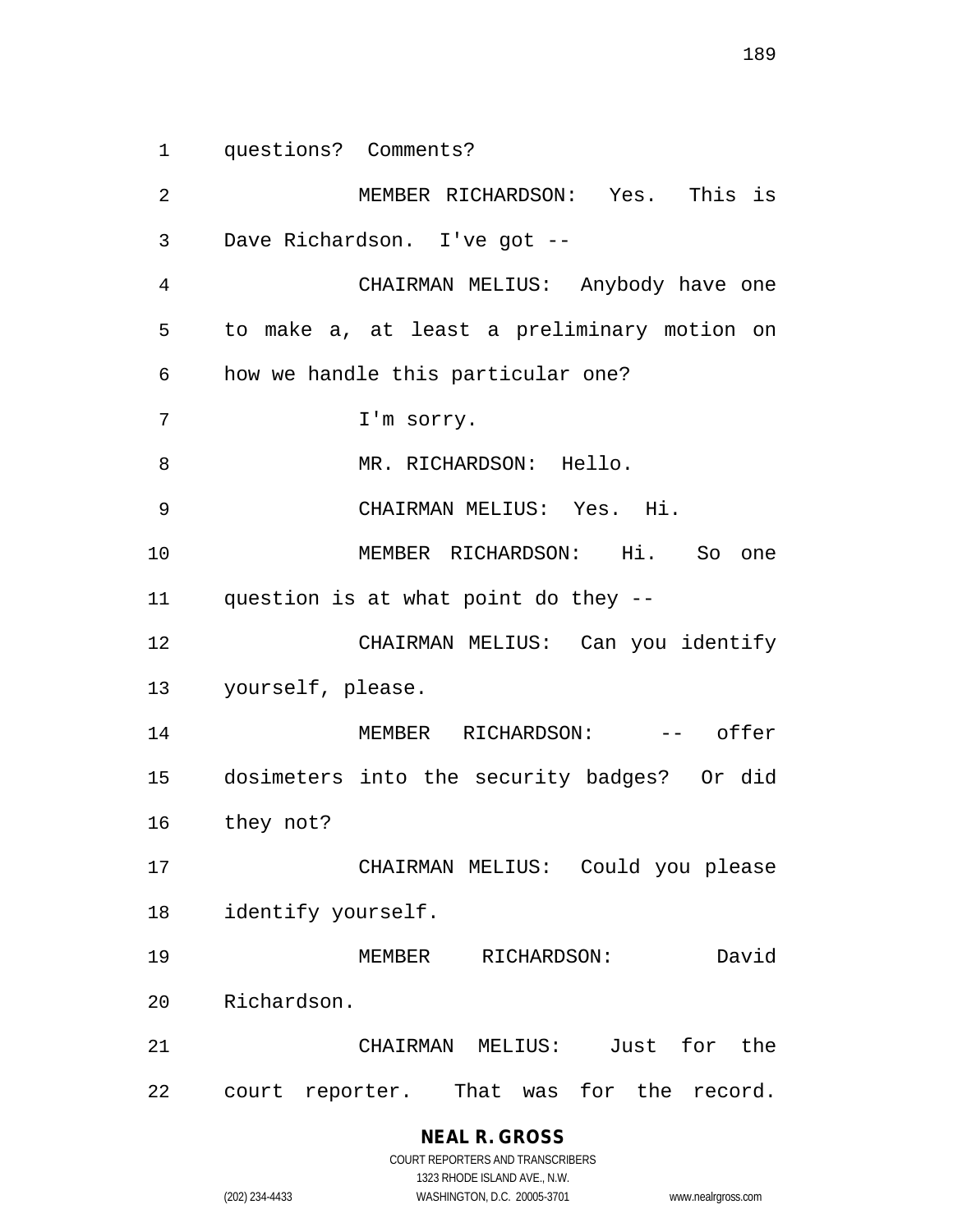Okay, Dave.

 DR. GLOVER: I'm sorry. I didn't catch the question.

 CHAIRMAN MELIUS: I'm sorry. I interrupted. Could you repeat your question, David.

 MEMBER RICHARDSON: Yes. You were drawing several distinctions, and one of them was the contention that for these workers, the distinction between should have been monitored, and including everybody, regardless of monitoring status, is inconsequential.

 So my first question is: Did they ever institute sitewide monitoring? That is, did the security badge have a dosimeter incorporated into it?

 DR. GLOVER: It's actually fairly complicated, because University of California, when you get into the University of California system, if you were at UC-Berkeley, you could enter the Livermore complex with your badge. Your security credential could get you on

## **NEAL R. GROSS**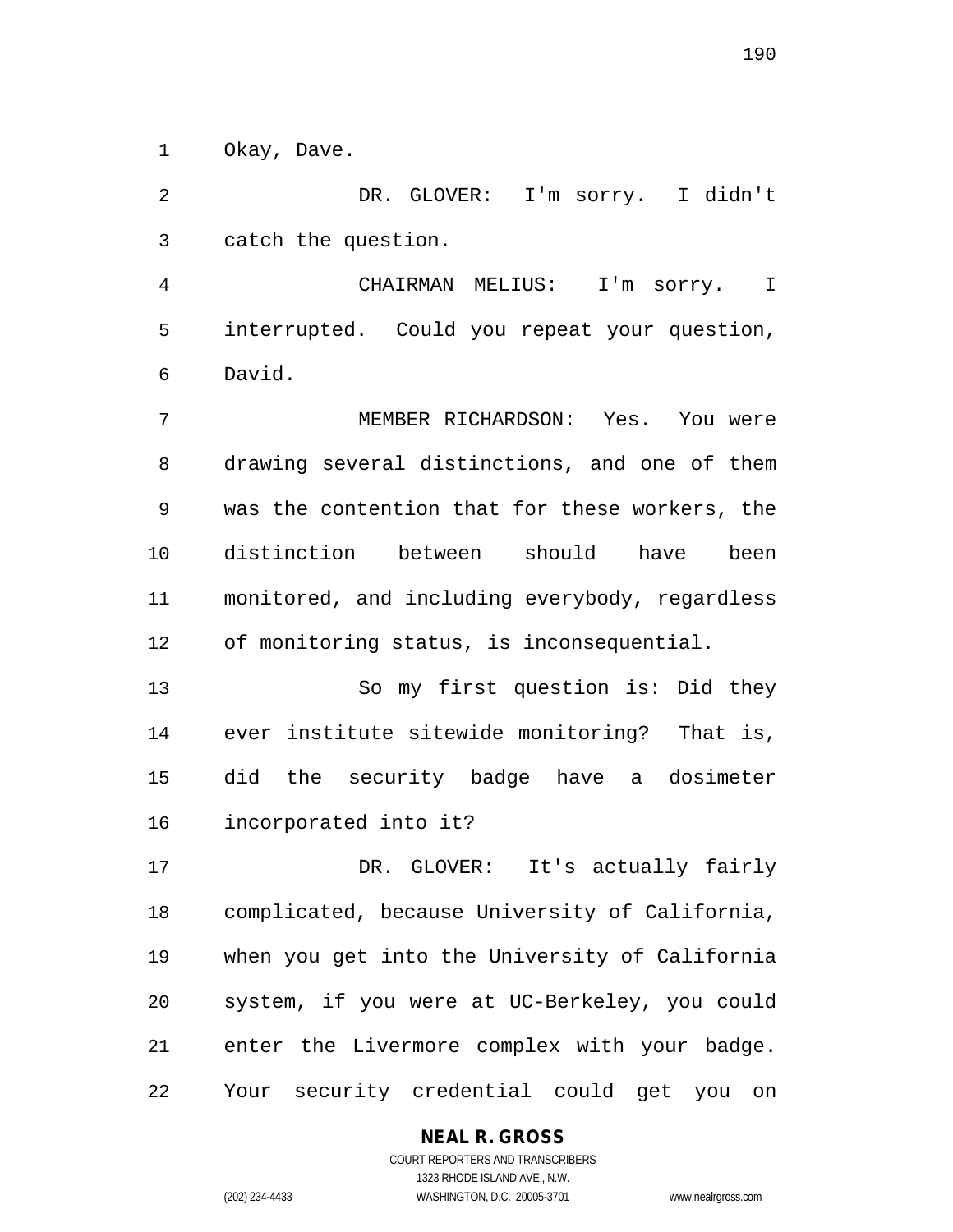site. You could have different levels of -- so it has changed a lot, over time. We're talking about some of the early years. So it can be a very complex situation when you're talking about try to identify via security badge or the exact badging.

 And also we have an issue with what materials we get as a function of our current status. We don't get the monitoring records for some of these people, even though they were monitored, if they had a zero on their badge, which would indicate a presence on the facility, that they were in a badge status, we don't always -- we don't get that for everybody. So that's a deficiency we're trying to correct.

 MEMBER RICHARDSON: When you're saying they got a zero, you mean if they were monitored, they were issued a personal dosimeter, and the reading was below a detection limit, and a zero was recorded, you don't receive those records. Is that the

## **NEAL R. GROSS**

COURT REPORTERS AND TRANSCRIBERS 1323 RHODE ISLAND AVE., N.W. (202) 234-4433 WASHINGTON, D.C. 20005-3701 www.nealrgross.com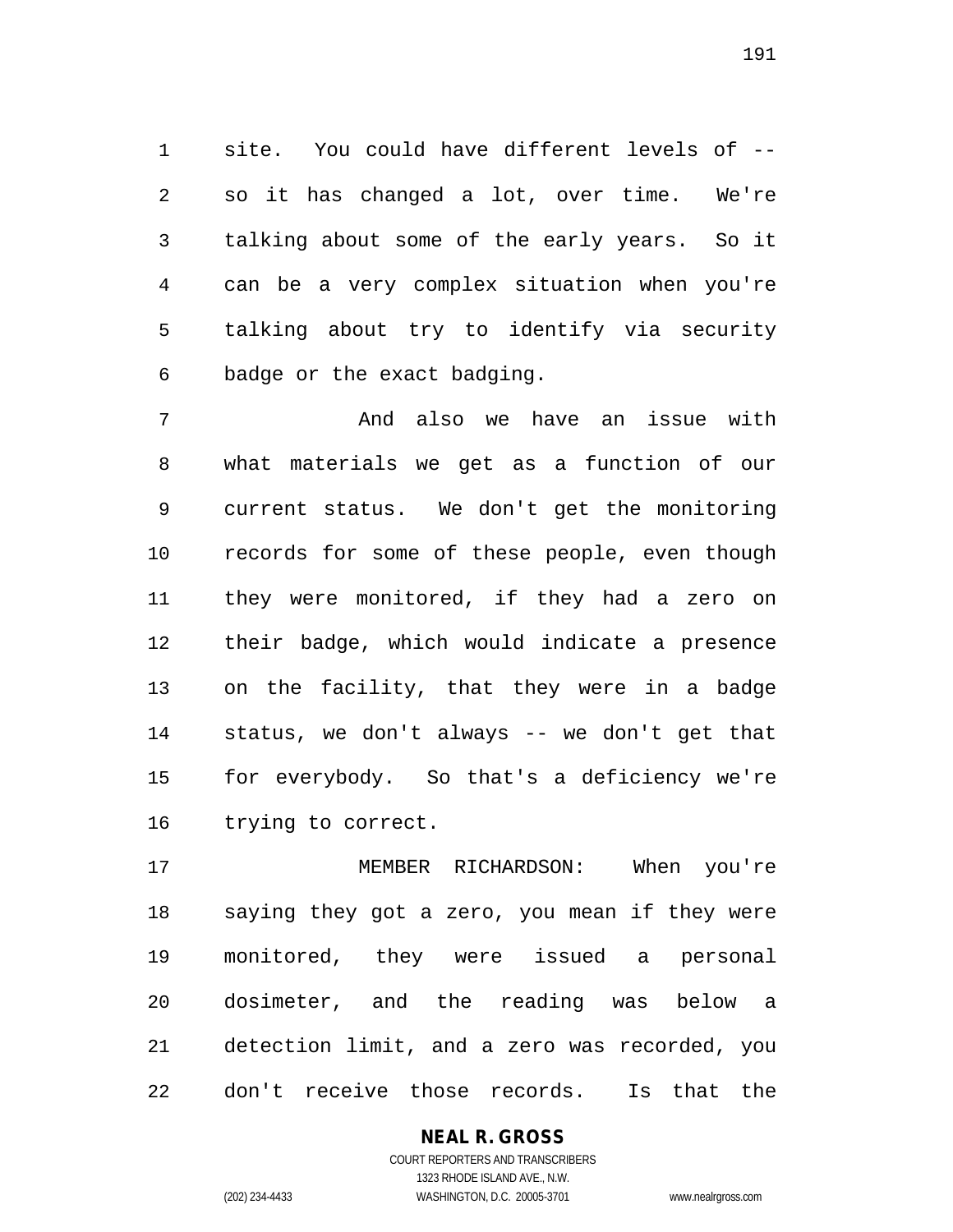issue?

2 DR. GLOVER: Yes; that's true. MEMBER RICHARDSON: Is that just an issue of recording or is that that there are proprietary reasons between the State of California and the DOE? DR. GLOVER: No. This was how they implemented their database. They chose not to record it. MEMBER RICHARDSON: So it's just a recording issue. It's not that you don't have access to some information? 13 DR. GLOVER: Yes; that's correct. MEMBER RICHARDSON: Okay. Another question was you said that records are not complete for some workers, and, to me, that could mean two things. That one could be that episodically, as you're saying, somebody, during one badging cycle has a zero and you don't receive a record for that, and yet you would -- over their work history, it's possible that they -- you do have some

#### **NEAL R. GROSS**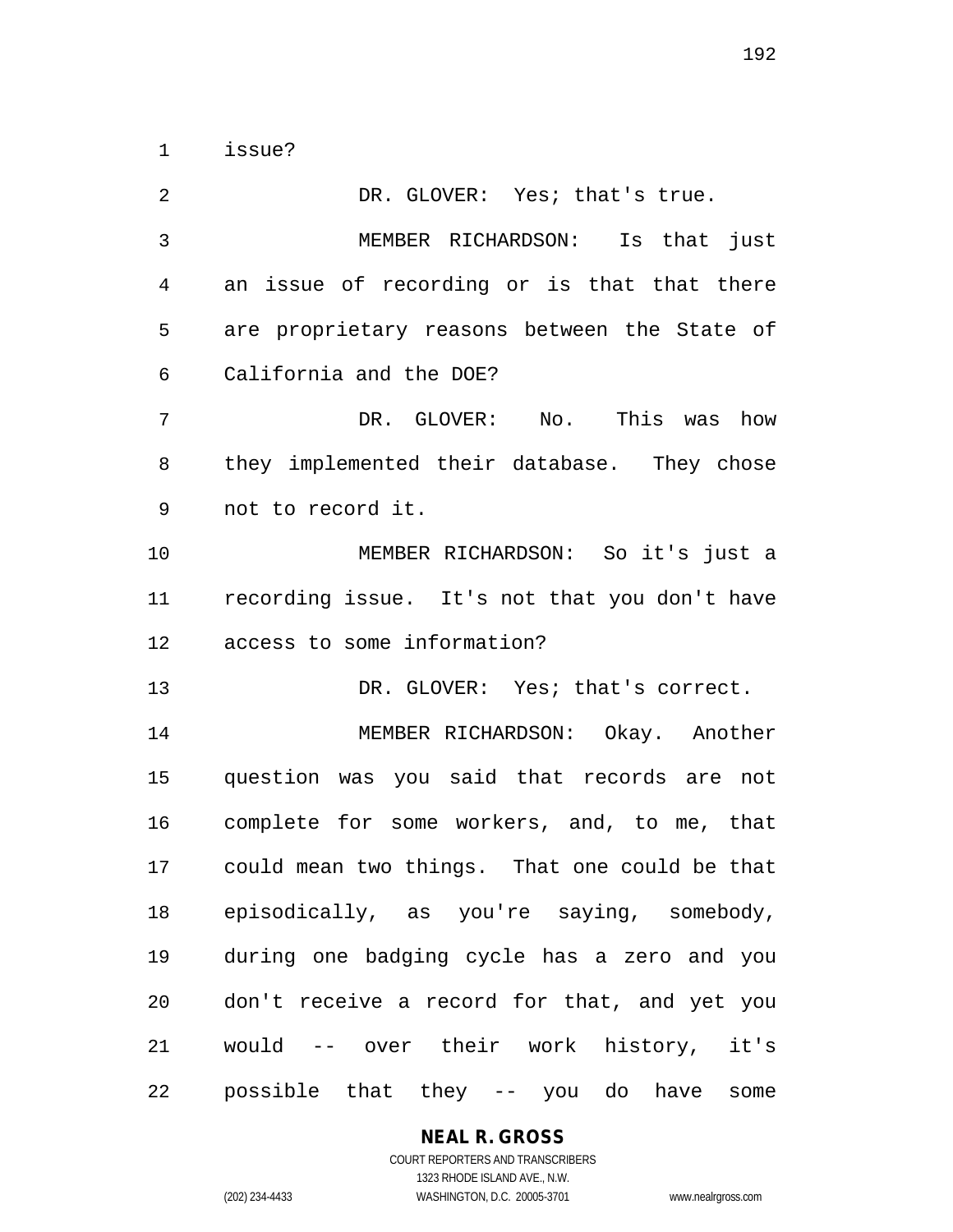information. The other way that information could be not complete would be that some workers are completely missing dosimetry information altogether.

 DR. GLOVER: In this case -- I'm sorry. I was going to say in this case, it's because they could not be placed in the facility. They're missing -- they were clearly a worker who would have been monitored. Their only job function could have been at the facility, they were a machinist or whatever, and they have no monitoring records in periods where they should have had a 100 percent of monitoring at Livermore.

 So it's the latter, where you have no monitoring, which it causes our Class -- if we had the other monitoring records, we would have placed them on the facility and then it would have just dealt with an incomplete record. In this case, it's not providing a record of evidence that they were monitored, which we're trying to correct here.

## **NEAL R. GROSS**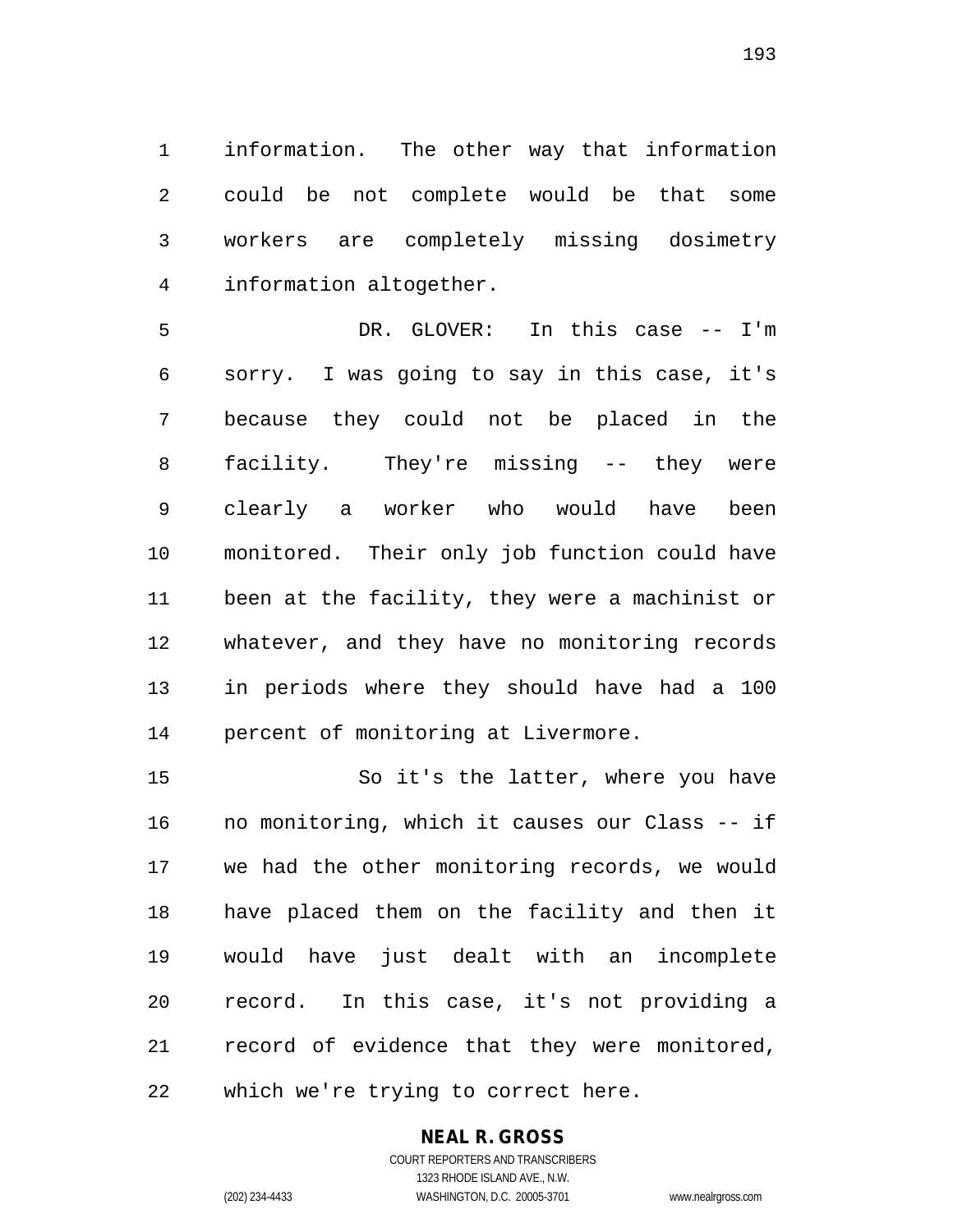MEMBER RICHARDSON: And you think that's arising -- why? It's still not clear to me. Was your explanation entirely that these are zero -- that these are -- there are no dosimetry records? DR. GLOVER: I don't know -- MEMBER RICHARDSON: Or is it that you're missing -- that there's some place there are boxes of dosimetry records that you don't have access to? Because we've had -- I've experienced both of those before. You know, the people have found lost records, for example. MR. RUTHERFORD: Dr. Richardson, this is LaVon Rutherford. I believe the fact

 is, is that whenever they were below the detection limit, they were just not recorded, and so we do not get that recording for those individuals. That's the only evidence we have right now.

 We don't have any other evidence of lost records in that manner.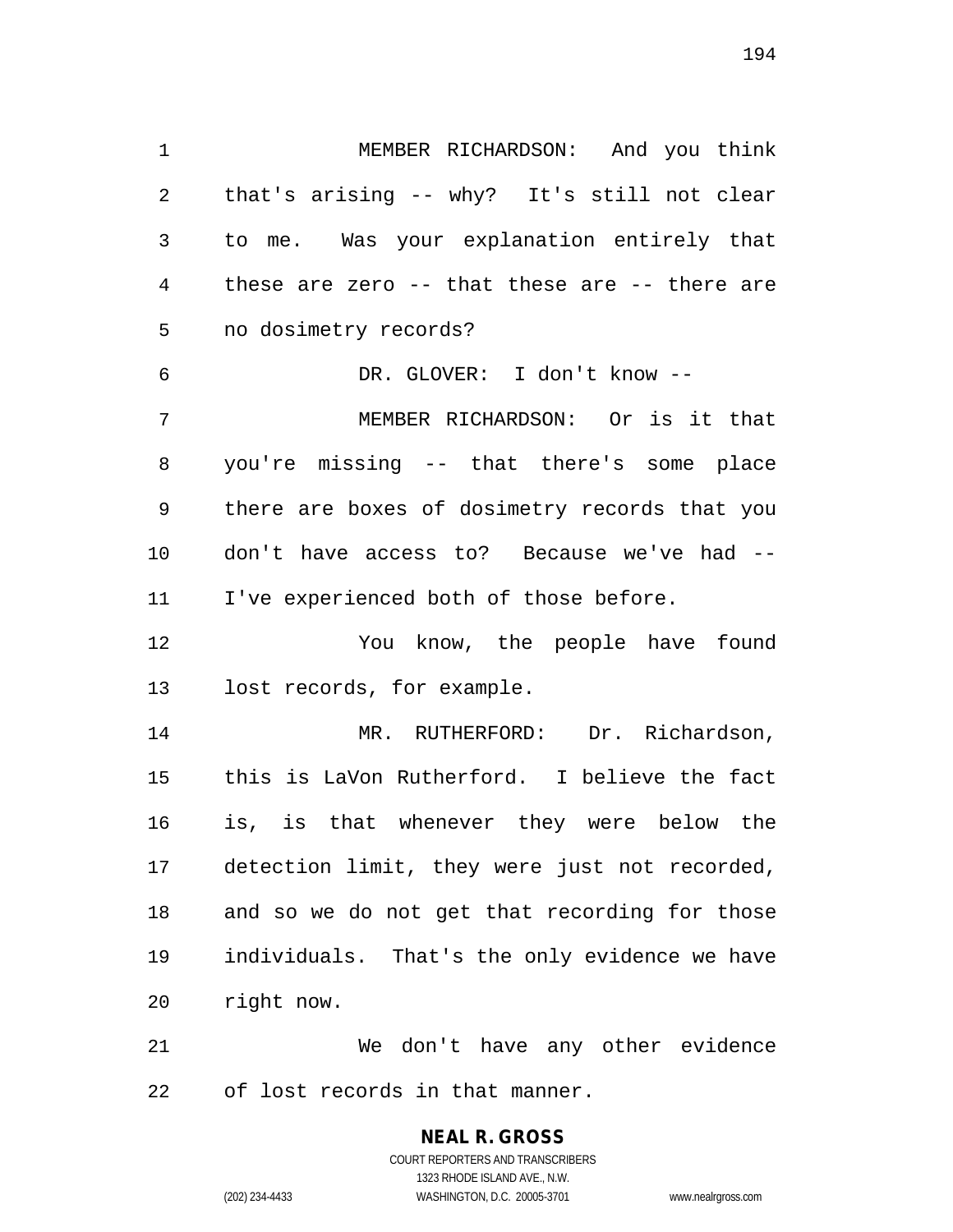MEMBER RICHARDSON: And you don't have -- and this was systematically. So even going back to dosimetry log books, there's not some place they haven't recorded, that they ran that dosimeter?

 MR. RUTHERFORD: And the difficulty here, though, I mean, even if you go back into dosimetry log books, and you're implementing a Class here -- remember, we're asking the Department of Labor to implement this Class, and we would have to ask the Department of Labor to go back and look at log book records to make determination as to individuals fitting into the Class, or not, and --

MEMBER RICHARDSON: Yes.

 MR. RUTHERFORD: That's where the difficulty is.

 MEMBER RICHARDSON: Well, but I mean, you know, that's not an impossibility -- I mean, cause what you're proposing instead is that all librarians, cafeteria workers,

## **NEAL R. GROSS**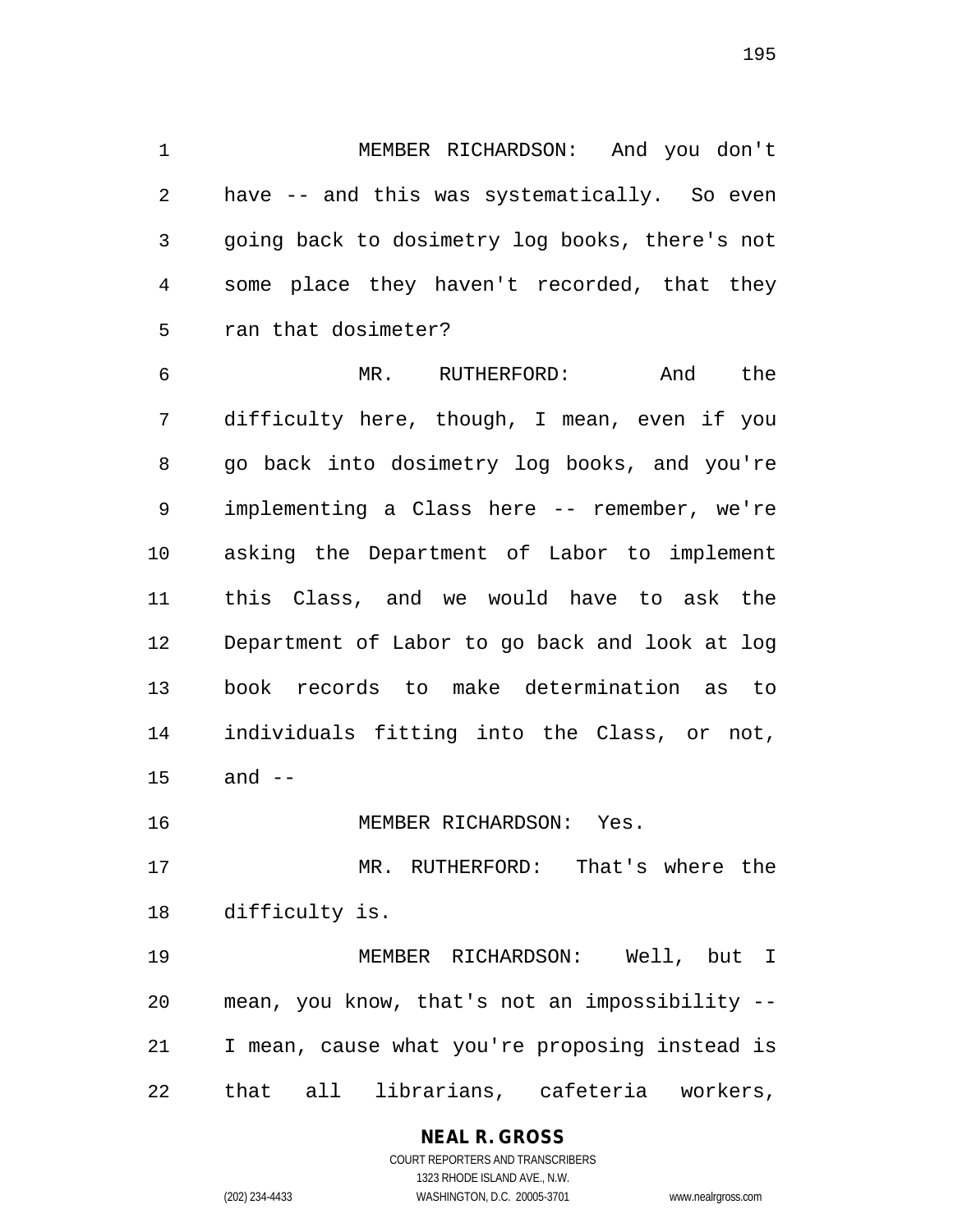everybody gets entered in that Class because Department of Labor doesn't want to go into the quarterly log books. MR. RUTHERFORD: If those quarterly log books exist. Well, I can't speak for the Department of Labor but I can tell you that is a monumental task. 8 MEMBER RICHARDSON: Yes. I understand. CHAIRMAN MELIUS: Any other -- 11 MEMBER RICHARDSON: Thank you. That helps me understand the meaning of the gaps. CHAIRMAN MELIUS: Any other questions or comments? (No response.) CHAIRMAN MELIUS: We need a motion. It's a preliminary motion because we haven't got -- we need to do a final one on Thursday, I believe. But we will entertain a preliminary one, since you volunteered.

MEMBER ANDERSON: Without knowing

### **NEAL R. GROSS**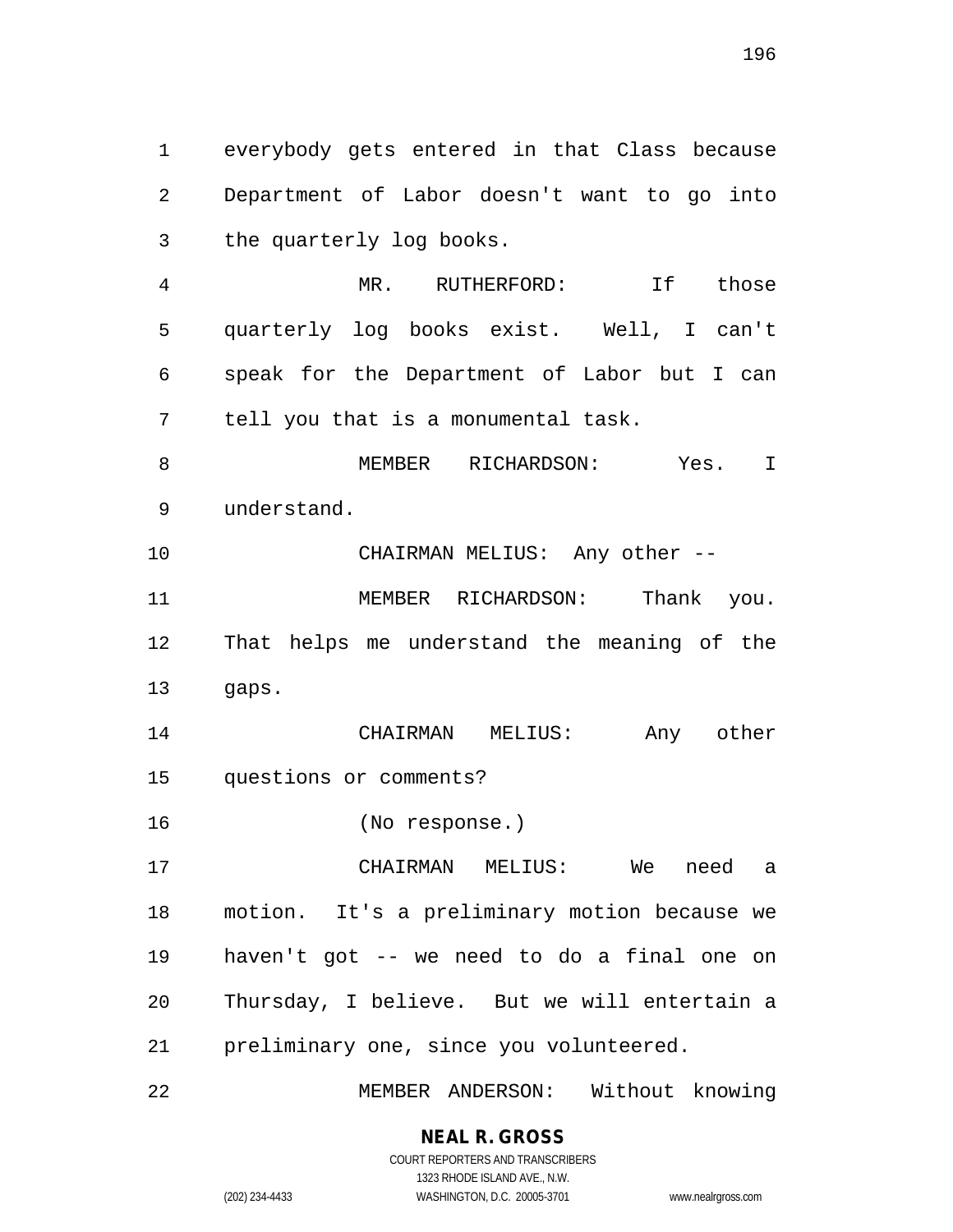exactly what you need, I would say we put -- I would propose that we would adopt the -- or accept the change in the Class Definition. PARTICIPANT: Second. MEMBER ANDERSON: As proposed. CHAIRMAN MELIUS: Any discussion? (No response.) CHAIRMAN MELIUS: All in favor say aye. (Chorus of ayes.) CHAIRMAN MELIUS: Opposed? Abstain? Good. MEMBER ANDERSON: Do I need to do anything more? CHAIRMAN MELIUS: Not yet but we'll be thinking about that. MEMBER ANDERSON: Okay. Wednesday night, I have to write something. CHAIRMAN MELIUS: Yes. Do you want to do a roll call, or -- MR. KATZ: I think we've always had a tradition of doing this by roll call,

#### **NEAL R. GROSS** COURT REPORTERS AND TRANSCRIBERS

1323 RHODE ISLAND AVE., N.W. (202) 234-4433 WASHINGTON, D.C. 20005-3701 www.nealrgross.com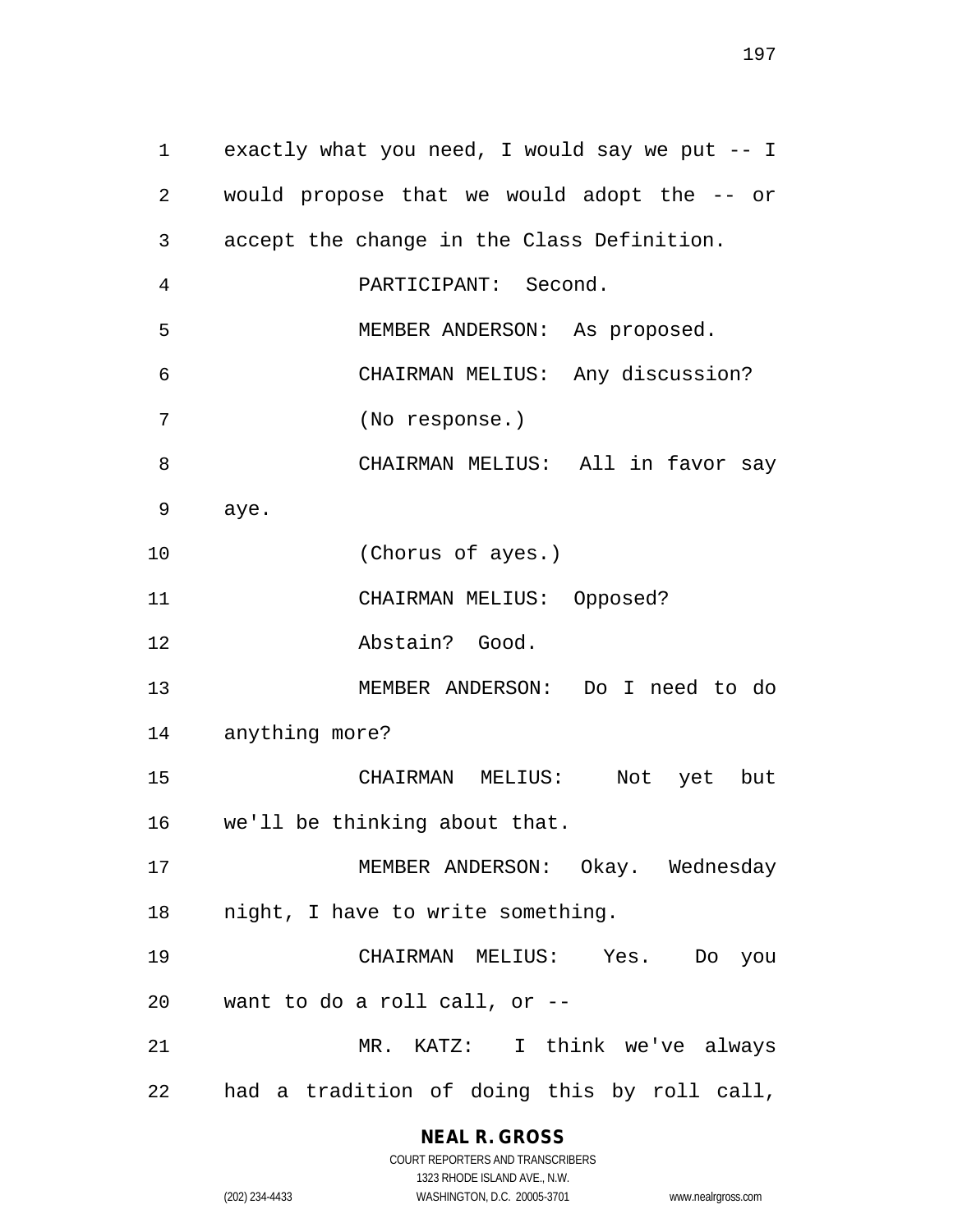|                | 1 though it sounded unanimous to me. But let's |  |
|----------------|------------------------------------------------|--|
| $\overline{2}$ | just do that for tradition's sake.             |  |
| 3              | Anderson.                                      |  |
| $\overline{4}$ | MEMBER ANDERSON: Yes.                          |  |
| 5              | MR. KATZ: Beach.                               |  |
| 6              | MEMBER BEACH: Yes.                             |  |
| 7              | MR. KATZ: Clawson.                             |  |
| 8              | MEMBER CLAWSON: Yes.                           |  |
| 9              | MR. KATZ: Field.                               |  |
| 10             | MEMBER FIELD: Yes.                             |  |
| 11             | MR. KATZ: Gibson.                              |  |
| 12             | MEMBER GIBSON: Yes.                            |  |
| 13             | MR. KATZ: Griffon.                             |  |
| 14             | MEMBER GRIFFON: Yes.                           |  |
| 15             | MR. KATZ: Lemen.                               |  |
| 16             | MEMBER LEMEN: Yes.                             |  |
| 17             | MR. KATZ: Lockey.                              |  |
| 18             | MEMBER LOCKEY: Yes.                            |  |
| 19             | MR. KATZ: Melius.                              |  |
| 20             | CHAIRMAN MELIUS: Yes.                          |  |
| 21             | MR. KATZ: Munn.                                |  |
| 22             | MEMBER MUNN: Yes.                              |  |

**NEAL R. GROSS** COURT REPORTERS AND TRANSCRIBERS

1323 RHODE ISLAND AVE., N.W.

(202) 234-4433 WASHINGTON, D.C. 20005-3701 www.nealrgross.com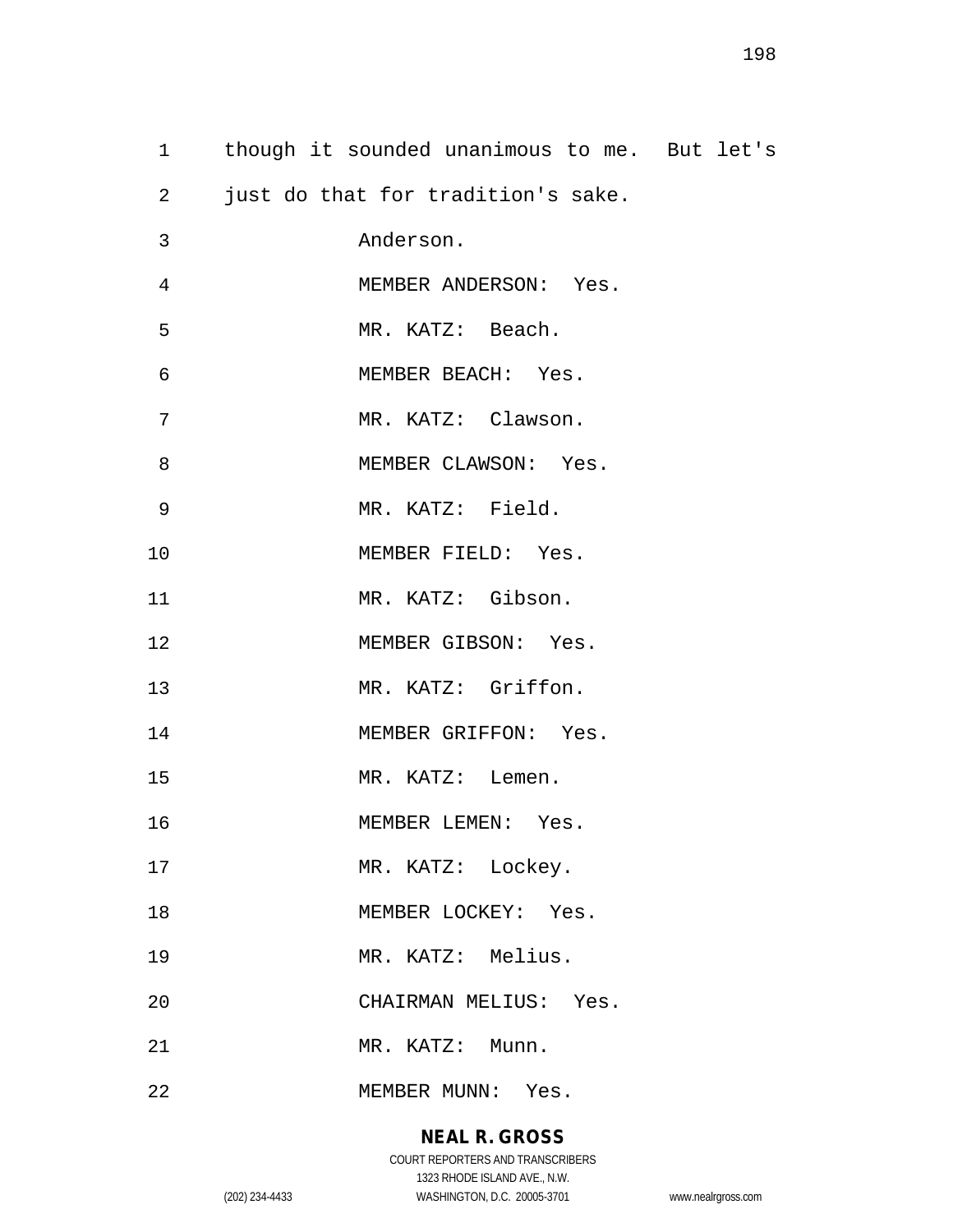| 1  | MR. KATZ: Poston. Oh, I'm sorry.               |
|----|------------------------------------------------|
| 2  | Poston is abstained.                           |
| 3  | MR. KATZ: Presley.                             |
| 4  | MEMBER PRESLEY: Yes.                           |
| 5  | MR. KATZ: Richardson.                          |
| 6  | MEMBER RICHARDSON: Yes.                        |
| 7  | MR. KATZ: Roessler.                            |
| 8  | MEMBER ROESSLER: Yes.                          |
| 9  | MR. KATZ: Schofield?                           |
| 10 | MEMBER SCHOFIELD: Yes.                         |
| 11 | MR. KATZ: And Ziemer.                          |
| 12 | MEMBER ZIEMER: Yes.                            |
| 13 | MR. KATZ: It's unanimous.                      |
| 14 | CHAIRMAN MELIUS: Okay. For those               |
|    | 15 of you who are new on the Board, we usually |
| 16 | get a volunteer. It used to me. I              |
| 17 | occasionally get Jim Lockey and others to do   |
| 18 | it -- to write the formal letter that goes to  |
| 19 | the Secretary, that includes the rationale for |
| 20 | our approval, or our recommendation, and so    |
| 21 | we'll figure that out before Thursday.         |
|    |                                                |

This one's actually easy cause

**NEAL R. GROSS** COURT REPORTERS AND TRANSCRIBERS 1323 RHODE ISLAND AVE., N.W.

(202) 234-4433 WASHINGTON, D.C. 20005-3701 www.nealrgross.com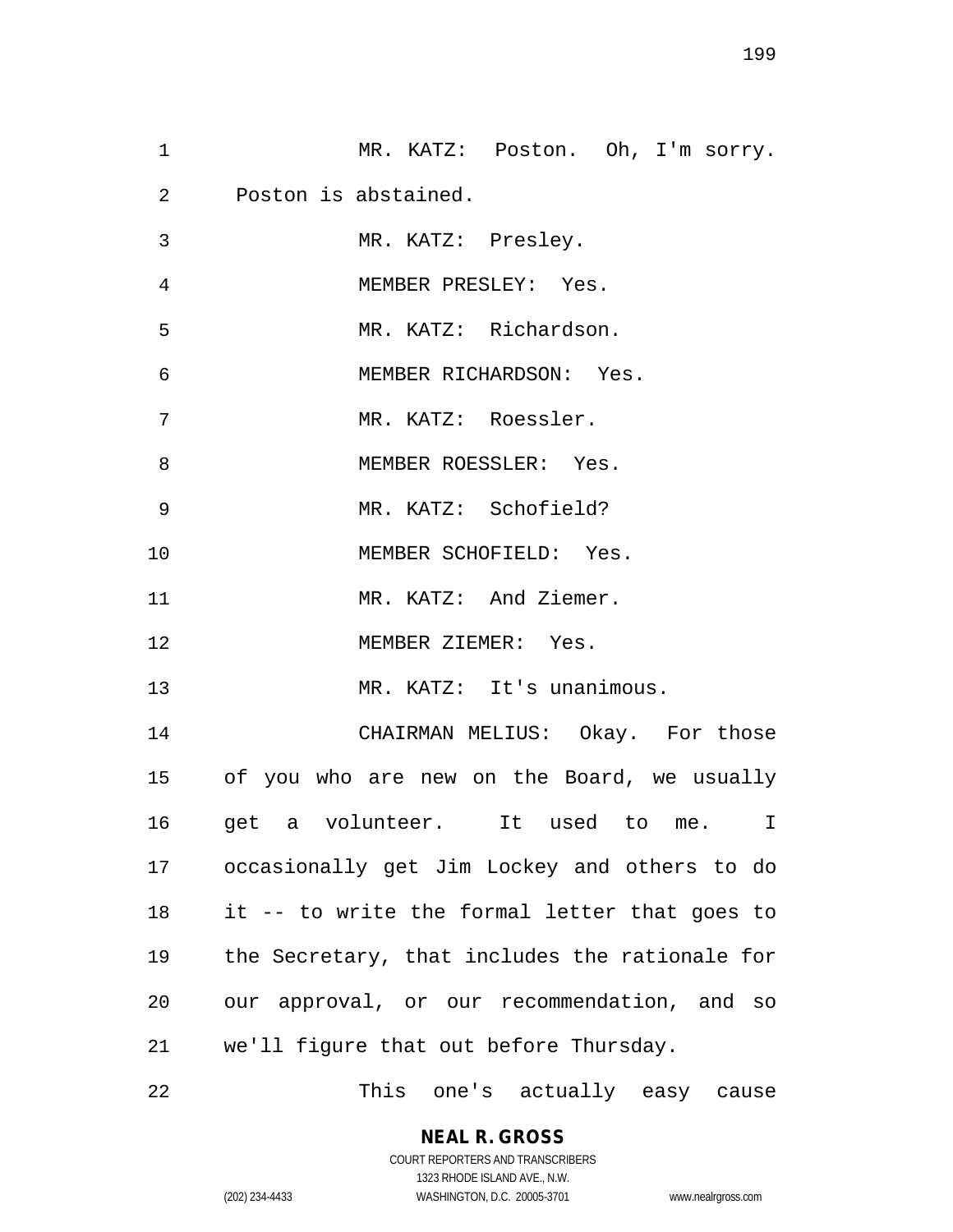it's copying the old letter off the website; one minor change. But anyway, we'll figure that out.

 And welcome back Dr. Poston. Our next petition, Santa Susana. Lara. Okay, Lara.

 DR. HUGHES: Thank you, Dr. Melius. Good afternoon. I'm here to present on behalf of NIOSH, an SEC petitioner evaluation for Area IV of the Santa Susana Field Laboratory. This is a petition that was submitted to NIOSH under paragraph 18-14, by a petitioner whose dose could not be reconstructed by NIOSH, and this petition evaluation also considered a Class of worker similar to the petitioner, as given by the rule. This petition was received by a petitioner for whom NIOSH was unable to obtain sufficient information to complete a dose reconstruction for the existing claim.

 Therefore, on November 19th -- actually, two claimants in this case were

### **NEAL R. GROSS**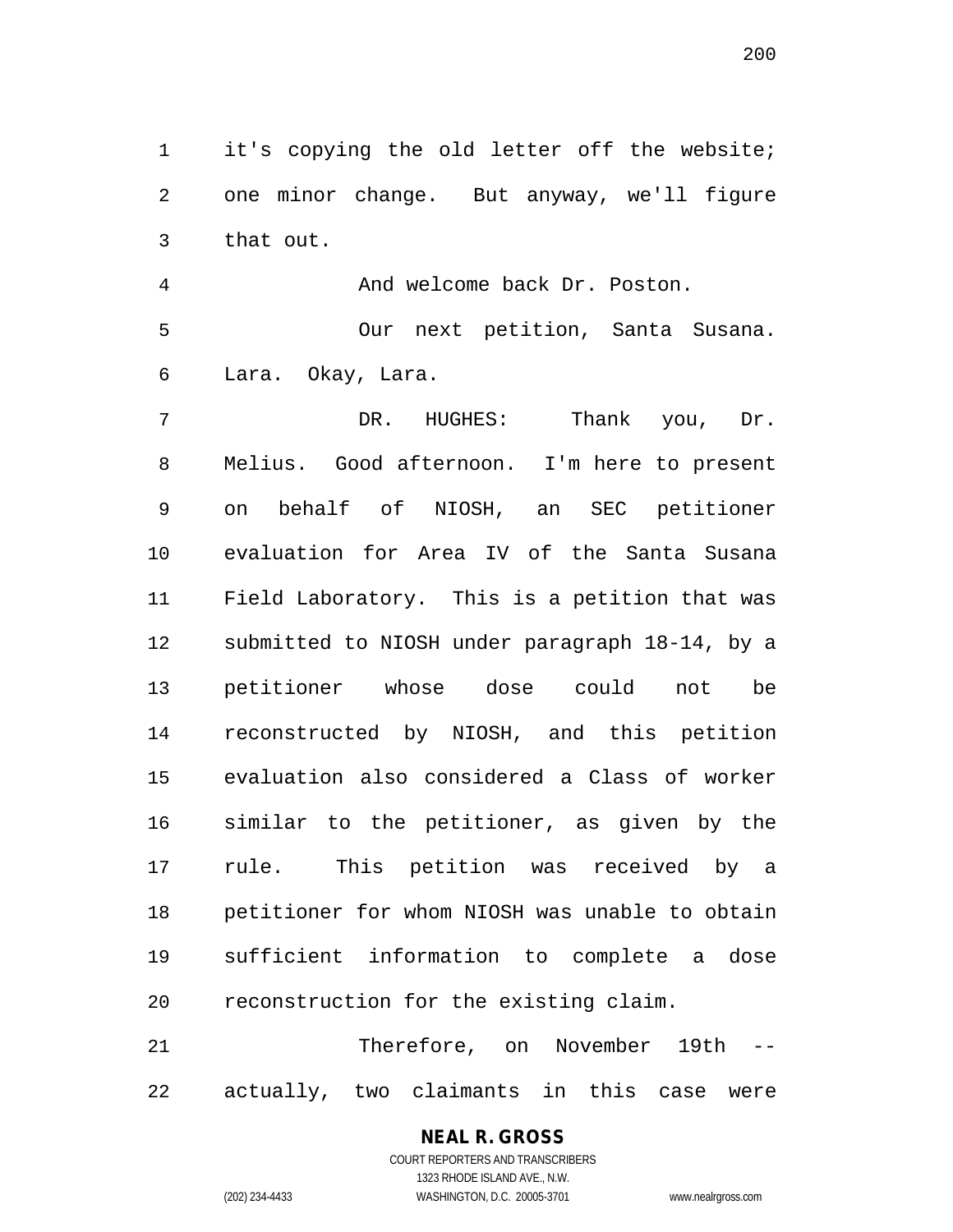notified that a dose reconstruction could not be completed, and Special Exposure Cohort Petition form was solicited from the petitioners, and NIOSH actually received two petitions for this one.

 They were submitted to NIOSH on November 27th and December 7th, respectively, of last year.

 The evaluation process is a two- prong test that consists of a feasibility determination, whether or not dose reconstruction is feasible, followed by a health endangerment determination.

14 As you know, there's already an existing SEC Class for Area IV Santa Susana Field Laboratory. This Class was added to the SEC effective July 18 of last year, and it encompasses all employees of the Department of Energy, its predecessor agencies, DOE contractors, subcontractors, who worked in any area of Area IV of the Santa Susana Field Laboratory for a number of work days,

#### **NEAL R. GROSS** COURT REPORTERS AND TRANSCRIBERS

1323 RHODE ISLAND AVE., N.W.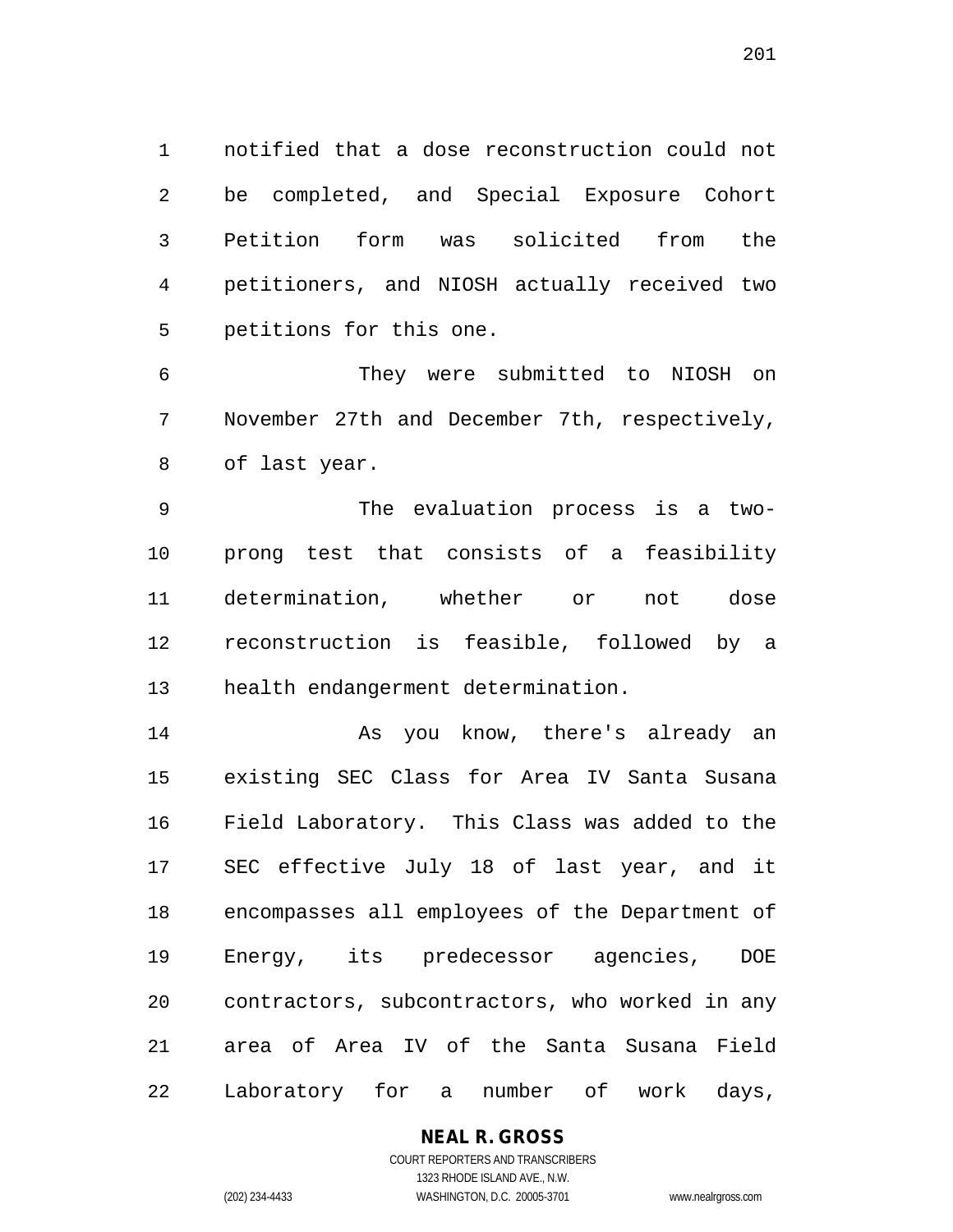aggregating at least 250 days from January 1st, 1955 through December 31st, 1958.

 Now the rationale for recommending an additional Class is that, as you know, the Santa Susana Work Group has been active, and NIOSH has been actively pursuing data capture at this site, and doing additional research into the monitoring situation of the site.

 And what we have found is that there was a significant unmonitored worker population at this site, that had a potential for exposure, and for this reason, in such cases what NIOSH does is develop coworker models to assign doses to unmonitored workers. The reason these unmonitored workers had an exposure potential was that there were limited access restrictions in Area IV. When the worker was located in Area IV, they could enter any building. And there were also several incidents at the site where releases were not very well documented, that could have posed an exposure potential to workers.

### **NEAL R. GROSS**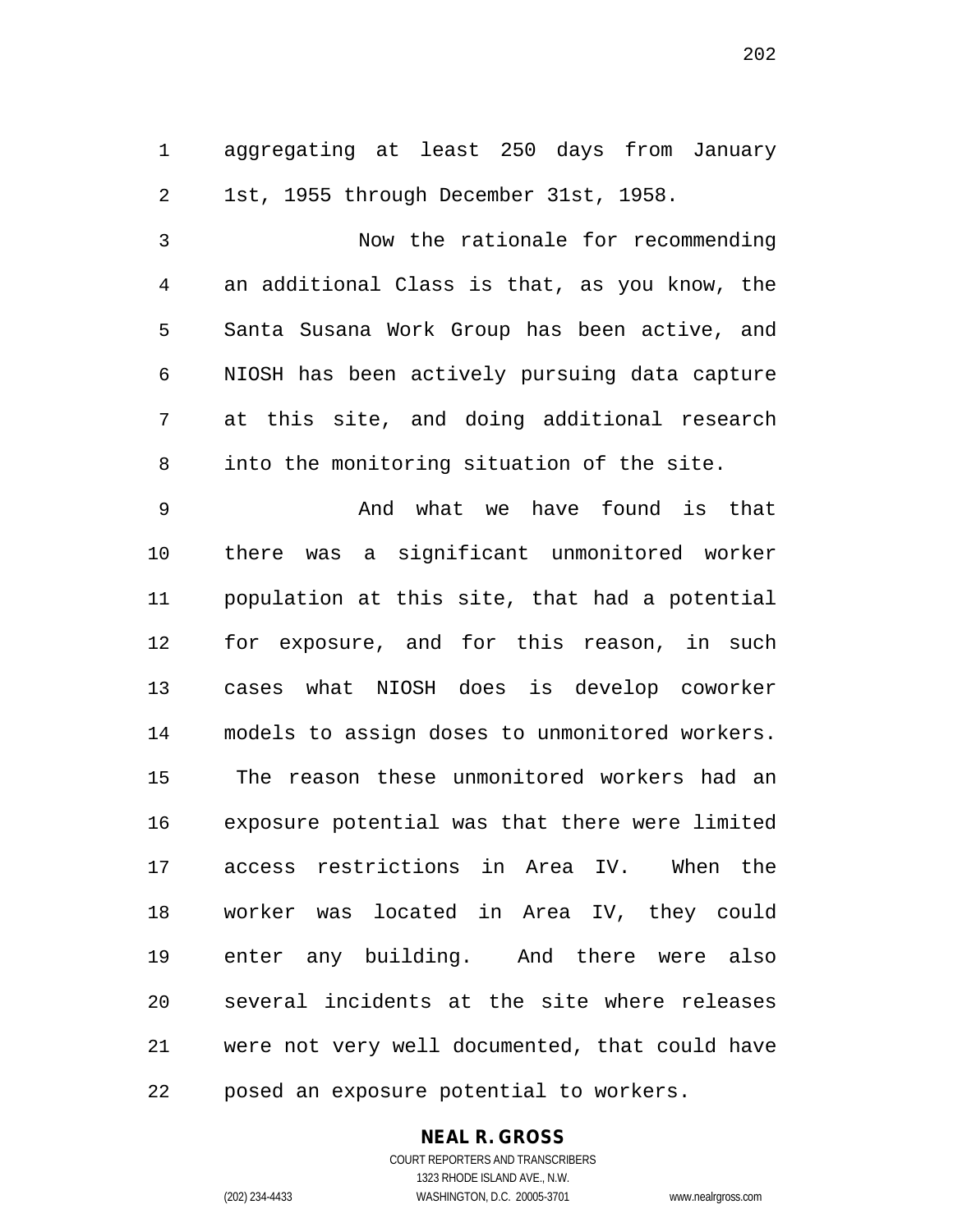Now fortunately, the site actually had databases that contained the entirety of the monitoring data, and that is what NIOSH uses to construct these coworker models. Unfortunately, these, upon further analysis of this database, NIOSH found that prior to 1965, this database contained missing positive data points. This is for internal data.

 And the way this was presented in the databases was that there was just a plus sign entered instead of the actual bioassay result, and NIOSH has been unable, during our data captures, to find any values that would go with these entries. So the data that is available is not suitable to develop a internal coworker dose model for these years, ranging from 1959 through 1964, which is the NIOSH-proposed Class in this case.

 Very briefly, the site history. Santa Susana Field Laboratory consists of a 2,800 acre site located in the Simi Hills, Ventura County, appropriately 30 miles

## **NEAL R. GROSS**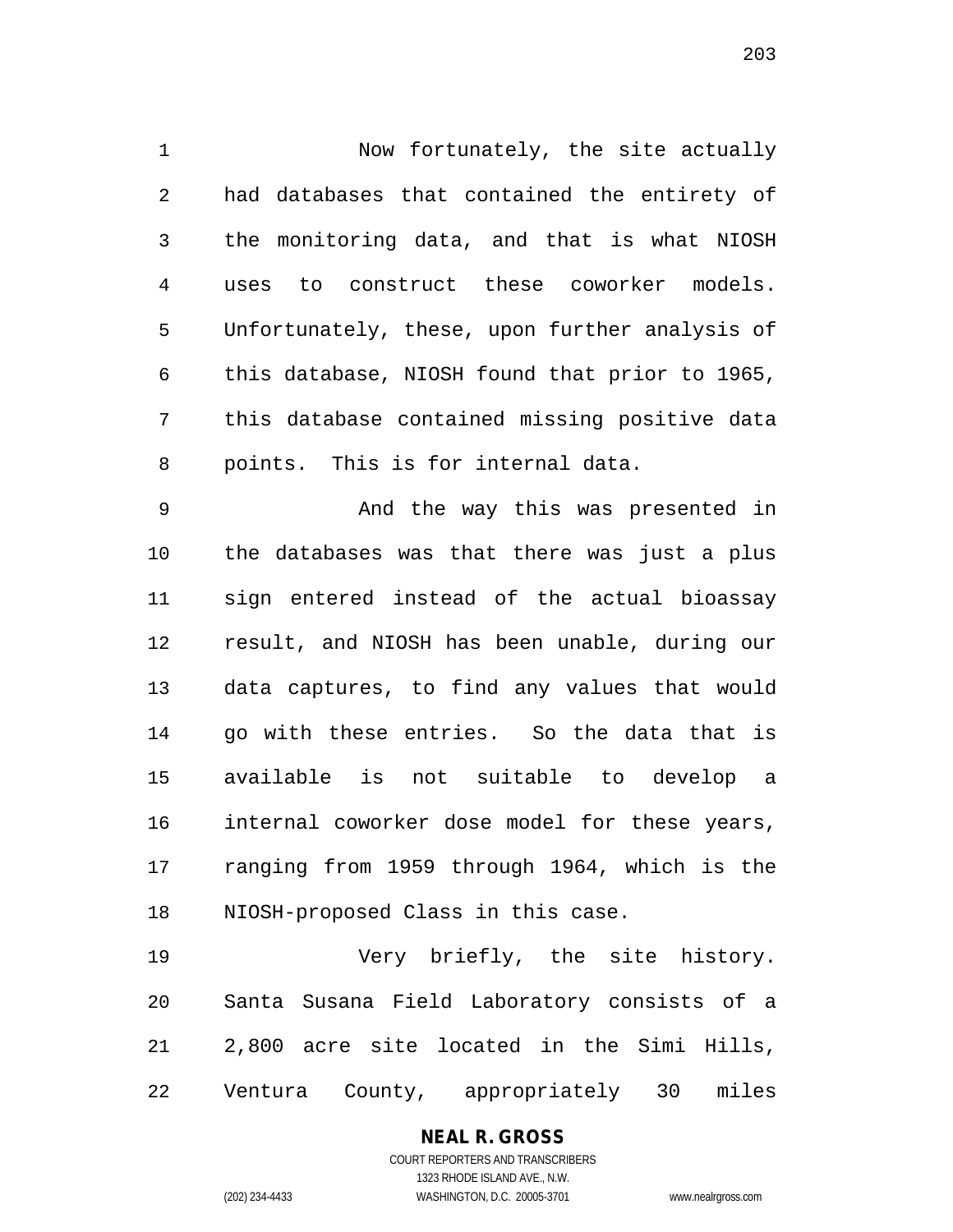northwest of Los Angeles, and the site is divided into four administrative and operational areas, Area I through IV.

 The DOE nuclear operations were limited to the Area IV, and this is what is currently the covered part of the site. Under this program, Area IV was established in 1953. It was established and being developed. In 1955, it started nuclear operation, and the company that was operating it was called Atomics International. There is also a part of the site, the larger part, Areas I through III, and part of Area IV, that did rocket testing under a company named Rocketdyne, which both, Atomics International and Rocketdyne were owned by a parent company, North American Aviation.

 Those two entities merged in '84 and became part of Rockwell International, and currently, the site is owned by Boeing since 1966.

The site operations consisted of

**NEAL R. GROSS** COURT REPORTERS AND TRANSCRIBERS

1323 RHODE ISLAND AVE., N.W.

(202) 234-4433 WASHINGTON, D.C. 20005-3701 www.nealrgross.com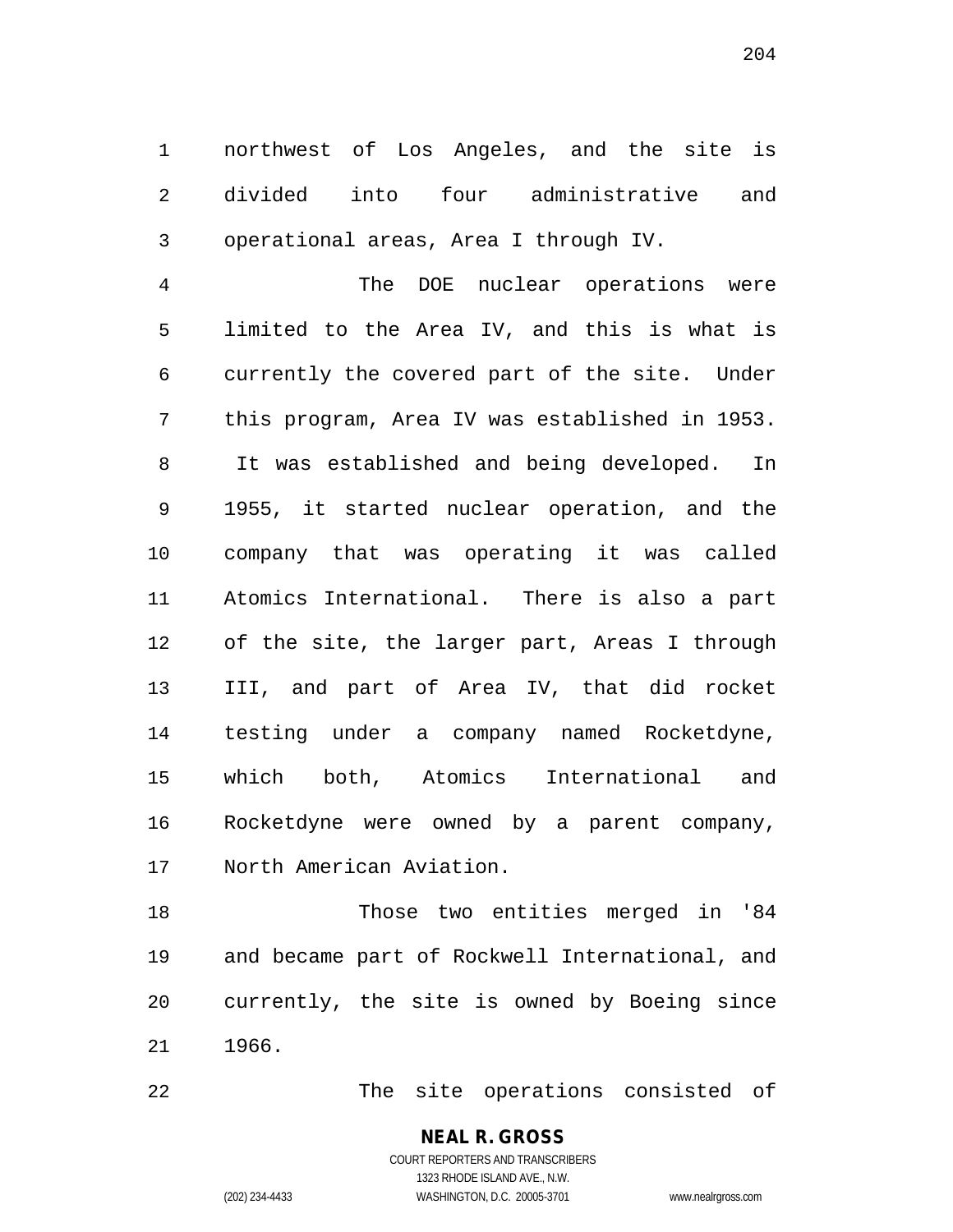nuclear reactor development. That went on from 1955 through 1980. Overall, about ten experimental reactor types were developed and operated, in addition to several criticality test facilities.

 In addition, there were nuclear support operations, anything from reactor fuel 8 manufacturing, reactor disassembly, radioactive source production, fuel reprocessing experimentations, and preparation of waste for disposal.

 Additionally, there were some non- nuclear operations that were related to activities such as liquid metal technology development. The information that is available for NIOSH dose reconstruction consists of the technical information bulletins and Site Profile information, case files that are available in the NIOSH database, and the NIOSH site research database, which is the collective database for all information that NIOSH has collected on

### **NEAL R. GROSS**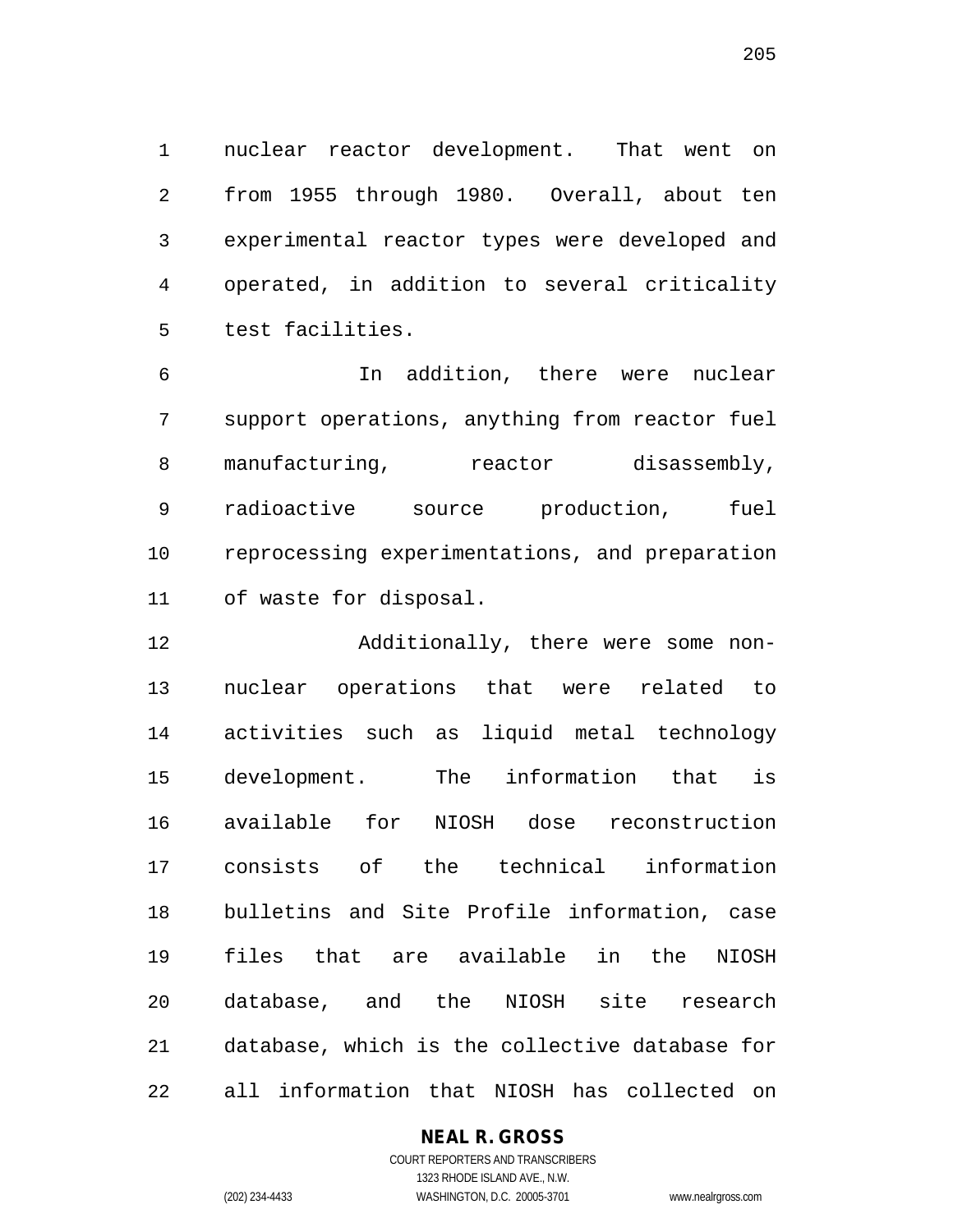the site.

| 2  | The<br>information<br>was gathered              |
|----|-------------------------------------------------|
| 3  | through data capture visits to the site Area    |
| 4  | I think there were four or five site<br>IV.     |
| 5  | visits in the last two years. Also NIOSH        |
| 6  | looked at the records available at the Federal  |
| 7  | Records Center in San Bruno as well as DOE and  |
| 8  | NRC electronic databases, and also contacted    |
| 9  | the State of California for information.        |
| 10 | Additionally, any documentation                 |
| 11 | was submitted by the petitioners in the<br>that |
| 12 | form of affidavits or documents were reviewed.  |
| 13 | interviews with former<br>Several<br>IV<br>Area |
| 14 | workers were conducted. The Comprehensive       |
| 15 | Epidemiologic Data Resource Database was        |
| 16 | consulted as well as scientific publications.   |
| 17 | the site did<br>have internal<br>Now            |
| 18 | monitoring data, starting in 1958, in form of   |
| 19 | urine bioassay that was available for, of       |
| 20 | course, alpha, gross beta emitters, some        |
| 21 | uranium mixed fission products, in rare cases,  |
| 22 | plutonium, thorium and polonium. I say in rare  |

## **NEAL R. GROSS**

COURT REPORTERS AND TRANSCRIBERS 1323 RHODE ISLAND AVE., N.W. (202) 234-4433 WASHINGTON, D.C. 20005-3701 www.nealrgross.com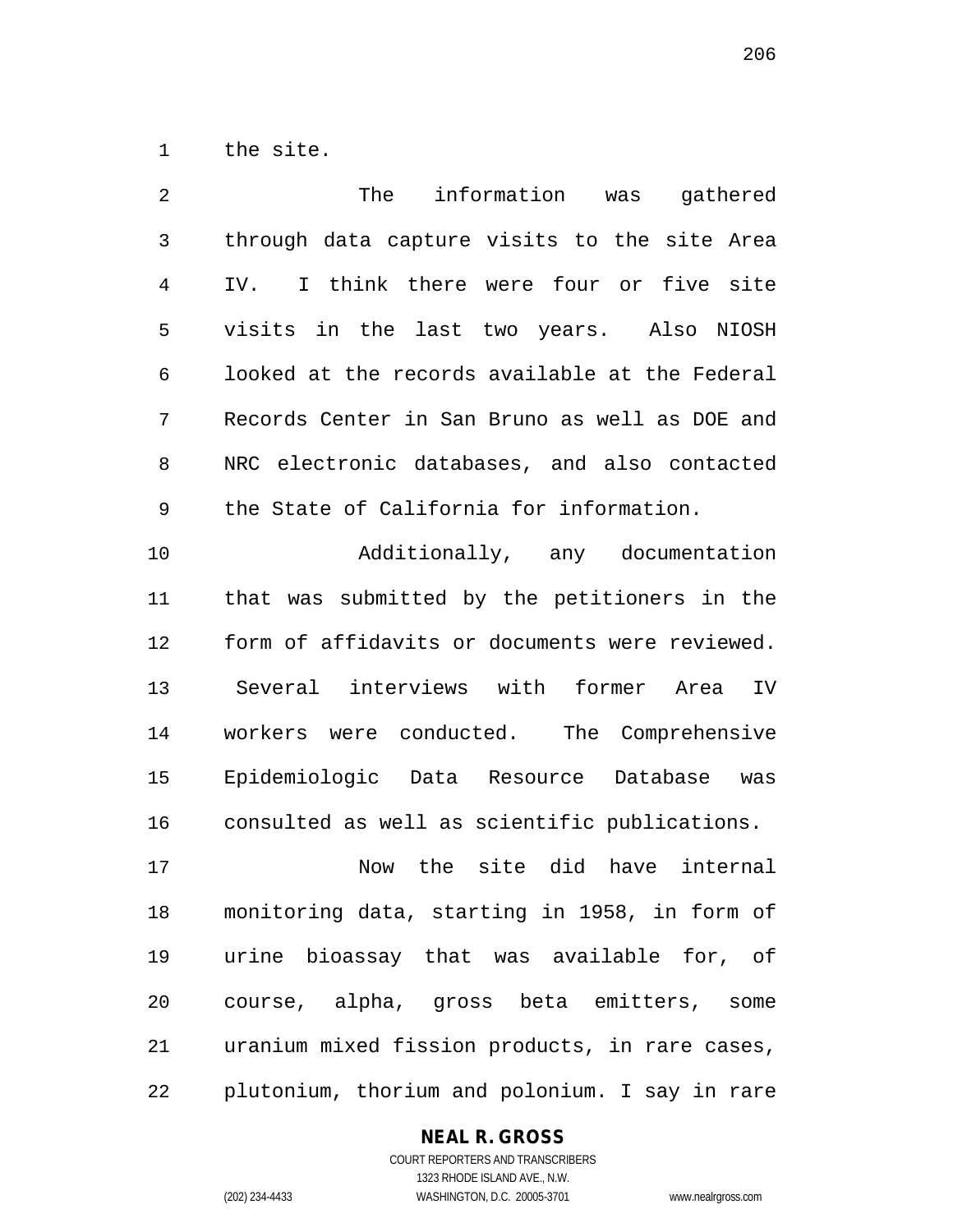cases. For the early years and later years, they had a much more comprehensive internal dosimetry program.

 Now the internal monitoring program at the site was limited to radiation workers working with unencapsulated material, and this was a judgement call made by the health physics department, and overall, the database that I have mentioned, contained over 100,000 internal data points that are available for internal monitoring, in the years between 1959 and 1999.

 Again, NIOSH has determined that this radionuclide intake potential existed for unmonitored workers at the site, workers that were not part of the internal program, and therefore NIOSH is developing, is currently in the process of developing a coworker model.

 However, the bioassay database received from the site contains missing positive data up to the year 1955, and therefore NIOSH is unable to bound internal

### **NEAL R. GROSS**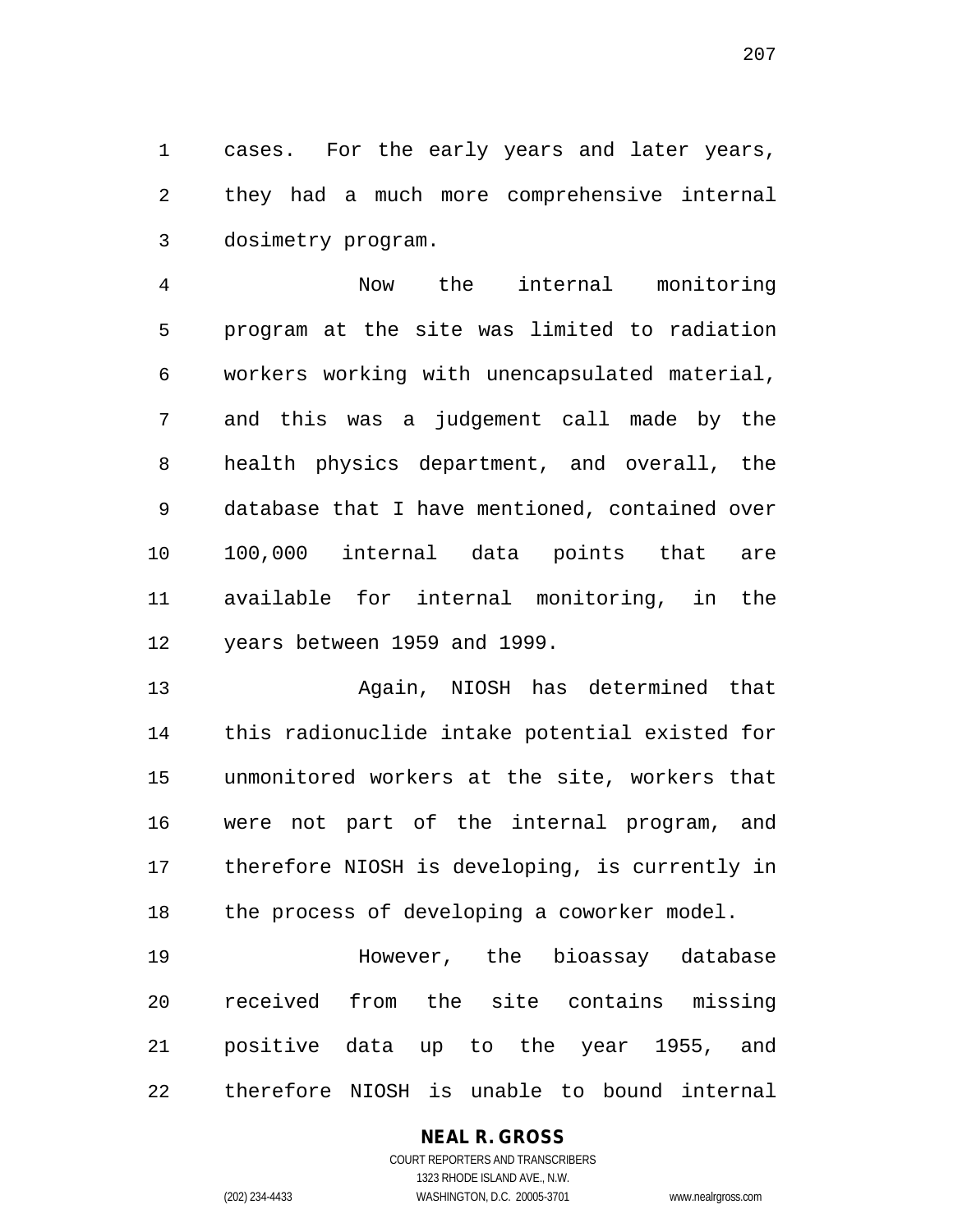doses for coworker, in form of a coworker model before the year 1965.

 By 1965, and after, the internal database is complete and sufficient to construct a coworker model.

 The external monitoring situation is better. Data is available for all years of site operation at the site. Again, the external monitoring was assigned based on job exposure potential. The form of external monitoring was in the form of beta-gamma, a pocket or pencil dosimeters, film dosimeters, or TLD, depending on what year you look at. Neutrons were monitored using NTA film, and overall, 4,665 individuals were enrolled in the external dosimetry program between the years of 1955 and 1999.

 And NIOSH was able to use the data that is available in the form of a database to develop a coworker model to assess doses to unmonitored workers, and this has been published in the Technical Information

> **NEAL R. GROSS** COURT REPORTERS AND TRANSCRIBERS

1323 RHODE ISLAND AVE., N.W. (202) 234-4433 WASHINGTON, D.C. 20005-3701 www.nealrgross.com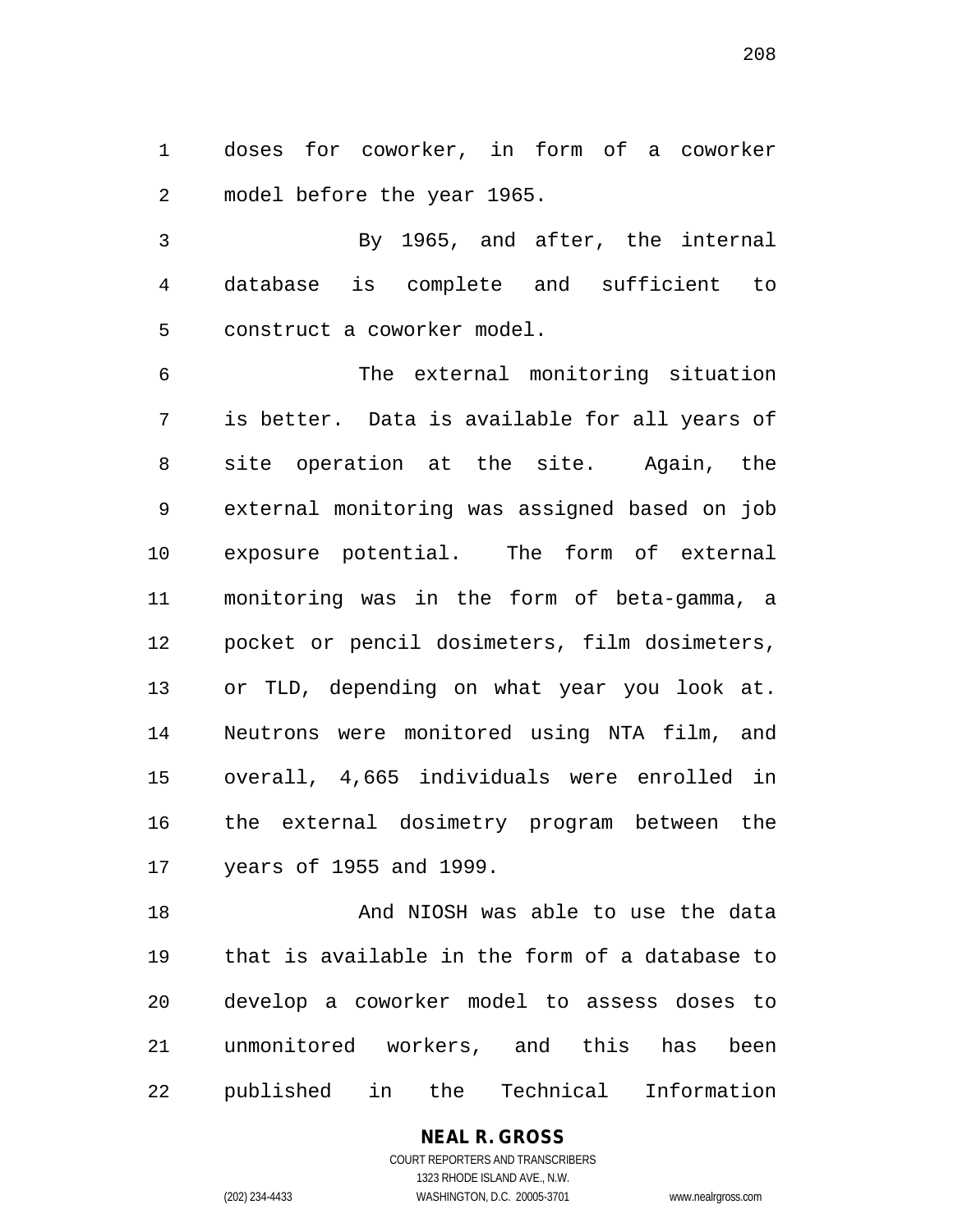Bulletin 77.

 In conclusion, NIOSH lacks sufficient monitoring process or source information for various nuclear research operations in order to estimate internal radiation doses to Area IV Santa Susana Field Laboratory employees for the period of January 1st, 1959 through December 31st, 1964, and NIOSH believes that it has sufficient data to reconstruct external doses to all workers at the site.

 NIOSH will use individual personal monitoring data for partial dose reconstructions as appropriate.

 NIOSH has also determined that it is not feasible to estimate internal radiation doses with sufficient accuracy, and that the health of the covered employees may have been endangered.

 The evidence indicates that workers in the Class may have accumulated intakes of uranium, mixed fission products,

### **NEAL R. GROSS** COURT REPORTERS AND TRANSCRIBERS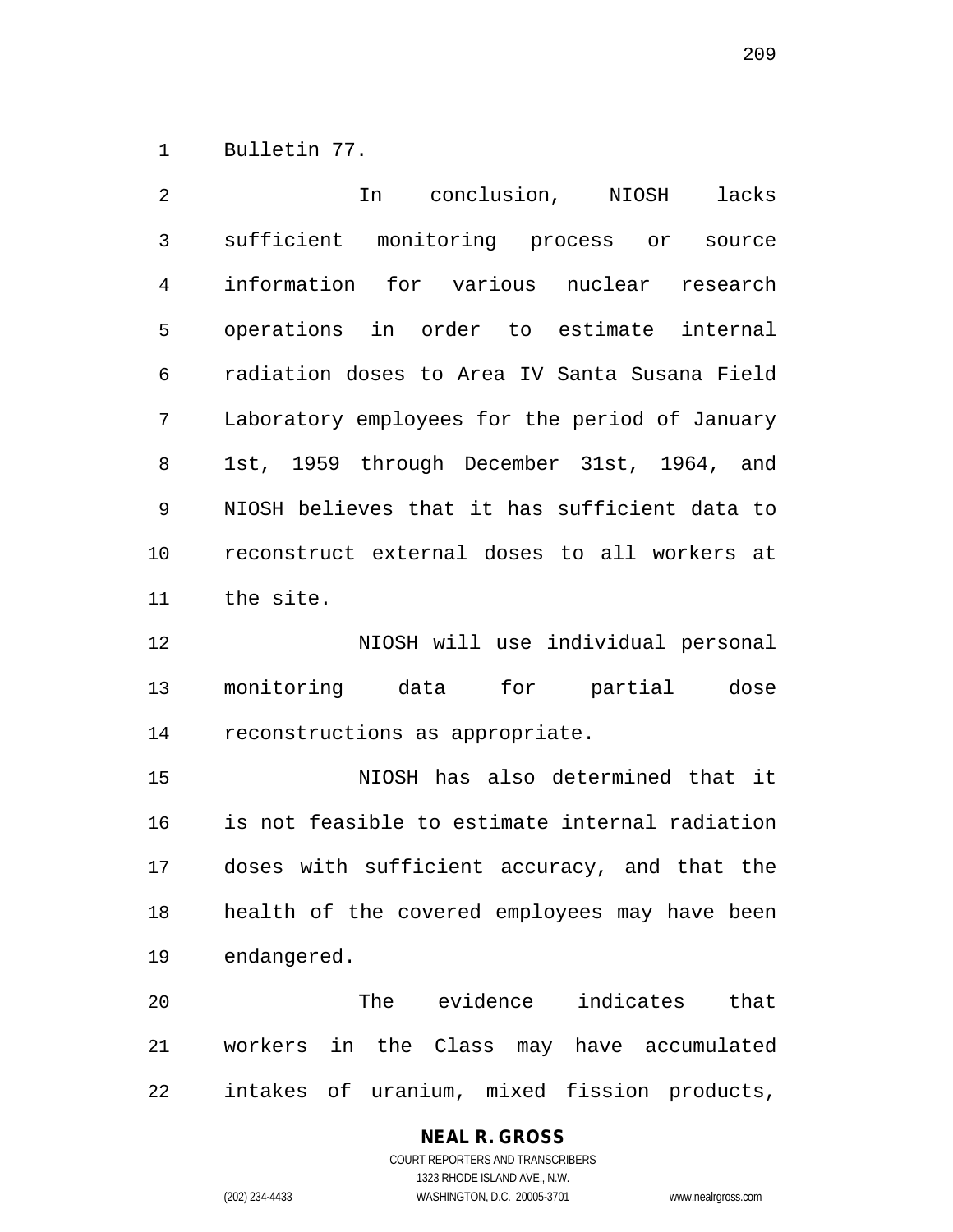and other radionuclides during the period from January 1st, 1959 through December 31st, 1964.

 And therefore, in summary, NIOSH proposes that from the year 1958 through 1964, internal radiation dose reconstruction for all radionuclides is not feasible. However, dose reconstruction is feasible from 1965 through the present, and external dose reconstructions is also feasible.

 So in conclusion, the proposed Class Definition is all employees of the Department of Energy, its predecessor agencies, and contractor and subcontractors, who worked in any area of Area IV of the Santa Susana Field Laboratory from January 1st, 1959 through December 31st, 1964, for a number of work days, aggregating at least 250 work days, occurring either solely under this employment or in combination with work days with the parameters established for one or more other Classes of employees included in the Special Exposure Cohort.

#### **NEAL R. GROSS** COURT REPORTERS AND TRANSCRIBERS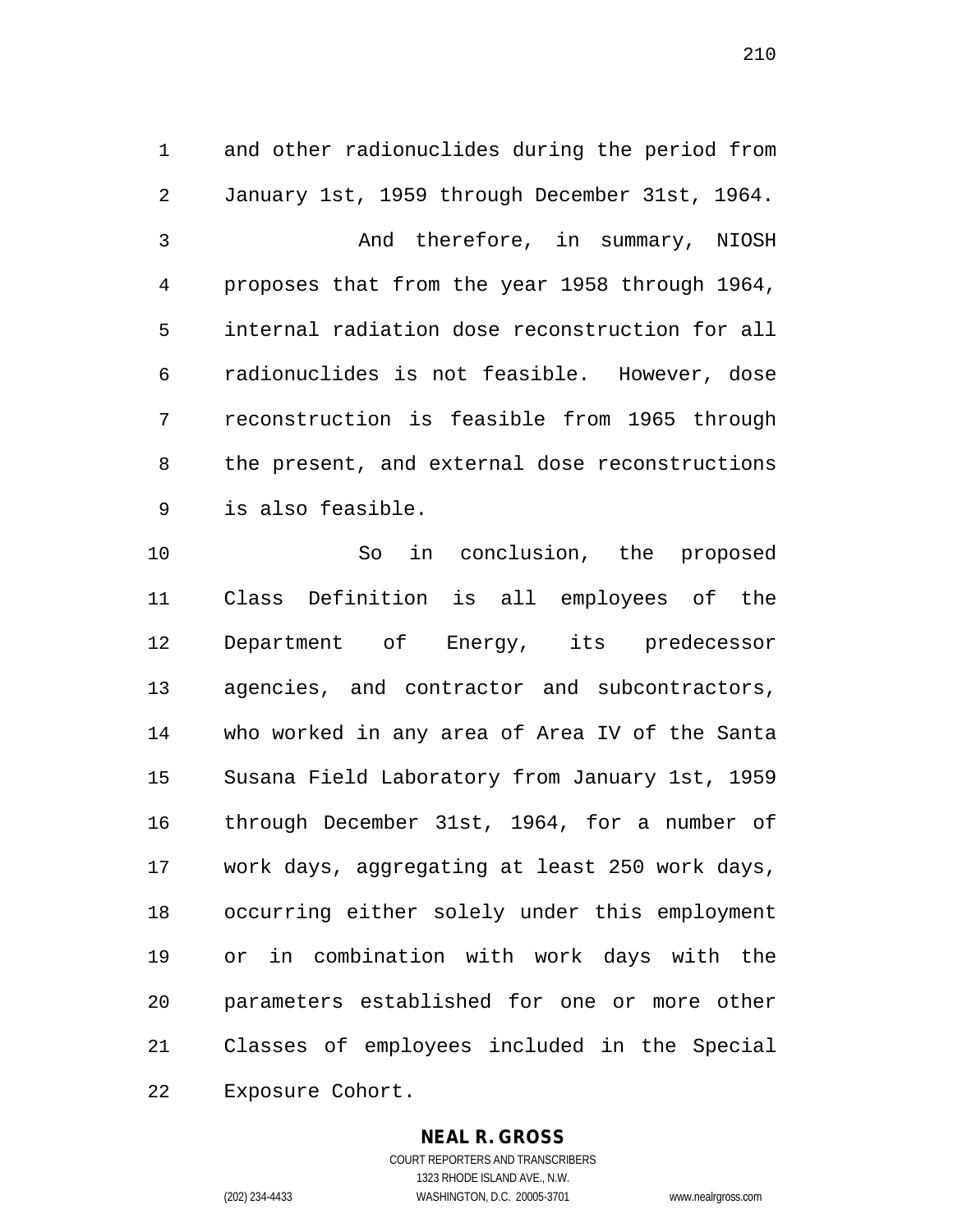And again, NIOSH recommends that for the period January 1st, 1959 through December 31st, 1964, radiation doses cannot be reconstructed for compensation purposes, and that concludes my presentation.

 CHAIRMAN MELIUS: Okay. Thank you, Lara. Why don't we hear from the petitioners. Then we can ask questions, and gather information. I actually believe the petitioner for the -- if I understand it right, from what Ted told me -- the 83.14 petitioner is not going to speak. But there is another active petition there that dealt with the earlier time period, and other time periods, and so we will hear from that one. A bit confusing. And then we'll ask questions, I think after.

 MS. KLEA: Good afternoon. I'm Bonnie Klea, petitioner for the Santa Susana Field Lab, and thank you, everyone, for coming back to Southern California. It's really interesting for me to be here before the

## **NEAL R. GROSS**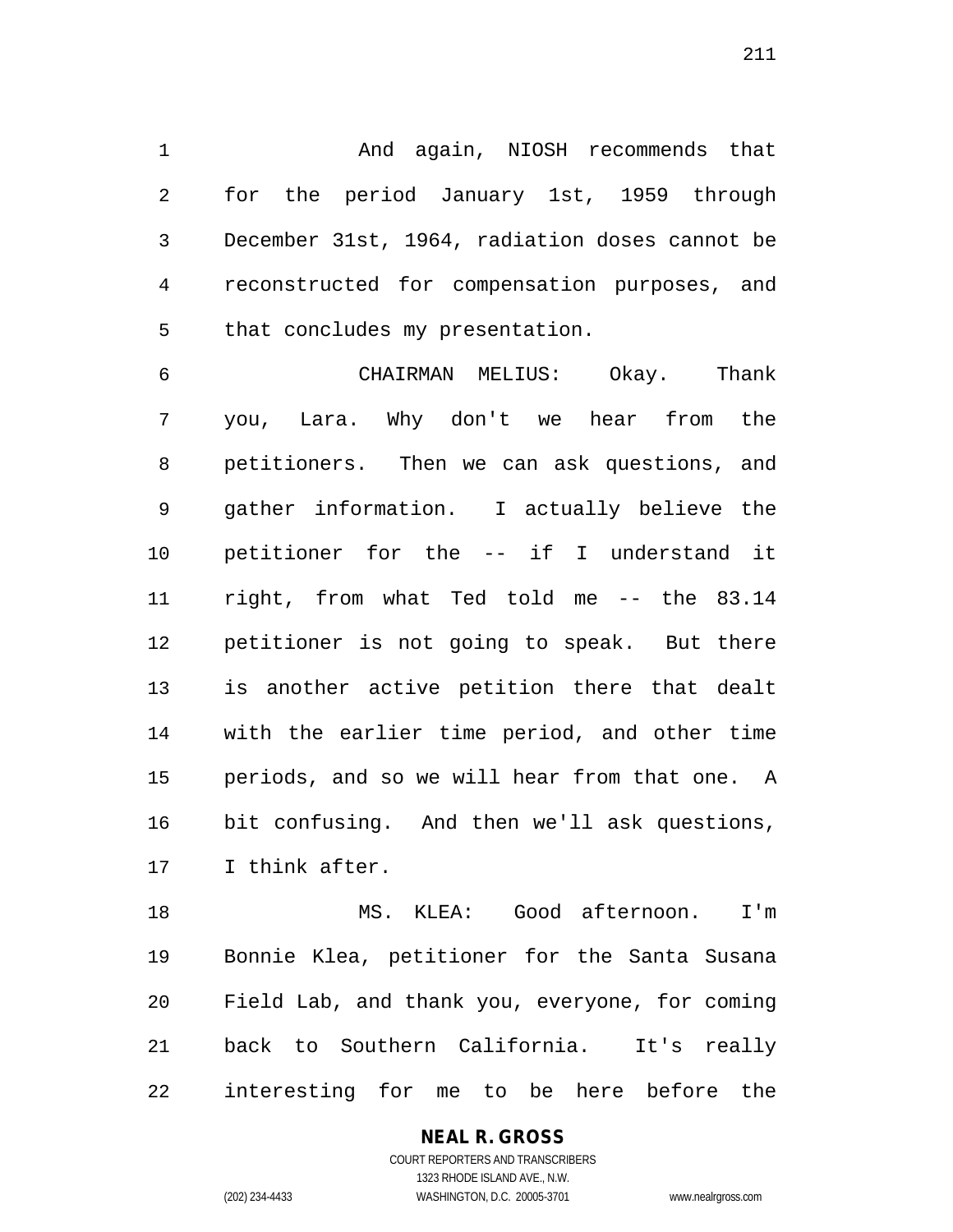Board, and to see how it works. Thank you for everyone who helped work on the Santa Susana petition.

 I have some visuals that I'm going to pass around for you to look at, and then I'm going to discuss them. As you know, we had a sodium reactor that failed, and this is one of its kind. In June of 1959, there's a picture of the sodium reactor and the story about how it reached a record steam heat, never before reached, and what people didn't know, in July of that year, it was diagnosed as having a third of the fuel rods melted. That was our meltdown.

 Here is another picture, and it shows the workers trying to diagnose the situation with the SRE. They knew they had a big, big problem and they didn't know yet exactly what happened.

 You can see they're laying on top of the reactor without a respirator. They put down sheets of plastic and when the plastic

# **NEAL R. GROSS**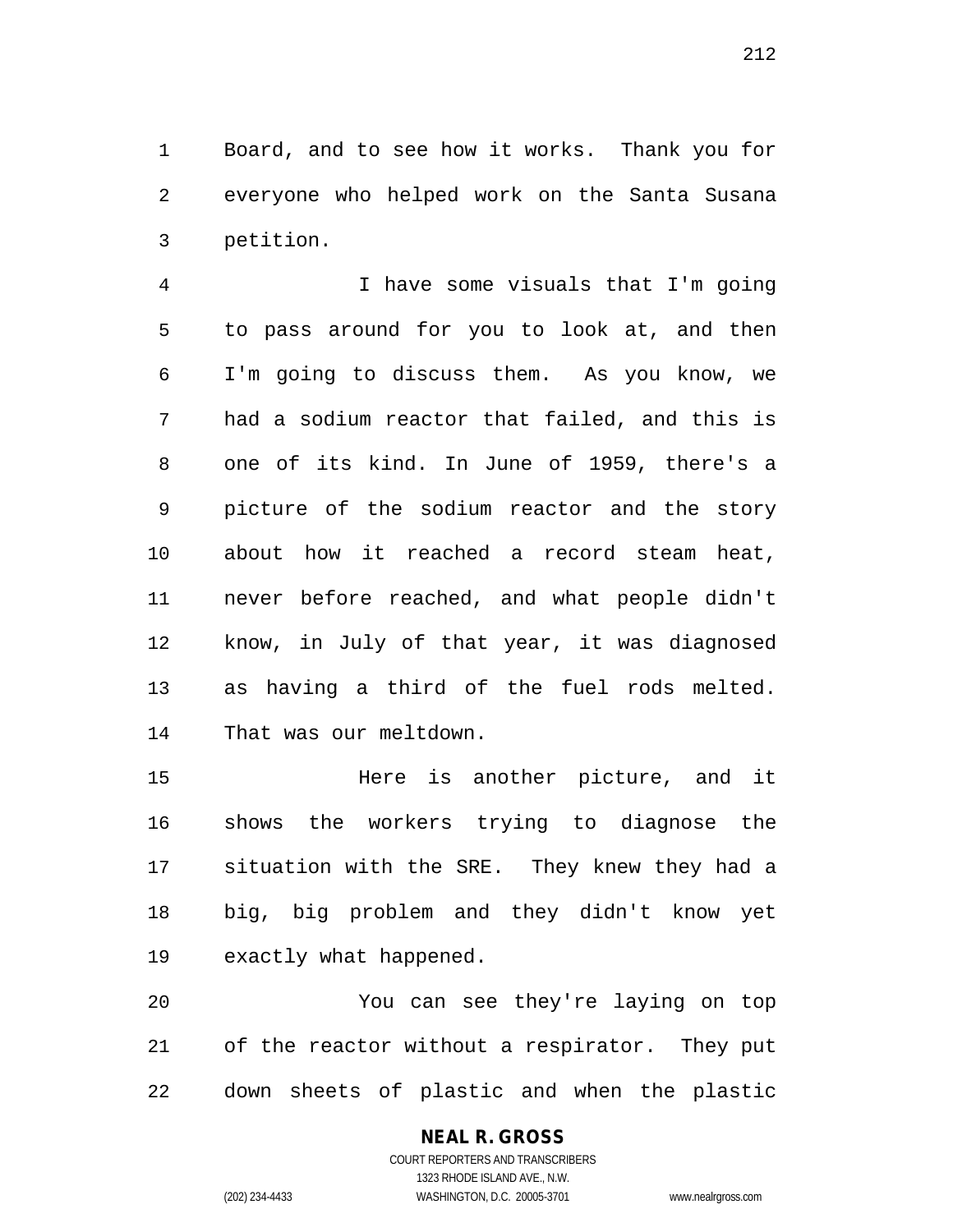would get really contaminated, they'd throw it away.

 So it shows you how lax the protection was. So I'll just pass that around. Also I have something to pass around. Now you have a copy of this in the handout I gave you. It's behind my comments. And you can ignore my comments because I've already changed them. But this shows how small the DOE area was.

 And this used to be all of Rocketdyne and Area IV, where this is Area IV today, you can see in 1956, that it was just a smidgen of that area. So we had existing Rocketdyne workers who were already there. We had maintenance people and firemen who did support services and they can't get paid because they're listed as being in Area III.

 So if you want to pass that around, it shows you the site today which is just another visual of that. It shows in 1956 and you have a copy of that.

# **NEAL R. GROSS**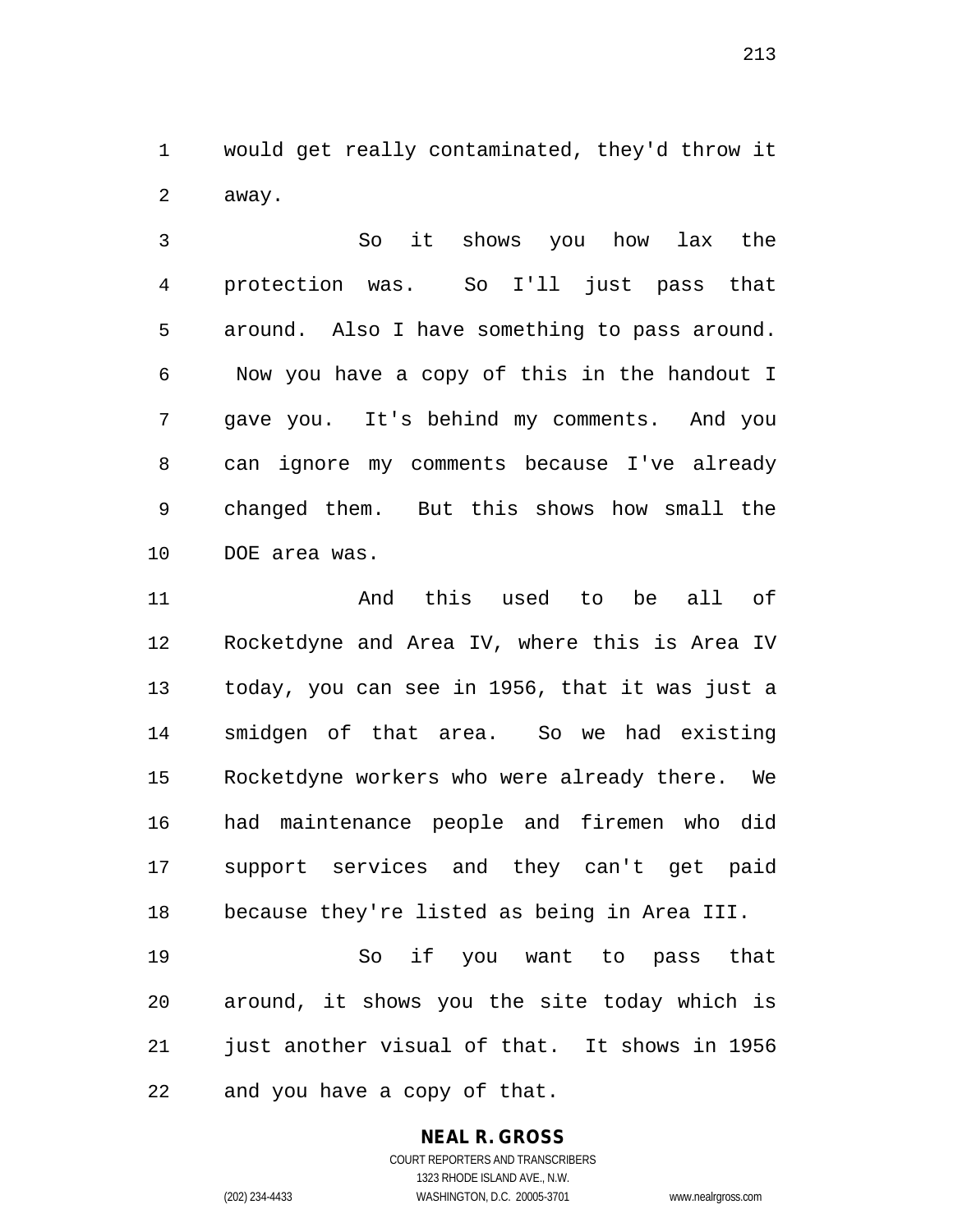Also you have a visual on your table of SNAP-10A. Now I don't know if you knew that Santa Susana sent a reactor into space, it was SNAP-10A and it was launched by the Rocketdyne engine. So we had the Rocketdyne workers and the Atomics International workers working side by side, yet we are not able to get the Rocketdyne workers compensated. They either are short a few days, or there are big problems. And one is the boundaries, and one is we had Rocketdyne and we had Atomics International workers. So now I have my notes and they're a mess, so bear with me. Anyway, Atomics International consisted of four sites, Santa Susana, Canoga, Downey and De Soto, and they were all covered under one monitoring program, and we had the workers rotating constantly. So many of them won't get paid if only SEC is passed for Santa

Susana. We need De Soto and we need Canoga

#### **NEAL R. GROSS**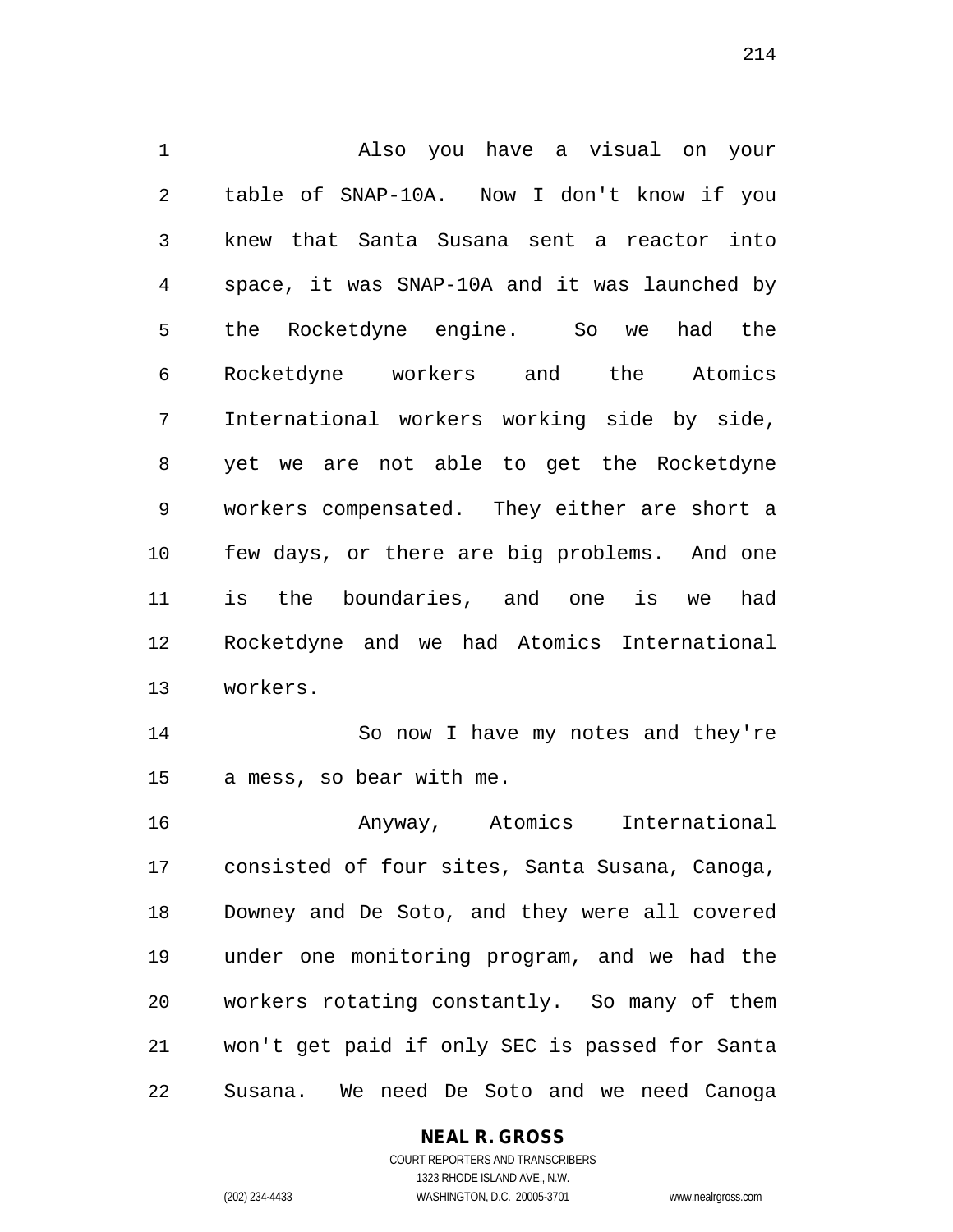and Downey.

 We need those SECs passed also because we had one monitoring program, because some of the firemen worked six months on and six months off. We had ten experimental reactors at Santa Susana, four suffering very serious problems. In March of 1959, AE6 had a large

 failure and exposure to every worker in the building, and they had to open the doors to help lower the readings inside the building, and so then after that, it was a lesson. They wrote procedures that they had to wear full protective gear inside the building.

 In July of 1959, the SRE was diagnosed as having a very large meltdown. Thirteen out of 43 fuel rods had complete and total melting and it's documented. You can look it up on the internet. We were on the History Channel.

21 And I'm working very closely with a man who was there and he actually took the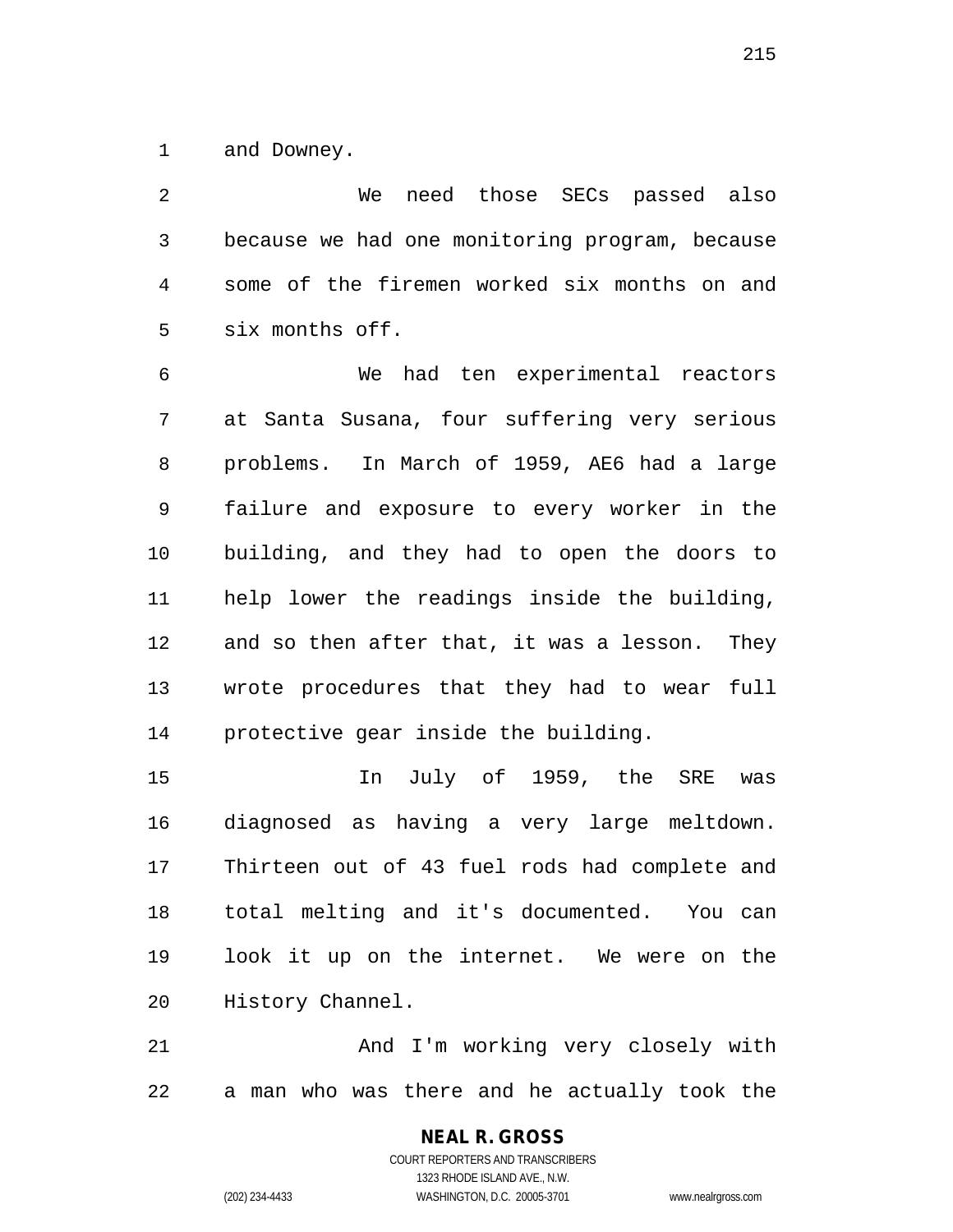picture of the workers laying down on the reactor, and his story was that they knew something bad had happened. After you read that story about reaching a level never attained before -- they had melted the fuel rods -- and he said, you know, the management were pacing and were nervous, and then they found out that all the workers that were there at that time had to go home for two weeks. They had maximum exposure.

11 And what they did is they rounded up all the workers who were in the Rocketdyne Site and brought them in. They did not have security clearance but they had to go behind the reactor, bypass the guard gate and come in and help.

 When the workers were done with their two weeks, they came back and they observed that behind the reactor, the building had been cleaned out. All the files, log books, clothes, desks, chairs--everything was laying out back. And that's also where they

**NEAL R. GROSS**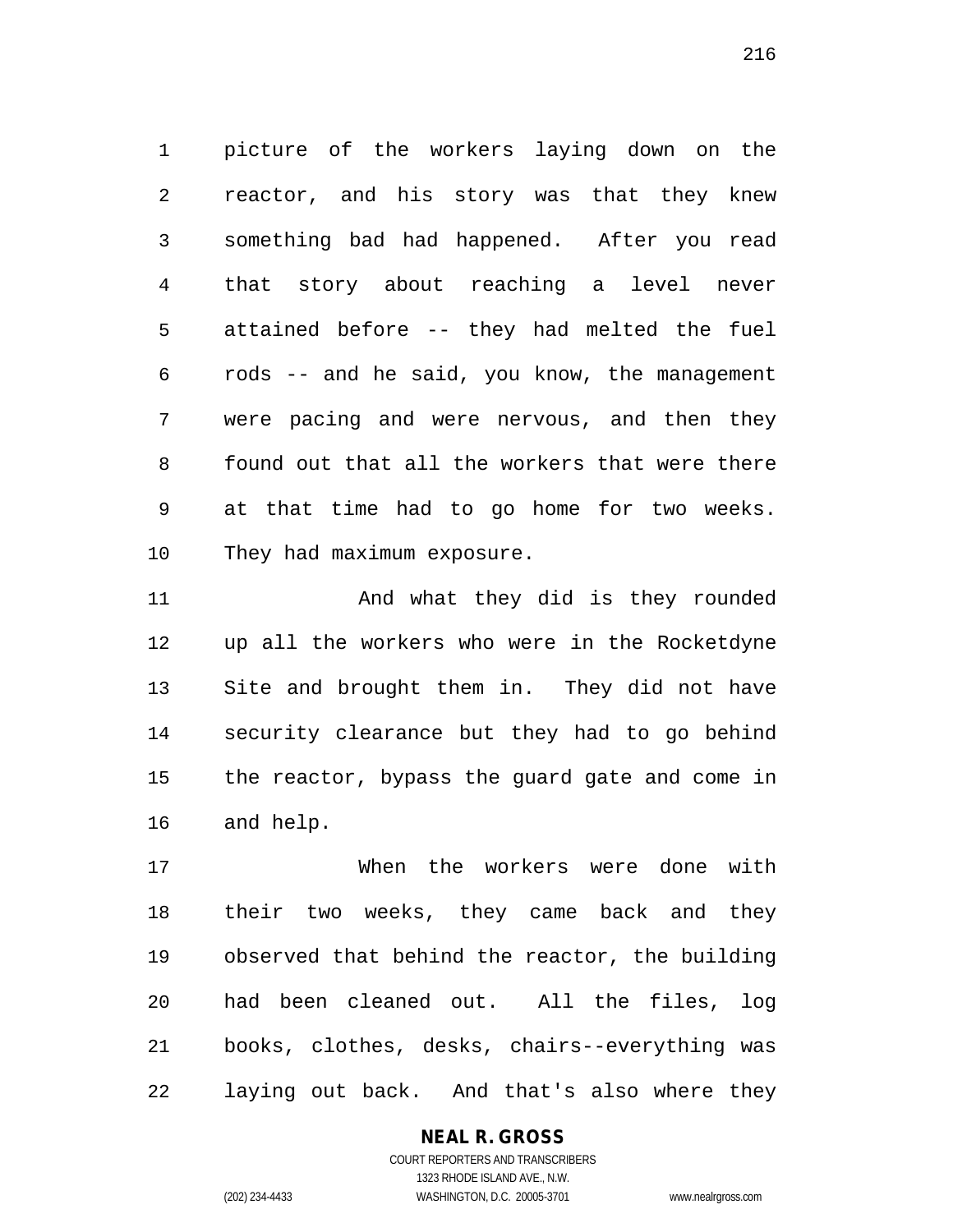put the plastic sheeting. When it got hot, they threw it out back.

 Then the SNAP-10ER in 1964. It ran for 64 and 65. When they shut it down, 80 percent of the fuel rods had cracked cladding and a large tritium plume was suspected to have been released at that time. Later, in 1968, SNAP-10DR failed. They had 72 fuel rods that had cracked cladding.

 So my data show that we have a lack of internal monitoring that's been recognized by Boeing, EPA, in the DOE Tiger Team report through the whole work history, not just stopping at 64 or 65. Boeing stated, in 1997, that the UCLA worker study was unreliable because there was a lack of internal monitoring records.

 EPA and DOE wrote their criticisms in 1989. These findings dispute NIOSH's opinion that, after 64, they had adequate records to do dose reconstruction.

The workers from the SRE told me

**NEAL R. GROSS** COURT REPORTERS AND TRANSCRIBERS

1323 RHODE ISLAND AVE., N.W.

(202) 234-4433 WASHINGTON, D.C. 20005-3701 www.nealrgross.com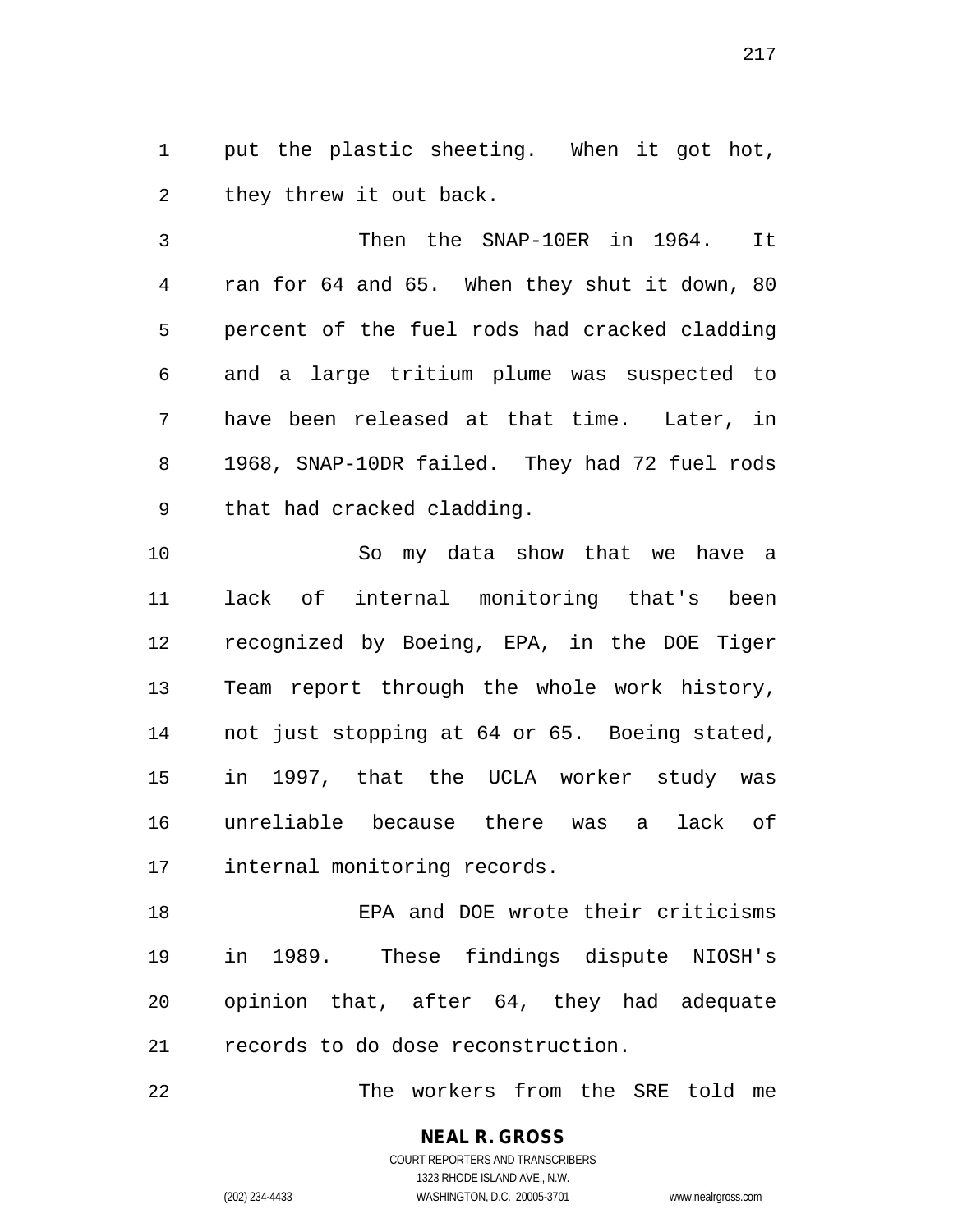that they had to relinquish their badges, and because it was so hot, they were put in a lead safe while the workers were--this is the story of many of the workers on other projects also. They did not wear their badges because they did not want to have to go on leave, lose their job because of overexposure.

 Also SC&A found poor quality of the monitoring data, and the workers testified--I already told you that they had to remove their badges. We also have missing records.

 Now NIOSH also states that Area IV, and other areas were separate and distinct. Now I don't know if I would consider this separate and distinct.

17 17 If you see that little map I gave you, this was only the DOE area. The rest of it was already occupied by the Rocketdyne workers. Is across the road separate and distinct? I don't think so.

Also I have written testimony from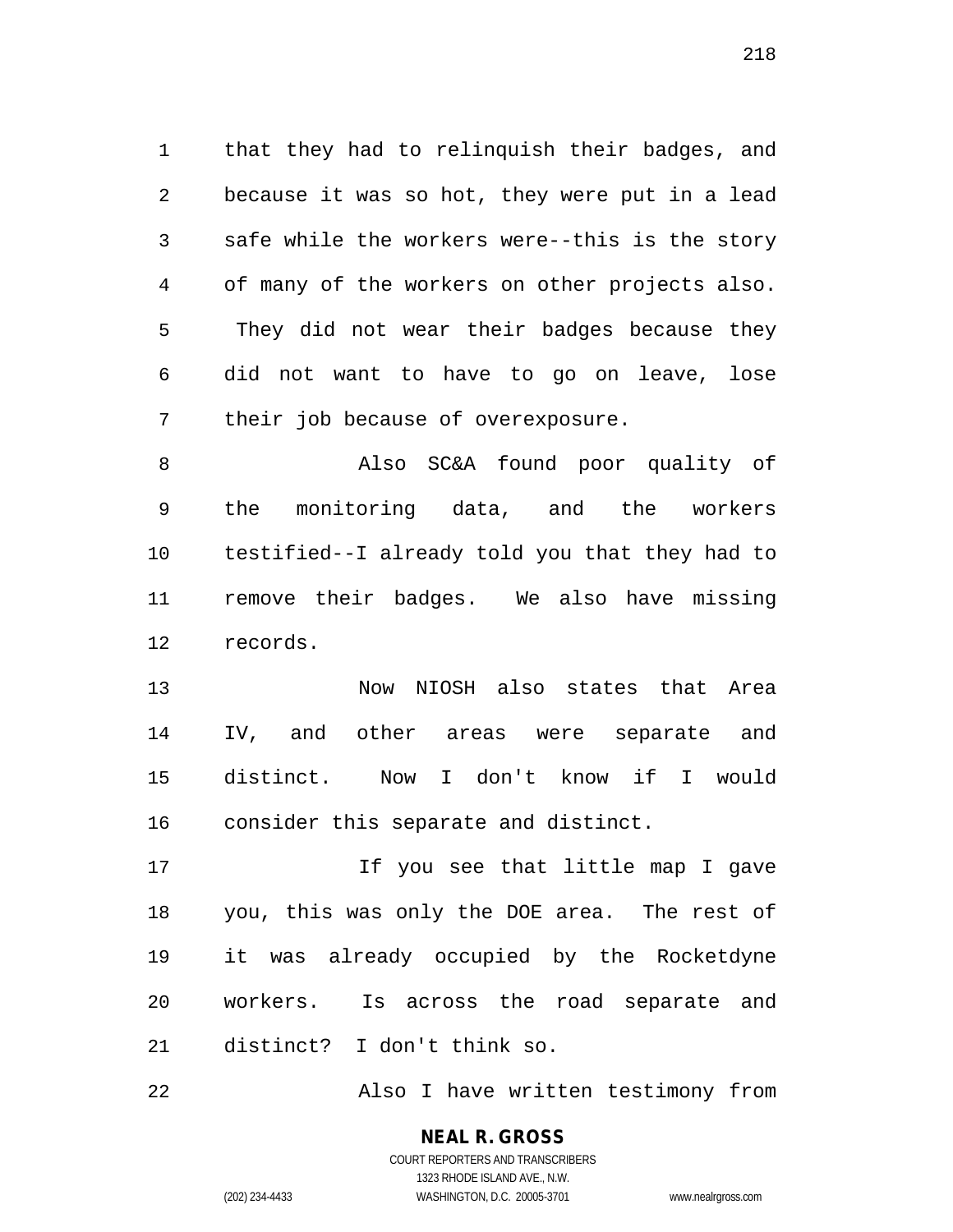workers in Area I, that they had fallout of the sodium during the 1959 accident, and the company had to pay to repaint their car. So I know it went far and wide.

 Now this is the community's reservoir, drinking water reservoir and I know I've pointed this out before. But it was closed in 1969, and we have records that the radiation measurements in that reservoir were six times higher than the water that was being piped in.

 We also had a big problem of work areas. We have the support staff already here. The firemen and the maintenance workers worked in Area IV. We're having a very hard time to get them compensated because the whole hill was developed and staffed by NASA, DoD, and Navy workers, and I know that it's been difficult to distinguish who worked for which agency.

 Then also I think I mentioned that Boeing said that the worker locations were not

## **NEAL R. GROSS**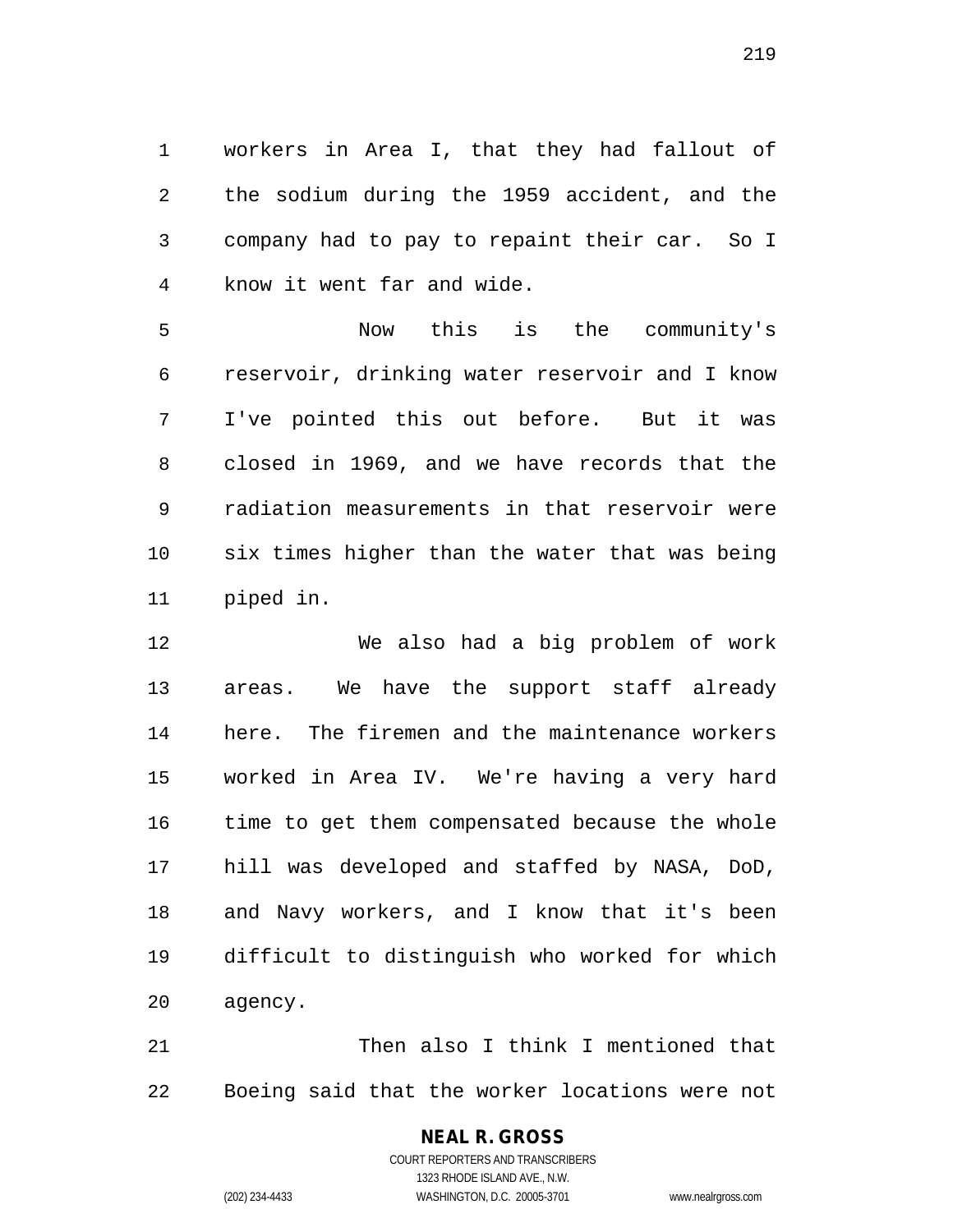noted in their records. They had a code. So many projects required that Rocketdyne and DOE workers work side by side and one of them is that SNAP reactor which I mentioned. It was a small reactor and needed the rocket engines to propel it.

 Also I would like to ask the Board that my petition be evaluated after 65. I've only had an evaluation through 65 and I think that the evidence shows that, even through the period of 88 and the residual clean-up period, that there were still poor records and exposures. Okay. Poor monitoring records, poor internal monitoring.

 And so I would like to ask that my petition be evaluated again for the later years. I think I've covered everything. Does anyone have any questions?

 CHAIRMAN MELIUS: Any questions? Yes, Brad.

 MEMBER CLAWSON: How did they distinguish the boundaries between the DOE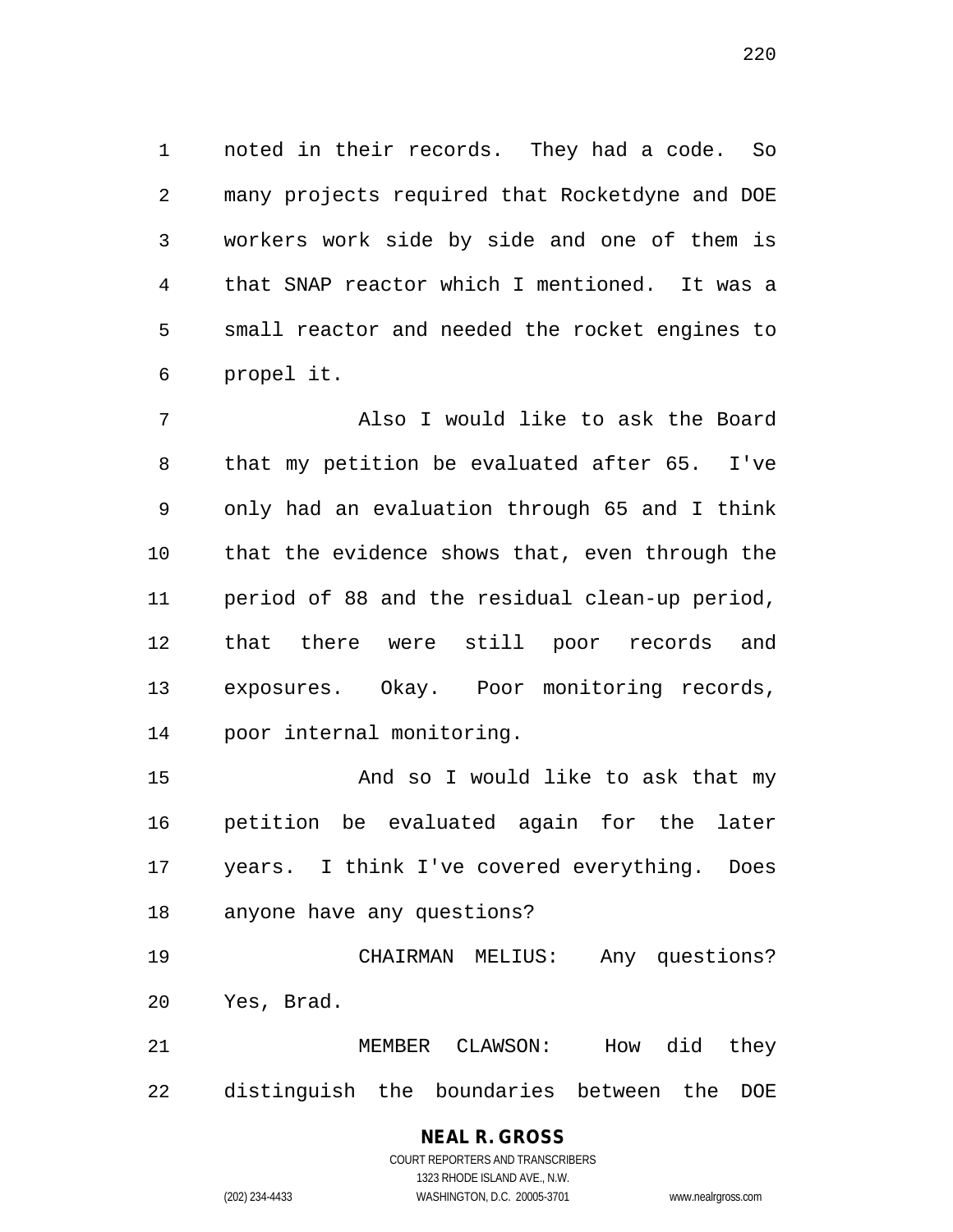# facilities and the other Rocketdyne? Did they have fences? Was it plexiglass?

 MS. KLEA: No. No fences, and if you asked the workers what area they worked in, they would say, what are you talking about? They had no idea, which area they worked in. You know, even the nuclear workers, they didn't know exactly, and if you look at that little--at some of the stuff I passed around, you know, this was just a little tiny area and then gradually the reactors spread and they built next to Area III Rocketdyne workers, and no one knew boundaries. I don't even know when the boundaries changed after that little portion in 1956 was identified.

 We are missing an awful lot of information, a tremendous amount, but we still have a few workers who were there at that time, and they've given a wealth of information. So that is a good question: When did those boundaries change? And I'm working

## **NEAL R. GROSS**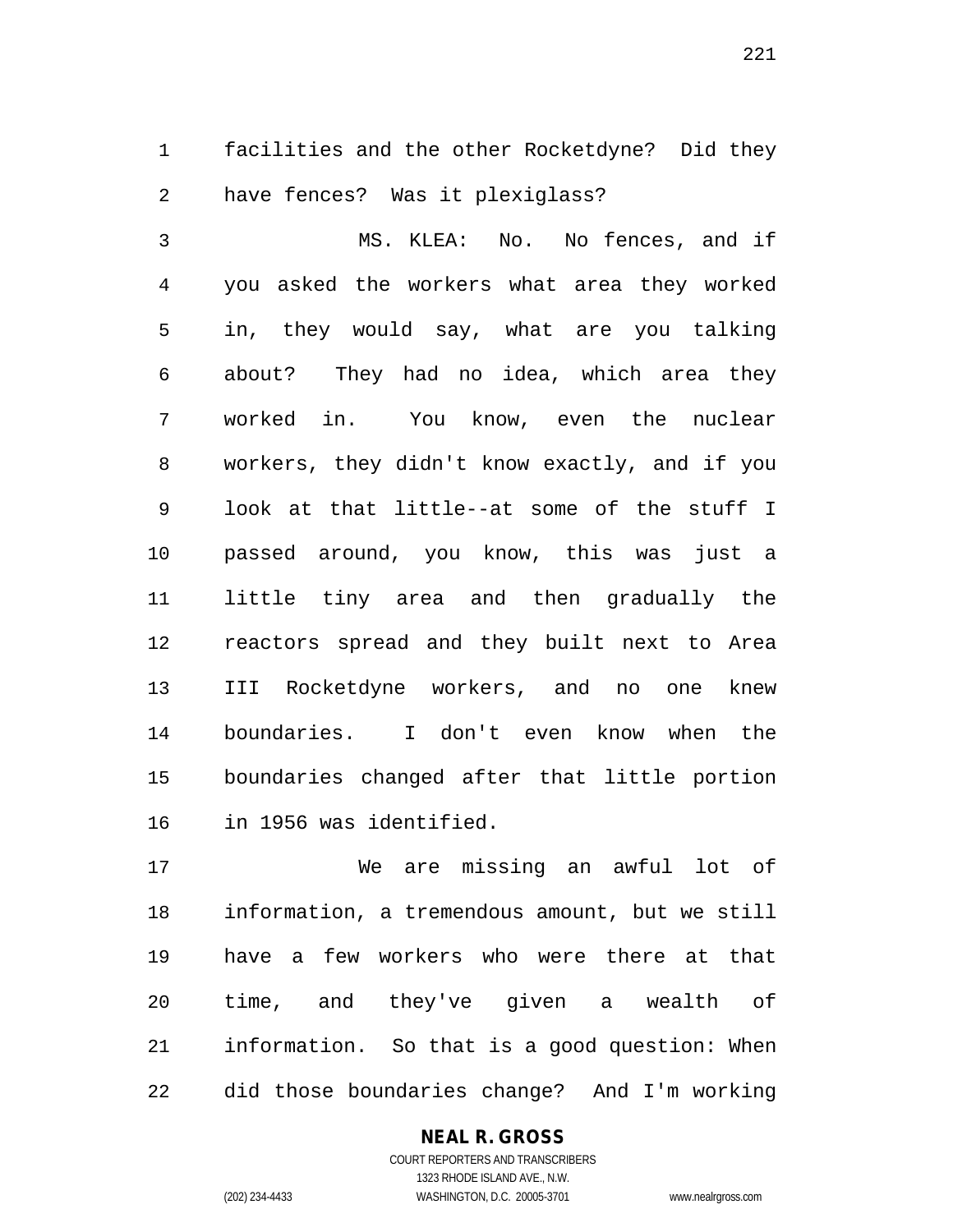with EPA, and I have for ten years, and they have, under a lawsuit, have been getting new information from Boeing and we are currently doing a new site assessment for residual--or not residual radiation--we're looking at background and it's in a huge cleanup right now.

 So it's really under a magnifying glass, right now, with EPA, and hopefully we'll have more information about the background, and to know, really, what's there that shouldn't be there, that was manmade and not natural.

14 MEMBER CLAWSON: Thank you.

CHAIRMAN MELIUS: Dr. Ziemer.

 MEMBER ZIEMER: I'm trying to understand--and this might be a question for NIOSH staff and, perhaps partially, Department of Labor as well, but aside from the boundary issue, there clearly must have been support staff who--maybe firemen and others--who worked in all the areas, including Area IV.

## **NEAL R. GROSS**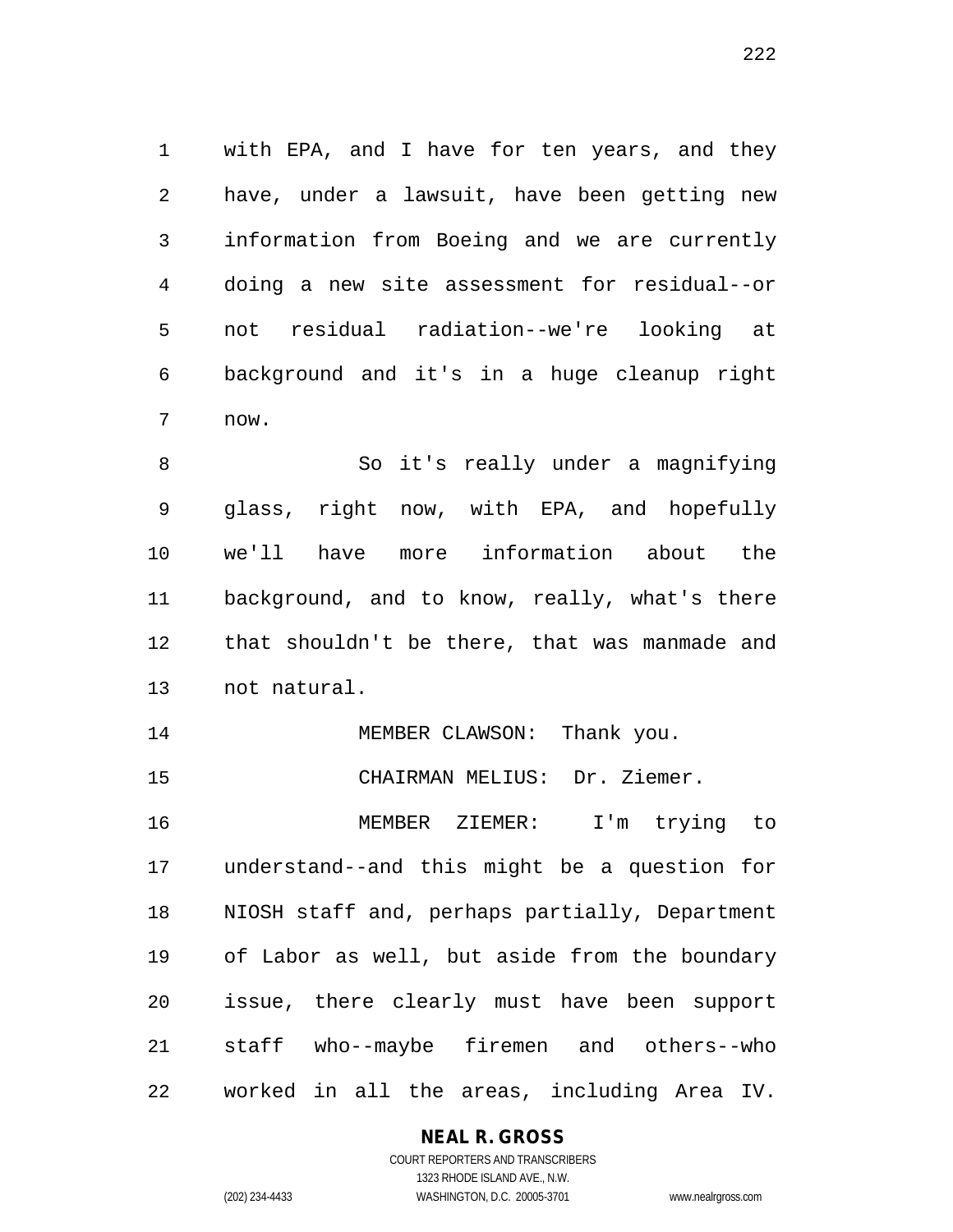But under our present Classification, or under the newly proposed one, how are such people treated?

 For example, on the 250-day issue, is that weighted for the amount of time they would have spent, under the current definitions, in Area IV? Or if they were employed by the Agency for 250 days, is that distinction made? This may have been covered before but I just don't remember how that's handled.

 MR. RUTHERFORD: I think it's a department--this is LaVon Rutherford.

 MEMBER ZIEMER: I know it's a Department of Labor issue, but I'm trying to get a feel for--because it also carries over into the Class Definition of--is it only people who had an assignment to Area IV, or anyone who worked there part of the time? CHAIRMAN MELIUS: Jeffrey. MR. KOTSCH: Jeff Kotsch, Department of Labor. As in most cases, it

## **NEAL R. GROSS**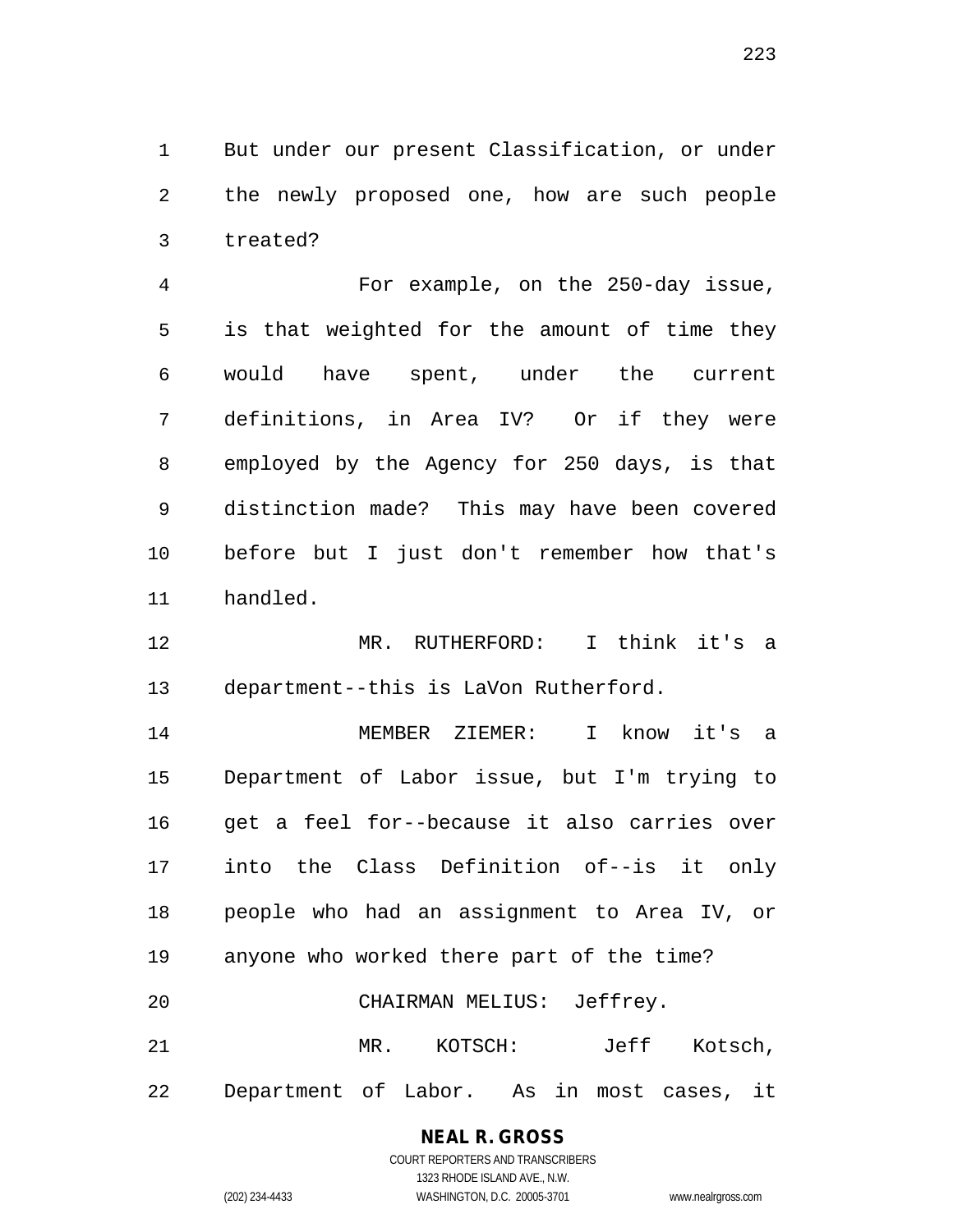would be case by case. It would have been a determination to determine if the records indicated that there were days of employment in Area IV. That's to the best that we could. MS. KLEA: I'd like to make a comment. The claims that I've been reviewing show no work location is known. They have all of the 50s and early 60s for individual workers with no worker location. So instead of assuming they were in Area IV, they assumed they weren't. MEMBER ZIEMER: You're talking about the support workers-- 14 MS. KLEA: Yes. MEMBER ZIEMER: --other than people who were actually assigned to Area IV? MS. KLEA: Yes, especially the maintenance workers, which you know they do the dirtiest--

 MEMBER ZIEMER: Understand. Right, right.

MS. KLEA: They're the ones that

## **NEAL R. GROSS**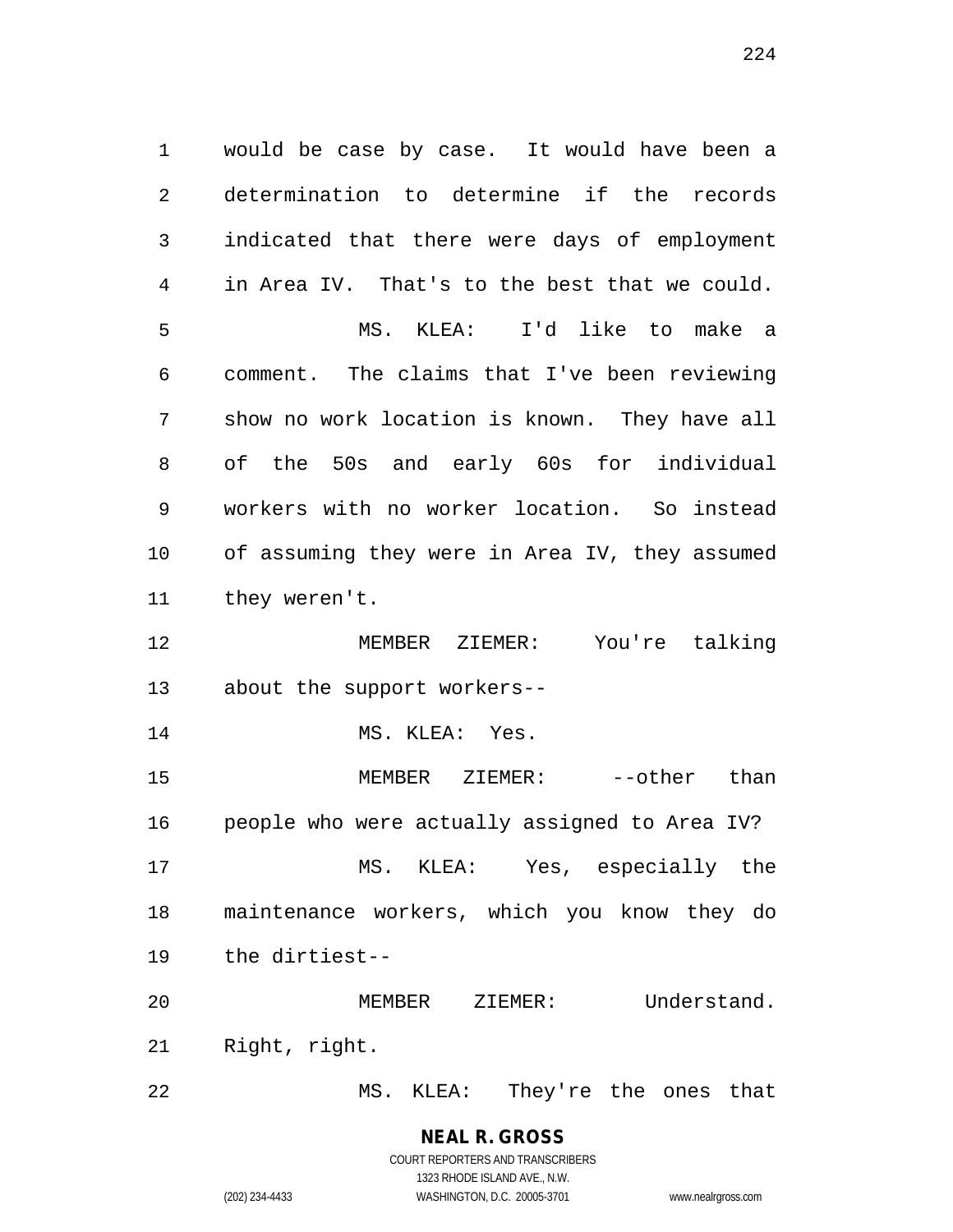are being hurt the worst. They were already there and they served the whole hill. They have no work locations, it's just a blank, and--

 MEMBER ZIEMER: Right. That's what I was trying to understand, if there is in fact a way that Department of Labor, other than perhaps individual records of--or interviews or whatever, whether that would be established in some way. I suppose it would be unreasonable to think they spent 100 percent of their time in Area IV, but if you can't identify it, maybe you have to assume that.

 MS. KLEA: No, and I don't know of any maintenance worker or fireman who's alive. All the firemen families--the firemen died of glioblastoma, and that's a big issue that I'm hoping gets resolved when we tie in the De Soto facility, because they were moving around to all the facilities. So that is the big problem, is where did they work, and I have

## **NEAL R. GROSS**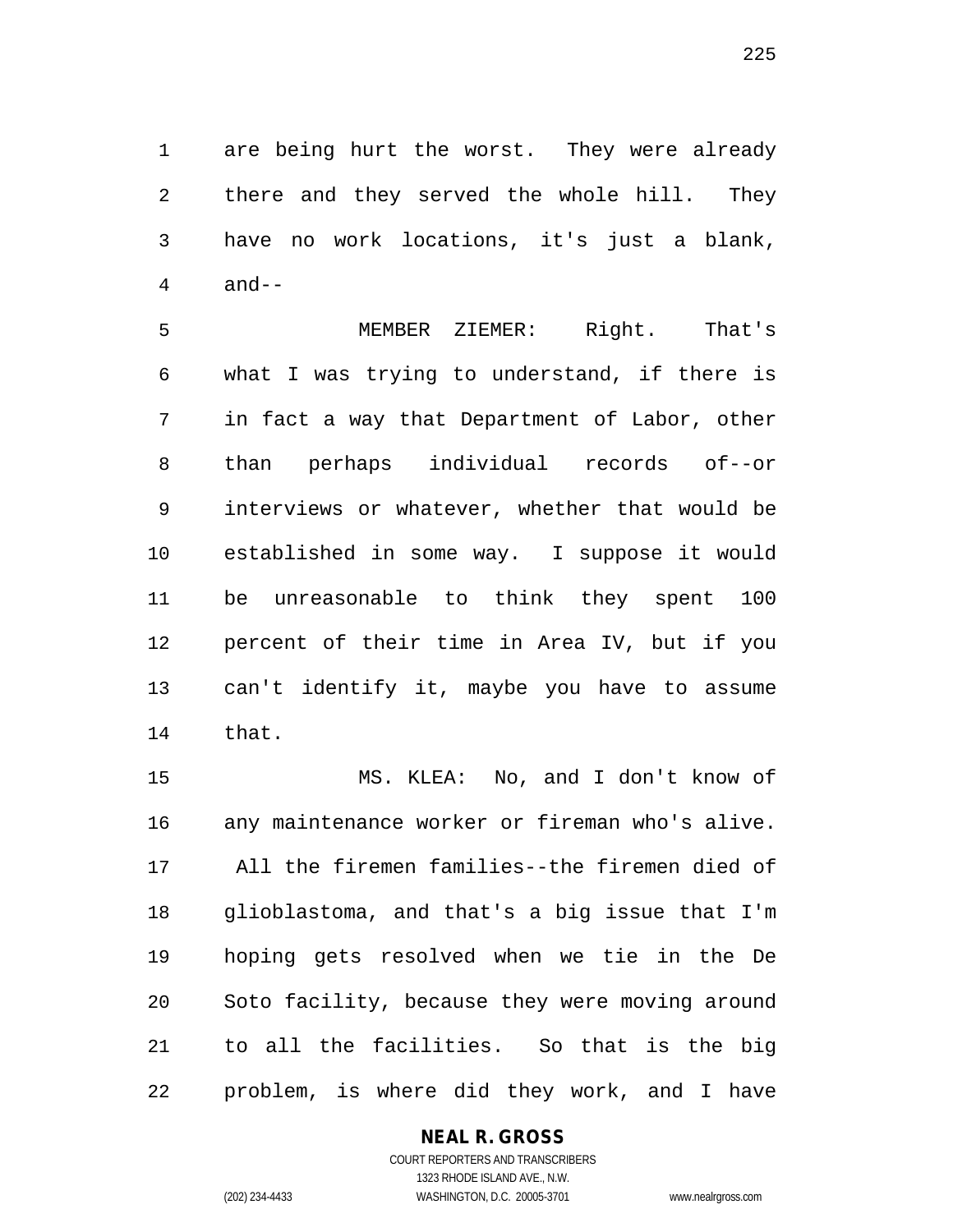just dozens of claims where there's a big blank space. They may have ended up maybe in 64-65 in Area IV, but every time period from the 50s, before that is a blank space. CHAIRMAN MELIUS: Jeff, do you have other comments to say or you're just waiting -- 8 MR. KOTSCH: No, I mean that -- CHAIRMAN MELIUS: Okay. Josie. MEMBER BEACH: I know we do have a petition for Canoga-- 13 MS. KLEA: Canoga. MEMBER BEACH: Do we have a petition currently for De Soto? I haven't seen one, or don't remember. MS. KLEA: I understand it's in the works. MR. RUTHERFORD: We are working right now on 83.14s for De Soto and Downey. 21 MEMBER BEACH: Thank you.. MS. KLEA: Thank you on behalf of

#### **NEAL R. GROSS** COURT REPORTERS AND TRANSCRIBERS

1323 RHODE ISLAND AVE., N.W. (202) 234-4433 WASHINGTON, D.C. 20005-3701 www.nealrgross.com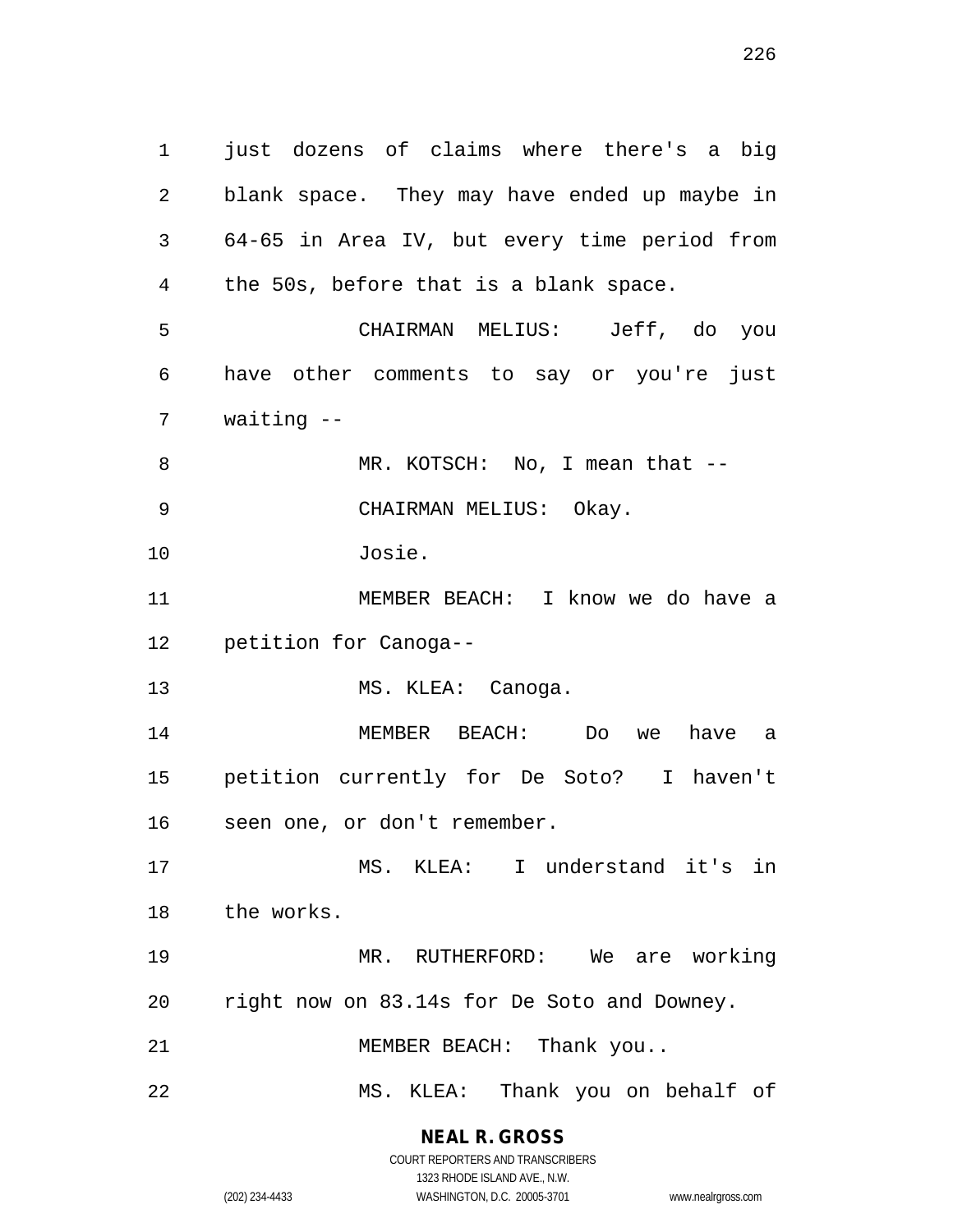the workers.

 CHAIRMAN MELIUS: Phil first and then I have a question.

 MEMBER SCHOFIELD: I've just got one quick question. In the records research, have they been able to go into the badging, to see how many of these people were badged for multiple areas? I mean, if they're going to try and define Area IV, or which area, some people would have been badged, obviously, for all areas.

 MS. KLEA: I don't know how that worked, and I don't know if SC&A's been able to uncover that information. From what I found out, it was very loose up there. I mean, I had a Q clearance when I worked in Area IV but I had no restrictions. You know, I was just given a car by the Agency, driving around, delivering paychecks, doing anything. And there were no restrictions and of course, as a secretary, I didn't know what they were doing and I was not trained to beware of this

#### **NEAL R. GROSS**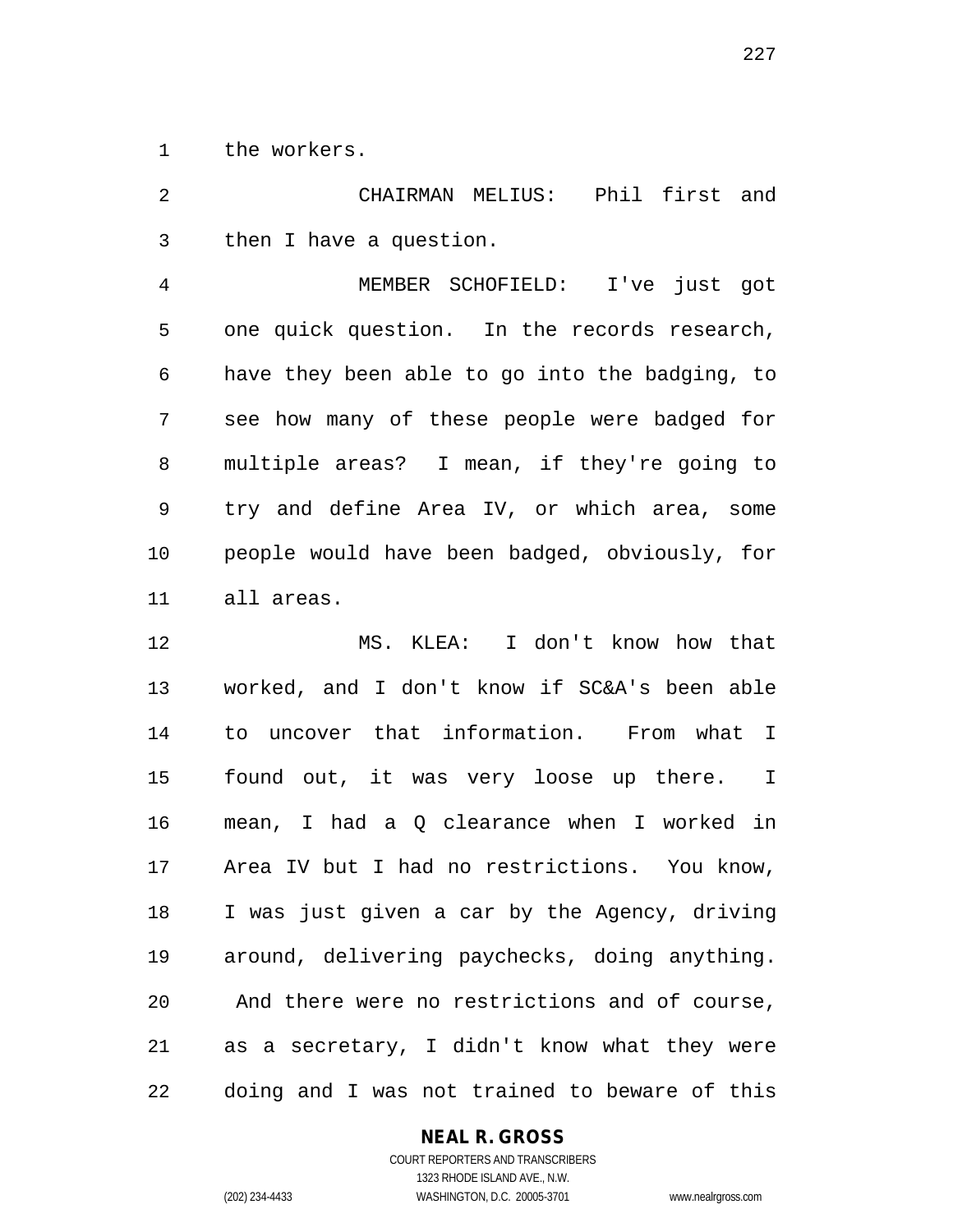sign or that sign. So it was loose.

 CHAIRMAN MELIUS: We also have a Work Group on the Santa Susana Site, and then also I believe ongoing activity from SC&A. So it might be helpful, because this is somewhat confusing even to those of us who've been on the Board a long time and you've raised some good questions about how we pull all this together in here. MS. KLEA: Difficult. CHAIRMAN MELIUS: Mike Gibson is the Chair. Are you still on the phone, Mike? MEMBER GIBSON: Yes, Mr. Chairman, and if I could comment. You know, when I toured the site, it is just one big site and there's no, really, distinguishing anything that lets you know if you're in Area I, II, III or IV. Just our tour guide had to tell us, you know, now we're entering Area IV. But there were clearly contaminated areas outside of Area IV. I asked a question, how could they determine when workers, who may have

## **NEAL R. GROSS**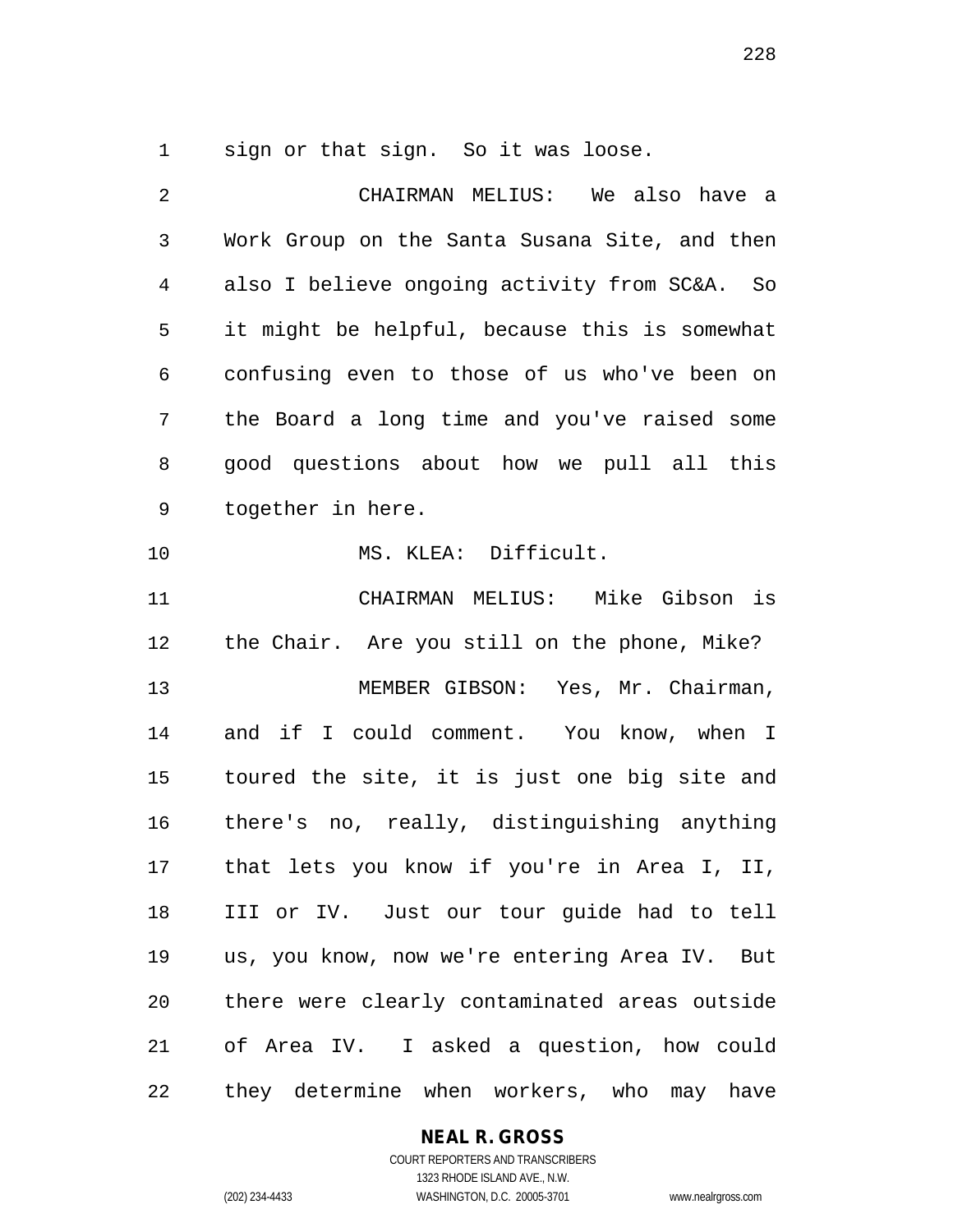primarily been assigned to other areas, were transferred to Area IV and they had no answer. So, you know, while I appreciate NIOSH expanding its Class somewhat, I personally believe we just really have a lot more work to do, and look at some of the areas outside of Area IV. 8 CHAIRMAN MELIUS: Okay. MS. KLEA: Thank you, Mike. CHAIRMAN MELIUS: John, do you want to say anything about the current status of SC&A activities? DR. MAURO: This is John Mauro with SC&A. SC&A reviewed, originally, the Site Profile, and then of course we requested to review the Evaluation Report with respect to Area IV. We identified a list of issues.

 With respect to the SEC, I recollect one issue in particular but there may be more and what I could add to is that one of our major concerns was, at the time, the bioassay data appeared to be limited beyond--and it was after 1958,

#### **NEAL R. GROSS**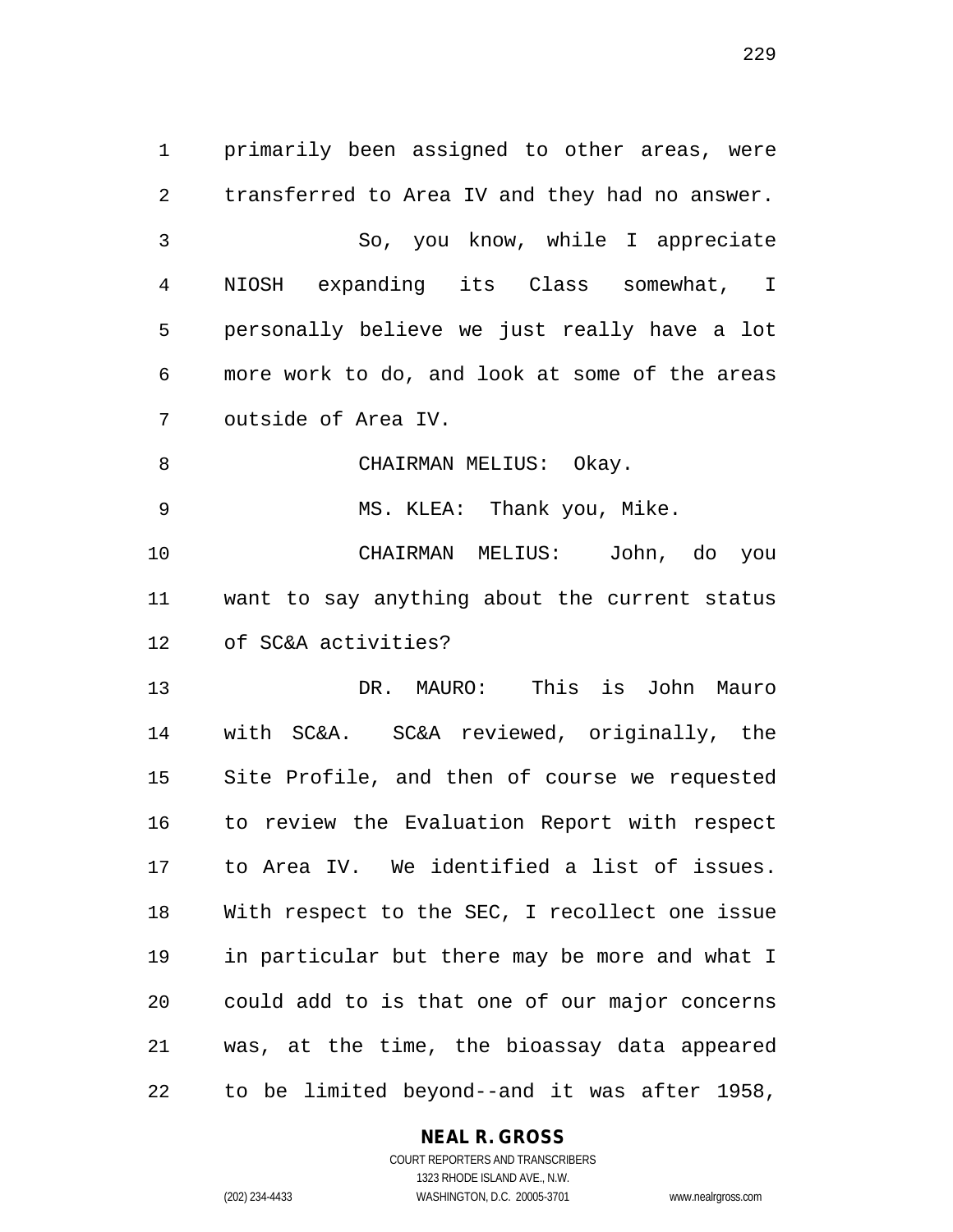which was the original boundary, we were concerned that the bioassay data was still quite limited, well into the 1960s.

 We also, I recall, had some concerns about the definition, in terms of when we reviewed the Site Profile and the ER; were we dealing only with Area IV, or are we dealing with other areas related to that.

 And I believe during the process, it became clear that our concerns at that time, that we were dealing--SC&A was dealing with, was Area IV. So, unfortunately, our point of contact that led this effort, Greg Beronja, is not here today to perhaps give a little bit more detail, but a summary of all of our findings regarding both our Site Profile Review, and our Evaluation Report review, should be available on the Web. I haven't looked at it in some time.

 CHAIRMAN MELIUS: LaVon. Go ahead.

MR. RUTHERFORD: Yes. I just

## **NEAL R. GROSS**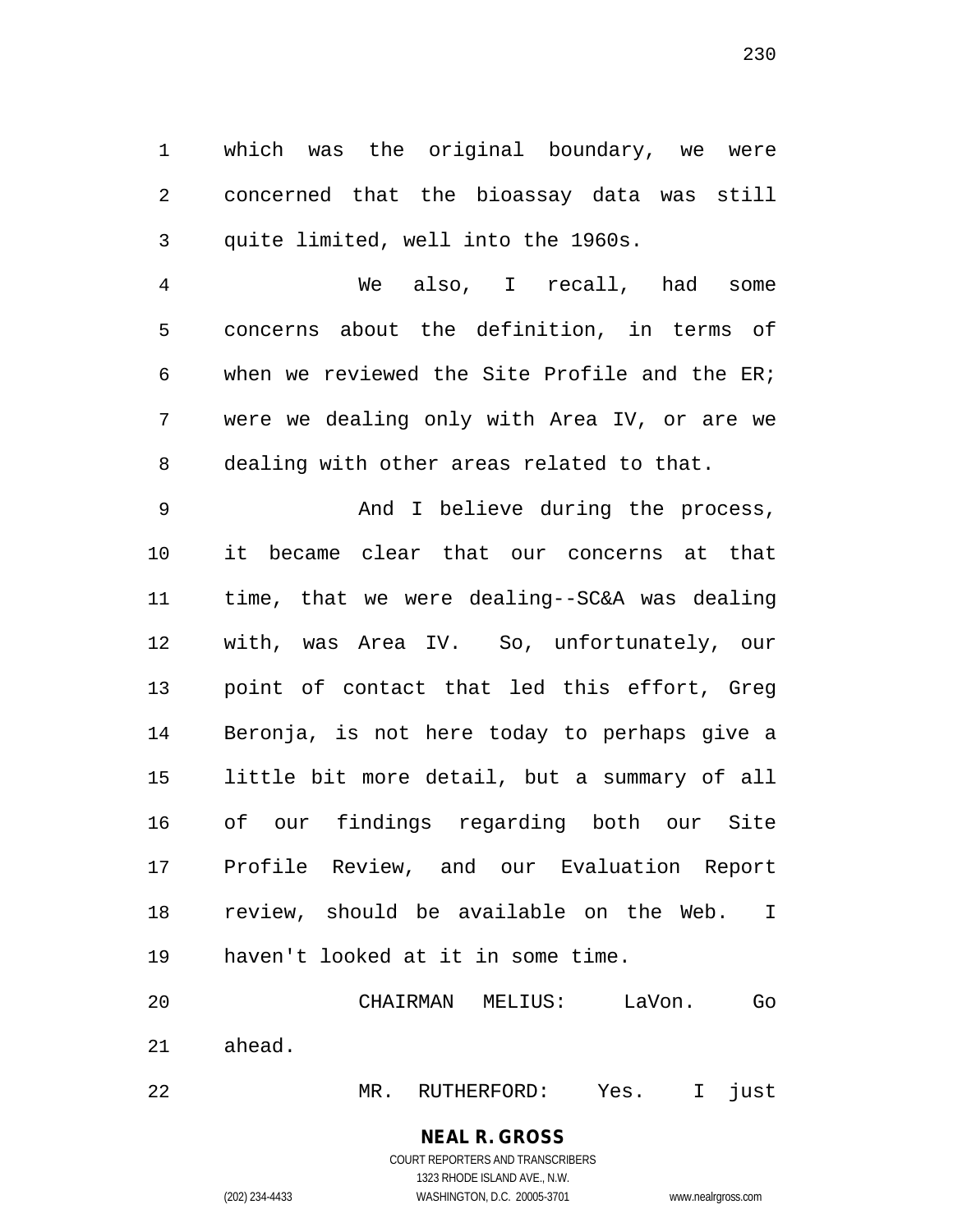wanted to point out our responsibility is to evaluate what is considered the designated facility under the DOE facility database and so that is Area IV. The Department of Labor makes that determination for DOE sites and that's what we evaluated.

 Now during our process, if we uncover information that we think may--that Department of Labor needs to look at, or Department of Energy needs to look at because of potential changes in covered periods, covered activities, we provide that to Department of Labor, Department of Energy but our evaluation process solely looked at Area IV.

 CHAIRMAN MELIUS: And at least according to what's on the website, the original petition was Area IV, because that's all you can really petition. That's all it designated and so forth. But the original petition went for a longer period of time, it went to the present and --

## **NEAL R. GROSS** COURT REPORTERS AND TRANSCRIBERS

1323 RHODE ISLAND AVE., N.W. (202) 234-4433 WASHINGTON, D.C. 20005-3701 www.nealrgross.com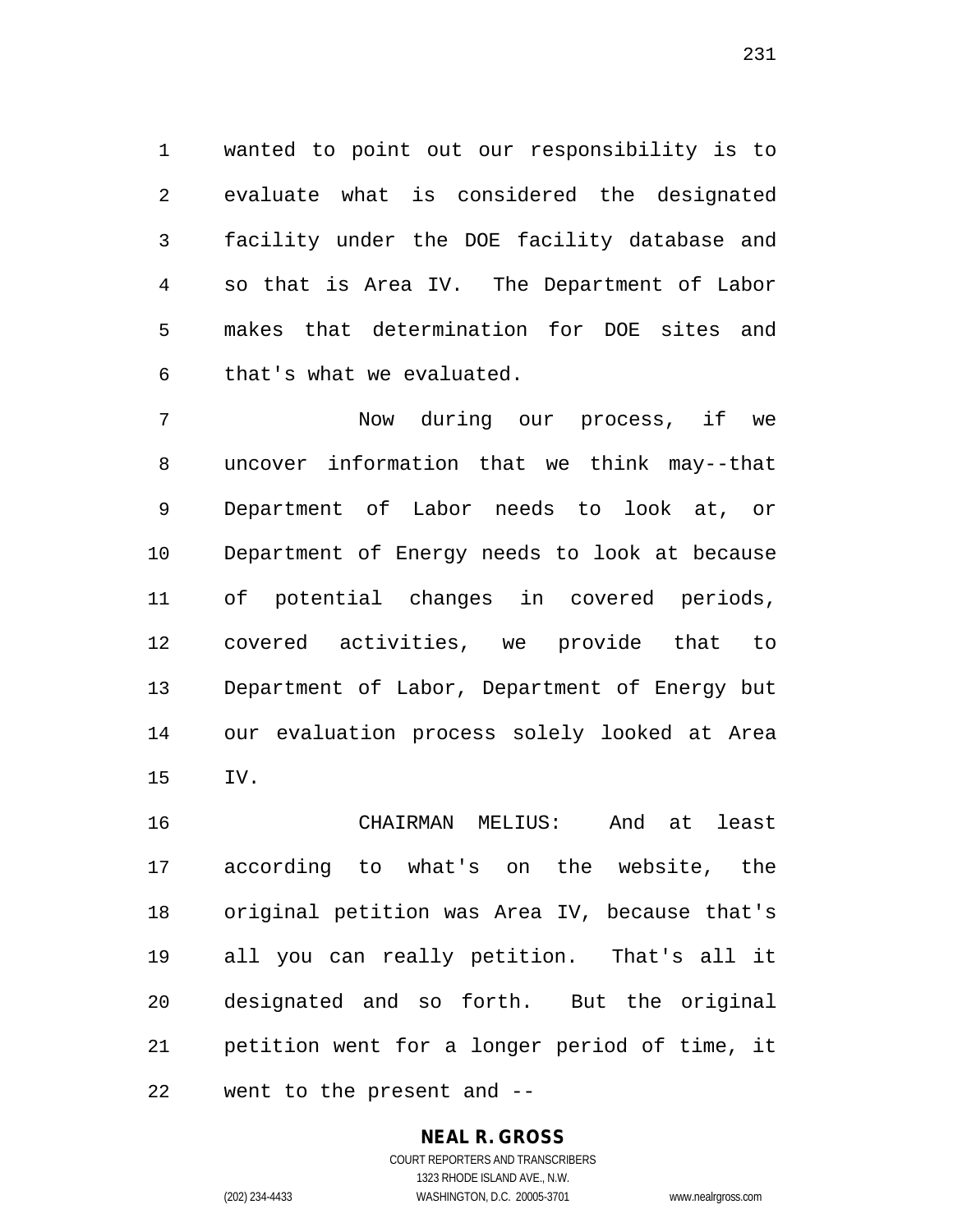CHAIRMAN MELIUS: --so I think the other--I guess this 83.14 makes up part of the--extends time, and for reasons I don't completely understand, NIOSH prefers to handle these situations with an 83.14, even though there's an active petition, 83.13 petition, that covers the area. Maybe after a few more times I'll understand it. But there's still a longer time period, potentially, that is under consideration by the Work Group, and I don't know if NIOSH, or findings from SC&A would -- and from the Work Group -- would come up with a recommendation concerning that time period, because I think that's still open to question. MS. KLEA: Well, I requested that it be through the DOE period, and through the residual cleanup period, and to this day, I don't really know why it was only evaluated through 1965. We have not been able to get a real, what I could understand, answer to that.

1 MS. KLEA: Right.

#### **NEAL R. GROSS**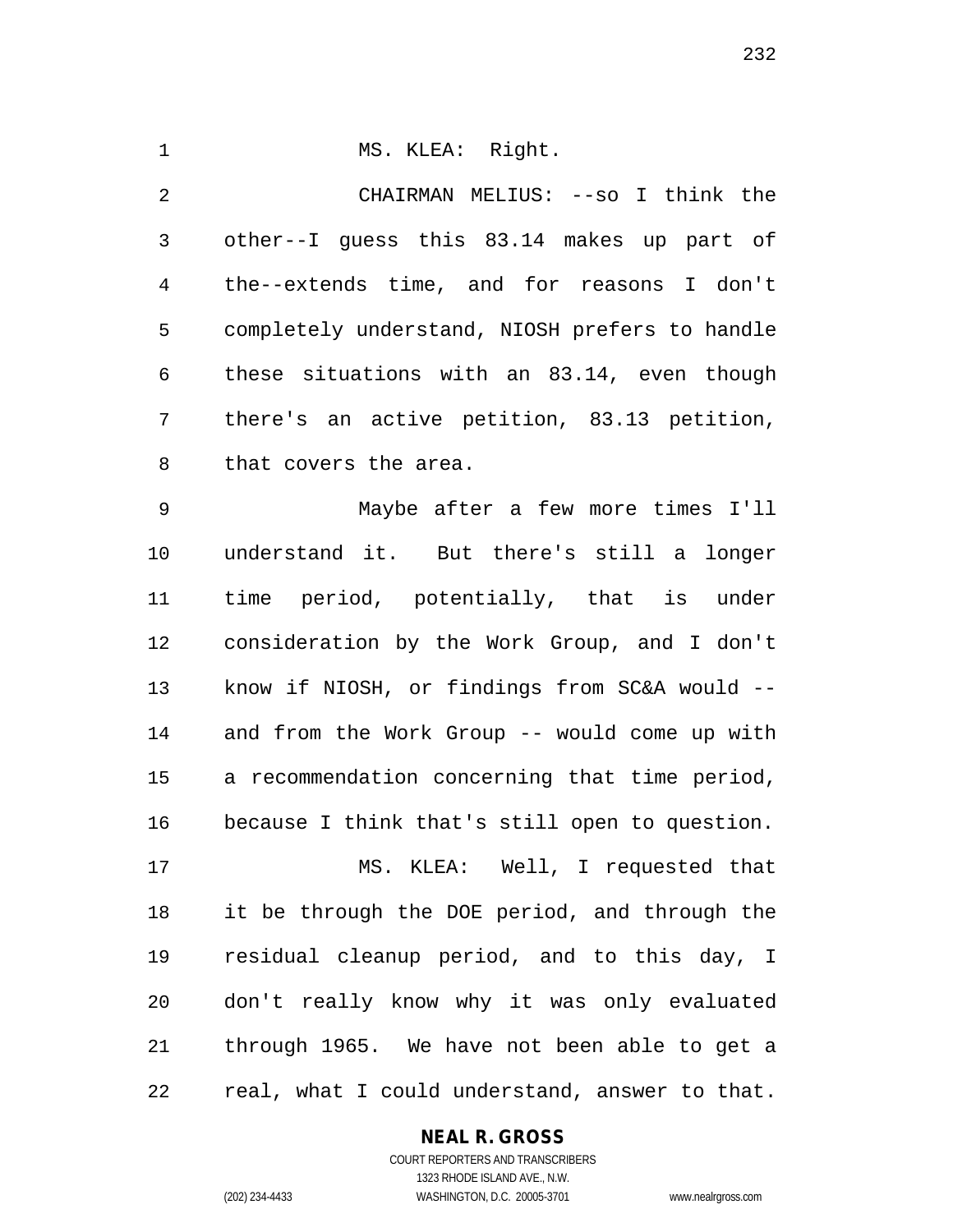MR. RUTHERFORD: This is LaVon Rutherford. The petition was qualified up through 1965 on the basis of a lack of monitoring data. We only qualified up to that period because after that period, we had indication, and we had monitoring data that was--we had monitoring data. So we only qualified up through 1965. So our evaluation focused from the beginning up through 1965. It did not go beyond that. CHAIRMAN MELIUS: Any other questions or comments? And I didn't mean to leave out Lara either. I can't see you behind the poster. Are there questions for her, also, now that we can see her? MEMBER RICHARDSON: This is David Richardson again. CHAIRMAN MELIUS: Okay. Thank you. Go ahead, David. MEMBER RICHARDSON: I guess I had

one observation about the comment, that when

## **NEAL R. GROSS**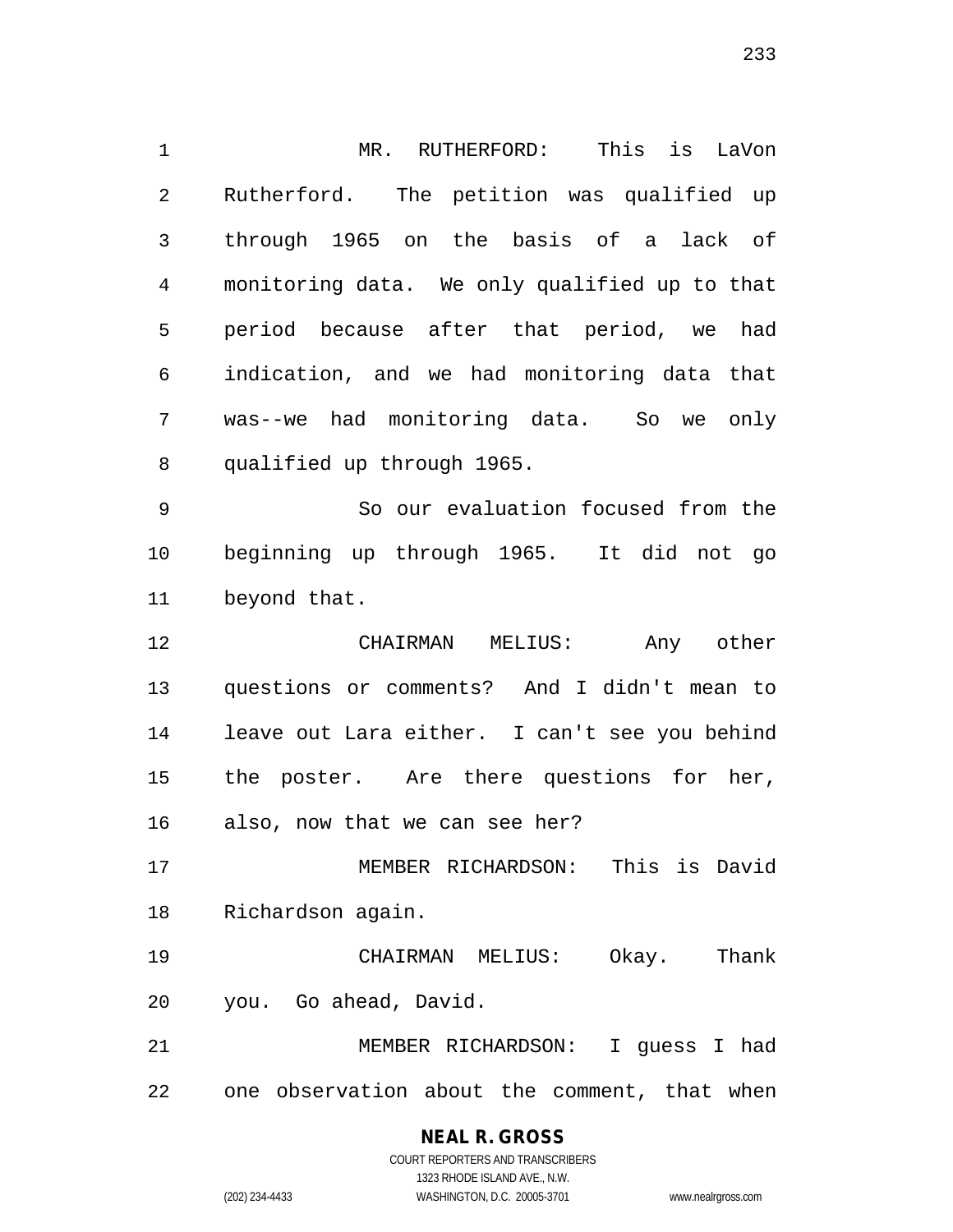NIOSH identifies information about--it would pass it on to the Department of Labor. It would seem to me that the determination that there's insufficient access controls to Area IV becomes one of those pieces of information that you would want to pass on to DOL. Because I mean, it seems like this is getting to the rationale for expanding this SEC, is that there are people moving in and out of Area IV from other areas and they're unmonitored. So you took the next step of trying to develop a coworker model for them and then you found that the dosimetry data, even for those people who are monitored, was inadequate to be able to do a quantitative dose reconstruction.

 So the first step is kind of--it's overlapping with this issue of what are the boundaries, or what's the definition of Area IV, is that you have--there aren't really access controls in place to determine who's going in and out.

> **NEAL R. GROSS** COURT REPORTERS AND TRANSCRIBERS

> > 1323 RHODE ISLAND AVE., N.W.

(202) 234-4433 WASHINGTON, D.C. 20005-3701 www.nealrgross.com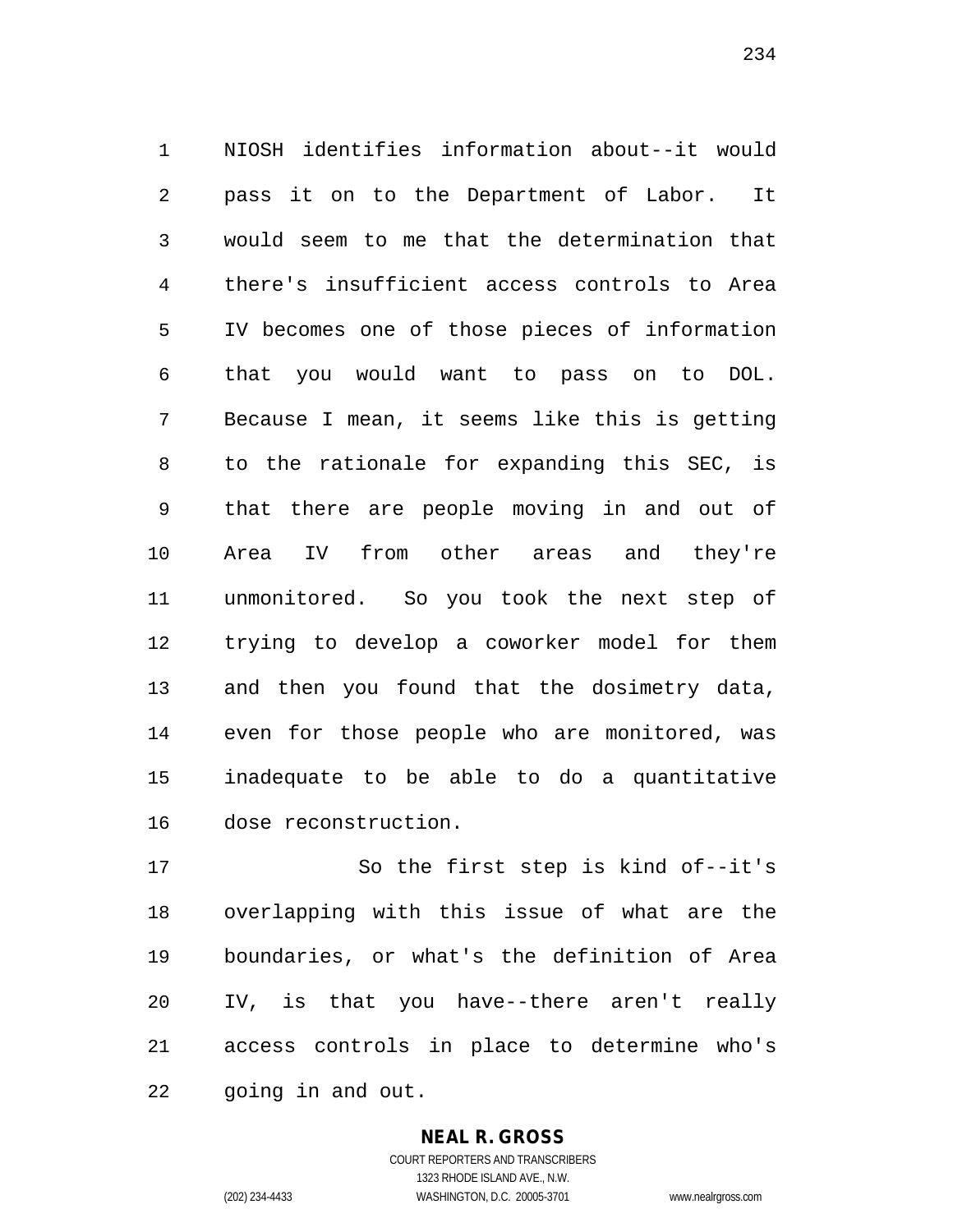And that led you to the second problem of identifying that the dosimetry records have gaps, even for those people who were monitored.

 I mean, is that my understanding of the history of this?

 DR. HUGHES: The NIOSH evaluation only focuses on Area IV, so lacking access controls, that I was talking specific to this petition, actually related to buildings within Area IV that we had workers such as clerical workers, secretaries, who were able to get into reactor buildings for various purposes.

 The NIOSH evaluation did not really focus on any of the other three areas at the site.

 MEMBER RICHARDSON: But the general issue of the lack of access controls I was taking to be part of this conversation that people were having that for many workers, there's not a clear boundary between Area IV and other areas.

## **NEAL R. GROSS**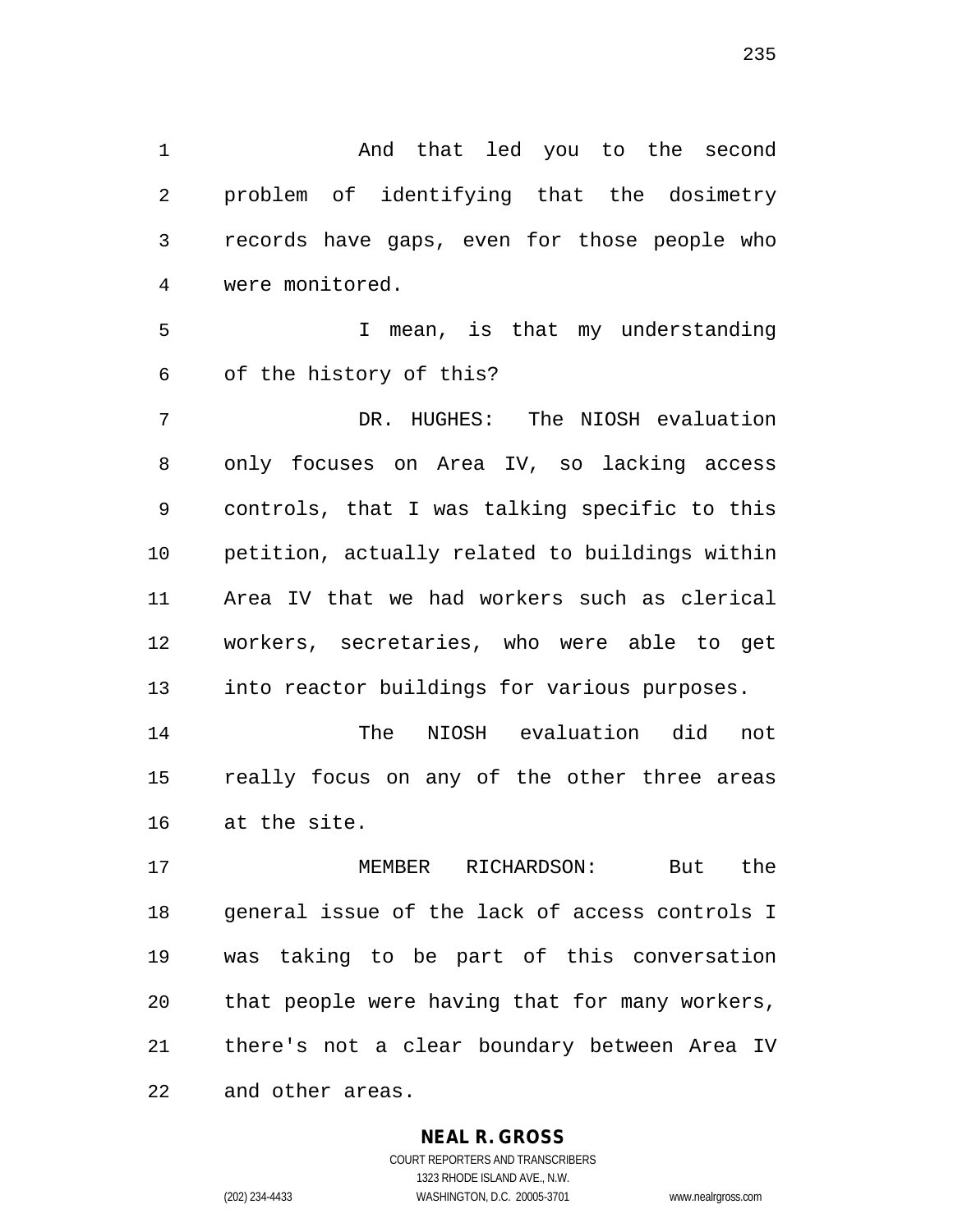DR. HUGHES: That is probably correct.

 MEMBER RICHARDSON: And I had a question about the report. I think it's Section 5.2 that describes the database record, and you really focused on characterizing the number of urinalysis records and the number for which there's an indication of a positive result without a quantitative dose associated with it, just for the years 1963 and 1964.

12 And why is that? Why were those years chosen? Are they the most complete? The least complete? Because, really, the issue here, I thought, was dealing with a span of years up to 1964 and I was wondering if you could just give us a little bit more information about how the dosimetry records look, evolving up to that point.

 DR. HUGHES: Internal dosimetry records in the database that is currently available to NIOSH started in 1960. We know

## **NEAL R. GROSS** COURT REPORTERS AND TRANSCRIBERS

1323 RHODE ISLAND AVE., N.W. (202) 234-4433 WASHINGTON, D.C. 20005-3701 www.nealrgross.com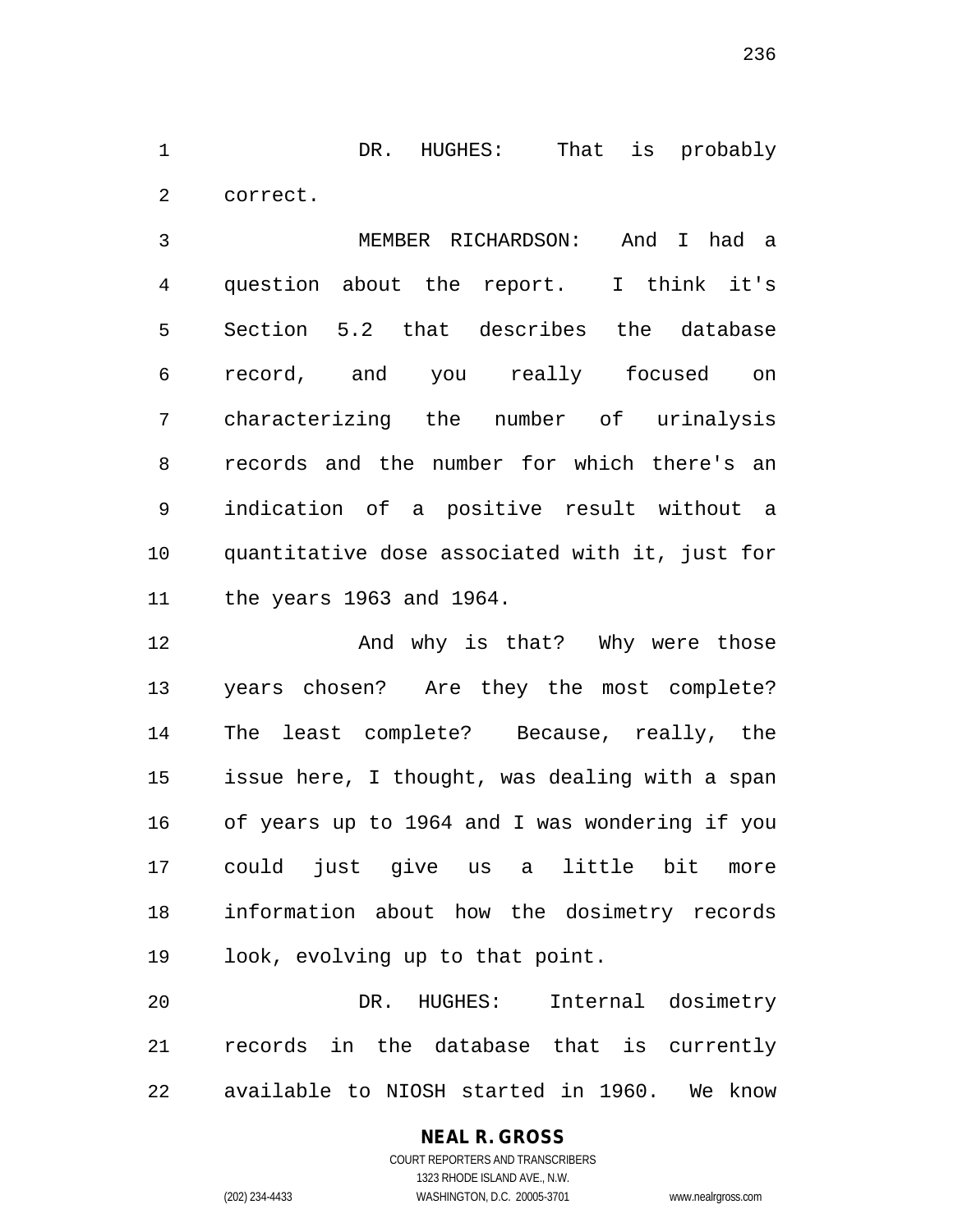that the bioassay program started in 1958. However, this database that was used for an epidemiological study in years past only contains data starting in 1960.

 NIOSH spent considerable time looking at all the data contained in this database and found that up to 1964, there were occasions where a positive result was only marked with a plus sign instead of a value, and we have been unable to obtain the value that goes with this indicator that there was a positive result.

13 And I think the majority of those missing results are in the years 1963 and 1964, and I think we're looking at something like 130 missing results. Now that's not a very large number, but we know that those were all positive values, and it would be problematic to develop a bounding coworker model using this data, knowing that positive results are missing.

CHAIRMAN MELIUS: Is that clear,

#### **NEAL R. GROSS** COURT REPORTERS AND TRANSCRIBERS 1323 RHODE ISLAND AVE., N.W.

(202) 234-4433 WASHINGTON, D.C. 20005-3701 www.nealrgross.com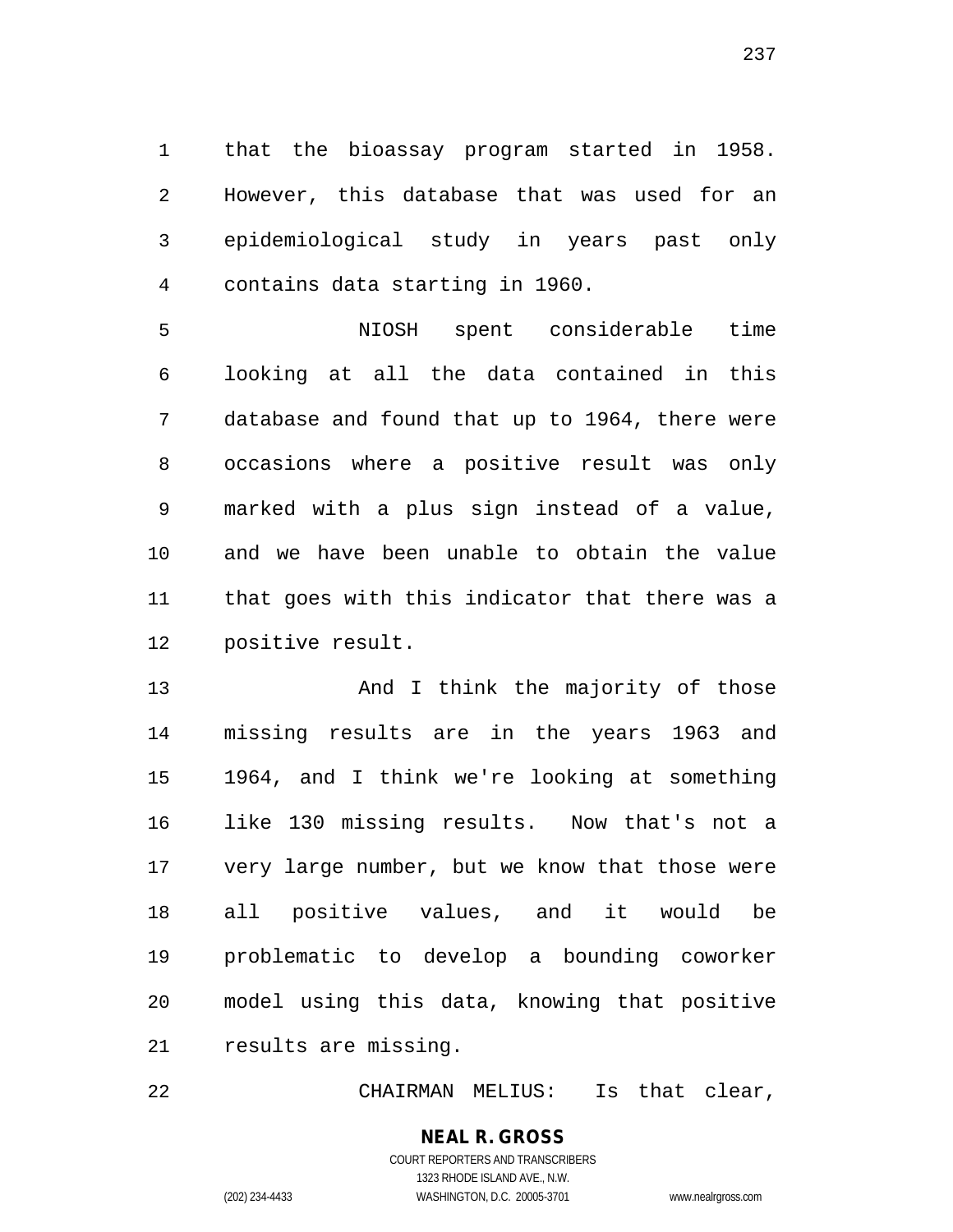David?

 MEMBER RICHARDSON: I guess I was wondering, you know, because there was the question posed; why are we stopping at 1965, or I guess starting at 1965 and considering that the data from that point forward are complete. And so one of the things was the response that from that point on, the internal monitoring records are, you know, we have complete data for, I think, or they're adequate to do a characterization of individual doses. 14 DR. HUGHES: That is correct. MEMBER RICHARDSON: You know, if you look just at the value that you gave us, 1963 and 1964, there's 1,100 urinalysis records in 63, and these are quarterly records, so that's maybe 275 workers who are monitored. And then in 1964, there's 1,400 urinalysis records, which implies about 350 workers on a quarterly monitoring schedule.

#### **NEAL R. GROSS**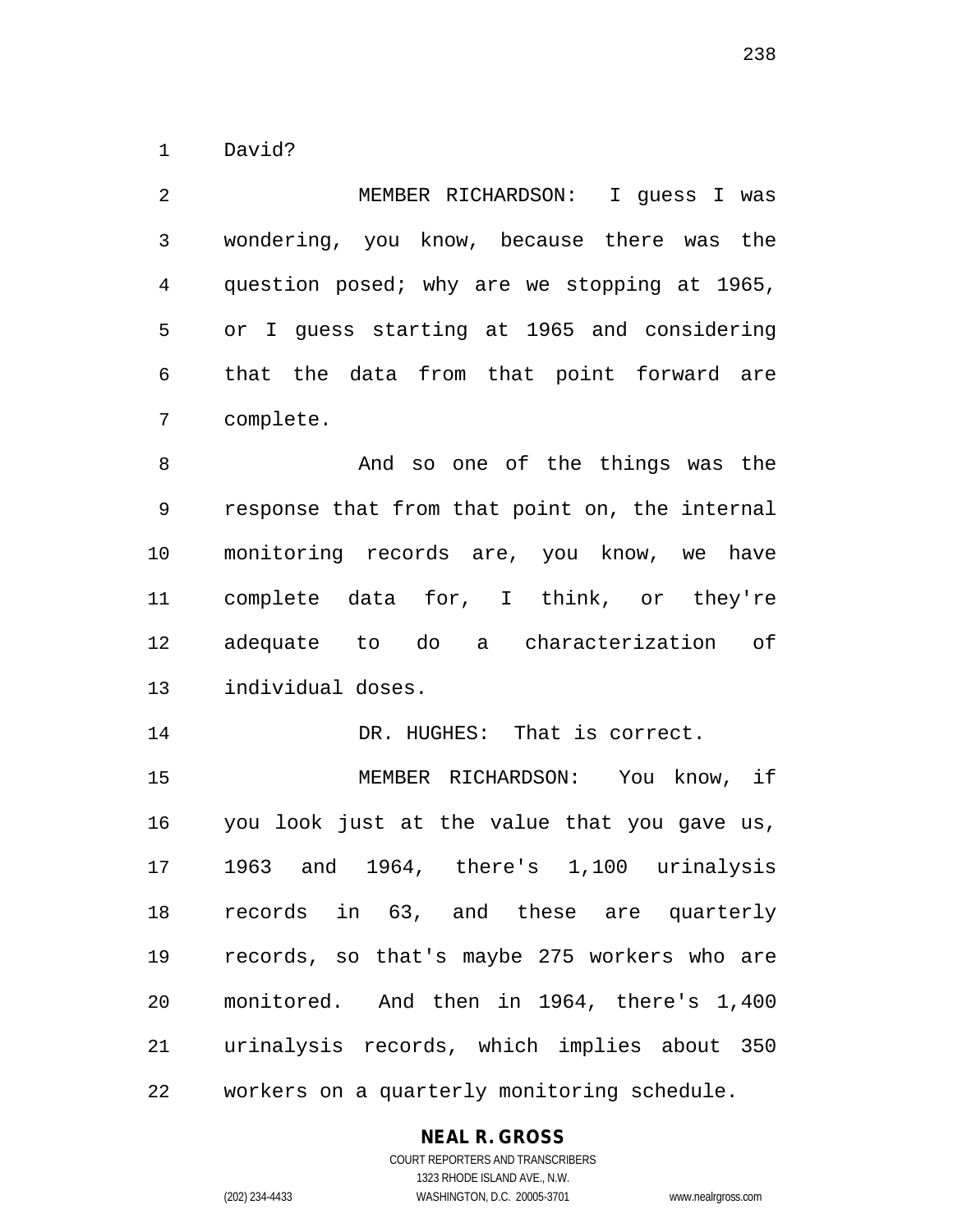And so I'm wondering; what did it look like in 62, 61, 60? Is the reason you don't have more positive results there that there's, you know, very few workers monitored? And how is it trending towards 1965? When you're drawing this boundary there, and saying that now it's complete, you know, I don't really have much of a sense for how the coverage is--what this trending is in coverage. DR. HUGHES: NIOSH is still working on the coworker model. I really cannot give you specifics on the data. MEMBER RICHARDSON: I mean, just a

 30-percent change in the number of monitored workers is pretty substantial.

 DR. HUGHES: What we know is that the internal monitoring, starting in 1958, took a while to ramp up and if you look at the site operations, the reactor development and nuclear activities sort of peaked in 1964, 65. And post-1965, they started to decline as

#### **NEAL R. GROSS**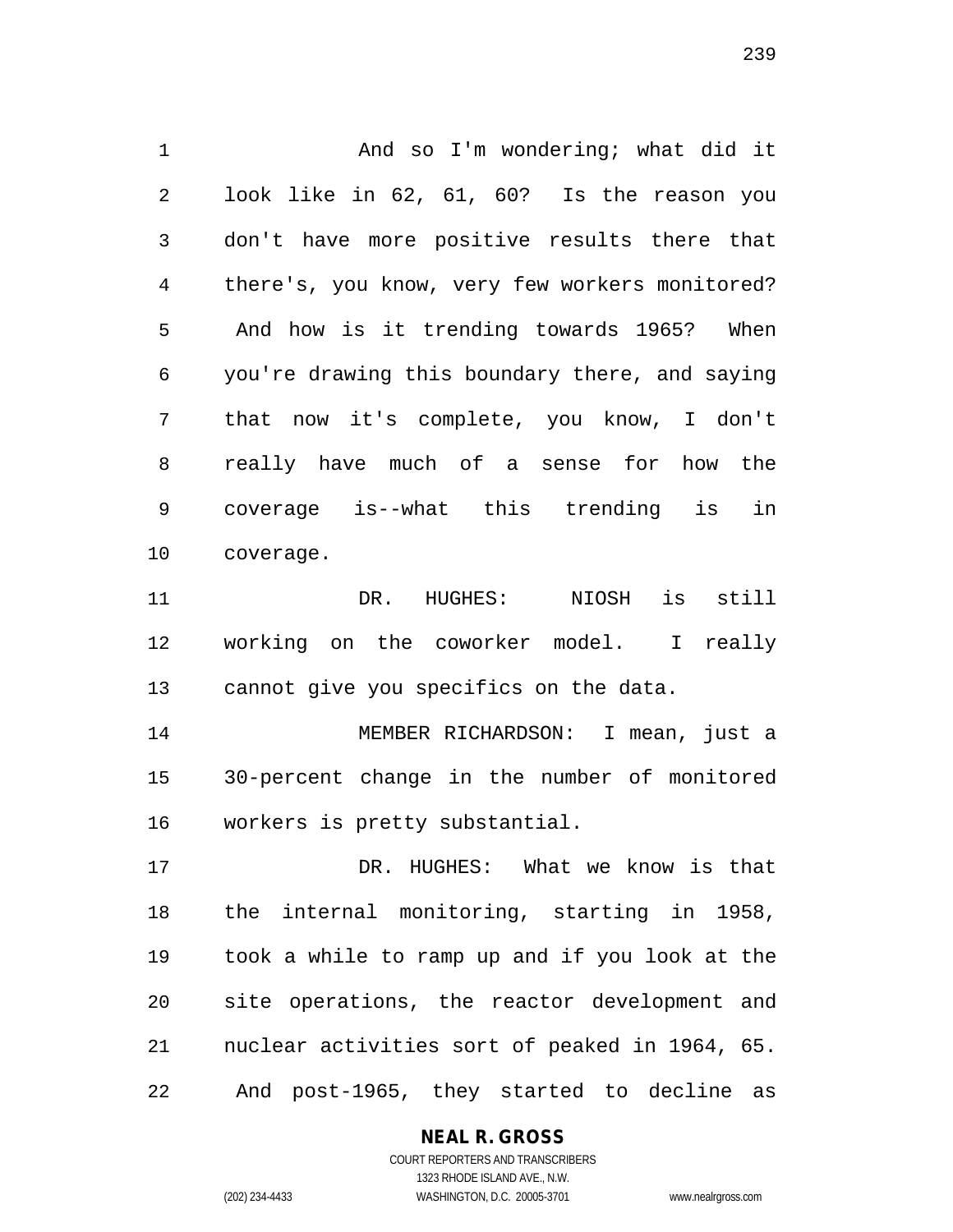some of these experimental reactors were decommissioned or shut down and taken apart.

 So you can sort a see that the internal data somewhat reflects the activity at the site. At the time when activity was ramping up, you see an increase in the number of data points and as the activities decline somewhat, you see a decrease in the number of internal data points. But I really don't have any specifics with me right now as to the exact numbers.

 MEMBER RICHARDSON: Okay. Thank you.

14 CHAIRMAN MELIUS: Jim.

 MEMBER LOCKEY: I was wondering, you said in 64, there was missing data: people that would have been positive, right? Therefore, you couldn't put an upper bound on it: 63, 64? DR. HUGHES: It's from 1960 to

1964, I believe.

MEMBER LOCKEY: There was missing

## **NEAL R. GROSS** COURT REPORTERS AND TRANSCRIBERS

1323 RHODE ISLAND AVE., N.W. (202) 234-4433 WASHINGTON, D.C. 20005-3701 www.nealrgross.com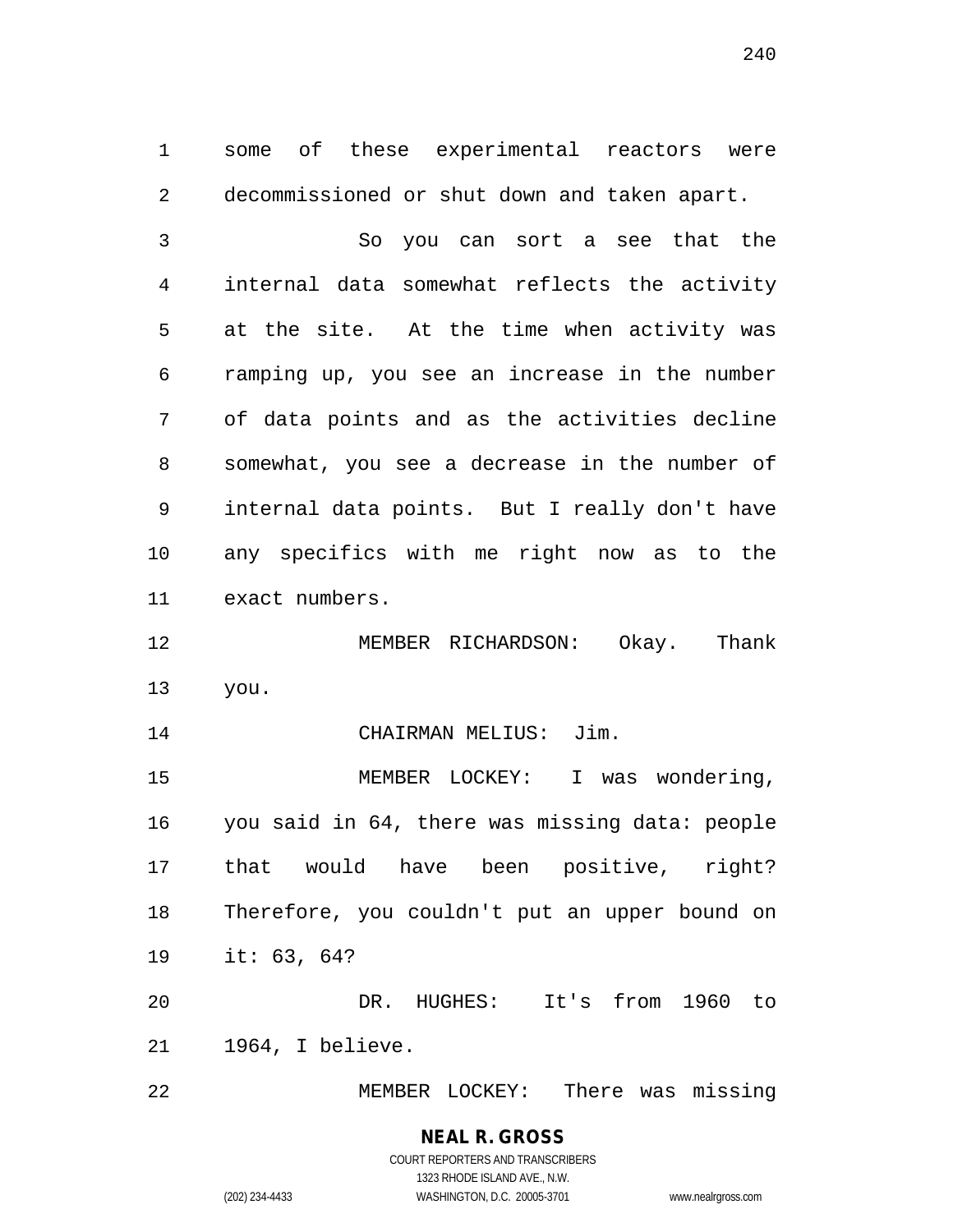data, correct?

| 2  | DR. HUGHES: They're missing in                 |
|----|------------------------------------------------|
| 3  | the sense that this database that we have,     |
| 4  | only indicated a plus sign instead of a        |
| 5  | positive value. Now, it is conceivable that    |
| 6  | some of this data still exists in some files   |
| 7  | at the site but it is not possible for us to   |
| 8  | take this database and find the record that    |
| 9  | goes with it.                                  |
| 10 | MEMBER LOCKEY: And in 65, that no              |
| 11 | longer existed as that was --                  |
| 12 | DR. HUGHES: That is correct.                   |
| 13 | MEMBER RICHARDSON: Can you tell                |
| 14 | us anything about the chain of custody of that |
| 15 | epidemiologic data file that you have. Is      |
| 16 | that something that John Boice keypunched or   |
| 17 | is it an electronic transfer of records?       |
| 18 | DR. HUGHES: John Boice was the                 |
| 19 | principal investigator of the study.           |
| 20 | Did<br>MEMBER RICHARDSON:<br>they              |
| 21 | create the file, or was it something that was  |
| 22 | given to them?                                 |

**NEAL R. GROSS**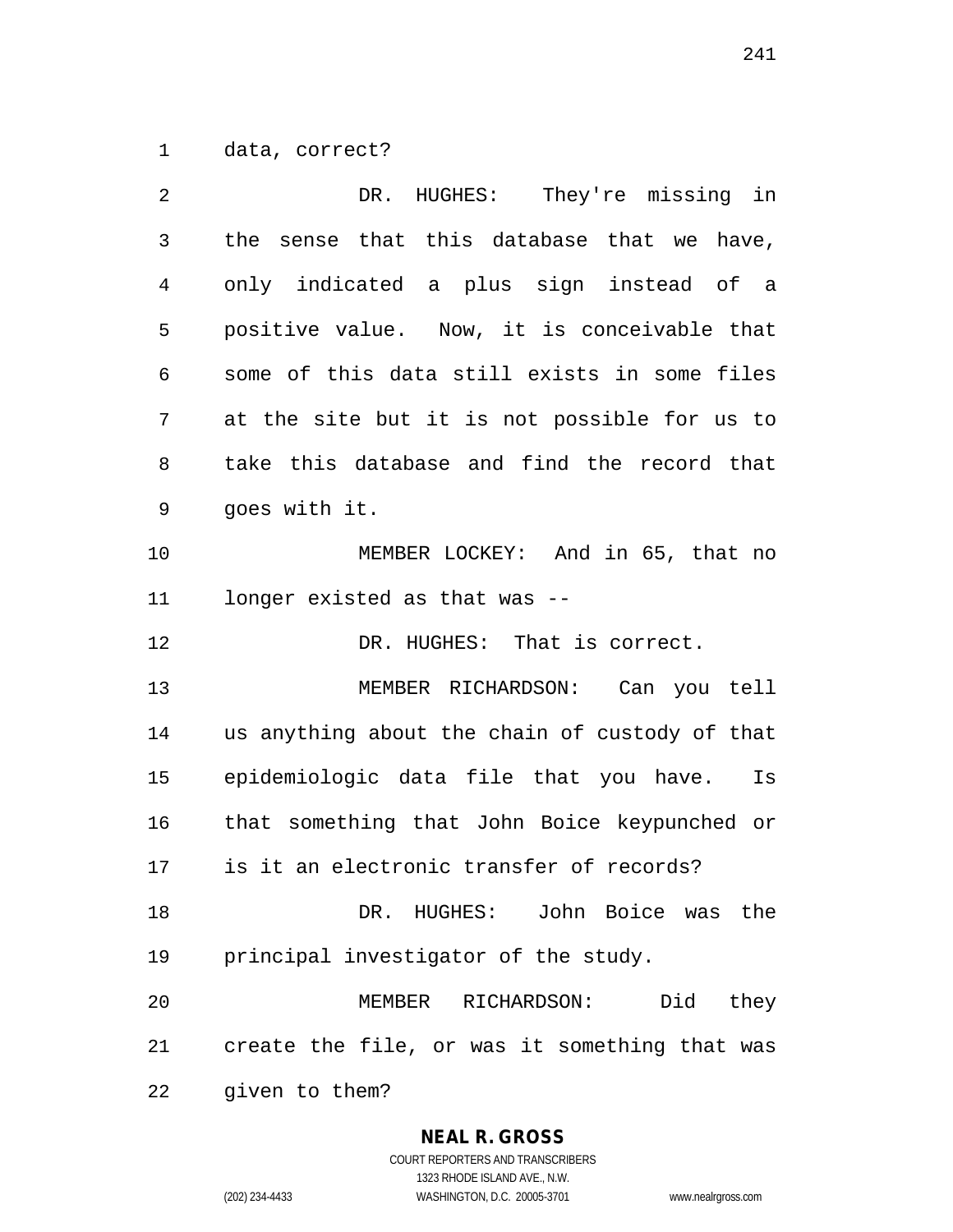DR. HUGHES: I think there was a team of researchers associated with ORAU that went out and scanned every single--what they believed to be every single--bioassay and external monitoring record. The database that was given to NIOSH was received directly from the site, from Boeing and it was created during the study.

 CHAIRMAN MELIUS: Any other questions? Dick.

 MEMBER LEMEN: I have one but it may be because I'm new and don't understand all of this. But on your presentation, Dr. Hughes, you talked about the internal monitoring being done on unencapsulated material, workers working with unencapsulated material.

 What about people working with capsulated material? Are you assuming that they're not exposed at all, and in future, if they don't fit into the Special Exposure Cohort, and they come back at some point in

**NEAL R. GROSS**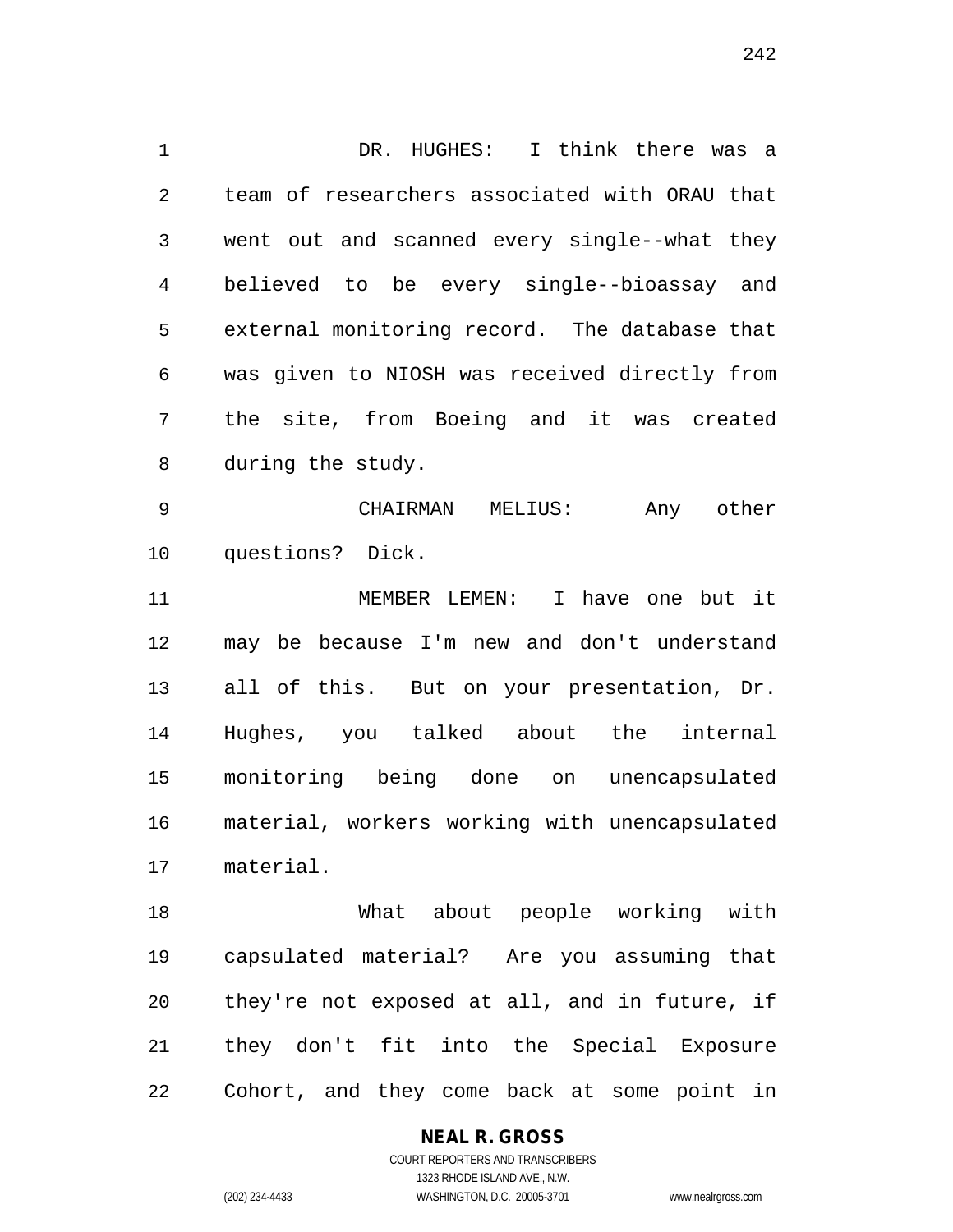time, are you going to say you can't do a dose reconstruction or what's going to happen to those people?

 DR. HUGHES: Those people, I believe, would receive a partial dose reconstruction based on available data, if it's a non-SEC. And if it's an SEC.

 CHAIRMAN MELIUS: Where would they get the data, I guess?

 MR. HINNEFELD: This is Stu Hinnefeld from OCAS, and I think the situation you're talking about is, we won't be able to tell people who worked with capsulated material from unencapsulated material.

 MEMBER LEMEN: That's what I was wondering.

 MR. HINNEFELD: So every one that we get, we would do a dose reconstruction. If we could do a dose reconstruction, we would do a dose reconstruction: use their monitoring data or a coworker's set, monitoring set. Now this is for, like, 65 and later.

## **NEAL R. GROSS**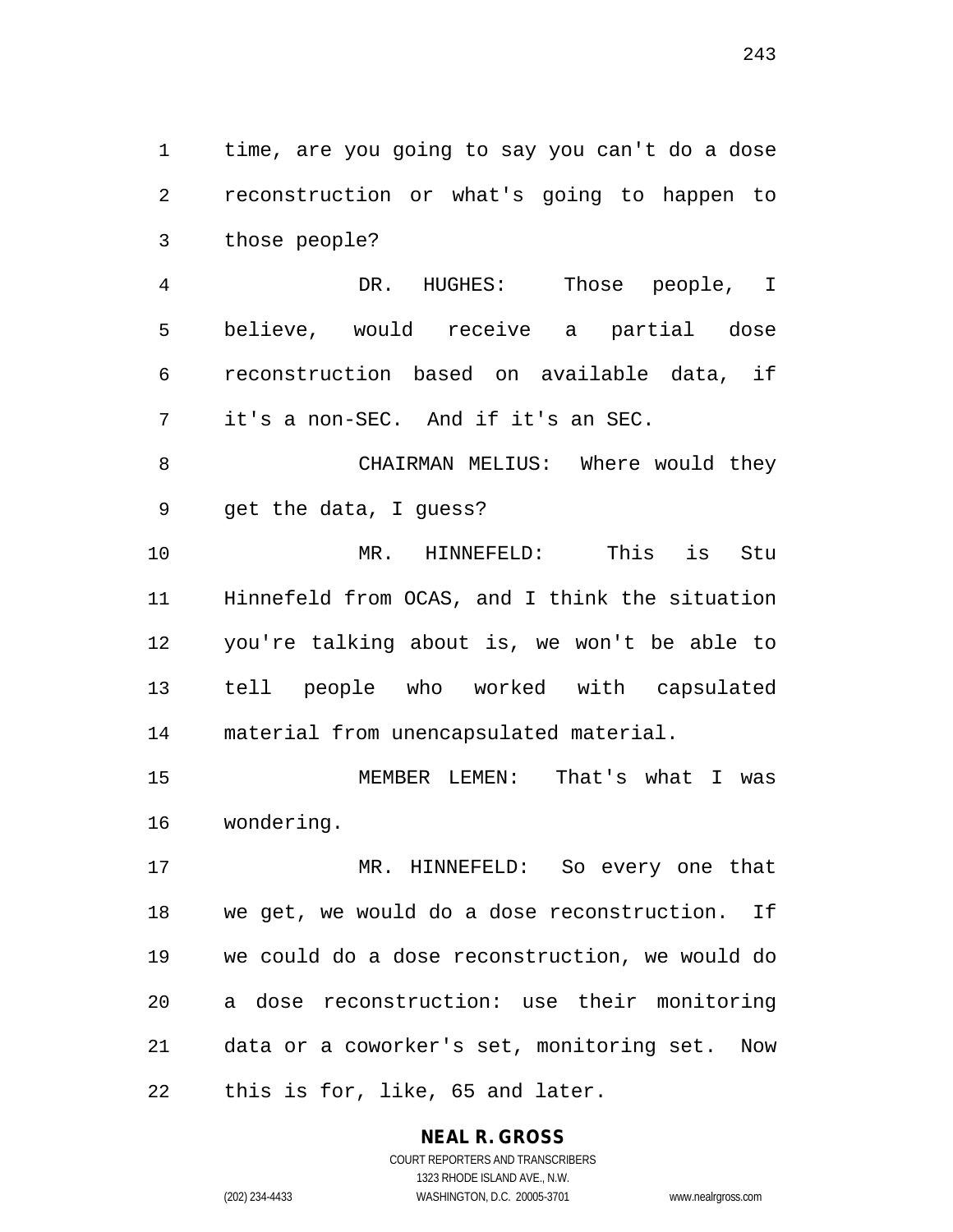MEMBER LEMEN: That's what I'm talking about, 65 and later. You'd treat them the same, in other words? MR. HINNEFELD: Correct; yes. MEMBER LEMEN: Thank you. CHAIRMAN MELIUS: This is a question, I believe, for LaVon but make sure I understand, that--maybe Lara also--but presumably, if we approve 83.14, that would take all of the parts of the original 83.13 petition would then be addressed in terms-- because you only qualified that through 1965? MR. RUTHERFORD: That's correct. I believe -- CHAIRMAN MELIUS: To 65, I guess. MR. RUTHERFORD: Yes. Is there any period at all, Dr. Hughes, at all, that we qualified, that we didn't--would not be encompassed in this SEC? (No response.) MR. RUTHERFORD: I believe that is correct. I will say that.

> **NEAL R. GROSS** COURT REPORTERS AND TRANSCRIBERS

> > 1323 RHODE ISLAND AVE., N.W.

(202) 234-4433 WASHINGTON, D.C. 20005-3701 www.nealrgross.com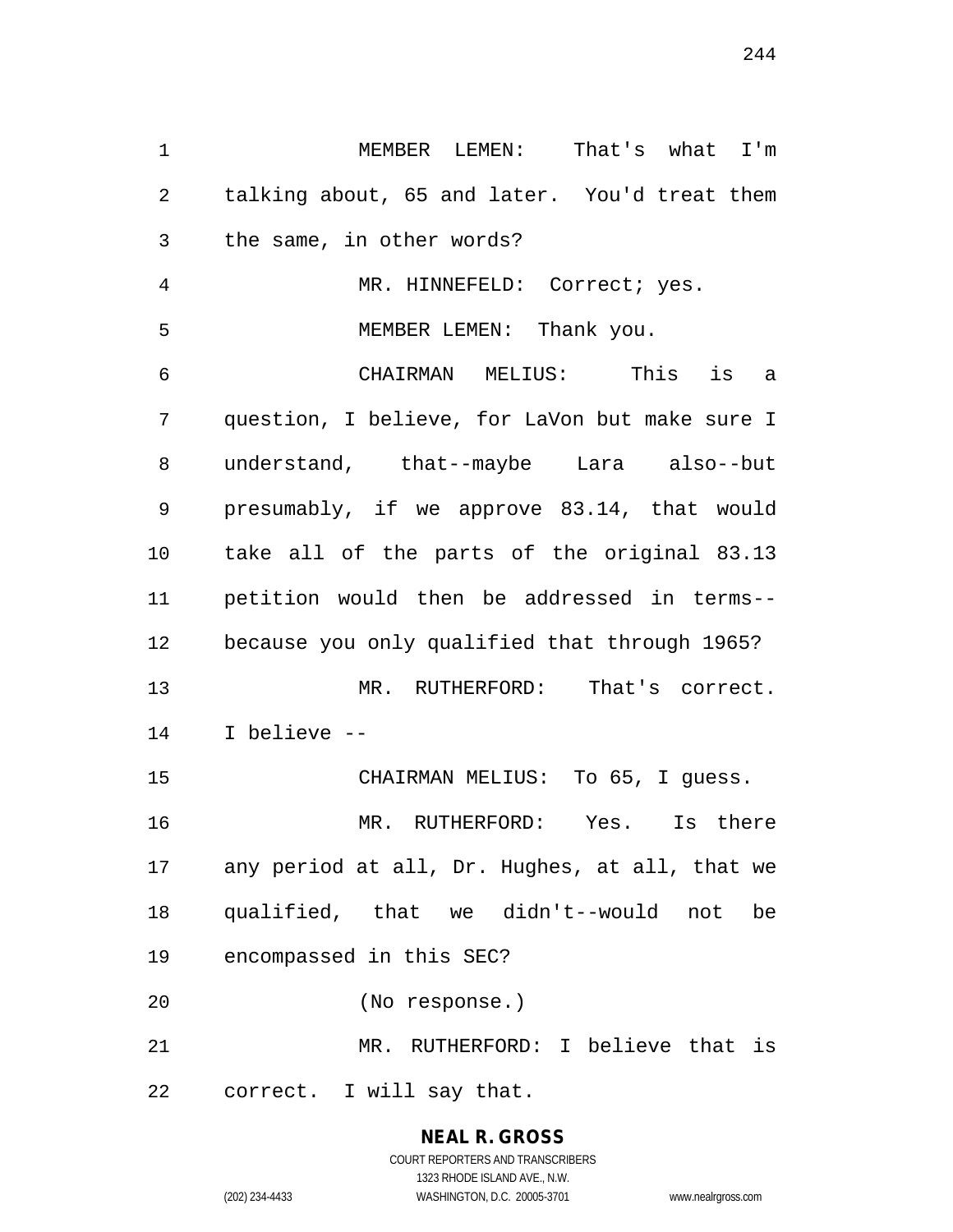1 DR. HUGHES: Yes. MR. RUTHERFORD: I believe that's correct. CHAIRMAN MELIUS: Okay. MS. KLEA: Could I make a comment? CHAIRMAN MELIUS: Yes. MS. KLEA: We're missing year 1965. My petition was qualified through 1965. CHAIRMAN MELIUS: That was why I was asking-- MR. RUTHERFORD: I couldn't remember. That's why I was asking Dr. Hughes, and I believe Ms. Klea is correct, that it is through 1965. So that would leave out 1965. CHAIRMAN MELIUS: So 1965, still in question for that petition. The petitioners, other people have concerns. Post-65, there would need to be a new petition. Well, post-65--after 65, then it'd require a new petition. For 1966, it would require a new petition be qualified. That's correct.

**NEAL R. GROSS**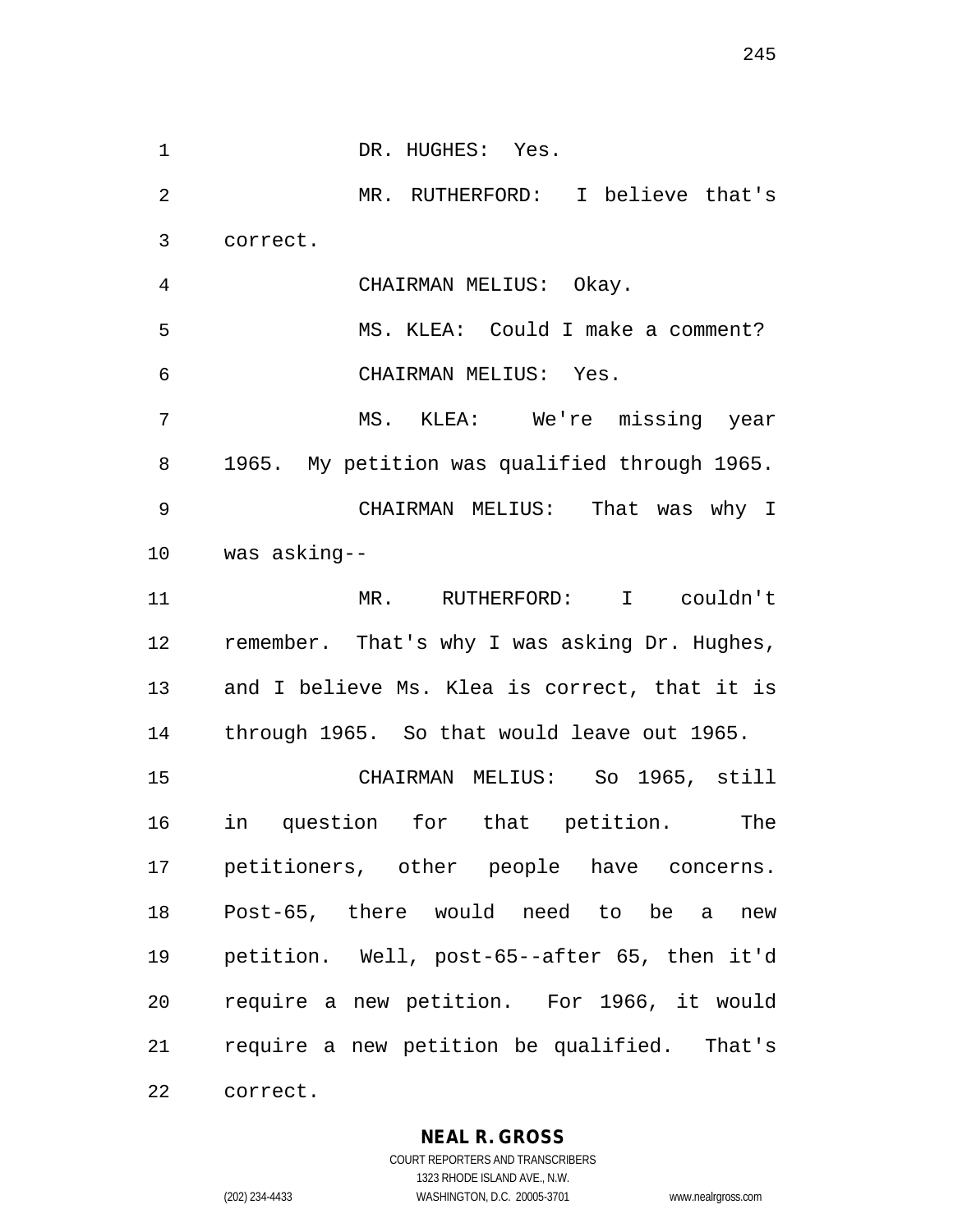MR. RUTHERFORD: And I would like to point out, though, that there is always a possibility that the Work Group, during its reviews for Site Profile reviews and such could come up with issues that would force us into looking at an 83.14, as well.

 MS. KLEA: Could I make a comment? CHAIRMAN MELIUS: Yes. So, again, I wanted to get it just on the record, that the Site Profile review ongoing is looking at issues beyond 65 and so is also looking at the site.

13 As to extending beyond Area IV, in terms -- is an issue for Department of Labor, really, and should the Work Group or NIOSH have information, that can be submitted to the Department of Labor. I just wanted, until I get the context for what we're looking at, because it is confusing.

 MS. KLEA: Well, you mentioned Site Profile and that just brought up another thought. The Site Profile does not reflect

## **NEAL R. GROSS**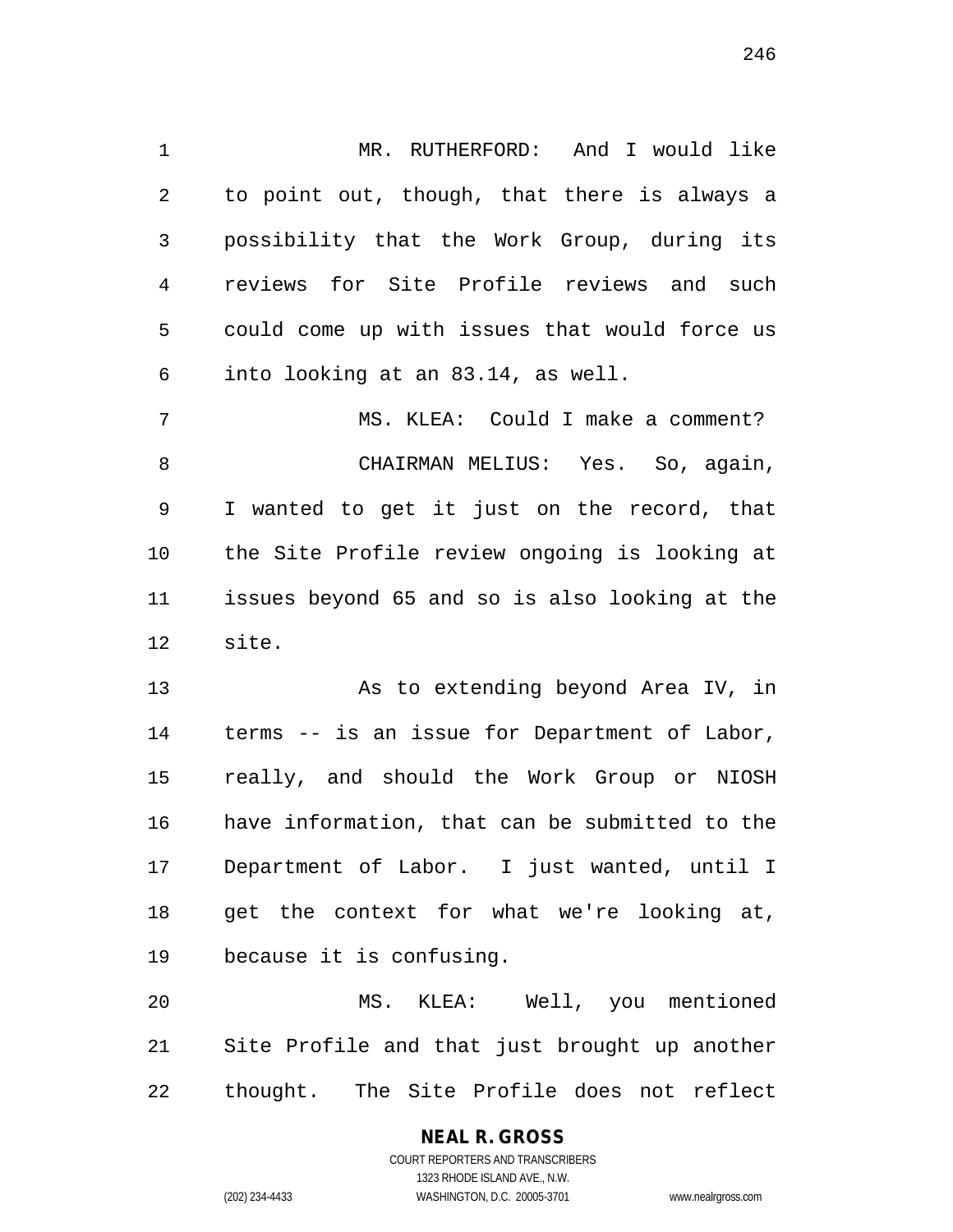any of these accidents, exposures. It really does need to be updated.

 CHAIRMAN MELIUS: Yes, and we would expect that the, as part of the Site Profile review for the conduct of that, which should be an ongoing review from SC&A, and interact with NIOSH, would include outreach to, you know, to you and other people that have information that would be helpful on that. Very well. Okay. So I think we're back to the issue before us, is this 83.14 petition, and Evaluation Report from NIOSH.

 Anybody have any more questions on that?

(No response.)

 CHAIRMAN MELIUS: If not, could we have a preliminary--

 MEMBER BEACH: I do. I was going to bring it up during discussion, but I am still not a 100 percent clear on how they're going to handle workers that came into the site that weren't badged for the sites. I

## **NEAL R. GROSS**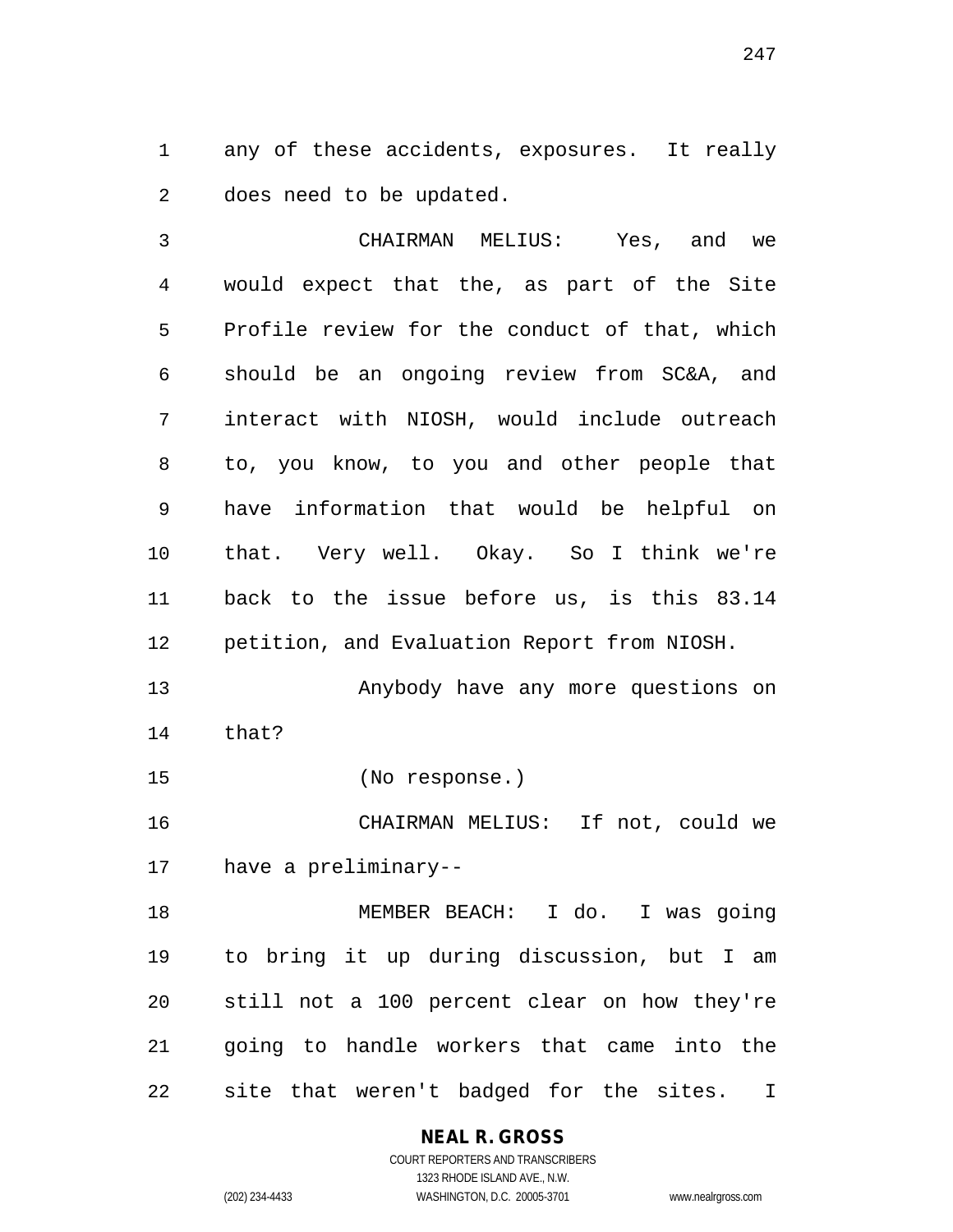know Jeff spoke, but I'm still not a 100 percent clear.

 It feels to me like the burden is on the workers to prove they were in those sites, not--so I'm not clear on what actually is going to happen for the firefighters, the maintenance workers. There's a whole list of people that are not going to be covered under this SEC, from my way of thinking. So I do have an issue with that.

 MEMBER GRIFFON: Yes. I mean, I think in the definition they're covered. It's just the implementation that I'm concerned about, like you, Josie. I mean, I think it says all employees who could have worked in any area of Area IV.

 But how do you determine who could have gone in and out? That's the problem.

 MEMBER BEACH: They were badged in other sites, I, II or III, and they worked in IV. Those are the people I'm concerned about. MEMBER MUNN: But that is clearly

**NEAL R. GROSS**

COURT REPORTERS AND TRANSCRIBERS 1323 RHODE ISLAND AVE., N.W. (202) 234-4433 WASHINGTON, D.C. 20005-3701 www.nealrgross.com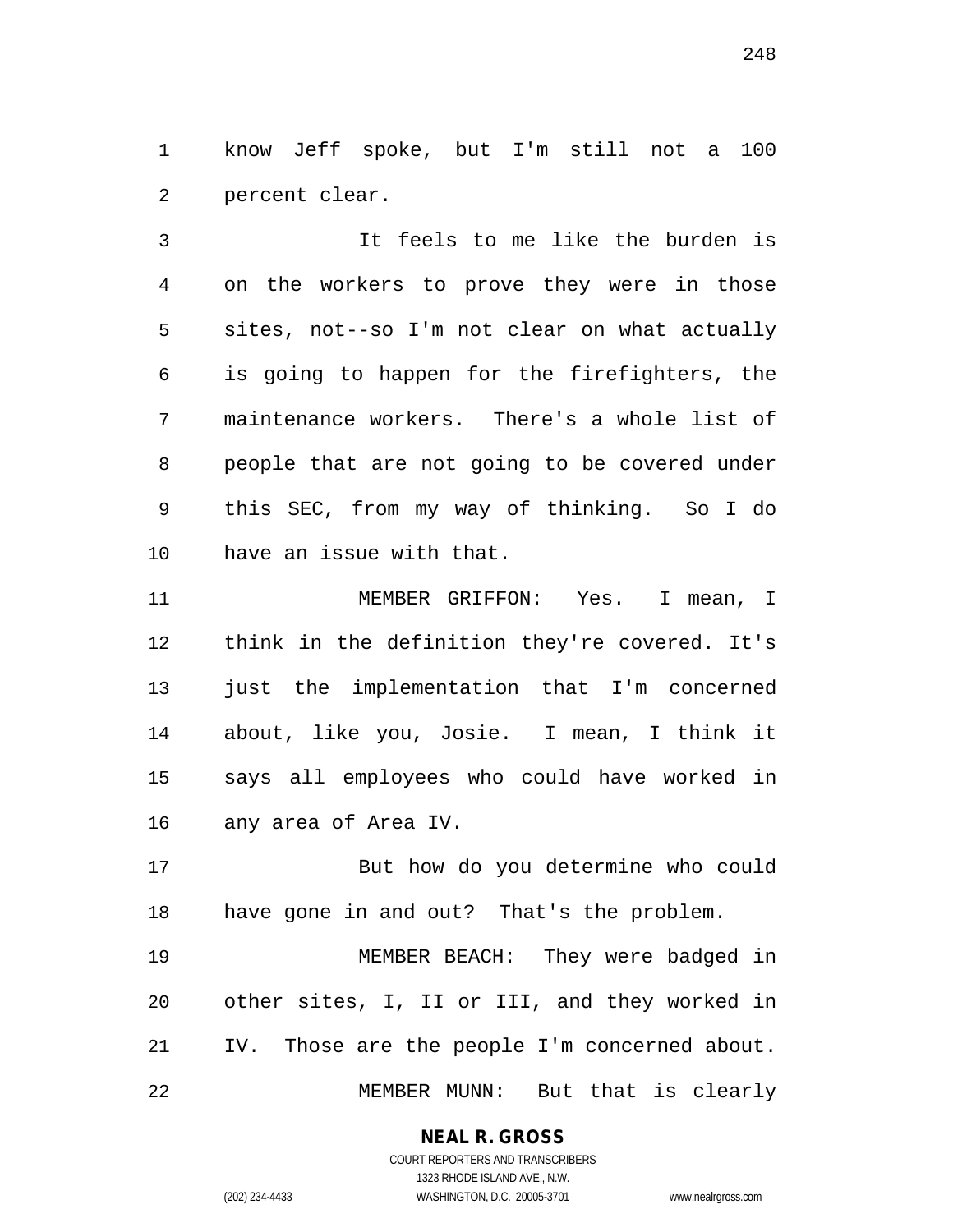a Labor issue. It's a Department of Labor issue. It's not our issue. MEMBER BEACH: I understand that but -- MEMBER GRIFFON: We shouldn't just push it down the road. MEMBER MUNN: No, no. 8 MEMBER GRIFFON: Yes, right. MEMBER BEACH: If we pass this, I just don't want that to be left. CHAIRMAN MELIUS: Well, I believe what we've done before, if my memory is correct, from having written a lot of these letters, is that when we've had an issue like that, we've drawn attention to it in our letter to the Secretary. So at least we're on record as pointing out that there's this issue, and that care needs to be taken in the implementation of the Class by the Department of Labor and I think Department of Labor at least understood that.

I don't know if we have a way of

**NEAL R. GROSS** COURT REPORTERS AND TRANSCRIBERS 1323 RHODE ISLAND AVE., N.W. (202) 234-4433 WASHINGTON, D.C. 20005-3701 www.nealrgross.com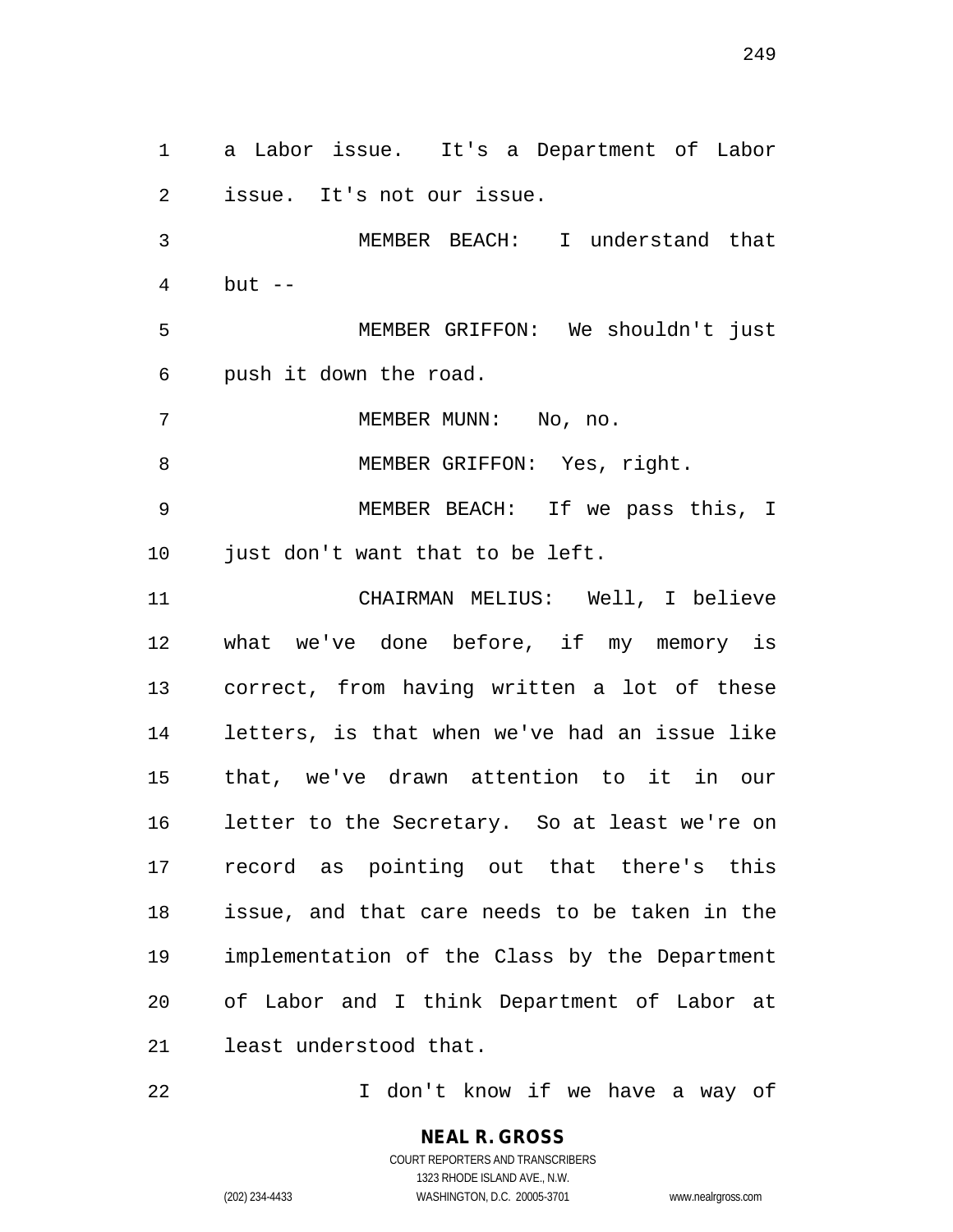really measuring compliance, but I think it's at least helpful. We've identified an issue like that, that we think will be important, but again, if we don't have an alternative Class Definition, which I can't think of off the top of my head, that would address that in some sort of practical way for Department of Labor, I don't know if there's anything more that we can do other than draw attention to it. I think we think it's important.

Brad.

 MEMBER CLAWSON: Yes. Jim, one of my questions was when we task SC&A to go in and look at, are they just looking at Area IV as their Site Profile? And I'm not on the Work Group, but the issue that I see is that they have the burn pits. They had everything and such close proximity to everything. I'm just wondering how this Site Profile is going to be -- because when we task them to only look at this, this is al --you know. But I'm sure that we--it was spread a long ways. I

## **NEAL R. GROSS**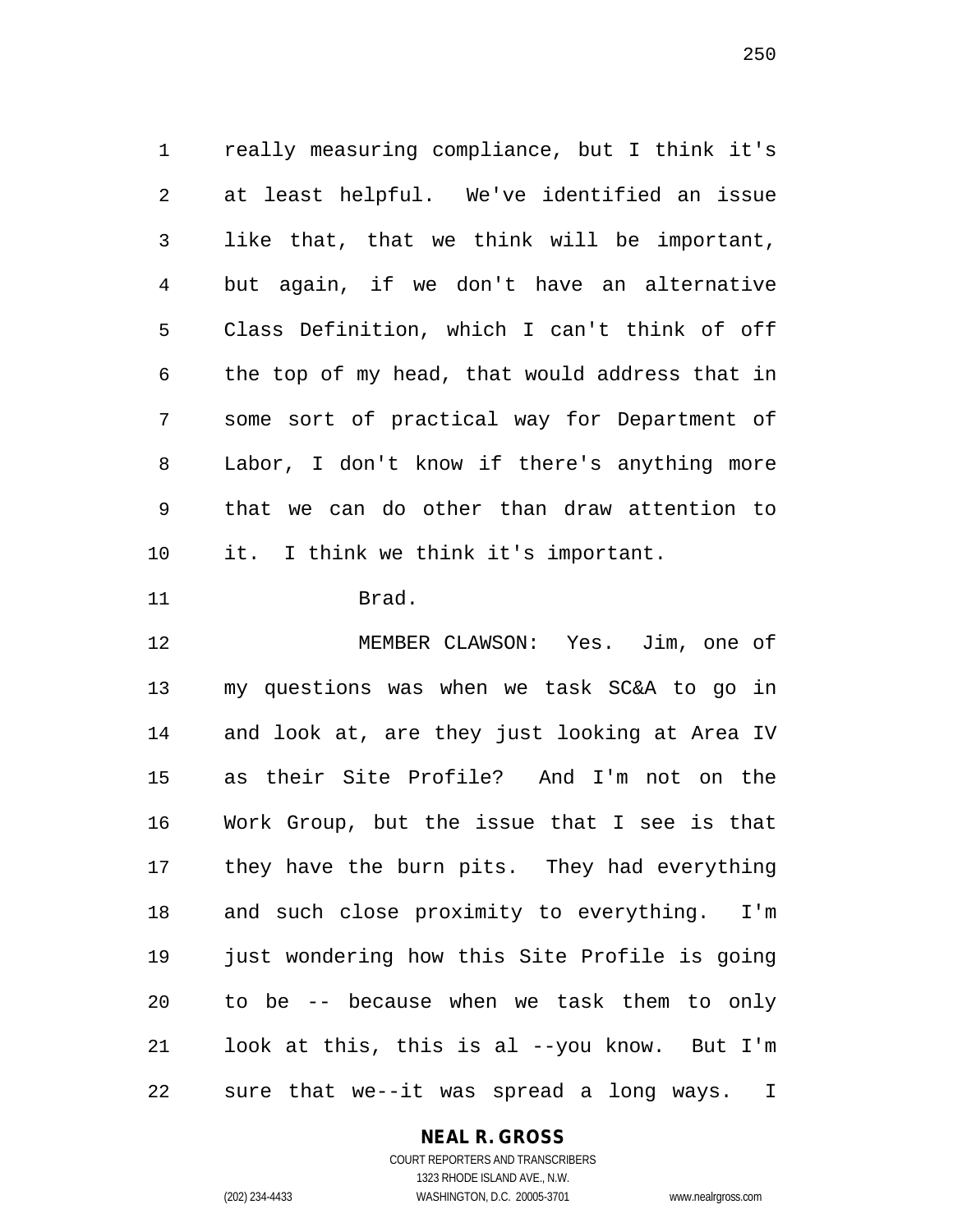know those radiation boundaries hold all that back but I'm pretty sure some got out. CHAIRMAN MELIUS: But I think that--yes? MEMBER CLAWSON: It's a question to me of, you know, we're asking SC&A to evaluate that but all they can evaluate is 8 just what we request them. CHAIRMAN MELIUS: Well, all we can address, really, is the designated facility and the designated facility is Area IV. And again, if we find information that we think, which we may very well have but we're hearing it today, and have heard before, then I think it behooves us to take action and to make sure that that information gets communicated to the Department of Labor. MEMBER BEACH: Well and, Jim, just to answer that, I am on the Santa Susana Work Group, and I believe that's part of our matrix. Some of those areas that Brad had mentioned. It's just been a long time since

**NEAL R. GROSS**

COURT REPORTERS AND TRANSCRIBERS 1323 RHODE ISLAND AVE., N.W. (202) 234-4433 WASHINGTON, D.C. 20005-3701 www.nealrgross.com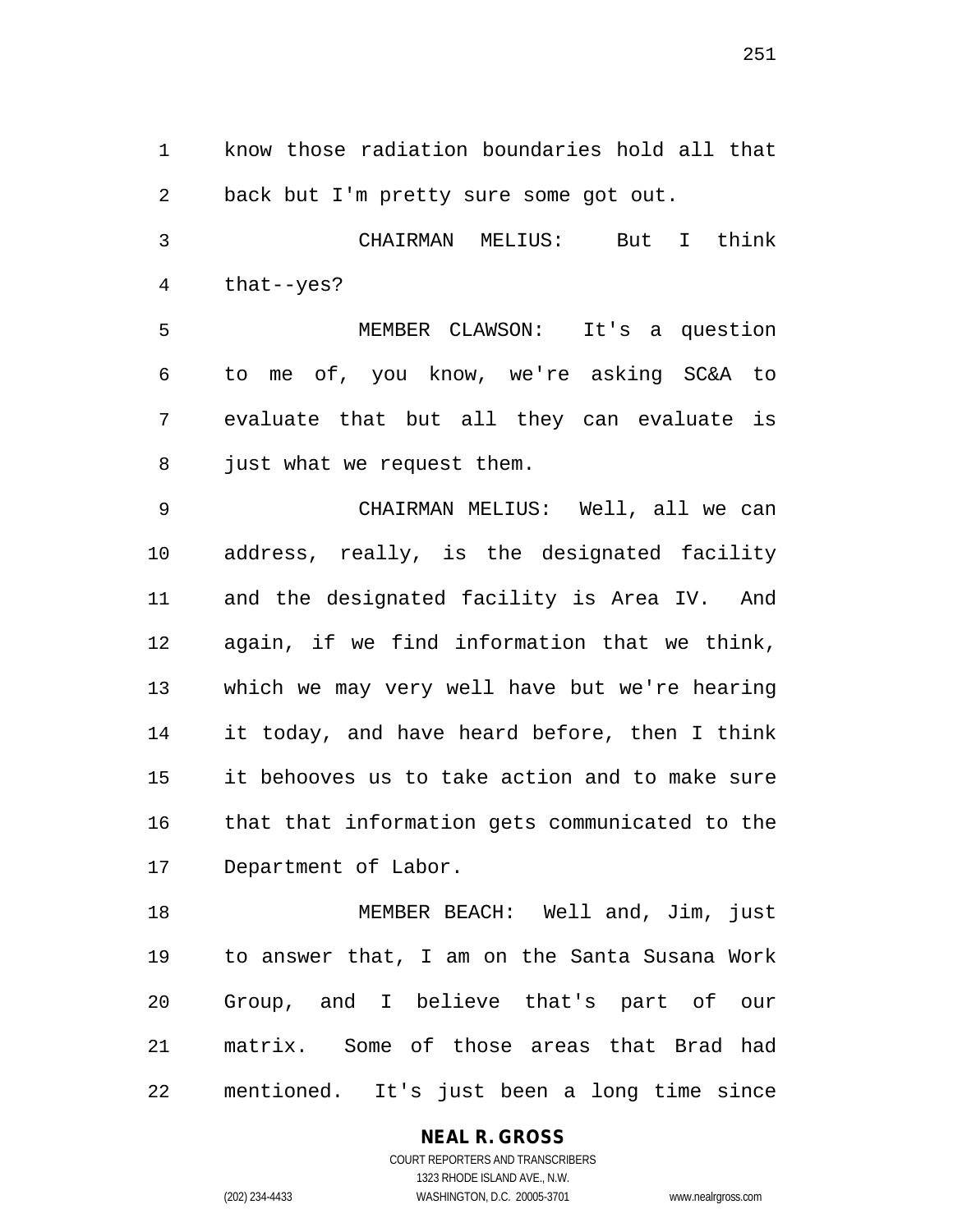we've met, but I'm pretty sure we covered some of that.

 CHAIRMAN MELIUS: I would certainly urge that that Work Group meet again, and sort of--let's get up to date on where we are with these issues, and so forth, that we really haven't had much--that one of our other problems with these 83.14s, sort of come as a surprise to us too, a little bit, in terms of timing. So until you see them, you don't know exactly what's going to be coming out. But I think we can be proactive on those issues and we may very well have information that may be useful in terms of looking at what is the facility.

 Comments or questions? Yes, Wanda. I'm sorry.

 MEMBER MUNN: I'm just prepared to make the motion.

 MEMBER GRIFFON: I just want to follow up on one--David Richardson's question on the 63-64 data. Do we have --I've been

## **NEAL R. GROSS**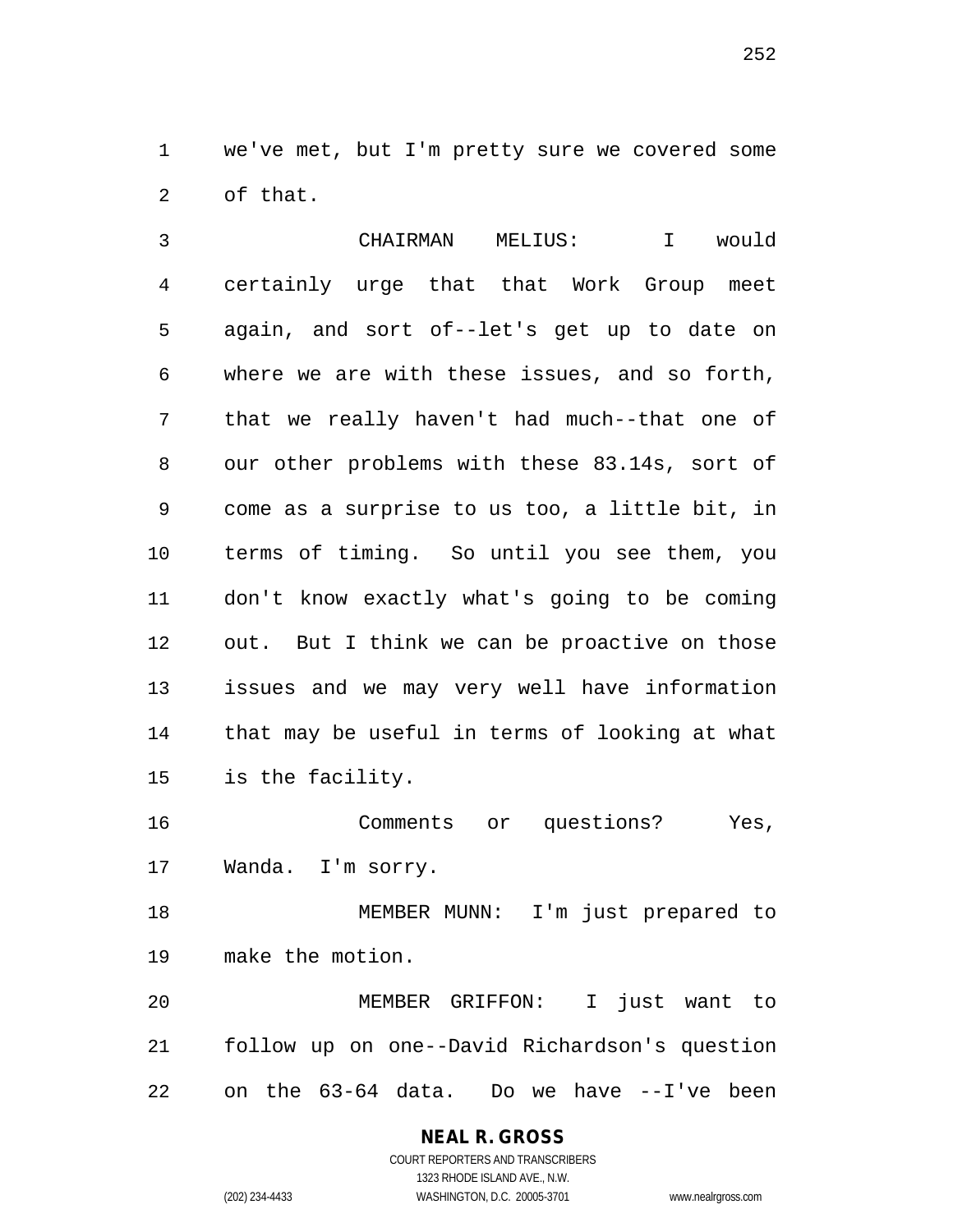looking while David was asking that question, I sort of had the same question running through my mind, but I was trying to look on the O: drive for the database that we have available, and I'm looking at what I believe is the research file database, which has some sort of estimated internal doses. It doesn't have urinalysis data. And if I do a sort on those: 63, 64, 65, 66, I'm getting a very similar number of workers for each one of those years.

 So I'm obviously not looking at the right database. I'm wondering if we have the urinalysis database, and if so, if it's been put on the O: drive.

 DR. HUGHES: Yes, we do and I believe it has been put on the O: drive also for SC&A to review. I know specifically that they asked me earlier, this year, last year, to put it there. If you want, I can point you to it during the break, if I can find it.

MEMBER GRIFFON: I'd appreciate

# **NEAL R. GROSS**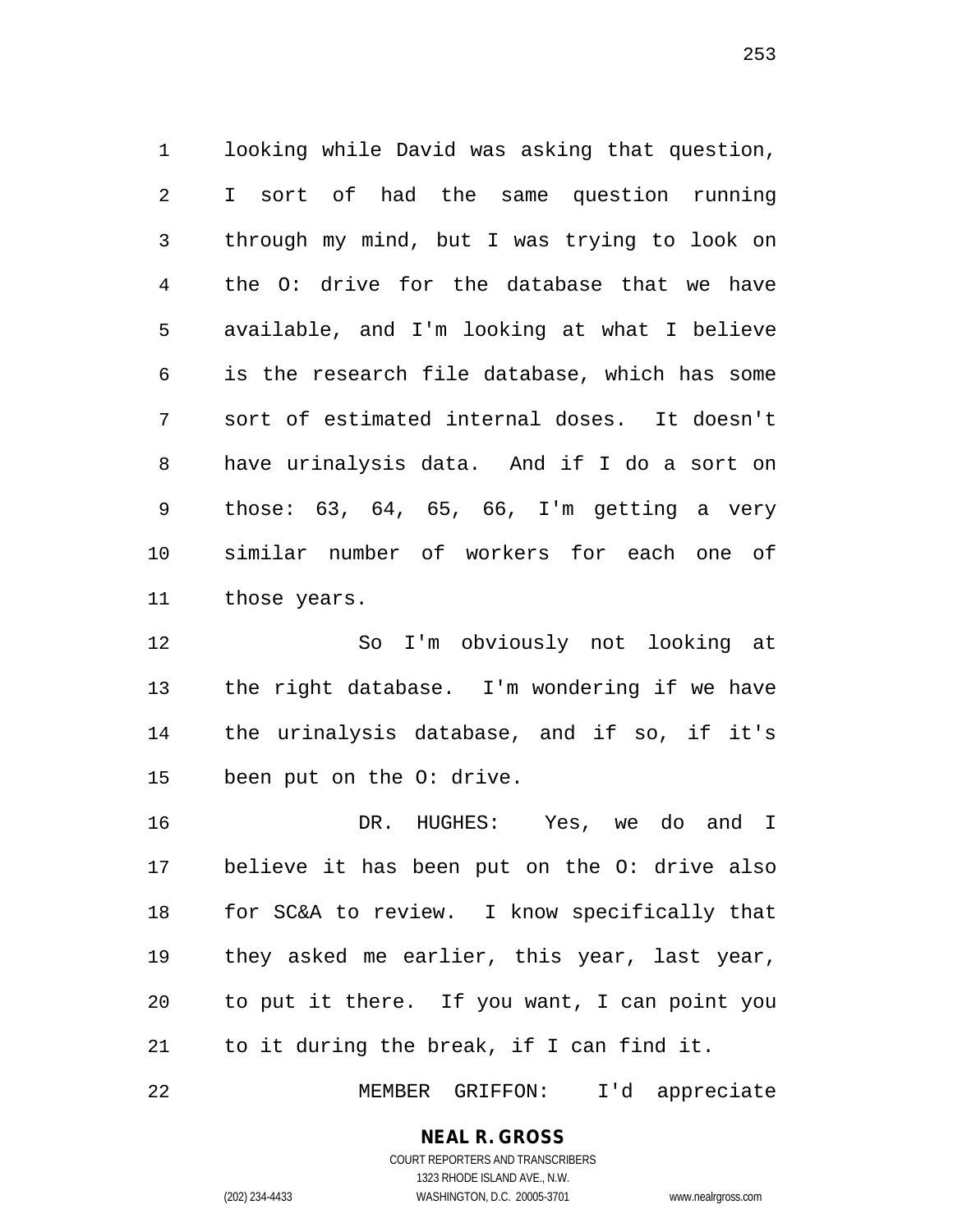that, yes, because I do think that's an important question, if we're really --

 DR. HUGHES: No, the database I'm talking of contains actual bioassay results. There's also this spreadsheet that contains the dose values, which is something that was compiled by the investigators of the study but is obviously not something NIOSH would use.

 MEMBER GRIFFON: Right, okay. I guess that's the spreadsheet, I'm saying, and then there was the Access database but it looked like a database --

 DR. HUGHES: Yes, that would be-- it's an Access database. I'm sorry.

 MEMBER GRIFFON: But this database that I saw looks like it just tracks where the different records are, the hard copies of records and things.

 DR. HUGHES: Okay. You're probably looking at something different. I can show you later.

MEMBER GRIFFON: All right. But I

# **NEAL R. GROSS** COURT REPORTERS AND TRANSCRIBERS

1323 RHODE ISLAND AVE., N.W. (202) 234-4433 WASHINGTON, D.C. 20005-3701 www.nealrgross.com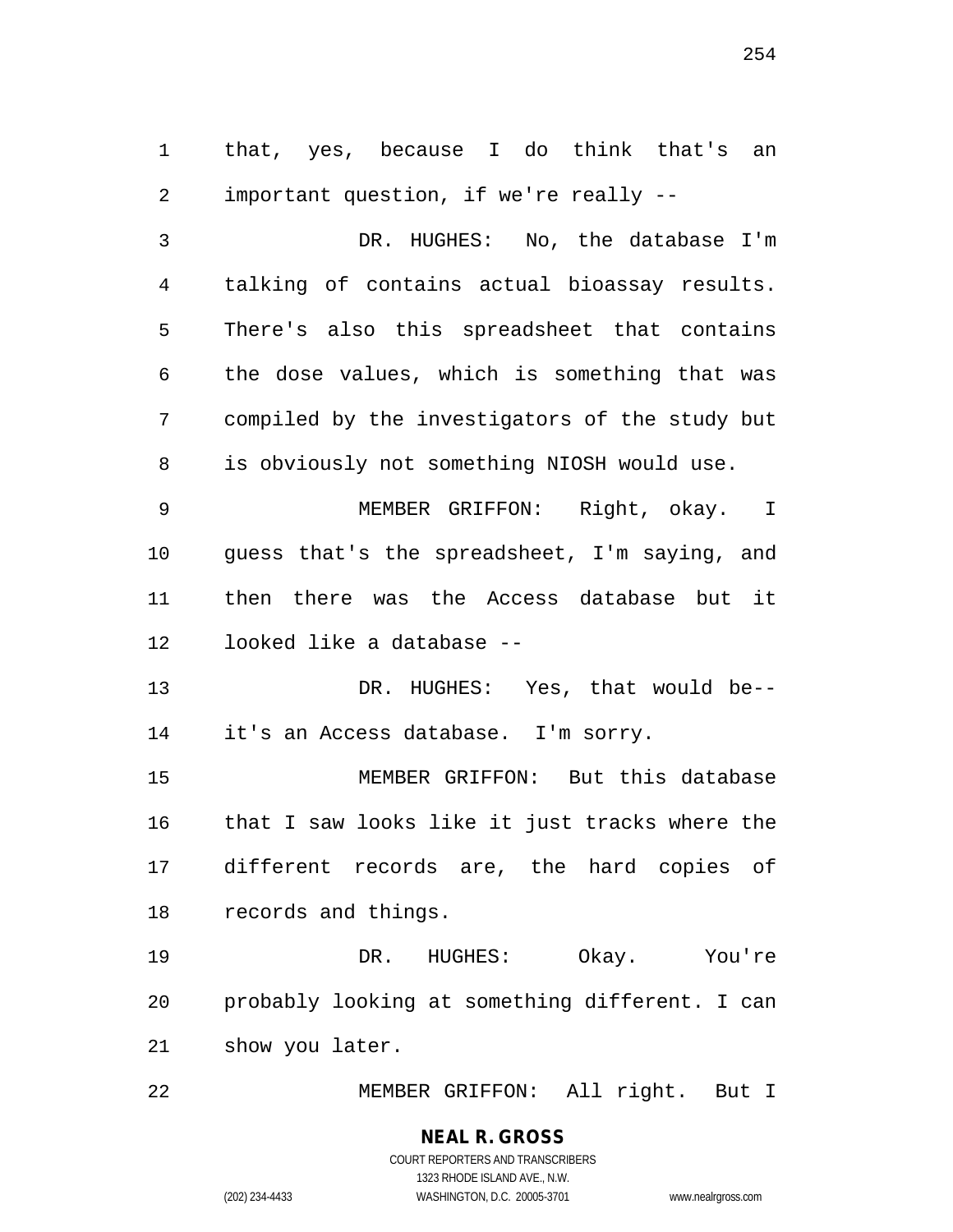mean, I think, before we make a motion, I think this might be an important point. That, you know, what is that distinction that we're making here, from 63 to 64, 65? How did the data change and what's the basis for that cut- off? Maybe I just need to hear it again. What's the basis for that cut-off?

 DR. HUGHES: The main issue was-- when we looked at this database, there were instances where positive data was only indicated by a plus sign versus the actual result and I believe we're looking at about 130 or 140 instances where this happened in this database that contains over 100,000 results. And the NIOSH contractor has gone through this database, has looked at every single page of this database and has determined--or has looked and that this occurrence where positive values were indicated by a plus sign only happened up to 1964, including 1964.

However, in 1965, all entries in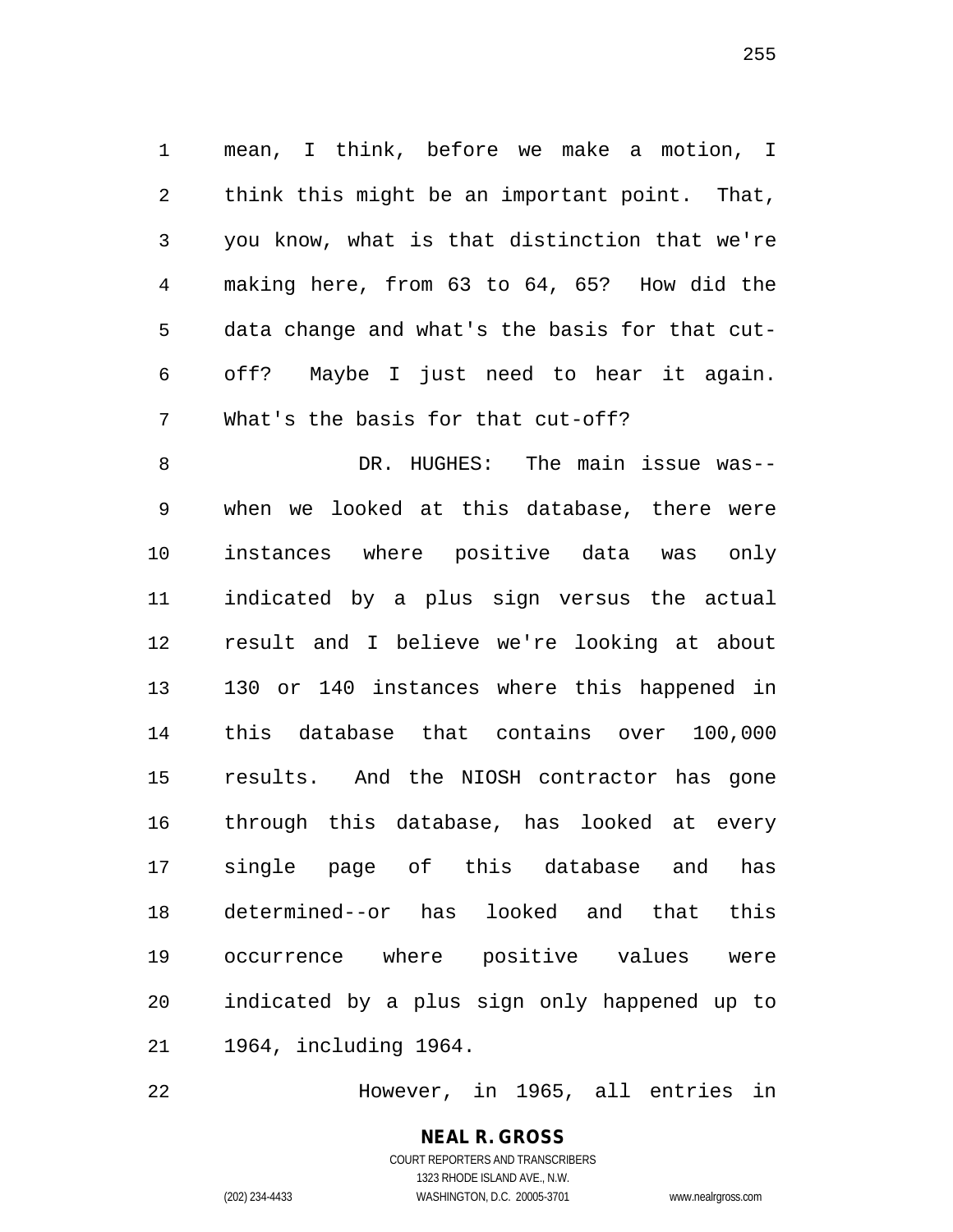this database would be consisting of an actual numerical value associated with the unit, that can be used for an internal coworker model versus a plus sign.

 MEMBER GRIFFON: All right. That's good.

 CHAIRMAN MELIUS: Are we ready-- yes, Stu?

 MR. HINNEFELD: I just wanted to make one comment. When it comes time in the discussion about whether to, you know, design a motion now or not, is that if you agree with our recommendation that it's not feasible to reconstruct the doses through 1964, a possible course of action is to essentially agree with that, and withhold judgment on any later period.

18 And what that allows to happen is for the people who are covered in this period that goes to 1964 and who would be paid by this SEC, that allows those claims to move forward and become adjudicated.

# **NEAL R. GROSS**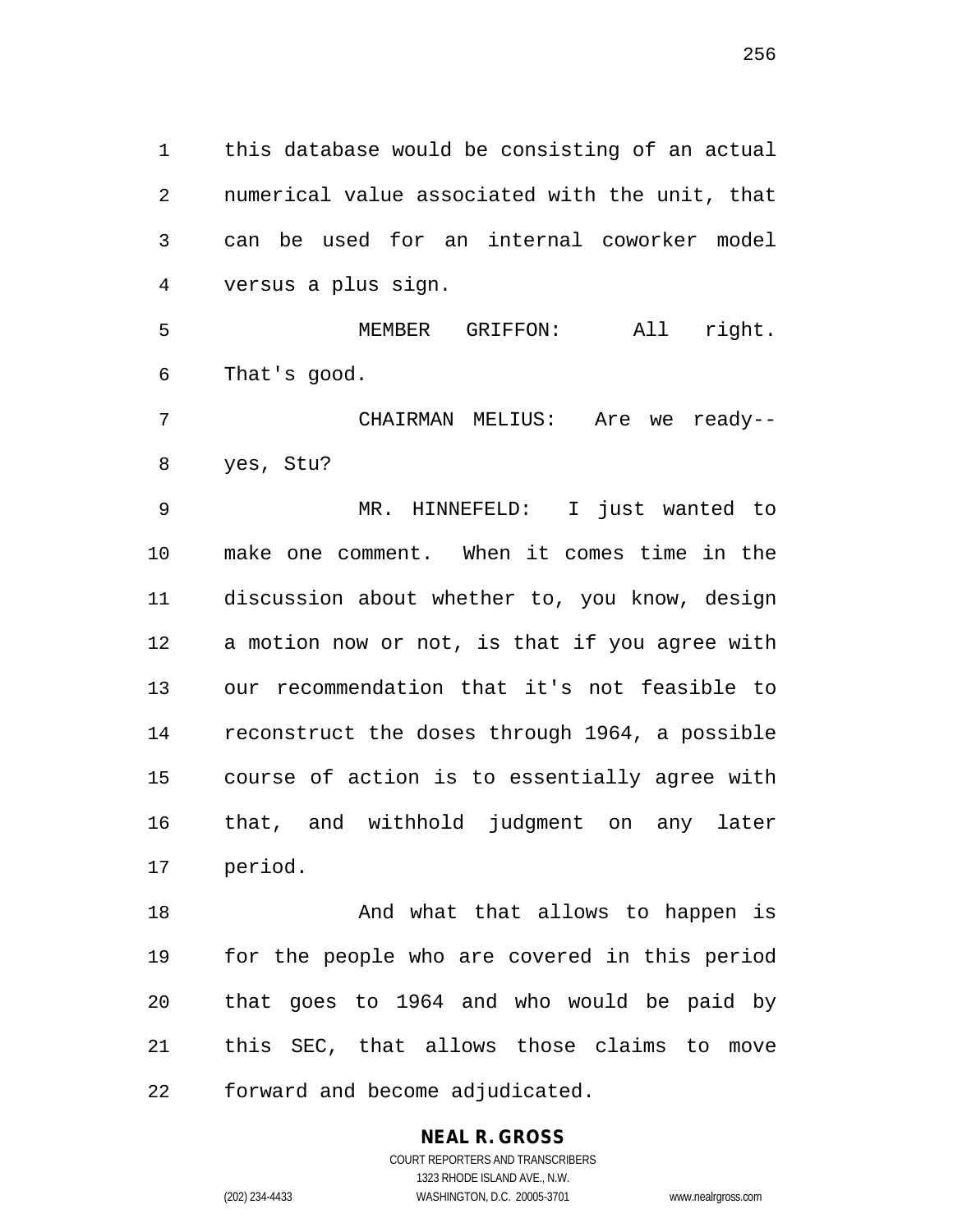So it's just a suggestion about a possible course that the Board might consider. CHAIRMAN MELIUS: Yes. Okay. Wanda, you have the floor. MEMBER MUNN: With the understanding that we were approaching this in the manner just described by Mr. Hinnefeld, I am prepared to move that we recommend to the Secretary that the proposed Class Definition presented to us by Dr. Hughes in this presentation, covering all Area IV Santa Susana Field Laboratory workers from January 1, 1959 through December 31, 1964, be accepted. CHAIRMAN MELIUS: Do I hear a second to that? MEMBER SCHOFIELD: Second. CHAIRMAN MELIUS: Phil seconded. Further discussion? Yes, Jim?

 MEMBER LOCKEY: I have one question. I mean, maybe you said this. Were individuals who worked in other areas outside

# **NEAL R. GROSS**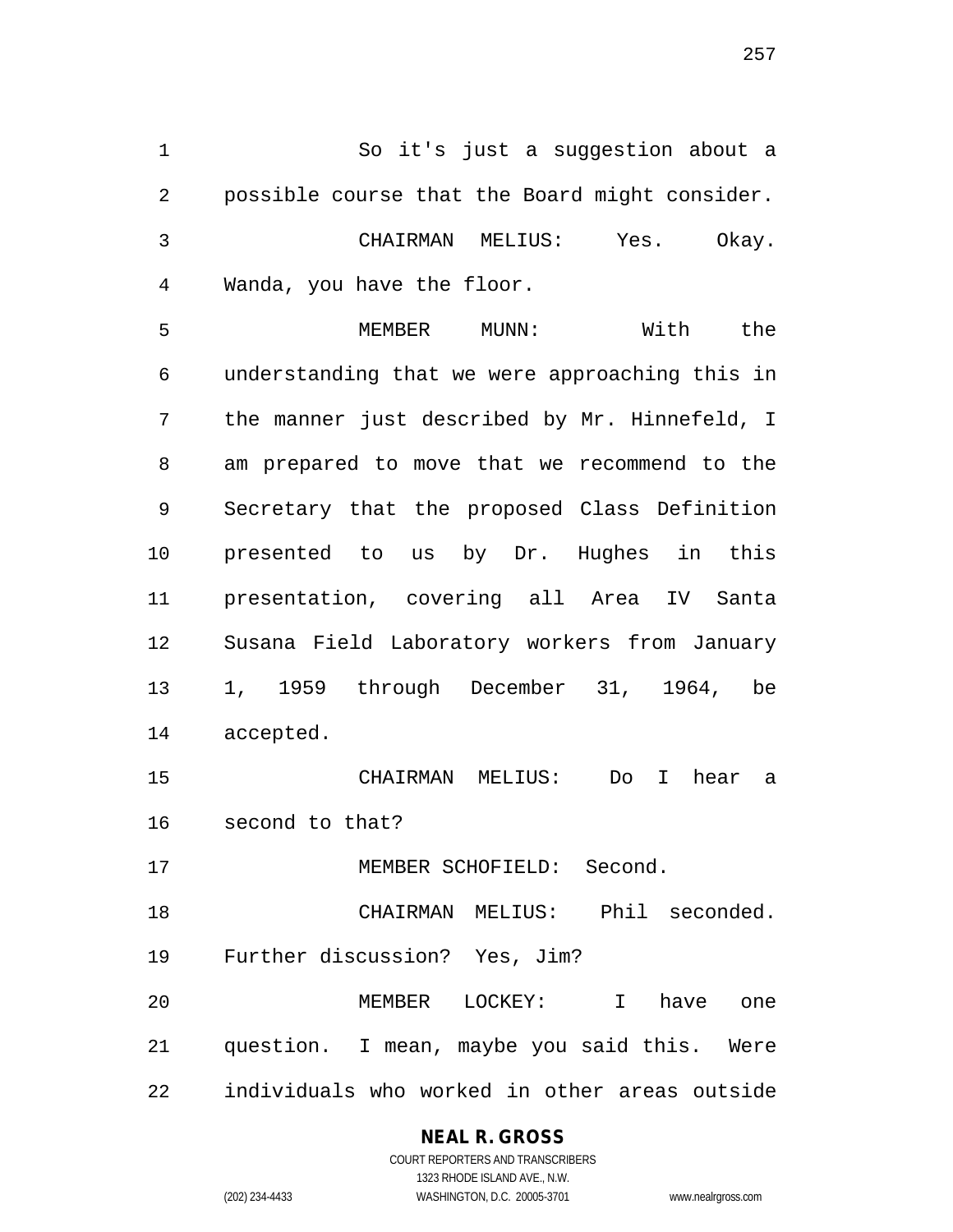the Area IV, were they also DOE employees? MEMBER GIBSON: They were Rocketdyne. MEMBER MUNN: Rocketdyne. MEMBER LOCKEY: They would have been Rocketdyne. So they were not--in other words, people who weren't assigned to Area IV, but could go in and out of Area IV, were not 9 DOE employees; correct? 10 DR. HUGHES: I'm not sure they were actual DOE employees because-- 12 MEMBER LOCKEY: I'm sorry?

13 DR. HUGHES: The site was operated by a company named North American Aviation, which was a contractor with DOE. The entity that did nuclear work was called Atomics International, which was a subunit or a division of North American Aviation and it was between North American Aviation and DOE, or AEC back then, that this contract existed to do this nuclear work.

MEMBER LOCKEY: All right. So

**NEAL R. GROSS** COURT REPORTERS AND TRANSCRIBERS

1323 RHODE ISLAND AVE., N.W.

(202) 234-4433 WASHINGTON, D.C. 20005-3701 www.nealrgross.com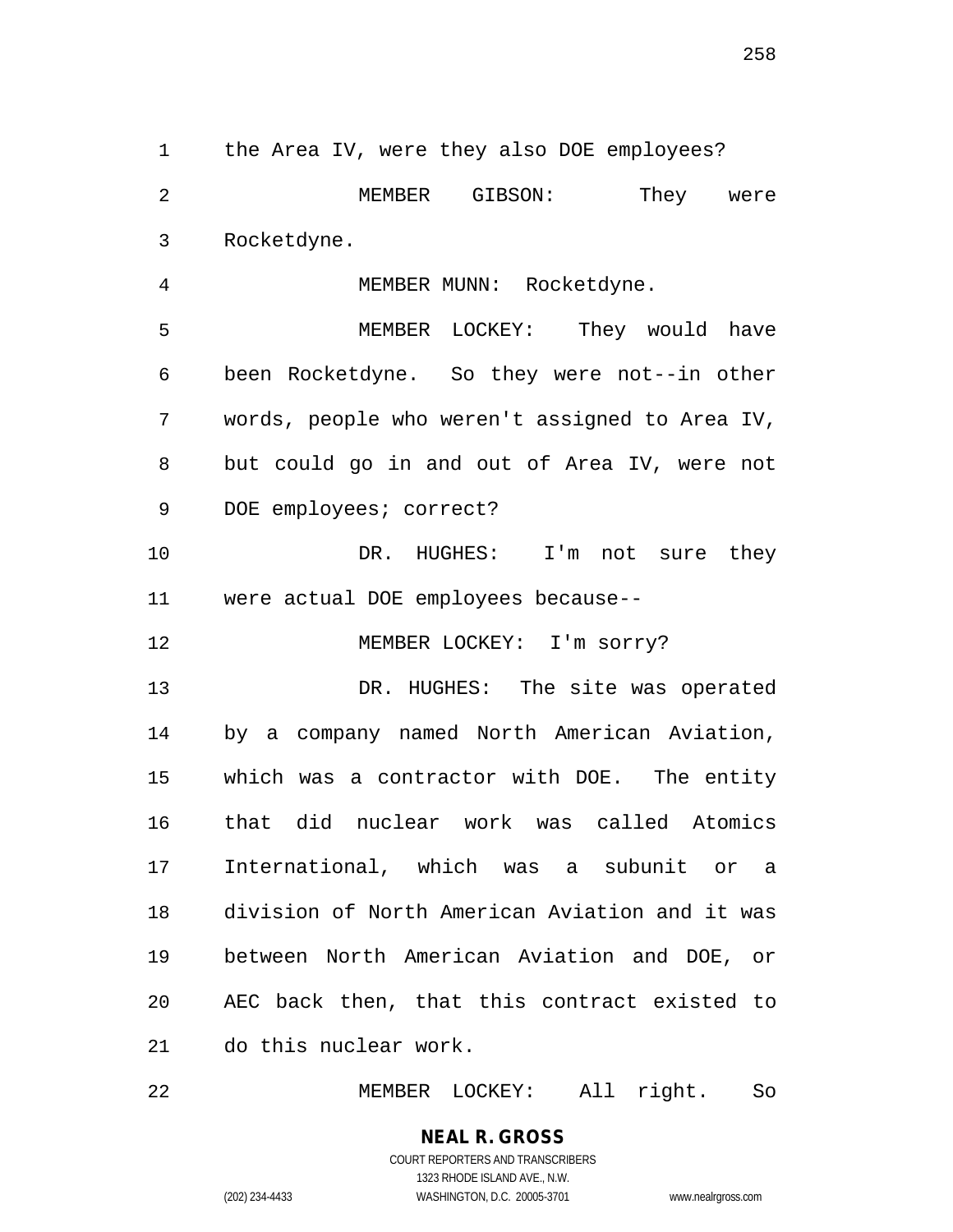anybody who's a contractor who went in and out potentially could be covered by this definition?

 MEMBER MUNN: Yes. It says so in the Definition. Otherwise, we have no authority in any case.

 MEMBER GIBSON: The problem is the lack of records of people going in and out of Area IV, not who they were employed by.

10 MEMBER GRIFFON: Mike, you have to repeat that.

 CHAIRMAN MELIUS: You have to say-13 -we can't hear you, Mike.

 MEMBER GIBSON: The problem I see is that it's not who employed the people; it's the lack of records to demonstrate when they were in and out of Area IV and assigned to Area IV.

 CHAIRMAN MELIUS: Yes. It's an implementation issue. I think that you have to have some connection to DOE to--yes. Right. Okay. Ted.

> **NEAL R. GROSS** COURT REPORTERS AND TRANSCRIBERS

1323 RHODE ISLAND AVE., N.W. (202) 234-4433 WASHINGTON, D.C. 20005-3701 www.nealrgross.com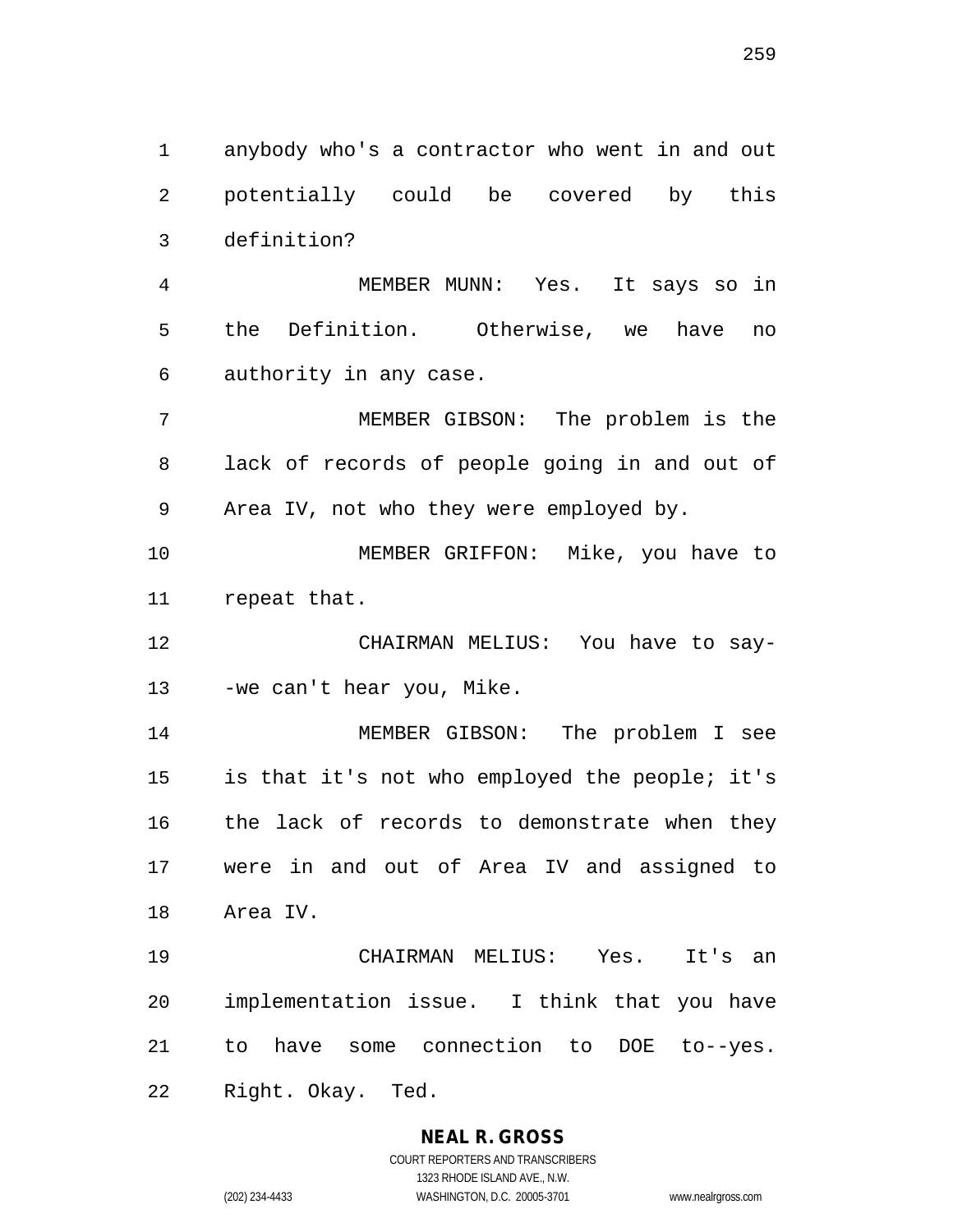| 1  |         |                     | MR. KATZ: Okay. A roll call |  |  |
|----|---------|---------------------|-----------------------------|--|--|
|    | 2 vote. |                     |                             |  |  |
| 3  |         | Dr. Ziemer.         |                             |  |  |
| 4  |         | MEMBER ZIEMER: Yes. |                             |  |  |
| 5  |         |                     | MR. KATZ: Mr. Schofield.    |  |  |
| 6  |         |                     | MEMBER SCHOFIELD: Yes.      |  |  |
| 7  |         |                     | MR. KATZ: Dr. Roessler.     |  |  |
| 8  |         |                     | MEMBER ROESSLER: Yes.       |  |  |
| 9  |         |                     | MR. KATZ: Dr. Richardson.   |  |  |
| 10 |         |                     | MEMBER RICHARDSON: Yes.     |  |  |
| 11 |         |                     | MR. KATZ: Mr. Presley.      |  |  |
| 12 |         |                     | MEMBER PRESLEY: Yes.        |  |  |
| 13 |         |                     | MR. KATZ: Dr. Poston?       |  |  |
| 14 |         | MEMBER POSTON: Yes. |                             |  |  |
| 15 |         | MR. KATZ: Ms. Munn. |                             |  |  |
| 16 |         | MEMBER MUNN: Yes.   |                             |  |  |
| 17 |         |                     | MR. KATZ: Dr. Melius.       |  |  |
| 18 |         |                     | CHAIRMAN MELIUS: Yes.       |  |  |
| 19 |         |                     | MR. KATZ: Dr. Lockey.       |  |  |
| 20 |         | MEMBER LOCKEY: Yes. |                             |  |  |
| 21 |         |                     | MR. KATZ: Dr. Lemen.        |  |  |
| 22 |         | MEMBER LEMEN: Yes.  |                             |  |  |

# **NEAL R. GROSS**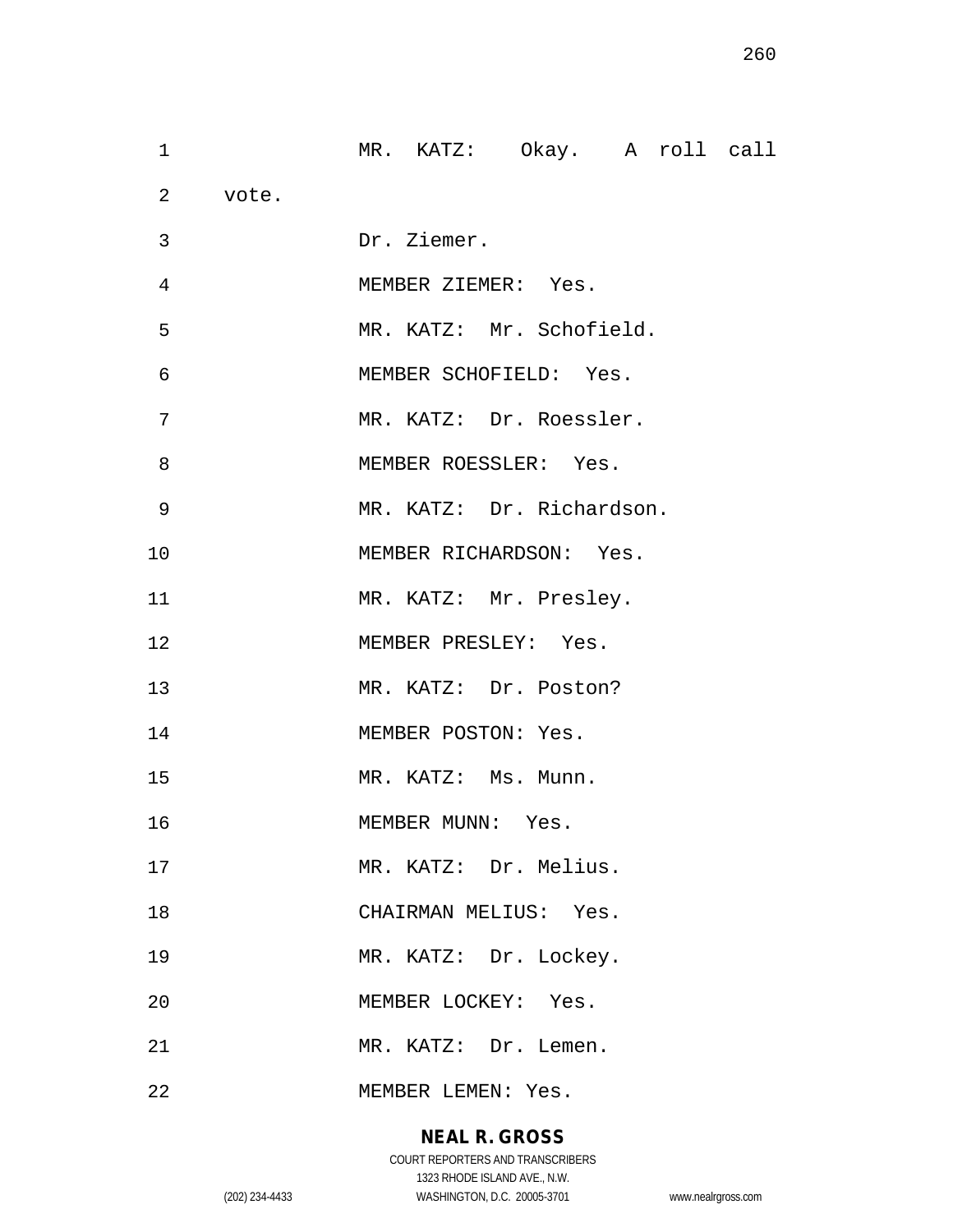| $\mathbf 1$ | MR. KATZ: Mr. Griffon.                        |
|-------------|-----------------------------------------------|
| 2           | MEMBER GRIFFON: Yes.                          |
| 3           | MR. KATZ: Mr. Gibson.                         |
| 4           | MEMBER GIBSON: Yes.                           |
| 5           | MR. KATZ: Dr. Field.                          |
| 6           | MEMBER FIELD: Yes.                            |
| 7           | MR. KATZ: Mr. Clawson.                        |
| 8           | MEMBER CLAWSON: Yes.                          |
| 9           | MR. KATZ: Ms. Beach.                          |
| 10          | MEMBER BEACH: Yes.                            |
| 11          | MR. KATZ: Dr. Anderson.                       |
| 12          | MEMBER ANDERSON: Yes.                         |
| 13          | MR. KATZ: That's unanimous in                 |
|             | 14 favor.                                     |
| 15          | CHAIRMAN MELIUS: I need to know               |
|             | 16 what the Board's preference are. We don't  |
| 17          | have a break scheduled until 4:30, 4:15.      |
| 18          | Would you rather just keep going? We do have  |
| 19          | a public comment. Or would you like to take a |
| 20          | break.                                        |
| 21          | We'll take a break. Fifteen                   |
| 22          | minutes.                                      |

**NEAL R. GROSS** COURT REPORTERS AND TRANSCRIBERS 1323 RHODE ISLAND AVE., N.W.

(202) 234-4433 WASHINGTON, D.C. 20005-3701 www.nealrgross.com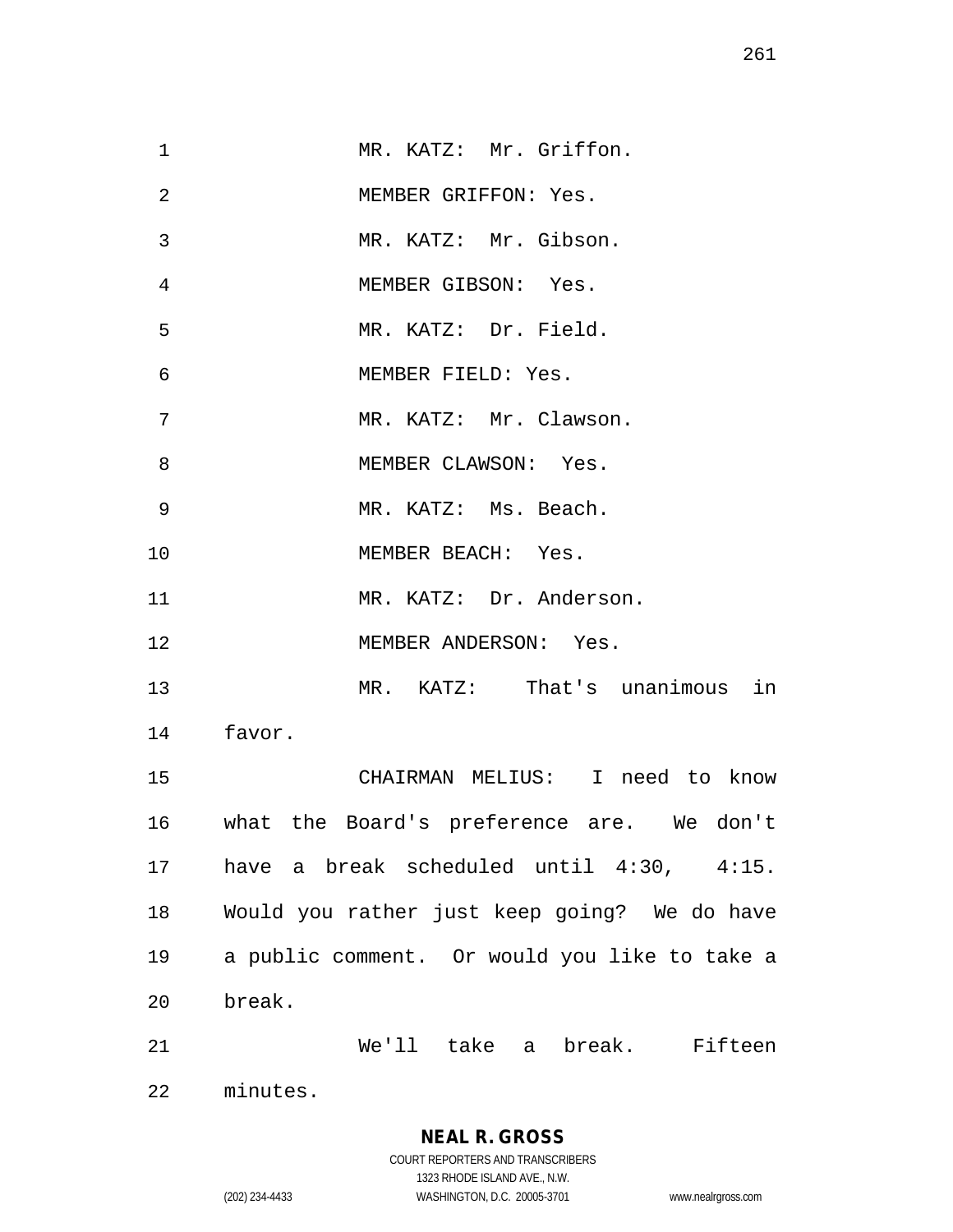(Whereupon, the above-entitled matter went off the record at 3:38 p.m. and resumed at 3:55 p.m.)

 CHAIRMAN MELIUS: Okay. Why don't we get started. Our stragglers will make it back. And, Lara, we'll hear from you again. Thank you.

8 DR. HUGHES: Thank you, Dr. Melius. This is the presentation by NIOSH for the Canoga Avenue Facility. This facility is also located in this area. It is located in the community of Canoga Park, Los Angeles County, California, and it's located about 25 miles northwest of downtown LA. From 1955 through 1960, the Atomic Energy Commission then founded research in--at this facility in a building that was called the Vanowen Building. It was named after the street it was situated at or on, and is also known as Building 38.

 The parent company for this contract with the Atomic Energy Commission was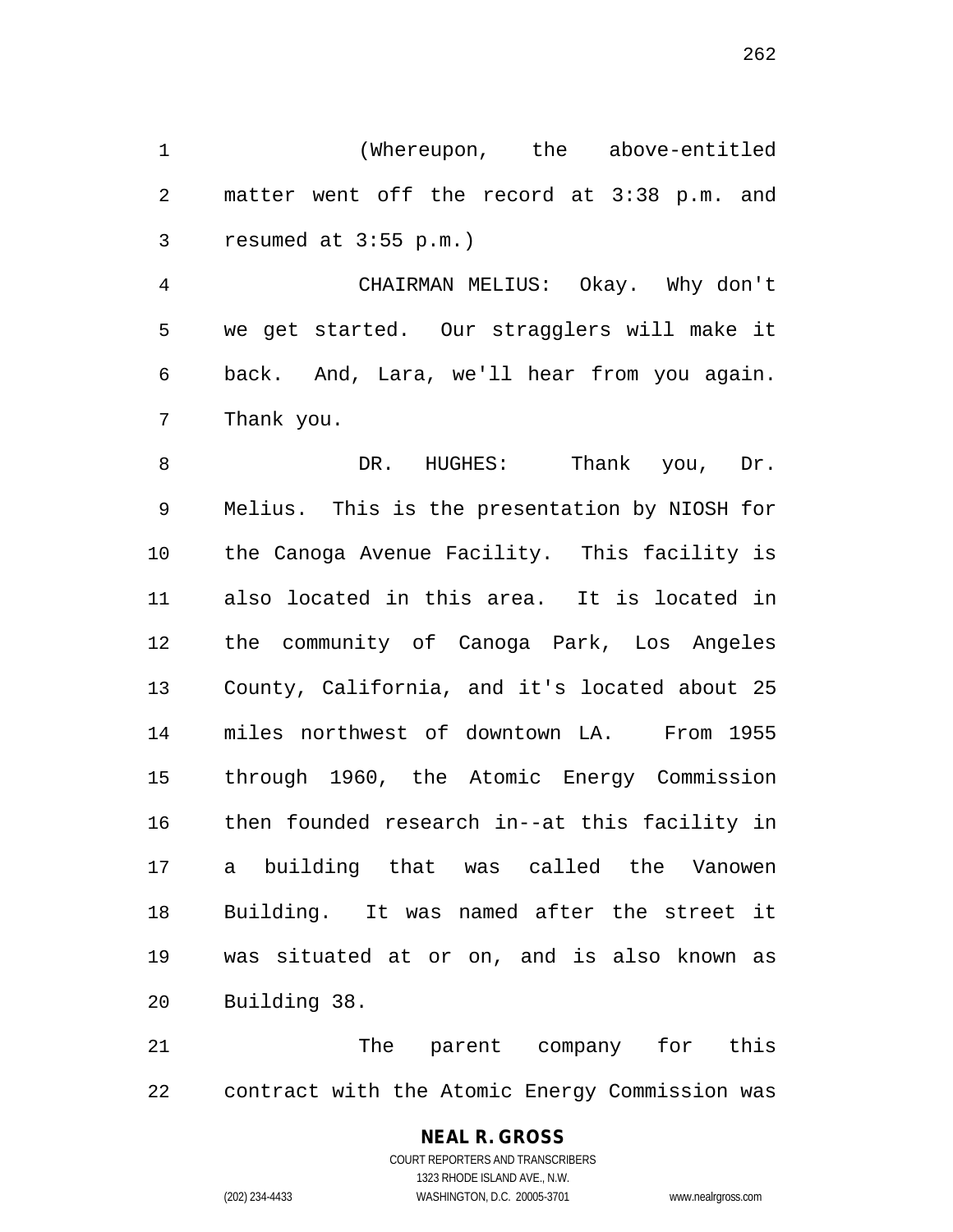called North American Aviation and this company had a division called Atomics International, which was the division that engaged in nuclear research.

 The nature of the research was fuel development and nuclear reactor design and since the companies are the same, you can probably guess that these operations were closely related to operations at Area IV of the Santa Susana Field Laboratory.

 The Atomics International headquarters was actually located at the Canoga Avenue facility although, starting in 1955, did operations at Santa Susana Area IV as well.

**In 1960**, the operations of Atomics International moved to a different facility which is called the De Soto facility which is also located in the area and the Canoga Avenue facility continued to be operated under the Rocketdyne division of North American

Aviation.

# **NEAL R. GROSS**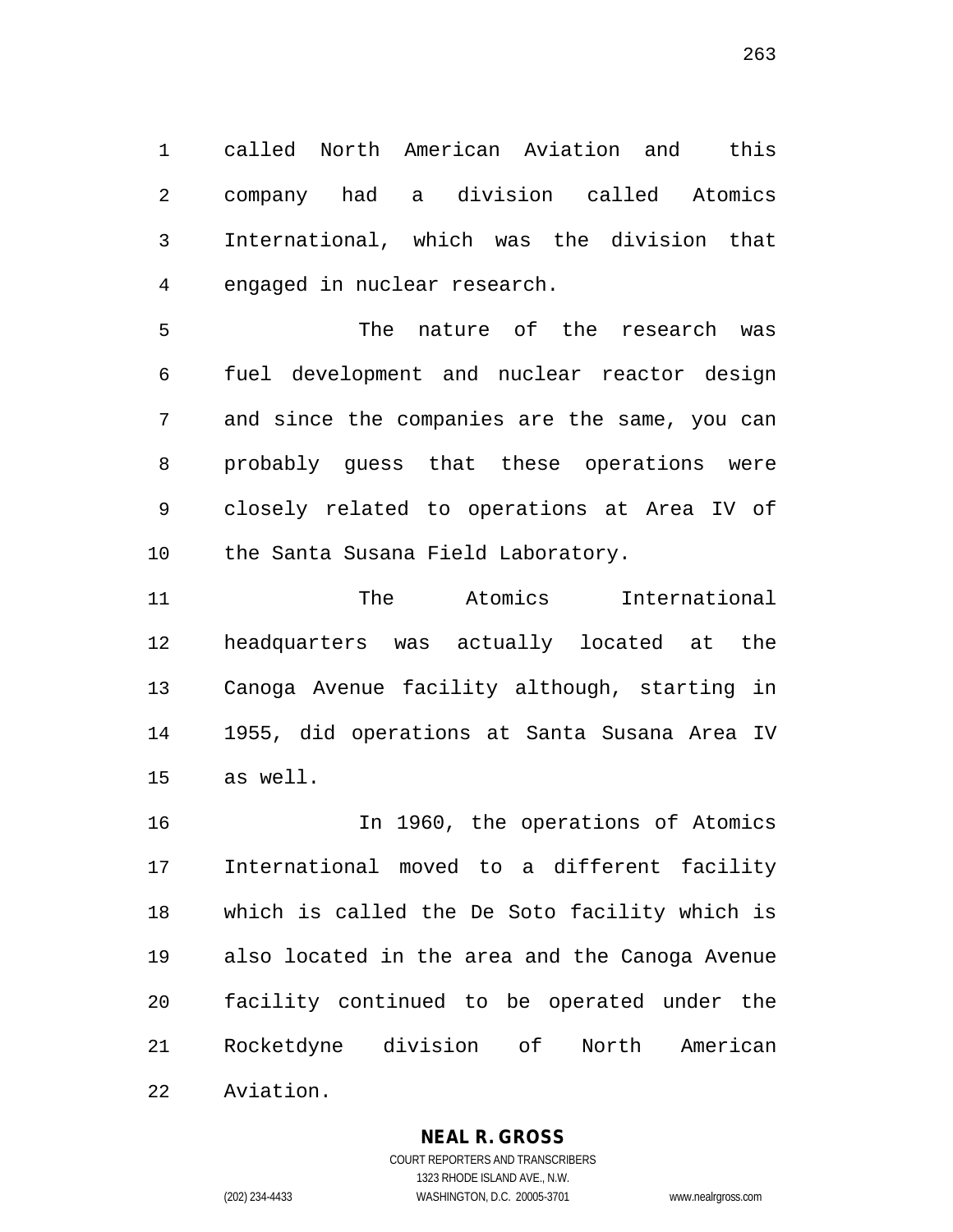Essentially, the facility was solely devoted to rocket engine research and did no more nuclear research. Therefore, currently, the DOE covered period is 1955 through 1960.

 Here is a photograph of the Canoga Avenue facility and the building you see in the circle was the division that was Atomics International, that was devoted to nuclear research versus the remainder of the facilities was engaging in rocket-engine research. This photograph dates from approximately 1960.

 The site operations nuclear reactor development; those reactors were small, aqueous-fuel test reactors that used uranyl sulphate that was up 93 percent enriched. During those five years, two different reactor types were developed, the L47 and the L77 reactor. They were operated at five- and ten-watt maximum, and they operated, I believe, the L47 for about 10

# **NEAL R. GROSS** COURT REPORTERS AND TRANSCRIBERS

1323 RHODE ISLAND AVE., N.W. (202) 234-4433 WASHINGTON, D.C. 20005-3701 www.nealrgross.com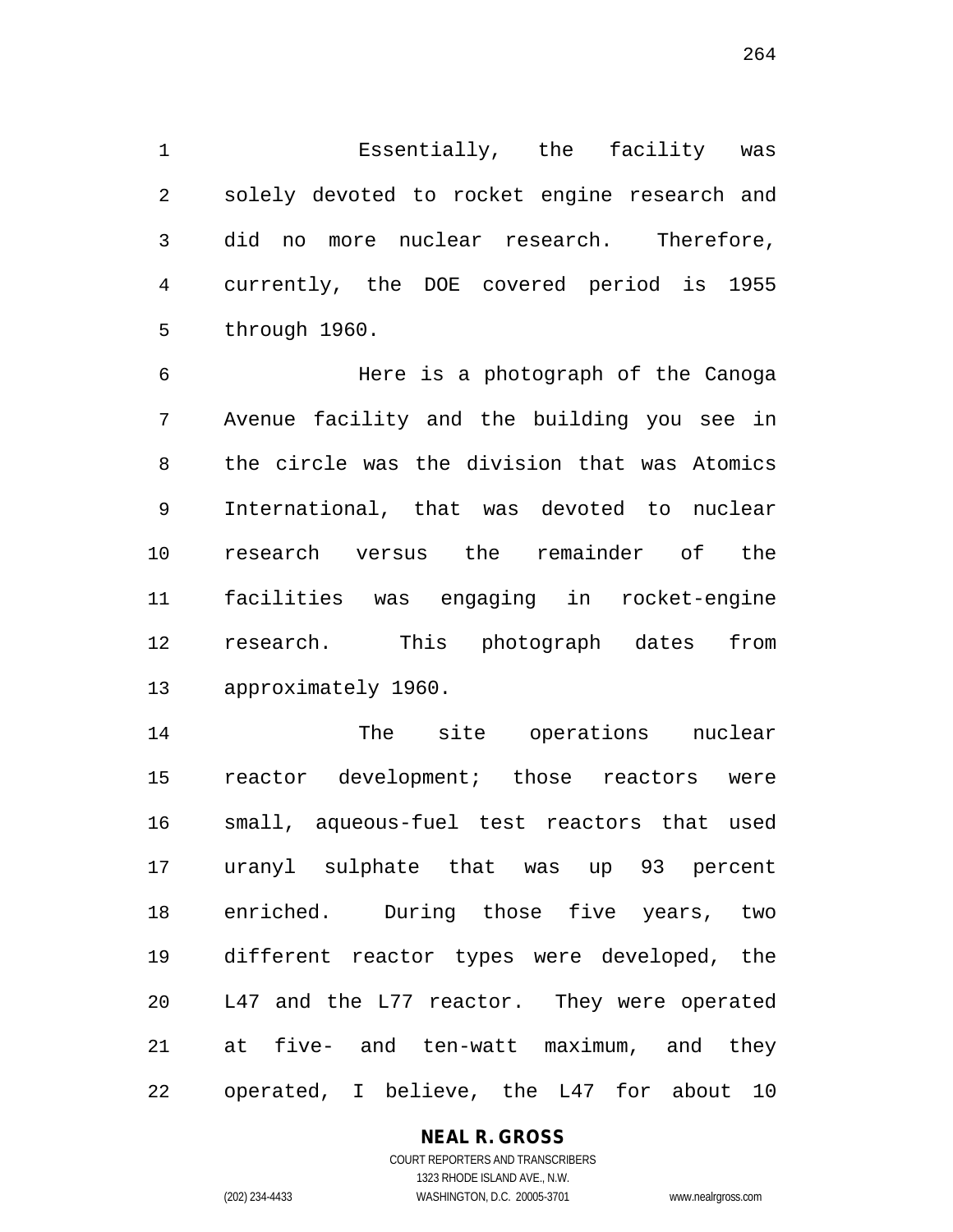months, and the L77 for about 21 months in the years 57 through 1960.

 In addition, the facility did nuclear research and development such as uranium fuel reprocessing experiments, nuclear fuel development for various experimental reactors, and chemistry applications.

 The petition for the site was received by NIOSH on July 27, 2009 under paragraph 83.13. It's Petition Number 00151. On October 15, 2009, NIOSH issued a professional judgment that the petition qualifies based on unavailability of personnel monitoring data.

 The Federal Register notice was published October 30th, and January 25th, 2010--I'm sorry, this is a typo--NIOSH issued an Evaluation Report, and copies were sent to the Advisory Board and to the petitioner.

 The petitioner requested NIOSH evaluate the following Class Definition: all workers employed by North American Aviation

# **NEAL R. GROSS**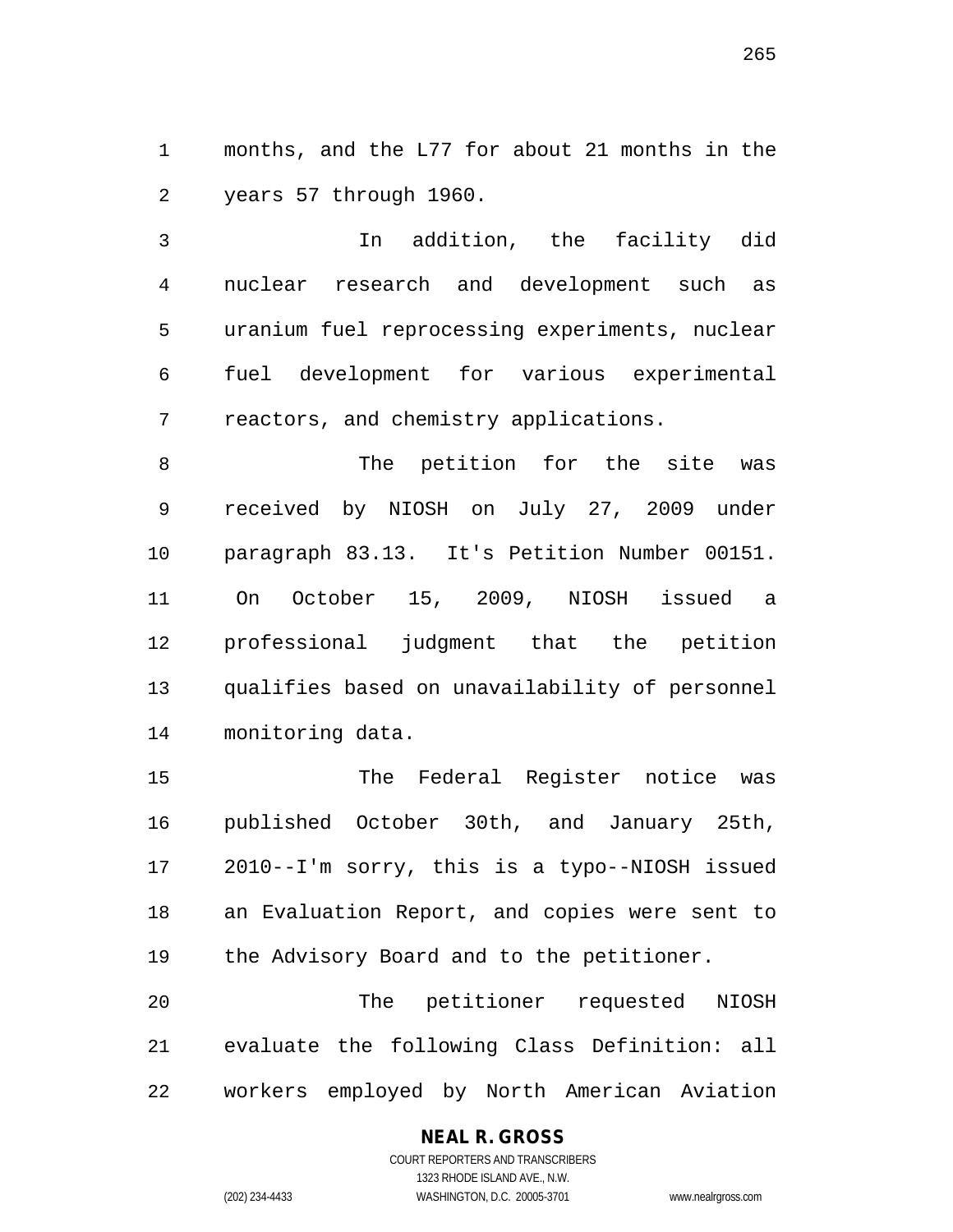who worked in any areas, in any job capacity at the Canoga Avenue facility, Los Angeles, California, from January 1st, 1955 through December 31st, 1960--and this is also the Class NIOSH evaluated.

 Now the NIOSH-recommended Class is all employees of the Department of Energy, its predecessor agencies, its contractors and subcontractors who worked in the Vanowen Building at the Canoga Avenue facility in Los Angeles, California, from January 1st, 1955 through December 31st, 1960 for a number of workdays aggregating at least 250 workdays, occurring either solely under this employment or in combination with workdays within the parameters established for one or more other Classes of employees in the SEC.

 Now NIOSH has decided, based on the current available research, to limit the proposed Class because at this facility two different divisions existed, Atomics International and Rocketdyne, and based on the

#### **NEAL R. GROSS** COURT REPORTERS AND TRANSCRIBERS

1323 RHODE ISLAND AVE., N.W. (202) 234-4433 WASHINGTON, D.C. 20005-3701 www.nealrgross.com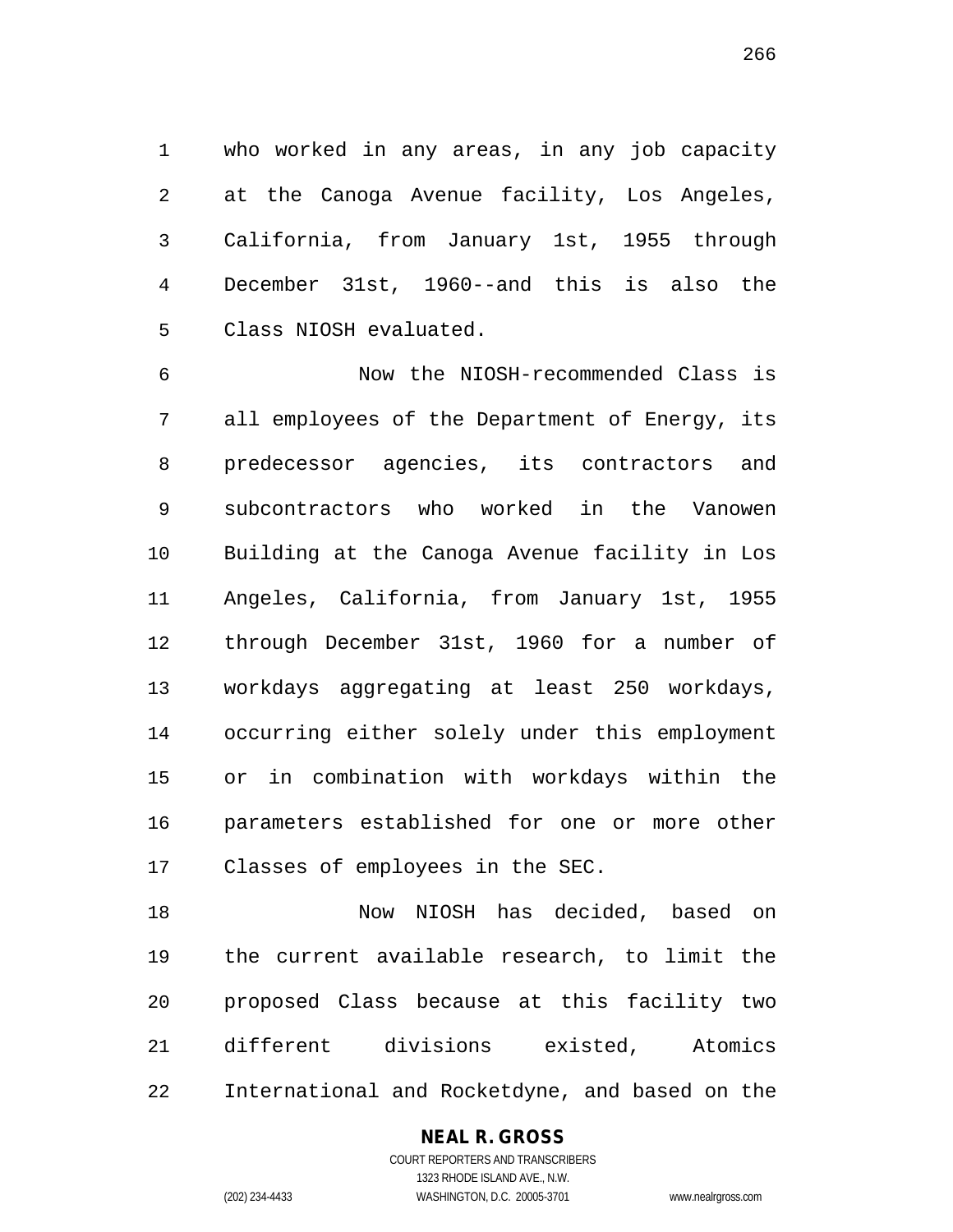records, the AEC operations were only conducted by Atomics International and limited to one building of the facility, which is the Vanowen Building.

 There are no indications that the Rocketdyne division did any nuclear activities or research. We interviewed four former employees of the Atomics International division for this petition and they all were unanimous in indicating that the nuclear workers had different color ID badges from the Rocketdyne workers, and that the access to the nuclear operations in the Vanowen Building was restricted to Atomics International workers, and that the nuclear operations also had some form of guard that had limited access except for Atomics International workers.

 The sources of available information that NIOSH evaluated for the petition consists of the Technical Information Bulletins, the case files in the NIOSH database and the site research database. Data

# **NEAL R. GROSS**

COURT REPORTERS AND TRANSCRIBERS 1323 RHODE ISLAND AVE., N.W. (202) 234-4433 WASHINGTON, D.C. 20005-3701 www.nealrgross.com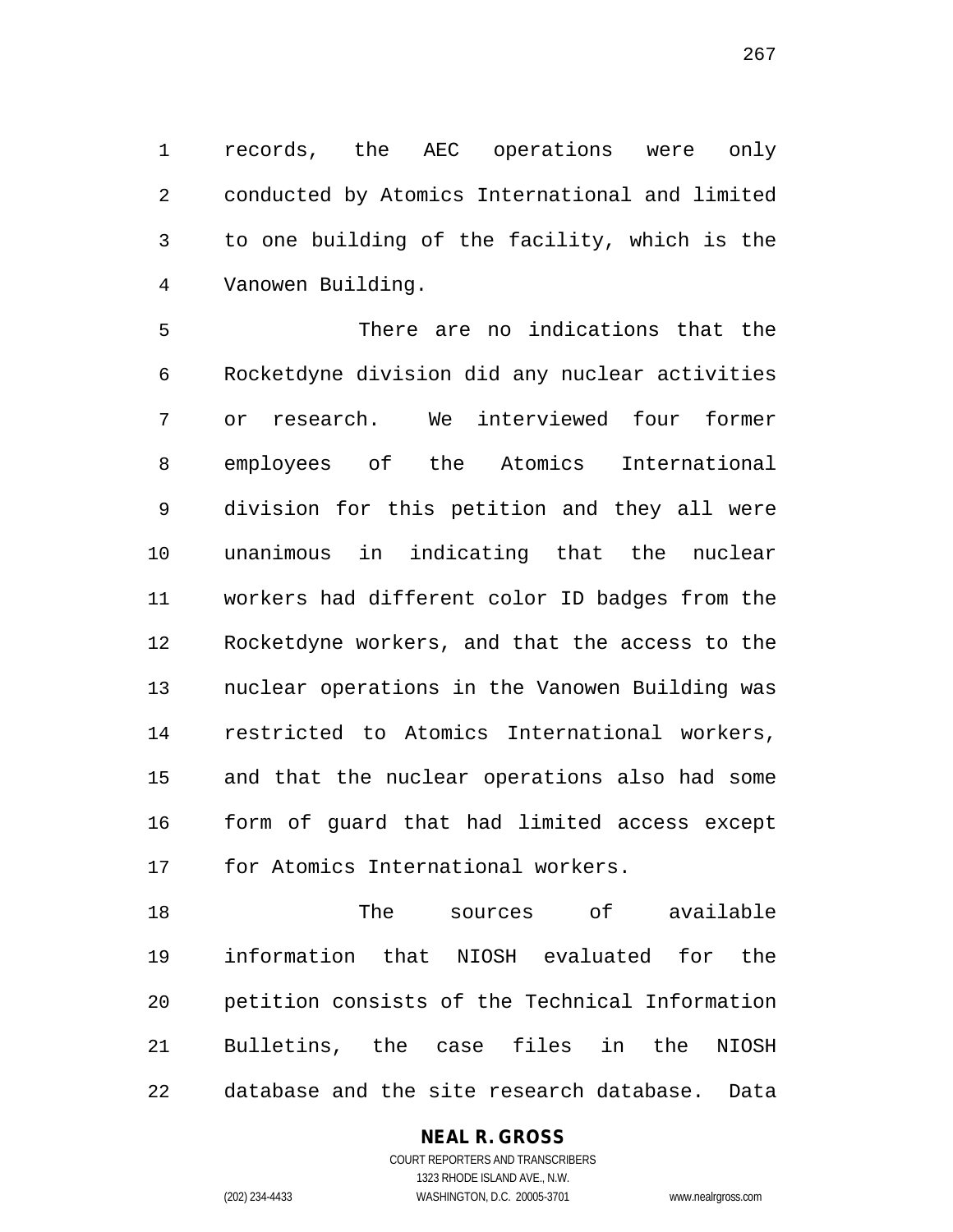capture efforts at the site consisted of visits to Area IV of Santa Susana Field Laboratory. The Canoga Avenue facility; the building does not exist anymore and the records are stored at Area IV.

 The Health and Safety records are stored at Area IV. They are essentially the same as for Area IV Santa Susana Field Laboratory.

 They also looked at records at the Federal Records Center in San Bruno, the electronic databases of DOE and NRC, scientific publications, the State of California records, documents and affidavits provided by the petitioner and interviews with four former employees and the current medical director of Area IV of Santa Susana Field Laboratory.

 The former employees were employees that worked at the Canoga Avenue facility during the covered period.

Currently, NIOSH has, as of

### **NEAL R. GROSS** COURT REPORTERS AND TRANSCRIBERS

1323 RHODE ISLAND AVE., N.W. (202) 234-4433 WASHINGTON, D.C. 20005-3701 www.nealrgross.com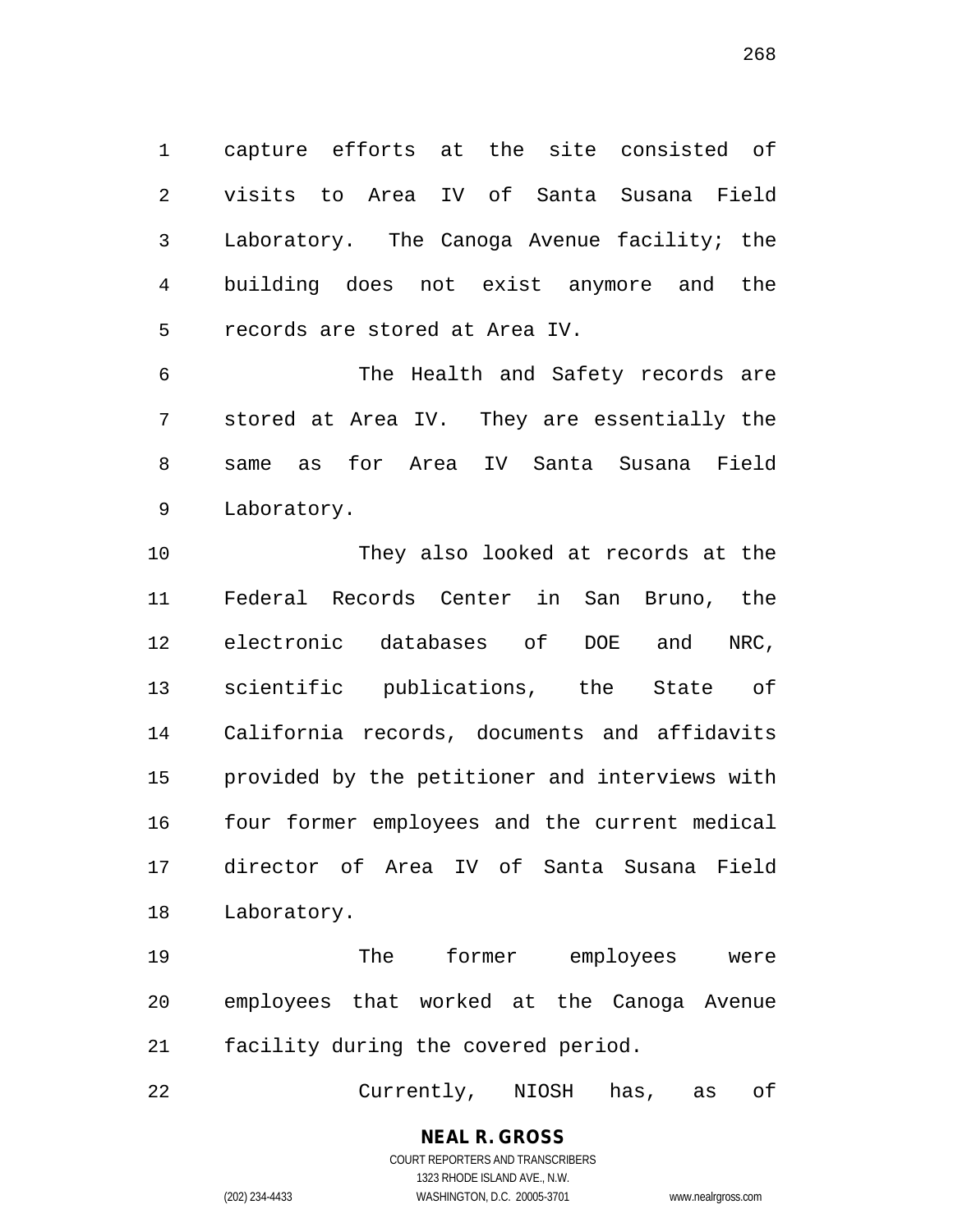December 22nd, 2009--this is the data presented in the Evaluation Report. There are 158 cases which meet the evaluated Class Definition. NIOSH has completed dose reconstruction for 113 of these. Some claims contained internal dosimetry information which consists of uranium analysis between 1958 and 1960, and also there were 33 cases of external dosimetry information.

 The internal exposure potential for workers at this site are a result of research and development involving such activities as reactor design and operation, fuel development for experimental reactors, fuel reprocessing experiments and radiochemistry experiments.

 The external exposure potential at the site existed as a result from hot cave operations involving uranium fuel reprocessing experiment, production of experimental nuclear fuel, uranium handling, and the operation of two small nuclear reactors. The availability

# **NEAL R. GROSS**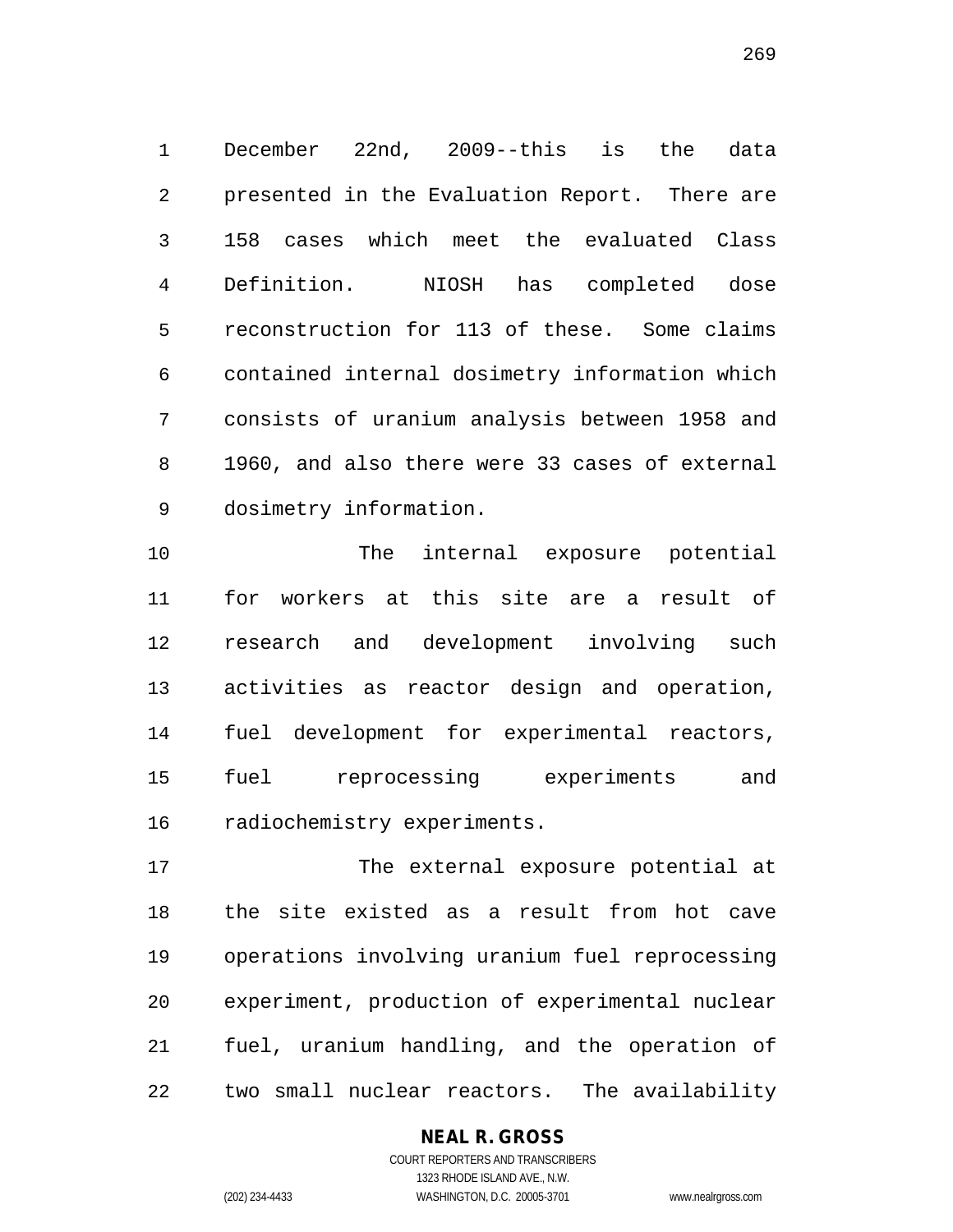of internal dosimetry data at the site is limited. It is in the same, about essentially as Area IV of the Santa Susana Field Laboratory, as it was essentially one and the same program that covered both sites.

 And as with Area IV, the data indicated that a routine but limited bioassay program started in 1958, and again, this was limited to employees that would handle unencapsulated radioactive material.

 This term unencapsulated is actually, I believe, from a health physics manual-type document that was collected at the site that stated the intent of the health physics program and which workers would be covered.

 The initial data, internal monitoring data, was limited to gross alpha and beta analyses and isotopic analyses were done where it was required to be necessary. NIOSH has determined that the availability bioassay, air and area monitoring

#### **NEAL R. GROSS**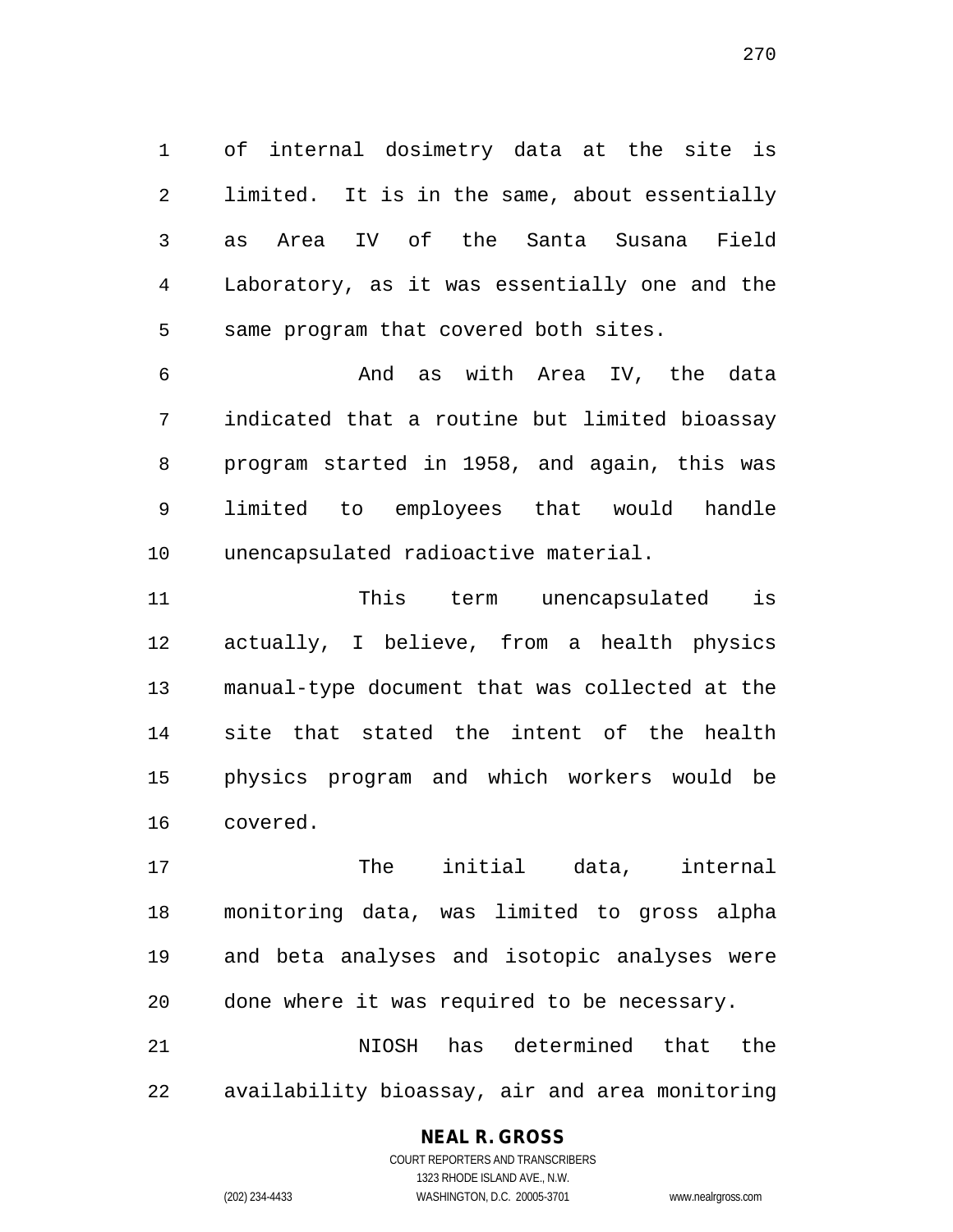information is insufficiently comprehensive to bound the doses for occupational internal exposures at the site.

 The external dosimetry data-- again, it's essentially the same data pool as for Area IV. Workers in the Vanowen Building monitored for external exposures using two- element film badges, finger badges, if needed, and the badge exchange was a routine monthly exchange that could occur more frequently if a high-exposure job was done by the worker.

 The external data has been found suitable for partial dose reconstruction.

 The petition basis that were identified by the petitioner was the similarity of the monitoring program between Area IV of Santa Susana Field Laboratory and the Canoga Avenue facility. The insufficiency of the personnel monitoring program prior to 1958, as outlined in the SEC Evaluation Report for Area IV, Santa Susana Field Laboratory. This would be Petition Number 93.

> **NEAL R. GROSS** COURT REPORTERS AND TRANSCRIBERS

1323 RHODE ISLAND AVE., N.W. (202) 234-4433 WASHINGTON, D.C. 20005-3701 www.nealrgross.com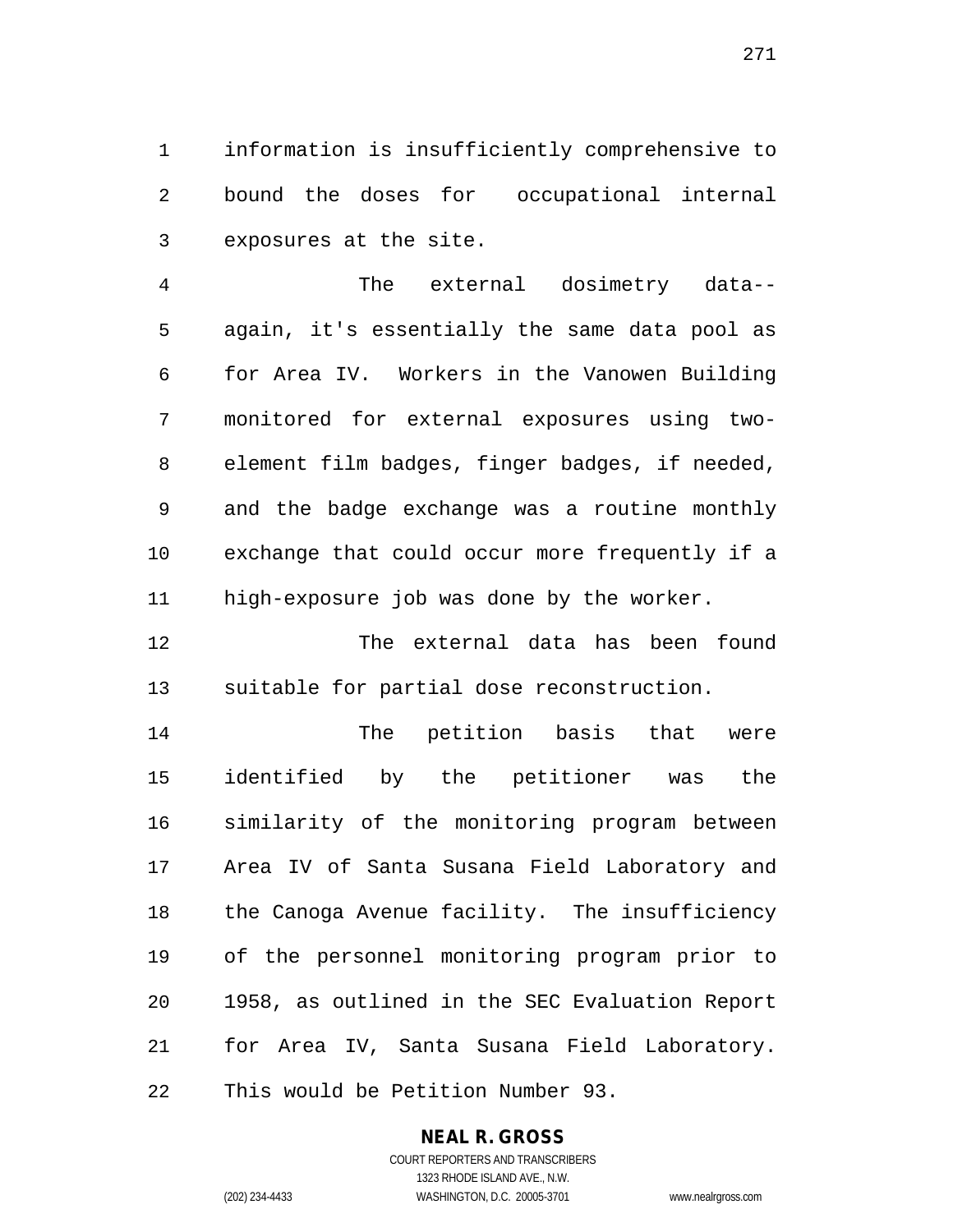And therefore an insufficiency of personnel monitoring data to do dose reconstruction. The NIOSH evaluation found that, indeed, the monitoring program at Canoga Avenue facility was similar to Area IV of Santa Susana Field Laboratory in that it was the same oversight of the program and of the monitoring data: insufficient to bound all internal doses.

10 Again, the evaluation process is a two-pronged test. A determination of feasibility, a determination followed by a health endangerment determination. As for feasibility, NIOSH found that the available monitoring records, process description and source term data are insufficient to complete dose reconstructions for the proposed Class of employees and NIOSH currently lacks access to sufficient monitoring source term data and process information to estimate the complete internal and external doses to members of the Class.

**NEAL R. GROSS**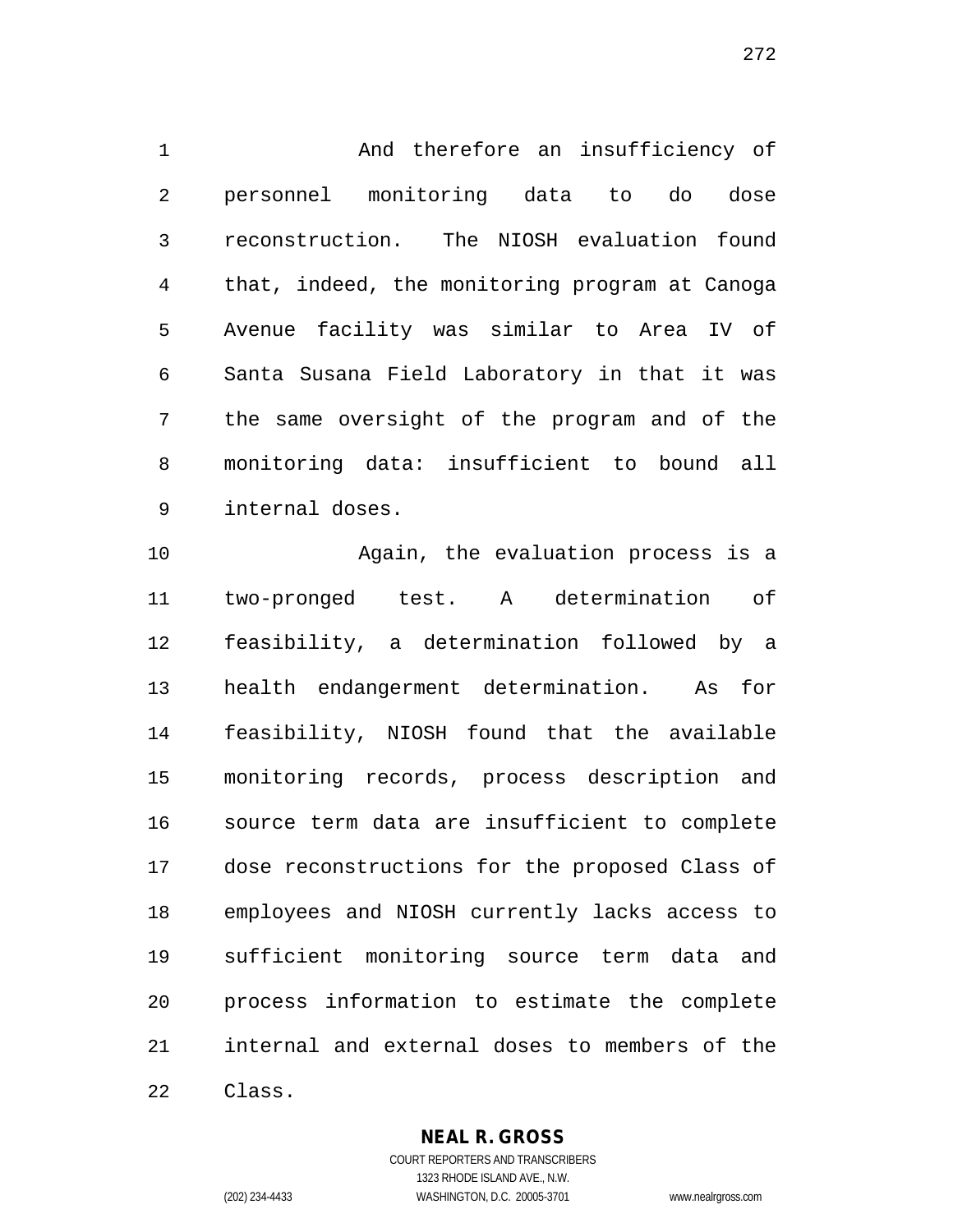Therefore the NIOSH-proposed Class Definition is all employees of the Department of Energy, its predecessor agencies, its contractors, subcontractors, who worked in the Vanowen Building at the Canoga Avenue facility, Los Angeles, California, from January 1st, 1955 through December 31st, 1960, for a number of workdays aggregating at least 250 workdays, occurring either solely under this employment or in combination with workdays within the parameters established for one or more Classes of employees in the SEC.

 As for health endangerment, NIOSH has determined that it is not feasible to complete dose reconstructions with sufficient accuracy for the Canoga Avenue facility Vanowen Building, and that the health of the employees covered might have been endangered.

 The evidence reviewed indicates that workers in the Class may have received chronic internal and external exposure from various research and development activities at

# **NEAL R. GROSS**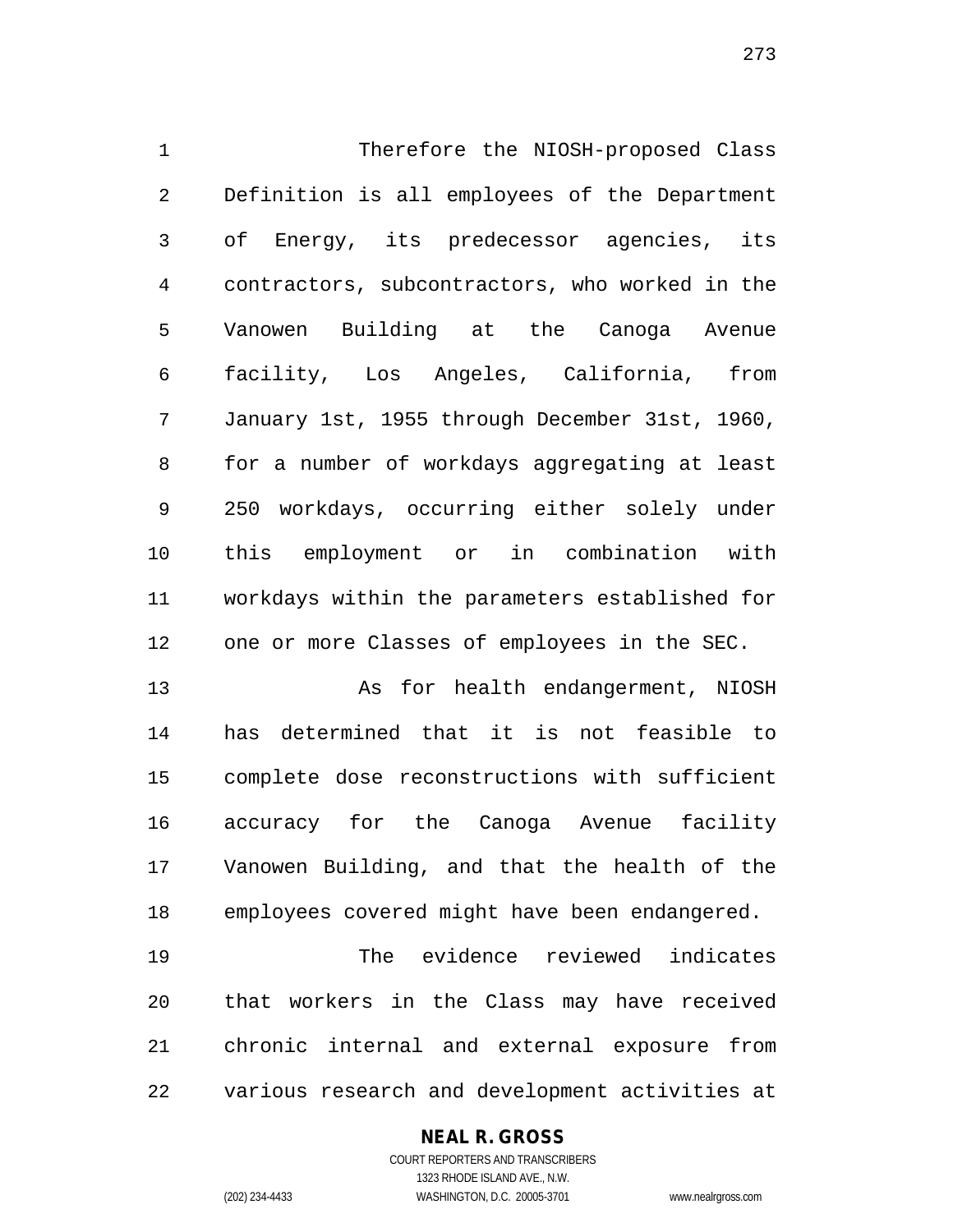the Canoga Avenue facility under contract with AEC or DOE.

 In summary, NIOSH has determined that dose reconstruction is not feasible for internal doses for all radionuclides for workers who had occupational exposures in the Vanowen Building. NIOSH has concluded that dose reconstruction is feasible for all internal and external radionuclides internally for workers who would not have worked in the Vanowen Building who were rocket engine workers. NIOSH thinks that it is feasible to reconstruct doses used in environmental data, and external dose reconstruction is feasible for all years at the site.

 And that concludes my presentation.

 CHAIRMAN MELIUS: Okay. Thank you. Do we have any questions for Lara, before we hear from the petitioner?

Yes, Jim.

MEMBER LOCKEY: Maybe I just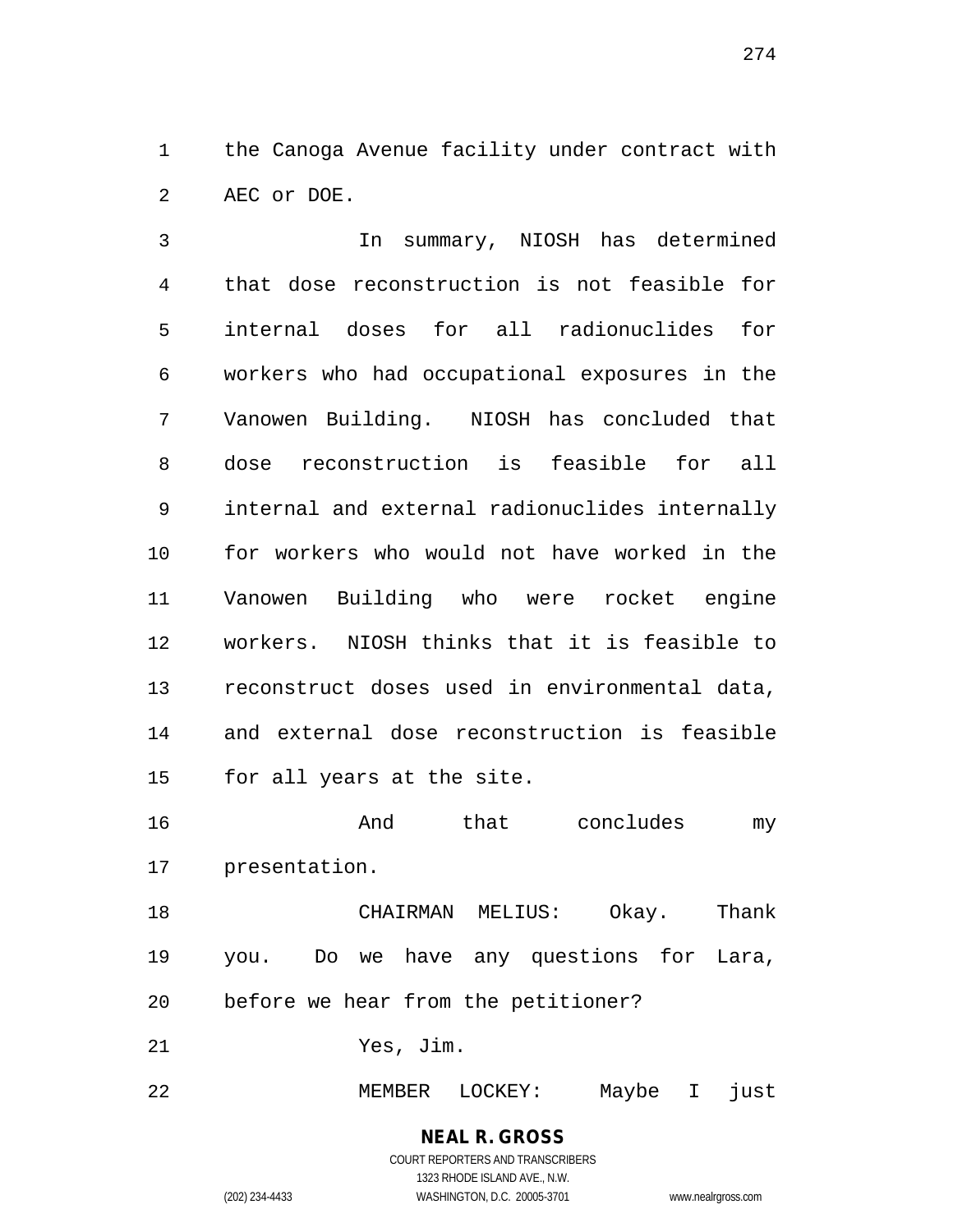didn't quite understand. What's the difference between a non-Vanowen Building and a--what's the difference? I don't understand that. DR. HUGHES: This is a fairly large site consisting of multiple buildings. MEMBER LOCKEY: So put the map up for me, would you, so I have a better understanding. DR. HUGHES: Okay. The circled building. 12 MEMBER LOCKEY: Yes. DR. HUGHES: That's the--it's called the Vanowen Building. That's what we call it in the report. This is the building that has the headquarters of the division, Atomics International, which is the entity that had the AEC contract at the site. MEMBER LOCKEY: So where is the non-Vanowen buildings-- DR. HUGHES: The remainder of the

site, where the arrows are pointing, just

# **NEAL R. GROSS** COURT REPORTERS AND TRANSCRIBERS

1323 RHODE ISLAND AVE., N.W.

(202) 234-4433 WASHINGTON, D.C. 20005-3701 www.nealrgross.com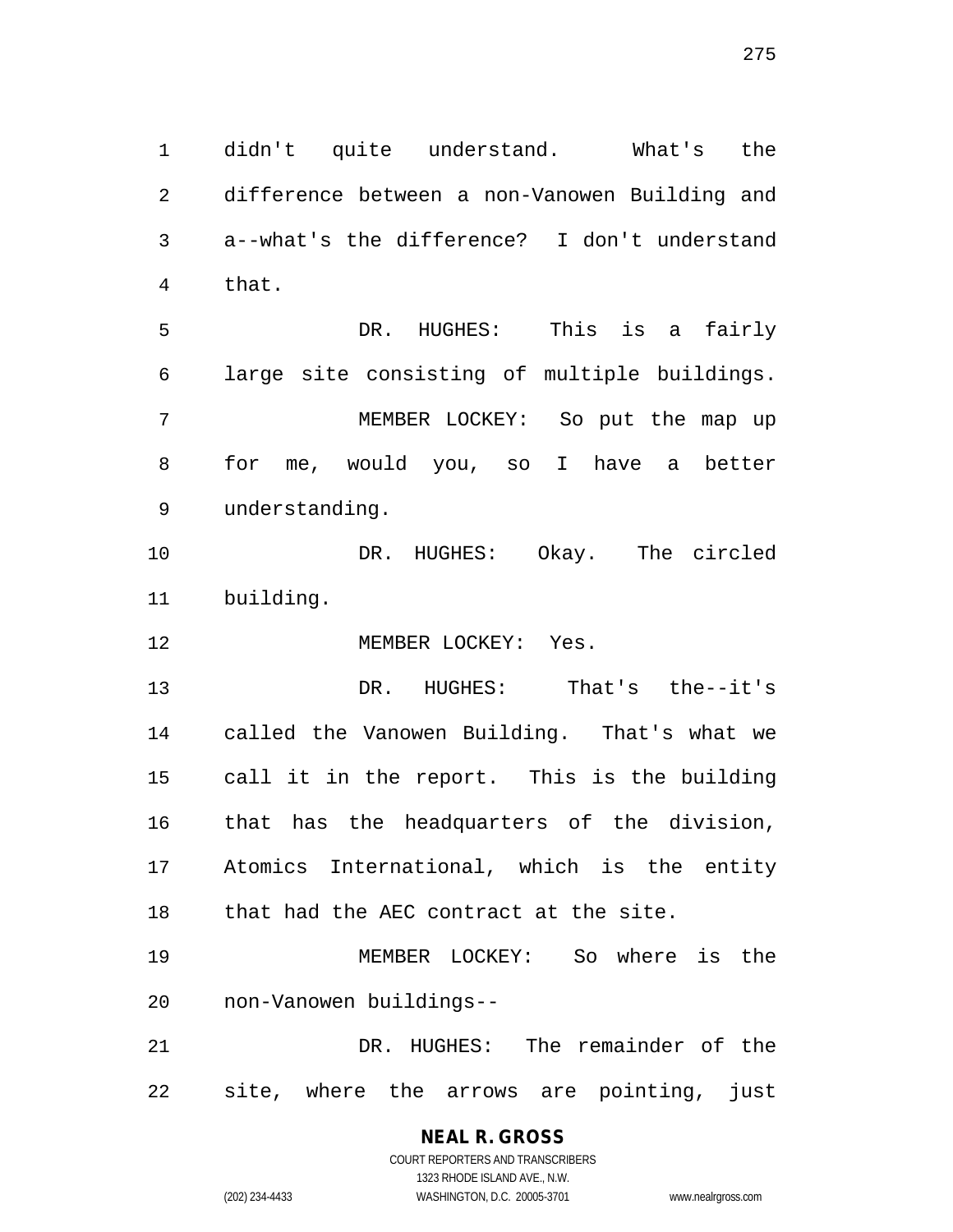anything else would be Rocketdyne, division of North American Aviation. This is an entity that did not do nuclear work. The nuclear operations were a small off-spin, initially, of this company who was mainly engaged in rockets and in research.

 MEMBER MUNN: And there was restricted access in that Vanowen Building? DR. HUGHES: Based on the information we received from interviewing workers who worked there during the covered area, yes.

 MEMBER LOCKEY: I guess let me follow up. So the Rocketdyne division employees were also DOE employees? Or contractors, subcontractors at this facility? DR. HUGHES: I'm not sure how DOE would Classify it. The contract existed between the company that was called North American Aviation and the AEC and what North American Aviation did was spin off two divisions. One was called Rocketdyne, which

# **NEAL R. GROSS**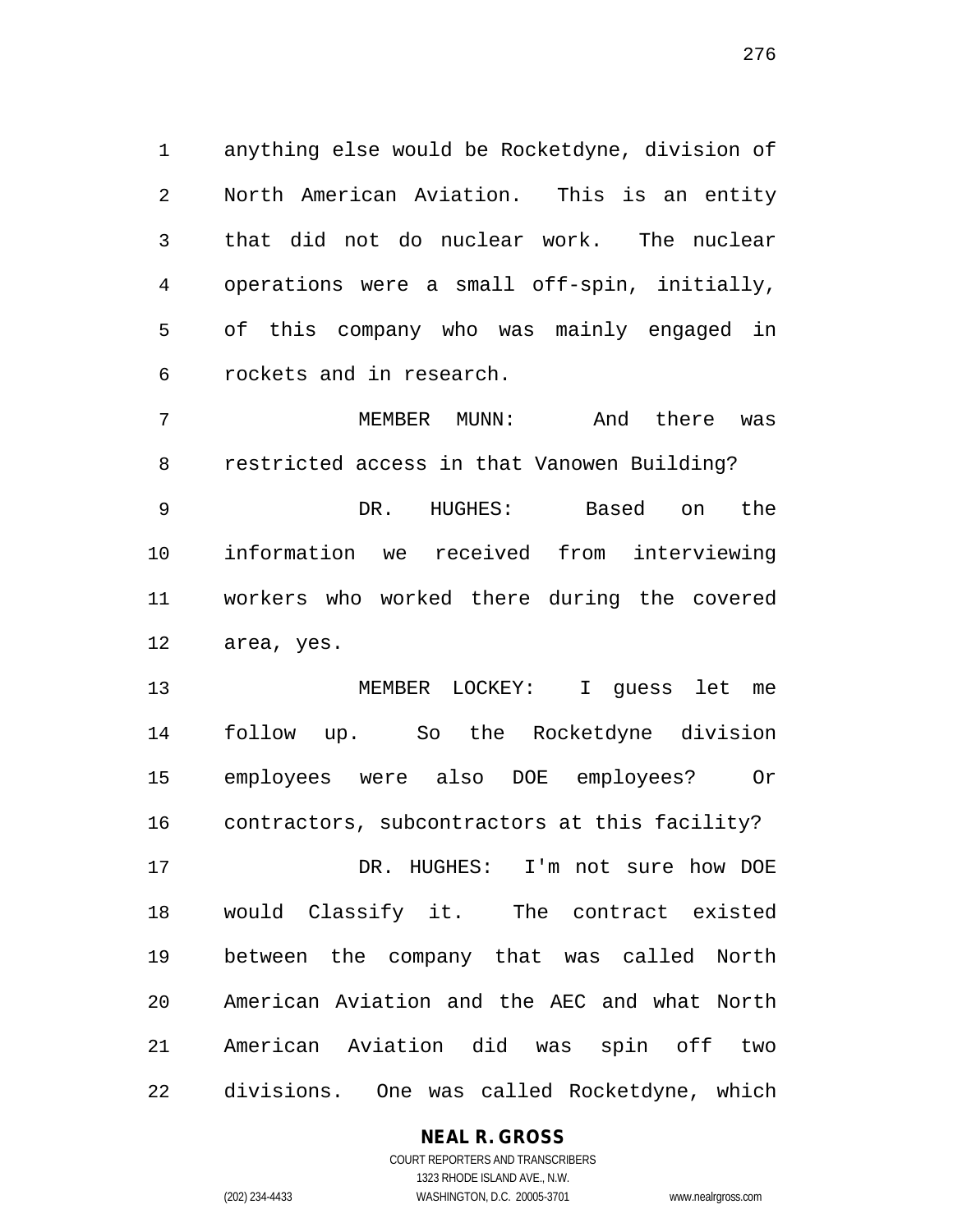did rocket engine research, and the other-- with the start of this company doing nuclear research, they founded a division that they called Atomics International, which was the entity that did the nuclear research at the site and this headquarters of this division was located in this building that is called the Vanowen Building.

 CHAIRMAN MELIUS: Josie first and then Paul.

 MEMBER BEACH: Did you monitor for neutrons?

13 DR. HUGHES: They did NTA film.

 MEMBER BEACH: So they were all workers. There's a statement on page 28 that said that neutron potential was minimal and so that--they did not monitor for neutrons. But then I see on slide 11 that you have 33 cases with external dosimetry. And then I look at the back, on page 31, and it talks about partial doses, and you might include any that may not be fully developed.

# **NEAL R. GROSS**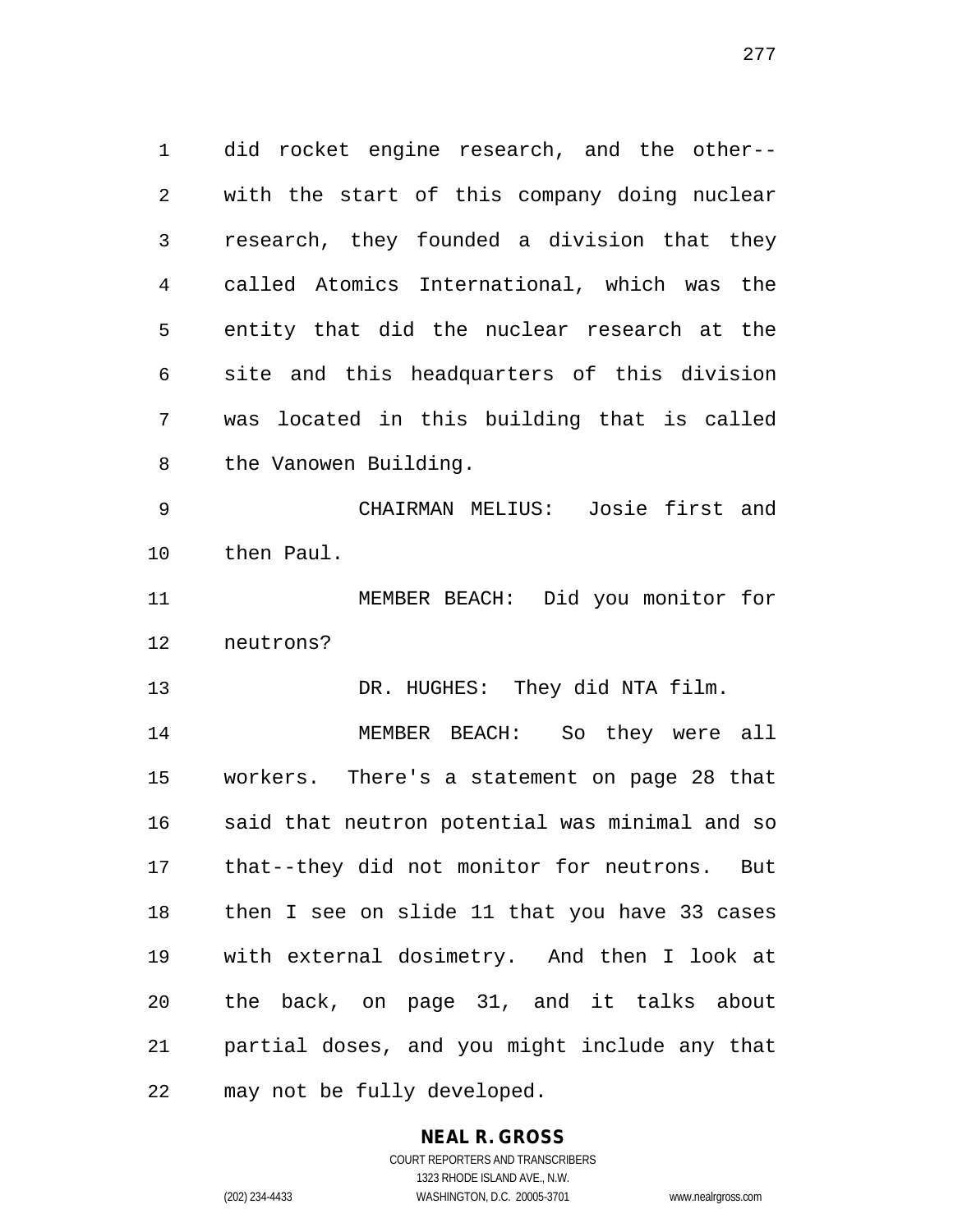I guess I'm a little confused on the neutron monitoring associated with this site.

 DR. HUGHES: Generally, they did monitor for neutrons using NTA film. Not every worker who worked at the site would have been monitored for neutrons.

 MEMBER BEACH: Okay. So then the statement on page 28 that says you did not monitor is incorrect or--and you don't have to answer me now. I know you don't have that in front of you but it's just a concern I have on the external monitoring--

14 DR. HUGHES: Right.

15 MEMBER BEACH: --and if you can actually reconstruct those for that.

CHAIRMAN MELIUS: Okay, Paul.

 MEMBER ZIEMER: Well, I wasn't going to ask this but I will follow up. Neutrons aren't mentioned as being part of the dose reconstruction, feasible, in the last

chart.

**NEAL R. GROSS**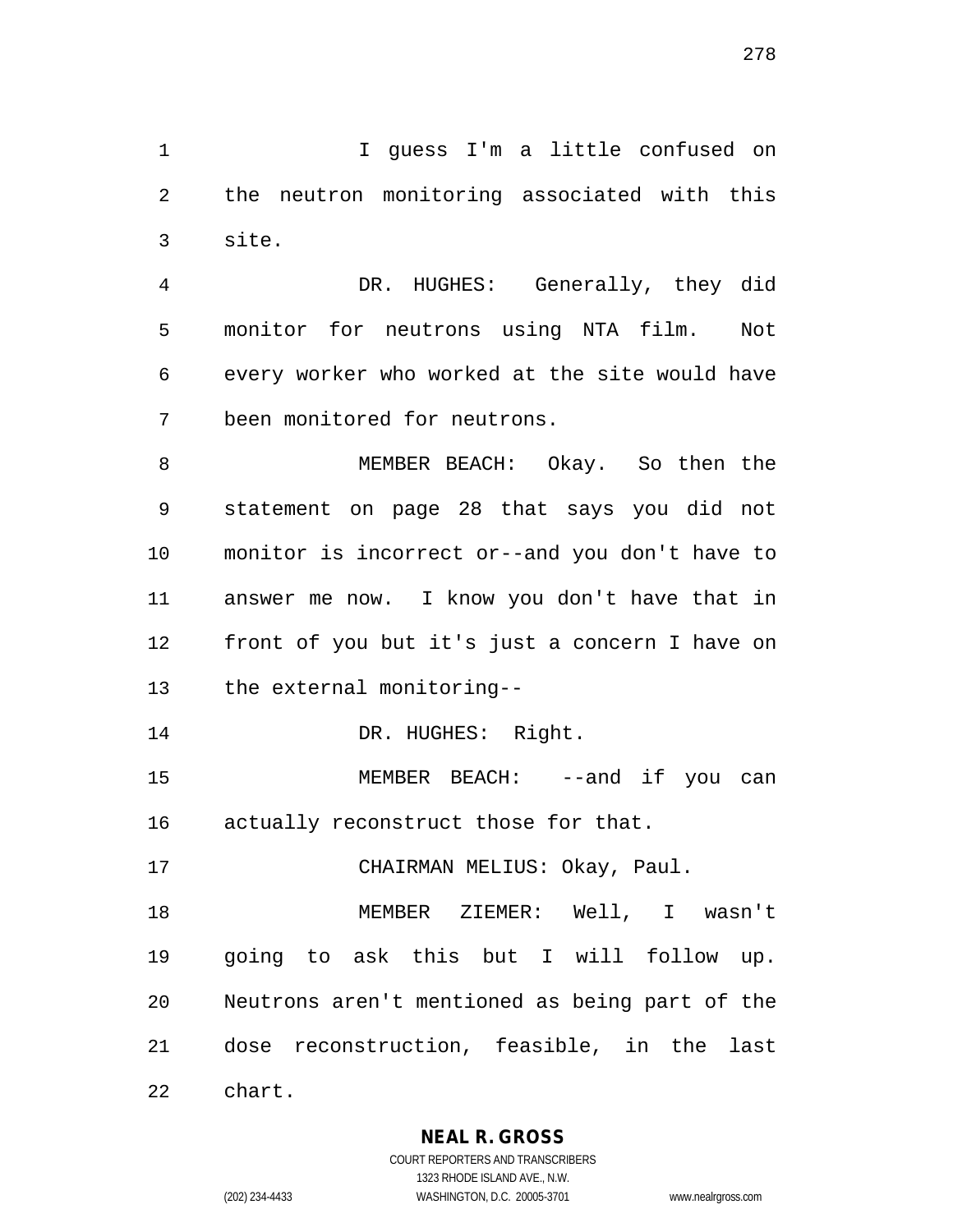MEMBER BEACH: But they're in the Evaluation Report.

 MEMBER ZIEMER: But they're in the report. So that's a question. But I guess I'm a little confused about why you would be doing dose reconstruction outside the building if only the building is eligible. It says it--

 MEMBER BEACH: It doesn't make sense.

11 DR. HUGHES: Currently, the-- no. The Department of Labor covers the entire site. So we received claims for the entire site, whether they be Rocketdyne workers, workers who worked on rocket engines versus workers who worked on nuclear activities. NIOSH has determined that the problem with the dose reconstruction is the occupational internal monitoring. There is environmental monitoring available at this site. Dose reconstruction would--the occupational dose would be assigned to workers who worked, who

**NEAL R. GROSS**

COURT REPORTERS AND TRANSCRIBERS 1323 RHODE ISLAND AVE., N.W. (202) 234-4433 WASHINGTON, D.C. 20005-3701 www.nealrgross.com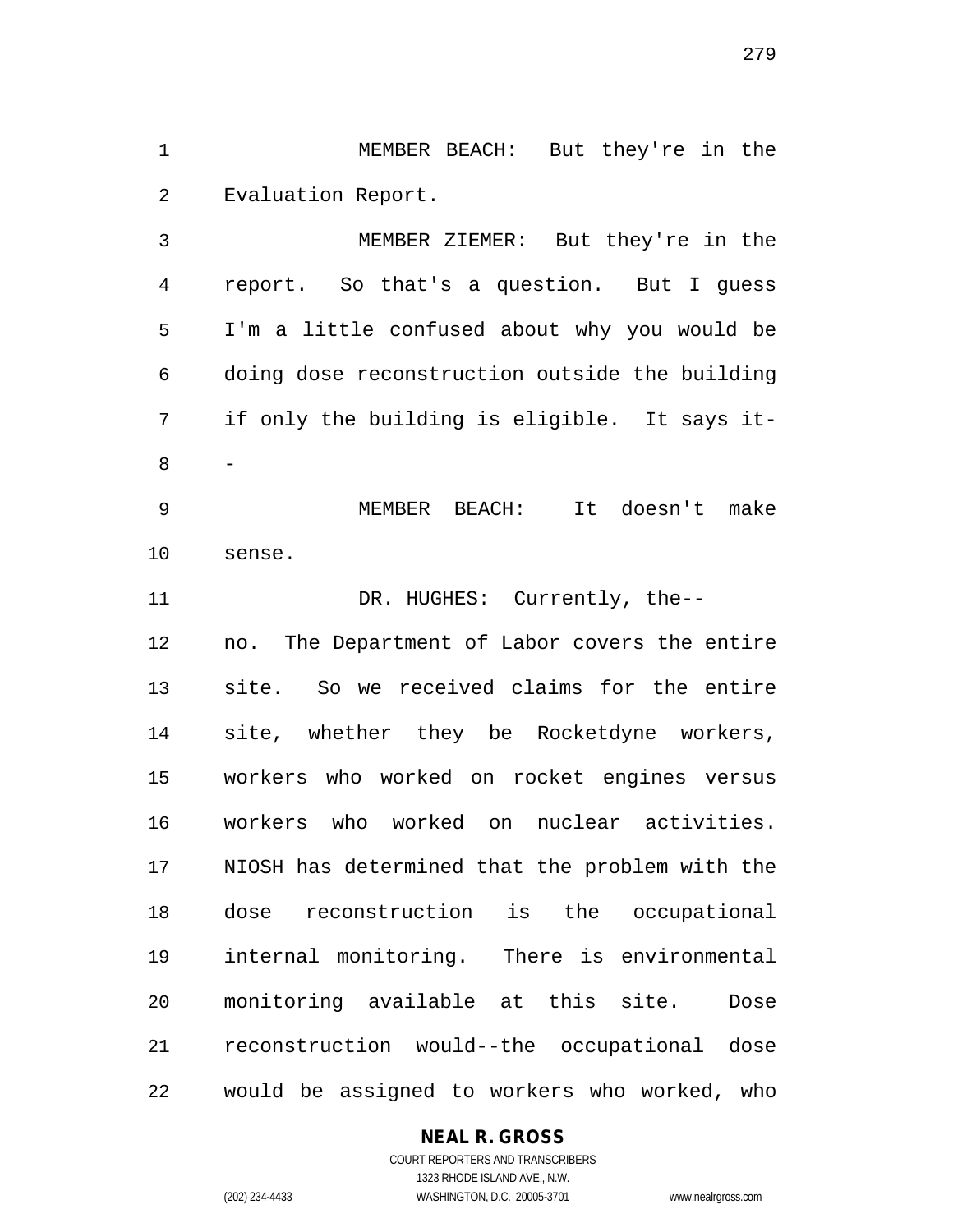were nuclear workers who worked on the nuclear operations. A worker who just was on the site but did not work on nuclear operations would receive an ambient or environmental dose, which can be reconstructed based on available data.

 MEMBER ZIEMER: Okay. So you would assign an internal dose as well for those. Is that what you're saying?

 DR. HUGHES: An internal dose would be assigned based on area monitoring.

12 MEMBER ZIEMER: Okay. Thanks.

 MEMBER GRIFFON: And the external for them would be assigned based on what? Some coworker--well, I'll just leave it at that.

 DR. HUGHES: Yes, it could be a case-by-case thing, I believe.

 MEMBER GRIFFON: A case-by-case thing? I don't understand. They weren't badged because they weren't allowed in this building.

**NEAL R. GROSS**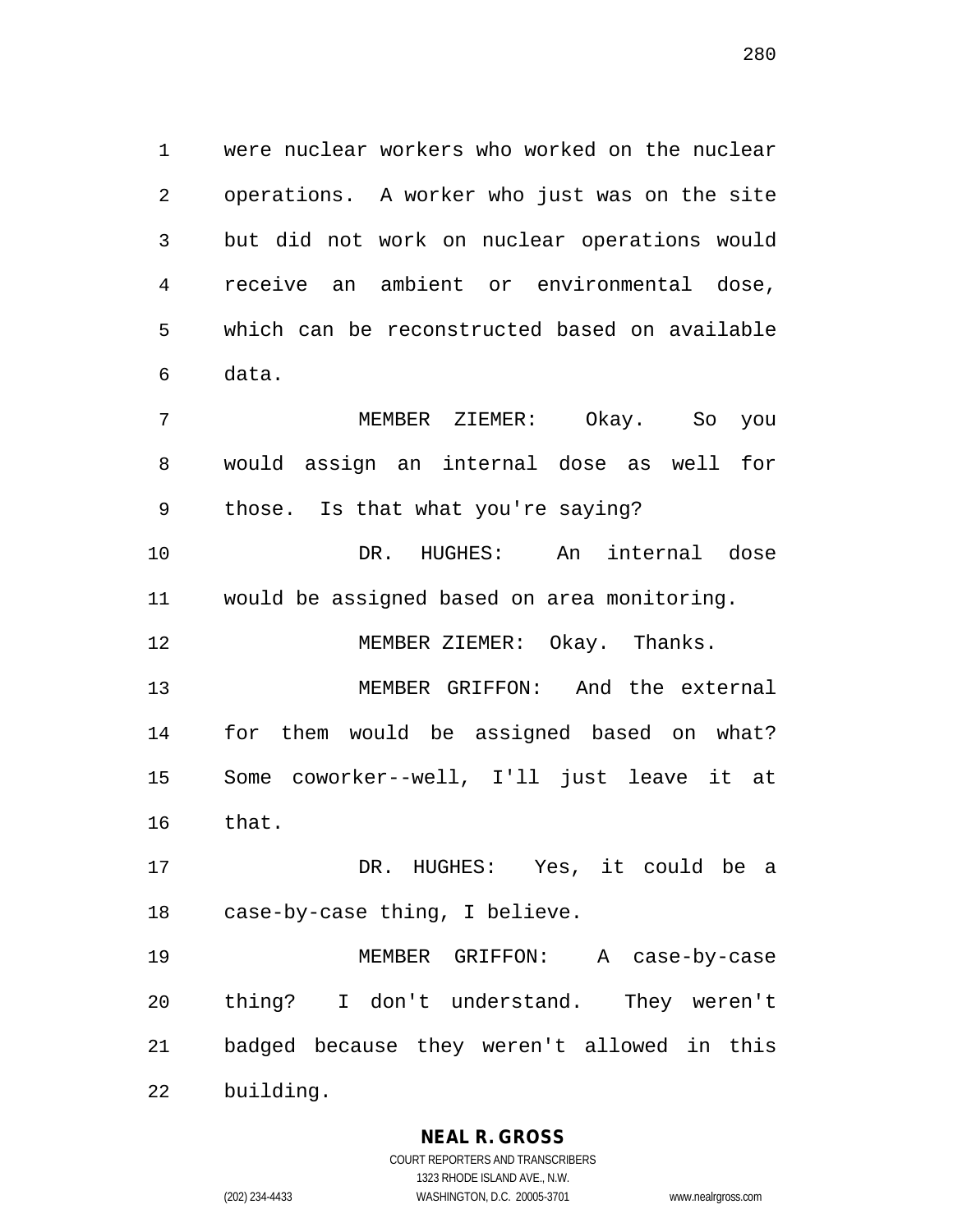1 DR. HUGHES: No, it would be ambient. MEMBER GRIFFON: Just an ambient model. MR. RUTHERFORD: We would use ambient environmental data, I mean, for external as well. MEMBER GRIFFON: Okay. So, not a coworker model, an ambient model. MEMBER BEACH: Can I ask a follow- up? CHAIRMAN MELIUS: Yes. MEMBER BEACH: What do you have for ambient external monitoring? DR. HUGHES: Currently, the approach is under revision. We just collected some data. There's area monitoring data in the form of--I'd have to go back and look. Air data. MEMBER BEACH: So that's a revision. And then I understand the Site Profile is also under revision at this time?

#### **NEAL R. GROSS**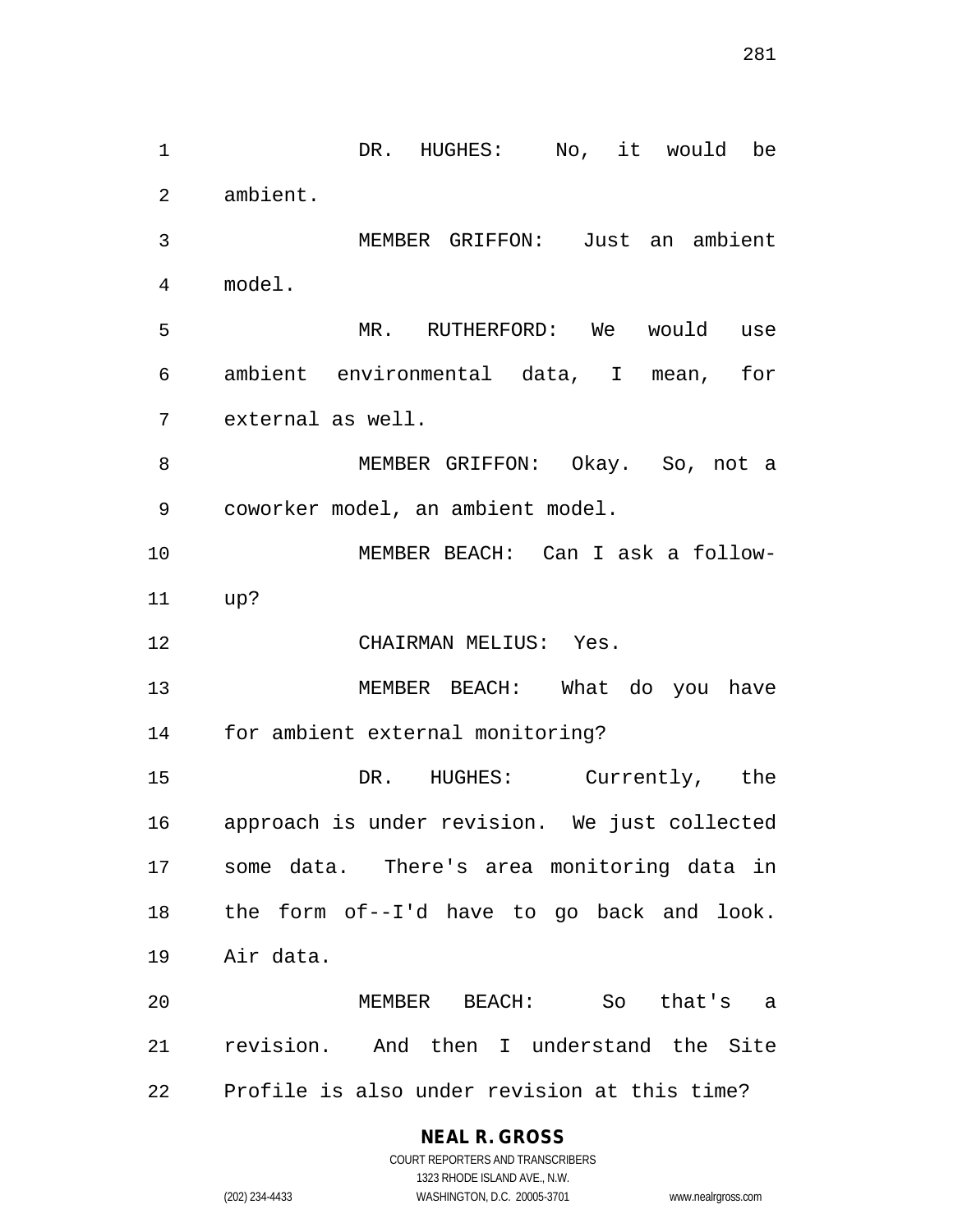DR. HUGHES: The entire Site Profile is under revision for the site, based on all the findings that were found during the SEC research, essentially, since the TBD was written before that.

 MEMBER GRIFFON: I mean, I think maybe what Josie's leading toward, too, is, you know, we always have this rule of, you know, show us how you're going to do something if you're going to do it. So for the other-- I'm not saying it would impact our decision today, but certainly those people outside the fence, so to speak, or outside this one, Vanowen Building, whatever. I think we'd want to see how--you know, what models, what data you're using to do the environmental dose and do the external ambient dose.

 MEMBER MUNN: When we get to them; we're not to them.

 MEMBER GRIFFON: Well, they're under--they're covered employees; right? So I mean--

**NEAL R. GROSS**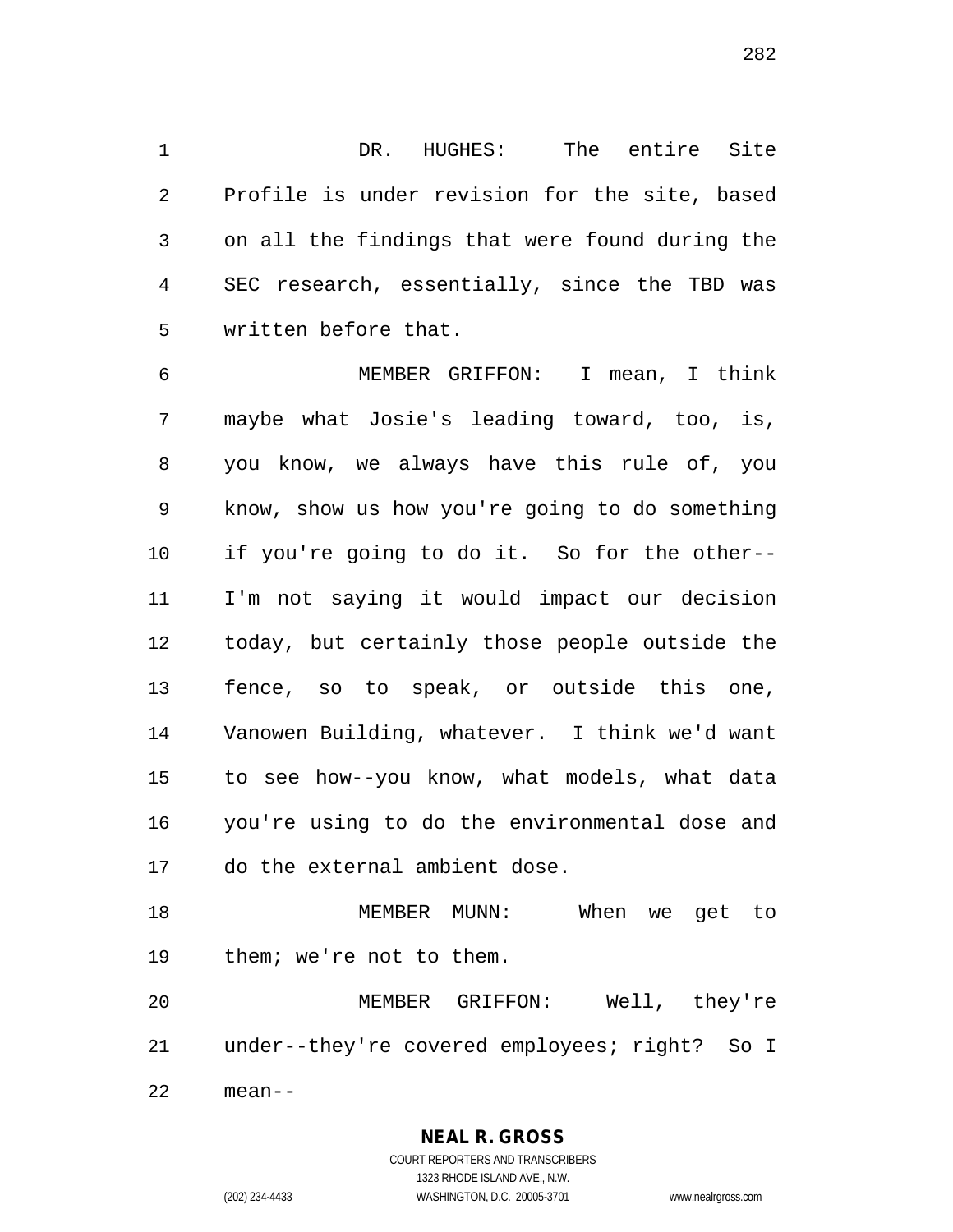MEMBER MUNN: No, only the people who worked in the Vanowen Building. MEMBER GRIFFON: Is not the whole site covered by DOL? I mean, that's my point. DR. HUGHES: It's covered under this program. That is correct. But NIOSH only recommends adding an SEC-- MEMBER GRIFFON: But NIOSH is recommending that. But I'm saying that, you know, in our review, we might consider that other area later. 12 DR. HUGHES: Yes. 13 MEMBER GRIFFON: Right. CHAIRMAN MELIUS: Can we hear from the petitioner who, I believe, is here. MEMBER RICHARDSON: Hi. This is David Richardson. Could I ask a question? CHAIRMAN MELIUS: Sure. I'm sorry, Dave. Yes. MEMBER RICHARDSON: Has NIOSH demonstrated that they can discriminate between workers in the Vanowen Building? I

# **NEAL R. GROSS**

COURT REPORTERS AND TRANSCRIBERS 1323 RHODE ISLAND AVE., N.W. (202) 234-4433 WASHINGTON, D.C. 20005-3701 www.nealrgross.com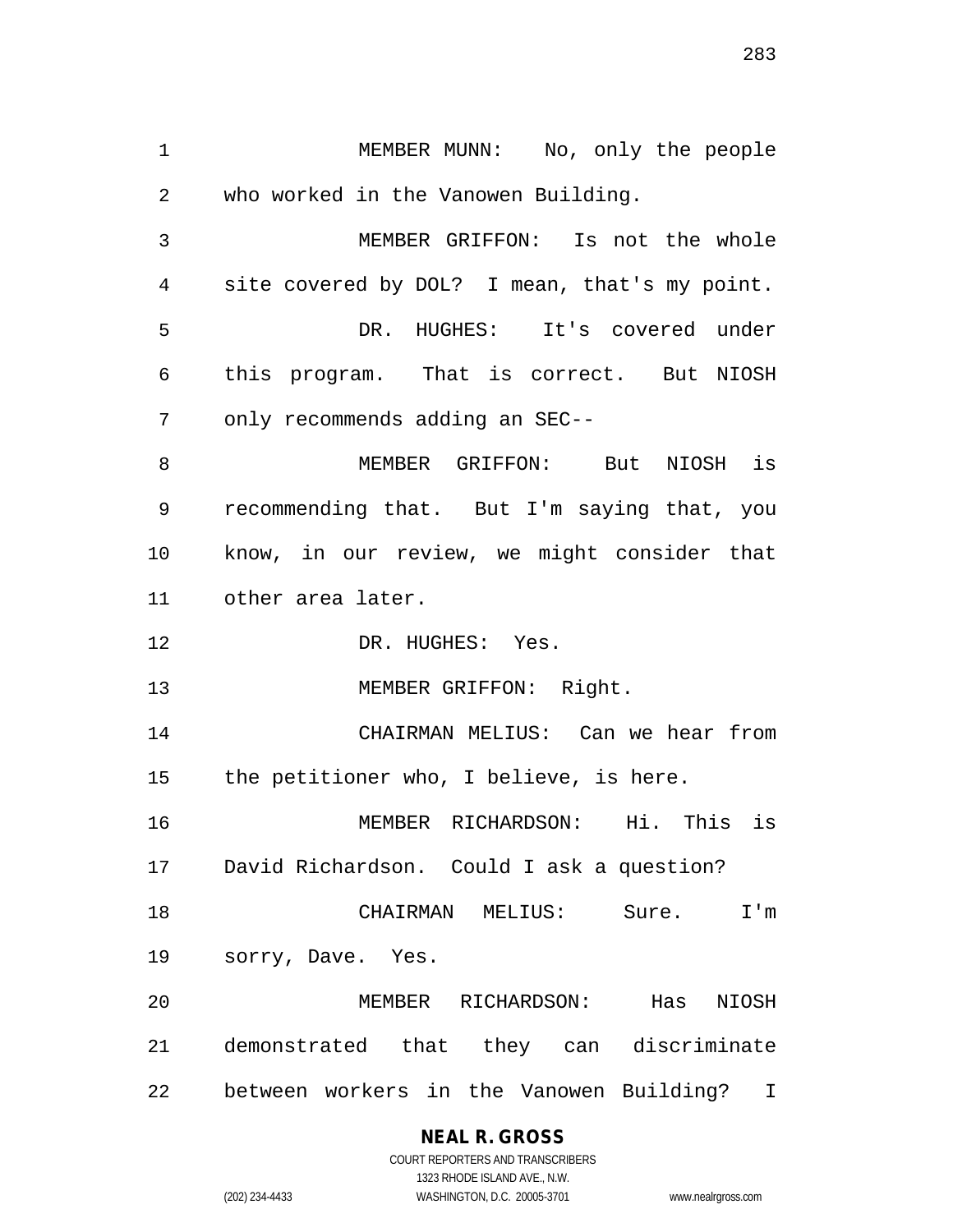mean, I know that they've -- there's testimony that they wore different badges and that there was a guard at the gate but given the existing records, have they been able to demonstrate that they can discriminate between these types of workers?

 And as kind of a follow-on to that; you've got Table 4.1 of the number of claims from the Canoga facility. Are you able to break that table out into two columns and report to us the number that are Vanowen-Building claimants and those that are not?

 MR. RUTHERFORD: I'll answer that. This is LaVon Rutherford. Now during our review, we felt that we could identify Vanowen claimants. Okay. We felt that we could identify the individuals based on who they worked for and the information in the claim file, who was part of the Vanowen Building. However, I will point out that we

 recently received a letter from Department of Labor on implementing the existing Class

# **NEAL R. GROSS**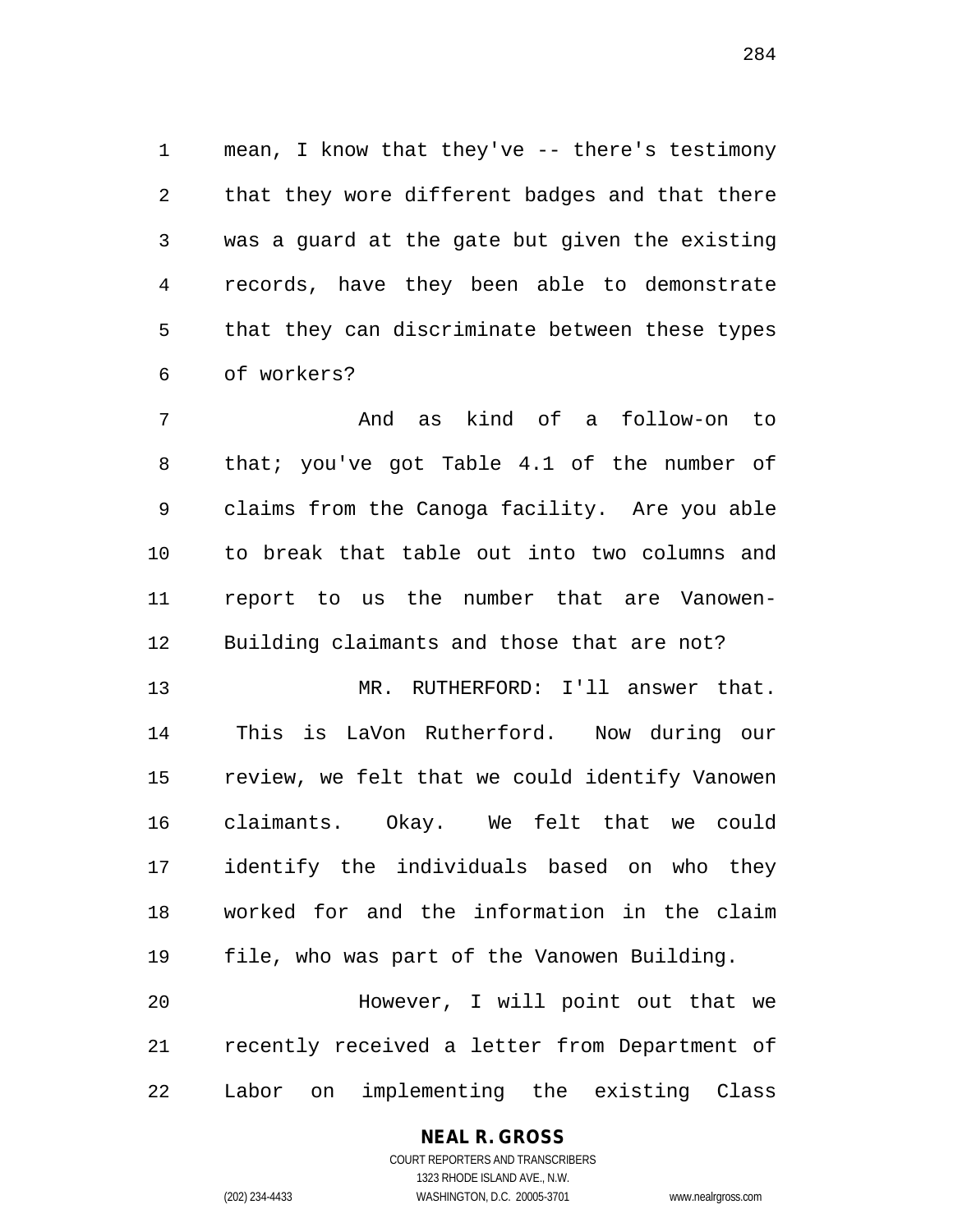Definition, and in their ability to implement that Class Definition as defined by the Vanowen Building, they indicated they do have some difficulties.

 So I wanted to point that out. And the reason that there's some--normally, what would happen--normally, what we do is we send our letter to Department of Labor and ask them to ensure that they can administer the Class.

**In this case, we wanted to get the**  report--because we're in Los Angeles, we wanted to be able to present the Canoga evaluation at this site. So we issued the Evaluation Report prior to getting Department of Labor's response back on the 28th.

 Then Department of Labor's response, and I don't want to speak for the Department of Labor, but since they sent an official letter to us, I can say that they did indicate in their letter that they do sometimes have difficulty putting workers in

#### **NEAL R. GROSS**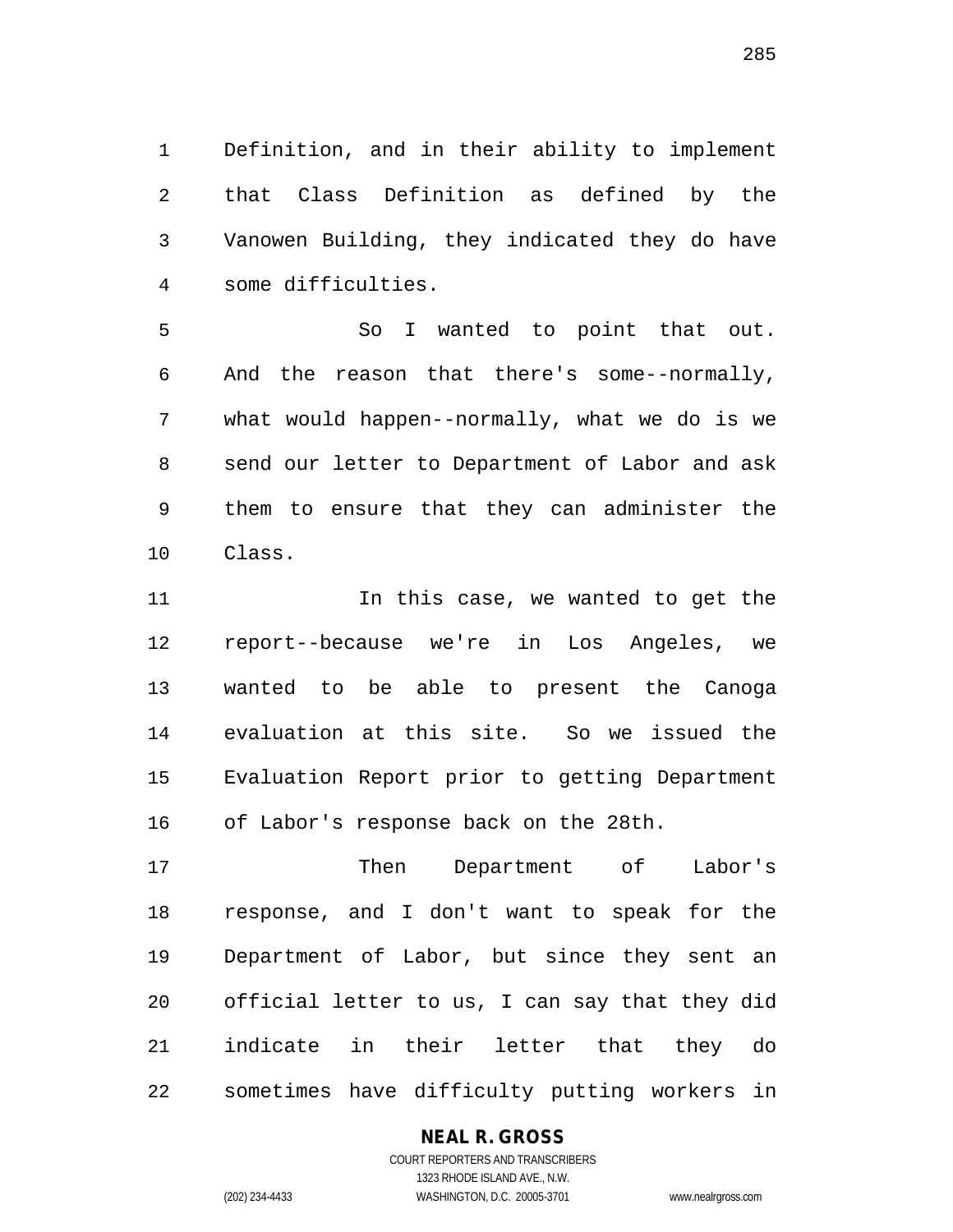the Vanowen Building.

 CHAIRMAN MELIUS: Let's hear from the petitioner and then we'll come back to some of these issues. MR. LARSON: I'm the petitioner for the Vanowen facility. CHAIRMAN MELIUS: Could you introduce yourself by name? MR. LARSON: Vernon Larson. CHAIRMAN MELIUS: Thank you. MR. LARSON: Yes, sir. And I have some considerably different views on the facility and the operation than you may have heard from others, and I think there's a vast misconception there as to just how the corporation operated. I started out as a junior engineer and ended up as a director. So I kind a saw the company from all different levels, when you could walk past the guard and he would open the door for you and when you left, he says, who the hell are you. You know, that was --excuse me for that. Excuse

# **NEAL R. GROSS**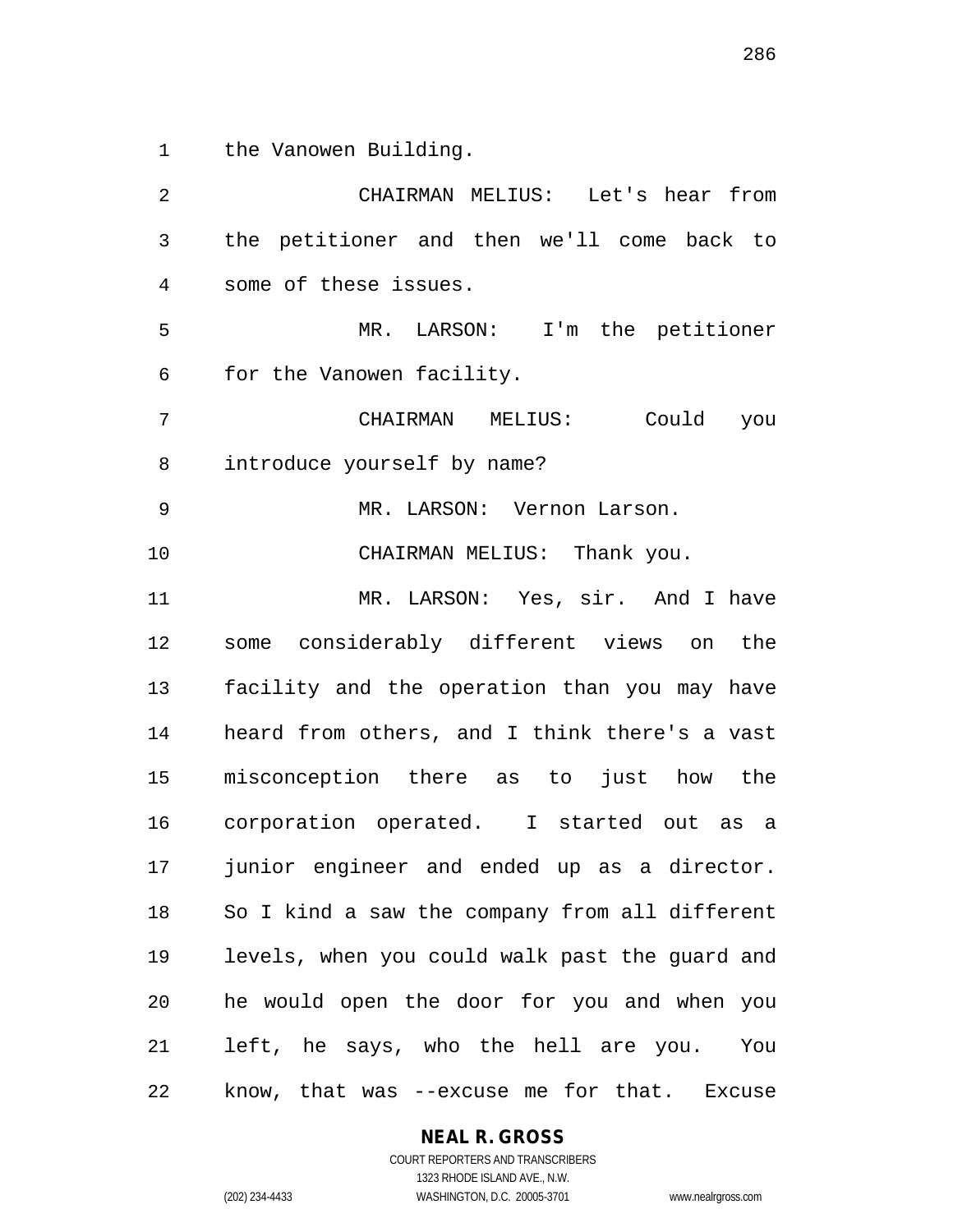me.

| $\overline{2}$ | I said, I wrote the<br>But as                  |
|----------------|------------------------------------------------|
| $\mathfrak{Z}$ | petition and I wrote the petition for all      |
| $\overline{4}$ | North American Aviation employees that worked  |
| 5              | at any area in the DOE, Federal Register-      |
| 6              | defined Canoga Avenue facility.                |
| 7              | I do not agree that the position               |
| 8              | taken in the evaluation of employees -- the    |
| 9              | Evaluation Report -- that some employees at    |
| 10             | Canoga will be included in the cohort and some |
| 11             | will not be.                                   |
| 12             | And I also strongly, strongly                  |
| 13             | object to the suggestion that was put up, made |
| 14             | by NIOSH -- they didn't recommend it but they  |
| 15             | said it might come up -- that the petition     |
| 16             | would be split going ahead with some in the    |
| 17             | Vanowen Building and leave the others until    |
| 18             | later. I think that will essentially void the  |
| 19             | petition.                                      |
| 20             | I was challenged by NIOSH in the               |
| 21             | pre-evaluation telephone interview.<br>They    |
| 22             | asked whether I had written the petition for a |

# **NEAL R. GROSS**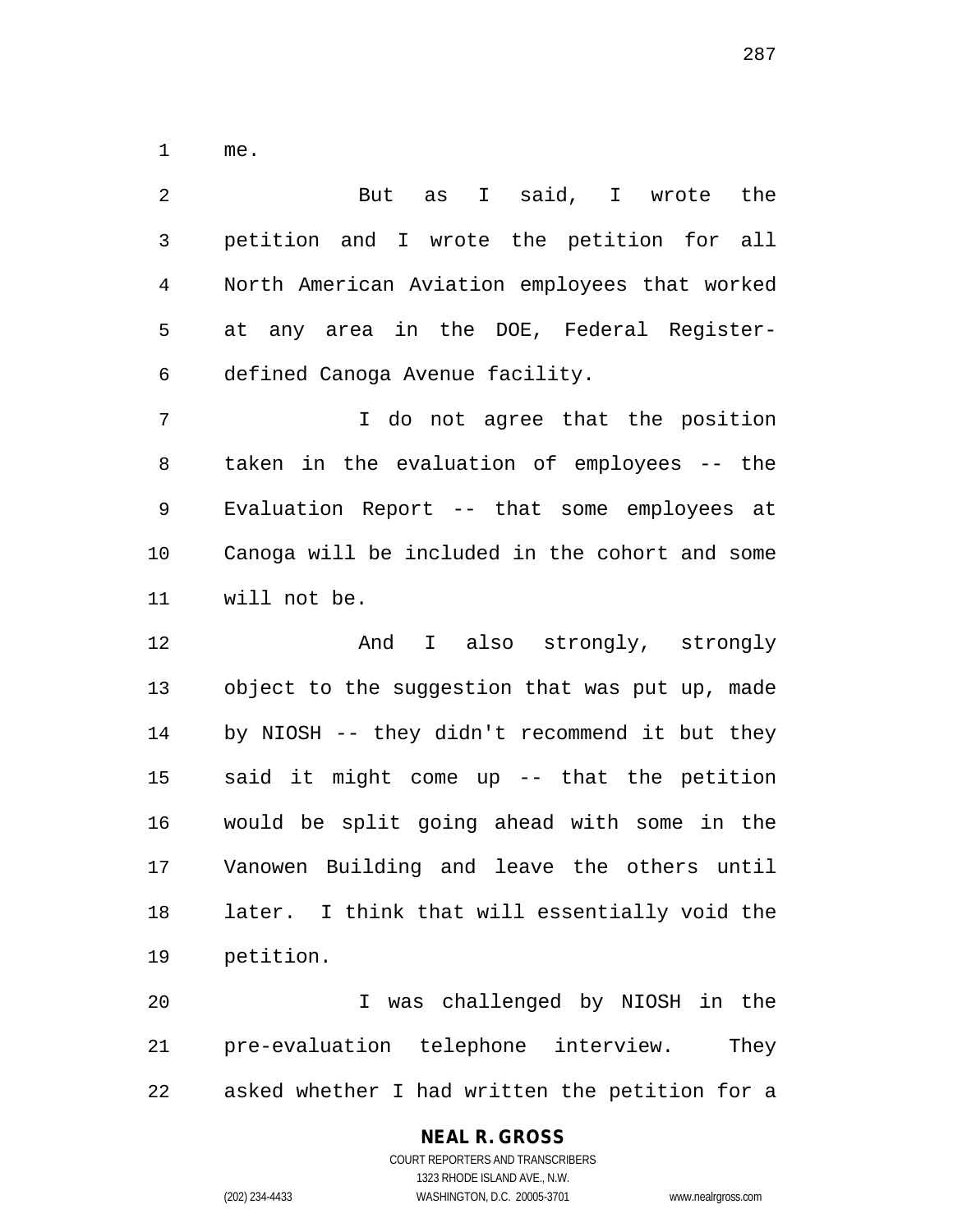single person, for all North American people, all the North American employees at that facility, and I stated to them very strongly, as I do now, I wrote it for all the employees at the Canoga Avenue facility.

 I carefully defined the Canoga Avenue facility in my petition. Excuse me. I need to get a drink of water.

 It would be disingenuous, now, on my part, to say, okay, let's go ahead with Vanowen and forget the rest. Again, I say it would disenfranchise those people, and I would disagree with that.

 Several years ago, at a meeting in Simi Valley, Peter Turek, then the head of the DOE EEOIC program, handed out charts of Canoga, Santa Susana and De Soto, and certain buildings were marked with yellow and that implied that those buildings were covered. Then later, I guess about a year, a year and a quarter ago or something like that, I learned, I think through DOL, first, that this had been

# **NEAL R. GROSS**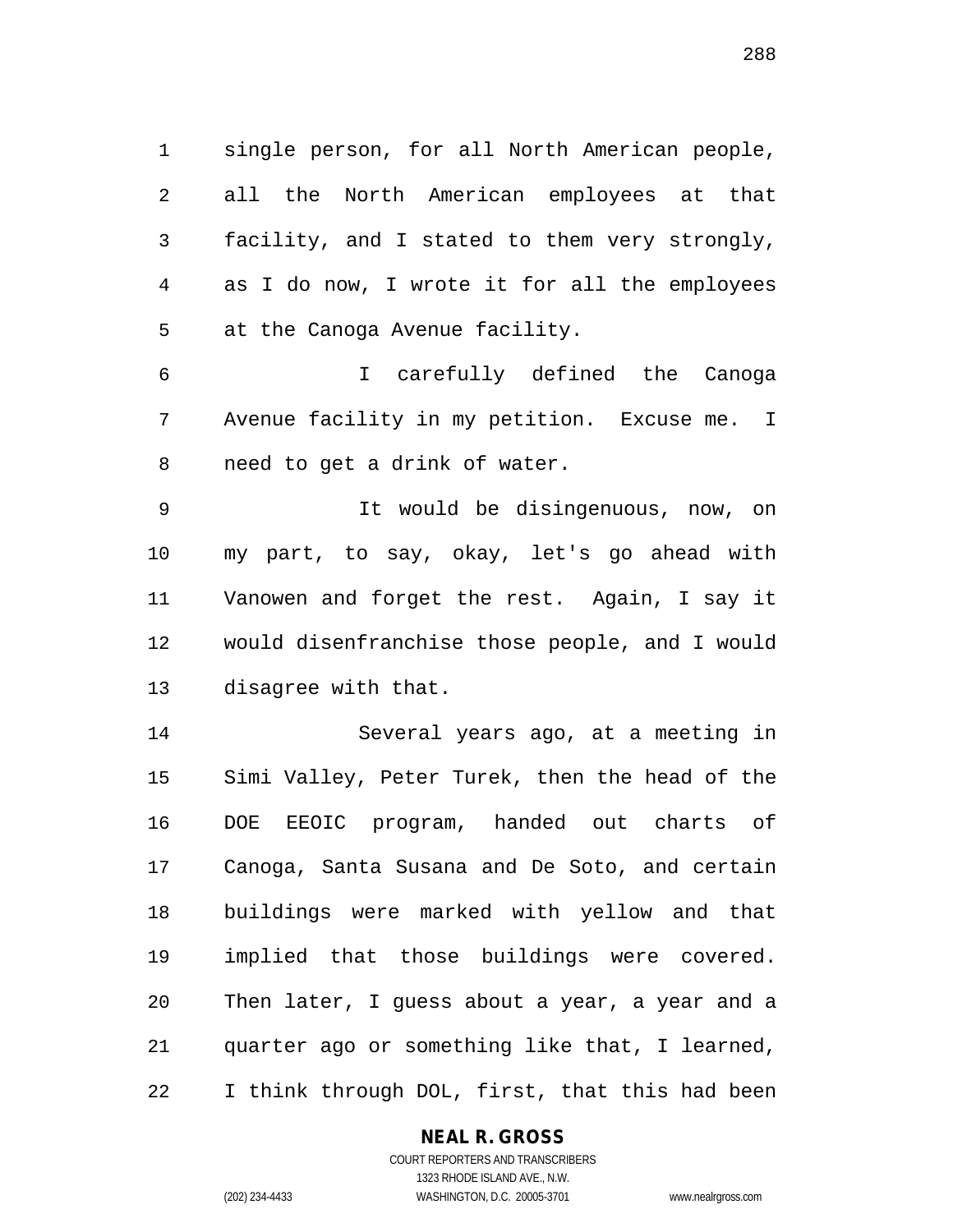changed and now these three individual facilities were all identified as facilities and they were put in the Federal Register in June or something like that.

 That's when I began the petition. The petition Evaluation Report, and some of the comments that you've made, seem to imply that the Vanowen Building and AI, which was in that building, and Rocketdyne, which was in the main building and the other buildings, were autonomous and basically separate entities. This is the farthest thing from the actual truth that one can say.

 This was not the case, and that's what I'm going to talk about most of the time, because I believe that is the influence, strongly the outcome of this petition, this idea that these were separate, never the twain shall meet type things.

 First, North American Aviation corporate offices ran all of the company. They selected who was going to be the division

# **NEAL R. GROSS**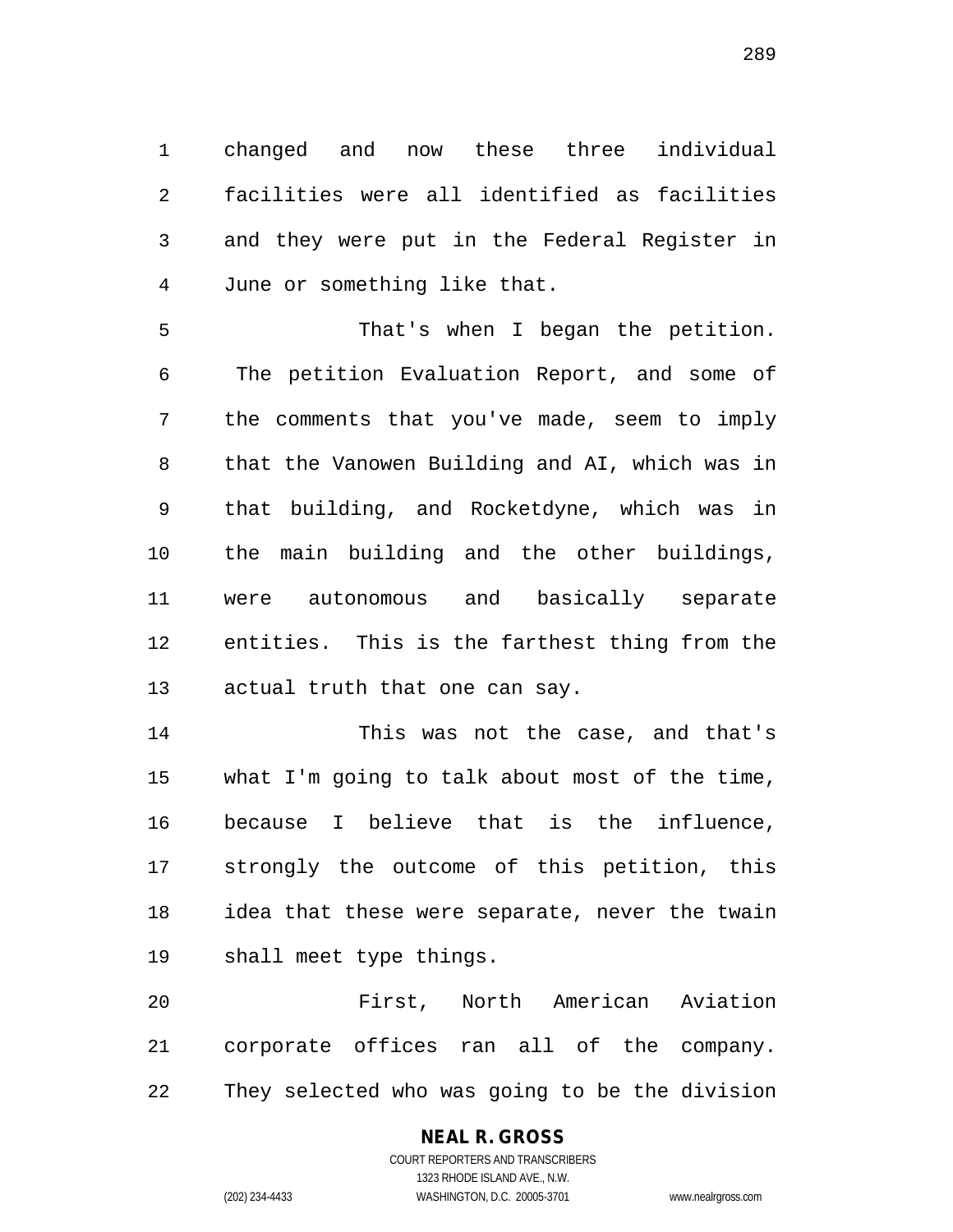president and if he didn't shape up, he was gone. The shaping up means he did what corporate wanted.

 They selected the division vice presidents. They selected the chief engineer. They selected the head of who's going to run the shop. They approved all the top-level, executive-level, and then mid-level salary increases.

 They controlled what programs this division should bid on unless it was a very, very small program. What new business ventures the company could go--what area it could go into. One division could not bid against another, for example.

 They moved programs around. I had a program taken away from me one time. I happened to boast about it at a management club meeting, and the next thing I know they say that belongs over there. Bye-bye. And so did two of my great guys.

North American was the name on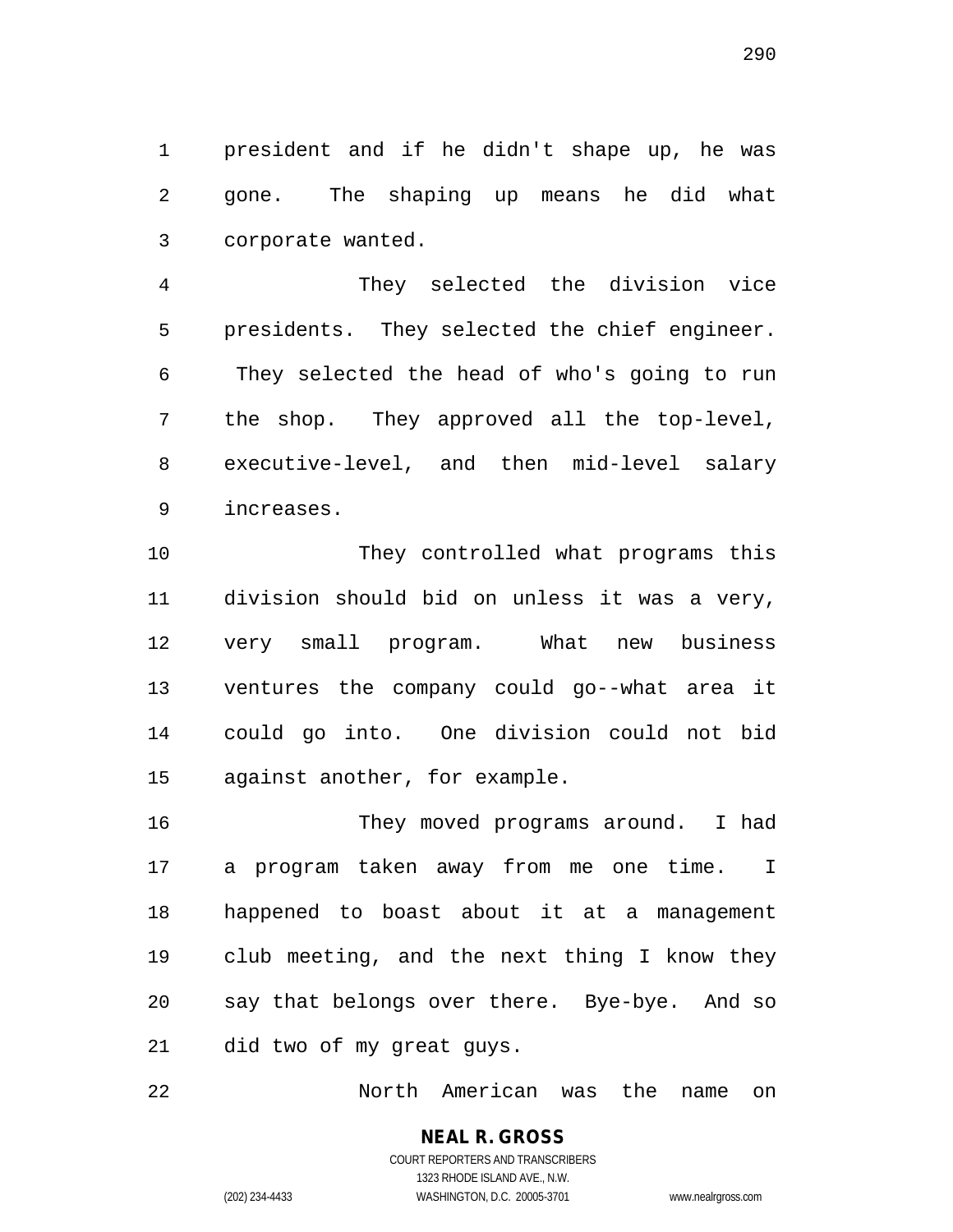every contract. You talk about did AEC contract with AI or ETEC or Rocketdyne? No. They contracted with North American Aviation. That was the name on every contract. Once North American got the contract, they could put it any way they wanted and they did sometimes.

 I'm sure you probably don't know that we had a vast test facility up above Reno. It was great to go up there because you'd stay at the Sparks and you could see Tina and Bertha there, the big elephants that paraded around on the stage. I made that trip once.

 Now think about this. There was no legal staff at the division level. So how can you be a division if you don't even have a legal staff? The contracts went up to corporate to get the fine print on and everything else. There was one shop union for all divisions, and the corporation did the bargaining. There was one transportation unit

#### **NEAL R. GROSS**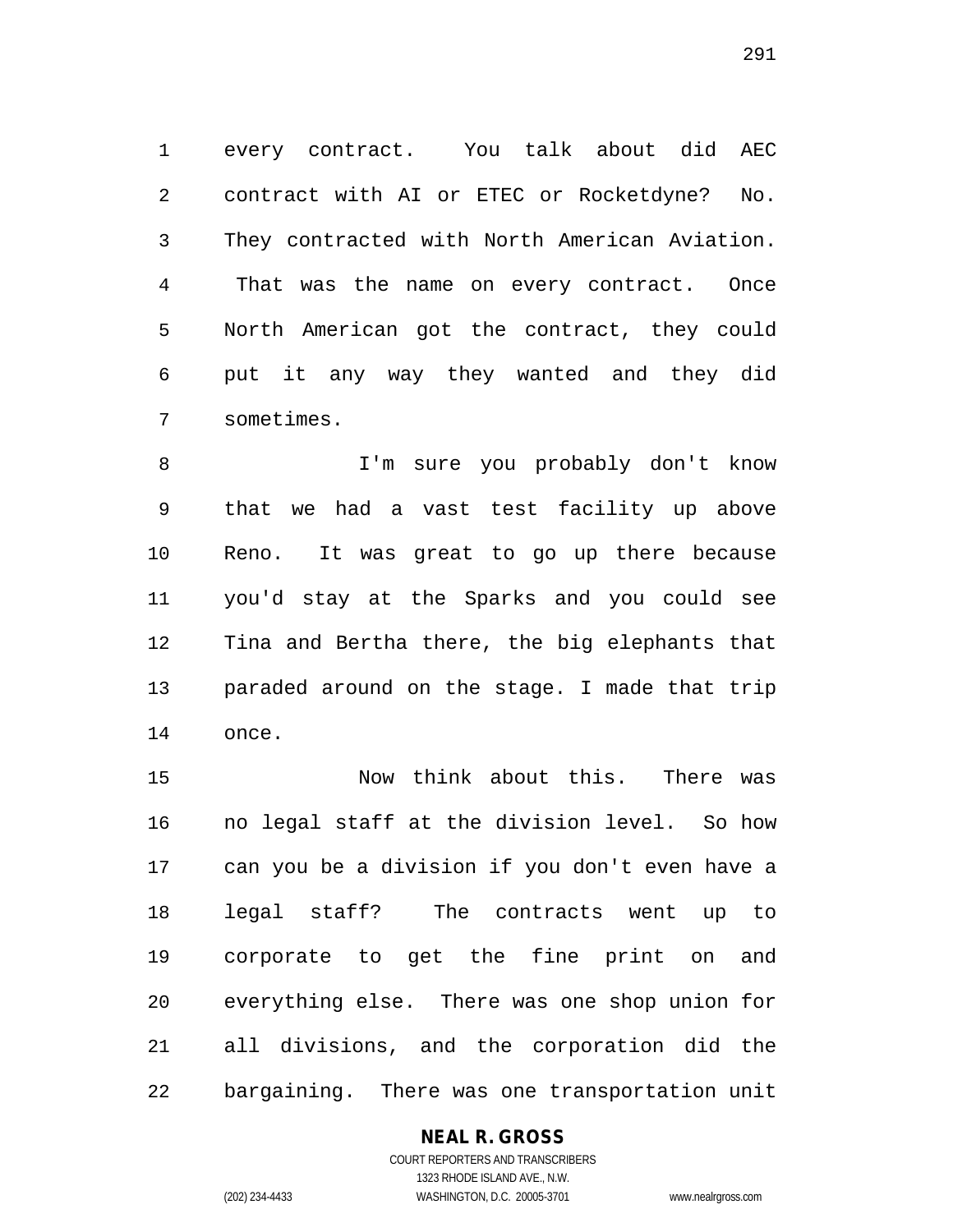too.

| $\overline{2}$ | The corporation did all the                    |
|----------------|------------------------------------------------|
| 3              | building leasing. I believe this is true but   |
| $\overline{4}$ | I can't absolutely say it is but it may clear  |
| 5              | up some of your problems.                      |
| 6              | When Boeing bought these                       |
| 7              | divisions, when Boeing bought them, they       |
| 8              | bought division records. They didn't get       |
| 9              | corporate records. You know, you say, well, I  |
| 10             | can't understand some of this stuff. There     |
| 11             | were people there whose job it was just to     |
| 12             | make sure of that.                             |
| 13             | They controlled the IRD funds, the             |
| 14             | IR&D funds. You know what they are?            |
| 15             | Independent research and development. And the  |
| 16             | burden that each division, so-called division, |
| 17             | had.                                           |
| 18             | And IR&D was a really big deal                 |
| 19             | because that sponsored most of the independent |
| 20             | work that divisions would want to go. Much of  |
| 21             | AI's reactor work was IR&D and<br>much of      |
| 22             | Rocketdyne's rocket engine research was.       |

**NEAL R. GROSS**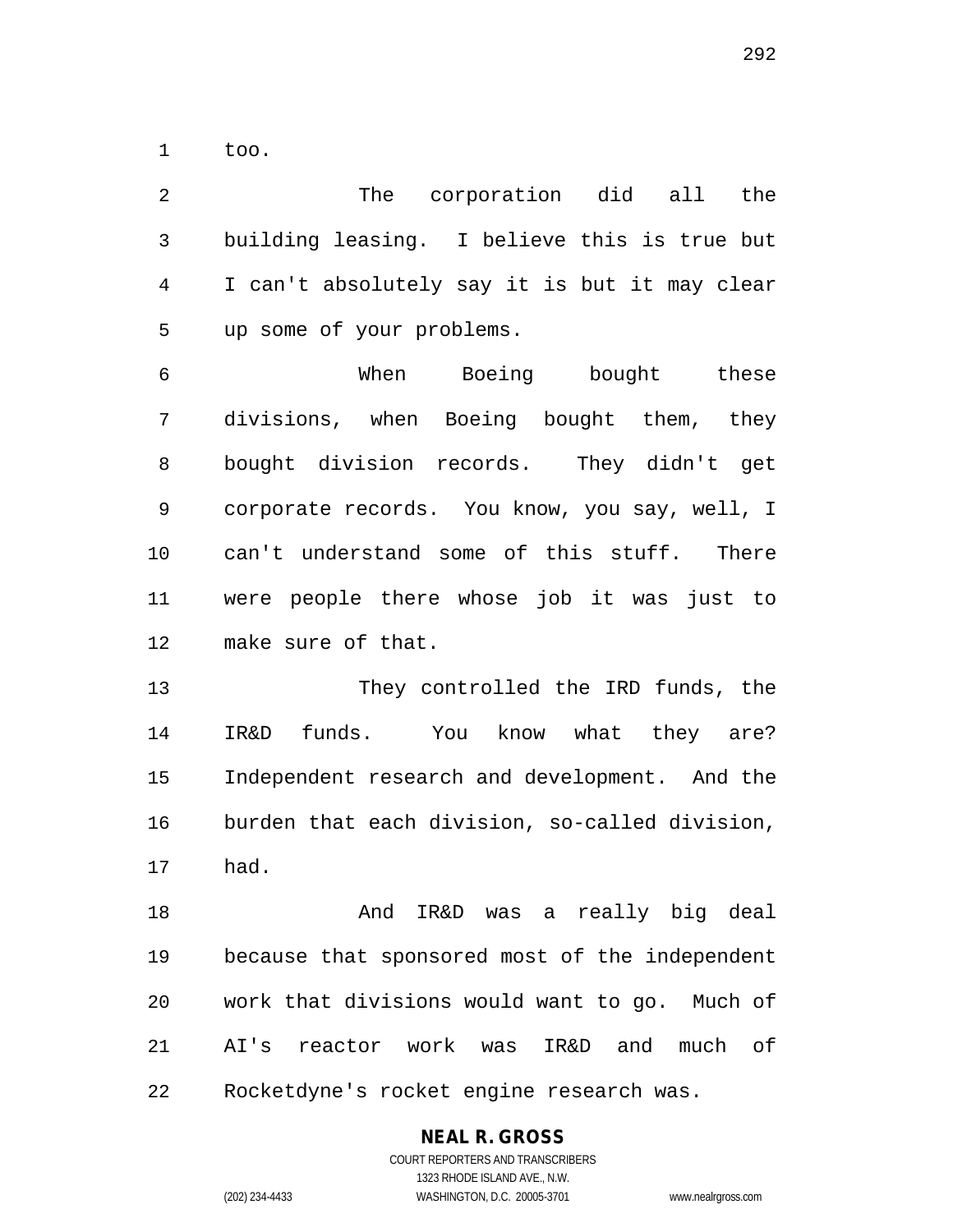1 The corporate set the pay scales. They approved the raises. They moved people around at will. AI's, I think it was second, might have been third, president, came from Rocketdyne. He didn't really want to go -- I knew him -- but he went.

 And Rocketdyne had four presidents that came from other divisions. One time, the corporate just switched. They took our president and sent him to Autonetics, they took the RNX president and brought him up to Rocketdyne. You know. ETEC was run by a Rocketdyne guy. The guy came from Rocketdyne. People went back and forth between Rocketdyne and AI all the time. They would transfer one place, go there for a year. I knew quite a few people that did that.

 The corporation wanted the divisions to work together and they took actions to enforce this.

 Here's a picture of the -- do you have a pointer? Or I can just go up there.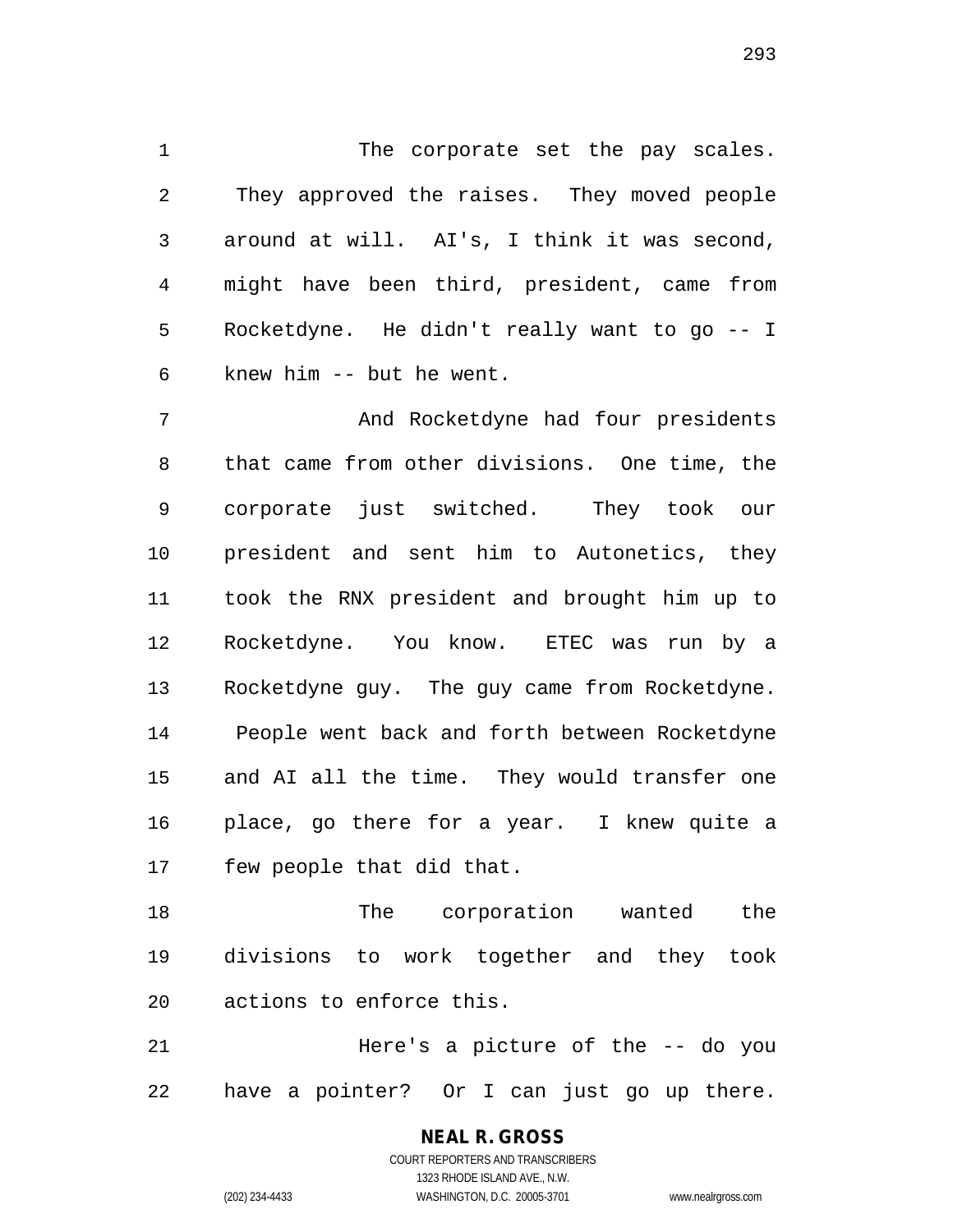Shall I just go up there?

 This is the AI building. This is a different perspective. The other one, the picture was turned around. And this is Rocketdyne. The first thing you can notice is that Rocketdyne was a little bit bigger than AI, about three times. This was also a Rocketdyne -- it was called the engineering annex there. 10 Originally, when they set up, they

 had a cafeteria here and one over here, and I remember, I wanted to check out the new secretaries at AI. I went over there the first day it opened. No guard stopped me either.

 This is the entrance here. This was Owens Avenue and, originally, this was the main entrance here, and this here was where all the delivery trucks had to come in, here, and these were loading docks for AI and these for Rocketdyne. Everything that went to Santa Susana -- except it was a contractor building

### **NEAL R. GROSS**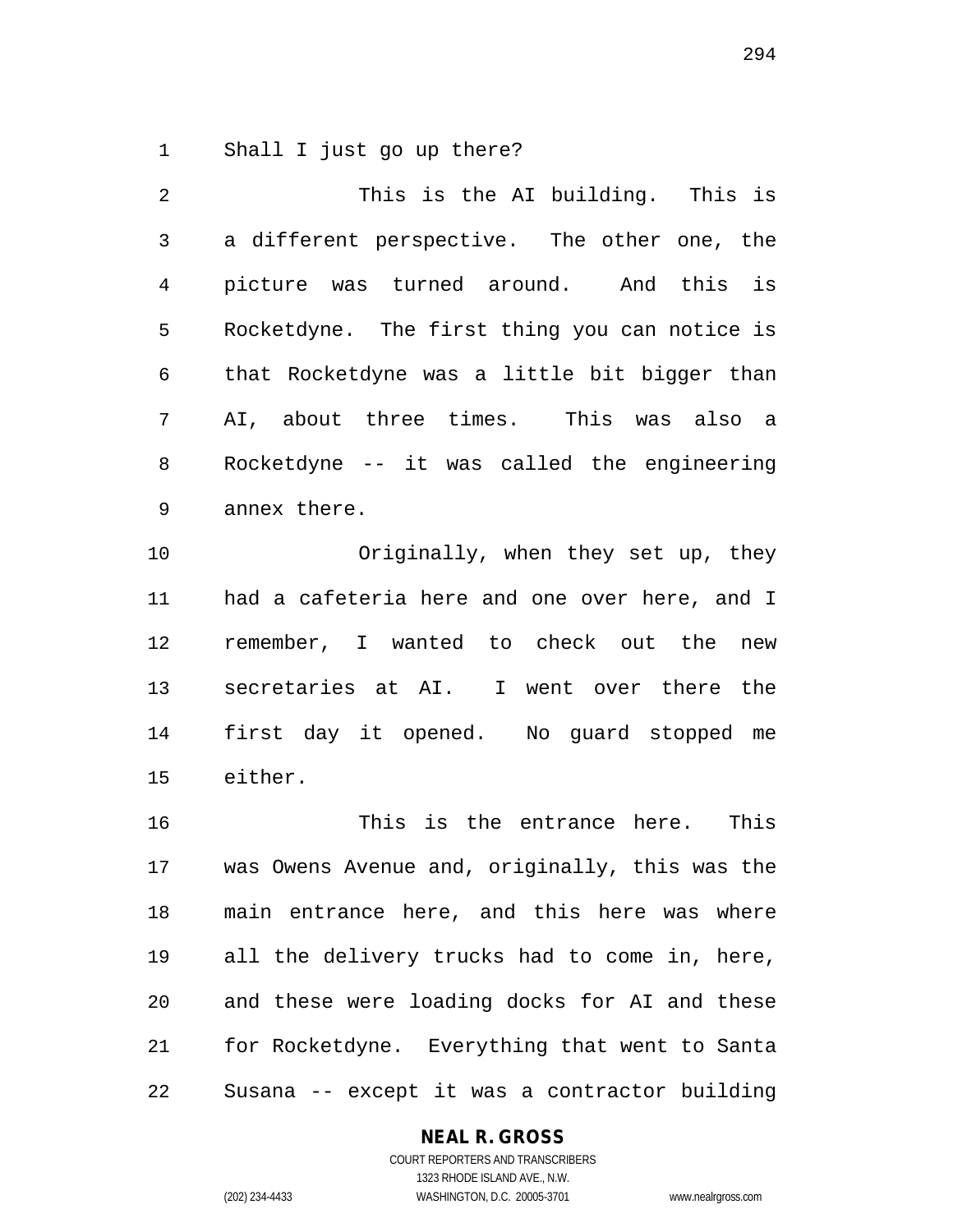a facility--had to go to these loading docks because the union would only permit their trucks -- excuse me, not their trucks -- their drivers to drive up the private road -- it was private then--to Santa Susana.

 This was all open. There's a fence that ran from here over along this street. There was a big gate here, and then it came over, wrapped around this and then the buildings where the gate--here was a big major gate. People could get in from this parking lot. That's a big parking lot.

13 This was the front office here, and if you were an executive or high-level manager, you could go in there. There was no guard there, just the secretary with a push- button to open the door and you could take visitors in.

 Then this was a main gate, people could come in from here and here. This area here was all open. Around 58 or so, they built another building in here and took the

### **NEAL R. GROSS**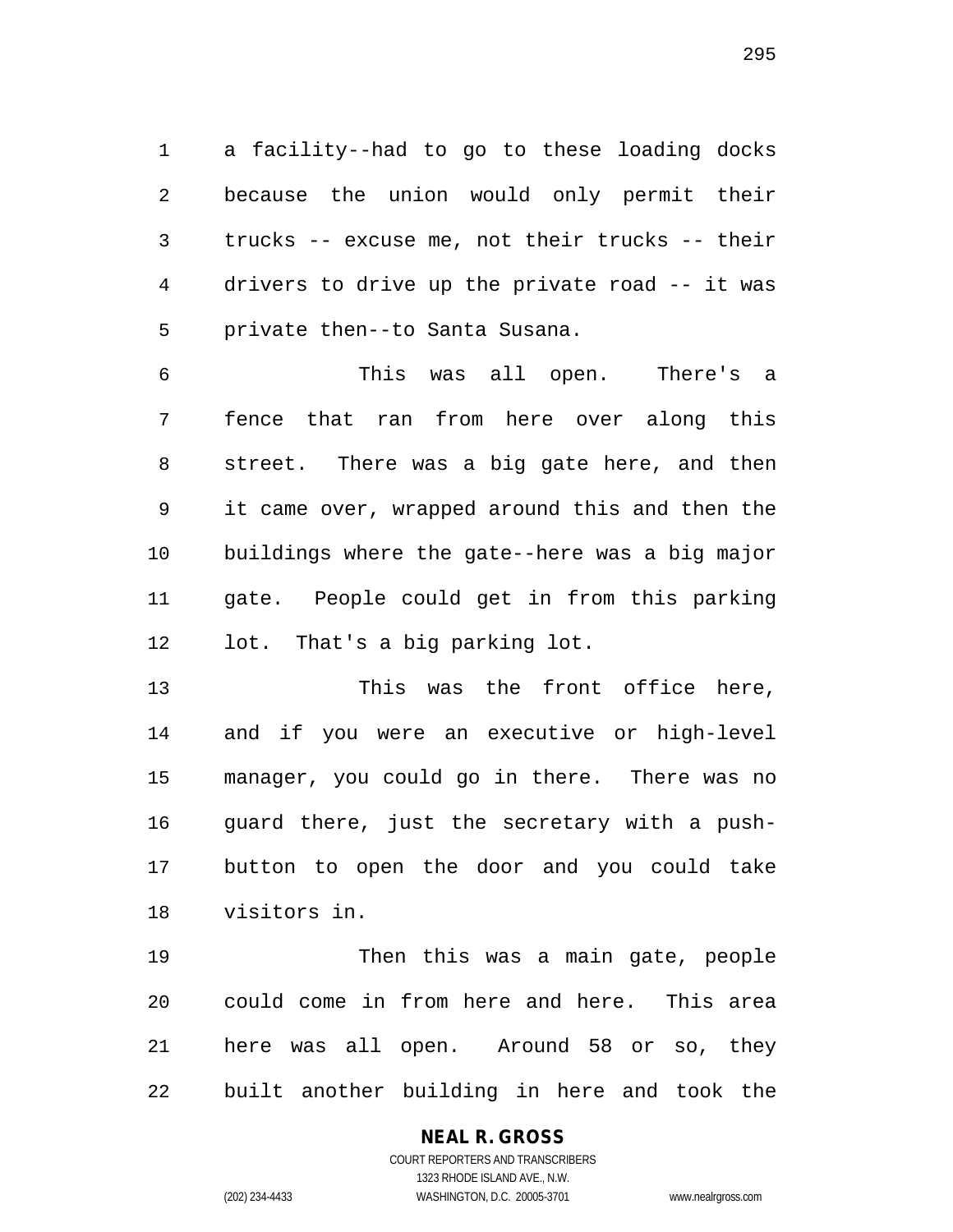cafeterias out, and put this as one cafeteria. The gate across here, this was really the main gate. There weren't any terrorists around then and weekends or something, they'd have two guards or something. You know, it wasn't--nobody really had all those secrets either.

 Here's another view of just AI. Whoops. That's wrong. I got that wrong here. It's not a very good picture.

 MEMBER BEACH: It's upside down. MR. LARSON: That's the way it is, yes. I don't see very well without my glasses. Okay. Here is the--oh. Excuse me. Here's--I didn't get a picture, or a photo of one of these because it wasn't that big, but I'll send it around. It's kind of interesting.

 Here was the plant on March 22nd, 55. AI moved in in October and Rocketdyne moved in in November and this was the building. I'll send these around, if you

### **NEAL R. GROSS** COURT REPORTERS AND TRANSCRIBERS 1323 RHODE ISLAND AVE., N.W.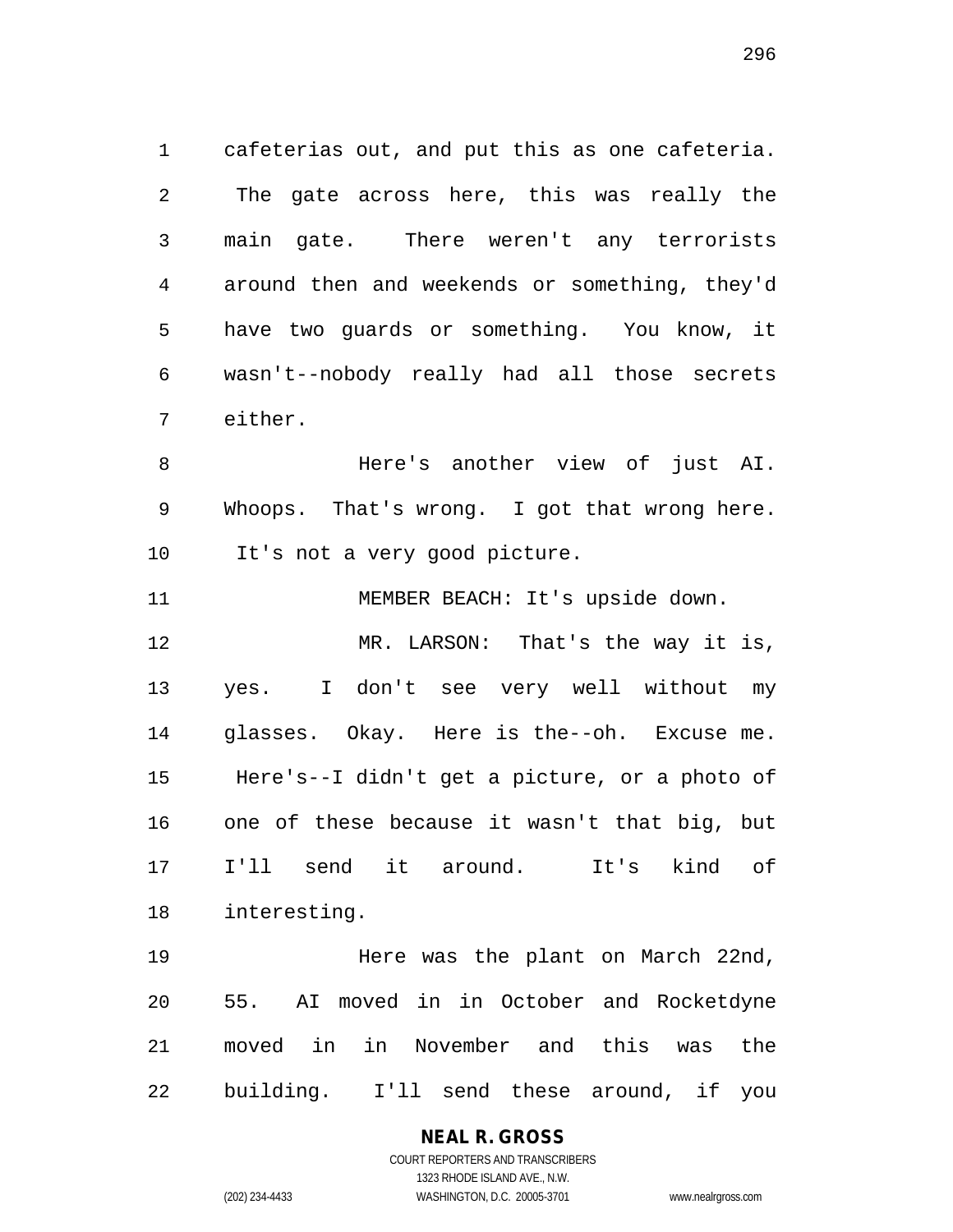would like. And this is the other picture that I showed, I'll show again, but there's a real, much better, clearer view of it.

 And this is one here I'd like to have you look at very closely, because you can see here, this is their high-security fence here. It was made in sections so they could take it in on weekends so no one would steal it.

 This is the main entrance, right here, right here, and this is a car pulled up, probably delivering pizzas. Years later, I had an office in here, right in there and a couple--one of my--two of my good friends in 57 married secretaries that worked over here. They never had a problem with access.

 Now one of the things--let me go back to this. One of the things you have to realize, and it's clear when you think about it--there we go--all the people that started this, all the people that came and started this, these buildings filled up fast, you can

#### **NEAL R. GROSS** COURT REPORTERS AND TRANSCRIBERS

1323 RHODE ISLAND AVE., N.W.

(202) 234-4433 WASHINGTON, D.C. 20005-3701 www.nealrgross.com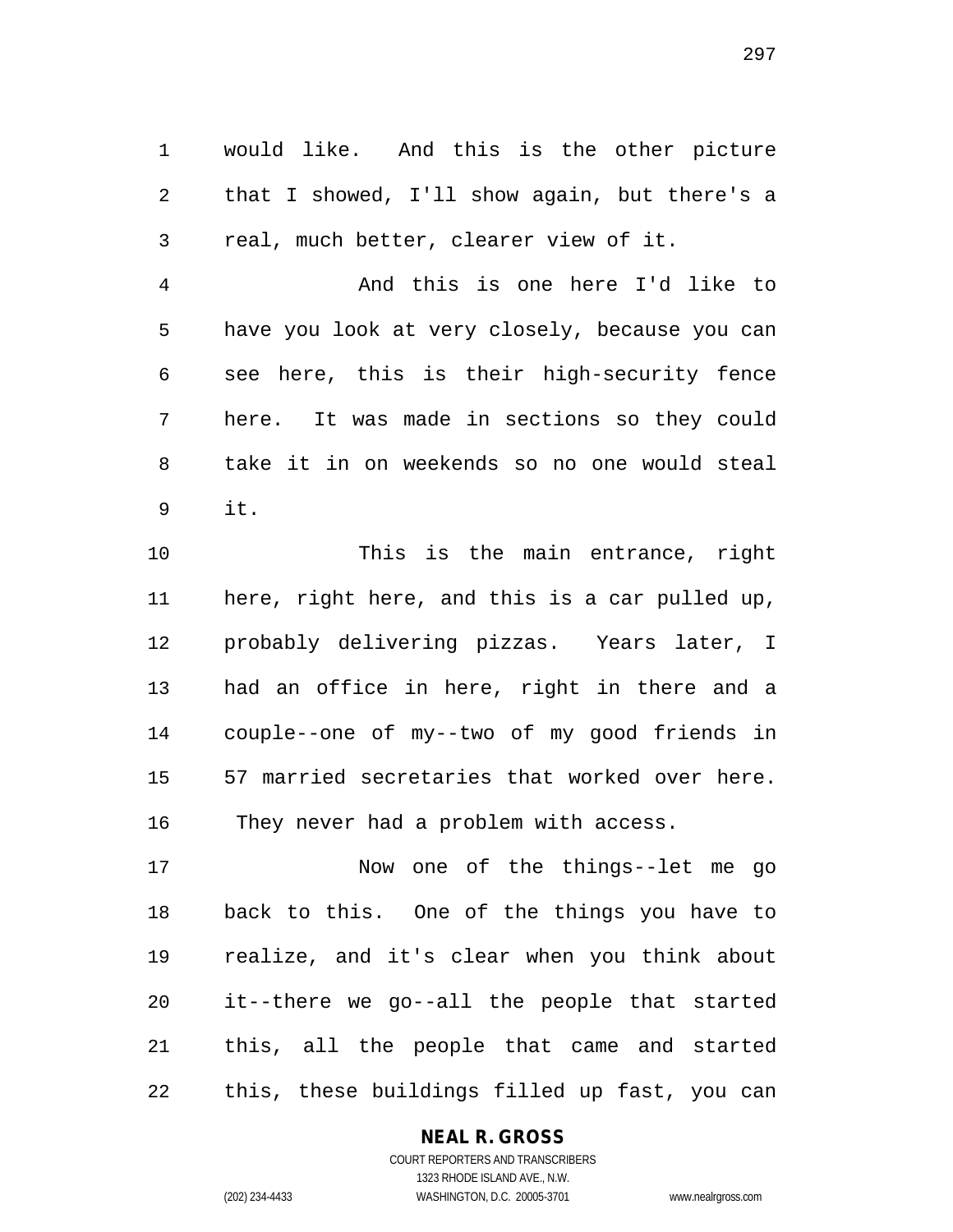see all the cars there--they were from Downey. They had worked together for Downey, some of them for years. They were in the same stress shops, the same test labs, and they got split by the corporation and said you're going to out here to the hinterlands. This was way out in the sticks then. You're going to go out here to the hinterlands and you're going to start up this Atomic International operation and this Rocketdyne one, and we've given you these famous names.

 Rocketdyne hated their name, at first. They thought it was kind a like a cartoon thing. Autonetics. They got this name. What in the hell is an Autonetics? You know. But now AI, everybody thought they had a pretty good name.

 There was no fence in here to protect AI from those bad Rocketdyne people. There was no fences in here. There was a fence across here. There was a fence here--or excuse me--it went up like this, because the

**NEAL R. GROSS**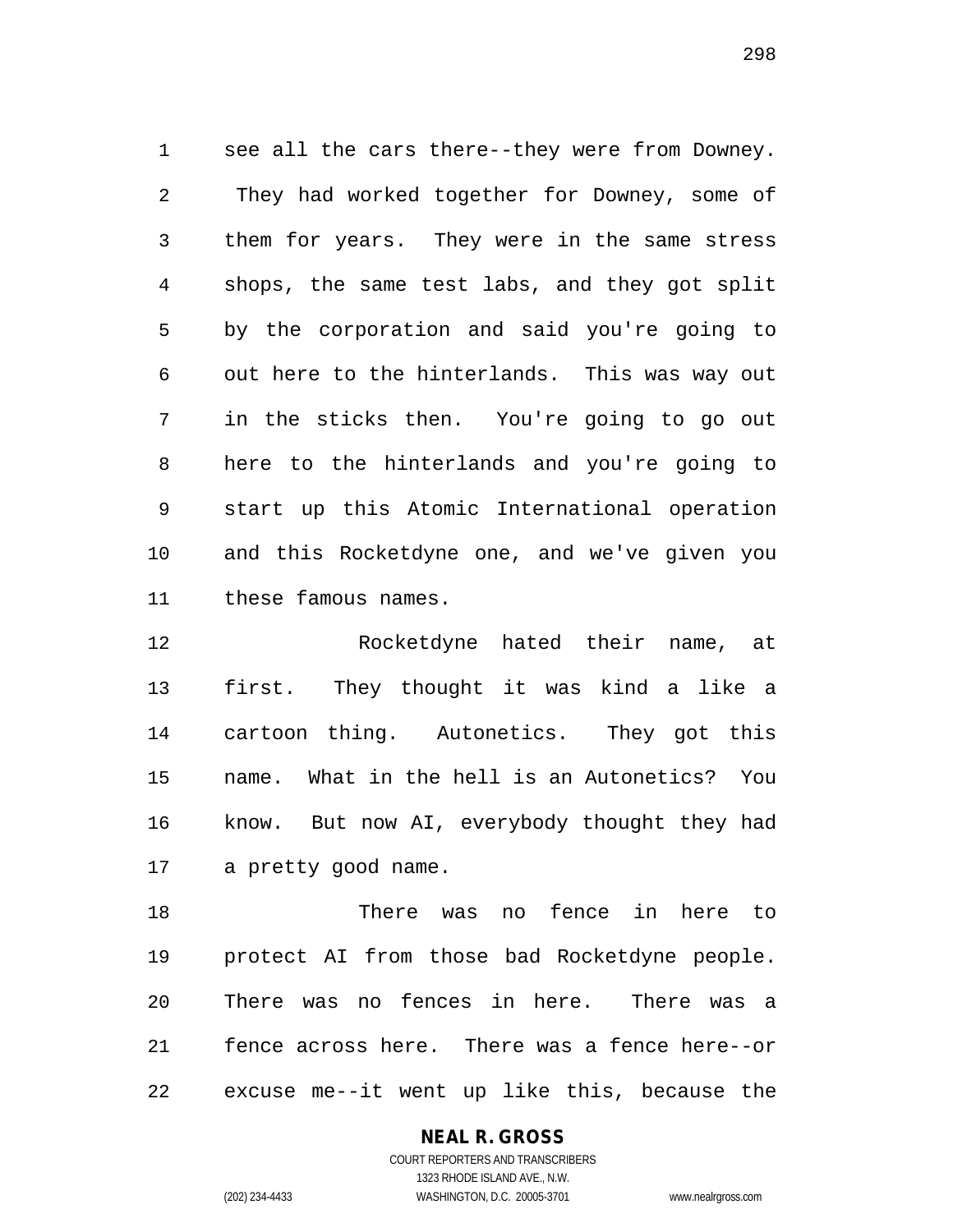people in this building went in right here. And there was a gate here. Most of the trucks came back here. Employees could drop off and get in.

 You could just go into the company through the loading docks along here. And here was the main entrance to AI. We didn't even use barbed wire.

 Everything got locked up at night. There was a key--these buildings had key locks and the top executives got the locks. I once had to work and one boss gave me a key and got in some trouble for that. That was in the early 50s.

 But that's how it worked then. There wasn't a lot of things. A North American badge would let you in anywhere, if you had a North American badge. Originally, the badges were these pin-on things with a wire, and then shortly--I don't remember the year; I've tried to figure it out--we got picture badges. And everybody got the same,

### **NEAL R. GROSS** COURT REPORTERS AND TRANSCRIBERS

1323 RHODE ISLAND AVE., N.W. (202) 234-4433 WASHINGTON, D.C. 20005-3701 www.nealrgross.com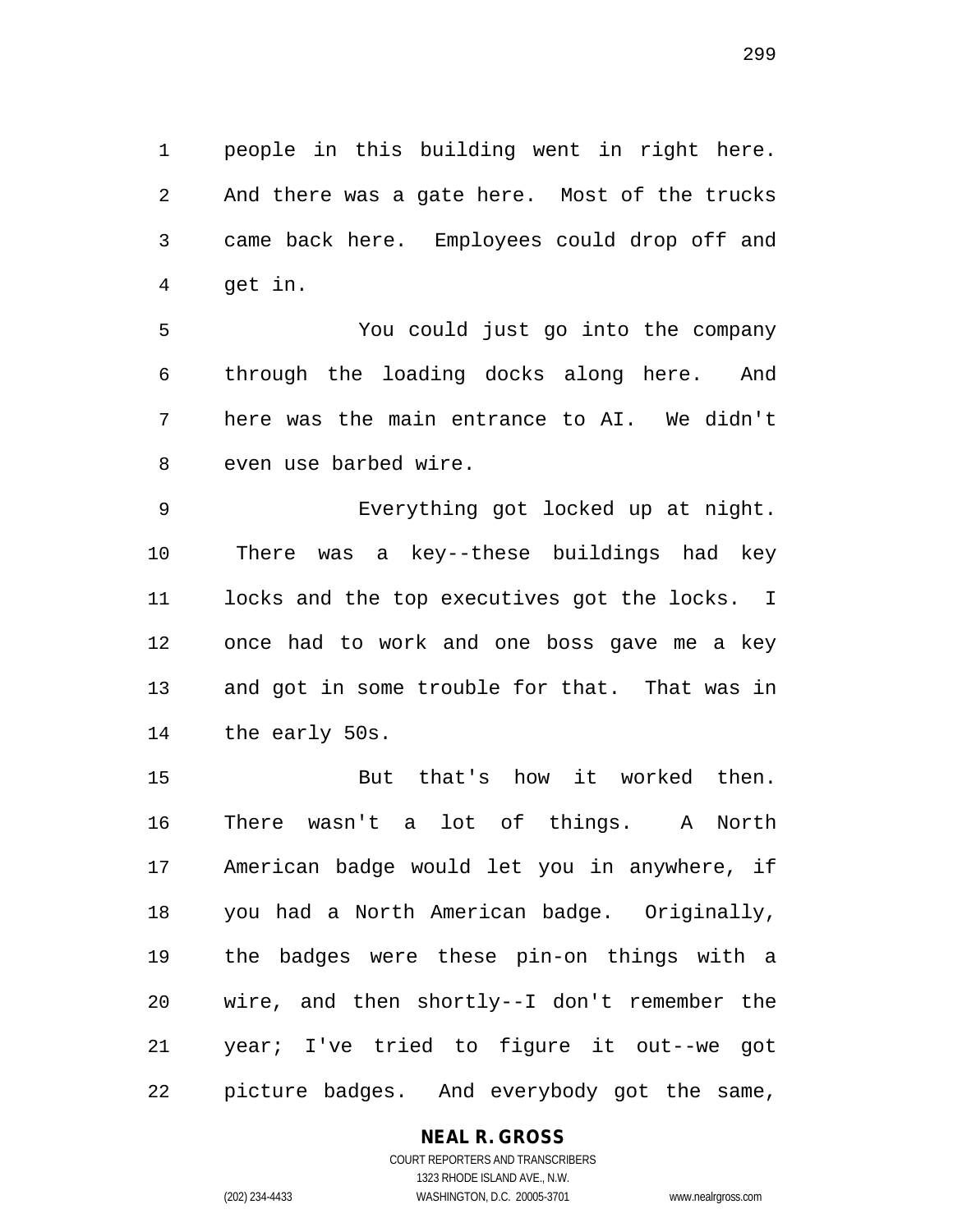basically the same kind of badge.

 There wasn't a problem getting in. If you were wandering around somewhere, of course a guard, or even anyone else, would ask you, what are you doing here. You know. It's just like any place else. You know. What are you doing? You aren't supposed to be here. Or you aren't--and there were lots and lots of locked rooms. The biggest thing they kept locked up was in the tool cribs, because there are

 all these tools and stuff. There were a lot of other locked rooms. The rooms over here, AI, they had hot stuff in them, the labs. They were all locked. They were either--most of those had a old-fashioned mechanical push- button lock, and so the people that were supposed to go in, they'd go in and push the buttons and go in there, and if someone knocked on the door, they'd look and see who it was and if they didn't know him, they didn't think he should be there, then they

### **NEAL R. GROSS**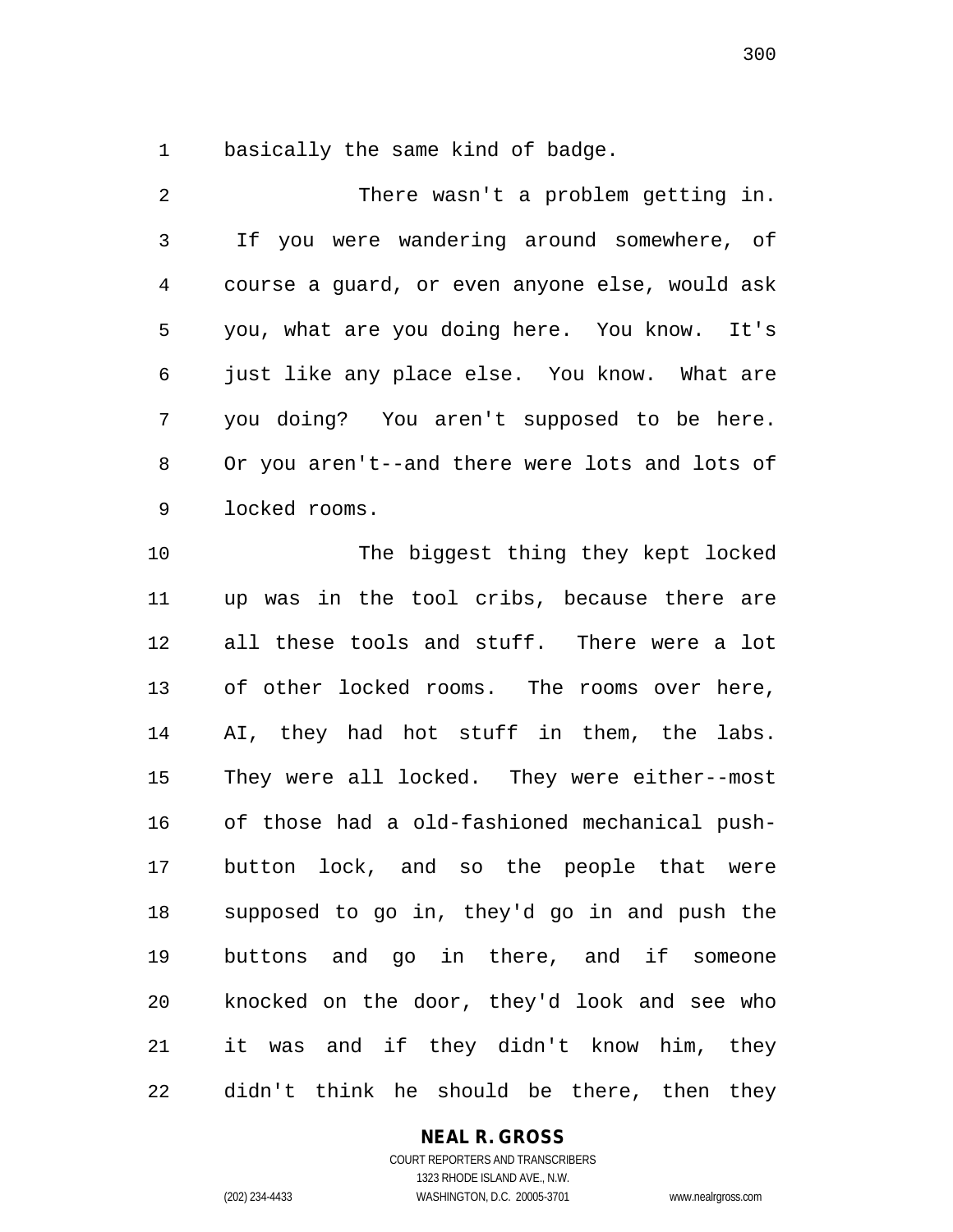didn't bring him in. It's just the normal way you did business here. There wasn't anything special about that.

 Here's the way the badges looked. I have one. After I retired, I went back to work to an agency shop and I worked for the corporation and the first job assignment I had was down at the Strategic Defense Center. So this has Rockwell International. The ones in 55 would have had North American Aviation. And then it has the division. I worked at the Strategic Defense Center. It's got a picture of me--everybody had a different picture--and it had my name, and I didn't have a title so they just -- the company I was working through as an agency was Martec.

 And it's got this green line through it. Now that designated your clearance. And that's true, that was different. Different people. If people had a 21 O clearance, they had a different color bar. If they had a confidential clearance, they had

### **NEAL R. GROSS**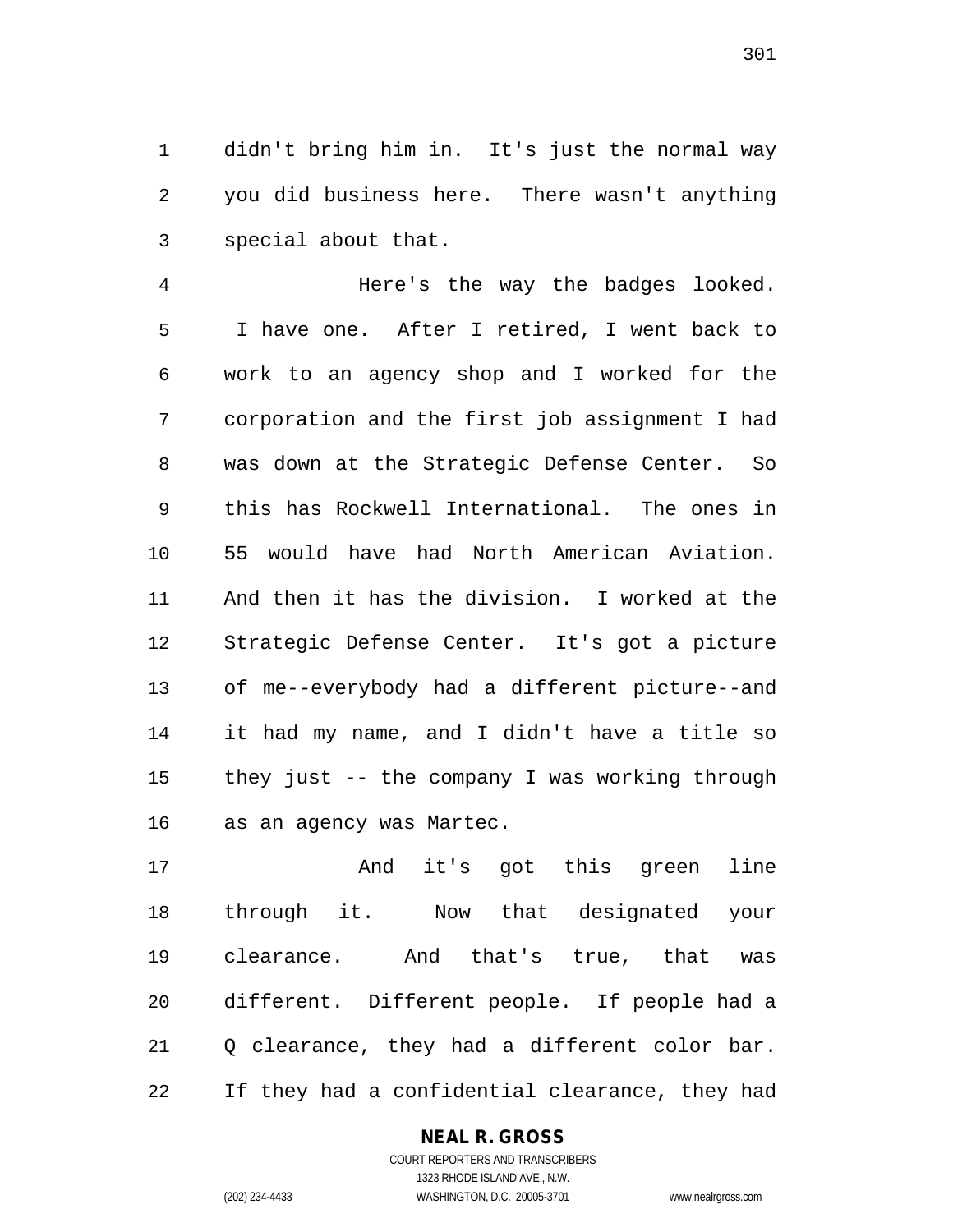a different kind of bar. And there were some strange bars, that you'd ask him, what's that and he says, I can't tell you.

 In fact, we all objected to this because we'd been lectured so long before we got these badges that you couldn't tell anyone what your security level was. You know, that was a violation. You couldn't go and tell anyone. And then they put it on your badge. So anyway, that's my comment on, yes, they had special badges at AI, and that kept the Rocketdyne people out, and this fence over here did, too. It isn't on this one. Somebody stole it or something.

 But this was all open. You could- -this was great here because if you didn't--if your wife or somebody was dropping you off, you didn't have to park. There was some restricted parking in here--this was--and then over in here. This was restricted. But all the rest--if you were in a car pool, you parked and it might be a couple of Rocketdynes

### **NEAL R. GROSS**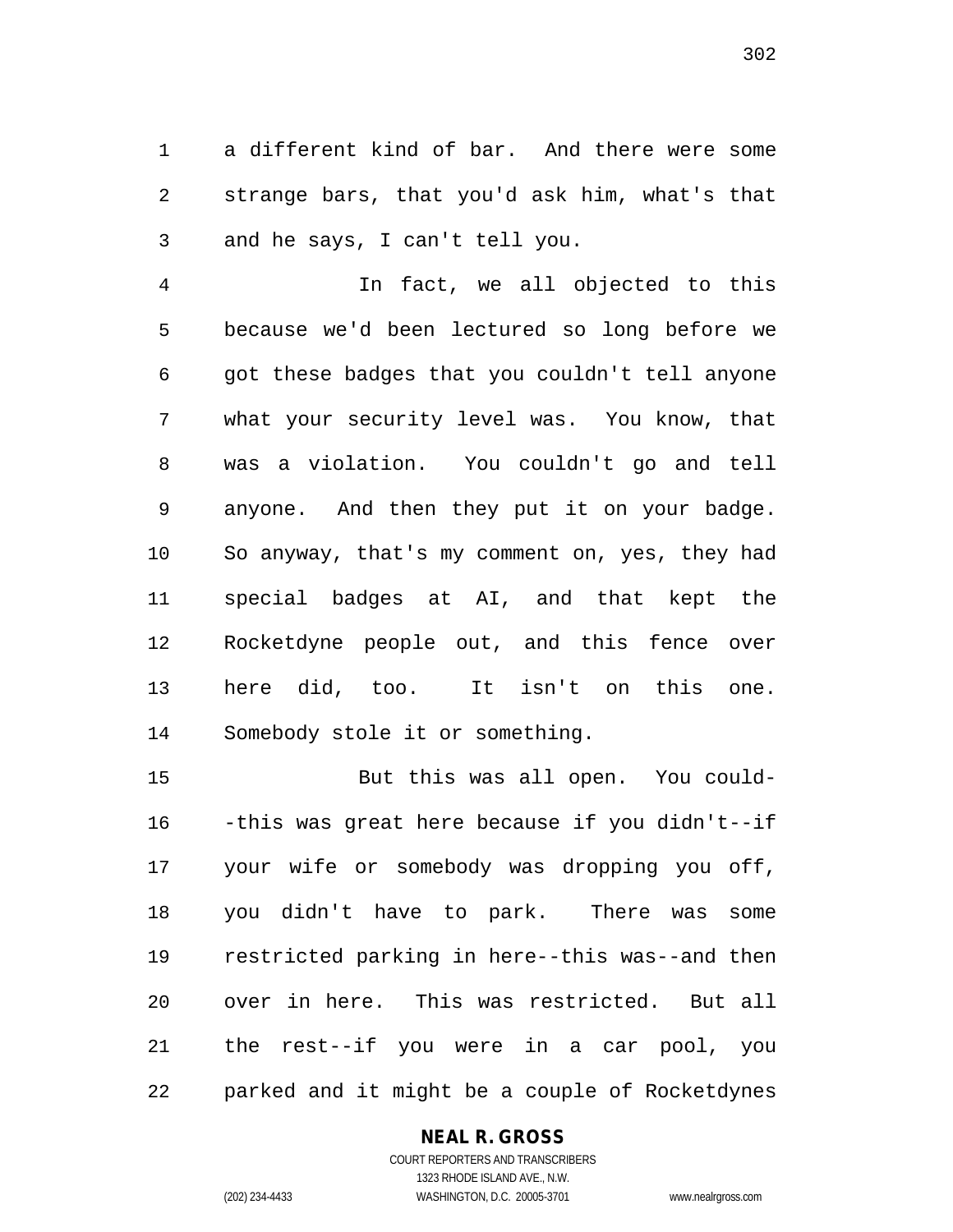and an AI person and they'd park here and they'd go in this way. You know, it's just the normal way things worked.

 But, you know, if you were wandering around, and no matter what badge you had, somebody would say, what are you doing here. That's just a natural thing. And I said there were a lot of locked rooms.

 Now AI at Vanowen was quite an active site. They were kind of the corporation's darling, because in 55, nuclear stuff was going to do everything. They were going to make new Panama Canals with nuclear things and they were working on an airplane engine, a jet. Yes. I tried to get on that 16 job. They said, no way, says, young engineers just out of college do not tell us where we're going to put you.

 Those of you who flew in here, how would you like to have flown into LAX, and all those airplanes around, you had four reactors- $22 - -$ 

**NEAL R. GROSS**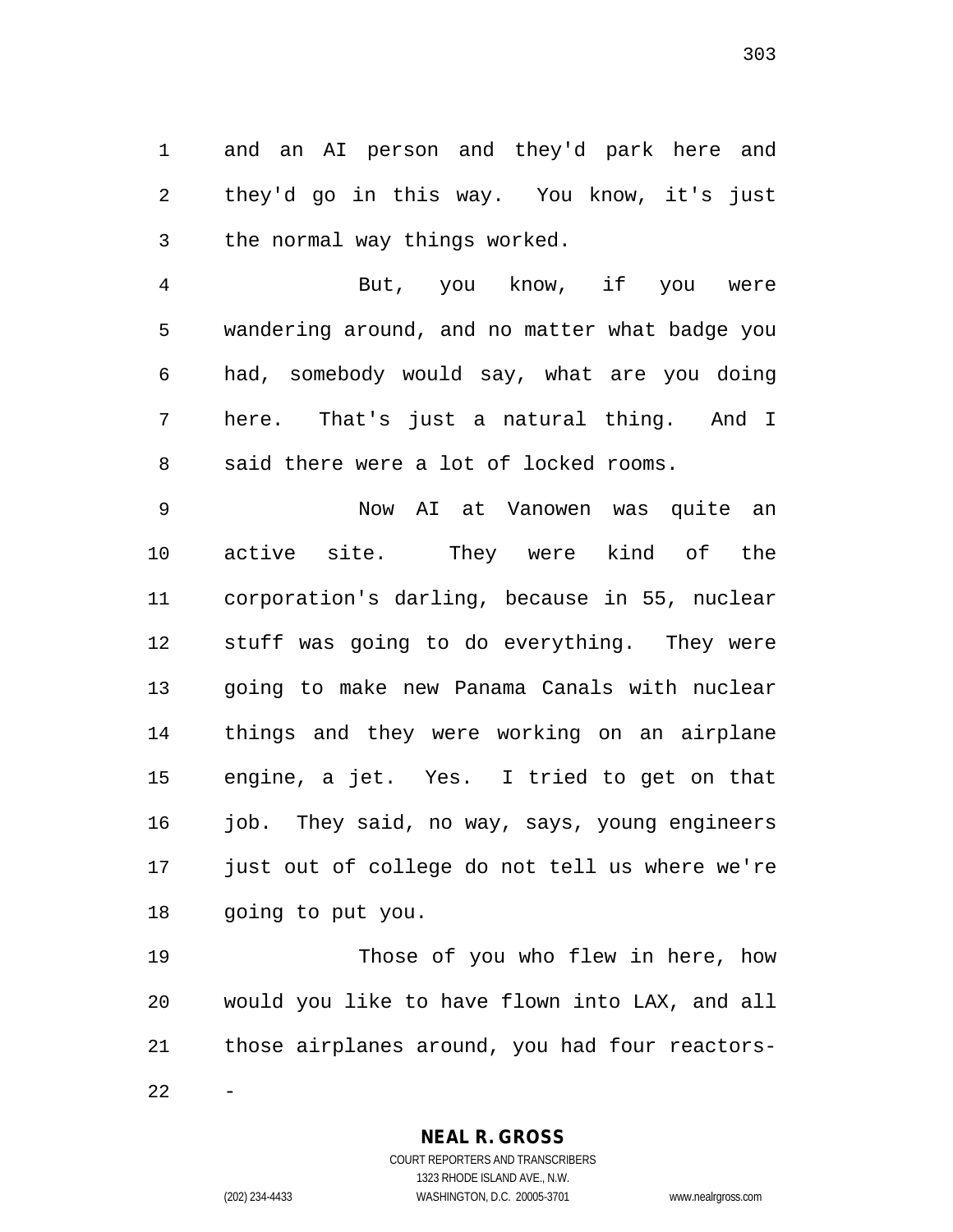(Laughter.)

 But they were one of the corporation's hot items. Now one of the things they were working on, and this was at this site, was this. This is an ad they ran in the paper. It was a reactor. I can't read that very well. Here's a copy of it, if anyone wants to read it. There you go.

 But this was a reactor, and it was for sale for \$55,000. Now that's about 12 Cadillacs then, and so that's about three- quarters of a million dollars, and they were trying to sell it to universities, things like that, and my best recollection, and I'm not too sure on this, is they sold about ten of these.

 So how many people--how many people--you sell ten of those. What you have to--how many tribes of people from colleges and universities could pony up that much money and come out and see it and buy one of those for three quarters of a million dollars in

### **NEAL R. GROSS**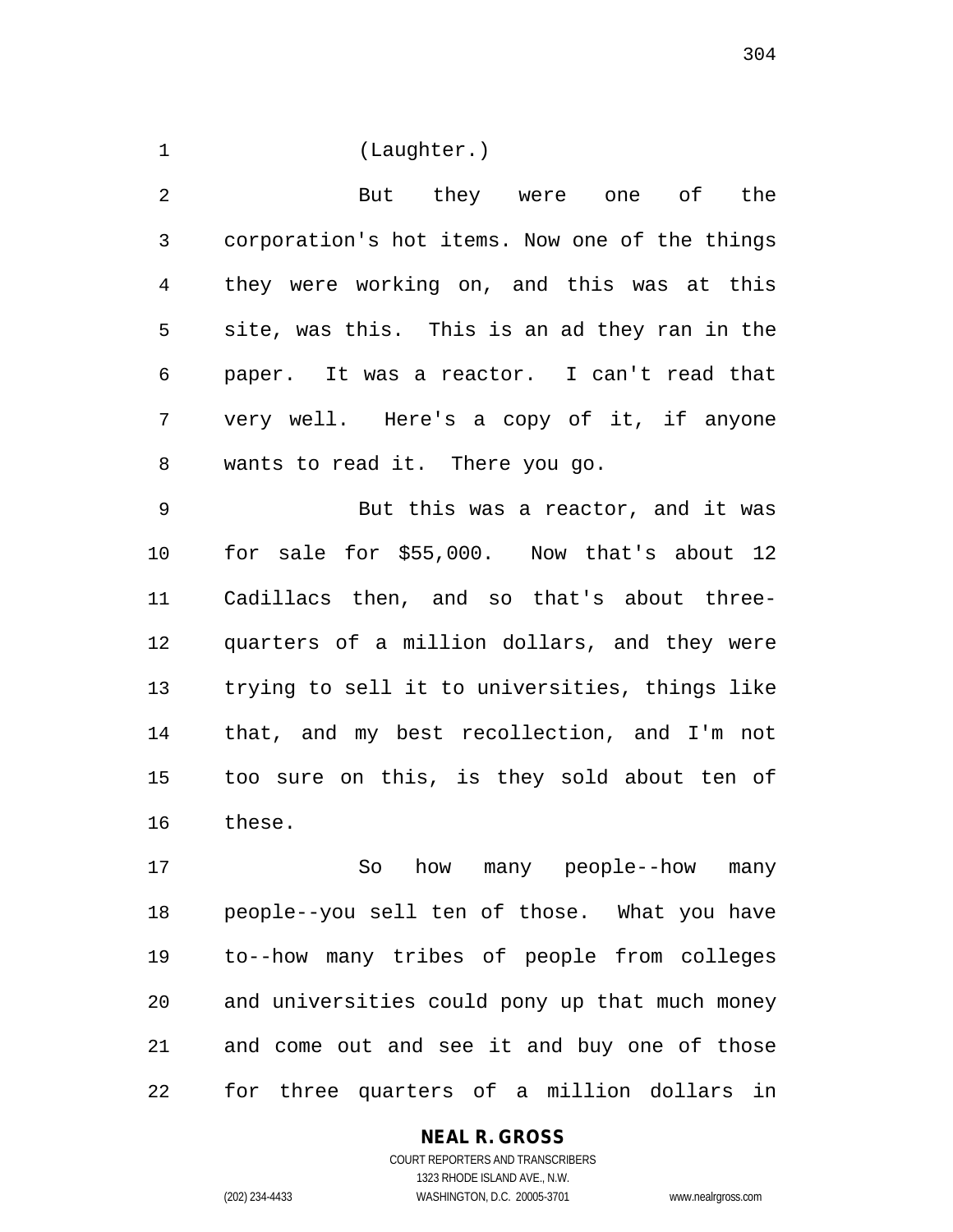1957 or 58?

| 2       | There's a lot of people came. It               |
|---------|------------------------------------------------|
| 3       | took a lot of people to come to get ten sold.  |
| 4       | And what happened to all those people? They    |
| 5       | all came in here. The reactors were way over   |
| 6       | here. They went down the main aisle here then  |
| 7       | they went across here and they went in and     |
| $\,8\,$ | looked at the reactors for a while.            |
| 9       | So AI was not that sterile, just               |
| 10      | wasn't that sterile. But there wasn't really a |
| 11      | lot of reason to be. Rocketdyne, one time--    |
| 12      | and we had all this--we were making the        |
| 13      | engines for the Atlas, the Thor, every one of  |
| 14      | these programs. Every intercontinental         |
| 15      | ballistic missile. It was the missile race     |
| 16      | era.                                           |
| 17      | We were in a program one time,                 |
| 18      | they had the AIAA, the American Institute of   |
|         |                                                |

 Aeronautics and Astronautics, had a big meeting in Los Angeles and we had 20 busloads, 50 to 60 on a bus, that went up to Santa Susana, drove all around the area and stopped

#### **NEAL R. GROSS**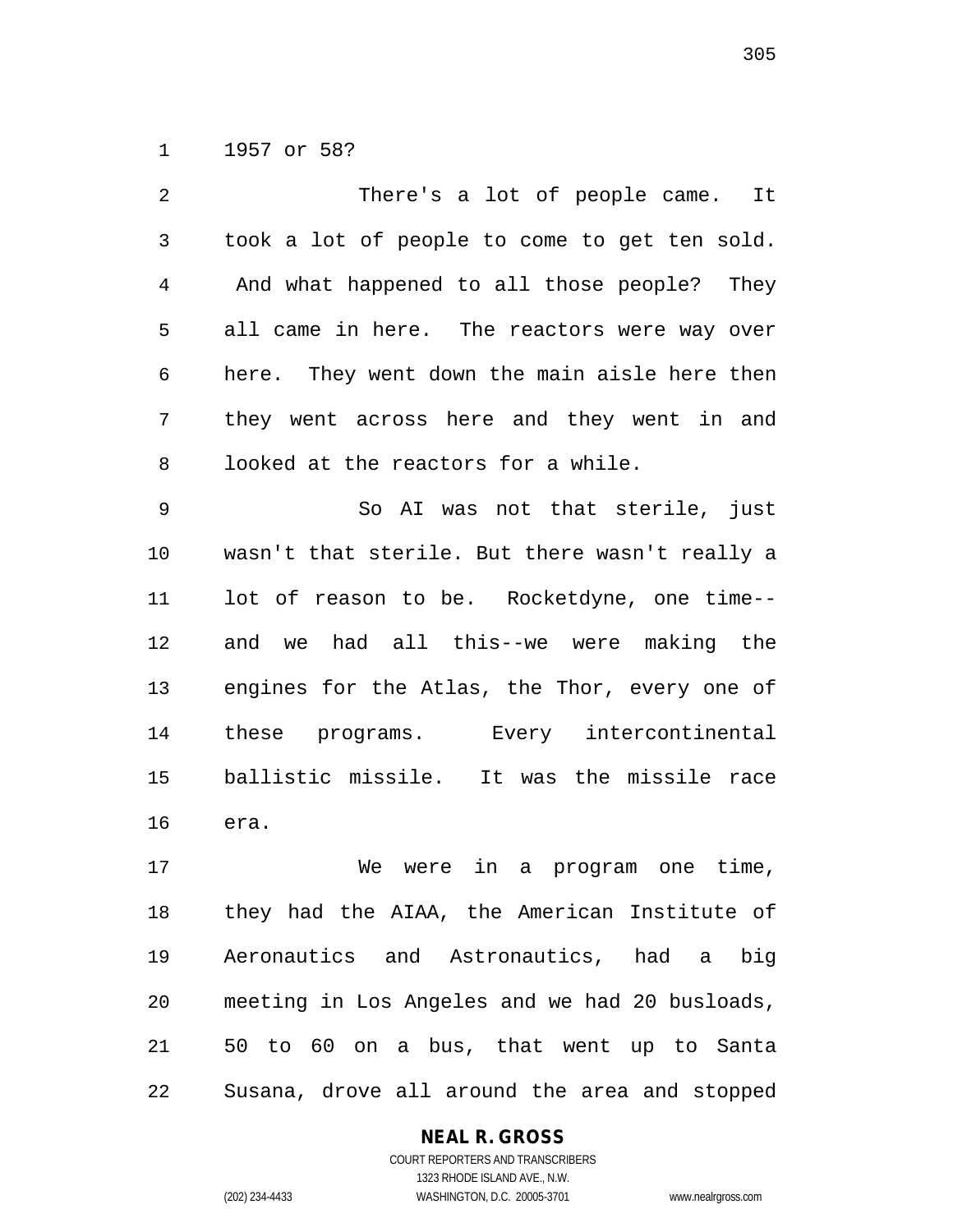and saw an engine fire. We had seven firings. My boss was very active in that, so I was offered the opportunity of being a tour guide on one of the buses and that was really fun because the group I got, we had a horizontal test firing. The engine was--there was a big canyon. We had one horizontal test down there. It was kind of a stupid thing.

 And they ran this engine. They had a pyrotechnic slug as a starter, you know, a great big firecracker in there then they shot the propellant in and they had very accurate timing, and they kicked the--here we were, a whole bunch of people sitting on this side of the canyon, and what's coming across there? This great big burning mass of a firecracker. Everybody turned and ran. It only got about halfway across the canyon, then it dropped down.

 But it was kind of an exciting thing. All enjoyed it. I did, anyway. So yes, we had security, but those people had no

### **NEAL R. GROSS**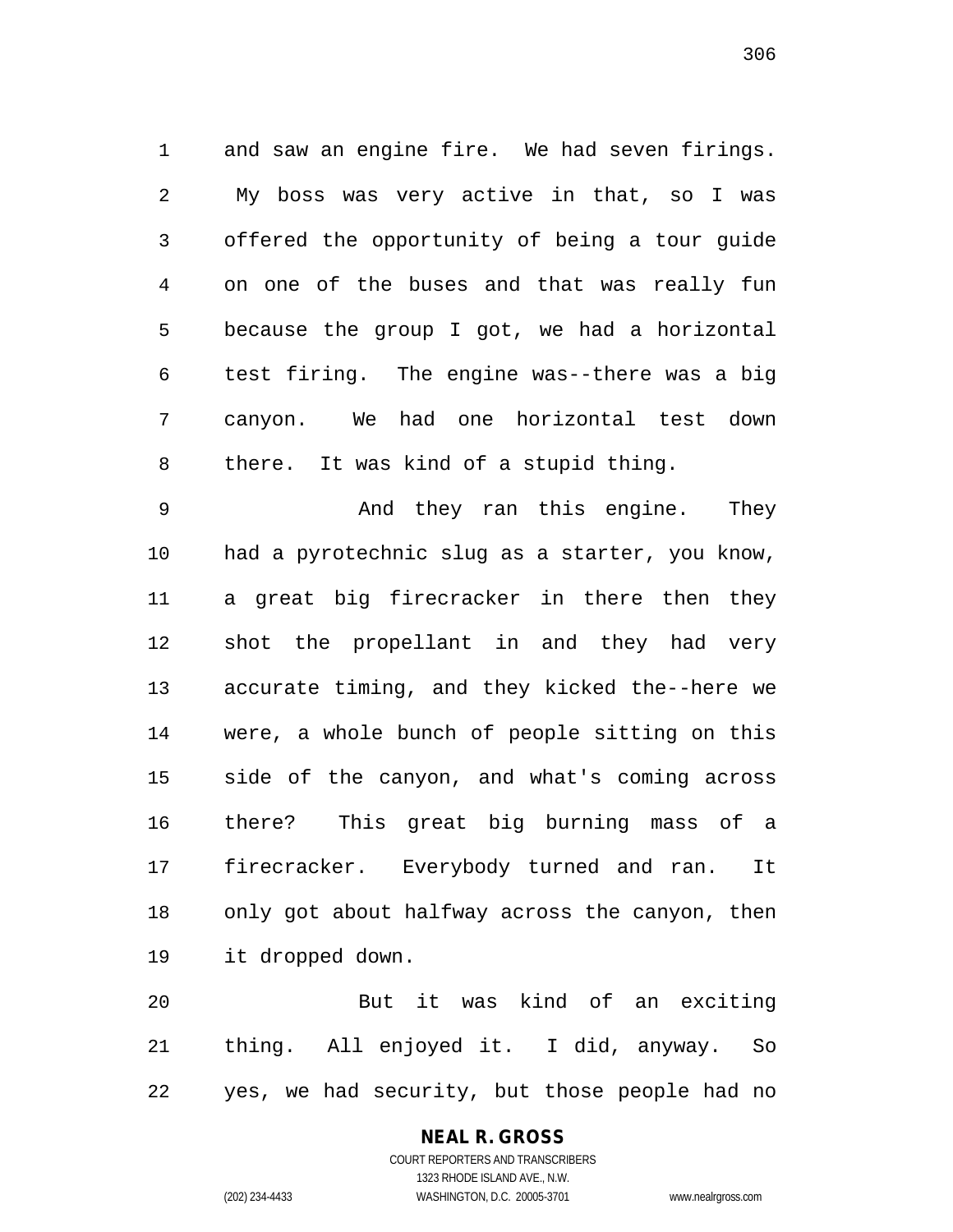clearance. They were just people who signed up to go to the meeting, and for, I don't know, some small amount, they got the bus ride up there and a chicken dinner or something like that. Then they went down.

 So, I mean, there weren't--there was a nuclear--excuse me--radiation hazards in here, but they weren't--we weren't making any bombs. Besides that, by then you could se how to make a bomb and I took a Class at UCLA and one of the instructors was from here, and we learned how to calculate how much--I don't remember, it was too many years ago.

 Now North American did a lot to include interchange at all levels. Although the core people came from Downey, the company was hiring like mad in every division. They had more contracts than they could handle. You can see from the cars there, there is a lot of people. There's parking all along the street and everything else.

And one of the things they did,

**NEAL R. GROSS** COURT REPORTERS AND TRANSCRIBERS

1323 RHODE ISLAND AVE., N.W.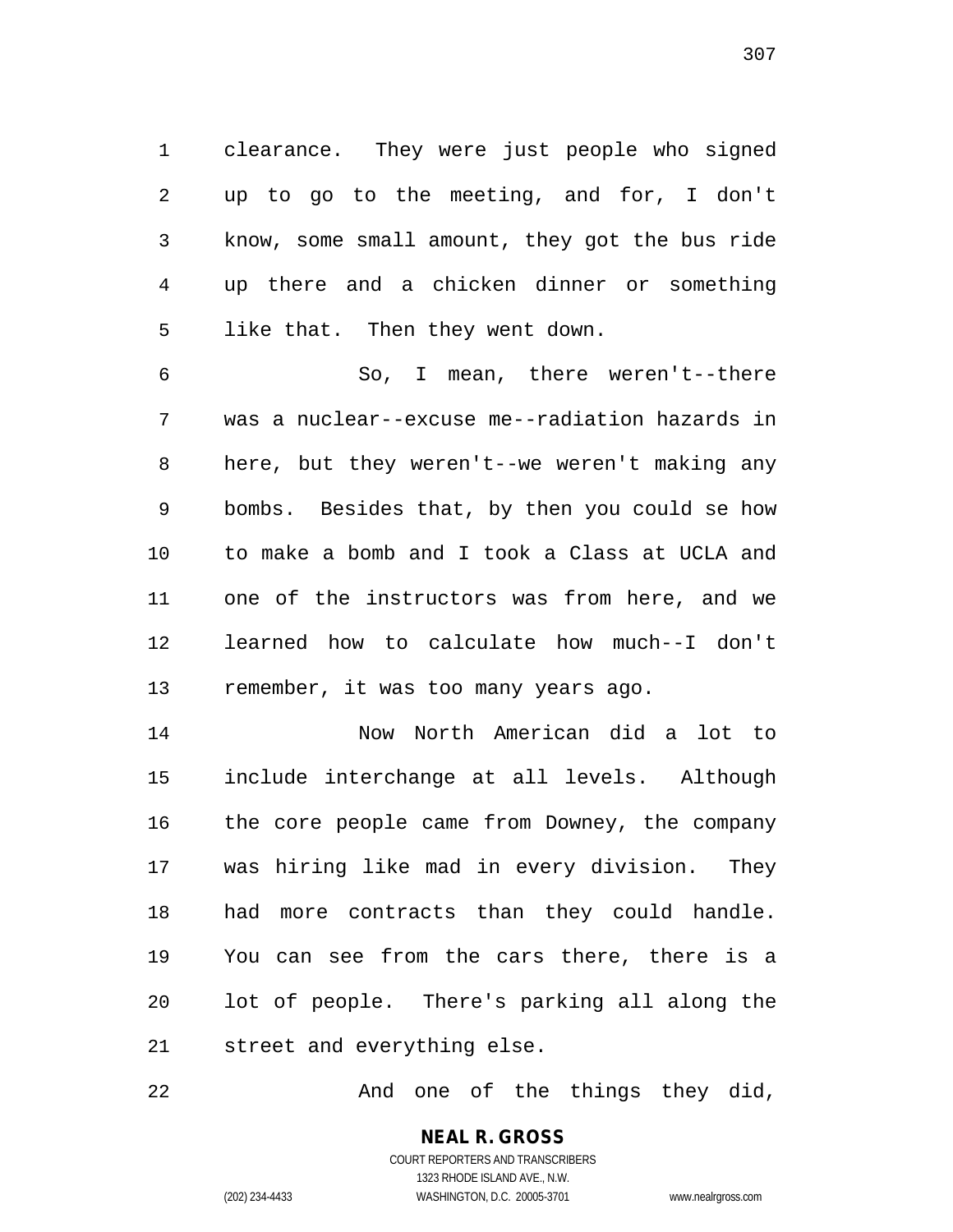what they'd learned from their World War II activities, when they had these shops all over the United States, you know, building airplanes is that they needed to have events and things for the company.

 So they sponsored all kinds of clubs and other events to advance the corporation's image and get the people together. So there were a lot of clubs and they were for everybody here and at Santa Susana. We had a ski club and we could really offer good deals because we had money. You could go up to Mammoth for two days, get two dinners, two nights lodging, two breakfasts, two days of ski tickets for eighteen dollars. You know?

 And they had a rockhound club, a bridge club, a hiking club. There were golf outings. There were trips open to every--it was very much subsidized and in the summer, they had softball leagues. In the winter, bowling was popular then. The corporation

# **NEAL R. GROSS**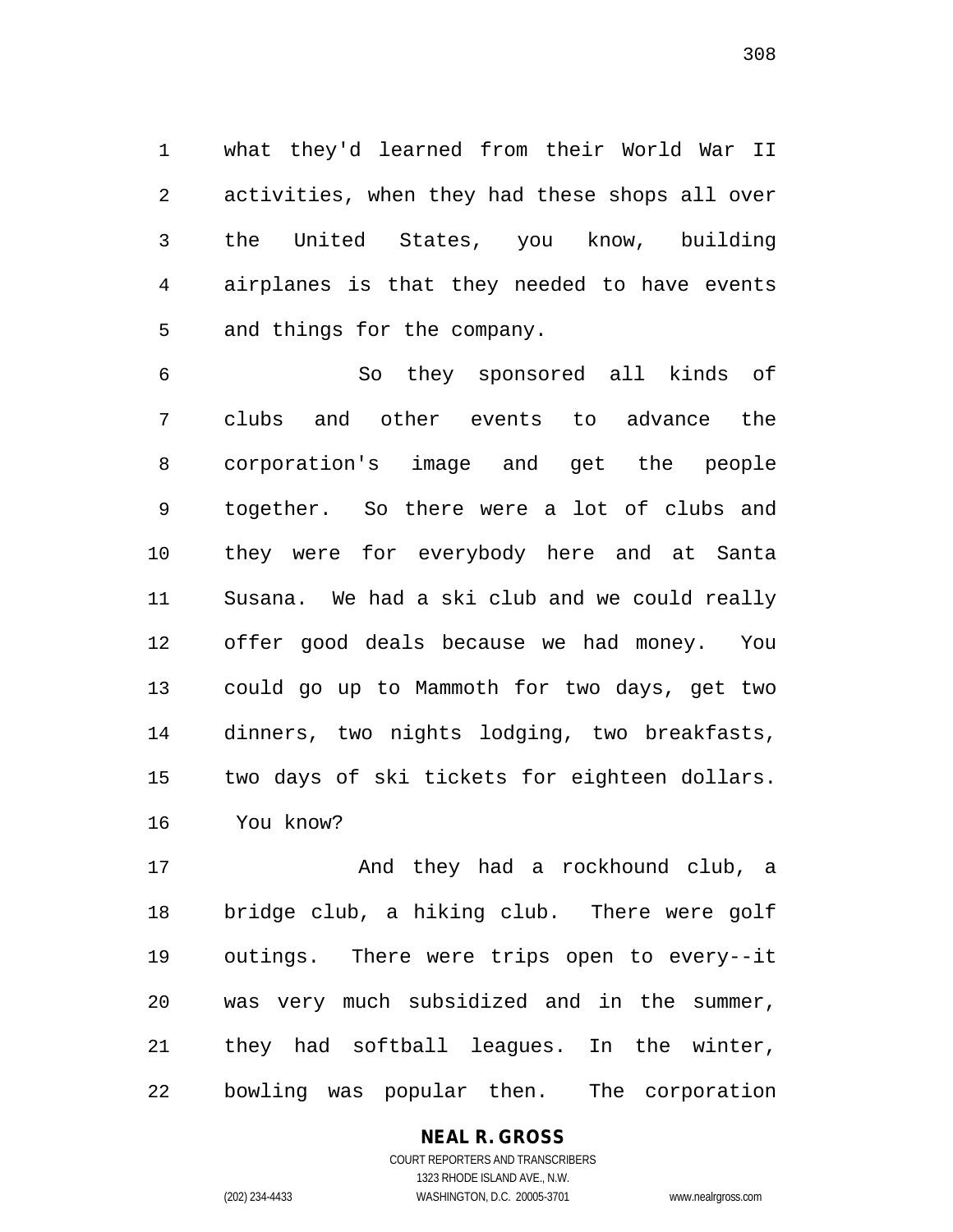bought Lou Costello -- Bud Abbott and Lou Costello -- they bought his ranch that was out in this area of the San Fernando Valley. So about ten acres, maybe more, and they turned this into a rec center. They had a swimming pool. They had picnic areas. They built it up quite big over the years. But even at the very beginning, when they bought it, it was a great place.

 The biggest club they had was the management club. Now you think about it, you're all thinking, boy, that would be boring. But if you'd been able to come to this management club, you would have come every month. It cost you virtually nothing, maybe a couple dollars. You got a prime rib, a steak or a lobster dinner or something else like that. It was at the best restaurant in the valley, San Fernando Valley. It was at the Sportsmen's Lodge. They had this huge room that they could fit in maybe 400, 500 people there, and most of the time they'd be

### **NEAL R. GROSS**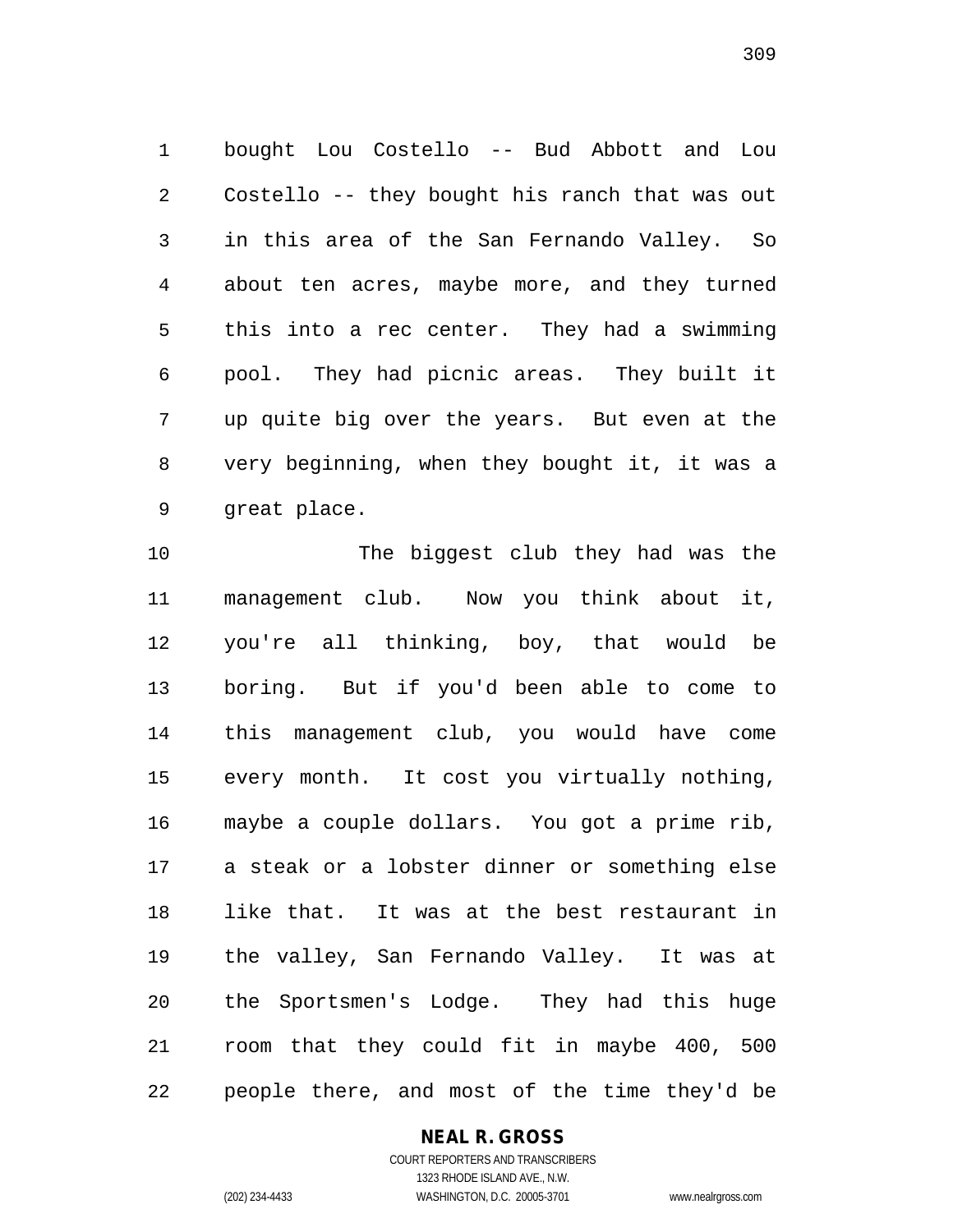bringing out extra tables.

| $\overline{2}$ | You had a social hour. You had to              |
|----------------|------------------------------------------------|
| 3              | pay for your drinks, although sometimes you'd  |
| 4              | get one ticket for that. You'd get this great  |
| 5              | dinner, you'd get a short speech--unlike what  |
| 6              | I'm giving--a short one. And then there would  |
| 7              | be Hollywood entertainment. It wasn't the A    |
| 8              | list; but it was the B list. You know, we'd    |
| 9              | have--I don't know how far back you'd go.      |
| 10             | But we had Rosemarie once.<br>$\mathbb{I}$     |
| 11             | think we had Howard Keel and people like that. |
| 12             | They'd give a--they'd have magicians and all   |
| 13             | kinds of other things. And then the big event  |
| 14             | came. Then they would have the big event and   |
| 15             | that was big.                                  |
| 16             | They had this raffle, and you'd                |
| 17             | get a few tickets with your lunch--or your     |
|                | 18 dinner ticket. A color TV then cost about   |
| 19             | \$600. So that's maybe about what, seven       |
| 20             | thousand now, or something like that. And      |
| 21             | somebody would win that every time. I once     |
| 22             | won a set of golf clubs. That's the best I     |

**NEAL R. GROSS**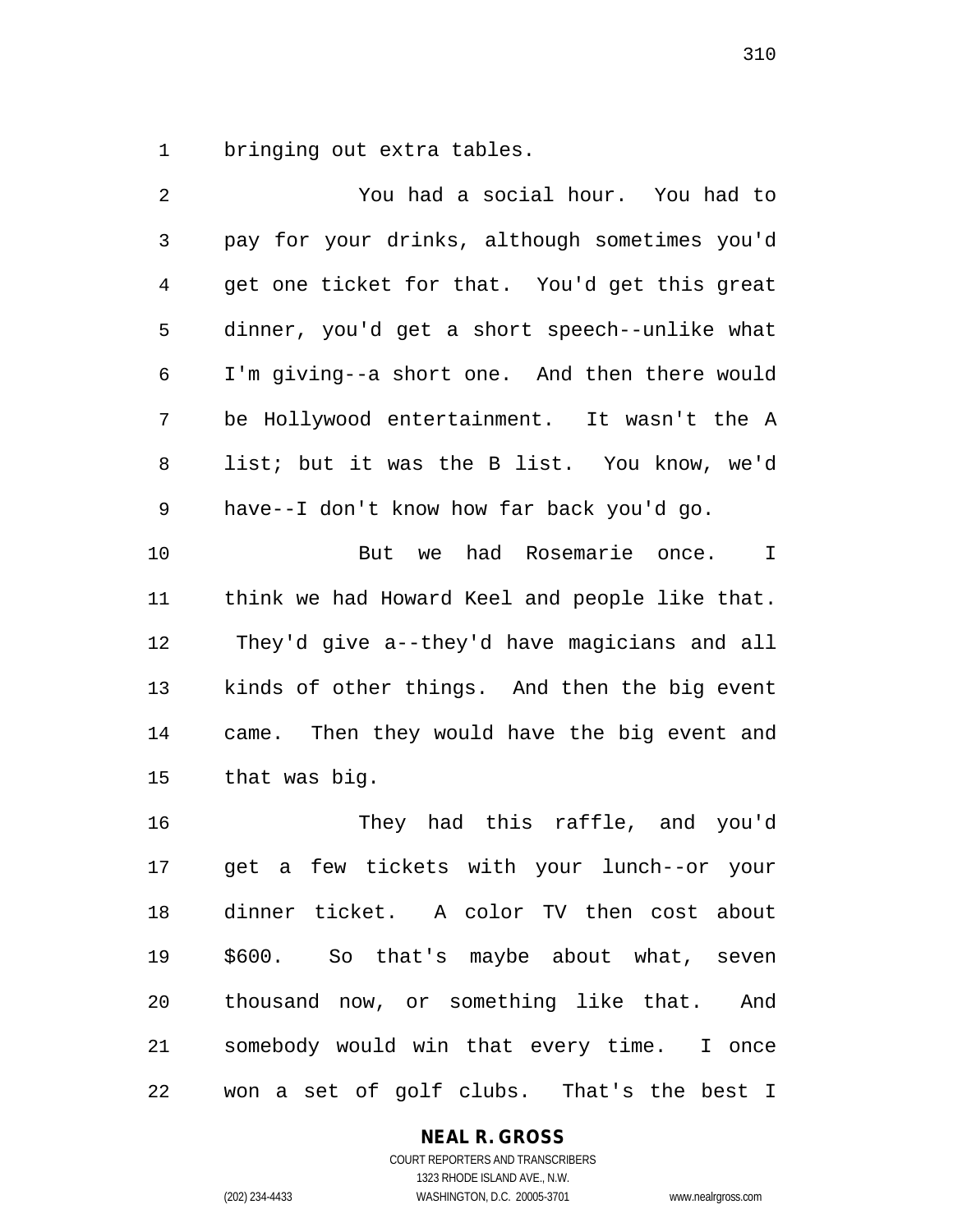ever did. But back to the people. These were all the managers from the different divisions. They'd sit together. People would know each other. They'd been friends at Downey, or the new people that came in, they would know-- people--the company wanted to get people to know each other together, because they'd learned from World War II that the plants that did this, they were more productive, less absenteeism.

 All these benefits came to the company from having the people not be leery of each other, or--but to be friends. At least know each other and see what to do. And that had a big impact on how the company operated.

 There were a lot of common operations at this facility. Common operations. And there was one master print shop. Offset printing and ditto machines. You remember ditto machines? Ditto machines were the norm and offset printing was expensive. That took a lot. You had to have

### **NEAL R. GROSS**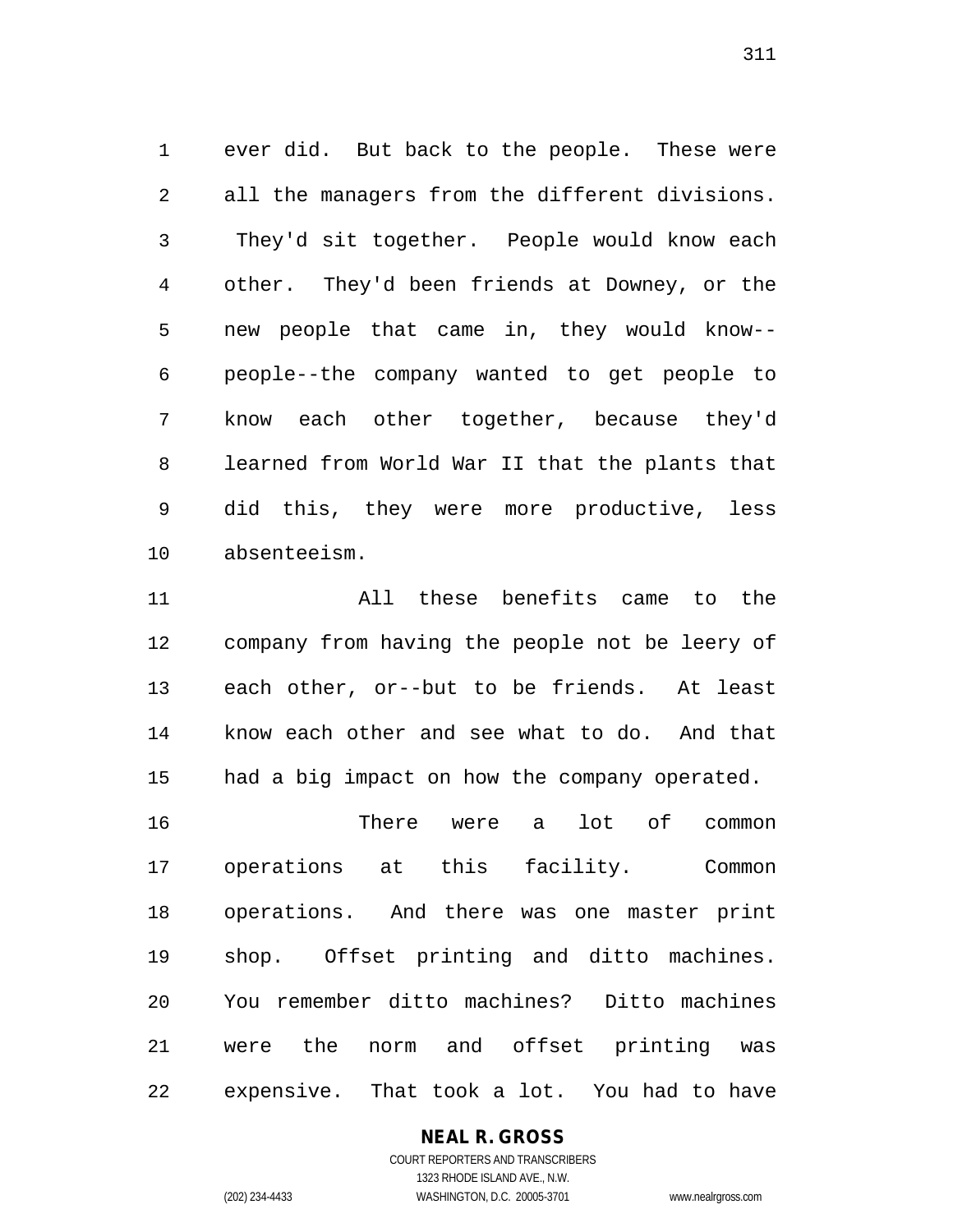these big cameras with arc lights and everything. So the main print shop is over here. Now I'm not saying Atomics International didn't have some ditto machines. That was where the main print shop was. There was one medical center. They had one fire truck. The guards would rotate around.

 North American was a very strong union shop. The unions here and the unions here, they were all the same union. I think it was mentioned before, we had a scheduled bus service that would pick up people at different places around here and then take them up to Santa Susana. This was something they did for everyone. I think it was mentioned in the other petition.

 For a while, we had a single steno pool, but that was short-lived. And we had one photo lab, one movie lab, one credit union and for a while we even had one company store where you could buy products the company made at other divisions. Everything--every movable

### **NEAL R. GROSS**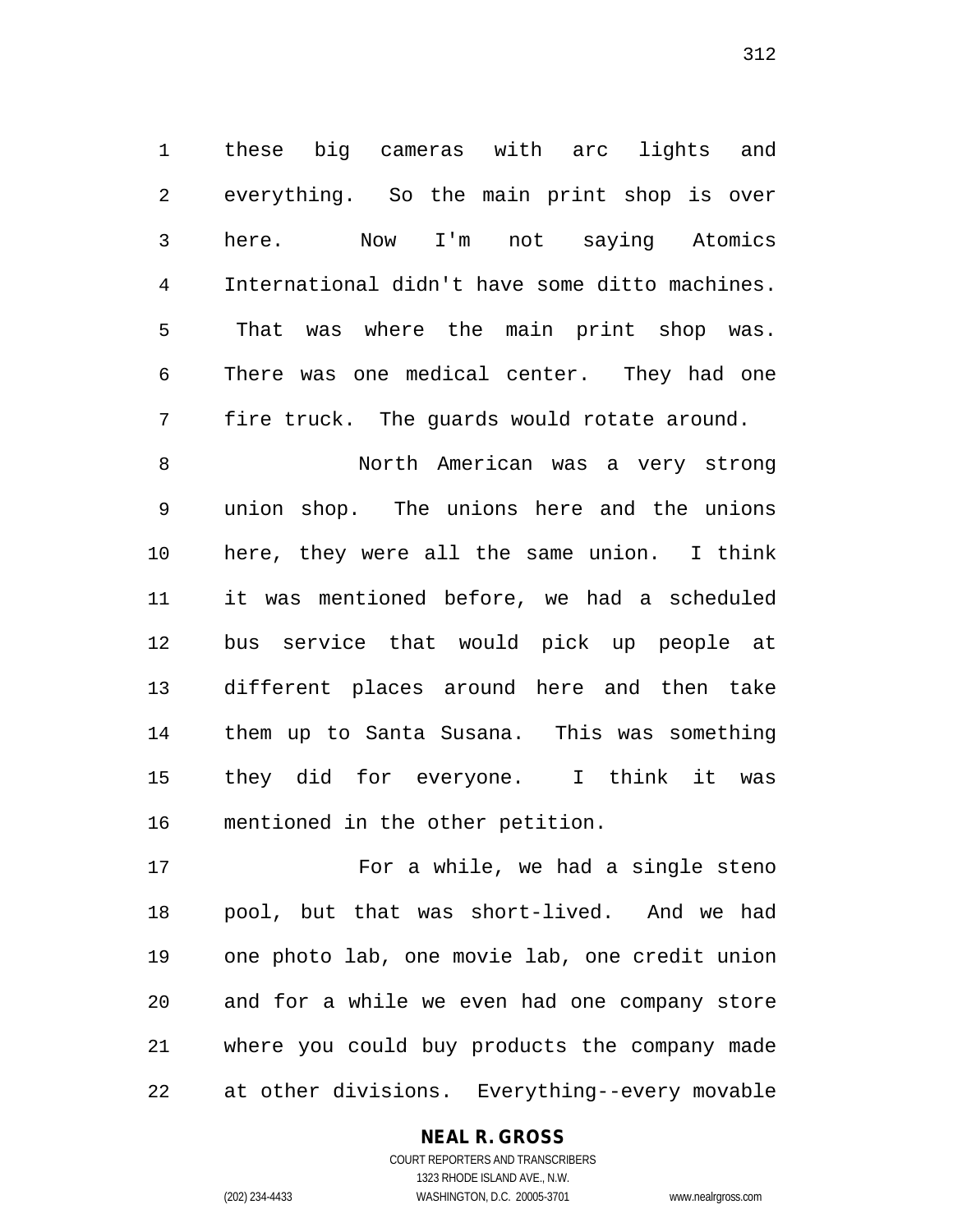machine, from a typewriter to a lathe to a milling machine or something had one label on it: North American Aviation. It had their property control on it and divisions were not independent.

 I covered this. Now let me-- CHAIRMAN MELIUS: Mr. Larson, could you sort of wrap up a little bit cause this is taking a lot of time and we need to focus on the main points.

 MR. LARSON: I thought they all were main.

 CHAIRMAN MELIUS: Well, somehow, the ski club I don't think was main.

 MR. LARSON: How much time--well, it really was. The two guys that got married, that worked over here, that married the secretaries over here, they were in the ski club. Okay. I'll try. I'm sorry. I was told that I had either 15 minutes or to take as much time as I like, by NIOSH. So blame them, not me.

**NEAL R. GROSS**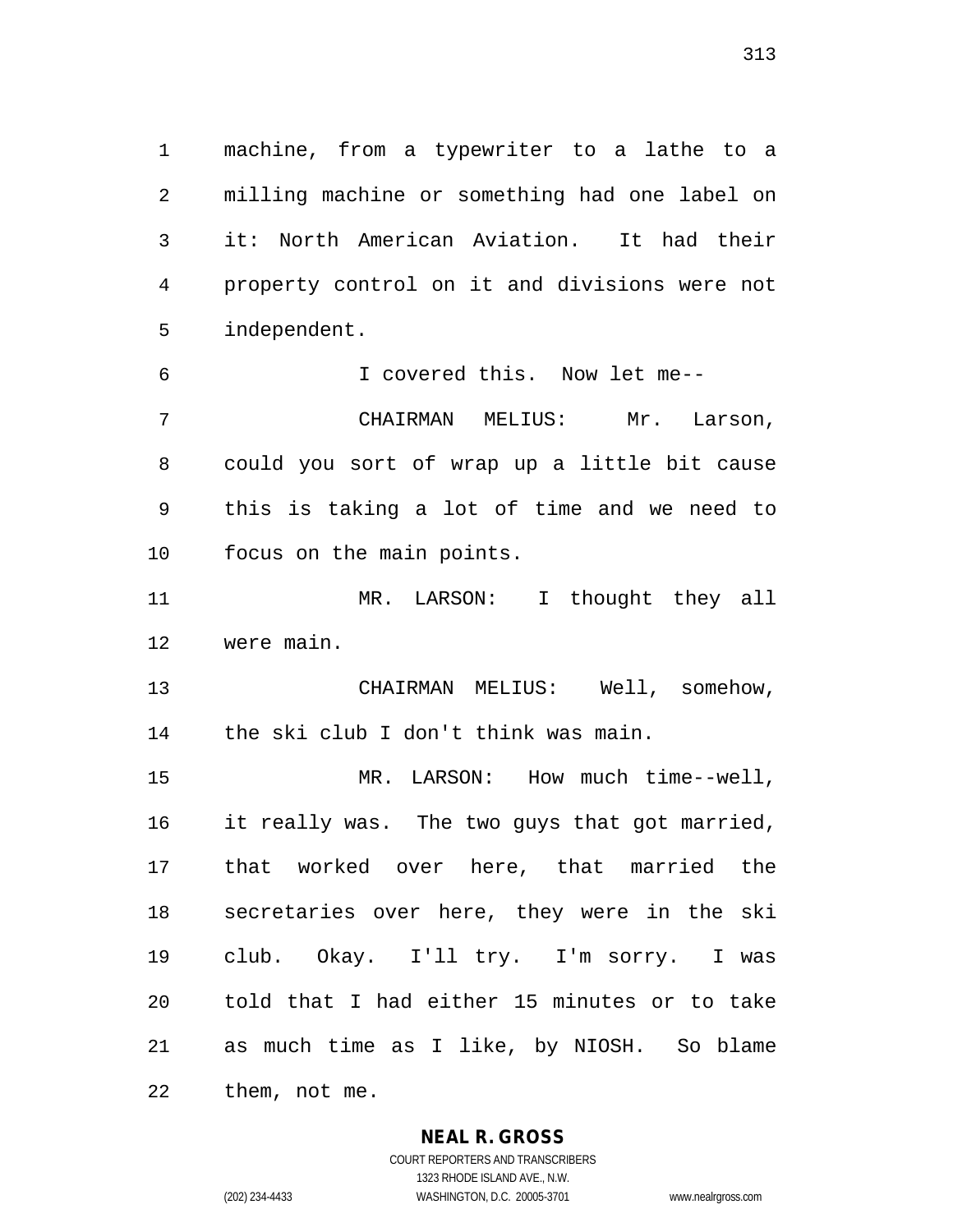Okay. This is something that you probably would be interested in here. The time cards in employee locations. They had a very strict time card policy. You'd put your charge number on the card that you worked on and who you worked--and that job only. There were no exceptions. We actually had time card monitors. People would come around in the morning and check that out.

 Now the policy meant that you could go to any division. You could be sent to any division. Excuse me. You could be sent and work on their project. And there was no record? No. Yes. It was on the time card. But the boss would have to sign the time card and then you could work on it. You didn't have to be a Rocketdyne or an AI or an Autonetics division person. You could go down to Downey, and work for a day or two days or whatever they wanted.

 So there wasn't any restriction and there's no records of that that I know of,

# **NEAL R. GROSS**

COURT REPORTERS AND TRANSCRIBERS 1323 RHODE ISLAND AVE., N.W. (202) 234-4433 WASHINGTON, D.C. 20005-3701 www.nealrgross.com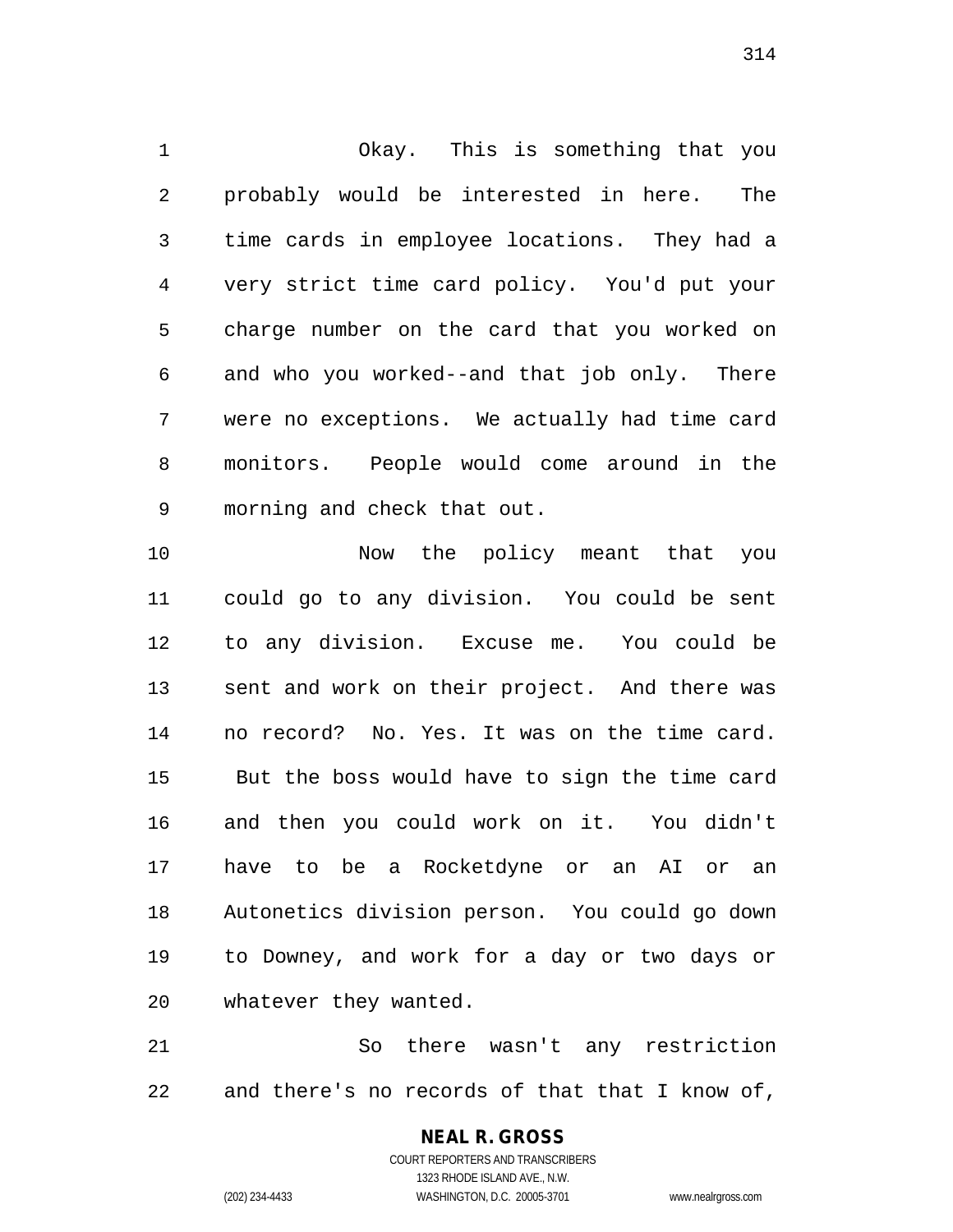unless you could get all the timecard records. Where they would be, I have no idea.

 I had a project engineer that was on loan to one of my groups for about two and a half years, and he didn't really want to transfer, and I didn't really want to transfer him in. We had a good relationship going. And so he was in AI, on the books as an AI, and he worked in my group for two and a half years.

11 The same went on in the shop. Now employee locations were something else, and for that, I have something that you'd be interested in. This is from the Morgenstern report that the company contracted for at UCLA, and I hope you can read it. I'll read it to you.

 Personnel records provided us with personal identification and information on the employment history, including the assigned division or department, location, code, job title and pay type, salary, and professional

### **NEAL R. GROSS**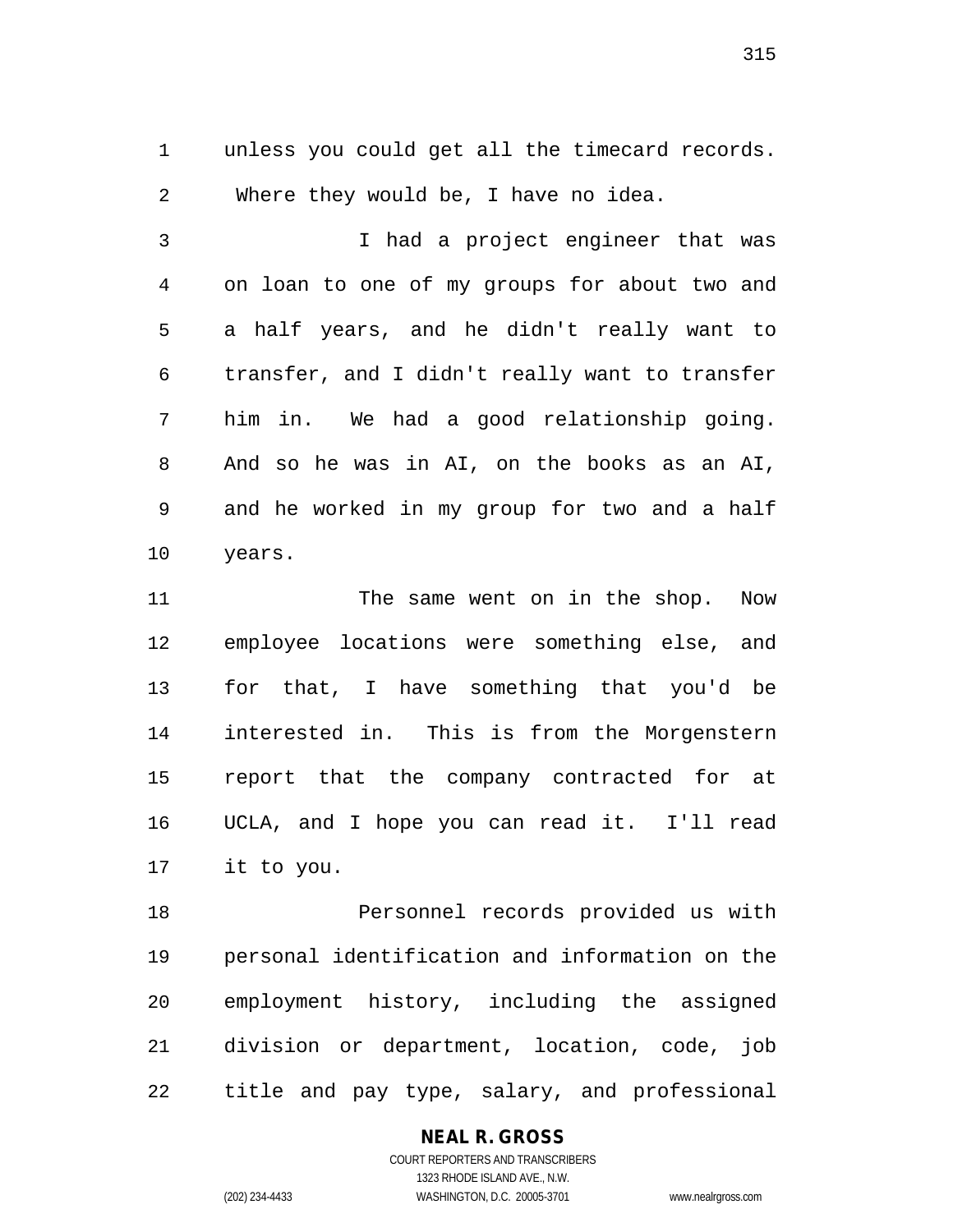management, et cetera. In addition, the Remark field was there, indicates laid off. We received no information that would allow us to interpret department codes and functions consistently over time with codes dating back to 1950 and 60 being essentially problematic.

 Workload location codes for Susana, De Soto, and Canoga facilities of Rocketdyne and AI were very crude and did not reflect actual work sites but rather timeclock locations. But people didn't have timeclocks. This was all a carryover from World War II.

 For example, at Santa Susana Field Lab, the only code used on personnel card indexes prior to 1960 was an S, implying Santa Susana. From about 1960 to 71, 31 two-letter codes were used to specify Santa Susana buildings.

 After 1970, they were replaced by 35 letter codes. However, at Santa Susana there were 400 buildings. That there is not-- was not a way of tracing people, and it

> COURT REPORTERS AND TRANSCRIBERS 1323 RHODE ISLAND AVE., N.W. (202) 234-4433 WASHINGTON, D.C. 20005-3701 www.nealrgross.com

**NEAL R. GROSS**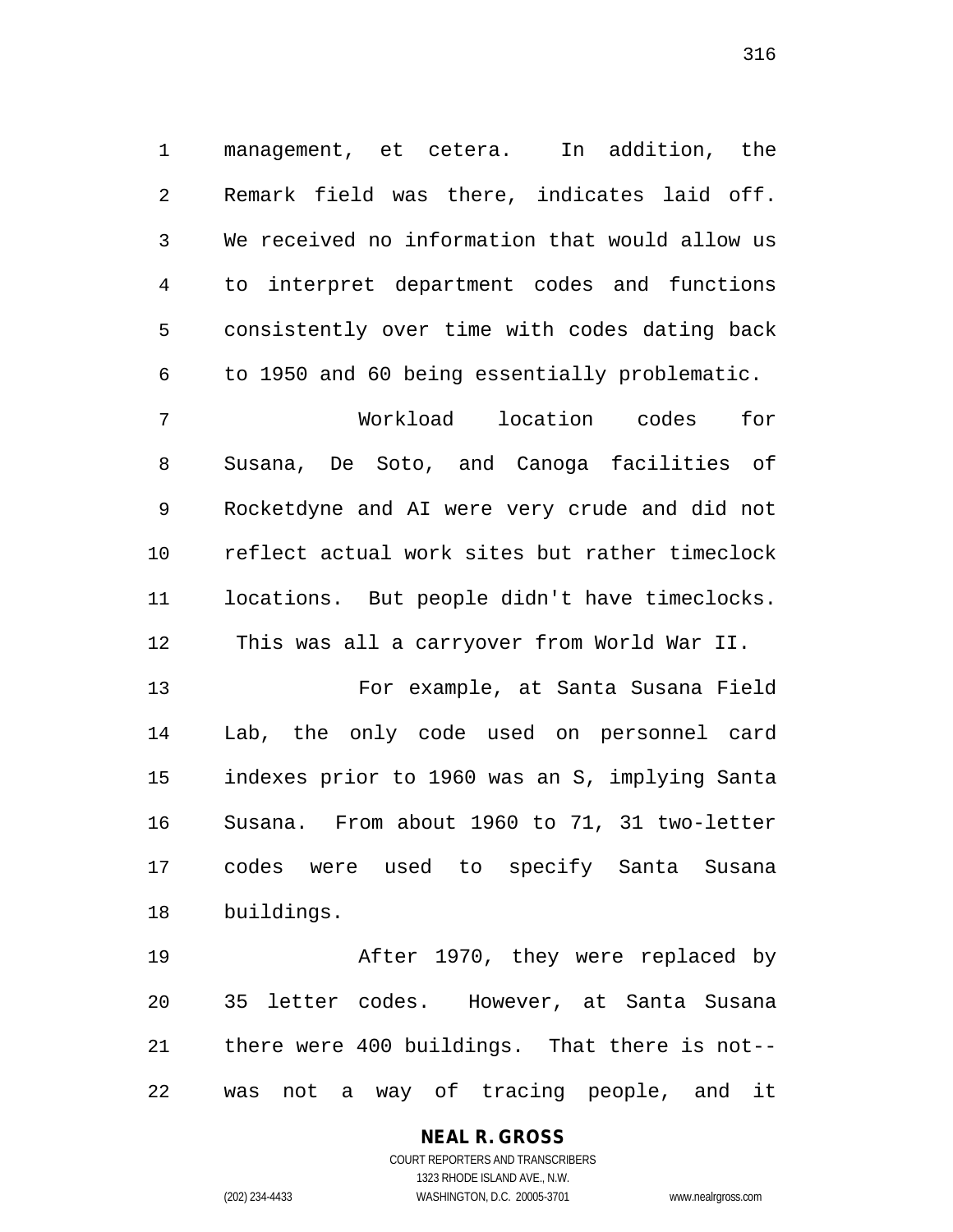doesn't exist. People can get reassigned, or anything like that.

 Now I have another thing I want to go into. There was a statement that there was no AEC work except at Vanowen. I personally know of one rather significant effort. When I started work at Rocketdyne, in the main building at Canoga, in November 55, my work location was in the center of the engineering bullpen. About 40 feet away was a room with double doors, pushbutton lock. The room was about 20 by 30. Desks were about ten.

 The personnel in that area had a program with Los Alamos. I don't know the contractual arrangements. The program was called NERVA. This program was directed toward a nuclear reactor-powered rocket engine and thought to be for a large new missile, to deliver a very large nuclear bomb, and they talked about the bomb being made up at Lawrence Livermore then, which I'm sure you all are aware of.

### **NEAL R. GROSS**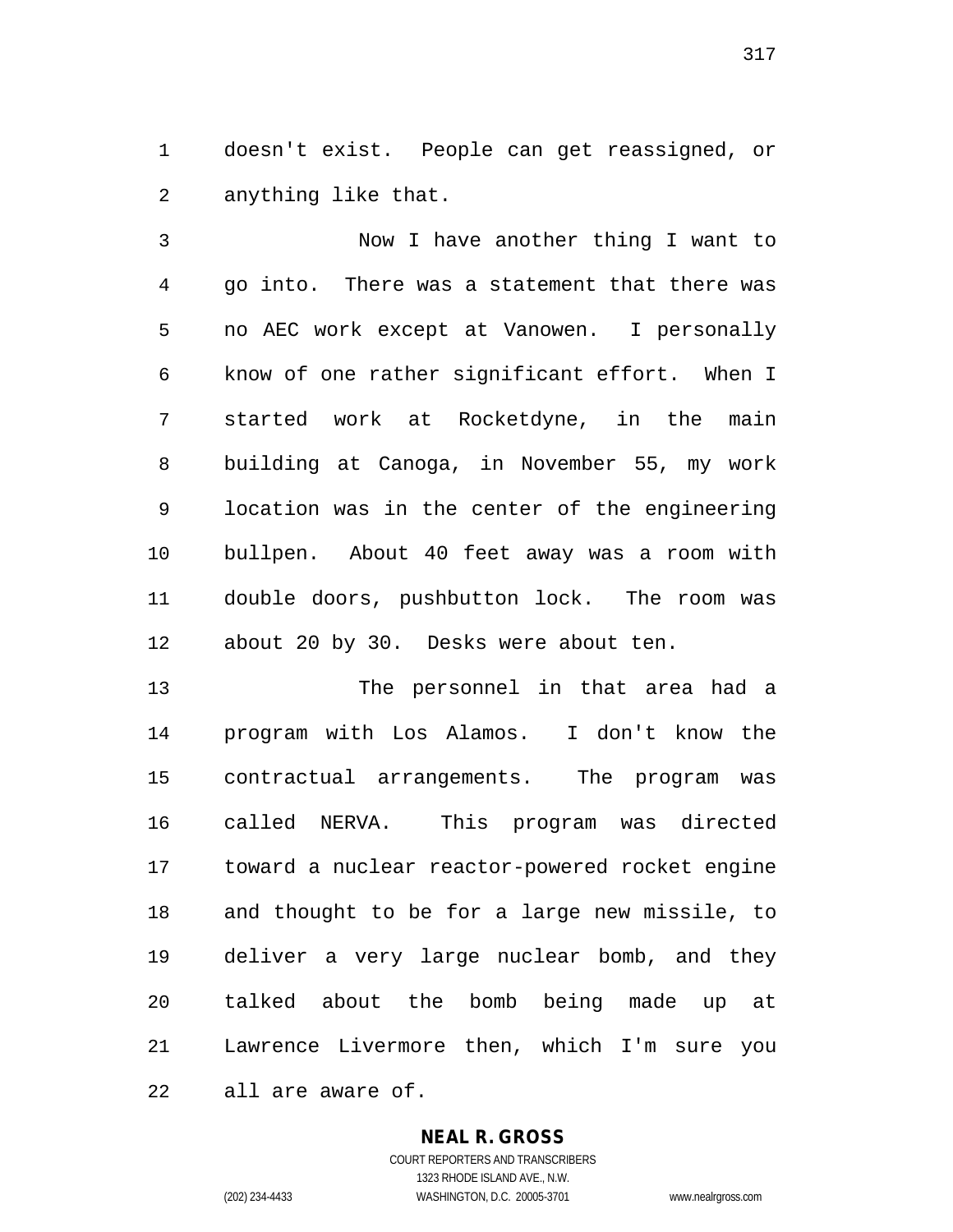1 1 I think there may have been other names for this. I knew Los Alamos was very much involved because most all the people went there. Some stayed for weeks at a time. I worked in that program. The unit secretary kept a box of film badges in a locked filing cabinet.

 They were given out based on the supervisor's direction and collected at the end of the day.

 I remember the badges clearly because they were heavy. They had a safety pin clasp--were supposed to wear them pinned to your shirt. We had to wear a suit and tie to work and the problem: they would ruin your shirt by the end of the day if it got caught. Even then, it'd leave big holes on it. My involvement was as an extra hand for tests in the lab and checking hardware.

 In the fall of 1958--and it's possible I'm off by a year, 59--a big team of about 70, maybe more, was set up to wrap up

# **NEAL R. GROSS**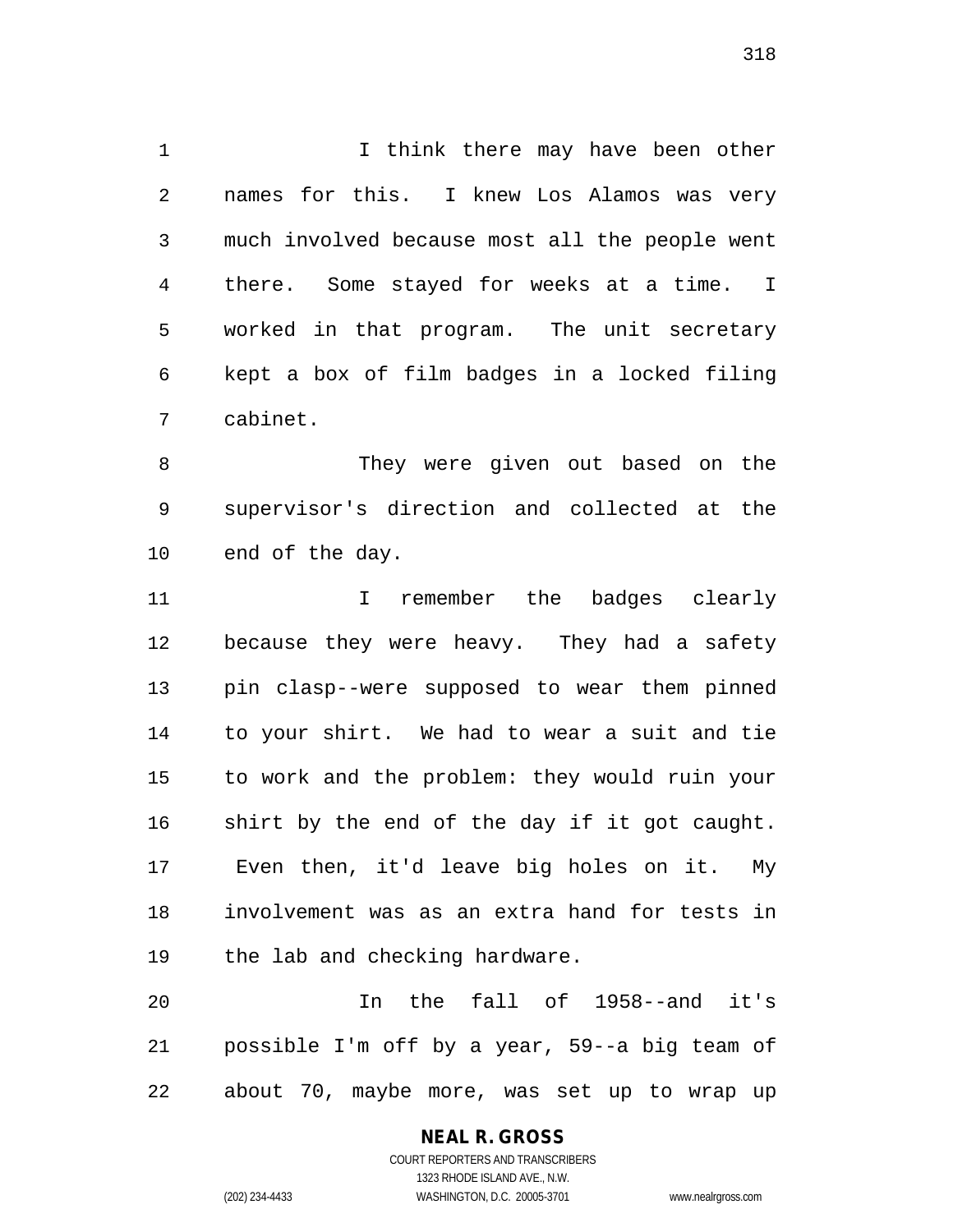all the work in the program, get it done and to prepare for a bid on a follow-on.

 Personnel from the team came from Rocketdyne, AI, and Downey, and some corporate people were there. I had written a lot of reports by that time, and somehow NASA had gotten into the act. They'd just been formed. So I was assigned to this team. My specialty was mission analysis, and I was called on to write up a big section on missions, planetary missions, to go in the report in case NASA was going to have some major thing.

 This section was unClassified. I have a copy with me. The team worked six days a week over--I don't have to put the picture up--over in the Vanowen Building in the front. They had an area set up and we lost the program. That was the outcome. I lost a whole year of--or week of skiing on that. I won't go into that.

 Many of the people on that team left the company. They went to the winning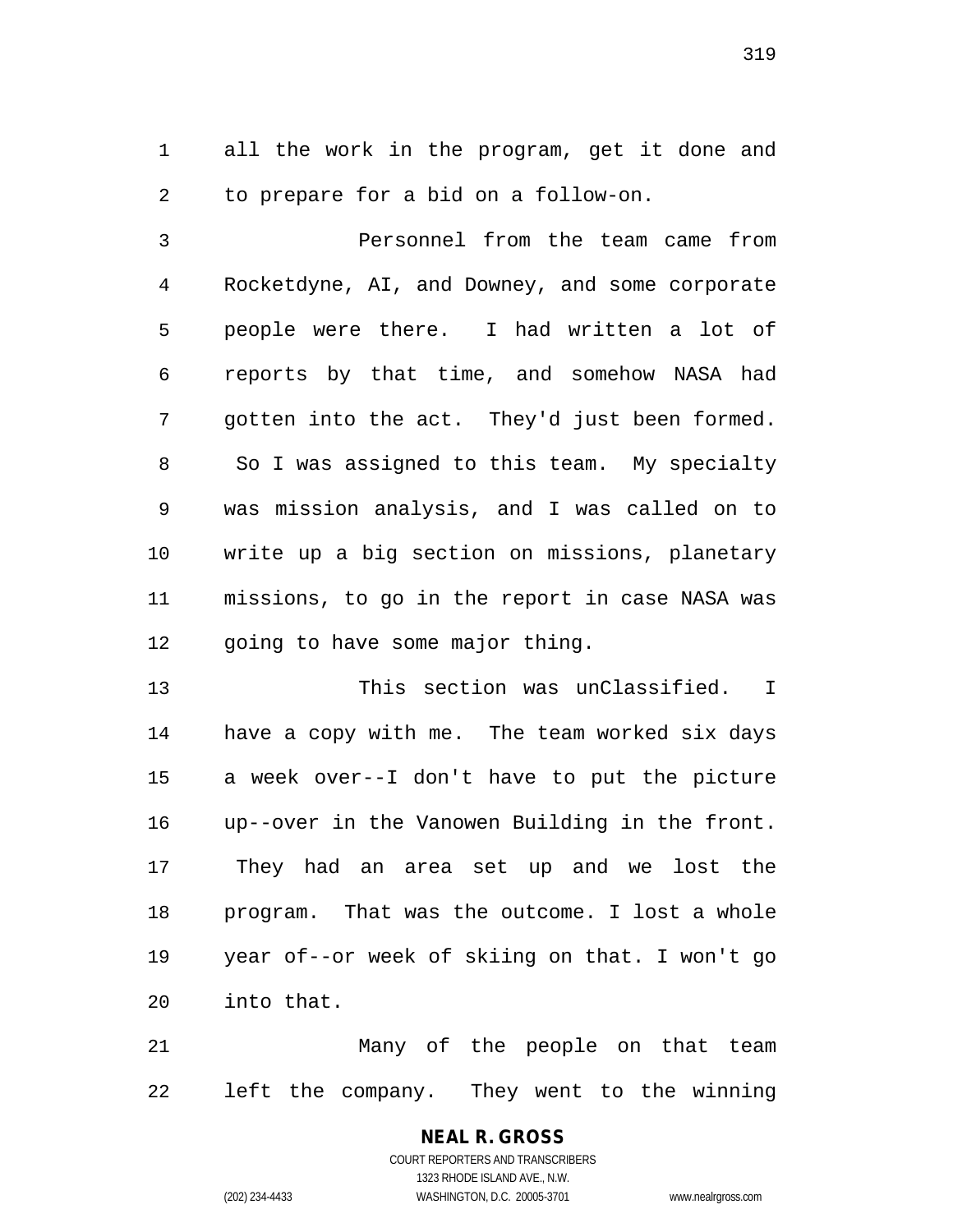contractors. In the 60s, a unit was formed in Vanowen which was called Nucleonics, made up of Rocketdyne and AI people. They were trying to get subcontracts from the winners.

 Then, in 98 or 99, there was a big effort, you may have heard of it, with NASA trying to get--and others, not just NASA-- trying to get some new interplanetary programs started, and I was invited to Los Alamos for a big three-day conference on it, and they presented all these papers and everything. But even though we paid to get the transcripts and videos, they said their security wouldn't let them out.

 So I put--this was not in the petition, but there are many--I'm sure if you dig in, there are other examples of AEC work that were done there.

 Now the other thing about AEC work--and I'll try and make this real short-- is this is the Rocketdyne. This is Rocketdyne shop. Rocketdyne was three times as big as

### **NEAL R. GROSS**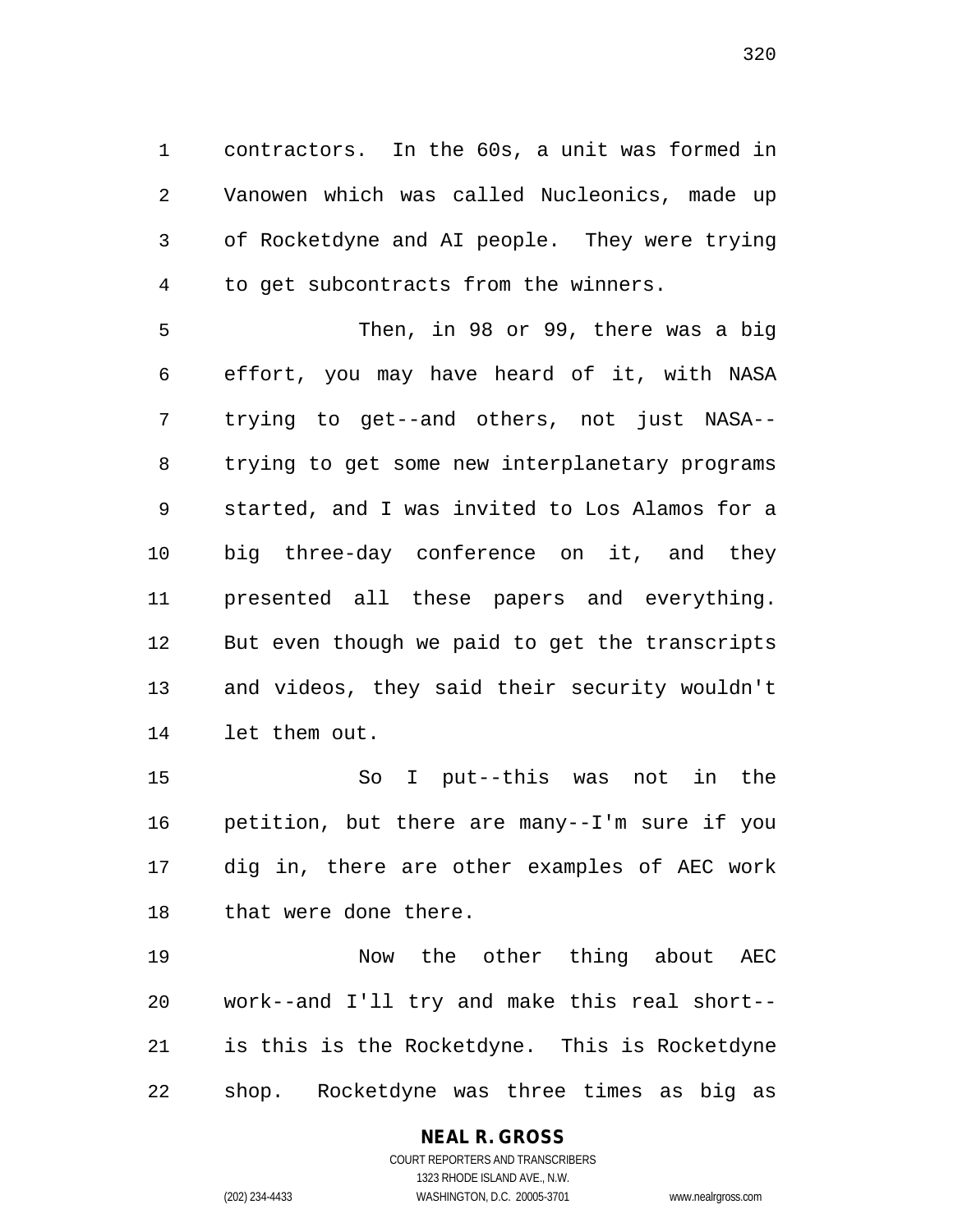AI, always was, made a lot more money too. And this is AI and a lot of this was taken up with the hot labs and stuff like that.

 They had this whole shop over there. So when hardware was needed and they didn't have the capability here, what do you think happened? They walked across this 40 feet here, talked with a friend they knew over there and got the piece made. Rocketdyne had immense fabrication, manufacturing facilities. They were the premier in drilling because we made all those injectors. They had brazing capabilities. They had all kinds of milling machines and everything.

 And again, there didn't have to be a record for that because they just charged hours in the shop. You could bring it over and get a planning ticket to get it done. And the same thing with engineering. Engineering, we probably had four times more. This was all an engineering building. Then they built a two-story one here.

### **NEAL R. GROSS**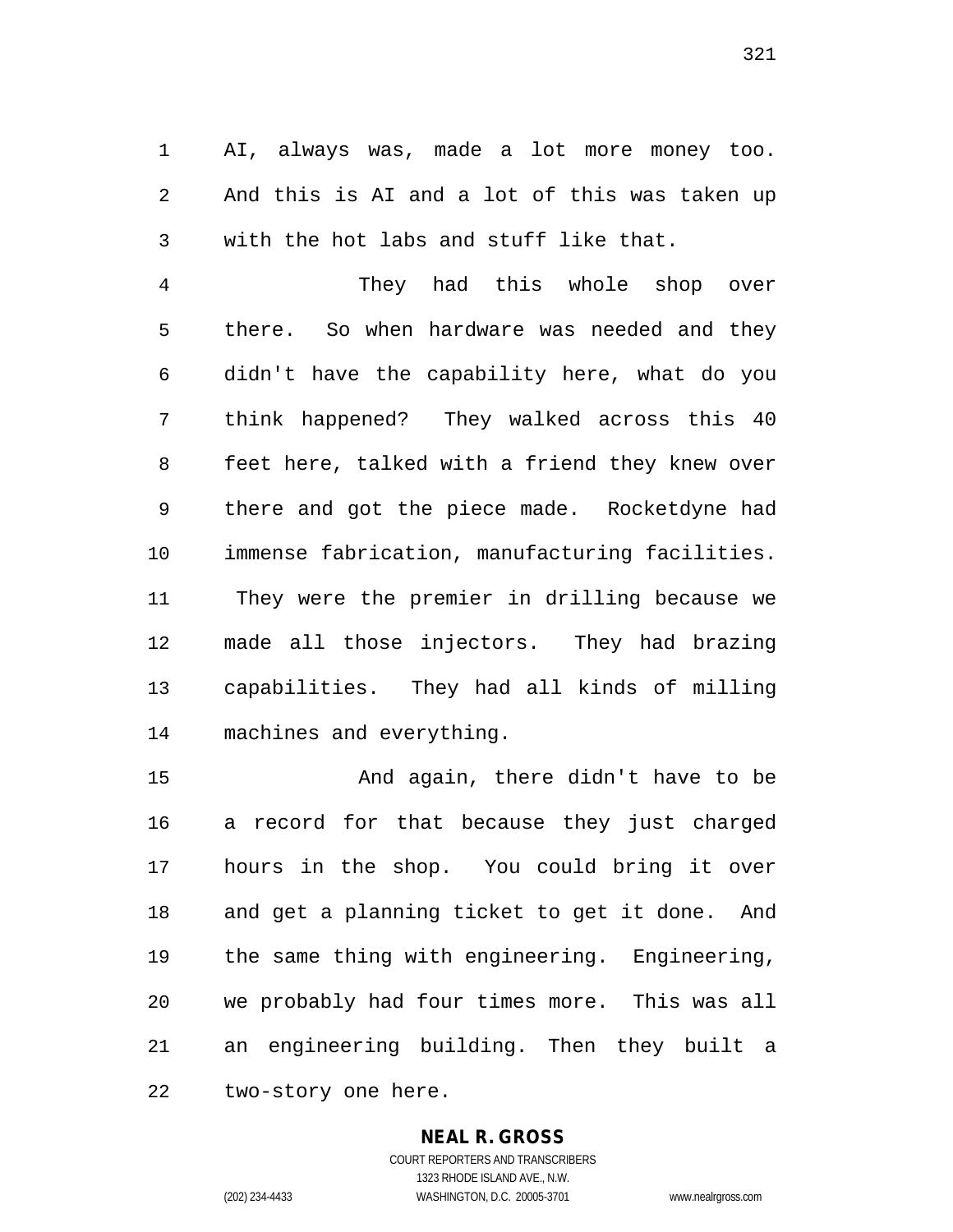1 1 If AI needed help on some thermal, or hydro, or something engineering, not nuclear--but one of those, to get a project done, they could borrow a person. And this happened a lot. This wasn't just once in a while. This happened a lot.

 Did upper management object? Absolutely not. Now one thing I want to say that I had in the petition, and it was really not addressed, and that is the move to De Soto--this is the De Soto facility here. They moved out of that one building and this is the complex at De Soto. Now this wasn't all built overnight. This and this was, I remember, the first two buildings. They moved over that, moved over that. This was the manufacturing facility, this great big facility here.

 This was the--excuse me. This building here, this was the administrative one. This was an engineering building. This was labs. This was engineering or desk, office space.

### **NEAL R. GROSS**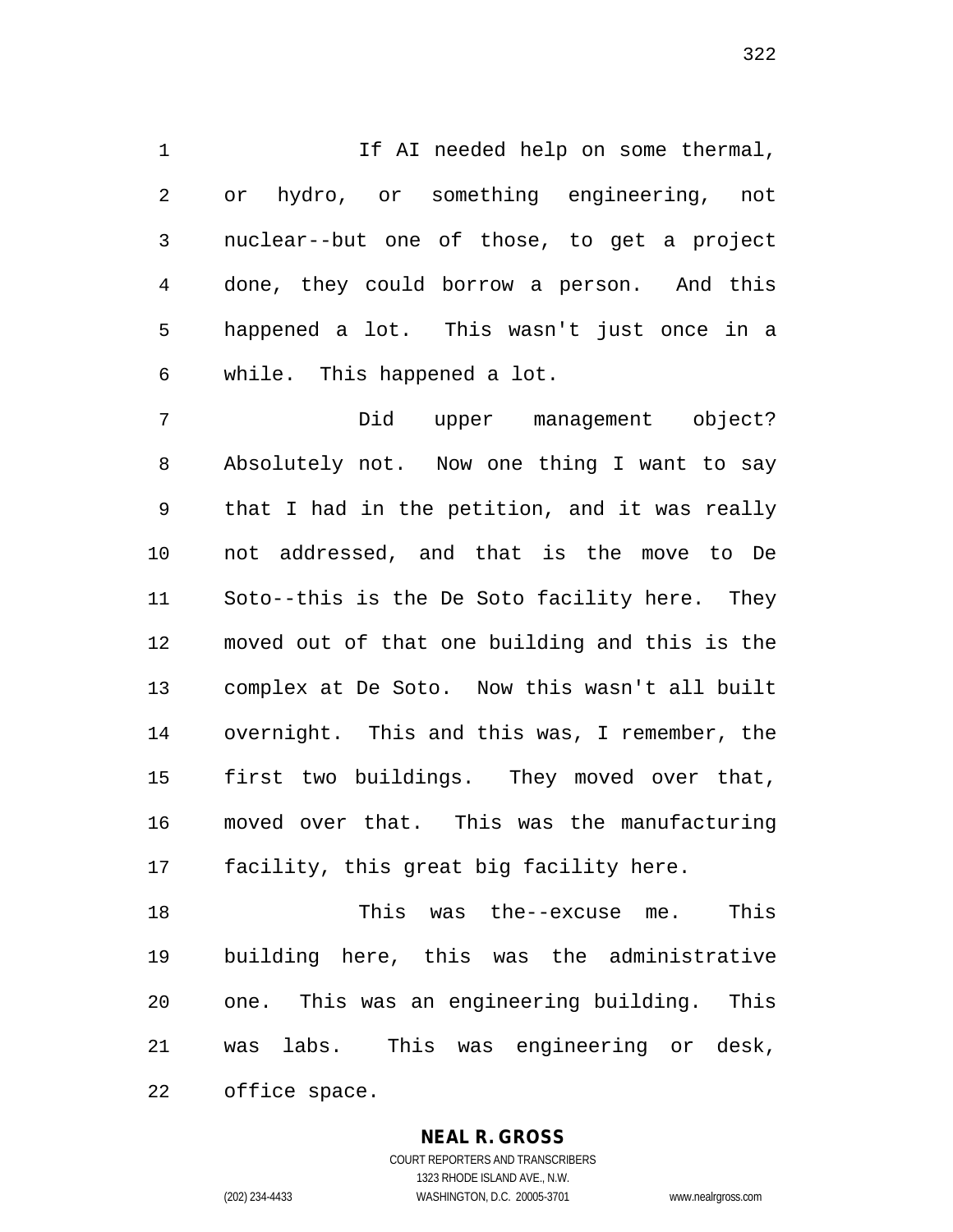They moved over there in a period of 18 months They started in mid-58 and they- -excuse me--mid-59, and they got over there, finished at the end of 60. So for 18 months, they were moving out of here, and Rocketdyne was moving in as fast as they could because Rocketdyne had people stashed all over the San Fernando Valley in office space. I asked about, was there ever a clean-up done. Over the 18 months, were they exposed to radiation? There was nothing in the petition that responded to that. There was nothing. CHAIRMAN MELIUS: Can you wrap this up?

 MR. LARSON: Yes. So my view is that I have a list of, I think ten or twelve items that were in the petition, that they were not addressed and this is it. I won't go through it. But what the petition did address is it took out three of the items and says we agree with them, so let's go ahead. But I do

**NEAL R. GROSS**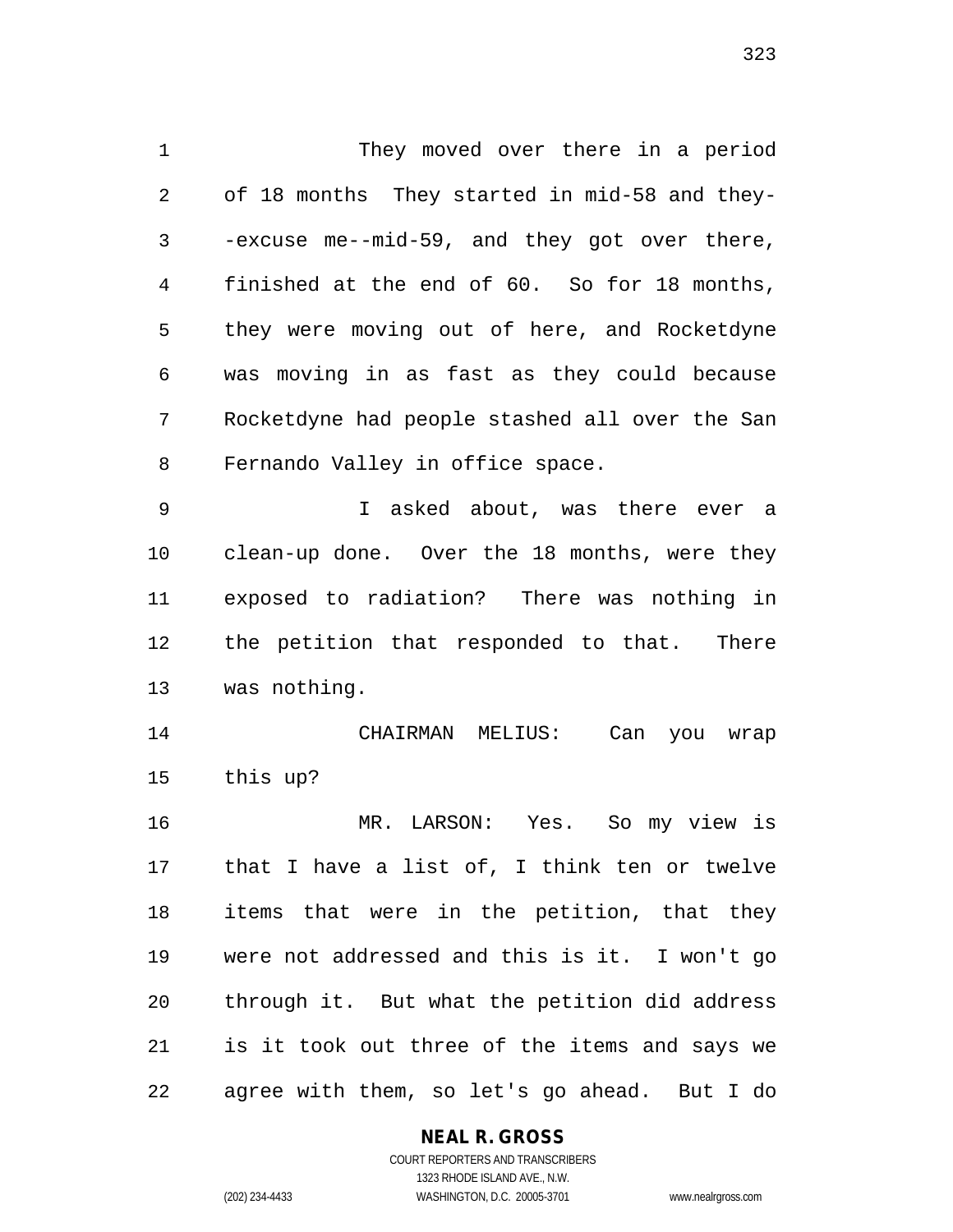not believe the--anything, any knowledge existed as to the integrated relationships of AI and Rocketdyne here, and that this colored the outcome.

 And so my position is that we should not go ahead with a petition just for the AI people. It is completely counter to what you're doing in the Santa Susana Area IV. Why it's limited only to the people inside, and why they--it's a mile--excuse me. This is about two-tenths of a mile. I think that's about four-tenths. The Area IV is about a mile long, right now, on the last chart I looked at.

 This is all tightly packed together, and yet the petition says just cover this and forget the rest. I can't agree with that. I think it's an invalid petition if it goes that way. Think of it this way. Think of it this way.

 If North American had not come up with the AI and the Rocketdyne names, and if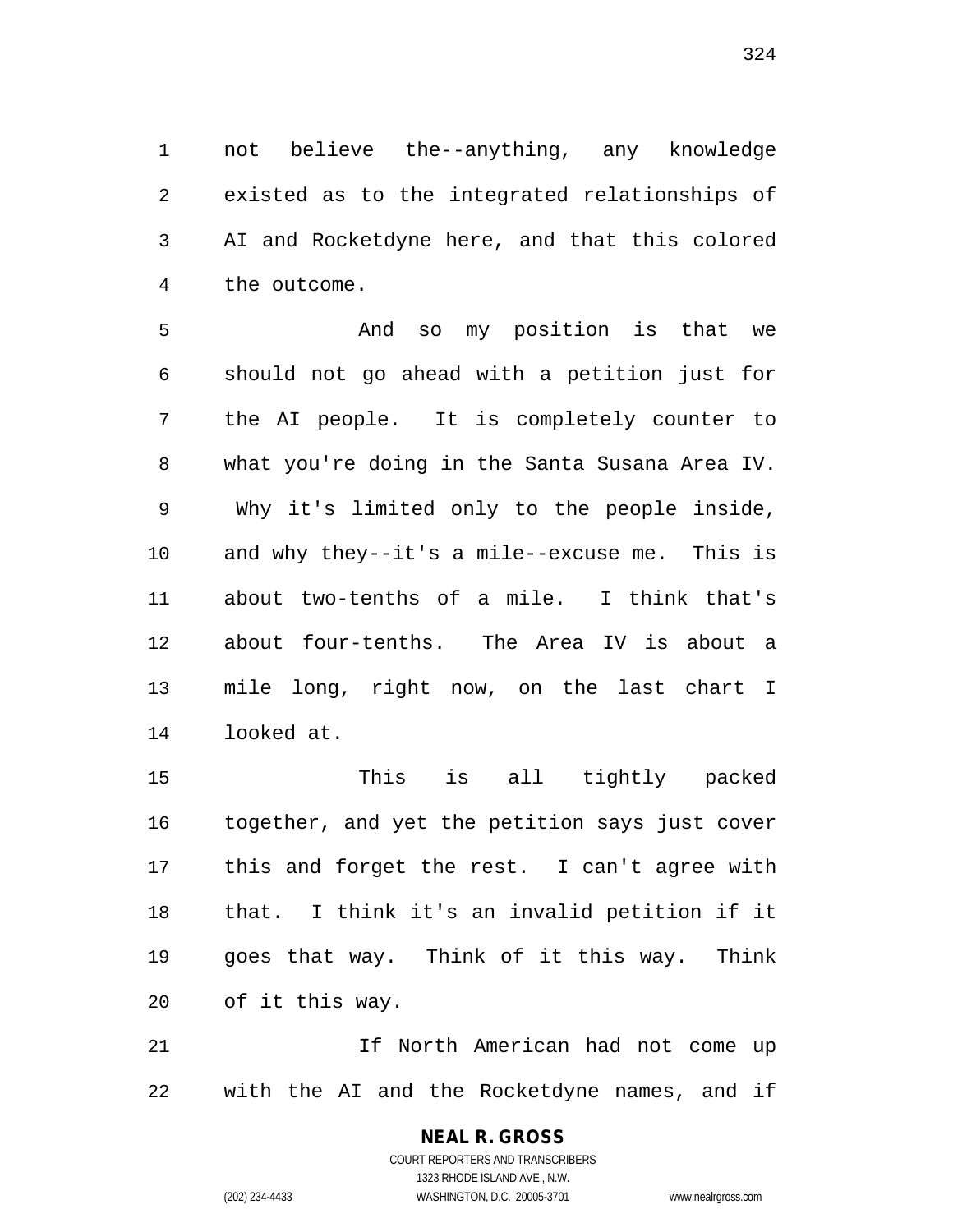North American had just built this facility and had just taken that surplus from Downey out, in the way of people, and put them in here, we wouldn't be here talking about this. Because that's what they did. They took all those, overflow of people out at Downey--they had no more land there, they had all the buildings they could put on the site and they brought them out here and they put them in this building and this building. They

built up units down at Downey.

 And then they had a huge hiring binge, and that's what resulted. But they're all the same. It's that simple.

 CHAIRMAN MELIUS: Okay. Thank you.

 MR. LARSON: Sorry to take so long.

 CHAIRMAN MELIUS: That's okay. It's helpful information. Thank you. Does anybody on the Board have any questions for

Mr. Larson?

## **NEAL R. GROSS**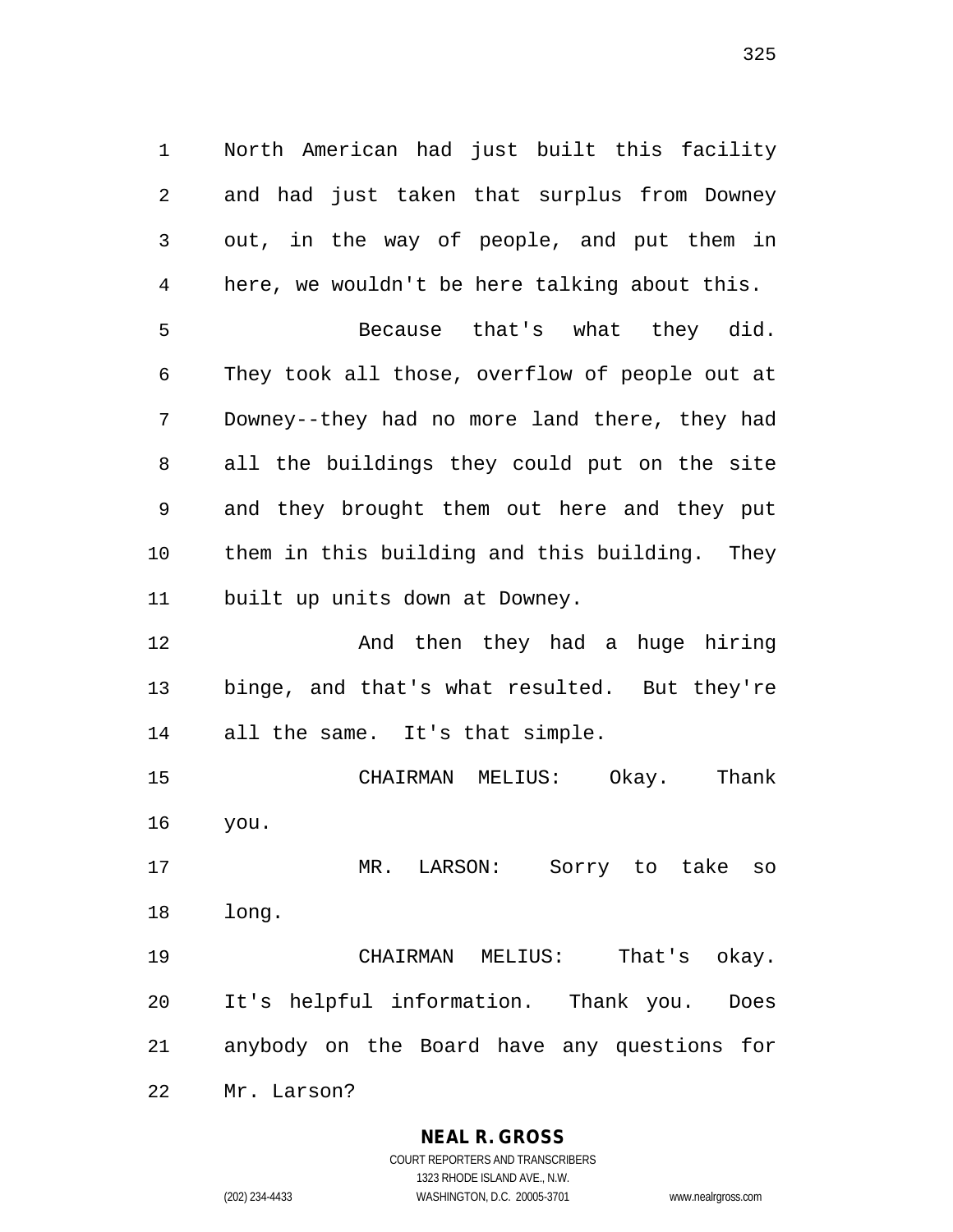| 1              | MR. LARSON: Pardon?                            |
|----------------|------------------------------------------------|
| $\overline{2}$ | CHAIRMAN MELIUS: I'm asking if                 |
| 3              | anybody here has any questions.                |
| $\overline{4}$ | (No response.)                                 |
| 5              | CHAIRMAN MELIUS: If not, we need               |
| 6              | to come to some -- I don't know, Jeff, if you  |
| 7              | had any comments, or information you can       |
| 8              | provide us about the Department of Labor       |
| 9              | letter regarding the Class Definition?         |
| 10             | MS. CREASE: Hello.                             |
| 11             | CHAIRMAN MELIUS: Who's on the                  |
| $12 \,$        | phone and has a question?                      |
| 13             | MS. CREASE: Yes. This is Mary                  |
| 14             | Crease and my husband Harry worked there for   |
| 15             | many, many years. And now I'm 91 years old     |
| 16             | and I'm without finances much and I miss him   |
| 17             | so much and he died of cancer, which I feel    |
| 18             | was back down to Rockwell and I can't talk too |
| 19             | much about it but I do appreciate all your     |
| 20             | hard work and I appreciate what you're doing   |
| 21             | and I just hope that things will come up to    |
| 22             | help me out in some way or form. And I thank   |

## **NEAL R. GROSS**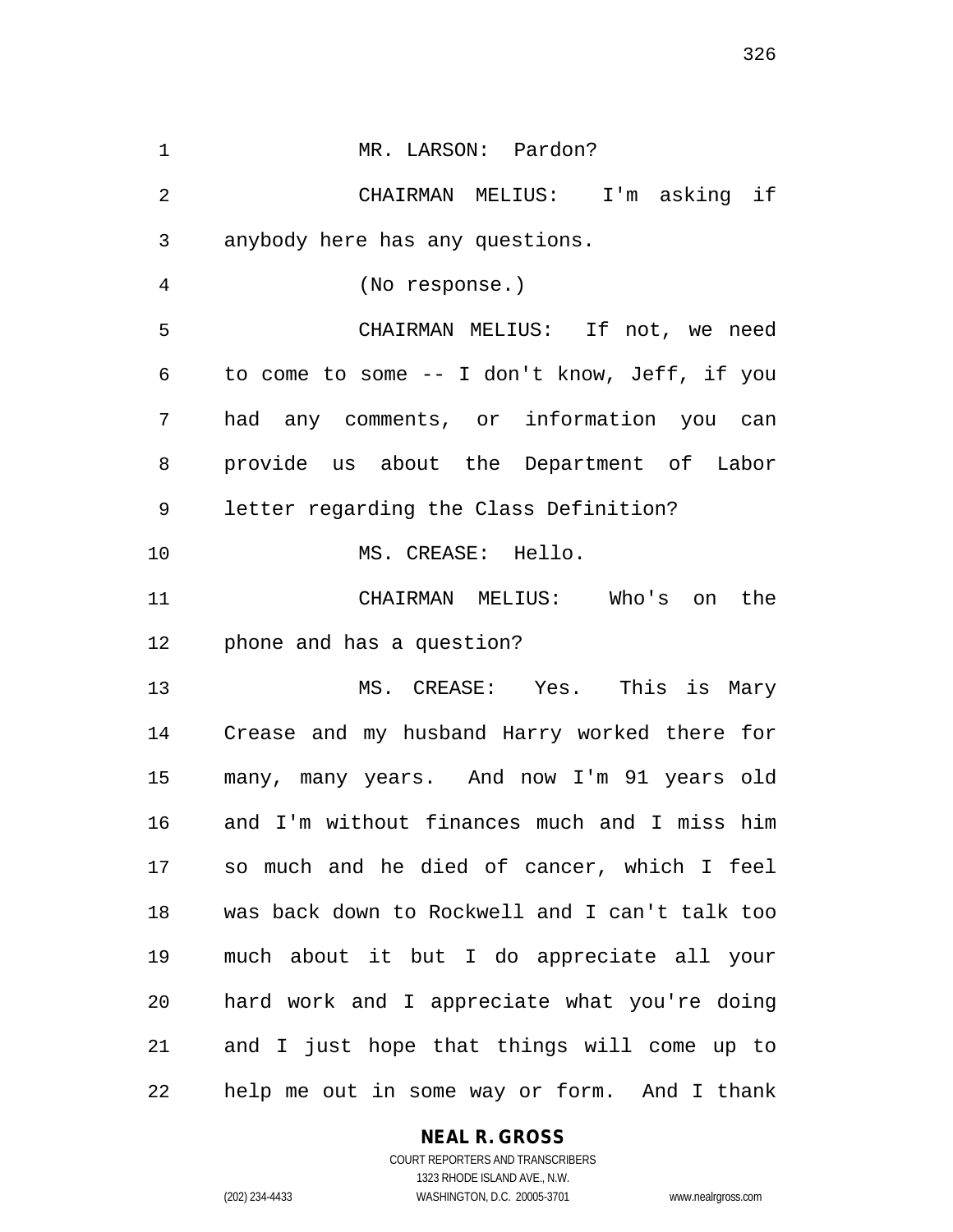you very much. Thanks for your time, and I'm very interested in the procedures. Thank you. Bye.

 CHAIRMAN MELIUS: Thank you. Okay, Jeff?

 MR. KOTSCH: Jeff Kotsch, Department of Labor. Yes. Checking with the Seattle office as far as the Canoga facility, we occasionally do have issues with putting people in--but again, we always do these things on a case-by-case basis. But we do get things from the corporate verifier that allow us, sometimes, to place people in Vanowen.

 CHAIRMAN MELIUS: So you're just not sure on this? Or I mean, I guess I'm trying to --

 MR. KOTSCH: All I'm saying is that we don't--the Seattle office has said that sometimes they have difficulty putting into Vanowen. But other times they get information from the corporate verifier that can place people in that building.

## **NEAL R. GROSS**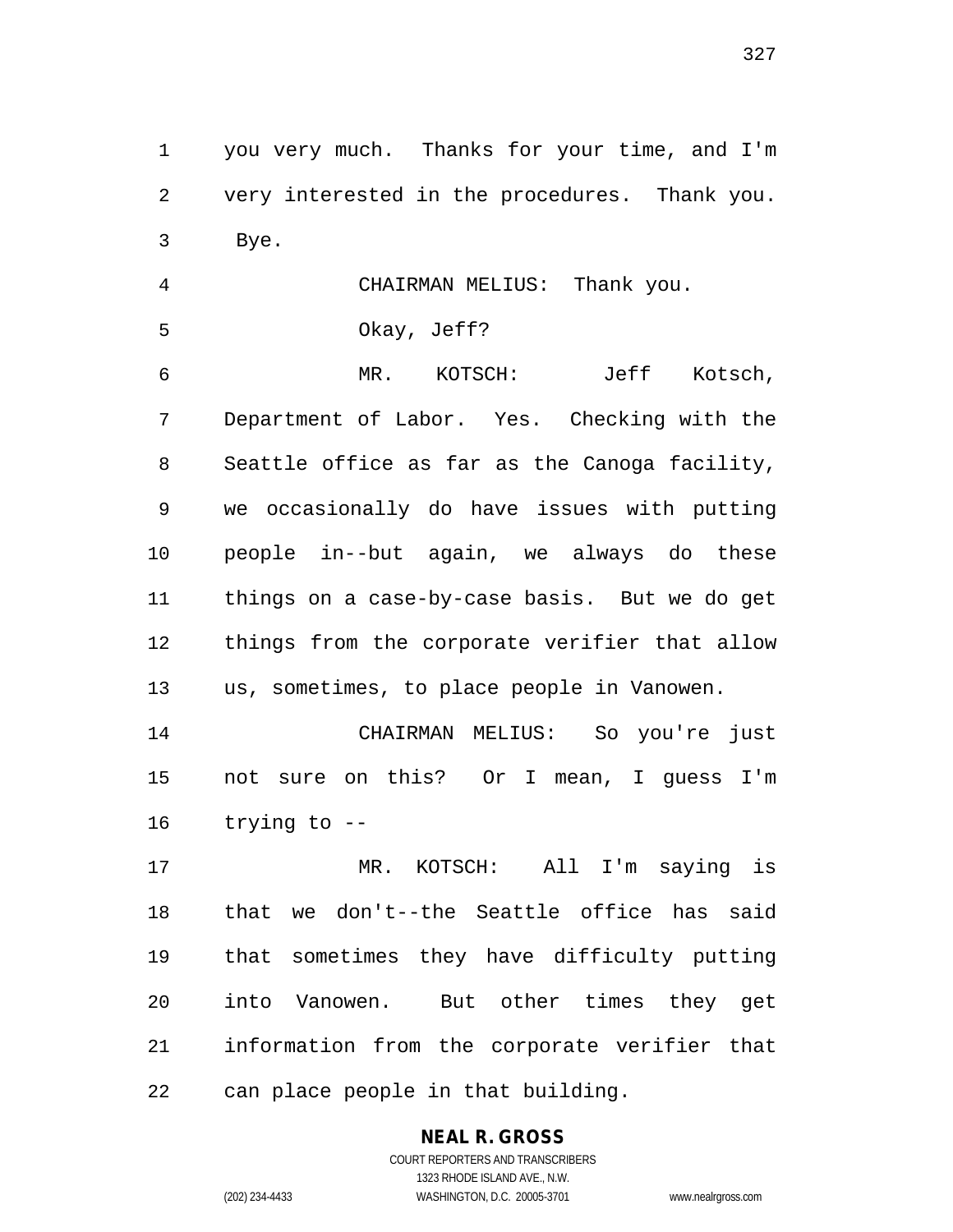CHAIRMAN MELIUS: Okay. MR. KOTSCH: It's like at a number of--well, at other facilities, occasionally we have problems like that too, you know, where we can't--like in Iowa--where we can't put people in certain places sometimes. CHAIRMAN MELIUS: Okay. Thanks, Jeff. I appreciate that. I think we're--I'm sorry, we're not at the public comment period yet. We'll get to that in a second. PARTICIPANT: Can I-- CHAIRMAN MELIUS: No, thank you. You'll have a chance later, because we need to come to some plan to move forward on this, on that, which I think is--I don't think there's much we can do right now, given the issue on the Class Definition and I think we have to postpone until the next meeting, until we do. Josie? MEMBER BEACH: Is it possible to ask the Santa Susana Work Group to take this up or are we even beyond that yet?

# **NEAL R. GROSS**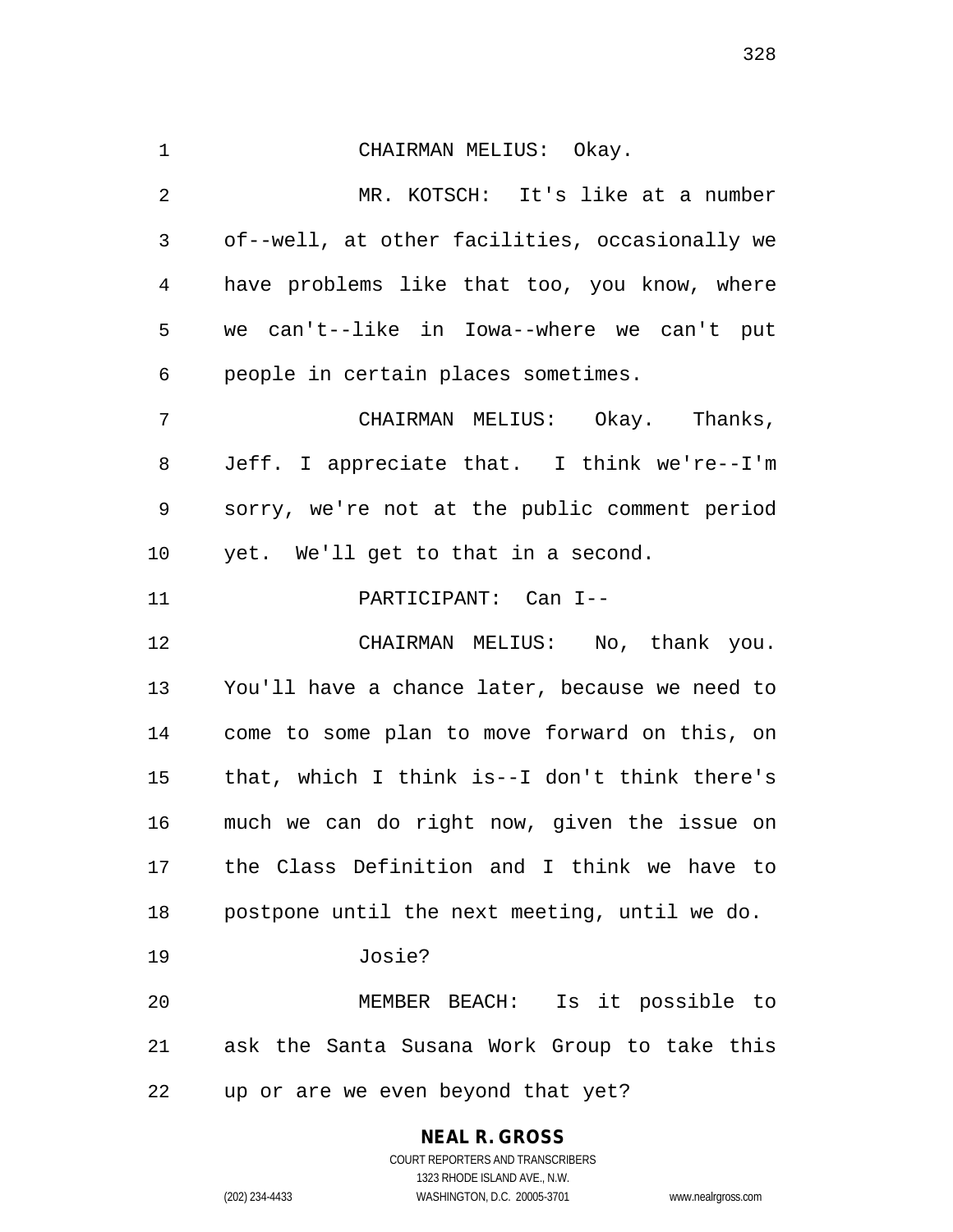CHAIRMAN MELIUS: I was thinking that's one possibility, in terms of follow-up. I'm not sure what we're assigning--and also there's, I think there's the question of whether we need to have SC&A look into this, and what part of it. But I'm not sure until NIOSH and DOL have had some discussion. We already heard from Mr. Larson. We may hear from others in the public comment period tonight or tomorrow about this issue.

Stu?

 MR. HINNEFELD: This is Stu Hinnefeld from OCAS. I think, based on what we hear here, and what we've heard just recently from the Department of Labor, I think we will be doing additional evaluation of our work and our conclusion regardless of actions taken today.

CHAIRMAN MELIUS: Okay.

 MR. HINNEFELD: So I think there will be some additional work and a report on our part back to the Advisory Board prior to

> **NEAL R. GROSS** COURT REPORTERS AND TRANSCRIBERS

1323 RHODE ISLAND AVE., N.W. (202) 234-4433 WASHINGTON, D.C. 20005-3701 www.nealrgross.com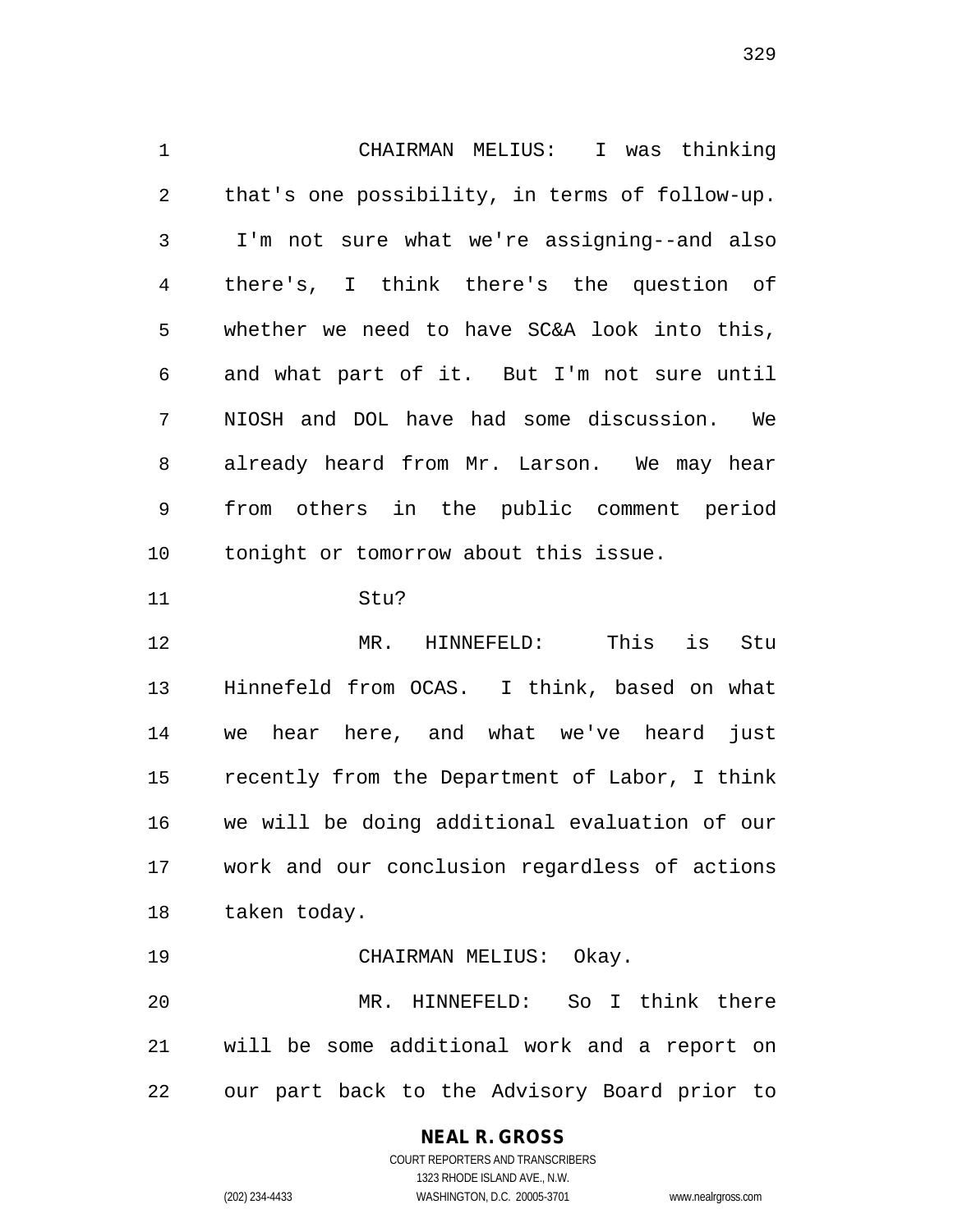the next meeting. We'll submit it to the Advisory Board prior to your next meeting. CHAIRMAN MELIUS: Okay. Thanks, Stu. Henry? MEMBER ANDERSON: Do we have any idea when the Site Profile will be revised? CHAIRMAN MELIUS: There is no Site profile for this -- MEMBER ANDERSON: Well, in the support document -- CHAIRMAN MELIUS: Is there? There is one? MEMBER ANDERSON: It says there's going to be one. That it's being revised. CHAIRMAN MELIUS: Okay. I apologize. MR. HINNEFELD: Stu Hinnefeld from OCAS again. The Site Profile addresses all the ETEC sites. So that's Area IV and then the three other sites, as well. So the Site Profile addressed them. And I don't have a deadline on that revision, but understand that

**NEAL R. GROSS**

COURT REPORTERS AND TRANSCRIBERS 1323 RHODE ISLAND AVE., N.W. (202) 234-4433 WASHINGTON, D.C. 20005-3701 www.nealrgross.com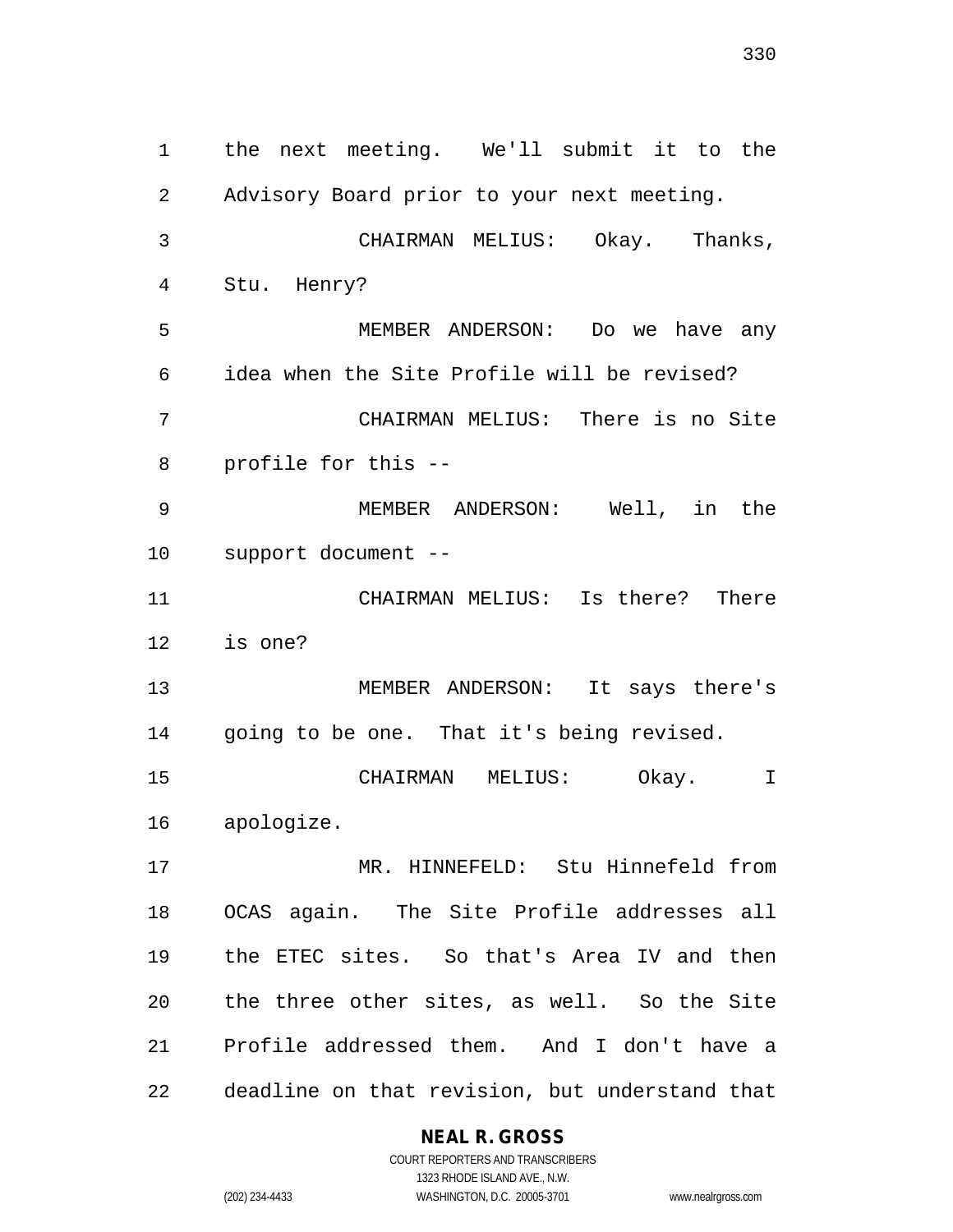that revision, logically, has to follow after a decision about feasibility of dose reconstruction and what aspects are feasible in dose reconstruction.

 And so that will be downstream and the revision of the Site Profile is informed by the SEC, as opposed to having that revision inform the SEC.

CHAIRMAN MELIUS: Okay.

 MEMBER ANDERSON: Because I was looking at it; it also says you're going to develop a methodology for bounding, but you haven't done that yet and I was wondering--and that'll be in the profile--

 MR. HINNEFELD: That'll be part of the additional evaluation of this process, and then whatever--if that is successful, if you agree with what we conclude at that time, that would form the basis of the Site Profile then. MEMBER ANDERSON: But you've determined that you can do a dose reconstruction, but you don't have a

#### **NEAL R. GROSS**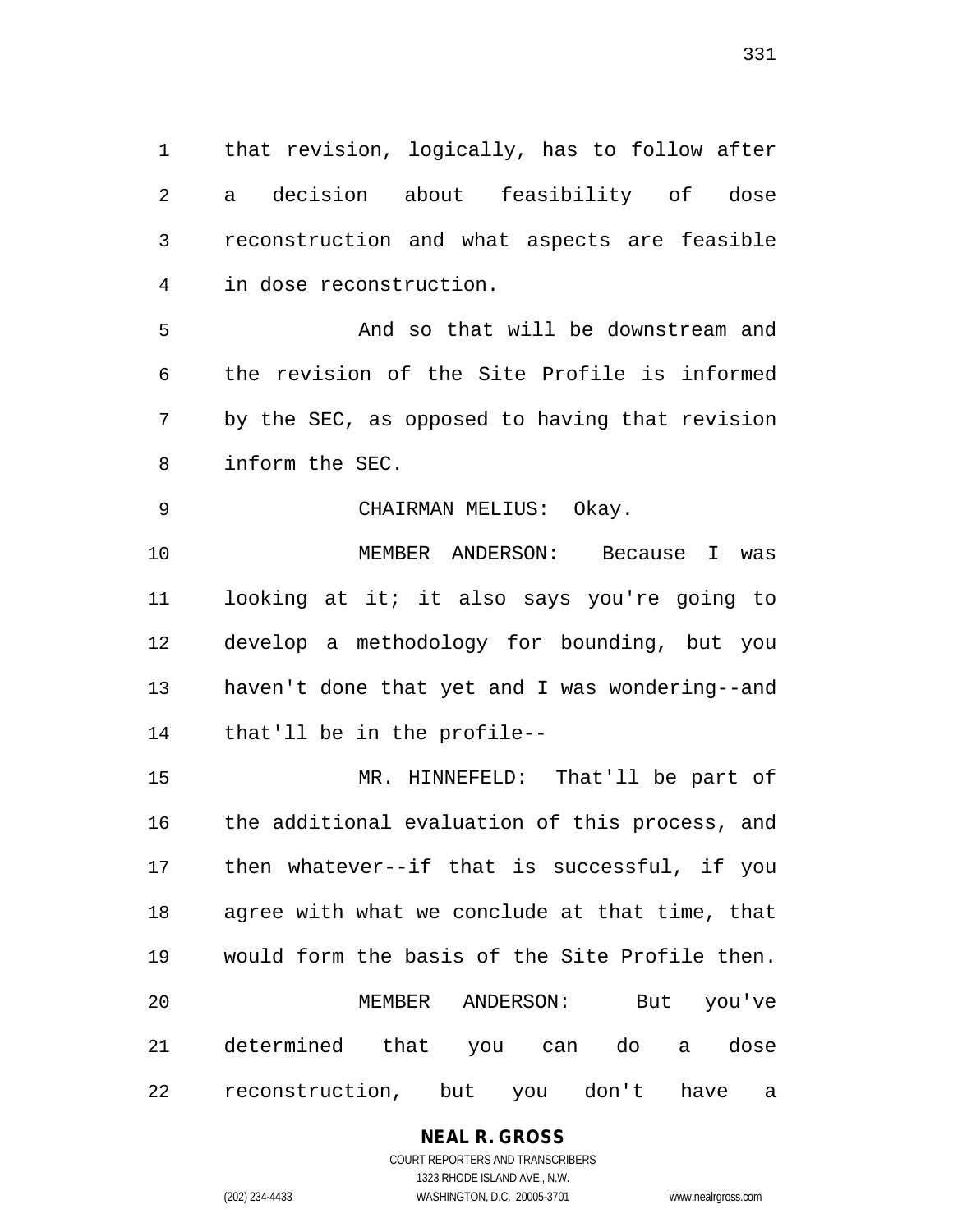methodology?

 MR. HINNEFELD: Well, we came to this meeting feeling that we could. We have learned additional information from the Department of Labor just recently and in this discussion today, that causes us to feel like, at the very least, we need to reconsider--we need to consider our evaluation. I'm not saying we'll change the evaluation. We need to consider, based on the information provided today.

 CHAIRMAN MELIUS: Okay. Paul then Wanda.

 MEMBER ZIEMER: Well, I was simply going to ask whether or not this is another one of these cases where it would be beneficial for claimants to at least have this part of the SEC established, even though there could be additions or additional modifications later. It's kind of a question maybe NIOSH might give us some guidance on.

MR. HINNEFELD: Well, as a logical

## **NEAL R. GROSS**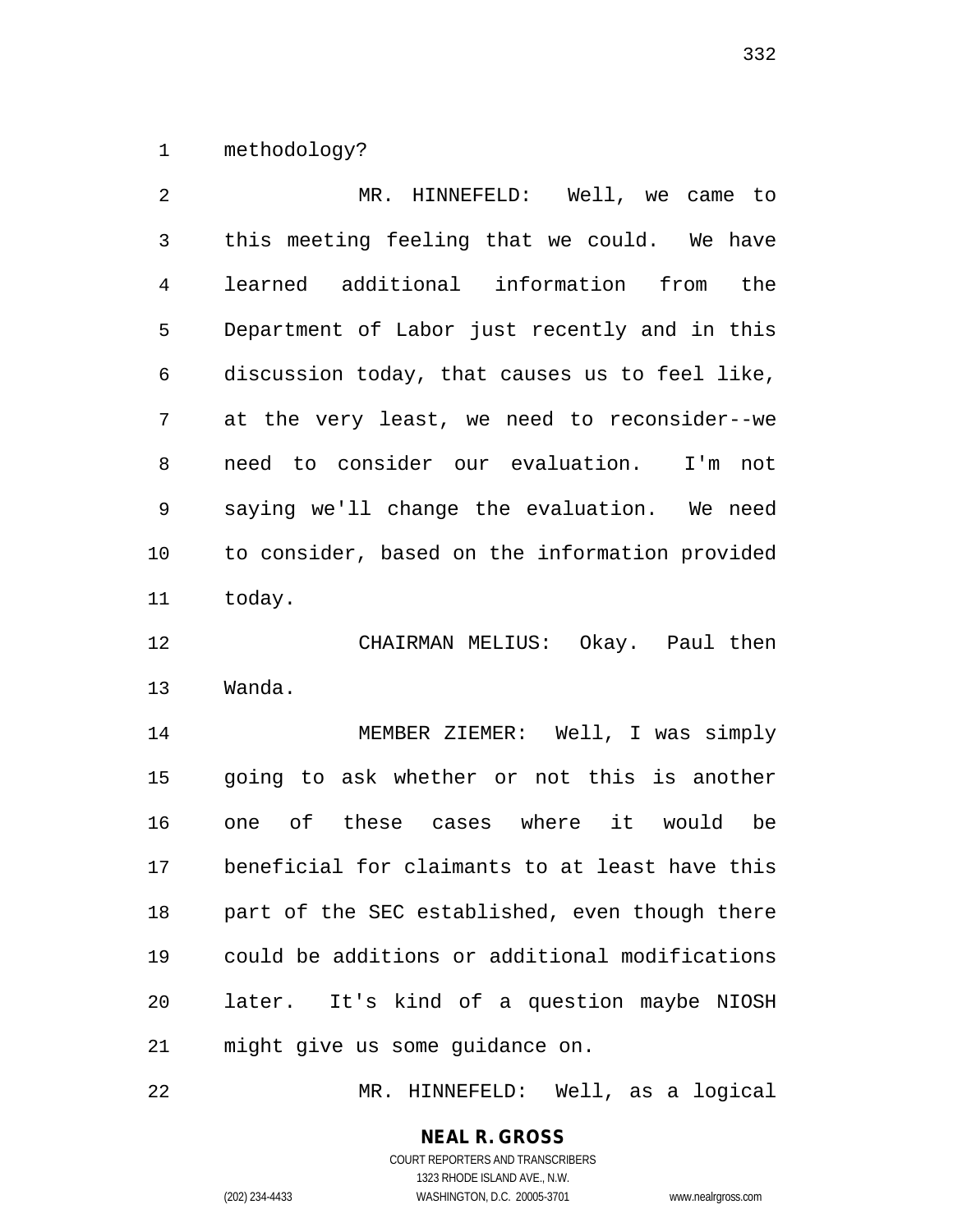matter, it would be beneficial to those people who are placed in Vanowen, who are, you know, clearly in Vanowen- that would probably be Atomics International employees who have SEC cancers -- it would be beneficial to them to have the Class, as we recommended today with the understanding that we're still going to reevaluate the remainder and do that. The petitioner, I don't believe, is in favor of that, but it would be advantageous to that subgroup of the Canoga claimants.

 CHAIRMAN MELIUS: I guess the problem I would see with that is that we then could be in the position of revising this in the near future, potentially because DOL was having trouble with the Class Definition and I think--I guess I'm a little leery of, when they're on record opposing or raising--I shouldn't say opposing--raising concerns about a Class Definition, that we at least try to 21 get some dialoque and get it right.

I mean, I think this was--you were

## **NEAL R. GROSS**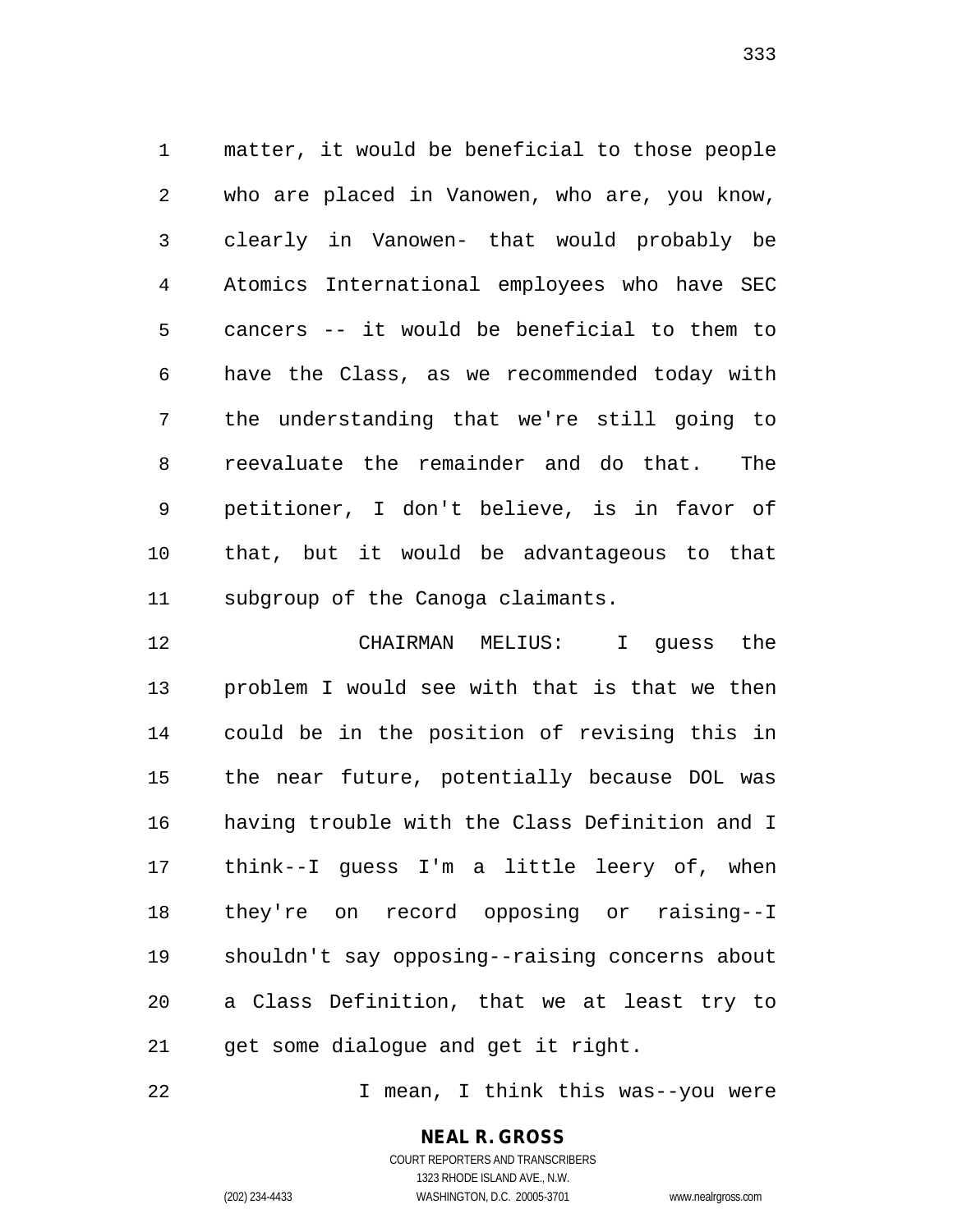rushing to get this done in time for this-- MR. HINNEFELD: Yes. We wanted to deliver it here. We wanted to deliver it when--

 CHAIRMAN MELIUS: And we understand that and I think it's been valuable. But at the same time, I think I would say maybe we can have an update at the next Board call meeting, not waiting until the next--

 MR. HINNEFELD: Yes, that would be advantageous.

 CHAIRMAN MELIUS: Then we can make a determination and we'd still be able, at that time, if it's appropriate to move forward with it. The current recommendation: we're trying to figure out some other way, let's see where we stand there at that time.

Wanda.

 MEMBER MUNN: A proposal for our immediate--would it not be wise for us to table this at this moment with the expectation

## **NEAL R. GROSS**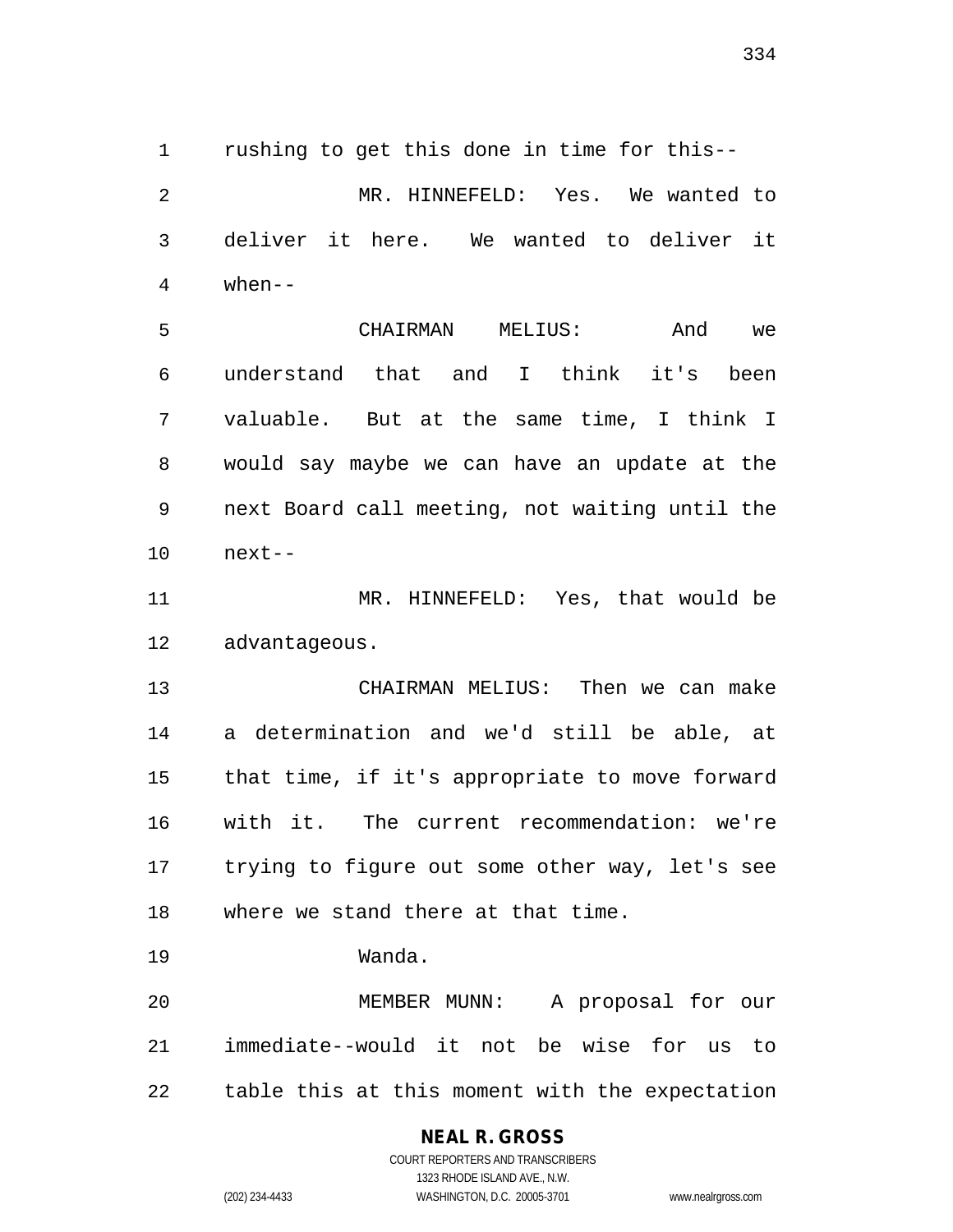that we will take it up day after tomorrow during our Board work time during which time both NIOSH and the Board will have an opportunity to consider what actions we really would prefer to have taken as we attempt to take a step back and take another look at the entire Santa Susana issue, whether we want to have the Work Group undertake some specific activity and when we might be able to do that. CHAIRMAN MELIUS: We can certainly consider that during the Board work time--the question of an SC&A or other--or Work Group involvement or we could wait until we get a report back at the next Board call meeting and I think we can consider that.

 I would like to try to at least reach some conclusion, why--you know, the petitioner Mr. Larson is here as well as others, and rather than having them come back in two days or something, to hear--and I think we--I think the general sentiment is it's not officially tabled because we don't really have

#### **NEAL R. GROSS**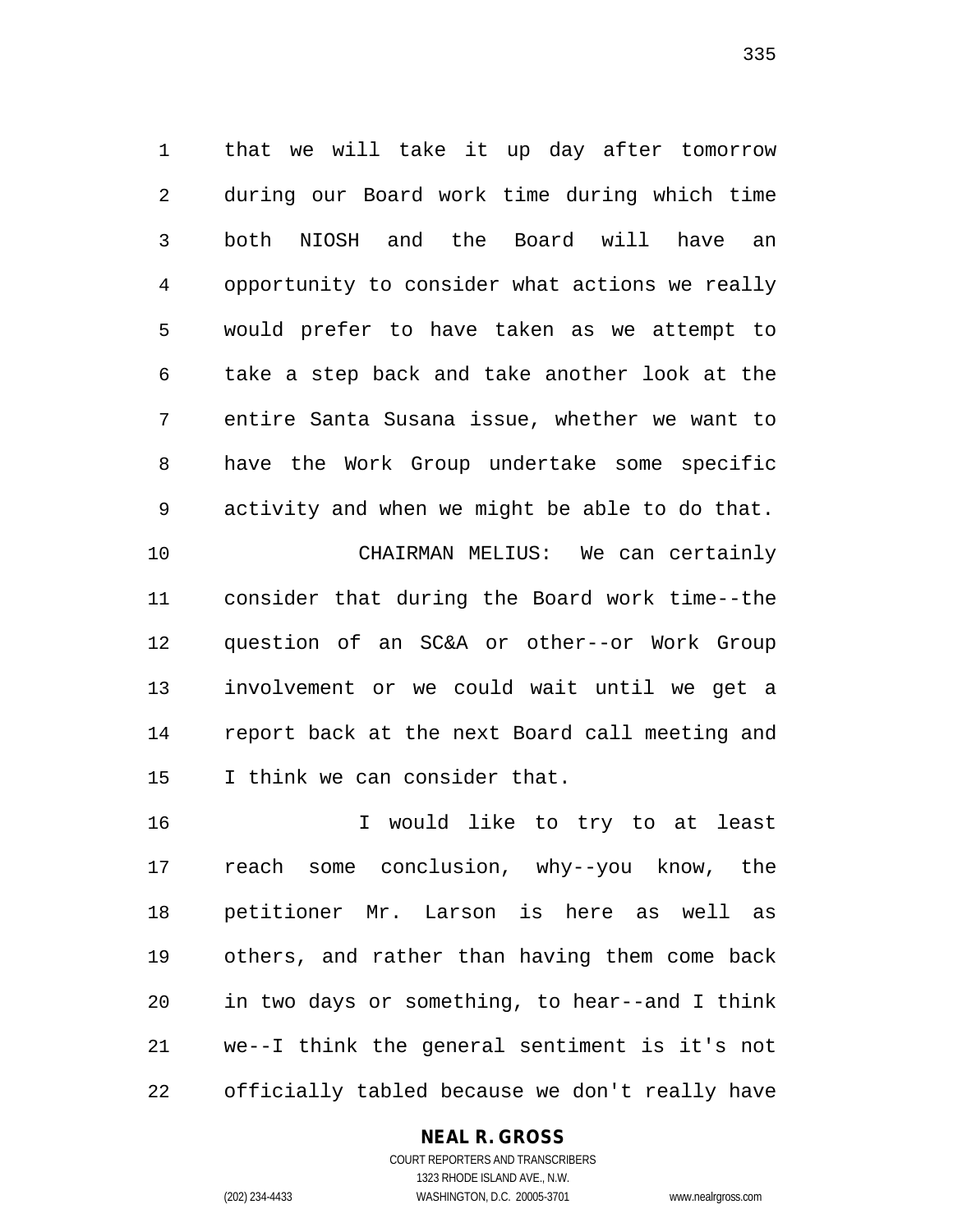a motion but would be to not move forward on this at all in terms of approving or disapproving until the next meeting.

MEMBER GIBSON: Dr. Melius.

 CHAIRMAN MELIUS: Yes, Mike. MEMBER GIBSON: This is Mike. I just have one question. NIOSH had told me that probably the soonest we could have a meaningful Santa Susana Work Group meeting would be April. Given this additional information tonight, I would just like to know if they think that it's going to delay that meeting or if we can, you know, have a meeting and get some movement here.

 MR. HINNEFELD: This is Stu Hinnefeld again from OCAS. I think, Mike, that we should be able to stay on that April meeting. I mean, the Santa Susana portion of the work. Although there is some commonality of resources working on these sites. I would think we should be able to stay on schedule for the date we indicated earlier, we could

#### **NEAL R. GROSS**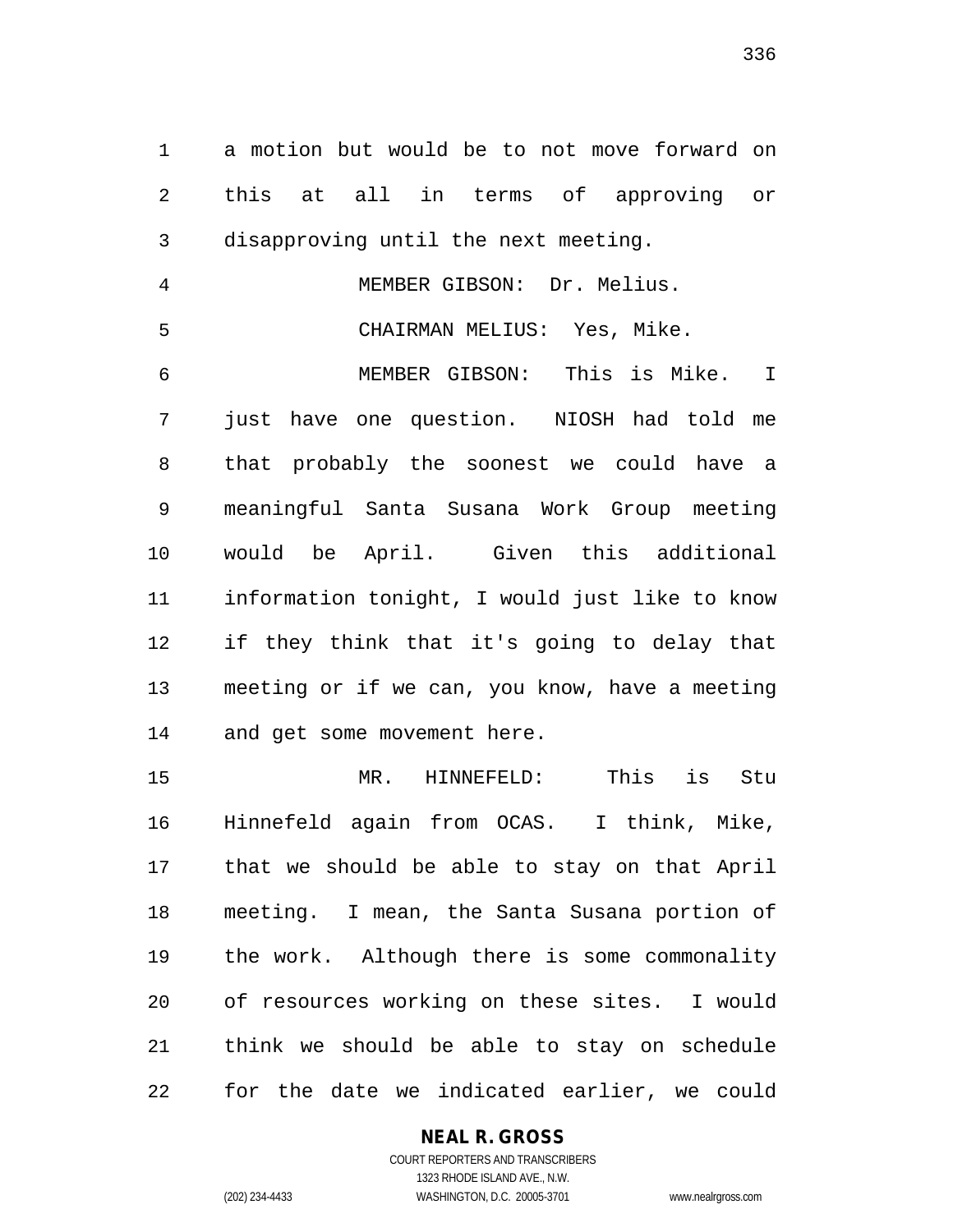support a Santa Susana meeting.

| 2  | CHAIRMAN MELIUS: Okay and, Mike,               |
|----|------------------------------------------------|
| 3  | Board call is scheduled at the end of<br>our   |
| 4  | March so we will have an update from them,     |
| 5  | from NIOSH, on the petition by then, before    |
| 6  | your April meeting. But as Wanda suggests, we  |
| 7  | can also talk about the Work Group involvement |
| 8  | a little bit more on Thursday when we do the   |
| 9  | Work Group updates. Okay.                      |
| 10 | I would also--for the petitioner,              |
| 11 | Mr. Larson, I think we will--NIOSH will keep   |
| 12 | in contact with you and we will keep you up to |
| 13 | date on, involved in activity and may have     |
| 14 | more questions and need more information from  |
| 15 | you. So we appreciate your efforts today.      |
| 16 | Okay.                                          |
| 17 | Public comment period.                         |
| 18 | MR. KATZ: Before we start public               |
| 19 | comment, I just want to correct something for  |
| 20 | the record. I should not be making little      |
| 21 | slip-ups but sleep deprivation. When we        |
| 22 | recorded the vote for Lawrence Livermore, I    |

**NEAL R. GROSS**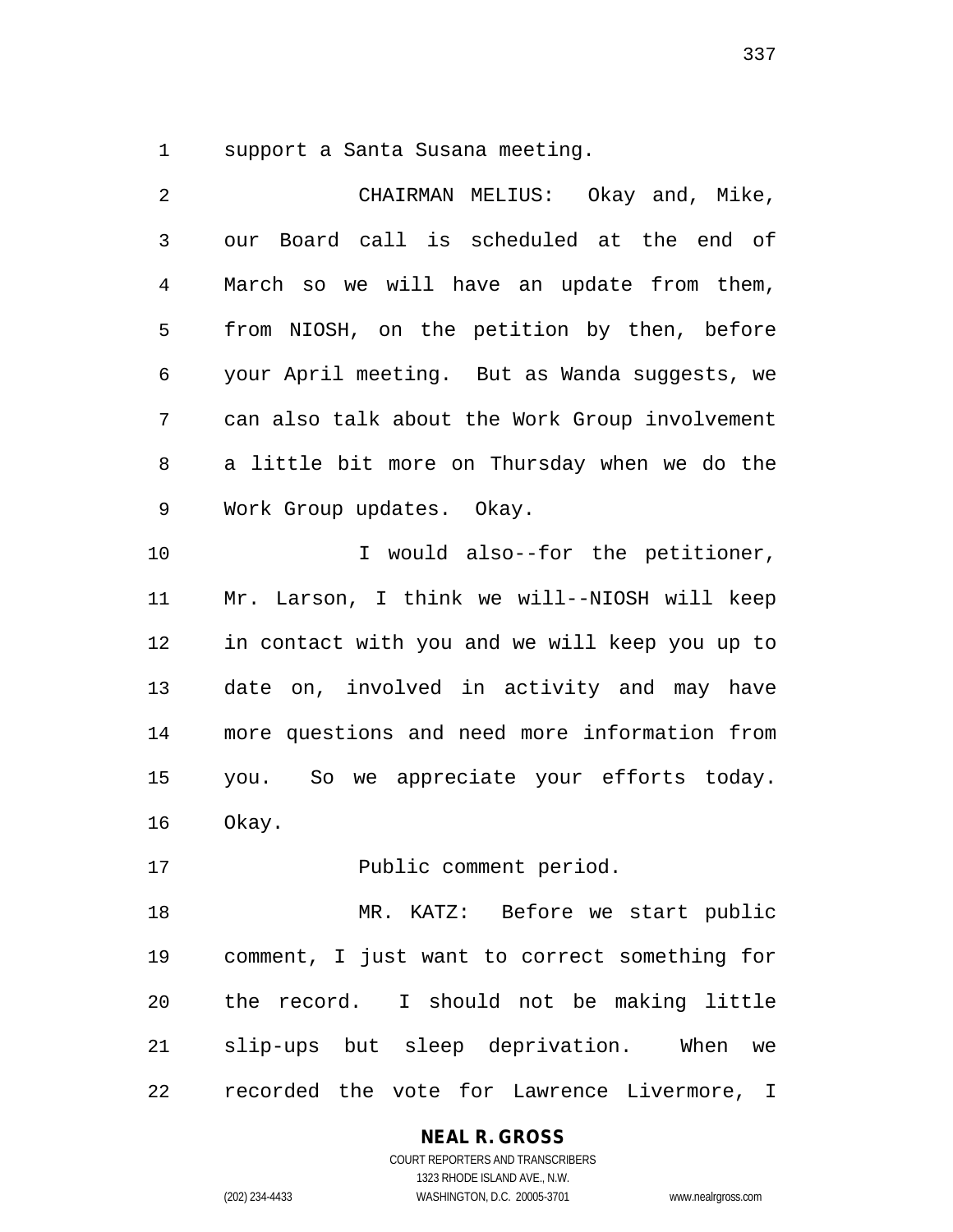used the term for Dr. Poston that he abstained, but he recused. Of course he had actually left the table. So we had 15 Board Members who voted in favor and there was one recusal. But I want to correct that for the record.

CHAIRMAN MELIUS: Okay.

 Public comment period. I apologize to those that have been waiting. The first person we have--yes? MR. KATZ: Before we start, let me just explain the ground rules with respect to redaction policy, as we do always before we start these public comment sessions.

 That is just for you to know, you who will comment, that there's a complete transcript being made, verbatim transcript, so your comments will be included in their entirety in the transcript which goes up on the Web and is available to the public.

 So everything you say about yourself, personally, and so on, will be

## **NEAL R. GROSS**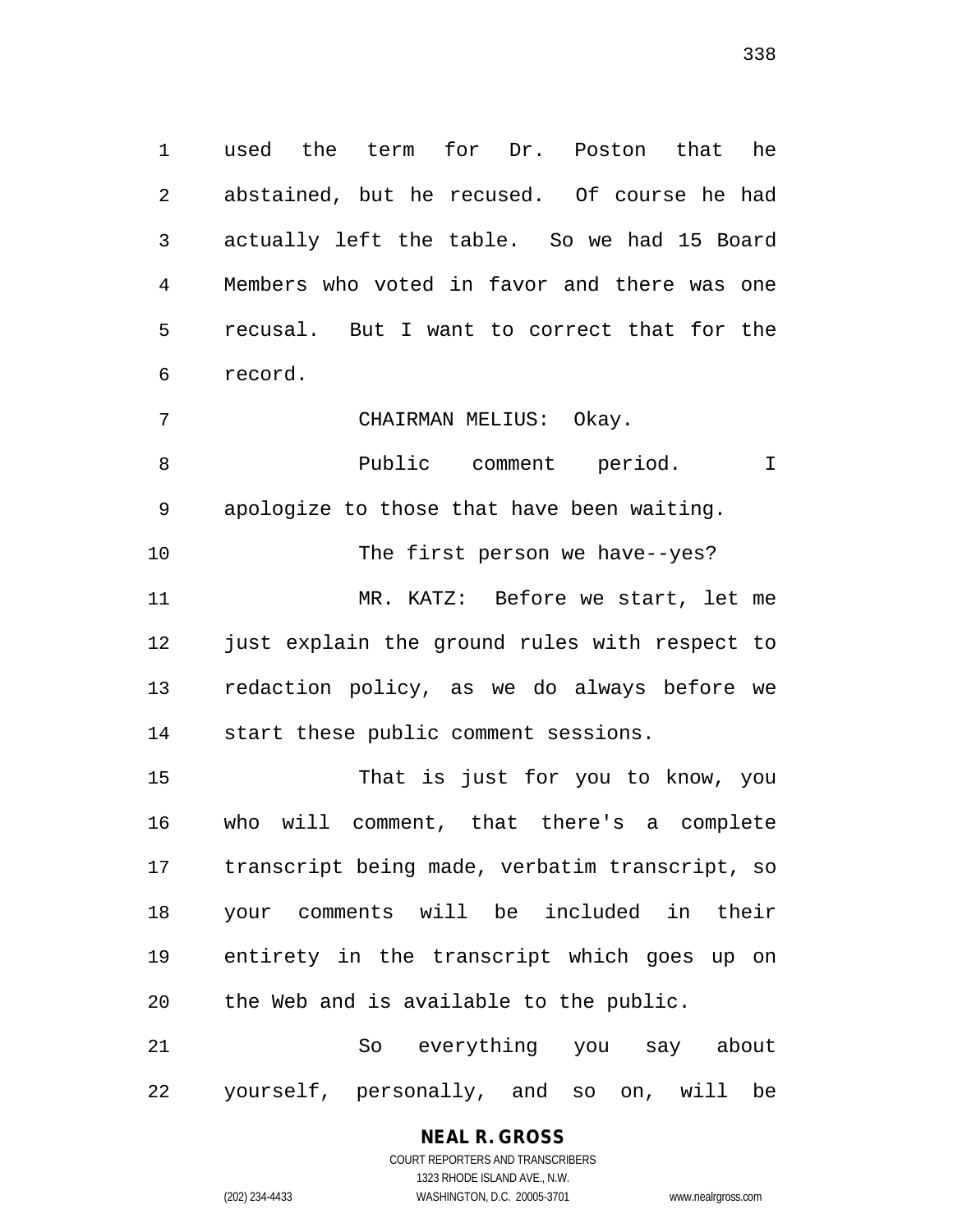there. But if you discuss other third parties, information about third parties that's personal, will be redacted. So you just need to know that. And the full explanation of this policy of the room, for those of you in the room, and for those of you on the phone call, it's on the OCAS website, in the Board section on OCAS website.

 So that's it. I just want to let you know that.

 CHAIRMAN MELIUS: And I need to let you know two more things. One is that there is a 10-minute limit on any comments and secondly, we go in the order that people signed up and so I will call people and in the order that we have here.

 And we have, I believe six or seven people signed up, depending on how we interpret the sign-up sheet.

 And I don't know--the first person I have on my list is Bonnie Klea, and I don't know if that's--

#### **NEAL R. GROSS**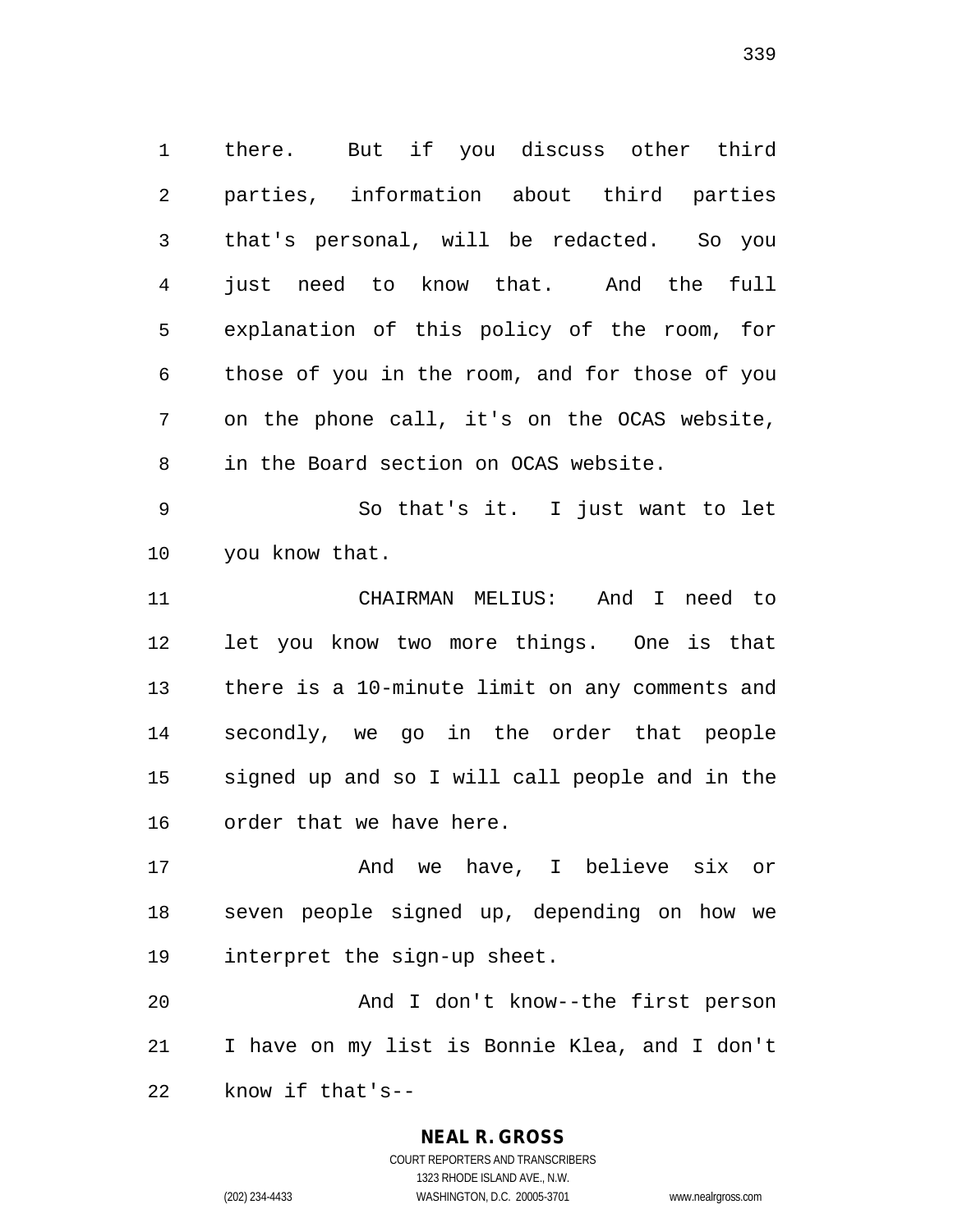MS. KLEA: I just wanted to say thank you again. I'm so excited on behalf of all the Santa Susana workers and hope you have a lovely time here in southern California. Thank you. CHAIRMAN MELIUS: Okay. Thanks. Okay. We're having a little trouble with the second name, even with three pair of eyes. We're not sure if it's a George Anno or -- MR. ANNO: Anno. CHAIRMAN MELIUS: Anno. Okay. MR. ANNO: Okay. Once again, I'm George Anno. A-N-N-O. 14 CHAIRMAN MELIUS: Okay. MR. ANNO: And I'm going to--yes-- I'm going to try to talk about my--like I'm a petitioner, and I got kind of booted out of the SEC because I had testicular cancer, and I don't understand why that's not included on there. It's probably because BEIR VII doesn't

quite give it the treatment that ovarian does.

So that's okay. I'm going to go

#### **NEAL R. GROSS**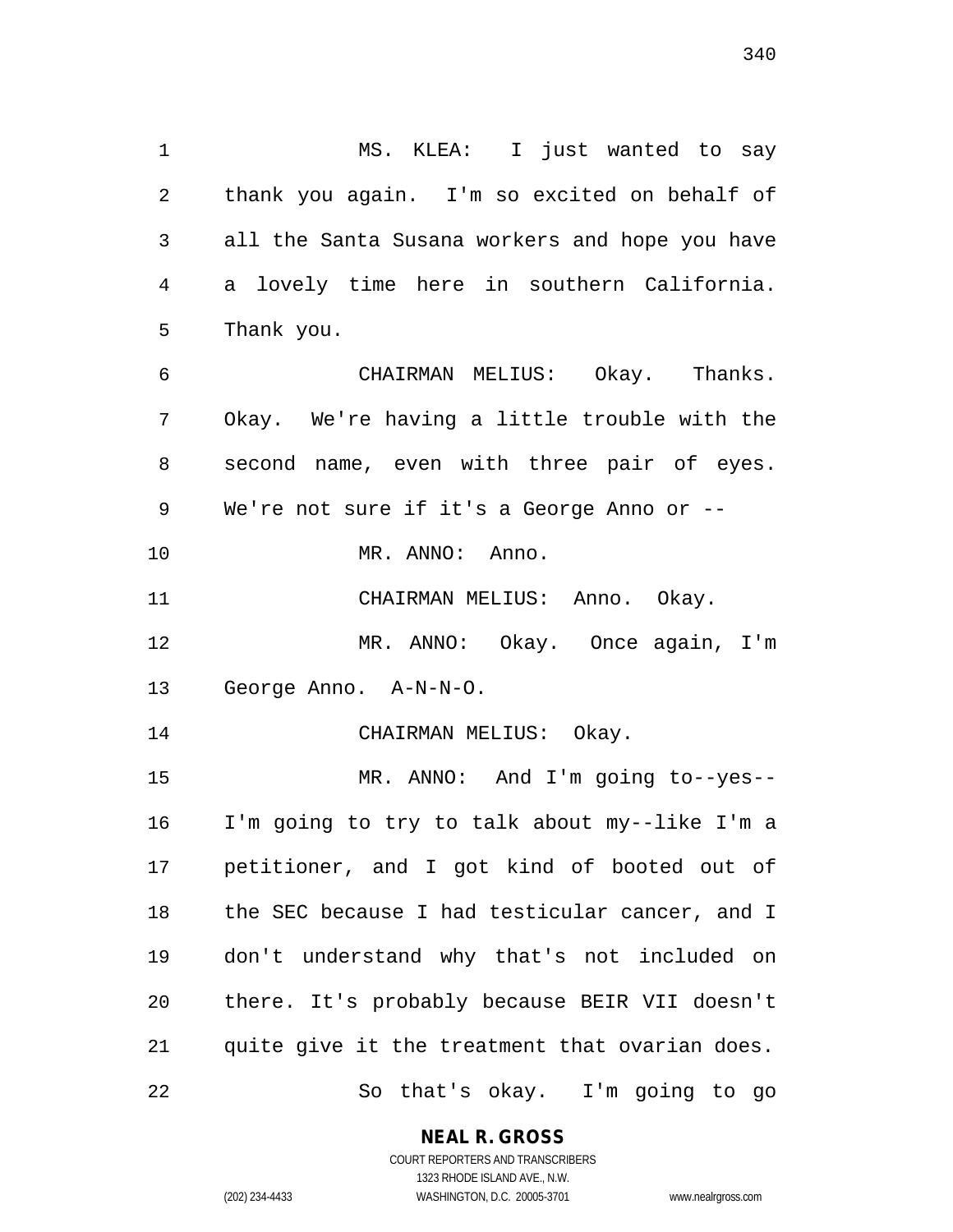back and talk about my experience at Atomics International, and Santa Susana, the lab.

 I'm going to do it quickly and I'm not going to take you down memory lane. Here we go. I was at--I was employed by Atomics International from 1957 to 1959, and I did work at both the Canoga facility and also Santa Susana. I guess that's Area IV. When I first petitioned here, I made a list of the things that I did, and I thought it was--I made, sort of make it very comprehensive, so somebody that's doing dose reconstruction, or whatever. I've done dose reconstruction myself, so I know what, I know what they're going through, what you'll have to go through.

 Okay. First of all, let me cover, first, my--well, apparently NIOSH doesn't realize, or somehow this didn't come through, that I was not employed by SSFL. Of course I'm not. I was employed by Atomics International but I took the bus up, oh, maybe one to two-and-a-half days, or something like

#### **NEAL R. GROSS**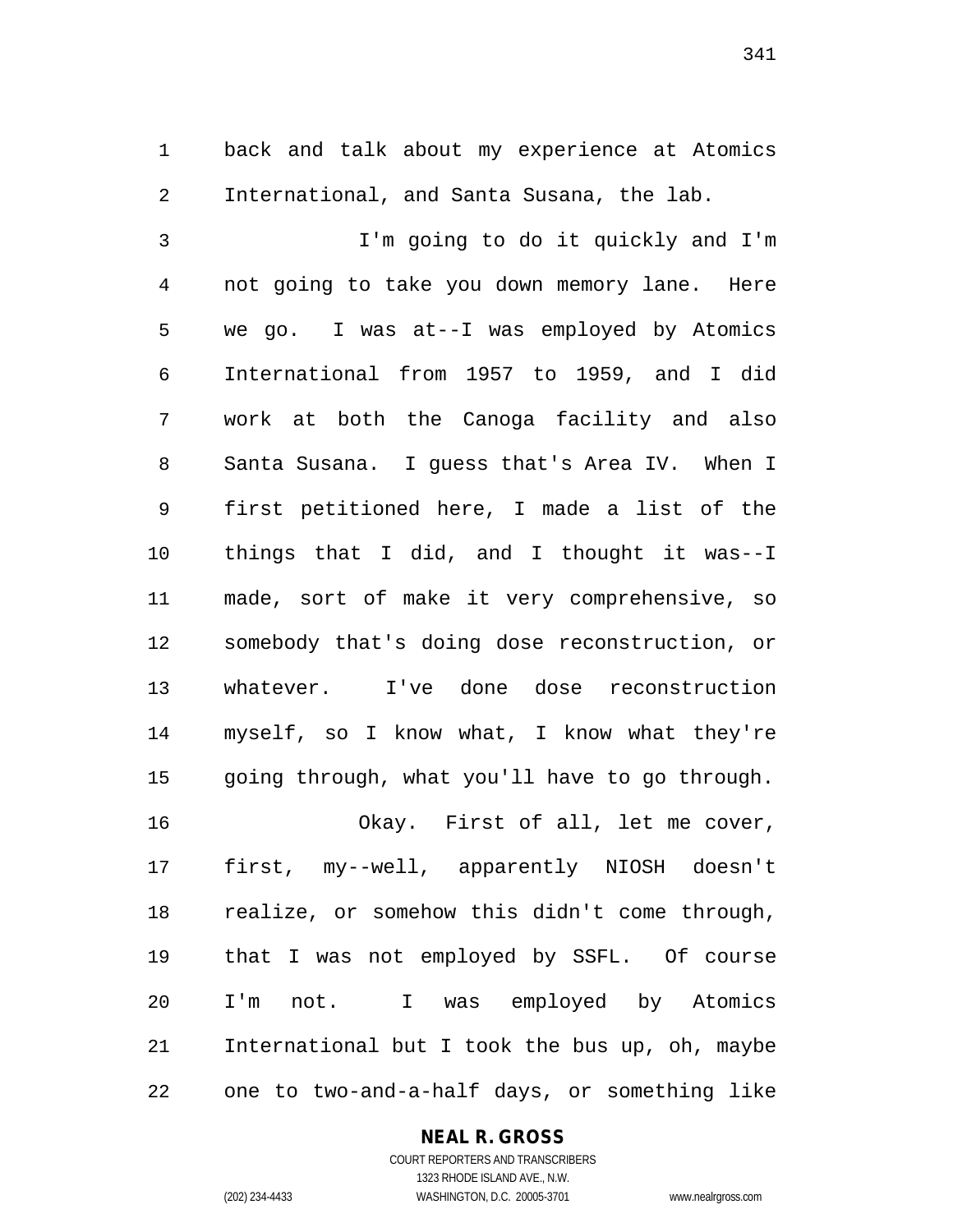that, alternatively, every week.

 Sometimes I drove up from Pacific Palisades in Santa Monica area. But what I want to say is I did write down all the--it says describe the work and duties you did. Okay. Basically, I did radiation engineering, health physics, that sort of thing. Now I was at the sodium reactor facility experiment quite a bit, did a lot of monitoring there, did smearing, did monitoring clothes, monitoring areas, all that sort a thing. And I also did--I'll just give an example. The fuel elements, when they change them, there's a guide on the end and it's stainless steel and that damn thing really gets hot. So they told me, okay, George,

 you've got to design a shielding cast for this because we're going to dump it in the ocean. I was going to, it turns out.

 So anyways, those are the kind a things that I did there. I was exposed to radiation here and there and that kind a

#### **NEAL R. GROSS** COURT REPORTERS AND TRANSCRIBERS 1323 RHODE ISLAND AVE., N.W.

(202) 234-4433 WASHINGTON, D.C. 20005-3701 www.nealrgross.com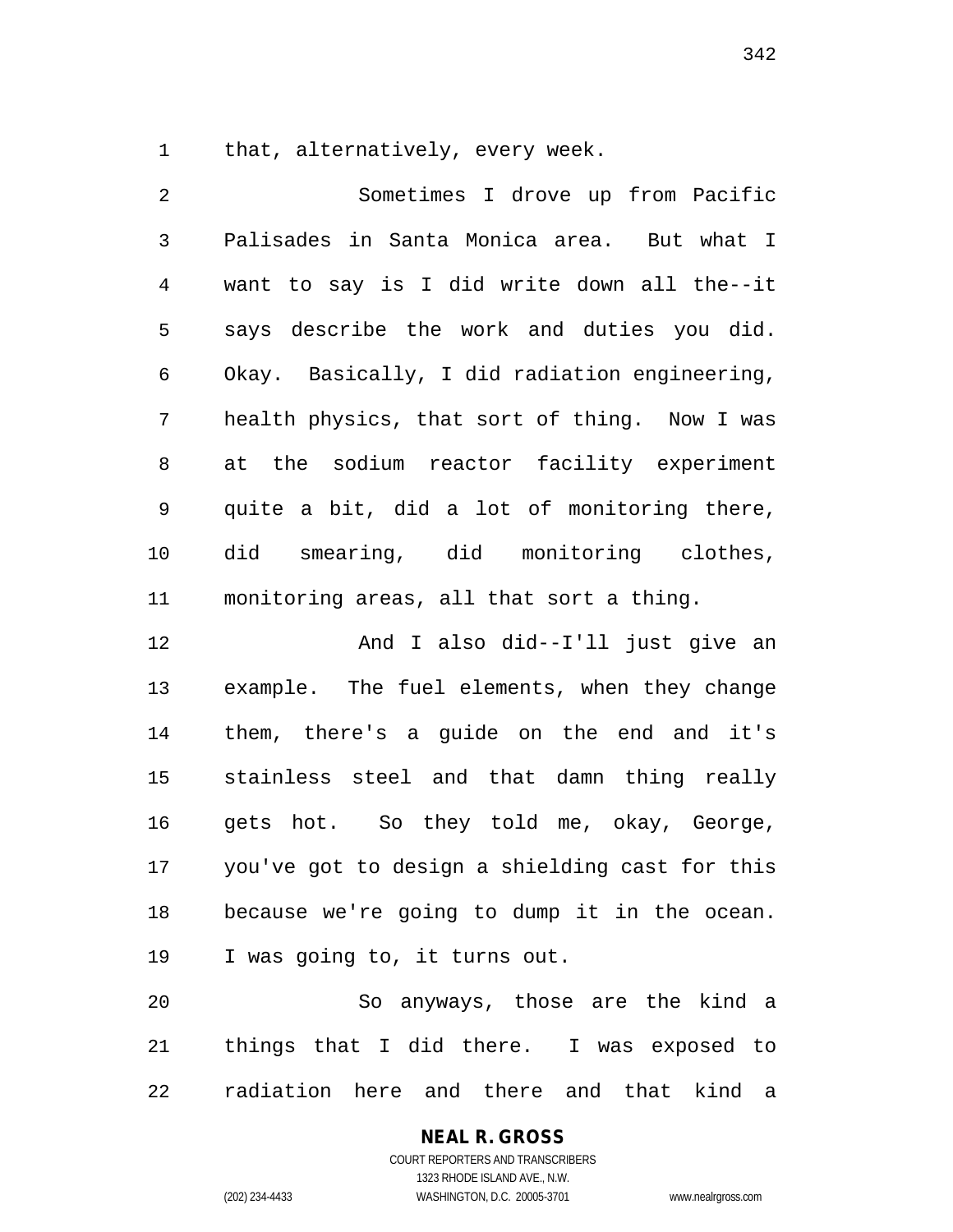thing, beta-gamma, probably not much neutron. I can't say that because I think they did a pretty good, damn good deal shielding the SRE. The next thing I did is I visited the kinetic water boiler reactor, the cube, quite frequently, monitoring around, making sure things were okay there, and there wasn't spraying radiation around, or leaks, et cetera. The other category was I was at the SNAP environmental test facility. In fact, I wrote the hazards report for that and did a lot of calculations of what happens if the stuff goes to the valley? What happens if the wind's in this direction? What happens if you have inversions, et cetera? That's the kind of stuff I was doing.

 Now I also did a lot of radiation shielding for all the wastes that they were gathering up, and what I did is--what we did was we put those in 55-gallon drums, put a lumen in the drum, pack whatever you need to pack around it, sometimes lead but mostly

> **NEAL R. GROSS** COURT REPORTERS AND TRANSCRIBERS 1323 RHODE ISLAND AVE., N.W.

(202) 234-4433 WASHINGTON, D.C. 20005-3701 www.nealrgross.com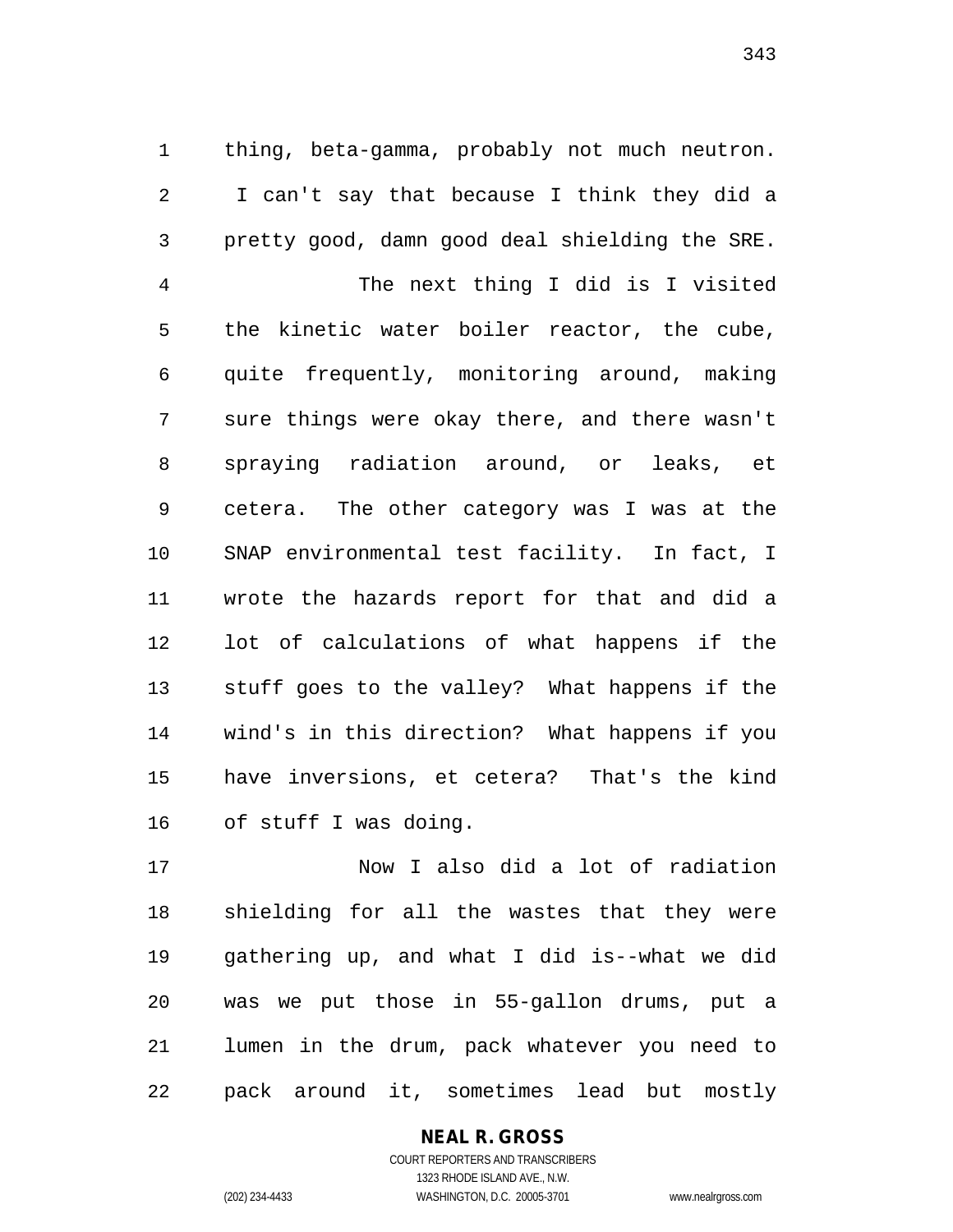concrete, iron concrete, that sort a thing.

 So I did a lot of monitoring on the outside of these drums. And then we took them to Port Hueneme in trucks and we took UCLA's and a lot of other people's stuff there too, because we put them on a barge, an ocean- going tug, and on the other side of San Nicolas Island, which is 1,000 fathoms down, we dumped it. Can't do that anymore. So I supervised that kind a thing quite a bit, and then at Canoga, there was uranyl sulphate loading criticality experiment that I participated in. And it was enriched, I think, uranyl sulphate. So everybody was kind of--we were in a fish bowl, basically, and everybody was watching us--you know. So we stayed there for quite a while, you know, and just poured it, watched it, plotted it, report it, watched it, you know. So I don't--

 know if I had a neutron badge on. But that's the kind of thing that I was doing at these

I'm pretty sure I had a film badge. I don't

**NEAL R. GROSS**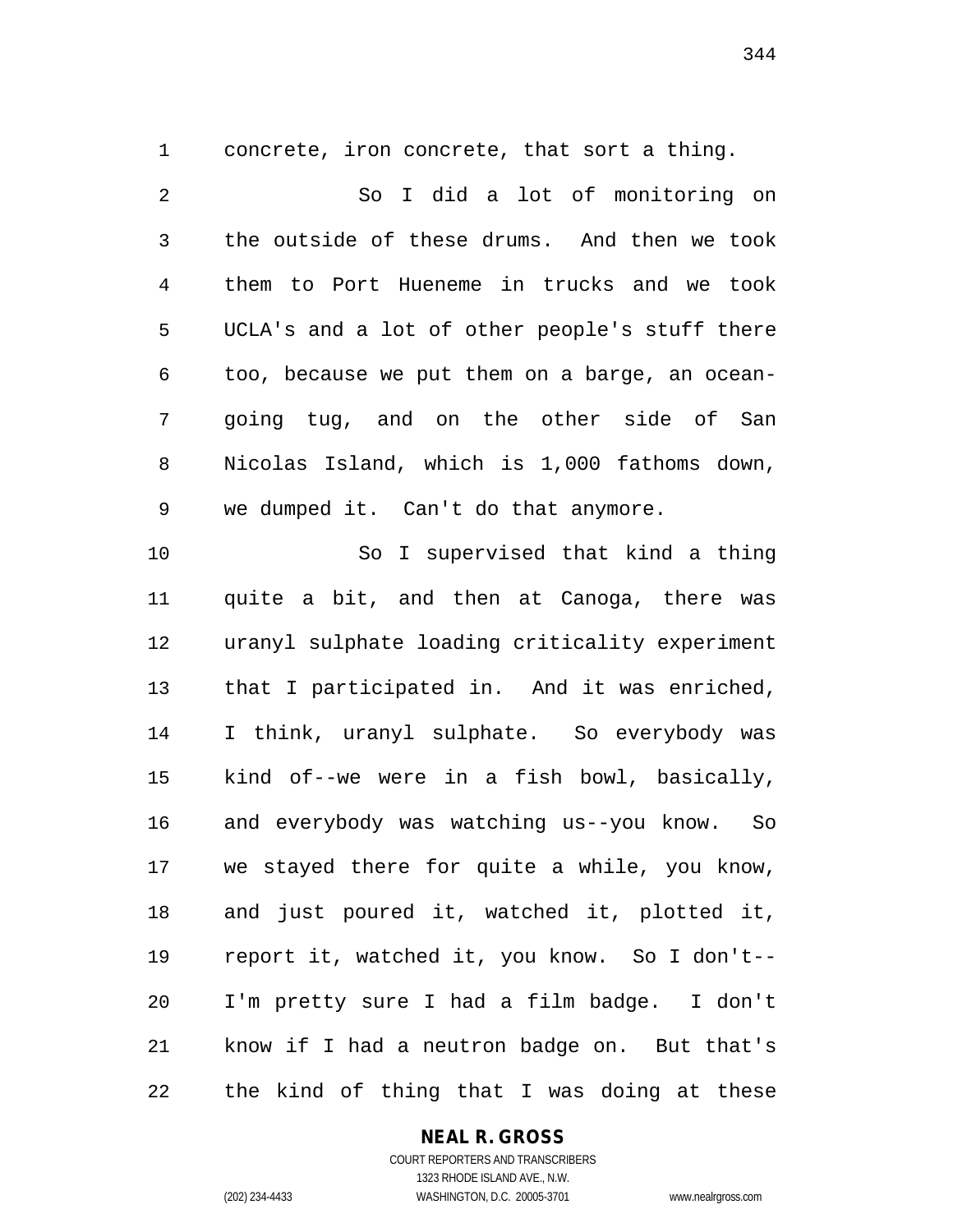two facilities, at the SSFL and also at Canoga.

 So I just want to make sure that whoever does dose reconstruction has some kind of a concept, some kind of a gestalt of what I did, because they will need that.

 I've done these dose reconstructions for accidents, for the AEC, earlier in my life. But at the time it was the AEC and so forth. So anyways, I wanted to try to make sure that this propagates through to whoever is going to do dose reconstruction, because I do understand that the film badges and the monitoring ain't no good. I mean, there's not much reliability here. So what's the alternative?

 You've got to do some modeling. You've got to do some reasonable assumptions. You've got to, you know, do something that's reasonable, one over r squared--whatever you do.

And I just want to make sure that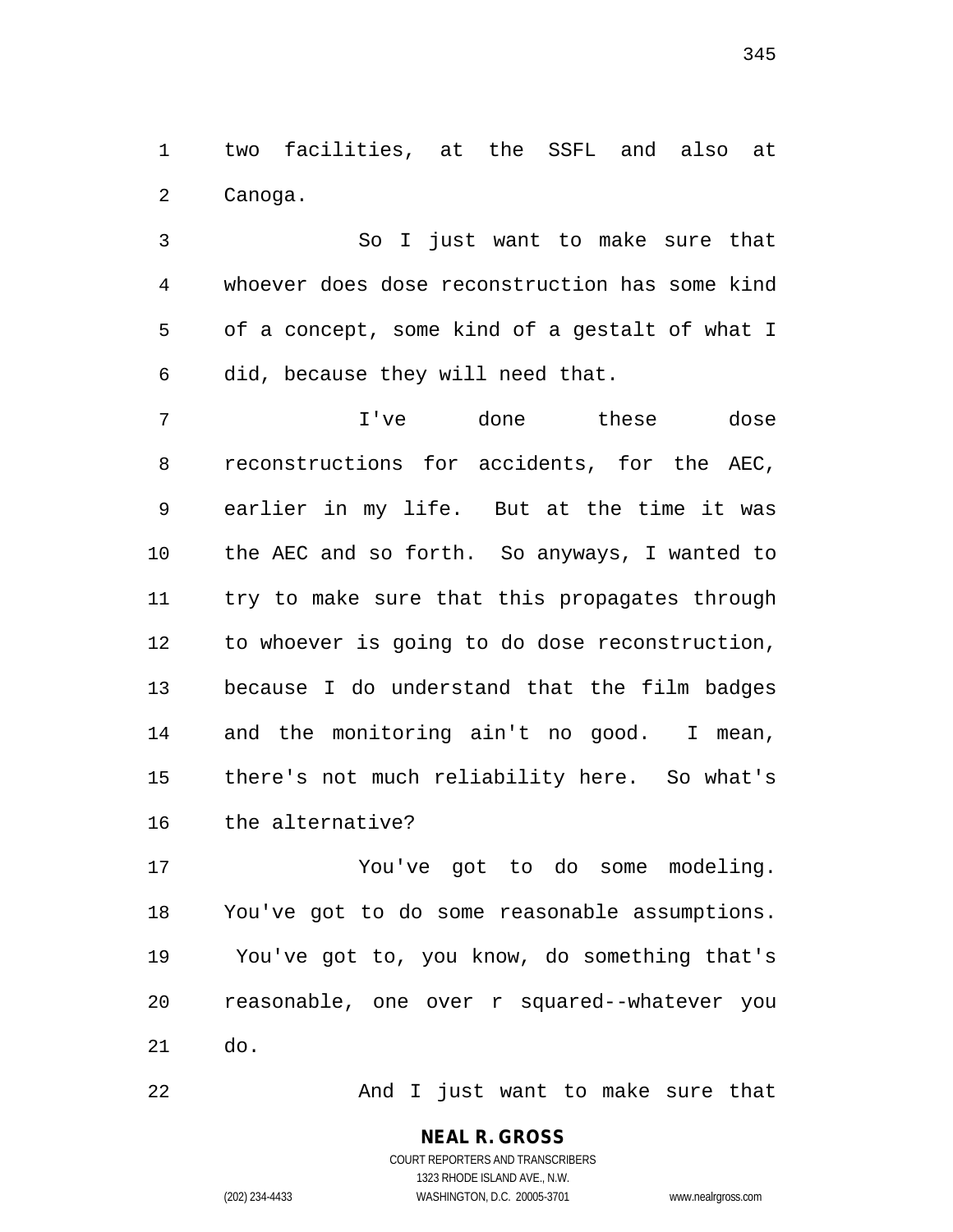those things propagate to whoever is going to do the dose reconstruction, because when I went in and visited the NIOSH people that's been represented this morning, it wasn't clear that this information was even propagated through different people to NIOSH, and so forth.

 So I'm trying to make this real simple and try to say that I have--the data that I have--of course I was there, you know, what is it? Fifty-two or three years ago. So, you know, the old gray matter gets a little bit solid.

 But that's what I can try to supply, and I have, and I'd like to see that propagate through. But now, when you ask me things about, well, how long did you do this? How long did you do -- how the hell am I going to remember that, and count the minutes up, and even the hours? You know, I know I went up there during the day, and I was up there for about six hours and went back home.

#### **NEAL R. GROSS**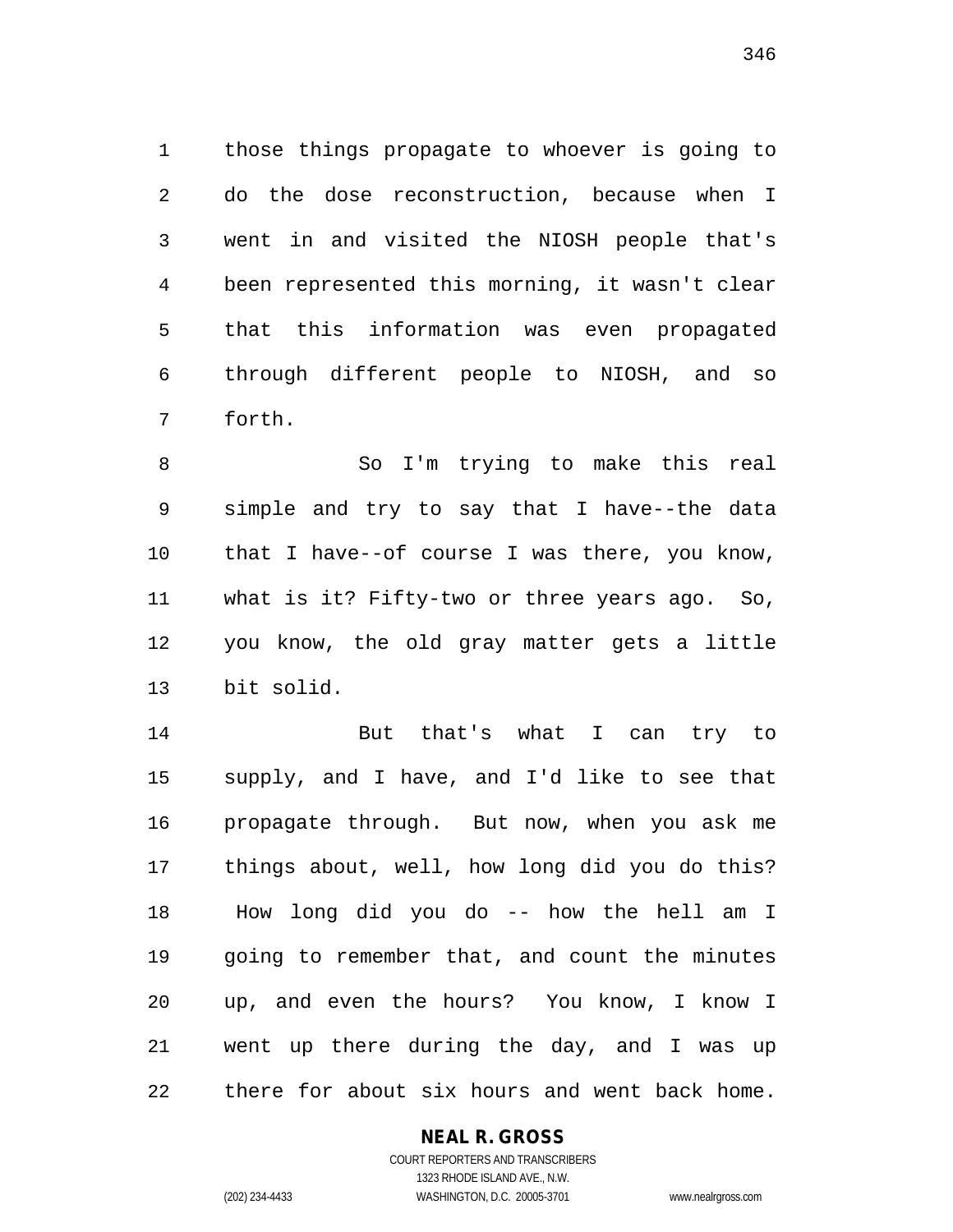You know, that sort a thing.

| $\overline{2}$ | So this is only some guidance,                           |
|----------------|----------------------------------------------------------|
| 3              | realize that some guy doing dose<br>that<br>$\mathbb{I}$ |
| 4              | reconstruction that does not<br>have the                 |
| 5              | experimental records, the data, so to speak,             |
| 6              | will have to make estimates on, and they'll              |
| 7              | have to do--they'll have to do the causality,            |
| 8              | probably, calculations. I've done those too.             |
| 9              | Now the other thing is I don't                           |
| 10             | quite understand why testicular cancer was not           |
| 11             | included in the ovarian. Somebody who is a               |
| 12             | radiobiologist maybe can tell me<br>this.                |
| 13             | They're both haploid cells. So, you know,                |
| 14             | it's a reasonable thing to do that, but it was           |
| 15             | not included on the SEC list. Anyways.                   |
| 16             | I'm not going to bore you with any                       |
| 17             | more. That's it.                                         |
| 18             | CHAIRMAN MELIUS: Okay. Thank you                         |
| 19             | very much, Mr. Anno.                                     |
| 20             | MR. ANNO: Sure.                                          |
| 21             | CHAIRMAN MELIUS: Our next person                         |
| 22             | is Al Frowiss. Appreciate your patience, Mr.             |

**NEAL R. GROSS** COURT REPORTERS AND TRANSCRIBERS

1323 RHODE ISLAND AVE., N.W.

(202) 234-4433 WASHINGTON, D.C. 20005-3701 www.nealrgross.com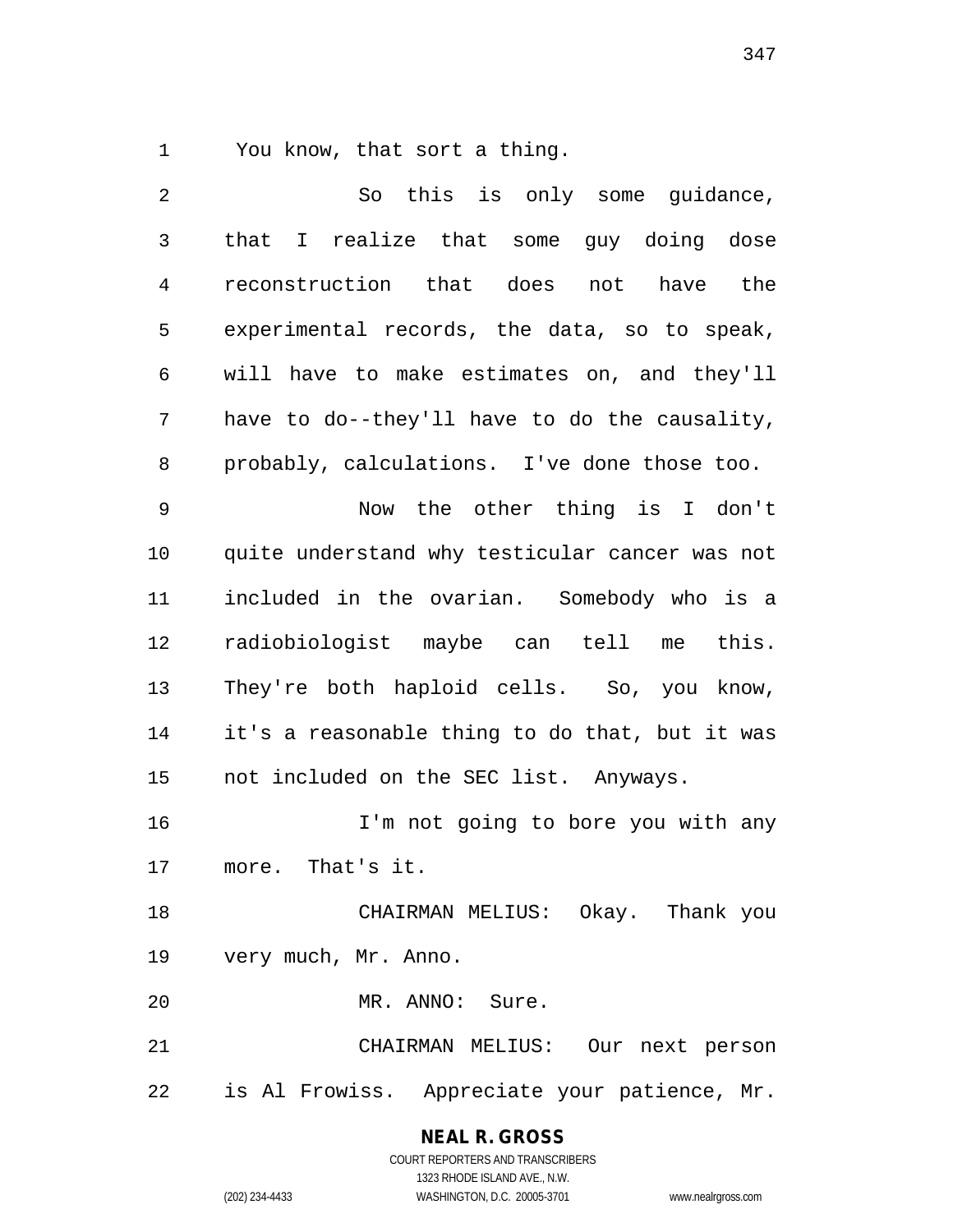Frowiss.

| 2              | MR. FROWISS:<br>Thank you.<br>I'11             |
|----------------|------------------------------------------------|
| 3              | make my comments very brief. A lot of what I   |
| $\overline{4}$ | was going to say has been said eloquently, but |
| 5              | I do claims. I've done several hundred of      |
| 6              | them: SEC claims, mostly. And recently, a few  |
| 7              | months ago, I started focusing on Santa Susana |
| 8              | Area IV because the SEC was approved. And I    |
| 9              | have 30 or 40 claims, and I'm discovering a    |
| 10             | real rat's nest in terms of records.           |
| 11             | It's not my experience with other              |
| 12             | SEC facilities, but it's certainly here, the   |
| 13             | corporate verifier doesn't have very good      |
| 14             | records. And a lot of the--from a claimant's   |
| 15             | perspective, and I represent a bunch of them,  |
| 16             | will get responses from Boeing through         |
| 17             | Department of Labor, that says Santa Susana    |
| 18             | facility unknown area.                         |
| 19             | Or Canoga, period. Not Canoga,                 |
| 20             | Vanowen, but just Canoga. And so in many       |
| 21             | aspects of this kind of work, I see the term,  |

claimant-favorable decisions are made.

## **NEAL R. GROSS**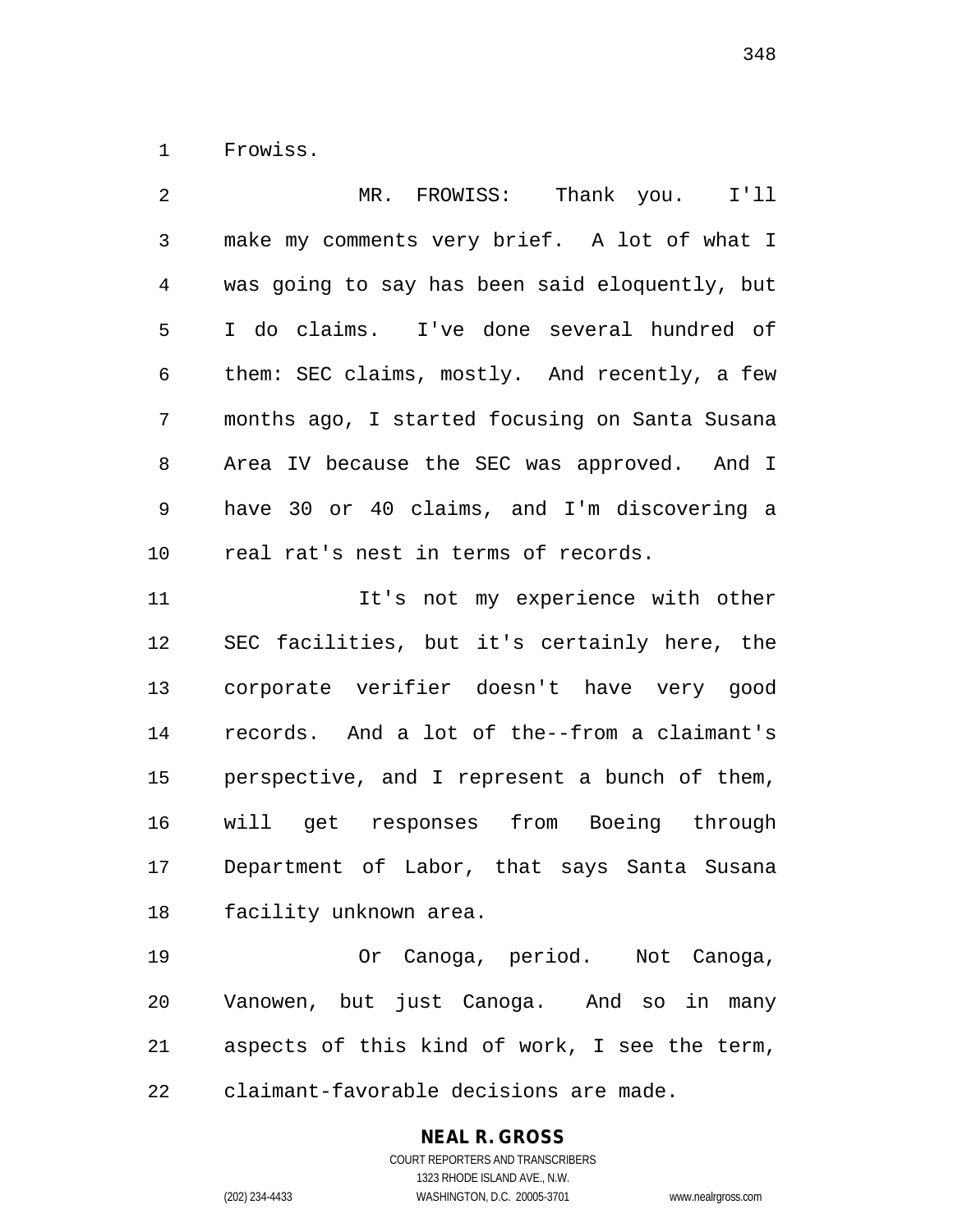In the case of Santa Susana, the technical bulletin that deals with that, Technical Bulletin 9-14--I realize that's a Labor issue rather than your board issue--but it's very specific, and it says the claim examiner has to find that they were in Area IV, period.

 Or as in other SEC facilities, it says that the claim examiner has the latitude to decide, you know, based--that if it's not identified exactly where he was, that they can assume that he was in a SEC area. So there's a disparity between things like Hanford, where Bulletin 8-33 describes how to deal with operational support personnel, for example, like firemen, nurses, maintenance people, et cetera. There's no such language in the bulletins describing Santa Susana Area IV.

 So the claims examiners in Seattle tell me that their hands are tied on Area IV claims, unless they're precise, you know, in the corporate verification.

#### **NEAL R. GROSS**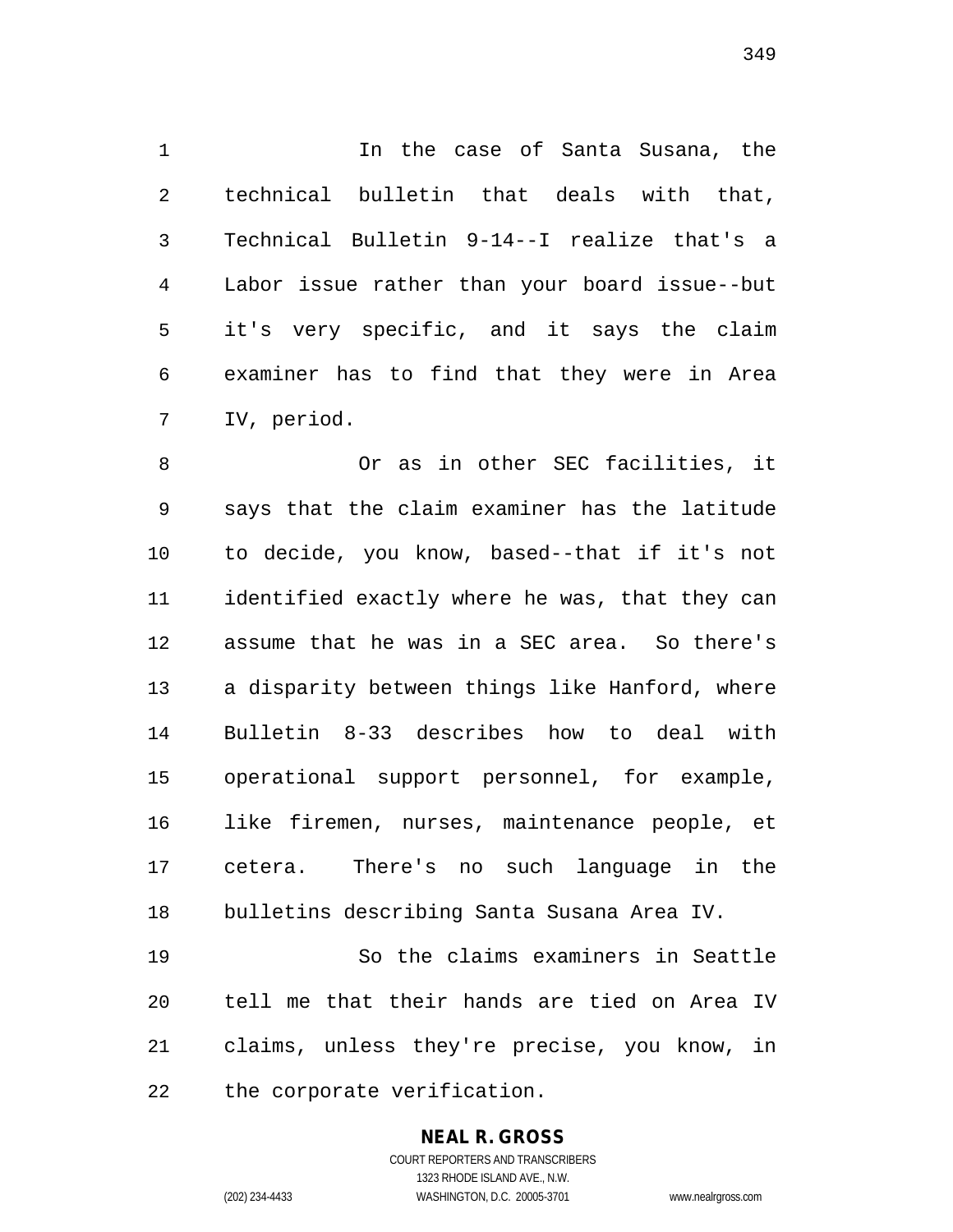So there's a problem that maybe you can mention to Department of Labor. On the Canoga thing, the only thing I could add beyond Mr. Larson's comments, is that I've been told by some of my claimants that the library existed in the Vanowen Building, and all the--all the people went into the library. 8 So whether they were Rocketdyne employees, or anything else. So there's--the tight security that was discussed by NIOSH doesn't--didn't apparently seem to exist. Thank you. CHAIRMAN MELIUS: Thank you, Mr. Frowiss. Mr. Larson, you're next on the list but I believe you've already-- MR. LARSON: Yes. I agree with him. I forgot that. They had a great library. There was none at Rocketdyne at that time. CHAIRMAN MELIUS: Okay. Marcia Oney Moak? MS. ONEY MOAK: I am going to

> **NEAL R. GROSS** COURT REPORTERS AND TRANSCRIBERS

1323 RHODE ISLAND AVE., N.W. (202) 234-4433 WASHINGTON, D.C. 20005-3701 www.nealrgross.com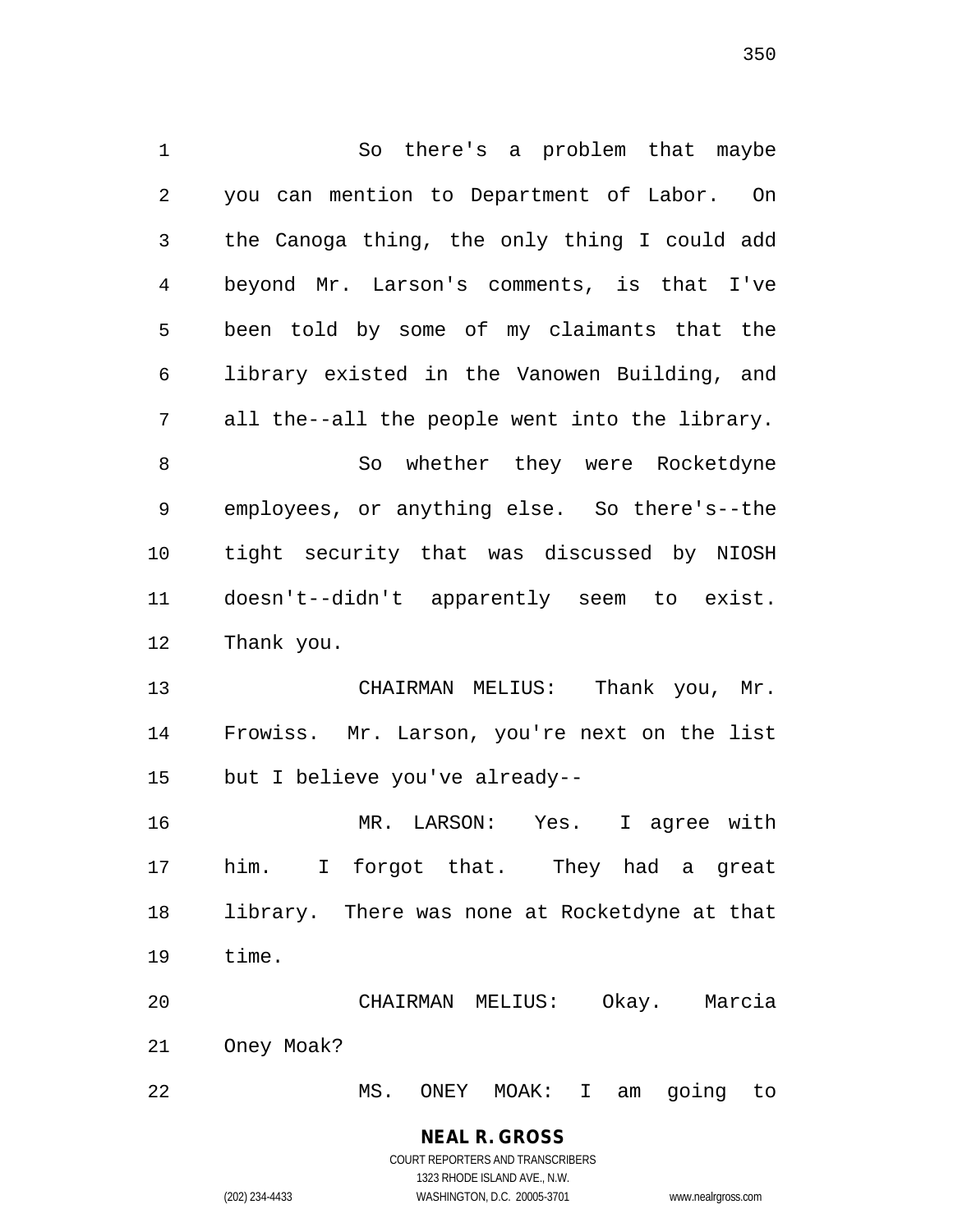decline.

| $\overline{2}$ | CHAIRMAN MELIUS:<br>Fine. Okay.                |
|----------------|------------------------------------------------|
| 3              | Carl Schwering?                                |
| 4              | MR. SCHWERING: Mine's short. My                |
| 5              | name is Carl. I want to thank you all for      |
| 6              | your efforts and work on our behalf, and I'm a |
| 7              | former employee of all of them, and facilities |
| 8              | at -- I worked at De Soto, Santa Susana,       |
| 9              | Vanowen facility, and however, I have been     |
| 10             | diagnosed with colon cancer, lung disease and  |
| 11             | am waiting for some other claims to be taken   |
| 12             | into consideration. Thank you.                 |
| 13             | CHAIRMAN MELIUS: Okay. Thank                   |
| 14             | you.                                           |
| 15             | Do we have anybody on the phone                |
| 16             | that $--$                                      |
| 17             | MR. SHETRONE: Yes.                             |
| 18             | CHAIRMAN MELIUS: Can you please                |
| 19             | identify yourself for public comment?          |
| 20             | MR. SHETRONE: Yes. This is Harry               |
| 21             | Shetrone. I'd like to speak, if I could.       |
| 22             | CHAIRMAN MELIUS: Yes.                          |

**NEAL R. GROSS**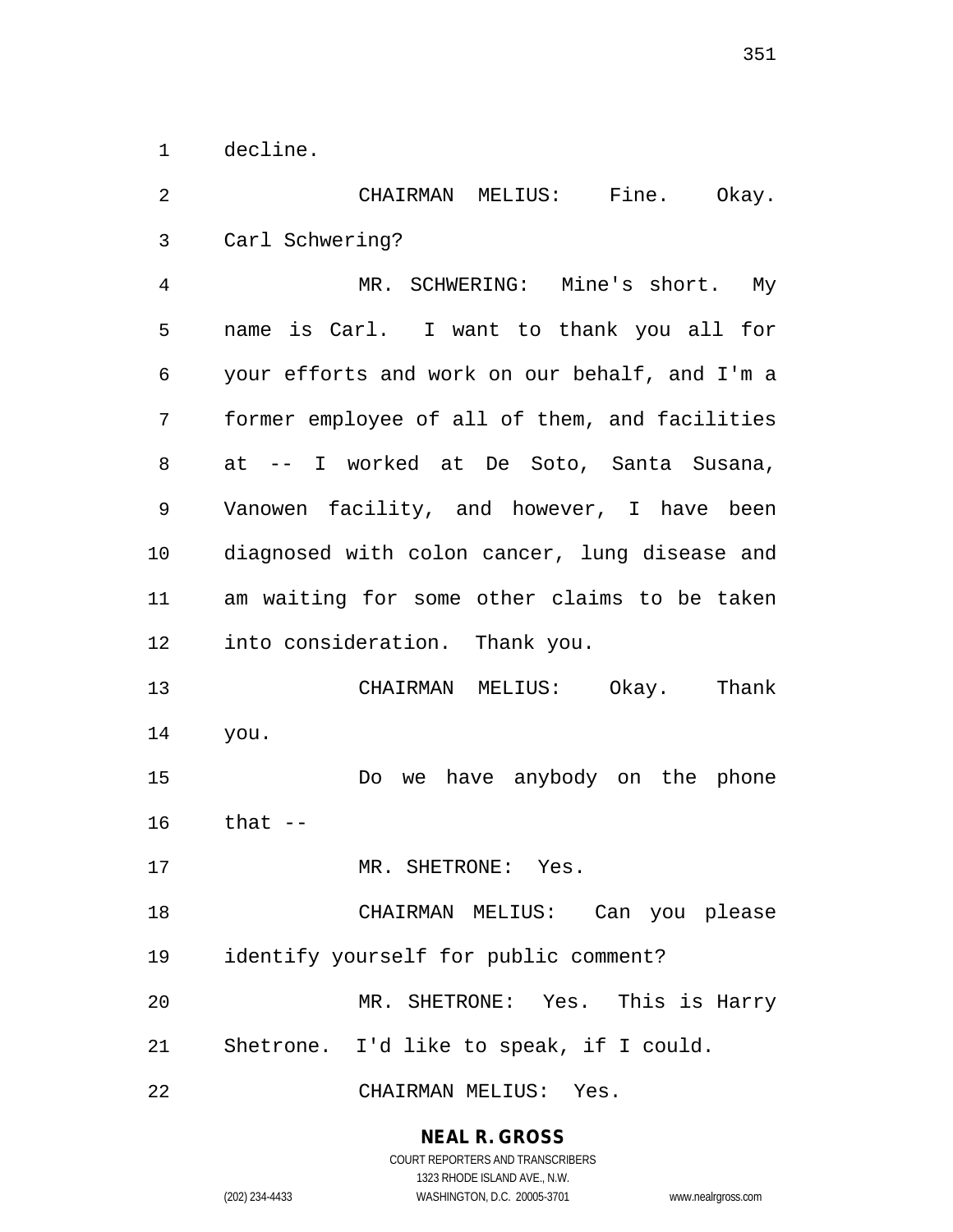1 MR. SHETRONE: Hello? CHAIRMAN MELIUS: Yes, go ahead. MR. SHETRONE: My father died on the operating table with cancer of the esophagus, and we've been -- I've been helping my stepmother with the claim. It was so frustrating with the missing information. He went to work for North American Aviation in 1950 -- 48. Worked for 26 years. He was 36 when he started in 62. The first seven years, he -- his vocation was no more specific than Santa Susana Field Laboratory, area unknown. Unfortunately, missing the first--

 didn't cover the ultimate 28 months where they did record him working in Area IV. He was in maintenance and construction and had been a supervisor and lead man. So he worked, really, all over the area.

 But I think your work has resolved the problem, I hope, and I want to thank the scientists and the researchers for continuing to research, investigate and evaluate the

#### **NEAL R. GROSS** COURT REPORTERS AND TRANSCRIBERS 1323 RHODE ISLAND AVE., N.W.

(202) 234-4433 WASHINGTON, D.C. 20005-3701 www.nealrgross.com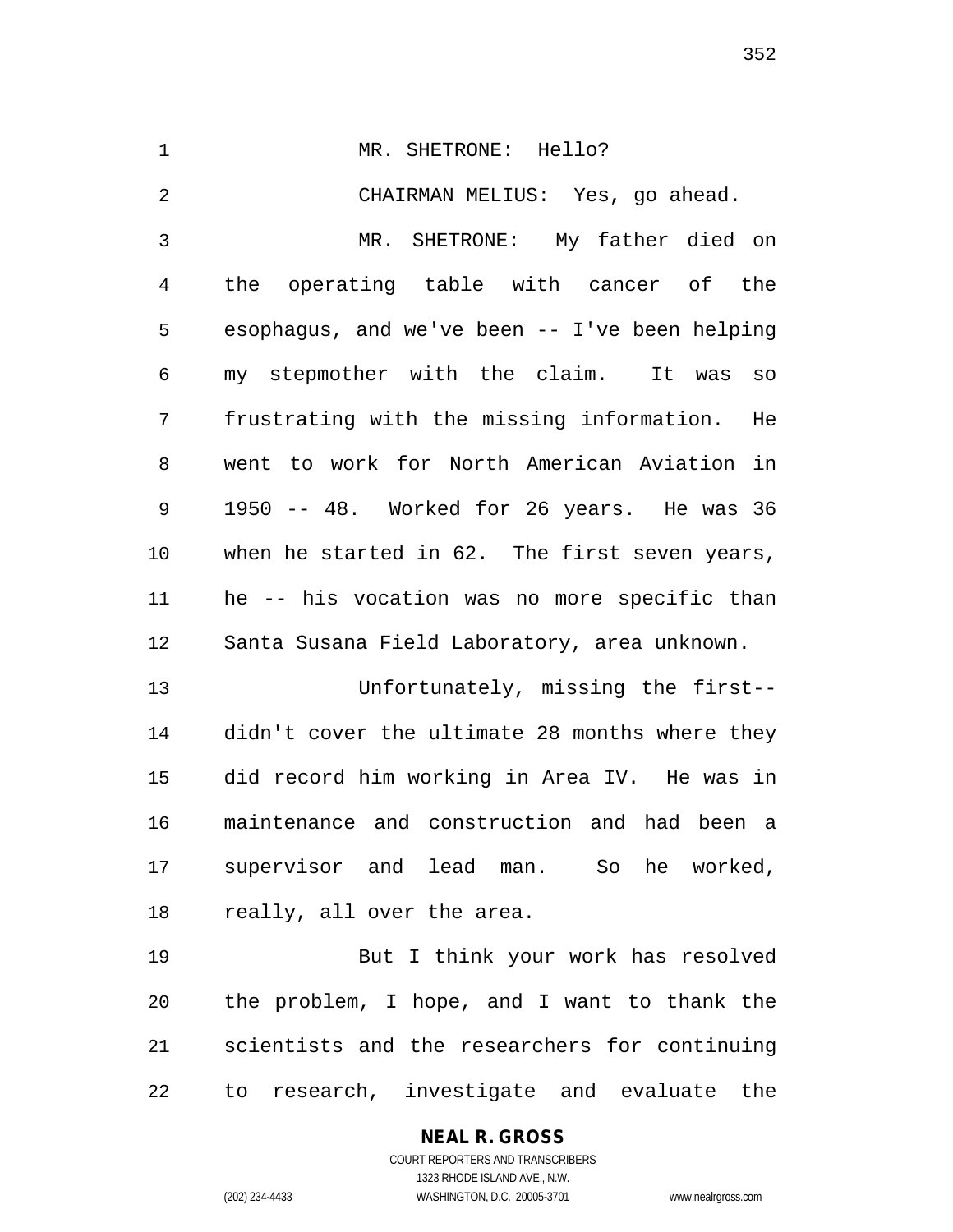risks to the employees of Santa Susana Field Laboratory. We appreciate your work. Thank you so much. CHAIRMAN MELIUS: Thank you. MR. KATZ: Thank you, Mr. Shetrone. Would you just, would you mind just spelling your last name for us. MR. SHETRONE: S-H-E-T-R-O-N-E. MR. KATZ: Thank you very much. CHAIRMAN MELIUS: Thank you. 11 MR. SHETRONE: You're welcome. CHAIRMAN MELIUS: Anybody else on the phone wish to speak? CHAIRMAN MELIUS: Please identify yourself. MS. NASH: My name is Vivian Nash and my husband worked for Rocketdyne/Canoga, from 1956 through 62. He died in 1963 from Hodgkin's disease, and what I want to know is why not Hodgkin's is on the list of those cancers that are acceptable and that's what I

**NEAL R. GROSS**

1323 RHODE ISLAND AVE., N.W.

MS. NASH: Yes, I do.

COURT REPORTERS AND TRANSCRIBERS (202) 234-4433 WASHINGTON, D.C. 20005-3701 www.nealrgross.com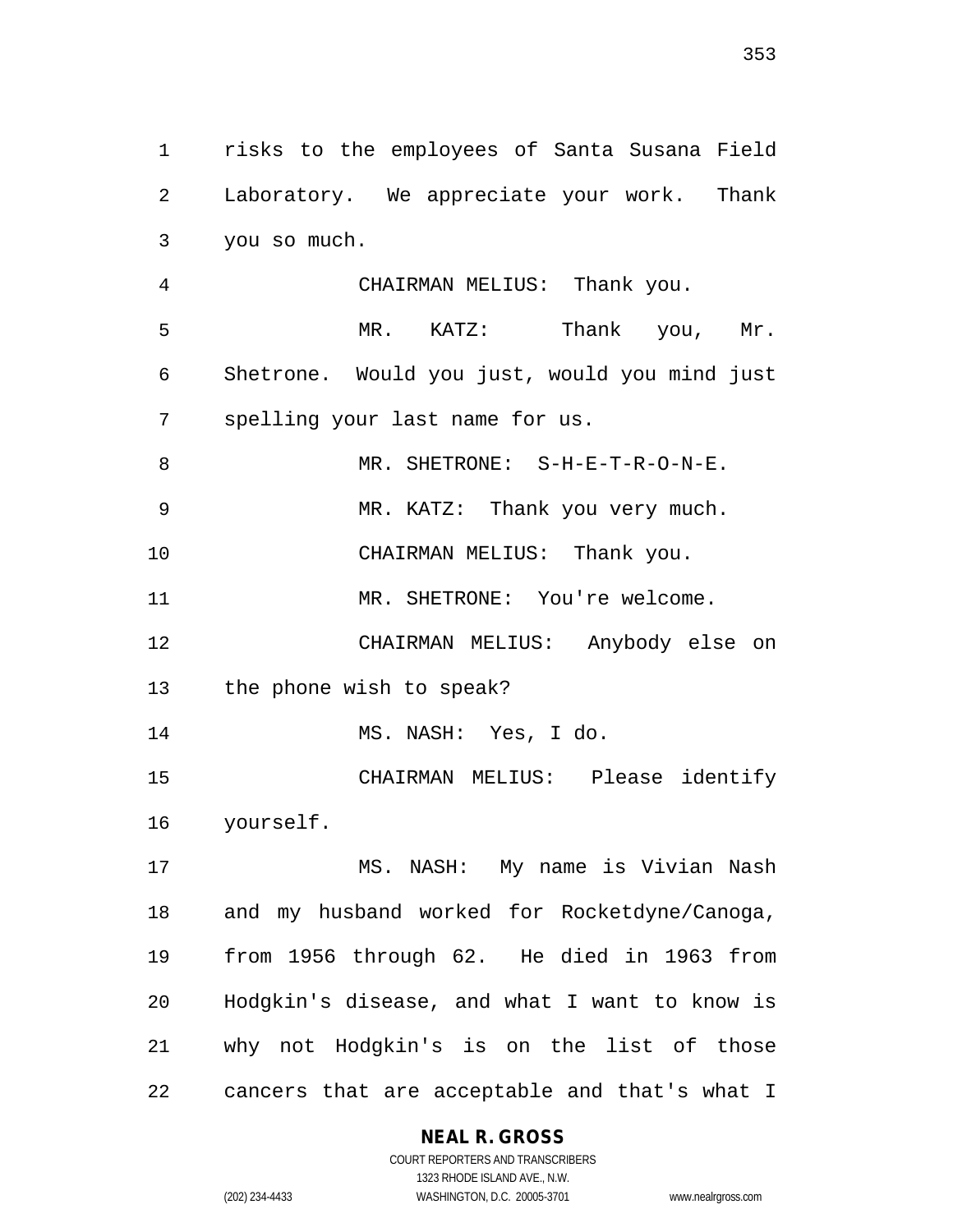wanted to ask.

 CHAIRMAN MELIUS: Well, the list is what's prescribed in the legislation we're working from. So it was put together when the legislation was passed several years ago. But that's how, why it's limited. 7 MS. NASH: Okay. CHAIRMAN MELIUS: Is there anybody else on the phone that would like to speak? 10 MS. CLERICUZIO: I would. 11 MS. PULTE: Yes. 12 CHAIRMAN MELIUS: Okay. MS. CLERICUZIO: Who's going to go first? CHAIRMAN MELIUS: I can't pick over the phone, so -- MS. PULTE: Go ahead. MS. CLERICUZIO: All right. How about me? My name is Karen Clericuzio and I'm representing [identifying information redacted] who worked in Area IV at Santa Susana. I want to thank the Board very much

#### **NEAL R. GROSS**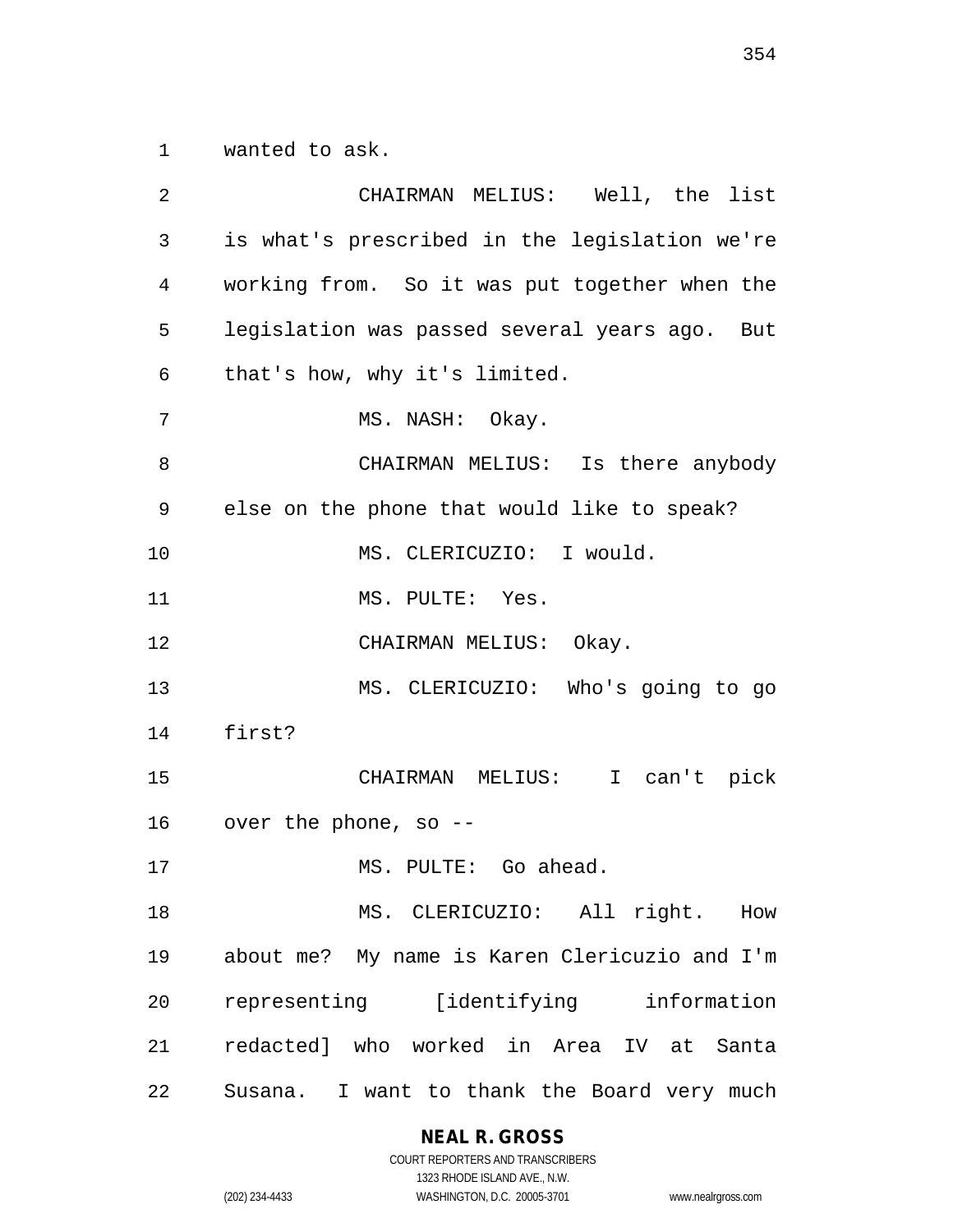for passing the Special Exposure Cohort, and I also want to thank Bonnie Klea for representing us so very well for so very long and I'm done.

 CHAIRMAN MELIUS: Okay. Thank you. And the other person who wanted to speak?

 MS. PULTE: Yes. My name is Janie Pulte and I, too, just wanted to thank all you people for all of the work that you have done in getting things going here and hopefully it'll clear up a lot for us. And also I'd like to thank Bonnie. She's been helping me, as well. My husband worked on the hill from 54 to 84, and he passed away in 02 from leukemia, and so it's been a hard road. And I'll be glad to see this all come to closure. But again, thank you so much for all your work.

 CHAIRMAN MELIUS: Okay. Thank you. Anybody else on the phone that would like to make --

#### **NEAL R. GROSS**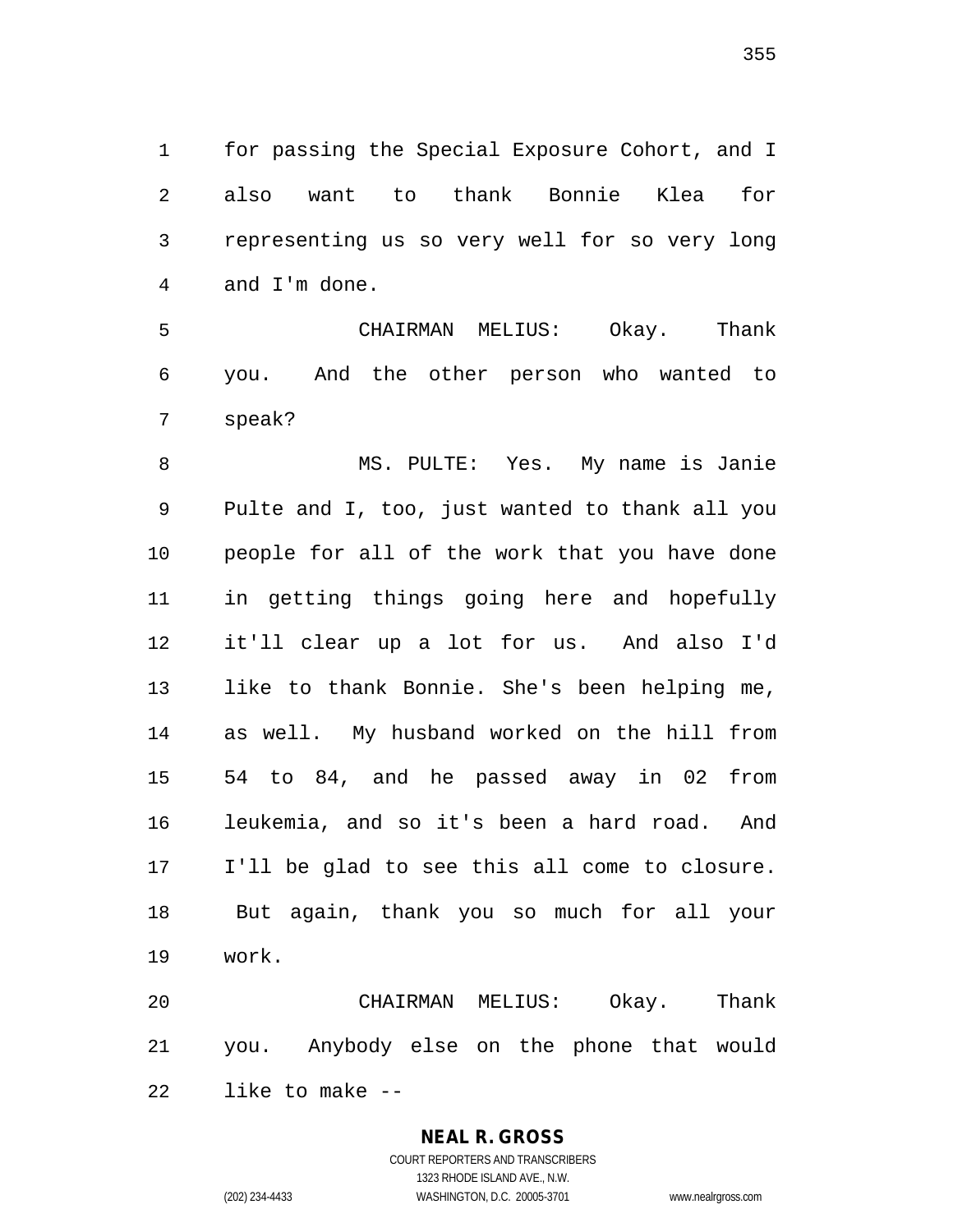MS. NASH: This is Vivian Nash again. I just wanted to thank Bonnie Klea for all her hard work for us. I do appreciate it. CHAIRMAN MELIUS: Okay. Thank you. Anybody else? MR. FUNK: Yes. This is John Funk in Las Vegas. CHAIRMAN MELIUS: Could you--John Funk? Okay. I thought I recognized the voice. Go ahead, Mr. Funk. MR. FUNK: Yes. This may not be an issue for the Board, but then again it may be. The Part E, any inheritance of it to the spouse and the children, is not on parity with Part B. Is there anything going to be done about this, because as you know, you know, it's been like eight years we've been going through this process, and probably one third of our people have passed away. Now in all fairness, I think that the Part E should be comparable to the Part B.

22 And I don't know where we go with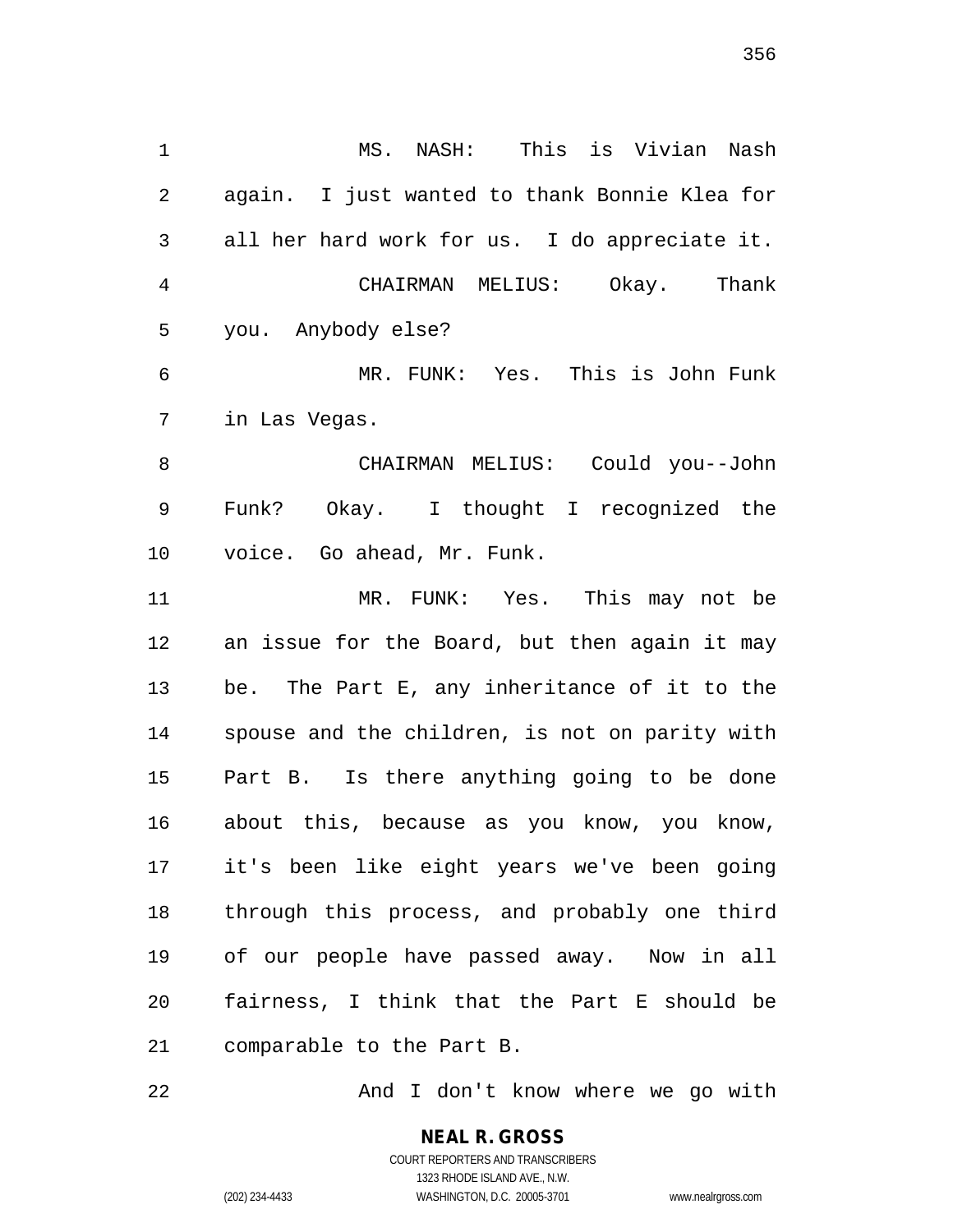this, but I'd kind of like to see somebody look into the possibility of getting the Part E on parity with the Part B as far as the inheritance is concerned.

 CHAIRMAN MELIUS: I believe, Mr. Funk, that that's also a legislative issue, when they did the amendments that changed the program from DOE to DOL, may even have been preexisting in the original legislation, but it does not have the same benefits available for survivors as they do in Part B, so it's a legislative issue. I know Congress has talked about holding hearings on the legislation at some point, and so maybe it's something that would be considered in that context.

 MR. FUNK: Okay. There was one other issue. I believe I might have--I'm not sure what I heard--but Dr. Wade--hasn't he asked for a review of the past 10 years, of what's taken place on the dose reconstructions? And he asked for input from the outside, too, from the claimants, as well.

#### **NEAL R. GROSS**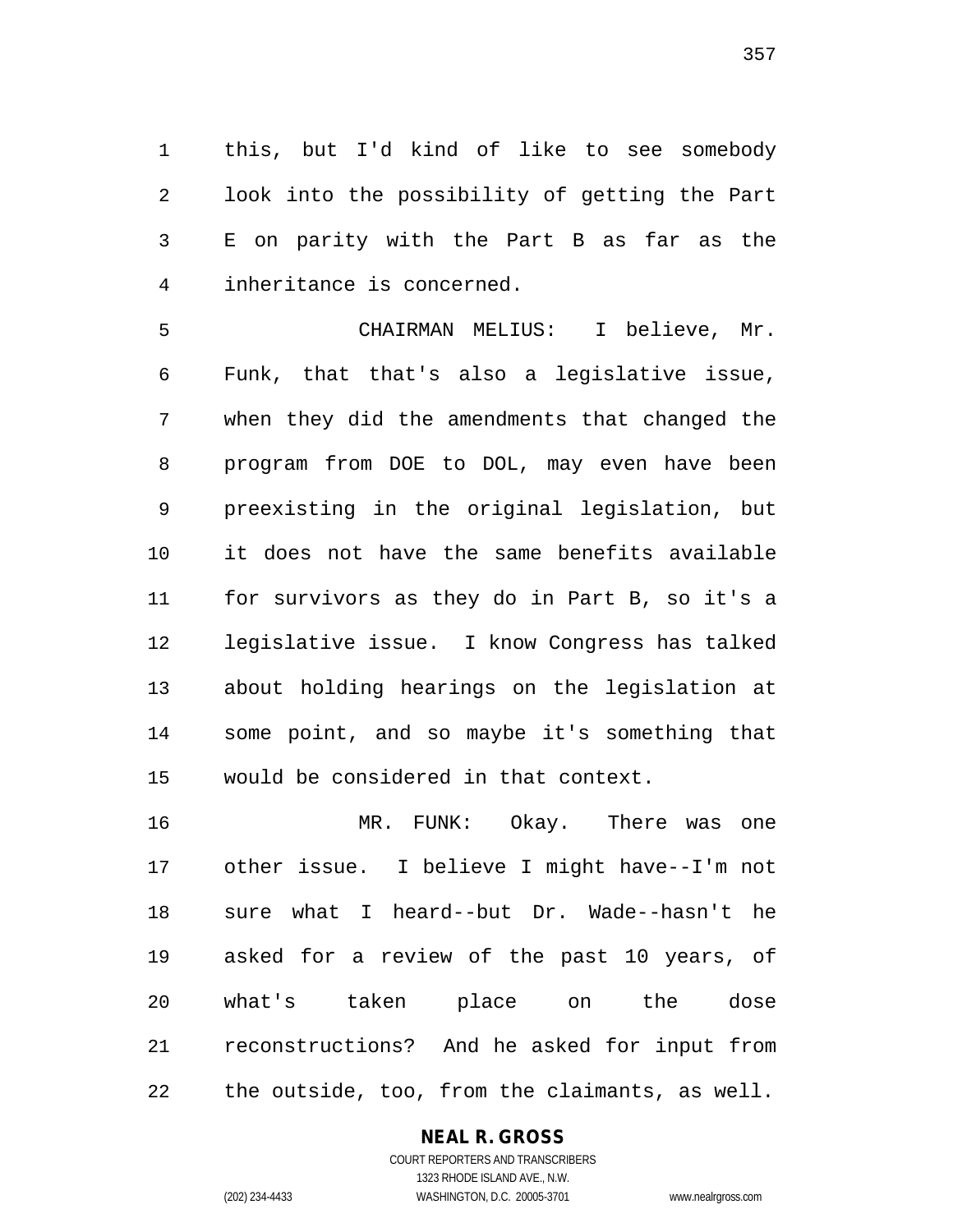CHAIRMAN MELIUS: Yes. 2 MR. FUNK: Is that correct? CHAIRMAN MELIUS: That's correct. And they set up a place on the website for doing that, and we'll be doing outreach also. That review is just getting underway, just announced, and it will be going on for the next several months. But there will be opportunity for your input and for others. MR. FUNK: Okay. I'd like to participate in that if I could because I can sum it all up in one word and that was outreach. CHAIRMAN MELIUS: Okay. That is one of the components of the review, one of the five areas that they're going to be following up on. Thank you. MR. FUNK: That's all for me, then. Anybody else on the phone that would like to make public comment? MS. CARR: I would like to.

**NEAL R. GROSS**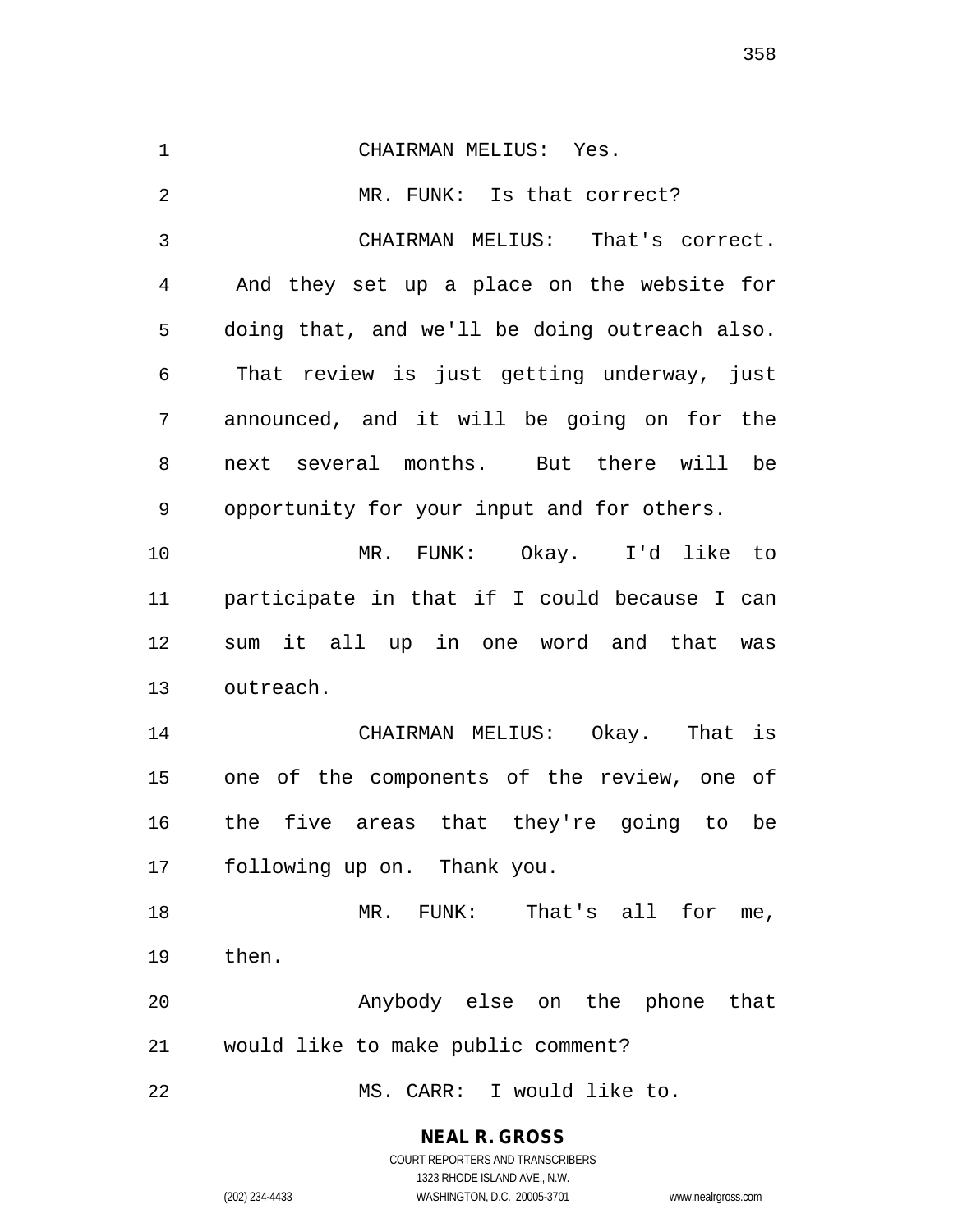CHAIRMAN MELIUS: Okay. Please identify yourself.

 MS. CARR: My name is Wendy Carr and I'm talking on behalf of my father, Vern Bergett, who was a fireman for 44 years. He started with Atomics International and then continued all the way through to Boeing. And I'm just frustrated that it's taken this long to get any kind of compensation at all for my mom.

 There's so many gray areas that I don't understand. You know, he didn't work a full year at Santa Susana so he can't get compensated there. Although I have--you know, we've got letters of commendation for him putting our uranium fires at Canoga in 67, but on his employment it shows that he worked at De Soto. So I mean the firemen worked -- they traveled everywhere.

 So, for me, there's just so many gray areas, that how do you base where his employment was? These are the men who were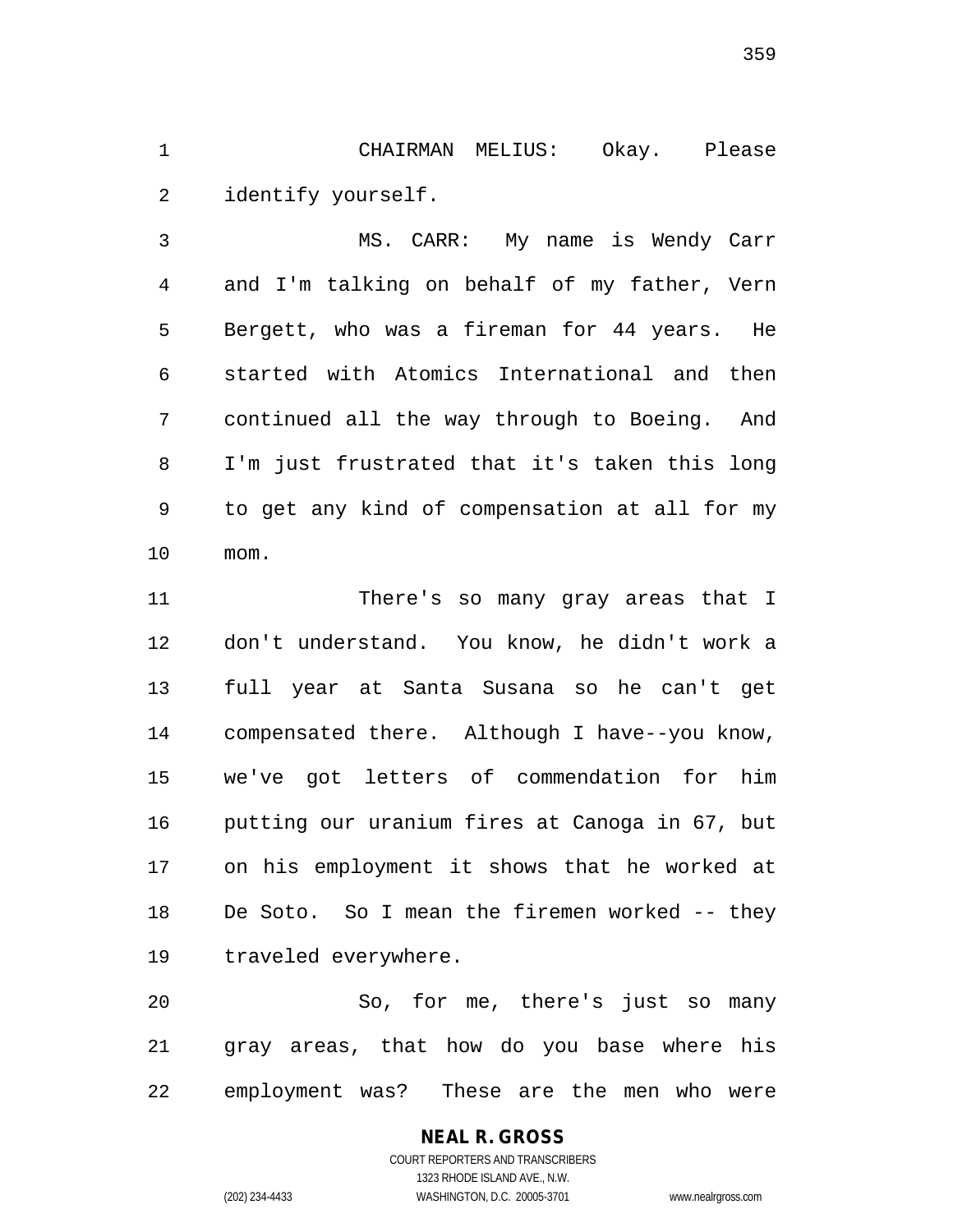actually disposing of these chemicals. You know, they had them do it at night. They had to do it at night, so that the clouds couldn't be seen. It just seems frustrating that, you know, these men were the ones that were handling the chemicals the most, you know, and asked to dispose of them without so much as even a mask or an apron.

 My husband wears more than that to kill the bugs at our house. You know, it seems like the firemen have kind of just been left by the wayside. They don't fall into any particular category.

 Is there something we can do to look into that or--

 CHAIRMAN MELIUS: That is one of the--I can't speak to a particular case, but it is one of the issues that was raised at our board meeting earlier today and about people in those kinds of groups that may or may not be covered--as easily identified as belonging to a particular facility or something working

#### **NEAL R. GROSS**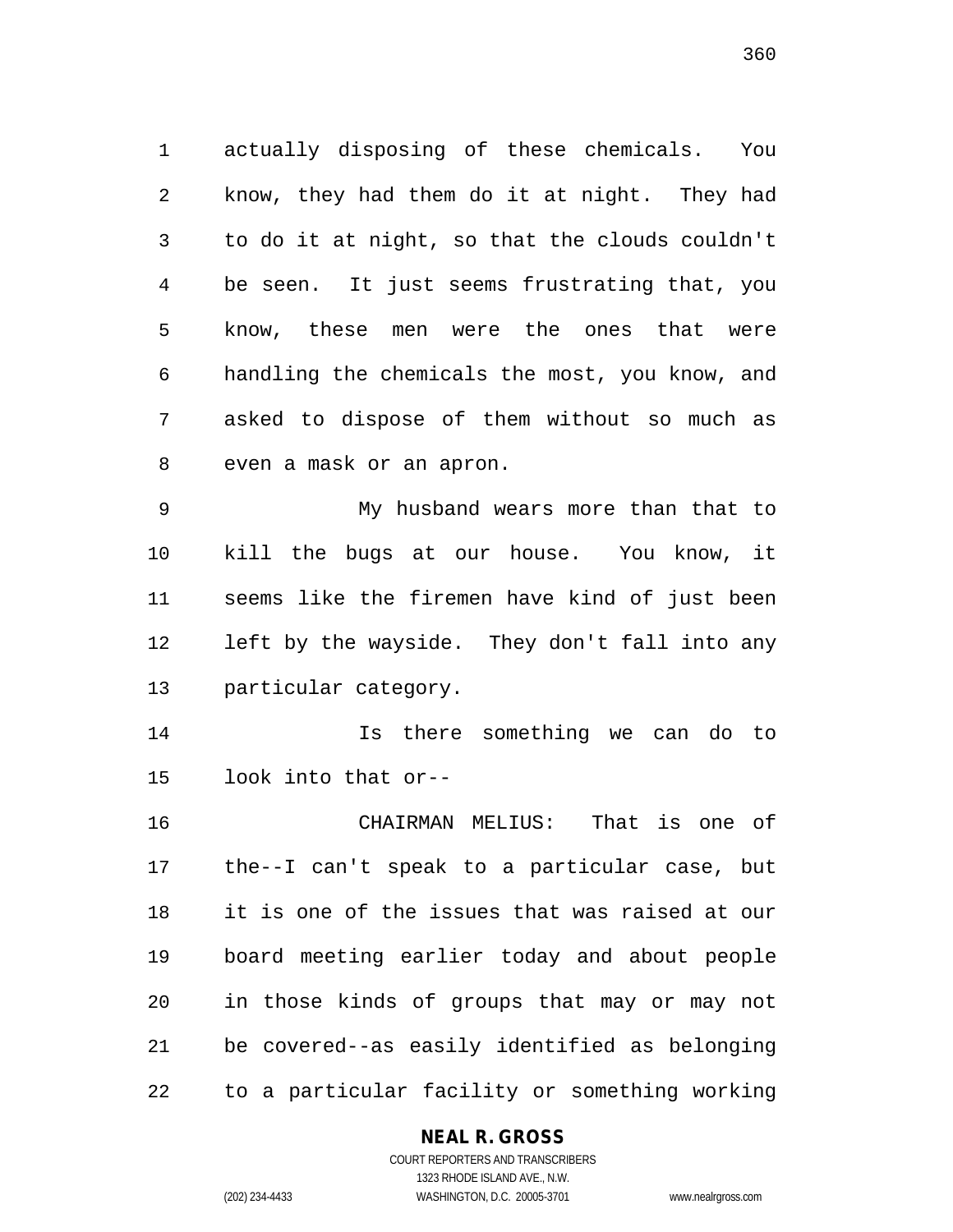there. I would also add that people working at more than one facility, that the amount of time does accumulate, and--

 MS. CARR: Well, I spoke to my mom today and she said he started in 59 at Santa Susana but they have him down working there six months and then De Soto--she said they often called him in to go to Santa Susana, you know, for a week here, or a week there, but there's--you know, there's no documentation. So, you know, it kind a feels like they're kind a screwed. You know, my dad died of glioblastoma, a rare form of brain cancer, in 2003.

 CHAIRMAN MELIUS: That is one of the issues, general issues, that we wanted to bring to the attention and will be covered in our communications on this site. So it may be helpful.

 MS. CARR: So you're looking into it?

CHAIRMAN MELIUS: Yes.

### **NEAL R. GROSS**

COURT REPORTERS AND TRANSCRIBERS 1323 RHODE ISLAND AVE., N.W. (202) 234-4433 WASHINGTON, D.C. 20005-3701 www.nealrgross.com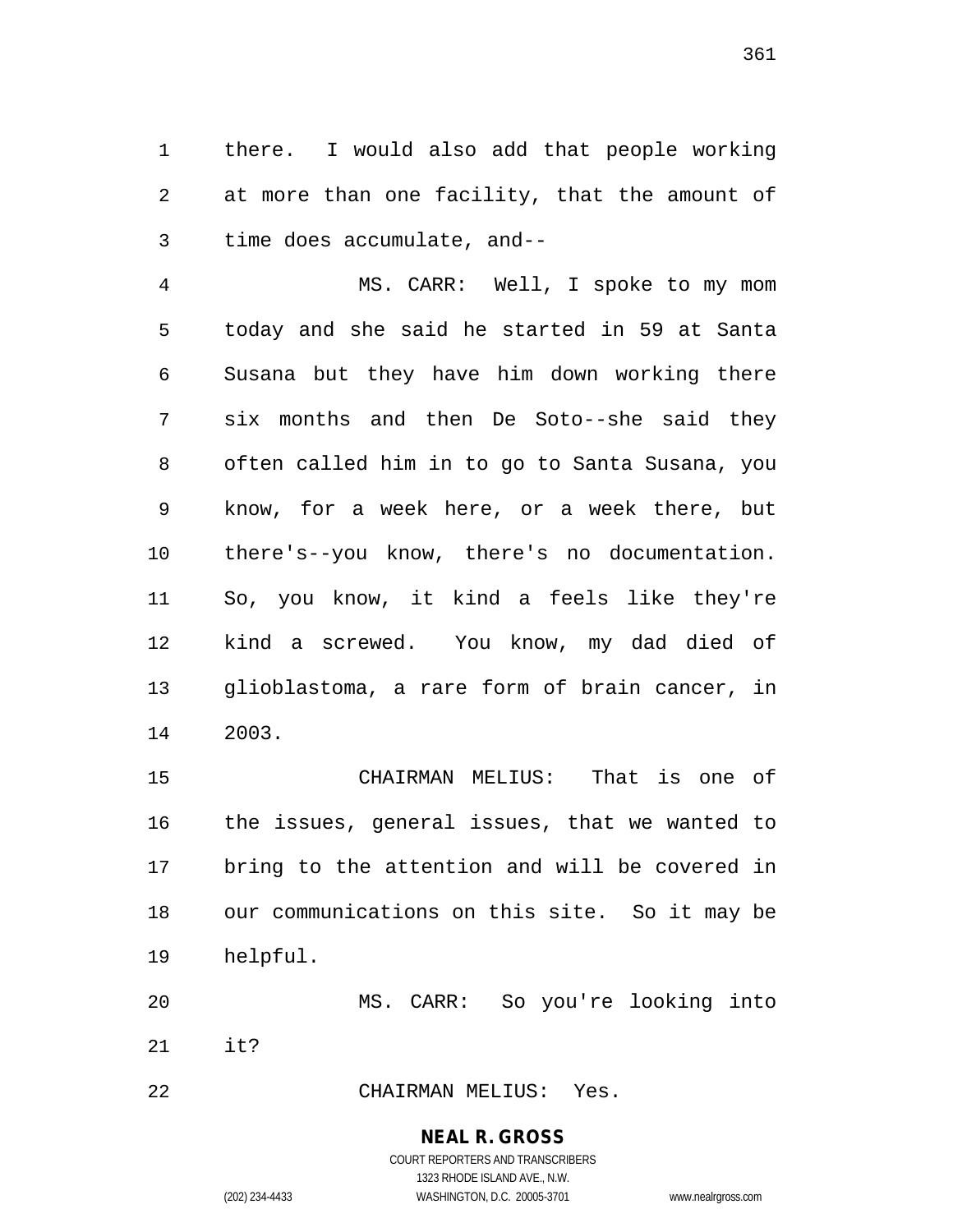1 MS. CARR: Okay. CHAIRMAN MELIUS: Thank you. MS. CARR: Thank you. CHAIRMAN MELIUS: Anybody else have-- MS. NASH: I have one more question. This is Vivian Nash again. What can we do to change the legislation? Where can we go? Who do we write to? CHAIRMAN MELIUS: We're laughing a little bit here because that's not really something we can comment directly on. We're an advisory board that's involved in the implementation of the legislation. I think through a more general political process would have to be involved. Sorry, we are not really in a position to comment on that. 18 MS. NASH: Okay. CHAIRMAN MELIUS: Bonnie has a comment. MS. KLEA: I would just like to say that Wendy's father, who was a fireman, will

> **NEAL R. GROSS** COURT REPORTERS AND TRANSCRIBERS

1323 RHODE ISLAND AVE., N.W. (202) 234-4433 WASHINGTON, D.C. 20005-3701 www.nealrgross.com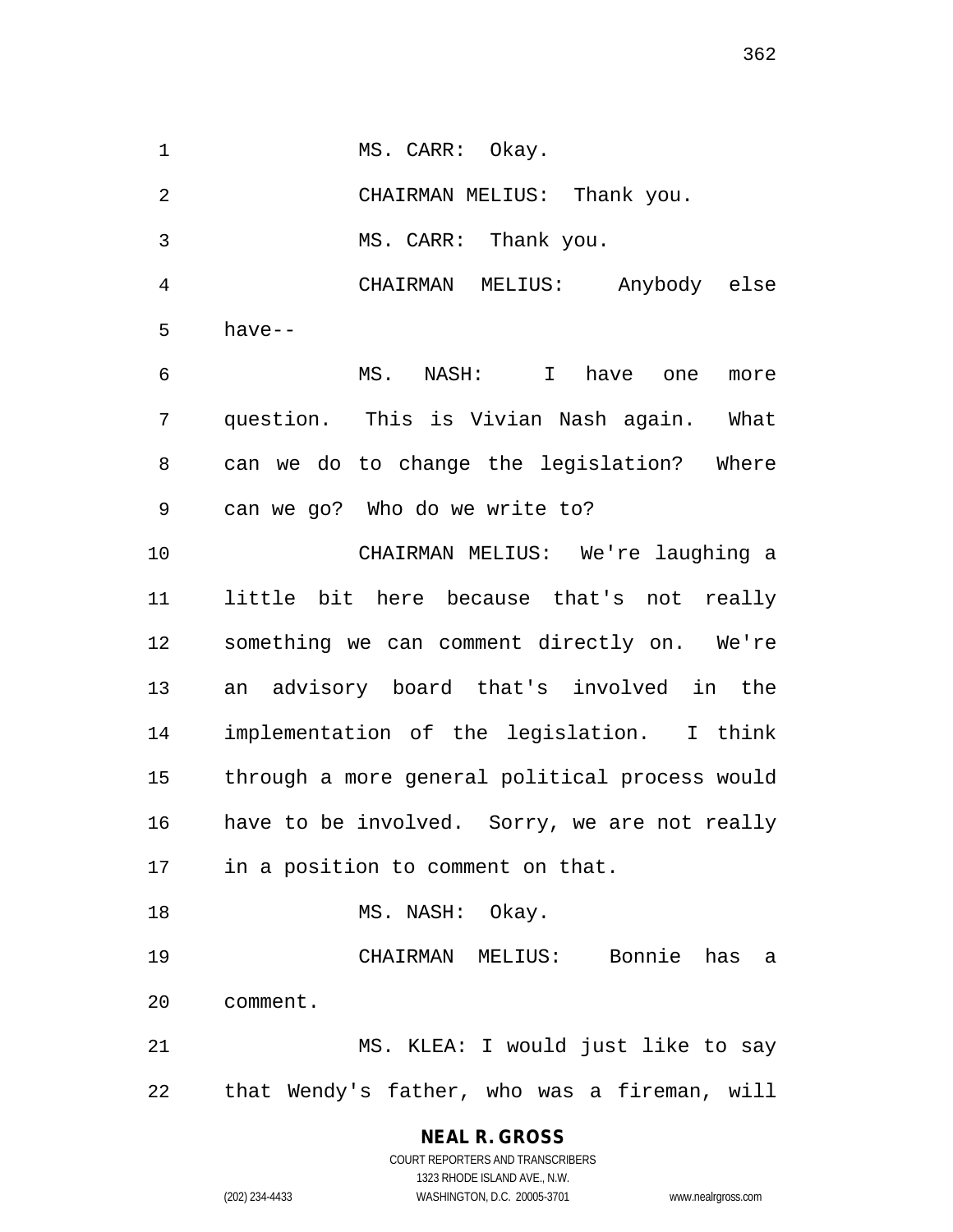be compensated as soon as we get the De Soto petition finished, because he was six months there and six months on the hill. Also, I'd like to tell you a quick little story about [identifying information redacted].

 I met [identifying information redacted] last summer. Her husband died of leukemia at a young age, left her with three babies. She had to move back to Utah to have her family help her take care of the children and raise them.

 She called me last week, sobbing. She was just crying her heart out and she said she just got a phone call from the Department of Labor and they wanted her bank account number; she was going to get paid and so I'm assuming she was under the first Class. So that's what we're here for and that's what we need to focus on. And for [identifying information redacted], thank you.

 CHAIRMAN MELIUS: Okay. Anybody else in the audience that would like to make

### **NEAL R. GROSS**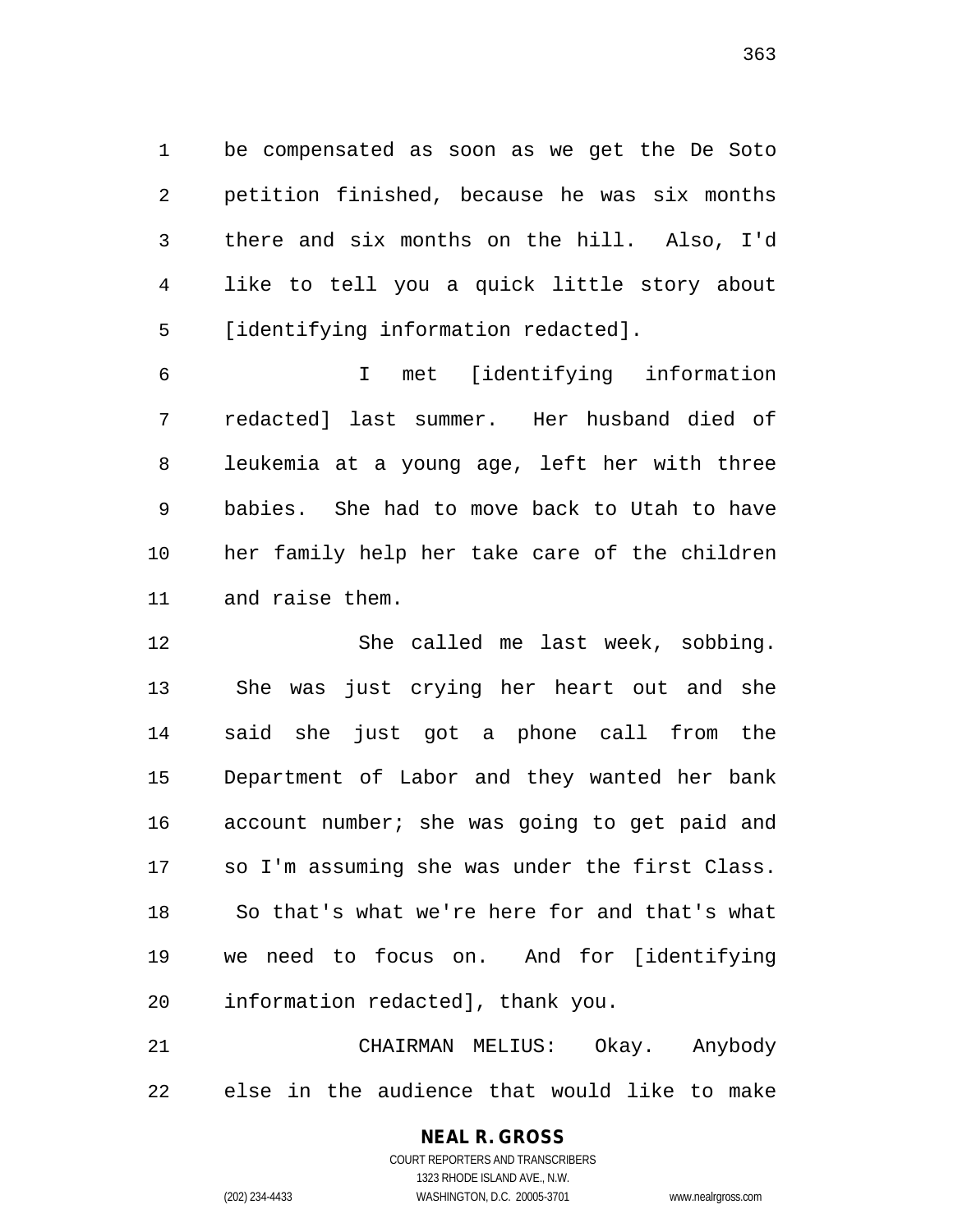public comments that might not have had an opportunity to sign up, or-- MS. SHETRONE: Yes. I would like to comment or ask a question. CHAIRMAN MELIUS: Okay. MS. SHETRONE: My name is Mary Shetrone. 8 CHAIRMAN MELIUS: Okay. 9 MS. SHETRONE: Hello? CHAIRMAN MELIUS: Yes, we're here. Go ahead. MS. SHETRONE: Okay. My husband died of cancer and from working at Rockwell quite a few years and I'm now 91 years old. He's gone and I keep getting letters saying that they aren't going to do anything about it. What do I do now? Is there any alternative that I can go to? CHAIRMAN MELIUS: What letters have you been getting? Has a claim been filed or-- MS. SHETRONE: From the Department

### **NEAL R. GROSS**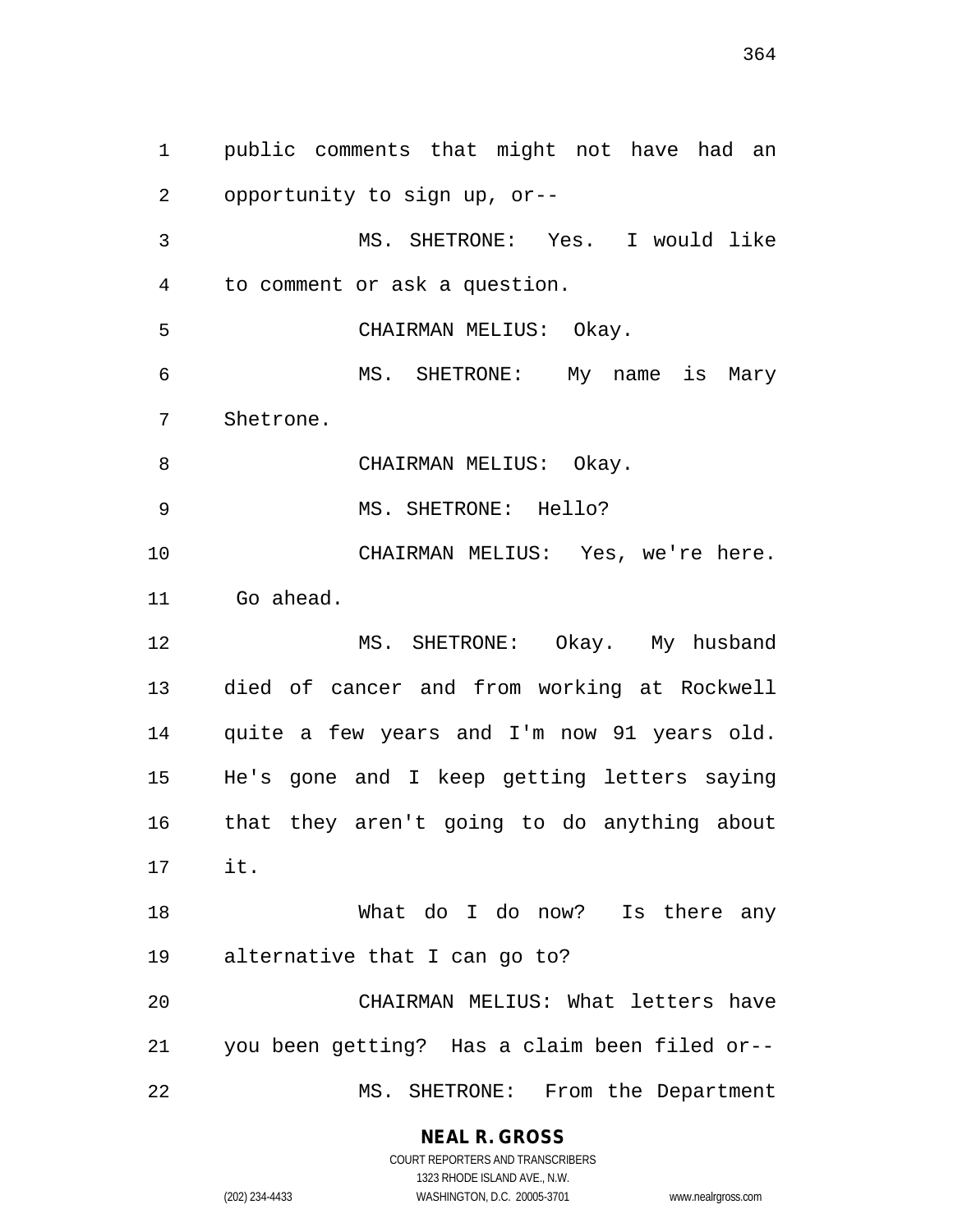of Labor.

| 2  | CHAIRMAN MELIUS: If you can give               |
|----|------------------------------------------------|
| 3  | us some contact information, we'll get         |
| 4  | somebody from NIOSH or the Department of Labor |
| 5  | to call you individually and follow up. We're  |
| 6  | having trouble understanding the situation     |
| 7  | $and--$                                        |
| 8  | MS. KLEA: Mary's one of mine and               |
| 9  | she'll be paid as soon as this passes.         |
| 10 | CHAIRMAN MELIUS: Okay.                         |
| 11 | MS. KLEA: So I told her son,                   |
| 12 | who's Harry Shetrone, he called in earlier, I  |
| 13 | said give it 30 days. It's in Congress and     |
| 14 | then just wait for that phone call. So for     |
| 15 | Mary, thank you for your vote today.           |
| 16 | CHAIRMAN MELIUS: Thank you.                    |
| 17 | MS. SHETRONE: I appreciate all of              |
| 18 | your work. You've done a great job and I do    |
| 19 | appreciate it and I hope that this may help    |
| 20 | all of us. Thank you.                          |
| 21 | CHAIRMAN MELIUS: Okay. Our best                |
| 22 | to you, also. Any other comments or questions? |

**NEAL R. GROSS** COURT REPORTERS AND TRANSCRIBERS

1323 RHODE ISLAND AVE., N.W. (202) 234-4433 WASHINGTON, D.C. 20005-3701 www.nealrgross.com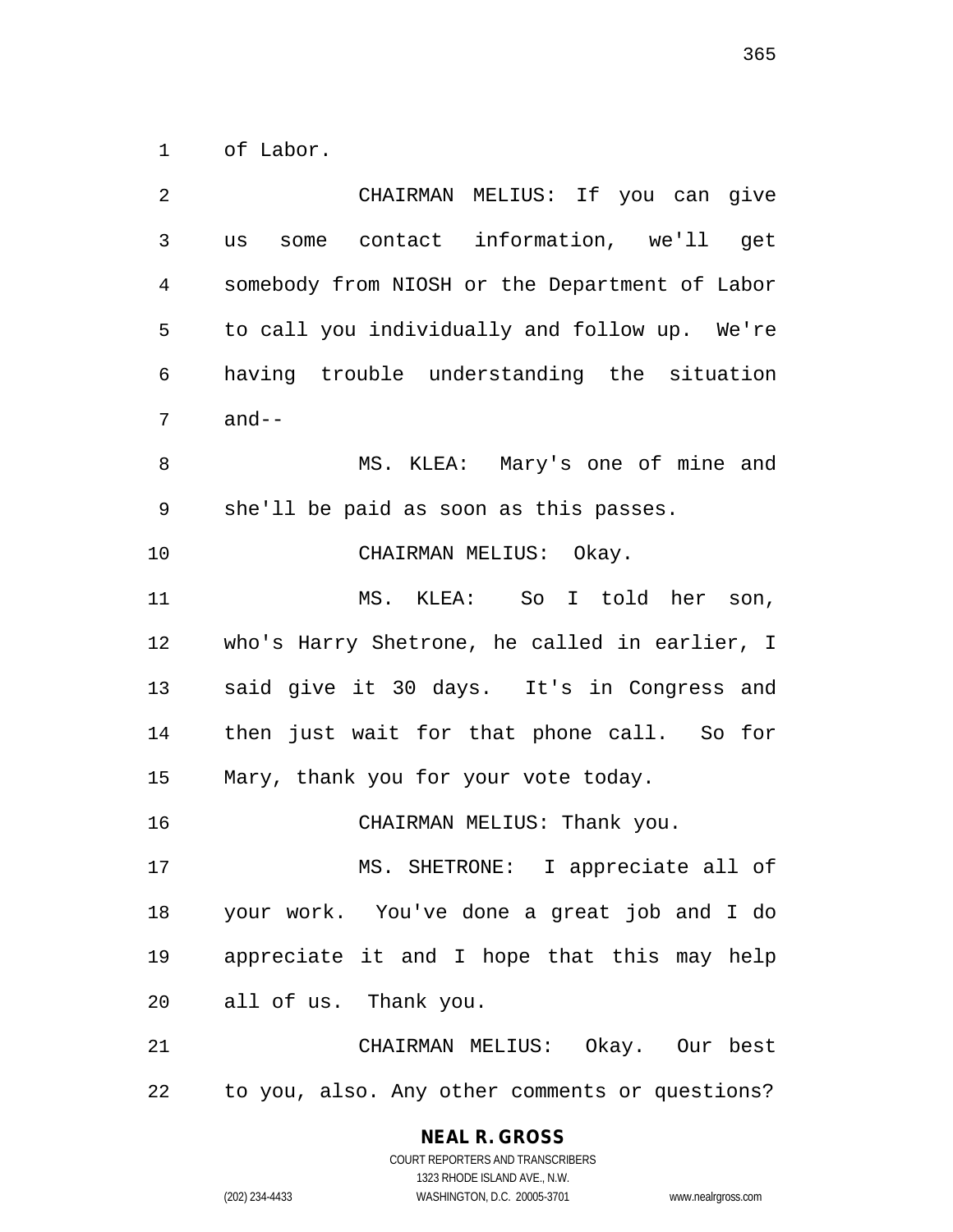(No response.)

 CHAIRMAN MELIUS: If not, we will close--

 MR. WALKER: Yes. I'd like to make a statement.

 CHAIRMAN MELIUS: Go ahead. 7 MR. WALKER: My name is Floyd Walker. My [identifying information redacted], [identifying information redacted], worked on the hill during the time of the meltdown, and luckily, so far he hasn't had any cancer. He has a lot of breathing problems and stuff. He's also filed a claim and hasn't been paid off or anything. He knows exactly which way the wind was blowing the day that it happened and it was blowing right toward the Canoga Park area. I worked at Rocketdyne from 1956 to 68. I worked in a machine shop there. I guess it's Building 1, right across from the Vanowen Building.

 I contracted bladder cancer in 1990, which was a bad situation. I had to

### **NEAL R. GROSS**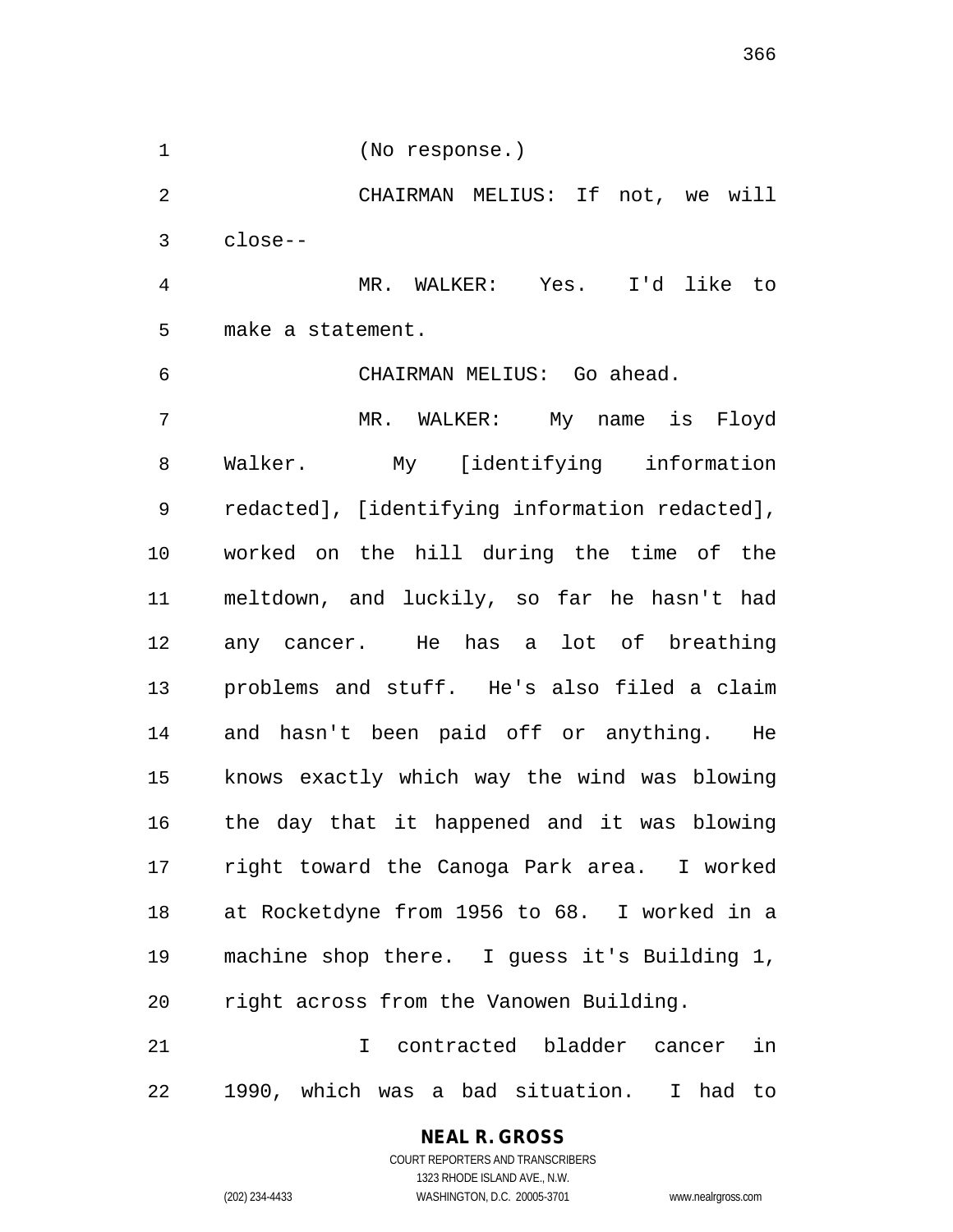have my bladder taken out--and the whole situation--which I wouldn't want nobody to go through. My [identifying information redacted] worked there also. He contracted bladder cancer. As you know, there was a lot of bladder cancer around the area. Now that we've found out, it's real high and the rates around the Rocketdyne and Canoga Park area, and probably also the hill.

 My [identifying information redacted] had a [identifying information redacted]--also [identifying information redacted] were high around there also. There's paperwork on that. But birth defects, and there's ten kids in our family, and I had a boy with birth defects and we both worked 17 there through the covered years.

 I filed a claim and he didn't, So far, I haven't been paid off. I've been turned down a couple different times.

 I didn't work in the Vanowen Building. I was in and out of the Vanowen

> **NEAL R. GROSS** COURT REPORTERS AND TRANSCRIBERS

> > 1323 RHODE ISLAND AVE., N.W.

(202) 234-4433 WASHINGTON, D.C. 20005-3701 www.nealrgross.com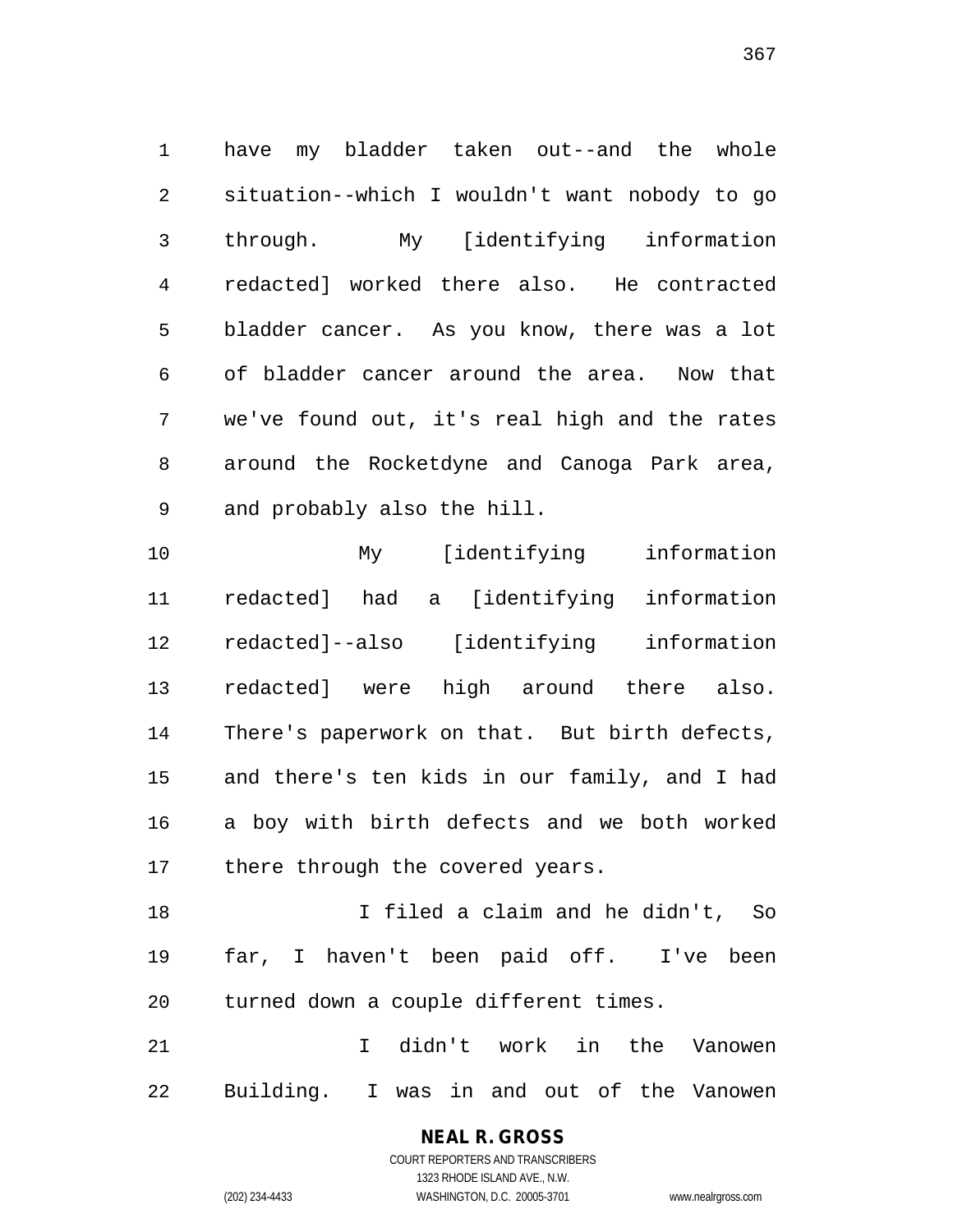Building and I don't know they specify and they talked about so much inside the Vanowen Building. I understand that there's possibly- -that there was some kind a nuclear accident in the Vanowen Building and if you get nuclear stuff, it goes all through the air.

 So what they've done--there, for a while there, they was just covering the Vanowen Building and all of a sudden, they covered the whole facility, which is kind a strange to me. And I can't figure that part out. I thought--I'm just like the other fellow that got up and spoke for quite a while there. He talked about how the whole thing should be covered, not just one part of it.

 And I guess that's my statement that I want to make, that it's definitely too damn hard to get paid off. I don't know why they won't pay people off that got sick working there. There's no other bladder cancer in our family at all. Me and my [identifying information redacted] both worked

### **NEAL R. GROSS**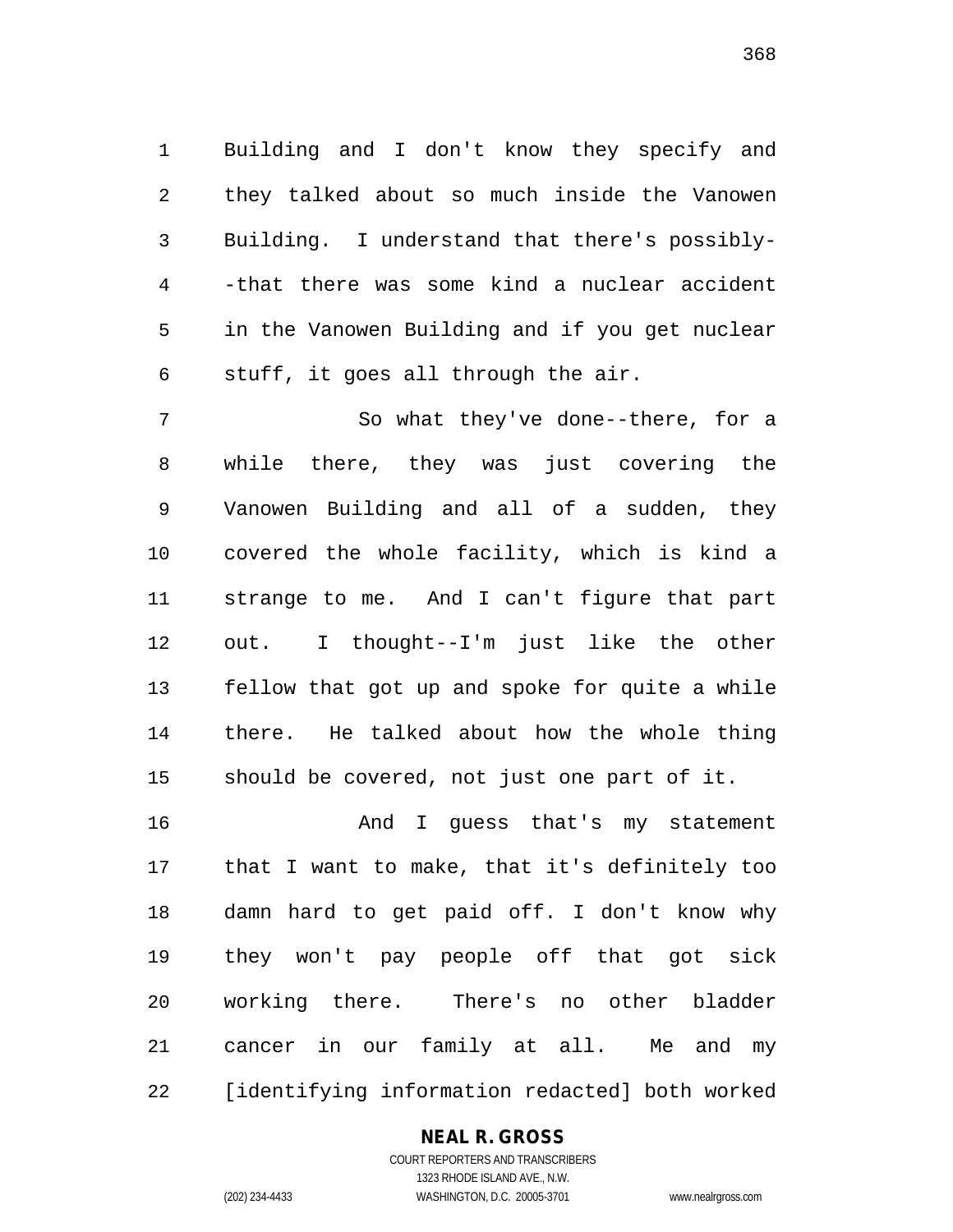there. We both got bladder cancer. Out of ten of us kids, we both had kids with birth defects.

 Why can't I get paid? You know. that's my question. That's my statement. Thank you.

 CHAIRMAN MELIUS: Thank you, and that situation is under--

 MR. WALKER: I also would like to thank Bonnie Klea for being an activist on this. I appreciate what you guys are doing. Try to get Canoga Park covered through NIOSH, because I think it definitely needs to be covered, because I do believe there's radioactivity there just as there was--the same as there was on the hill, if not more. Thank you for your patience and thank you for the meeting you have. I've been listening to the whole thing and it's really been good. CHAIRMAN MELIUS: Thank you. Anybody else on the phone that has--would like

to make public comments?

# **NEAL R. GROSS**